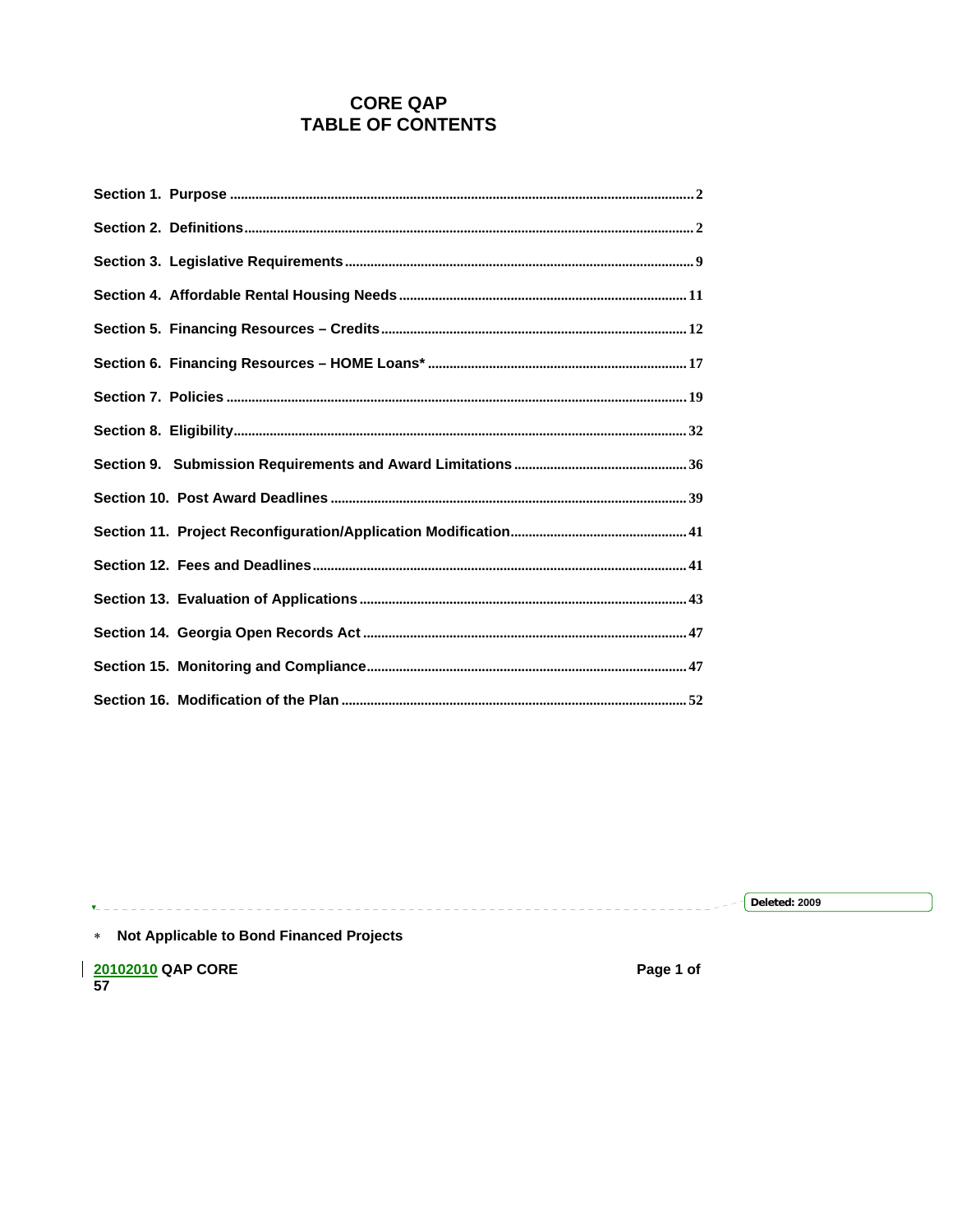<span id="page-1-0"></span>

| <b>DRAFT</b>                                                                                                                                                                                                                                | <b>Formatted: Centered</b>                                                                       |
|---------------------------------------------------------------------------------------------------------------------------------------------------------------------------------------------------------------------------------------------|--------------------------------------------------------------------------------------------------|
| <b>STATE OF GEORGIA</b><br><b>2010 QUALIFIED ALLOCATION PLAN</b><br><b>FOR</b><br><b>FEDERAL LOW INCOME HOUSING TAX CREDITS</b><br><b>STATE HOUSING TAX CREDITS</b><br><b>HOME INVESTMENT PARTNERSHIP PROGRAM FUNDS</b><br><b>CORE PLAN</b> | Deleted: 2009                                                                                    |
| <b>Section 1. Purpose</b>                                                                                                                                                                                                                   |                                                                                                  |
| The purpose of the 2010 Qualified Allocation Plan (Plan) is to set forth:                                                                                                                                                                   | Deleted: 2009                                                                                    |
| The legislative requirements for distributing affordable housing financing resources,<br>A description of federal and state resources available from DCA for financing<br>affordable rental housing,                                        |                                                                                                  |
| The priorities established by DCA for the types of affordable rental housing,<br>$\bullet$                                                                                                                                                  |                                                                                                  |
| The process for evaluating funding requests and awarding of these resources, and<br>٠<br>Program requirements and processes                                                                                                                 | Deleted: of<br>Deleted: Certain aspects of program<br>compliance requirements and<br>procedures. |
| <b>Section 2. Definitions</b>                                                                                                                                                                                                               |                                                                                                  |
| The following definitions shall apply for the purposes of this Plan:                                                                                                                                                                        |                                                                                                  |
| "4% Credits" means Federal Credit available to Tax Exempt Bond Financed Projects                                                                                                                                                            |                                                                                                  |

which meet the requirements of this Plan. **"9% Credits"** means Federal Credit allocated on a competitive basis under the

provisions of this Plan.

**"ADA"** means Atlanta Development Authority.

 $\overline{\phantom{a}}$ 

**"Adjacent"** means either immediately contiguous to, across the street from, or diagonally opposite across an intersection.

 **"AMI"** means Area Median Income as defined by HUD.

**"Applicant"** means any Person that submits an Application to DCA requesting an allocation pursuant to the Plan and any affiliate of such Person. The Applicant shall always include the Owner.

**"Application"** means the complete and entire set of required and requested documents, in paper and electronic form, submitted by an Applicant to DCA under this Plan.

|                                          | Deleted: 2009        |
|------------------------------------------|----------------------|
|                                          | <b>Deleted: CORE</b> |
| Not Applicable to Bond Financed Projects |                      |
| Page 2 of 57<br>2010 QAPCORE DRAFT       |                      |
|                                          |                      |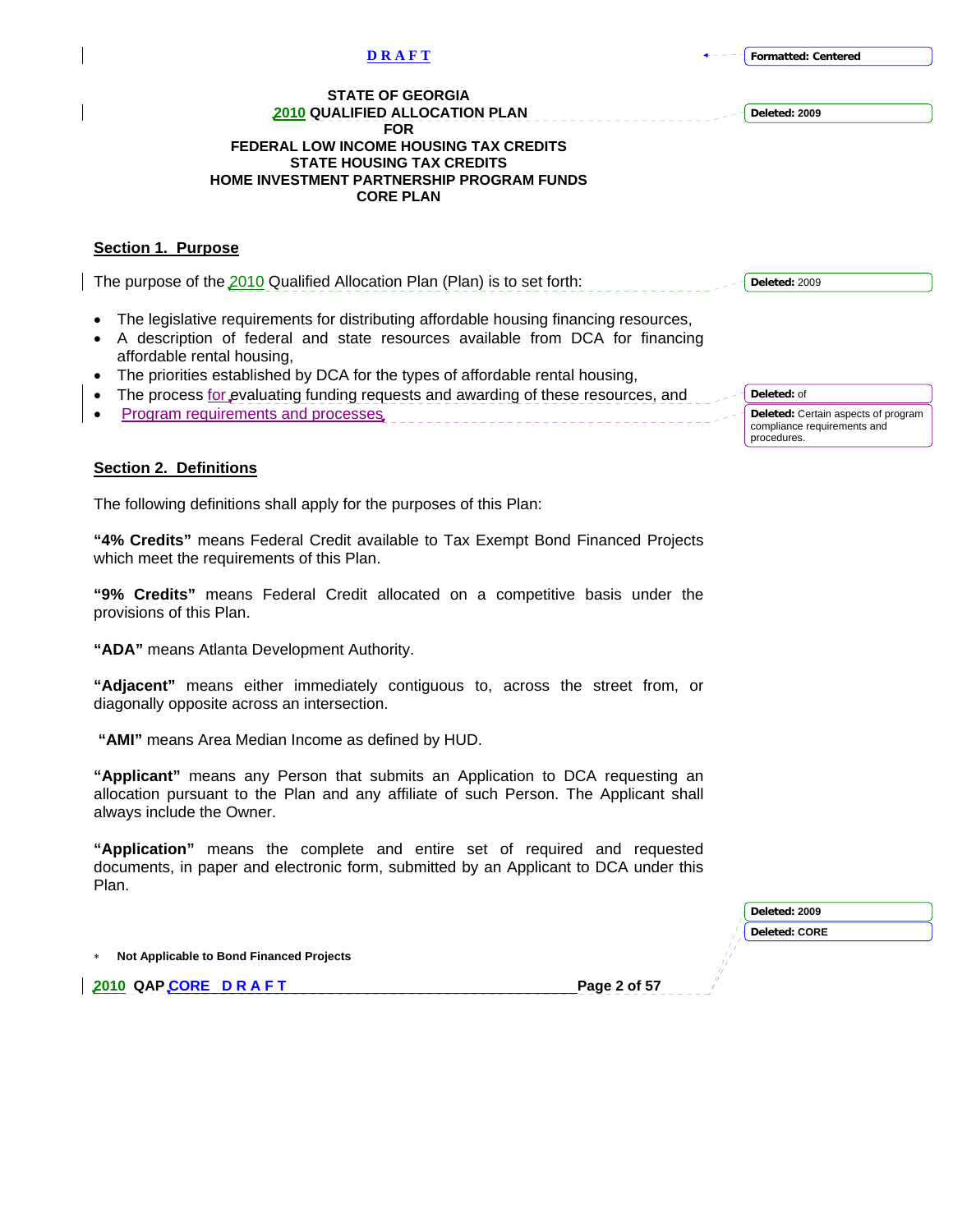**"Application Submission"** means the date and time, as stipulated in the Core Plan, by which the Application must be submitted to DCA in order to be eligible for funding under this Plan.

"ARRA" means the American Recovery and Reinvestment Act of 2009.

**"Bond Financed Projects"** means affordable housing developments financed with taxexempt bonds and therefore eligible for 4% Federal Credit.

**"Capital Improvements"** mean substantial improvements to the real estate, for items such as re-roofing, structural repairs, or major projects to replace or upgrade existing furnishings, but not including replacement of individual appliances or minor repairs.

**"CHDO"** means a Community Housing Development Organization, as defined in the HOME regulations at 24 CFR Part 92.

**"CHDO Predevelopment Loan Program"** means the DCA program designed to make loans exclusively to CHDOs for predevelopment activities involving the preparation of Applications for loans through the HOME Rental Housing Loan Program.

**"Code"** means Internal Revenue Code, primarily Section 42.

**"Competitive Scoring"** means the process described in this Plan by which DCA ranks the Applications received. Only those Applications meeting Threshold requirements will be advanced to the Competitive Scoring process. The ranked outcome of the Competitive Scoring process will be a significant factor in DCA's determination of Applications selected for funding.

**"Compliance Period"** means the fifteen (15) year period during which a project must operate in accordance with the Credit requirements to avoid Federal Credit recapture. The Compliance Period commences with the first taxable year of the Federal Credit period.

**"Consultant"** means a third party entity that has been retained by the Owner or Developer of a project to perform consulting services. Consultants include, but are not limited to, construction management consultants, relocation specialists, tax credit application consultants, tenant certification consultants, HOPE VI Consultants etc. DCA will include any consulting fees set out in the development budget as part of the calculation of Developer fee cap except that accountants, architects and similar contractors will not be included.

**"Conversion"** means the conversion of the HOME Loan from a construction loan to a permanent loan.

**"Credits"** means the State Credit and the Federal Credit together.

|                                                 | Deleted: 2009        |
|-------------------------------------------------|----------------------|
|                                                 | <b>Deleted: CORE</b> |
| Not Applicable to Bond Financed Projects<br>$*$ |                      |
| Page 3 of 57<br>2010 QAPCORE DRAFT              |                      |
|                                                 |                      |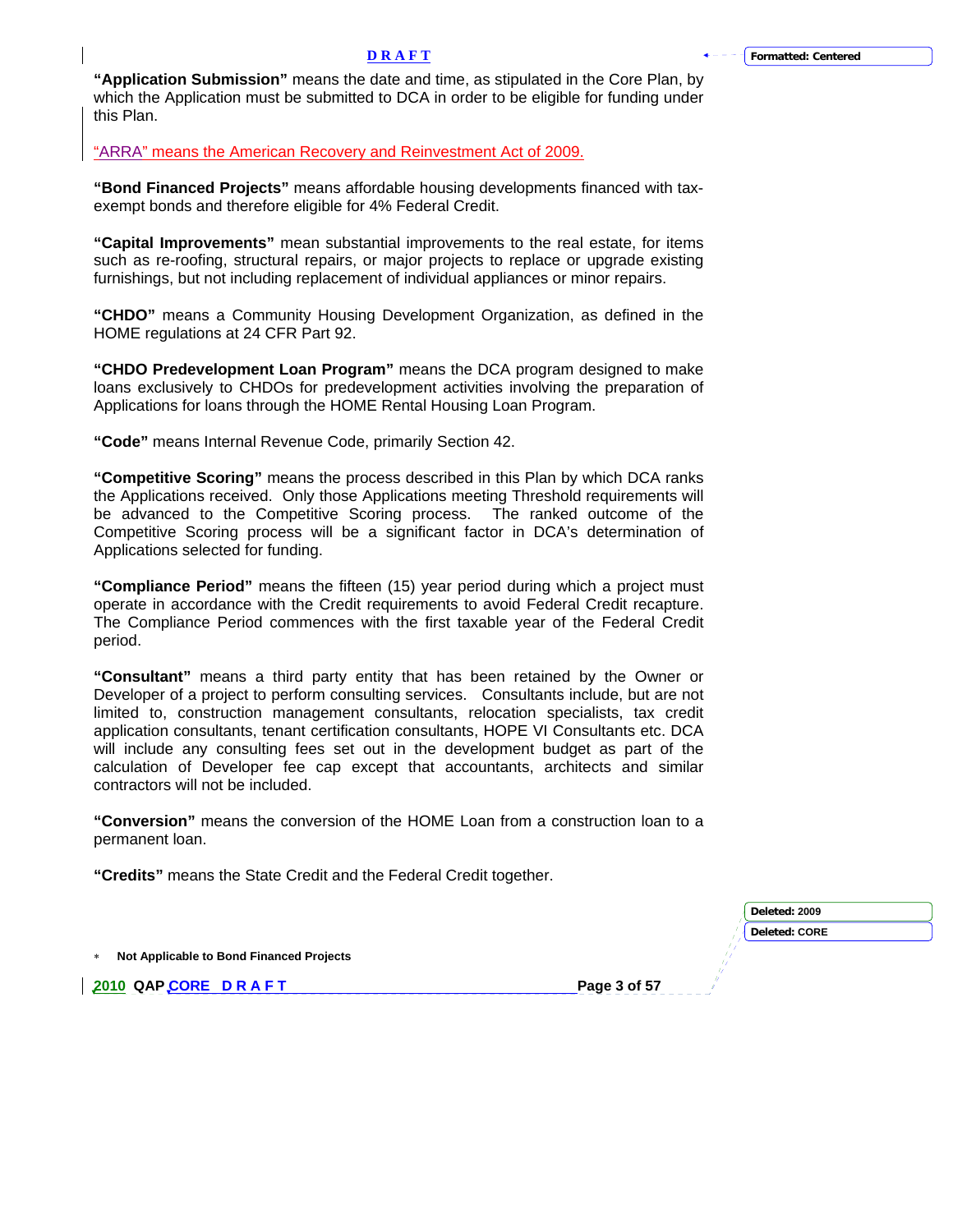**"DCA"** means the Georgia Department of Community Affairs, an executive government agency in the State of Georgia. By state law, DCA administers the programs of GHFA.

**"Developer"** means the legal entity designated as the Developer in the Application as well as all persons, affiliates of such persons, corporations, partnerships, joint ventures, associations, or other entities that have a direct or indirect ownership interest in the Developer entity. Any entity or individual that receives all or part of the developer fee must be designated as a developer. Material Participation is required for all developers.

**"Developer Fee"** means the sum of the Developer's overhead and Developer's profit. If a Consultant (as defined per the 2010 QAP) is acting in the capacity of Developer or construction manager, or providing technical assistance to the Developer or construction manager, the Consultant's Fee is also considered part of the total Developer Fee limitation. Guarantor Fees are also part of the total Developer Fee limitation.

**"Development Costs"** means the costs included in the development budget including but not limited to, the cost for land, on-site improvements, on-site development, construction cost, financing cost, professional fees, and reasonable reserve accounts. Development costs are limited to on-site development activities.

**"Elderly"** means a person at least 62 years of age.

**"Elderly Housing"** means housing intended for and only occupied by Elderly persons including a family in which all members are Elderly. All household members must be Elderly (no children, and no disabled persons under the age of 62).

**"Exchange"** means the Tax Credit Exchange Provisions of American Recovery and Reinvestment Act of 2009.

**"Extended Use Period"** means the period commencing with the first day in the Compliance Period and ending on the date, which is fifteen years after the close of the Compliance Period.

**"Federal Credit"** means the Low Income Housing Tax Credit established by the federal government for the purpose of encouraging the development of affordable housing and governed by the Code.

**"Federal Deposit Insurance Corporation (FDIC) / Affordable Housing Disposition Program (AHDP)"** means the program that the Financial Institutions Reform, Recovery and Enforcement Act of 1989 (FIRREA) required the Resolution Trust Corporation (FDIC) to develop for selling residential properties to provide affordable housing opportunities. In response to this provision, FDIC established the AHDP, or herein referred to as the Affordable Housing Program (AHP).

**"Federal Financial Institutions Examination Council (FFIEC)"** means the interagency body established pursuant to Title X of the Financial Institutions Regulatory and Interest Rate Control Act of 1978 (FIRA) empowered to prescribe uniform principles, standards, and report forms for the federal examination of financial

∗ **Not Applicable to Bond Financed Projects** 

**2010 QAP CORE D R A F T Page 4 of 57** 

**Deleted:** 2009

**Formatted: Font: Bold Deleted:** ¶ ¶ **Inserted:** ¶

| ۱e | Deleted: ¶           |  |
|----|----------------------|--|
| Ŋ  |                      |  |
| m  |                      |  |
| a  | Deleted: 2009        |  |
|    | <b>Deleted: CORE</b> |  |
|    |                      |  |
|    |                      |  |

**Formatted: Centered**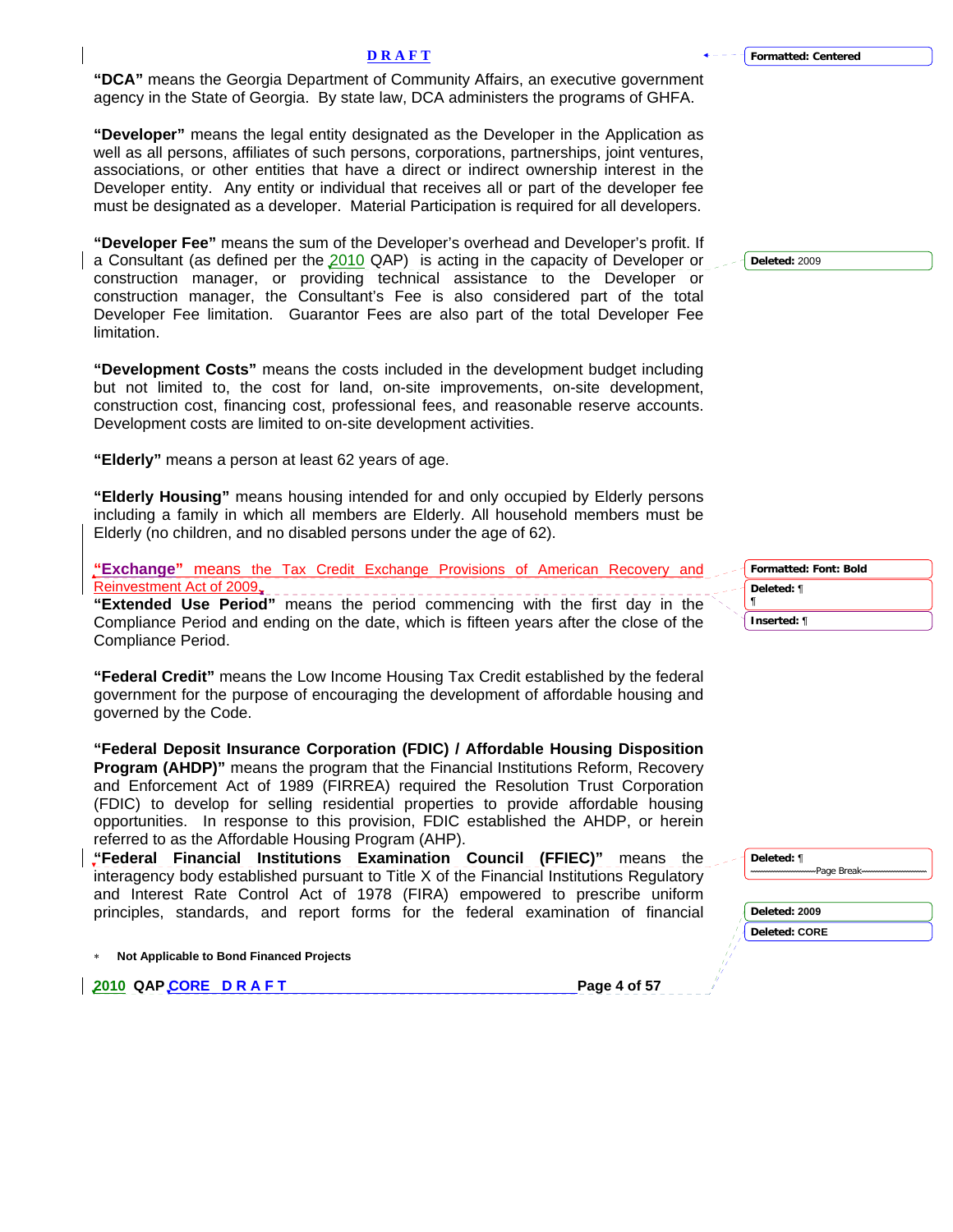institutions by the Board of Governors of the Federal Reserve System (FRB), the Federal Deposit Insurance Corporation (FDIC), the National Credit Union Administration (NCUA), the Office of the Comptroller of the Currency (OCC), and the Office of Thrift Supervision (OTS) and to make recommendations to promote uniformity in the supervision of financial institutions. The FFIEC website can be found at [www.ffiec.gov.](http://www.ffiec.gov/)

**"FMR"** means the Fair Market Rents issued by HUD.

**"General Partner"** means the Partner or collective of partners, which has general liability for the partnership during construction, lease up, and operation of the project. In addition, unless the context shall clearly indicate to the contrary, if the entity in question is a limited liability company, the term "General Partner" shall also mean the managing member or other party with management responsibility for the limited liability company.

**"GHFA"** means the Georgia Housing and Finance Authority, a public corporation created by the Georgia General Assembly and designated by the Governor as the State Allocating Agency for Federal and State Low Income Housing Tax Credits and the state-level grantee for federal HOME funds.

**"Guarantor Fee"** means a fee paid by an Owner/Developer to an entity or individual that will provide construction completion guarantees to the project equity investor for an agreed upon price.

**"HOME"** means the HOME Investment Partnership Program.

**"HOME Loans"** means the HOME Rental Housing Loan Program loans.

**"HOME Regulations"** means the regulations at 24 CFR Part 92 governing the HOME Rental Housing Loan Program, promulgated by HUD, including any subsequent amendments to such regulations.

**"HOME Rental Housing Loan Program"** means the program that is designed to provide below market, favorable term financing for affordable rental housing. In Georgia, this program is intended to serve those individuals who have incomes up to 60% AMI.

**"Housing and Economic Recovery Act of 2008 (HERA)"** means the Act signed into law by President Bush on July 30, 2008 that covers a range of housing issues.

**"Housing for Older Persons"** means housing intended and operated for occupancy by persons 55 years of age or older ("Older Persons"). According to Georgia law, such housing must also have significant facilities and service serving the Older Persons population even though the requirement has been eliminated from the federal definition of an elderly project. At least 80% of the total occupied units in such a housing project must be occupied by at least one Older Person.

Up to 20% of the units may be occupied by others, including the landlord's employees, the surviving spouses or children of residents who were Older Persons when they died,

| Deleted: 2009        |
|----------------------|
| <b>Deleted: CORE</b> |
|                      |
|                      |
|                      |

∗ **Not Applicable to Bond Financed Projects** 

**2010 QAP CORE D R A F T Page 5 of 57**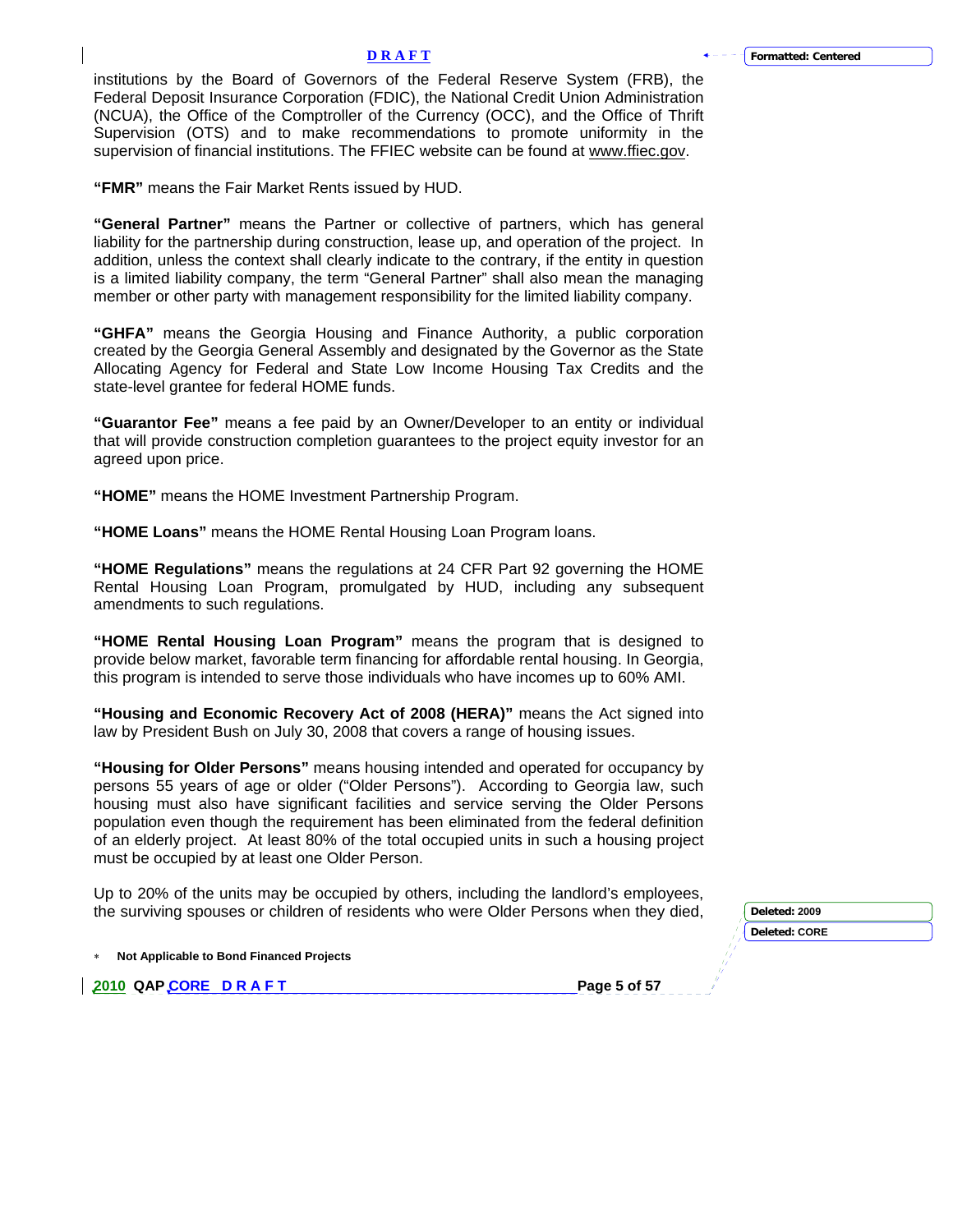**Deleted:** ¶

### **D R A F T**

and caregivers. Owner must adhere to policies and procedures which demonstrate an intent by an owner to provide housing for individuals who are 55 years of age or older. DCA will monitor the required facilities and services during the applicable Compliance Period or the Period of Affordability whichever is longer.

**"HTF"** means the Housing Trust Fund for the Homeless established by O.C.G.A. § 8-3- 300.

**"HUD"** means the U.S. Department of Housing and Urban Development.

**"Identity of Interest"** means a situation in which a Project Participant has a direct or indirect interest in the ownership of an entity which contracts with a Project Participant to provide land, goods or services for the project.

**"IRS"** means the Internal Revenue Service, a division of the U.S. Department of Treasury.

**"Letter of Determination"** means a notice issued by GHFA to the issuer of tax exempt bonds for a specific project, which states that the project is eligible for 4% low income housing tax credits without receiving an allocation of credits from the State Housing Credit Ceiling because the project satisfies the requirements of this Plan; and sets forth conditions which must be met by the development before GHFA will issue the IRS Form(s) 8609 to the Owner.

**"Local Government"** means the controlling elected governing body of the local jurisdiction (as defined in its Charter) in which the property is located at the time of Application (e.g., city council if within the city limits, or county commission if in an unincorporated area).

**"LURA"** means the Land Use Restriction Agreement that is a recorded agreement between GHFA and the Owner for a HOME funded project. The LURA is binding upon the Owner and its successors in interest, and that encumbers the project with respect to this Plan and the requirements of the HOME program.

|                                                                                                                                                                                                                                                           |              | <b>Deleted:</b> 1<br>-Page Break-     |
|-----------------------------------------------------------------------------------------------------------------------------------------------------------------------------------------------------------------------------------------------------------|--------------|---------------------------------------|
| "LURC" means the Declaration of Land Use Restrictive Covenant for Low-Income<br>Housing Tax Credits that is a recorded agreement between GHFA and the Owner. The<br>LURC is binding upon the Owner and its successors in interest, and that encumbers the |              |                                       |
| project with respect to this Plan and the requirements of Section 42 of the Code.                                                                                                                                                                         |              |                                       |
| "Manual" means the Application Manual published by DCA for Applications submitted<br>in 2010.                                                                                                                                                             |              | Deleted: 2009                         |
| "Material Participation" means involvement in the development and operation of the<br>project on a basis which is regular, continuous and substantial as defined in Code<br>Section 42 and 469(h) of the regulations promulgated hereunder.               |              |                                       |
| "Municipality" means any incorporated city or town in the state.                                                                                                                                                                                          |              | Deleted: 2009<br><b>Deleted: CORE</b> |
| Not Applicable to Bond Financed Projects                                                                                                                                                                                                                  |              |                                       |
| 2010 QAPCORE DRAFT                                                                                                                                                                                                                                        | Page 6 of 57 |                                       |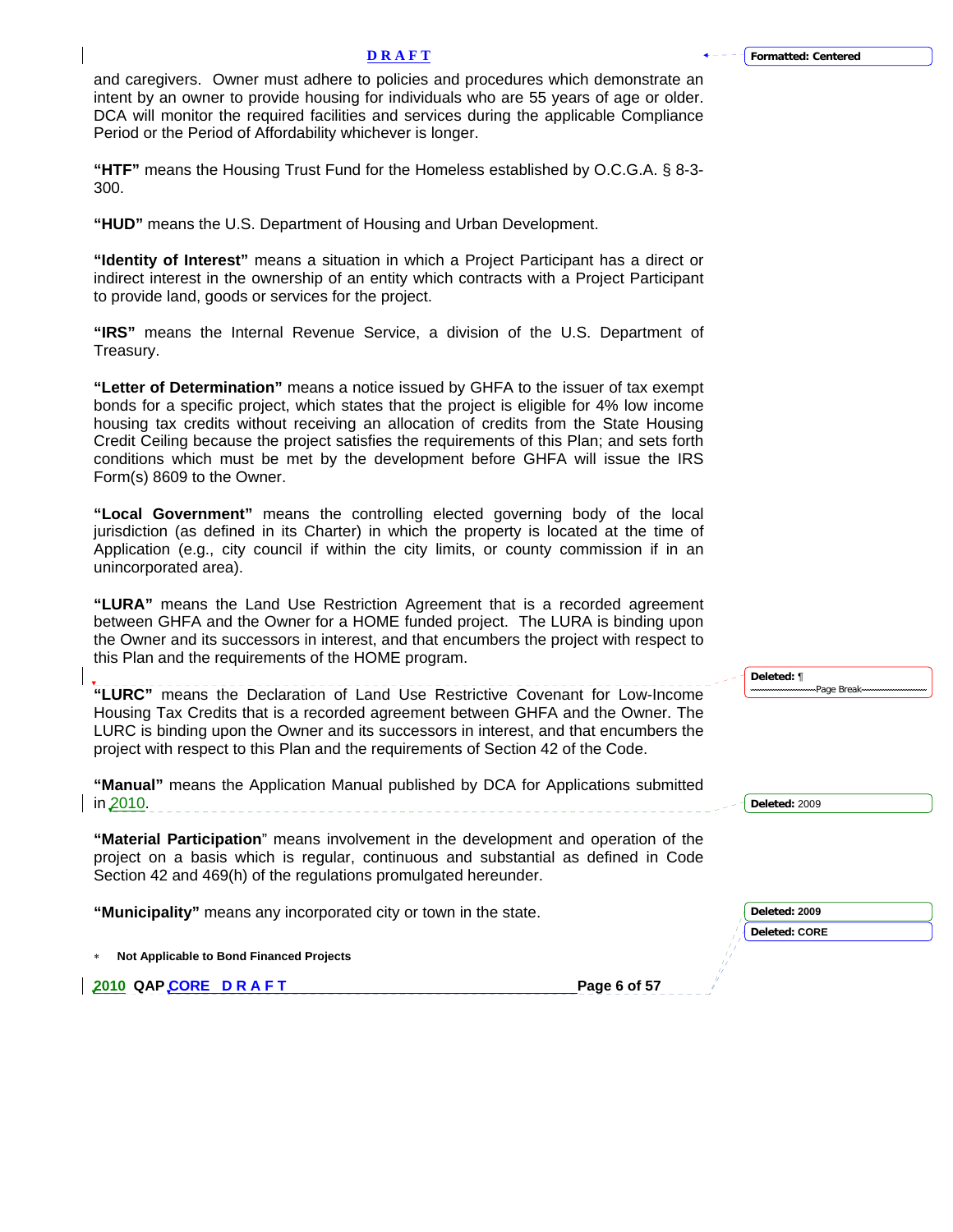**"Neighborhood Stabilization Program" or "(NSP)"** means HUD's Neighborhood Stabilization Program enacted under HERA to provide emergency assistance to state and local governments to acquire and redevelop foreclosed properties that might otherwise become sources of abandonment and blight within their communities. NSP provides grants to every state and certain local communities to purchase foreclosed or abandoned residential properties and to rehabilitate, resell, or redevelop these properties in order to stabilize neighborhoods and stem the decline of neighborhood values

**"Non-Metro Median Income Limits"** means the applicant can use the higher of the non-metro median income of \$49,300 (as defined in section 530 of the Housing Act of 1949) or the area median income to calculate incomes and rents of projects located in rural areas, as defined by Department of Agriculture and as outlined in HERA.

**"O.C.G.A."** means the Official Code of Georgia Annotated.

**"Operating Cost"** means the costs associated with operating a multifamily development once the project is placed in service.

**"Owner"** means the single purpose legal entity holding title to the project as well as all persons, affiliates of such persons, corporations, partnerships, joint ventures, associations, or other entities have a direct or indirect Ownership interest in the Ownership entity. The Owner is also the Applicant.

**"Period of Affordability"** means the time during which HOME Loan financed units must remain affordable to eligible households, as defined by HOME program regulations and this Plan. The Period of Affordability shall commence upon completion of the project and shall run for the period required under HOME regulations or the term of the HOME Loan, whichever is greater. Completion shall be defined as set forth in the HUD regulations for the HOME program.

**"Person"** means an individual, corporation, partnership, joint venture, Limited Liability Company, association, trust or any other business entity.

**"Phased Development"** means one Tax Credit project that will be developed in several adjacent phases with different allocations of Credits under common planning documents. The common planning document(s) may include parks, green space and shared amenities between the different phases. Each phase of the property should have common ownership entities.

**"PJ"** means a Participating Jurisdiction, which is an agency of State or Local Government that administers the HOME Program in its jurisdiction. GHFA is the PJ for the non-entitlement areas of the State of Georgia**.** The local PJs include the cities of Albany, Atlanta, Macon, and Savannah; Clayton, DeKalb, and Gwinnett Counties; the consolidated governmental units of Athens-Clarke County, Augusta-Richmond County, and Columbus-Muscogee County; the counties and cities comprising the G

| Georgia Urban | Deleted: 2009        |
|---------------|----------------------|
|               | <b>Deleted: CORE</b> |
|               |                      |
| 7 .£ E7       |                      |

∗ **Not Applicable to Bond Financed Projects** 

**2010 QAP CORE D R A F T Page 7 of 57**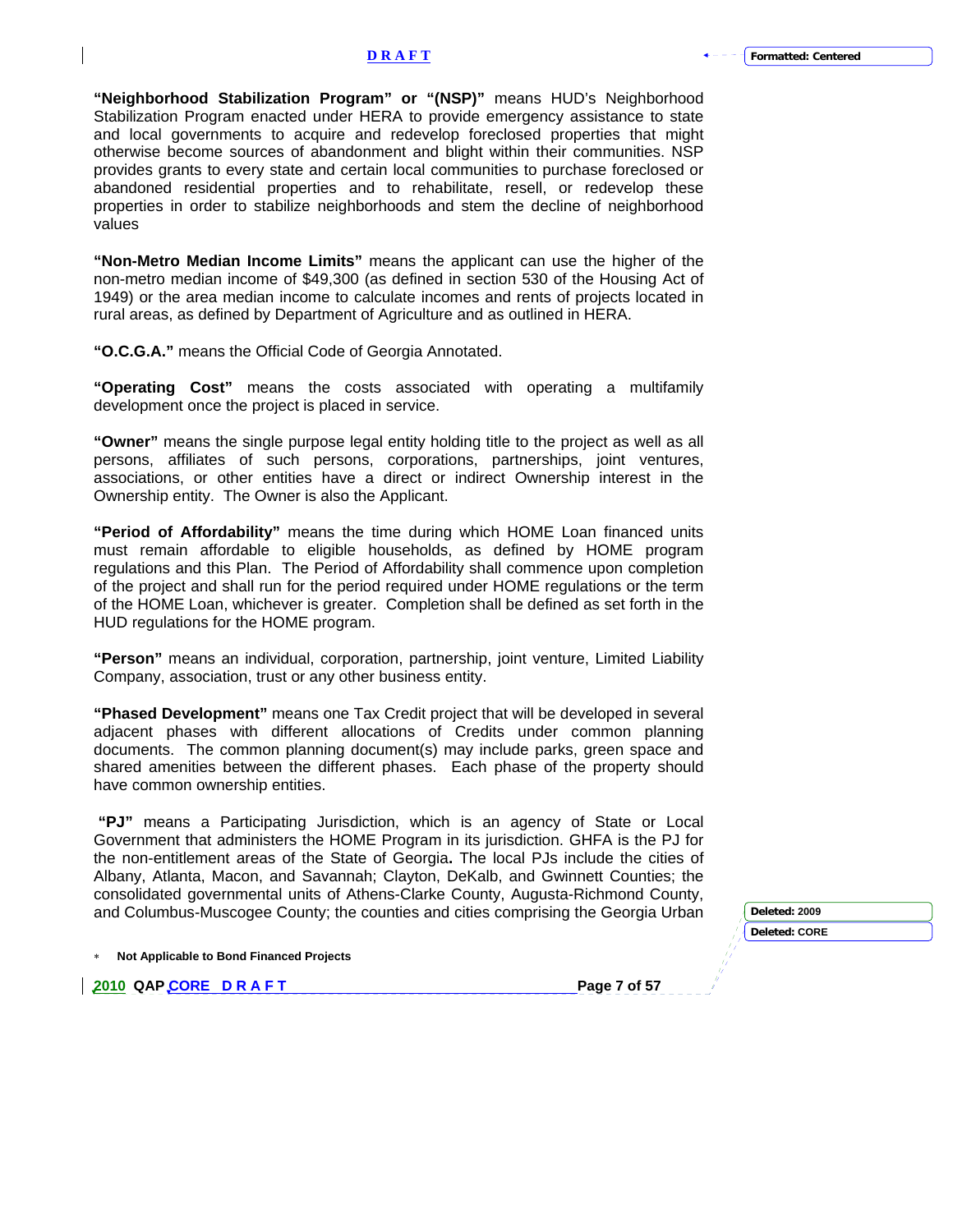County Consortium (Cobb, Marietta, Cherokee, Canton) and the Fulton County Consortium (Fulton, Roswell).

**"Plan"** means this 2010 Qualified Allocation Plan.

**"Project Participants"** means the Owner, Developer, Management Company, Consultants and Syndicator for a project for which an Application is submitted.

**"PHA"** means a local public housing authority.

**"Related Parties"** means a relative (including but not limited to grandfather, grandmother, father, mother, son, daughter, brother, sister, uncle, aunt, first cousin, nephew, niece, husband, wife, father-in-law, mother-in-law, brother-in-law, sister-in-law, stepfather, stepmother, stepson, stepdaughter, stepbrother, stepsister, half brother, or half sister) of any principal or any entity that shares common principals, executive directors, board members or officers.

**"Rent Standards"** means the most recent AMI FMR as issued by HUD and UA as described in the Plan.

**"Reservation of Funds"** means the securing of funding for a particular project proposal based on the understanding that the project will fully satisfy program and Plan requirements.

**"Rural"** For scoring purposes and determination of the minimum operating cost per the QAP, **means** those areas designated by USDA as being Rural or those counties that appear on Exhibit B of Appendix II. A list of USDA Rural areas can be accessed on the USDA website at **http://eligibility.sc.egov.usda.gov/eligibility/welcomeAction.do.**

**"Rural Income and Rent Limits"** means the U. S. Dept of Housing and Urban Development FY 2010 Income Limits Area Definitions and Fair Market Rent tables. These lists can be accessed on the HUD website at http://www.huduser.org/datasets/pdrdatas.html. USDA Income and Rent Limits are only used for projects funded with Section 515 loans.

**"Scoring Criteria"** means the criteria detailed in Appendix II by which points are assigned for the purpose of Competitive Scoring.

**"Special Needs Households",** will be defined by DCA's Office of Special Housing Initiatives Program requirements,

**"State"** means the State of Georgia.

**"State Credit"** means the Housing Tax Credit established by the Georgia General Assembly, as set forth in O.C.G.A. §48-7-29 and §33-1-18.

∗ **Not Applicable to Bond Financed Projects** 

**2010 QAP CORE D R A F T Page 8 of 57** 

**Deleted:** 2009

**Deleted:** 2009

| Deleted: 2009        |  |
|----------------------|--|
| <b>Deleted: CORE</b> |  |
|                      |  |
|                      |  |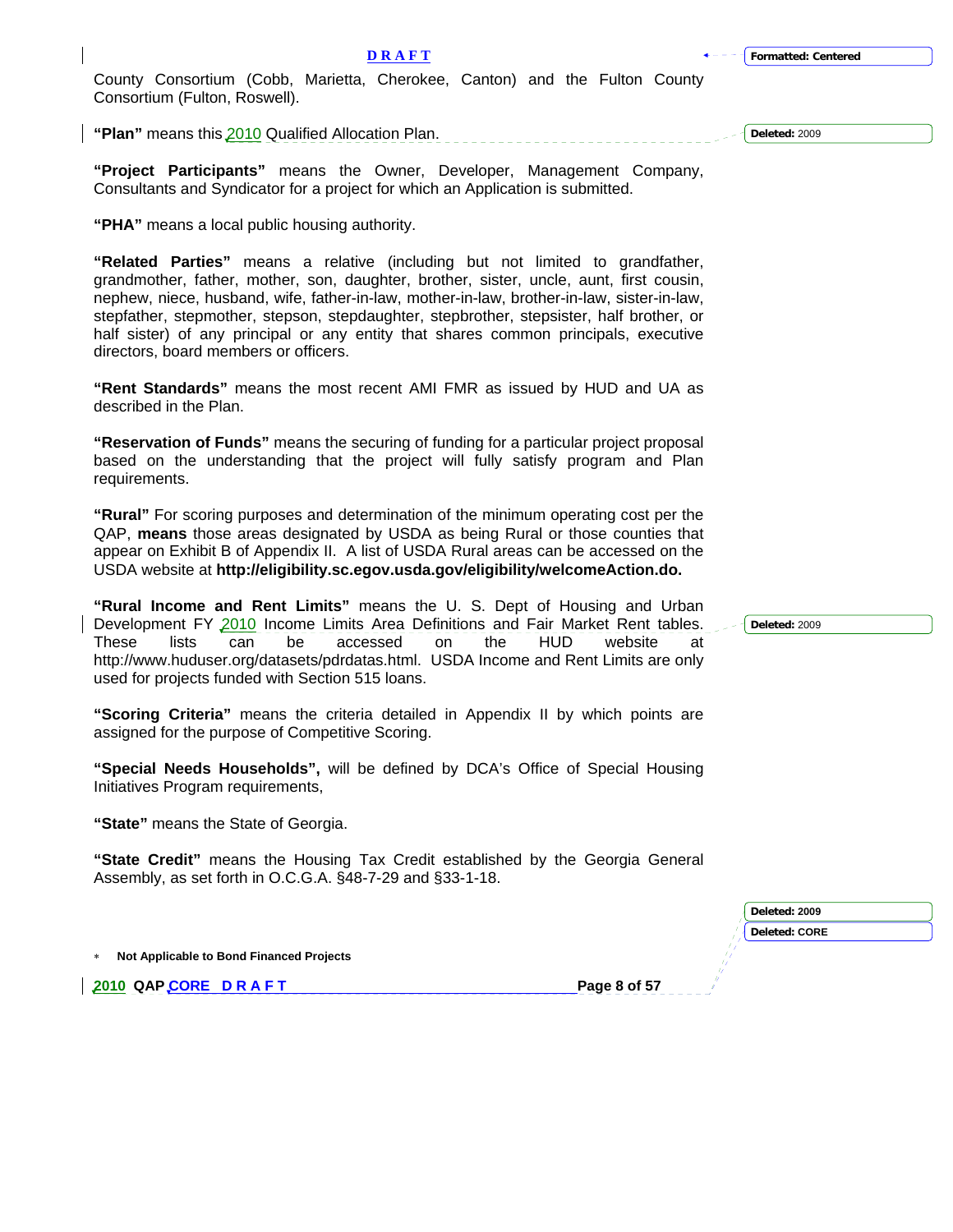<span id="page-8-0"></span>**"Subsidy Layering Review"** means the DCA evaluation of projects using DCA program funds in combination with other governmental assistance to ensure that no more than the necessary amount of DCA program funds is invested in any one project to provide affordable housing. For HOME

funds, the subsidy layering review will be conducted in accordance with the requirements set forth in the US Department of Housing and Urban Development CPD Notice 98-01 guidelines required by 24 CFR §92.250(b).

**"TCAP"** means the Tax Credit Assistance Program under The American Recovery and Reinvestment Act of 2009.

**"Threshold"** means the criteria described in Appendix I, which is the first phase of review for Applications submitted under the Plan. Only those Applications that meet the Threshold criteria will be advanced to the Competitive Scoring process of the Application evaluations.

**"Total Development Cost"** means the sum of all anticipated or actual allowable development costs that are necessary to complete the proposed project.

**"UA"** means the utility allowances used during the compliance period and during the period of affordability as described in the Plan.

**"URFA"** means the Urban Residential Finance Authority.

**"USDA"** means the United States Department of Agriculture.

### **Section 3. Legislative Requirements**

**Federal Credit.** O.C.G.A. Sec. 50-26-8(a) gives GHFA certain powers and authority. As the agency administering the programs of GHFA, DCA is authorized to:

"… allocate and issue low income housing credit under Section 42 of the Internal Revenue Code of 1986, as amended, and to take all other actions and impose all other conditions which are required by federal law or which in the opinion of the agency are necessary or convenient to ensure the complete, effective, efficient and lawful allocation of and utilization of the low income housing credit program. Such conditions may include barring Applicants from participation in the tax credit program due to abuses of the tax credit program and imposing more stringent conditions for receipt of the credit than are required by Section 42 of the Internal Revenue Code…"

## **A. Section 42 of the Code mandates that**:

1. Each state adopt an annual plan for Federal Credit allocation;

|                                            | Deleted: 2009 |  |
|--------------------------------------------|---------------|--|
|                                            | Deleted: CORE |  |
| * Not Applicable to Bond Financed Projects |               |  |
| 2010 QAP CORE DRAFT                        | Page 9 of 57  |  |
|                                            |               |  |

**Formatted: Font: Bold Formatted: Tabs: Not at 36 pt + 63 pt + 324 pt + 485.95 pt Deleted: Tax Credit Assistance Program**

**Inserted: Tax Credit Assistance Program**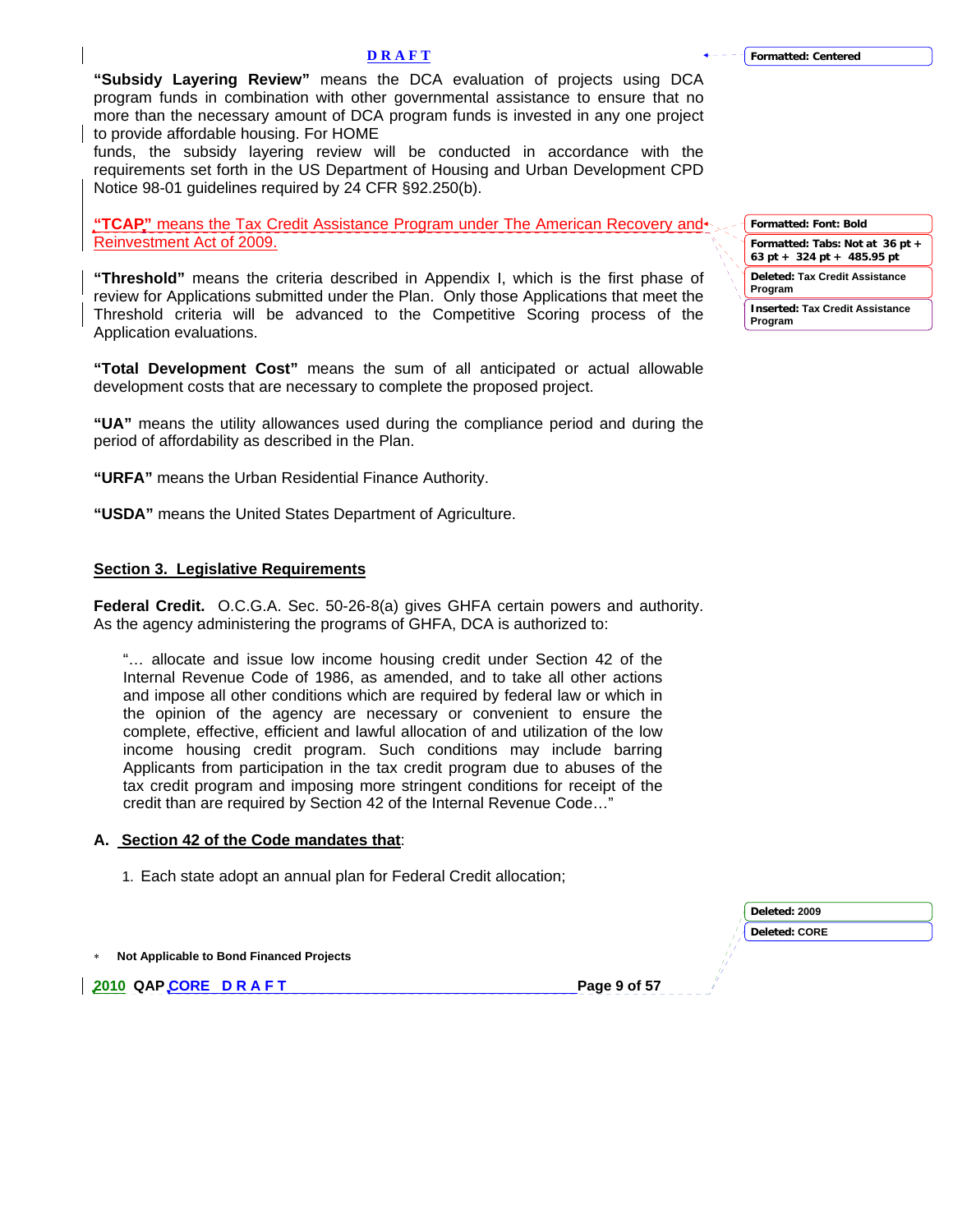- 2. The Plan applies to projects awarded Federal Credit from the state's annual allocation, and projects financed by tax-exempt bonds and eligible for Federal Credit outside of the annual Federal Credit allocations;
- 3. Draft versions of the Plan are made available for public comment;
- 4. After consideration of those comments, amendments are made to the Plan; and
- 5. The final Plan be approved by the GHFA Board and transmitted to the Governor for final review and approval.

# **B. Allocation Plan Requirements**

Each state Allocation Plan must meet certain minimal requirements. The selection criteria must include:

- project location
- housing needs characteristics
- project characteristics, including whether the project involves the use of existing housing as part of a community revitalization plan
- projects intended for eventual tenant ownership
- tenant populations with special housing needs
- sponsor characteristics
- tenant populations of individuals with children
- public housing waiting lists
- energy efficiency
- historic character

# **States must give preference among selected projects to:**

- those serving the lowest income tenants,
- those serving qualified tenants for the longest period
- projects located in Qualified Census Tracts, the development of which contributes to a concerted community revitalization plan

States may include such other criteria as they deem appropriate, and except for the specified preference items, there are no requirements as to the relative weight of the various factors. Additional LIHTC responsibilities of the Authority include:

- Assurance that the amount of tax credits allocated does not exceed the amount "necessary for the financial feasibility of the project and its viability as a qualified low income housing project throughout the credit period."
- Evaluation of all projects for consistency with the Allocation Plan and for credit need, including projects using tax exempt bond financing.
- Execution of an agreement for "an extended low income housing commitment" for every project. This agreement must be recorded as a restrictive covenant binding on all successor owners, and must allow low income individuals the right to enforce the commitment in state court.
- Monitoring of compliance with the provisions of Section 42 and notifying the Internal Revenue Service of any noncompliance.

**C. State Credit.** DCA also administers Georgia's housing tax credit. The State Credit is applied in conjunction with the Federal Credit on a dollar-for-dollar matching basis. For each dollar of Federal Credit allocated, an equal amount of State Credit will be

∗ **Not Applicable to Bond Financed Projects** 

**2010 QAP CORE D R A F T Page 10 of 57 Page 10 of 57** 

**Deleted: 2009**

**Deleted: CORE**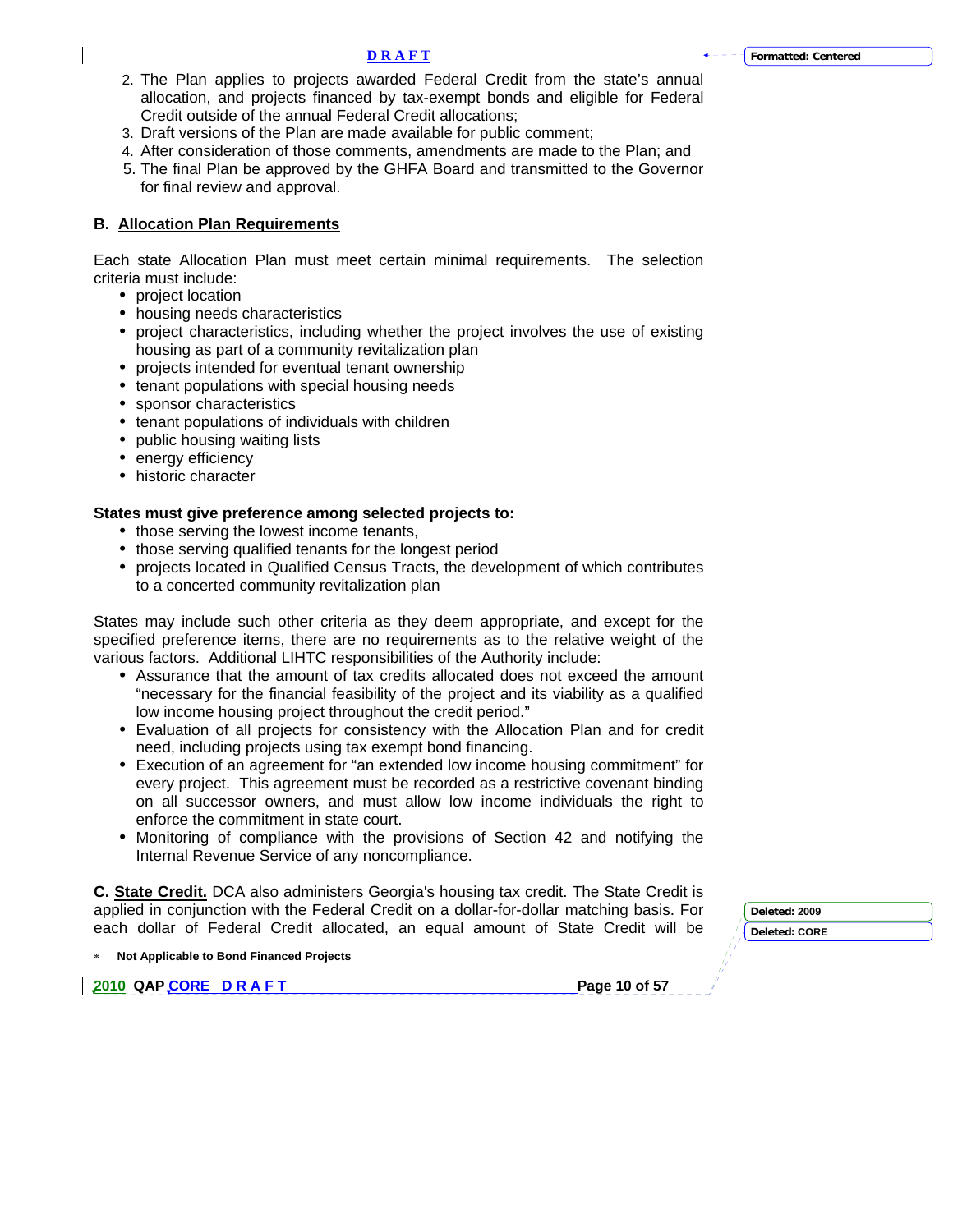| <b>DRAFT</b>                                                                                                                                                                                                                                                                                                                                                                                                                                                                                                                                                                                                                                                                                                                                                | <b>Formatted: Centered</b> |
|-------------------------------------------------------------------------------------------------------------------------------------------------------------------------------------------------------------------------------------------------------------------------------------------------------------------------------------------------------------------------------------------------------------------------------------------------------------------------------------------------------------------------------------------------------------------------------------------------------------------------------------------------------------------------------------------------------------------------------------------------------------|----------------------------|
| automatically allocated by DCA. This State Credit will be administered under the same<br>rules and regulations prescribed for the Federal Credit supplemented by any rules,<br>policies, or regulations established by the Georgia Department of Revenue and/or the<br>Office of Insurance and Safety Fire Commissioner. DCA will underwrite the combined<br>Credit allocations to ensure that no development proposal is over-subsidized.                                                                                                                                                                                                                                                                                                                  |                            |
| D. HOME Program. The State's Annual Action Plan for FFY2010 Consolidated Funds 2009<br>identifies the proposed distribution method, geographic allocation, and guidelines for<br>meeting federal requirements for all HOME funded programs of the State. The HOME<br>Program regulations require that each PJ distribute its HOME resources in accordance<br>with the priorities and objectives outlined in its most current approved Annual Action<br>Plan for Consolidated Funds prepared in accordance with established HUD regulations<br>(24 CFR Part 91). The Annual Action Plan incorporates the Plan as the established<br>policy and procedures for the State's review and evaluation of Applications for the<br>HOME Rental Housing Loan Program. |                            |

**Deleted:** 2009

# **Section 4. Affordable Rental Housing Needs**

<span id="page-10-0"></span> $\overline{\phantom{a}}$ 

 $\overline{\phantom{a}}$ 

 $\overline{\phantom{a}}$ 

The State's Annual Action Plan identifies the housing needs of low and moderate income Georgians. Applicants are referred to the State's FFY 2010 Consolidated Plan for complete information regarding Georgia's housing needs. The policies, objectives and priorities of the Consolidated Action Plan are incorporated into this document.

|                                                 | Deleted: 2009        |
|-------------------------------------------------|----------------------|
|                                                 | <b>Deleted: CORE</b> |
| Not Applicable to Bond Financed Projects<br>$*$ |                      |
| 2010 QAP CORE DRAFT                             | Page 11 of 57        |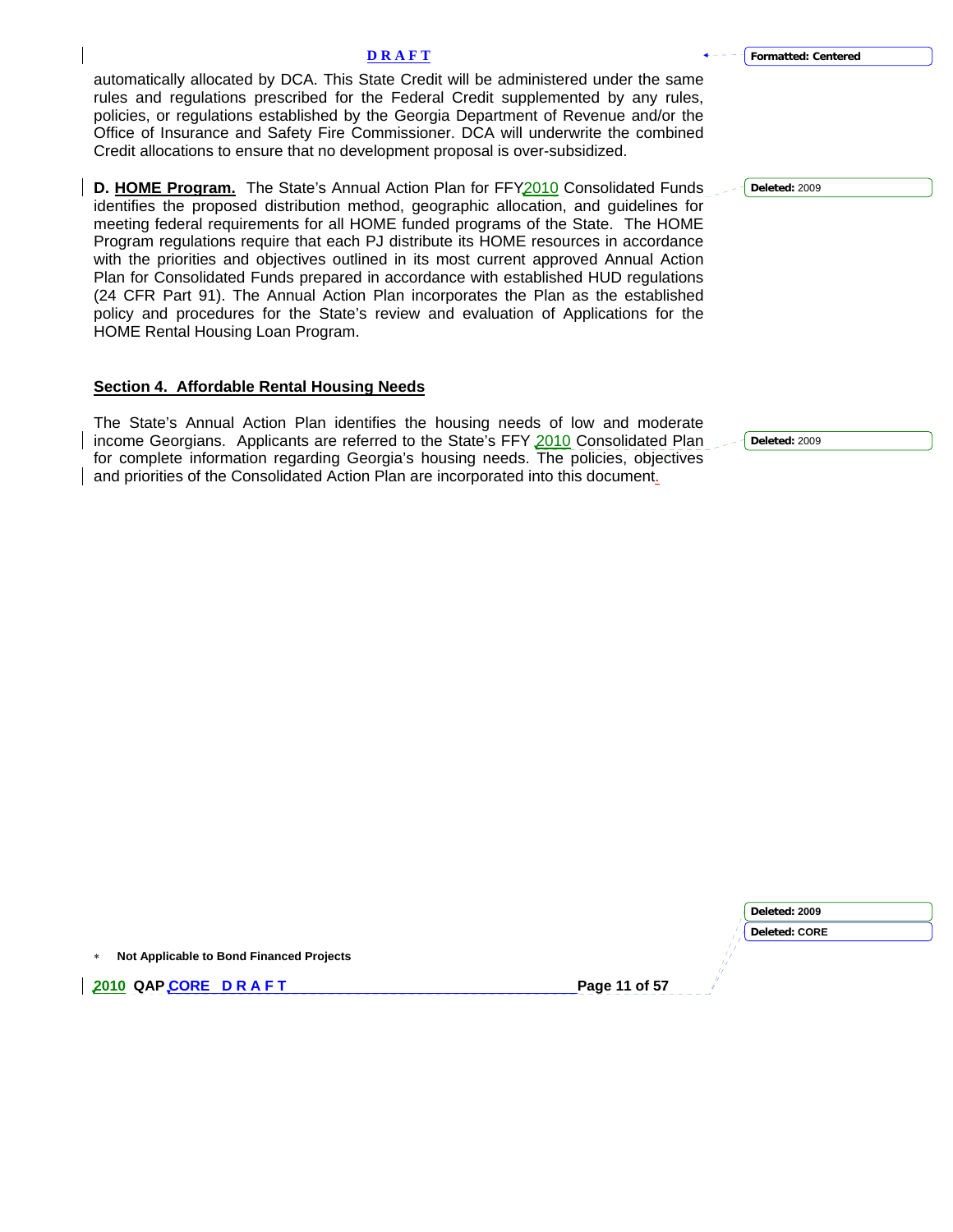# <span id="page-11-0"></span>**Section 5. Financing Resources – Credits**

**A. 9% Federal Credit.** The annual Federal Credit dollar amount allocated to the State of Georgia is determined by the Internal Revenue Service and based on Georgia's population and indexed for cost-of living adjustments. The amount of Federal Credit available for the 2010 funding cycle will be comprised of the State's 2010 Federal Credit allocation, returned Federal Credit, and any national pool Federal Credit available to the State less any Federal Credits forward committed.

Allocation of Credits will be made through the Process as defined in the Core Plan, Appendix I and Appendix II. All Applications for Credits must be submitted to DCA in accordance with the policies and timelines set forth in the Plan and must satisfy the Threshold Requirements set forth in Appendix I of the Plan. Complete Applications that meet the Threshold requirements described in Appendix I will be allowed into the Competitive Scoring Process as set forth in Appendix II.

**B. Set-Asides**.\* This estimated amount of Federal Credit available includes the following set asides (Selected projects may count for more than one set aside):

*1. Nonprofit Set-aside* - 10% of the available 9% Credits are set-aside for nonprofitsponsored Applications pursuant to the Code. Qualified nonprofit organizations must materially participate in the project within the meaning of Section 469(h) of the Code and meet all requirements set forth in Code Section 42(h)(5).

*2. Rural Set-aside* - 30% of the 9% Credits available for allocation in the competitive round will be set-aside for Applications proposing affordable housing developments in Rural areas.

*3. Preservation Set Aside -* Up to \$1.8 million of federal credits will be set-aside for the preservation of affordable housing projects meeting one or more of the following criteria:

An existing tax credit property which is in the  $14<sup>th</sup>$  or  $15<sup>th</sup>$  year of the Compliance Period or the Extended Use period.

# **Documents:**

The partnership's tax returns for the first and last years of the period in which credits were claimed must be provided, along with the appropriate IRS Forms 8609. If the applicant is seeking acquisition credits, a legal opinion stating that all of the buildings in the project will have met the Compliance Period by March 31, 2011 or prior to property transfer, whichever occurs first, and that the property is eligible for acquisition credits must be included in the Application.

• Projects under development by a local public housing authority using replacement housing factor (RHF) funds or a loan secured by the assets and or capital funds of the PHA as the primary source of financing.

∗ **Not Applicable to Bond Financed Projects** 

**2010 QAP CORE D R A F T PAGE 12 OF 57 Page 12 of 57** 

|  | + - - - - Formatted: Centered |  |
|--|-------------------------------|--|
|--|-------------------------------|--|

**Deleted:** 2009 **Deleted:** 2009

| Deleted: B Tax Credit Assistance<br>Program¶<br>¶<br>C. Exchange/1602 Program¶<br>¶                                                                                                                                                                       |
|-----------------------------------------------------------------------------------------------------------------------------------------------------------------------------------------------------------------------------------------------------------|
| Deleted: B. Maximum Project<br>Credits Award.* No project will be<br>awarded more than Eight Hundred<br>and Fifty thousand dollars (\$850,000)<br>of Georgia's annual Federal Credit<br>authority and an equal amount of<br><b>State Credit authority</b> |
| <b>Deleted:</b> except projects that<br>receive points for Tier One Entities<br>can utilize \$950,000 for that project                                                                                                                                    |
| Deleted: ¶                                                                                                                                                                                                                                                |
| Deleted: C                                                                                                                                                                                                                                                |
| Deleted:                                                                                                                                                                                                                                                  |
| Deleted: ¶                                                                                                                                                                                                                                                |
| Deleted: ¶                                                                                                                                                                                                                                                |

| - ↑ Formatted: Font: Not Bold, Font<br>color: Violet |
|------------------------------------------------------|
| Deleted: 2010                                        |

| Deleted: 2009        |  |
|----------------------|--|
| <b>Deleted: CORE</b> |  |
|                      |  |
|                      |  |
|                      |  |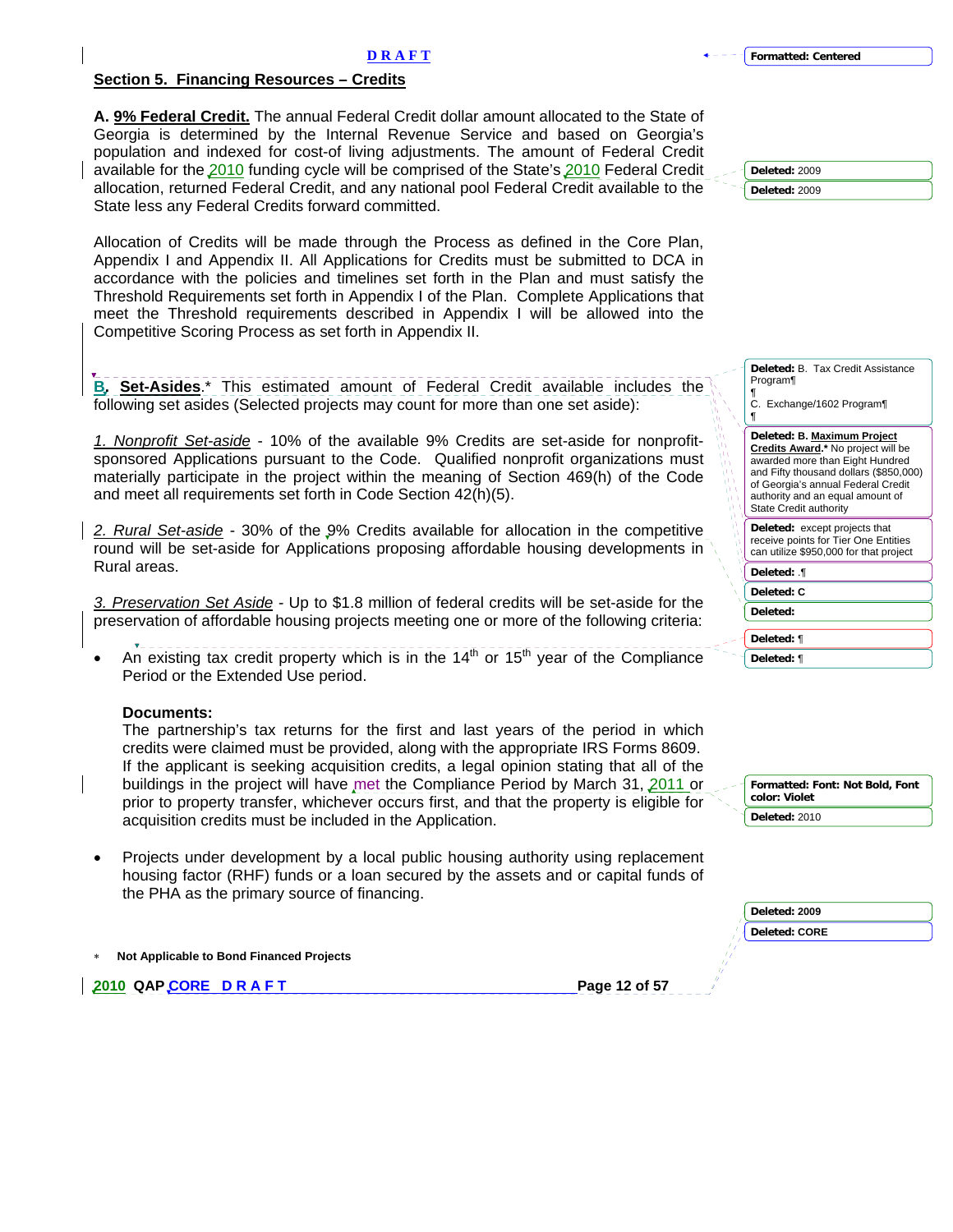- Existing U.S. Department of Agriculture, Rural Development (RD) projects with Section 515 financing and project based rental assistance for at least fifty percent (50%) of the units.
- Projects that have a Project Based Section 8 contract but are eligible to opt out of that contract with a one year notice to tenants. To be eligible to opt out, the Contract must be out of its original term and in a renewal period of five years or less.
- Existing HUD Section 236 projects. The Interest Reduction Payment (IRP) must be decoupled from the Section 236 agreement if housing credits are awarded (exceptions may be permitted on a case-by-case basis). The affordability requirements indicated in the Section 236 agreement must also be maintained for the property.
	- Any other affordable non public housing project that has existing funding from HUD is severely deteriorated and has been designated by HUD as a preservation project that is in danger of losing its affordability.

In order to qualify for this set aside, projects must not have outstanding or uncured major noncompliance issues. The preservation projects are listed in the order of their priority for DCA.

(DCA may determine, in its sole discretion, that projects that are occupied, have long term affordability restrictions, are in substantially good condition, or are not in danger of losing affordability, are not eligible for this set aside).

*4. Special Needs* **-** Up to \$900,000 will be set-aside for DCA Office of Special Housing Initiatives projects. In order to be considered for this set aside, the applicant will need to provide a commitment for Office of Special Housing Initiatives funds. If more than one project meets all threshold criteria as well as the requirements of this set aside, the Office of Special Housing Initiatives will select the project(s) that will be selected for the set aside.

*5. Supplemental Set-Aside* **-** Up to \$1 million of 2010 credits will be set aside to assist the following projects:

- DCA projects funded prior to 1999 which have a DCA HOME Loan, State Housing Trust Fund loan or other DCA resource that have physical issues which cannot be remedied through normal workout processes and which pose a threat to the continued affordability of the project.
- Other extraordinary needs based on the current volatile economic market as determined by DCA.

DCA reserves the right to deny any request for allocations under this set aside as not meeting DCA policy objectives.

∗ **Not Applicable to Bond Financed Projects** 

**2010 QAP CORE D R A F T Page 13 of 57 Page 13 of 57** 

**Deleted:** Section 202¶

|                         | Deleted: 2                                                                                                                                                                                     |
|-------------------------|------------------------------------------------------------------------------------------------------------------------------------------------------------------------------------------------|
|                         | Deleted: 2009                                                                                                                                                                                  |
|                         | Deleted: <#>2008 funded projects<br>which incurred or faced substantial<br>unforeseen cost increases or equity<br>reductions as a result of the economic<br>crises. ¶                          |
|                         | Deleted: ¶                                                                                                                                                                                     |
| 4<br>ı,<br>ħ<br>4<br>ı, | Deleted: 2008 projects that receive<br>an additional award of 2009 credits<br>will be required to meet all deadlines<br>set out in the 2008 QAP including the<br>placed in service date.¶<br>¶ |
|                         | <b>Deleted: Per project allocations</b><br>under this set aside will be capped at<br>\$600,000 for rehabilitation of an<br>existing troubled property. ¶                                       |
|                         | Deleted: ¶<br>DCA may limit total allocations to<br>\$950,000 per project for 2008<br>projects. ¶                                                                                              |
|                         | Deleted: 2009                                                                                                                                                                                  |
|                         | <b>Deleted: CORE</b>                                                                                                                                                                           |
|                         |                                                                                                                                                                                                |

**D R A F T**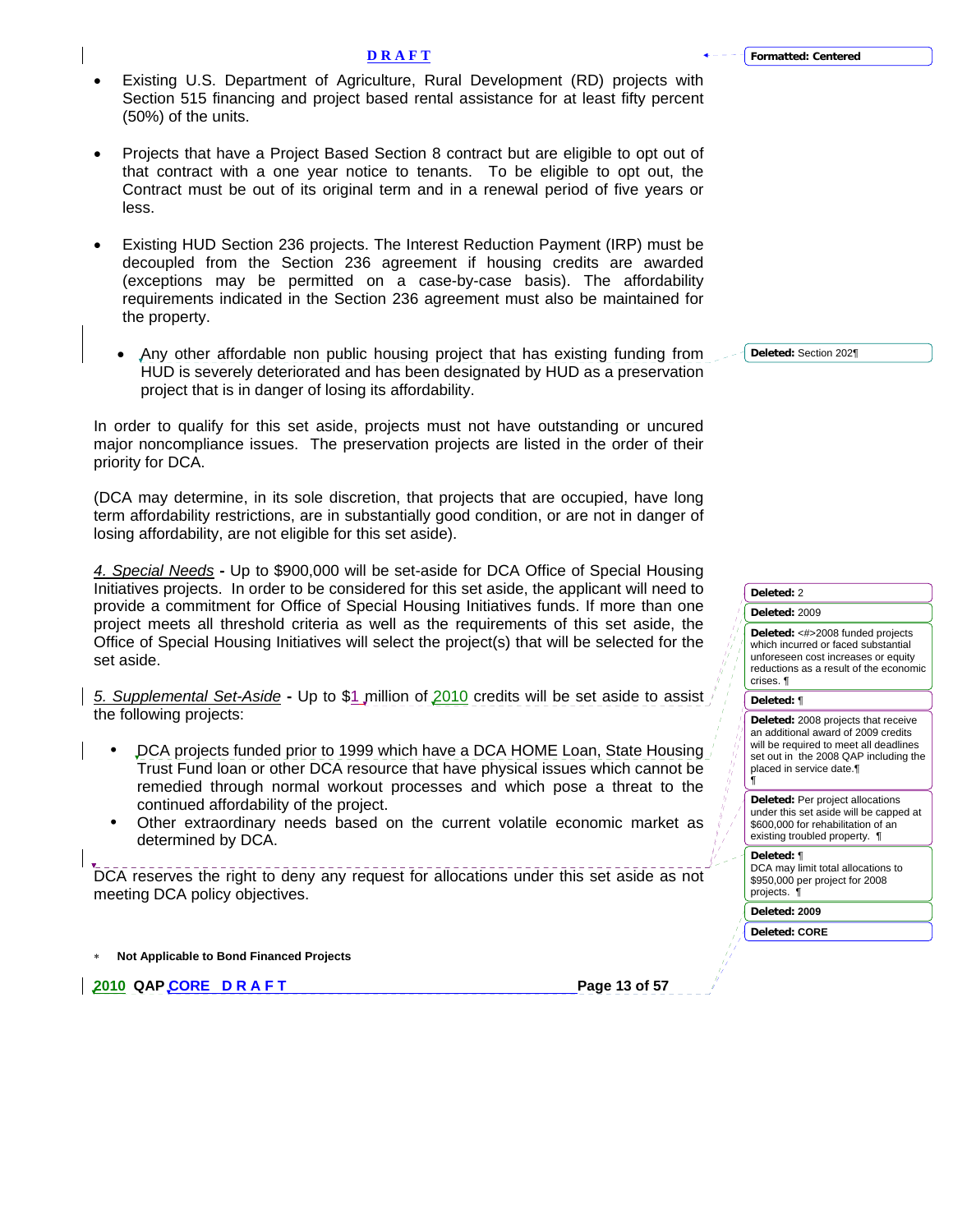| <b>DRAFT</b>                                                                                                                                                                                                                                                                                                                                                                                                                                                      | <b>Formatted: Centered</b>                                                                                                                                       |
|-------------------------------------------------------------------------------------------------------------------------------------------------------------------------------------------------------------------------------------------------------------------------------------------------------------------------------------------------------------------------------------------------------------------------------------------------------------------|------------------------------------------------------------------------------------------------------------------------------------------------------------------|
| The allocation of credits under this set aside will not be made in the competitive round.<br>Projects that will receive funding will be selected by DCA as part of its asset<br>management of DCA resources. Only projects identified by DCA as "troubled" and a<br>DCA priority will be requested to submit an application for credits. DCA will determine<br>Application requirements as part of its asset management review.                                   |                                                                                                                                                                  |
| Any amounts remaining in this set aside at the announcement of 2010 awards will be<br>utilized in the general pool for 2010 projects.<br>6. Hope VI set aside- Up to \$1.7 million of federal credits will be set-aside for HOPE VI                                                                                                                                                                                                                               | Deleted: 2009<br>Deleted: 2009                                                                                                                                   |
| initiatives that meet one or more of the following criteria:<br>The proposed project is a phase or component of a PHA-sponsored Community Building<br>Initiative which is part of a PHA-sponsored HOPE VI revitalization initiative. The Initiative<br>must:                                                                                                                                                                                                      |                                                                                                                                                                  |
| Provide affordable units for an extended period of 30 years or more;<br>Be part of a mixed income phased community with a significant market component;<br>Facilitate the deconcentration of poverty; and                                                                                                                                                                                                                                                         | Formatted: Bullets and<br>Numbering<br>Deleted:                                                                                                                  |
| Provide for community improvements or amenities, which may include but are not<br>limited to new or improved public infrastructure, sustainability,<br>green-space,<br>improved transportation, quality of life enhancements, or other improvements<br>benefiting the community                                                                                                                                                                                   | Formatted: Bulleted + Level: 1 +<br>Aligned at: 0 pt + Tab after: 18<br>pt + Indent at: 18 pt, Tabs: Not<br>at 18 pt                                             |
| <b>Documentation</b><br>(A) A copy of the HOPE VI Revitalization Grant Assistance Award (form HUD-1044) which<br>identifies the PHA receiving the HOPE VI grant and the amount of the grant, and<br>additional documentation reflecting the time limits for use of the HOPE VI funds.;<br>(B) A letter from the Executive Director of the identified PHA certifying that:<br>• the development proposed in the Initial Application is identified in the PHA's HUD | Formatted: Indent: Left: 6 pt,                                                                                                                                   |
| approved HOPE VI application or Revitalization Plan:<br>• the housing units are an essential element of that Plan; and<br>• the Tax Credits for the development proposed in the Initial Application are an<br>essential component of the financing plan for the PHA's HOPE VI Program<br>(C) A copy of the HUD approved Revitalization Plan.                                                                                                                      | Hanging: 12 pt, Bulleted +<br>Level: $4 +$ Aligned at: 162 pt +<br>Tab after: 180 pt + Indent at:<br>180 pt, Tabs: -240 pt, List tab +<br>Not at 144 pt + 180 pt |
| Projects seeking to be funded under this set aside will need to meet with DCA prior to<br>Application Submission and obtain the requisite letter of support for the HOPE VI<br>Application at the time the project submits its HOPE VI application for funding.                                                                                                                                                                                                   |                                                                                                                                                                  |
| <b>D. Carryover Allocations.</b> To qualify for 9% Credits, a building generally must be<br>placed in service during the year in which it receives an allocation. An exception is<br>provided in the case where the Owner has expended more than ten percent (10%) of<br>the reasonably expected basis in the building (the "Ten Percent Test") no later than                                                                                                     | Deleted: 2009<br><b>Deleted: CORE</b>                                                                                                                            |
| Not Applicable to Bond Financed Projects                                                                                                                                                                                                                                                                                                                                                                                                                          |                                                                                                                                                                  |

**2010 QAP CORE D R A F T Page 14 of 57**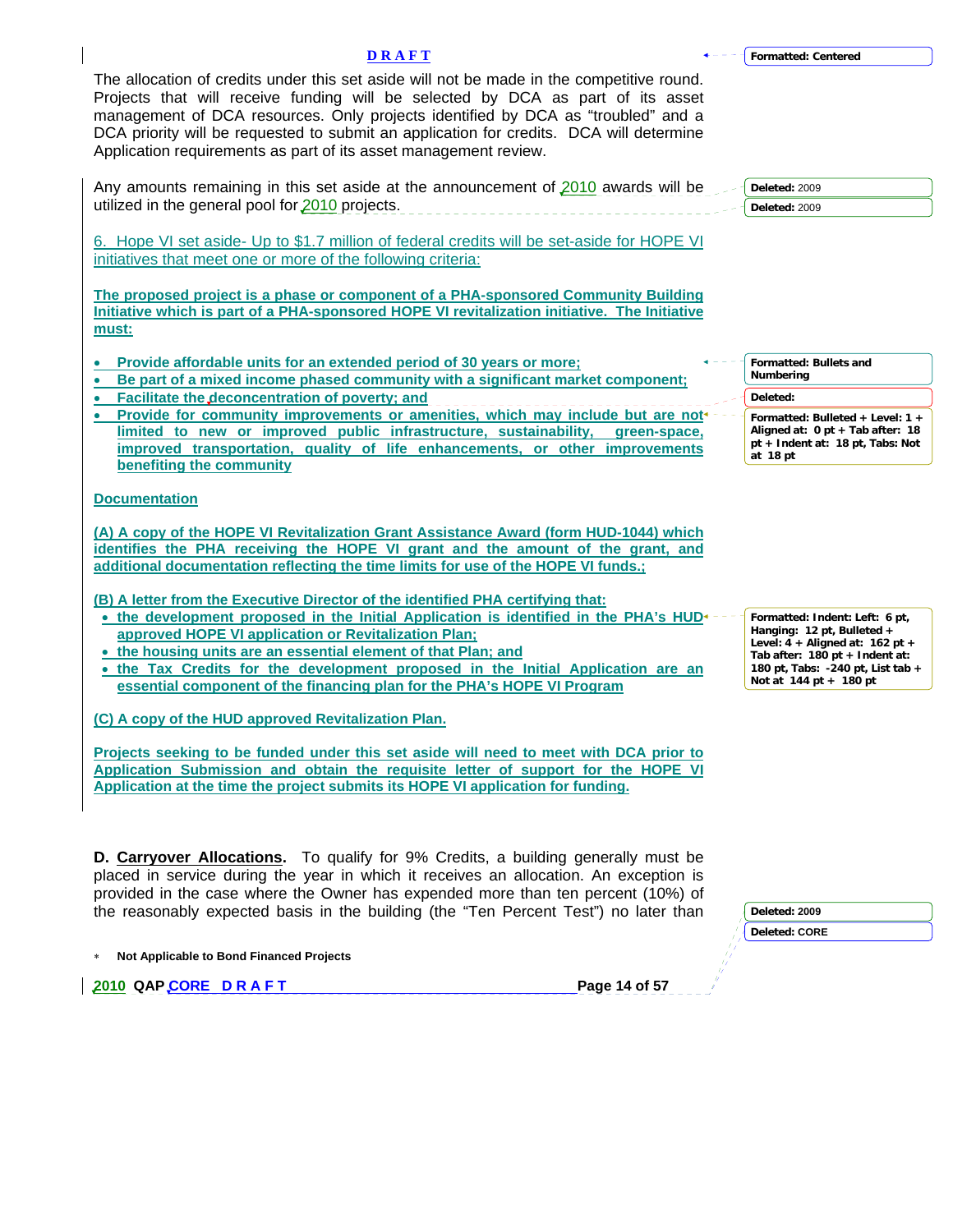**D R A F T** twelve (12) months after the Carryover Allocation. No project can receive more than

**Deleted:** 2009

**Deleted: 30%** 

**E.** State Designated Basis Boost\*. HERA authorizes state allocating agencies to designate certain areas not located in a QCT or DDA for up to a 30% basis boost. Projects may receive an allocation of credit based upon 130% of the eligible basis for new construction or substantial rehabilitation. The following projects are eligible for the state designated boost:

**Rural projects without DCA HOME as a source** 

one Carryover Allocation of 2010 Credits.

- Historic Rehab projects qualifying for historic rehab.
- Extraordinary financial circumstances which require the boost to ensure the continued feasibility of a project previously approved by DCA and not yet placed in service.

All projects will need to show that the boost is needed and that the project meets all of DCA's underwriting and other criteria.

**F. Economic Uncertainty.** The current economic volatility has resulted in significant legislative and policy changes in the administration of the Tax Credit Program. DCA expects this volatility to continue through the 2010 competitive round. It is impossible to foresee or estimate the impact that economic and legislative changes may have in meeting the challenges of developing, owning and managing affordable tax credit housing program projects. DCA reserves the right to make changes necessitated by economic volatility, HUD Program policy modifications and legislative changes that have a negative impact on our program and projects. These changes include but are not limited to forward commitment of funds, increasing projects caps to ensure continued viability, release of DCA restrictions, awarding of additional credits and modifications to underwriting criteria.

**G. Land Use Restrictive Covenant.** The Owner must execute and record GHFA's prescribed form of the LURC prior to final allocation as required under Section 42(h)(6) of the Code. The LURC shall reflect all representations made in the original Application and any changes made to the original Application that have been approved in writing by GHFA. The LURC will be drafted after GHFA's receipt of the certification of the 10% test, and must be recorded upon its execution. All construction and/or permanent financing for the project must be subordinated to that portion of the recorded LURC that sets forth the requirements of Section 42 (h)(6)(E)(ii) of the Code**.** The LURC will be for the term of the compliance period and, as applicable the extended use period**.** 

IRS Revenue Ruling 2004-83 provides that Section 42(h)(6)(B)(i) requires that an extended low income housing commitment must include a prohibition during the extended use period against (1) the eviction or the termination of tenancy (other than for good cause) of an existing tenant of any low income unit (no cause-eviction protection) and (2) any increase in the gross rent with respect to the unit not otherwise permitted under Section 42.

∗ **Not Applicable to Bond Financed Projects** 

**2010 QAP CORE D R A F T Page 15 of 57** 

| <b>Deleted:</b> his increase will be<br>approved on a project by project basis<br>during pre-application, based upon<br>demonstrated financial need and<br>requires one or more of the following<br>criteria to be applicable: |
|--------------------------------------------------------------------------------------------------------------------------------------------------------------------------------------------------------------------------------|
| Deleted: DCA HOME projects or<br>small r                                                                                                                                                                                       |
| Formatted: Highlight                                                                                                                                                                                                           |
| Formatted: Highlight                                                                                                                                                                                                           |
| Deleted: that can reduce debt to<br>increase the ability to syndicate<br>credits                                                                                                                                               |
| <b>Formatted: Highlight</b>                                                                                                                                                                                                    |
| Deleted: <#>Majority Special Needs<br>projects that have DCA Office of<br>Special Housing Initiatives Funds 1                                                                                                                  |
| Deleted: credit scoring ¶<br>Projects designated                                                                                                                                                                               |
| Deleted: by DCA as                                                                                                                                                                                                             |
|                                                                                                                                                                                                                                |
| Deleted: to obtain                                                                                                                                                                                                             |
| Inserted: to                                                                                                                                                                                                                   |
| Deleted: ing                                                                                                                                                                                                                   |
| Deleted: a high degree of<br>sustainability through incorporation of<br>energy efficiency components and<br>Green Building techniques.                                                                                         |
| Deleted: (                                                                                                                                                                                                                     |
| Deleted: Projects that have or will<br>obtain LEED ND or Community<br>Sustainability certification are<br>automatically entitled to the boost.                                                                                 |
| Deleted: )                                                                                                                                                                                                                     |
| Deleted:                                                                                                                                                                                                                       |

| Deleted: 2009        |  |
|----------------------|--|
| <b>Deleted: CORE</b> |  |
|                      |  |
|                      |  |
|                      |  |

**Deleted:** 2009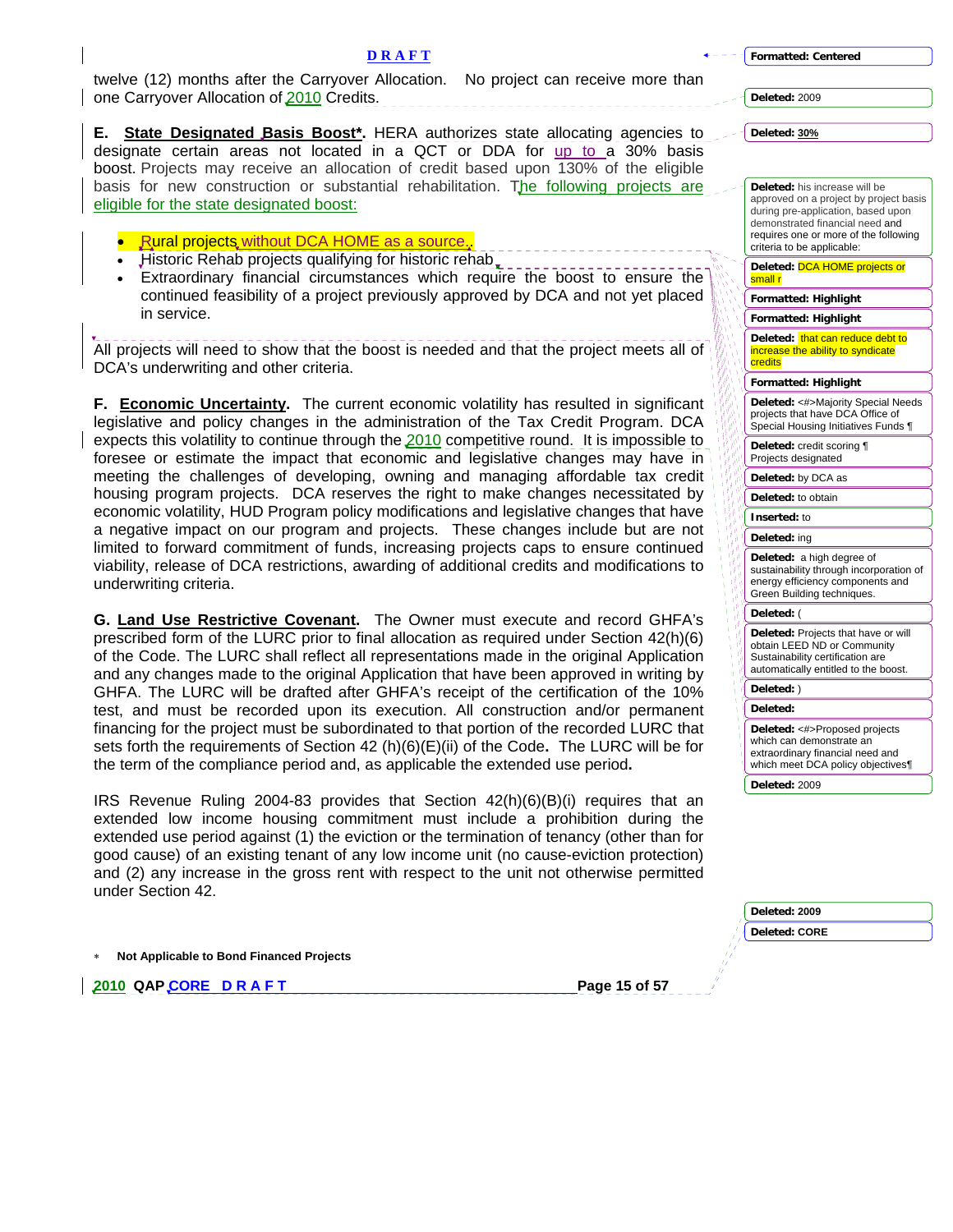**H. 4% Federal Credit – Bond Financed Projects.** Tax Exempt bond financed projects may also be eligible for 4% tax credits that are not subject to the state volume cap as described in Section 42 of the Code.

An Application for Credits for Bond Financed Projects must satisfy all applicable requirements set forth in Appendix I, Threshold Criteria, of the Plan and all applicable requirements set forth in the Plan. Incomplete applications (as determined solely by DCA) will not be accepted and will be returned in their entirety to the applicant.

An Application for Credits for Bond Financed Project must contain an appraisal commissioned by the Lender or by a DCA approved appraiser regardless of whether there is an identify of interest between the buyer and the seller.

DCA shall be the sole entity responsible for making such a determination and must issue its opinion as to the project's 4% Credit eligibility prior to Bond closing**.** The project must comply with the Plan in effect at the time of Application submission.

In making Application to DCA for a Letter of Determination, an Owner must complete the standard Application, as well as provide all supporting documentation necessary to meet all applicable requirements and pay the appropriate Application and other applicable fees.

After issuance of the Letter of Determination, significant changes in the financing structure, syndicator or scope of work must be approved in writing by DCA.

DCA reserves the right to determine whether an Applicant or development entity has sufficient capacity to successfully complete the proposed project.

DCA requires that all bond applicants to submit those documents set out in the capacity determination in determining whether capacity exists. DCA will terminate its review of the proposed application if it determines that insufficient capacity exists.

Incomplete Bond applications will be returned to the proposed applicants. DCA will not hold bond applications that are being restructured or modified. A new application fee will be required to resubmit such a project.

The Application must be submitted at least 75 days before bond closing. DCA will provide its opinion within 75 days of the receipt of a *complete* Application.

All waiver requests must be submitted 30 days prior to Application submission.

| Owners of projects receiving a Letter of Determination for Bond Financed Projects in<br>2010 must:                | Deleted: 2009              |
|-------------------------------------------------------------------------------------------------------------------|----------------------------|
| Close the bond financing within 180 days of the issuance of the letter of $+$ -                                   | Formatted: Bullets and     |
| determination:<br>Any significant change in the financing structure or scope of work set out in the               | Numbering<br>Deleted: 2009 |
| application must be approved by DCA before the start of construction.<br>Not Applicable to Bond Financed Projects | <b>Deleted: CORE</b>       |
| 2010 QAP CORE DRAFT<br>Page 16 of 57                                                                              |                            |

**Deleted:** submit **Deleted:** Tier One developer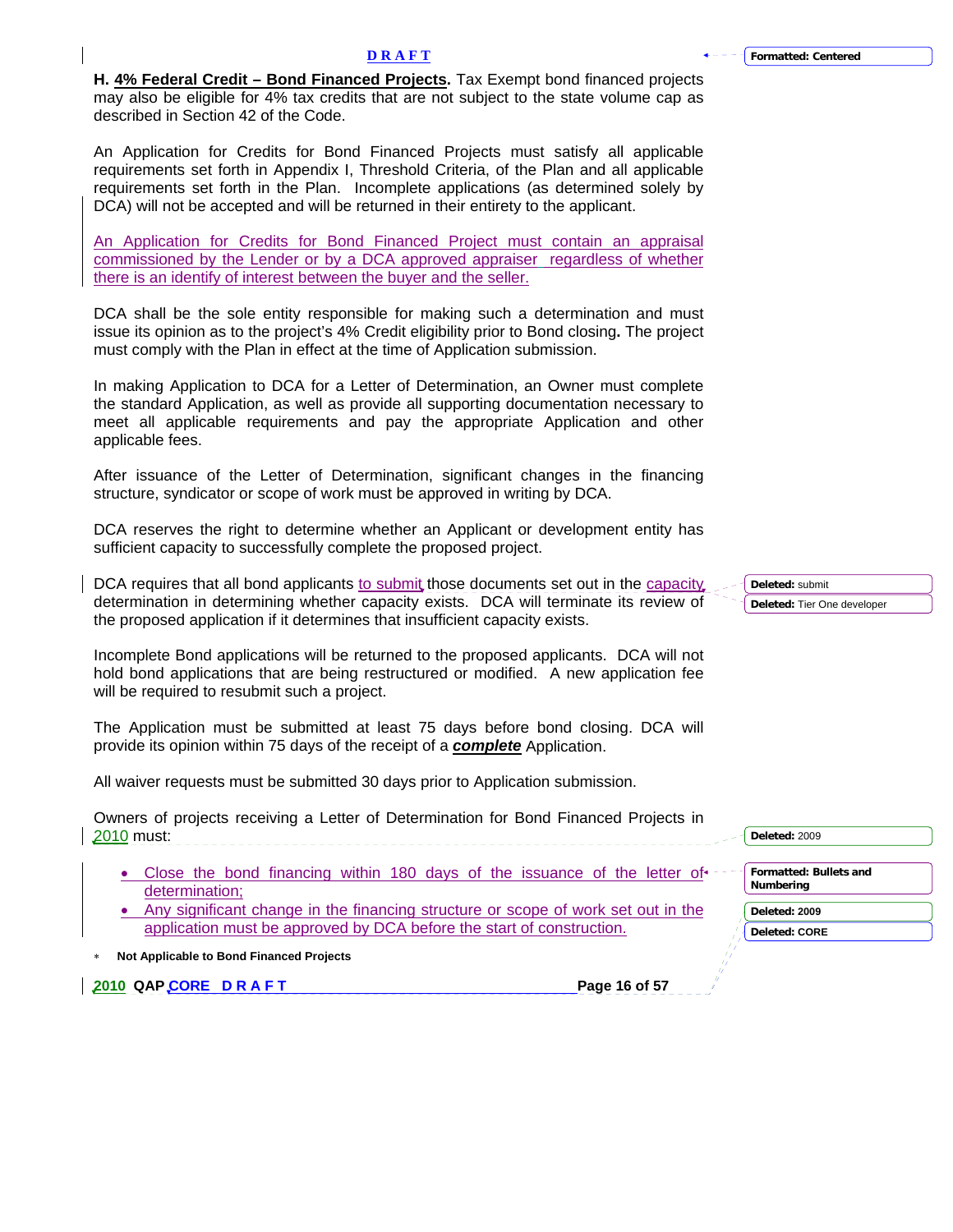| Complete all construction activity by December 31, 2012,                                                                                                                | Deleted: 2011        |
|-------------------------------------------------------------------------------------------------------------------------------------------------------------------------|----------------------|
| Complete and submit the "DCA Placed in Service" form at the time the first                                                                                              |                      |
| building is placed in service, and                                                                                                                                      |                      |
| Apply for Final Allocation and request for issuance of IRS form(s) 8609 by                                                                                              |                      |
| September 15, 2013.                                                                                                                                                     | Deleted: 2012        |
|                                                                                                                                                                         |                      |
| IRS form(s) 8609 for a project will be issued only once for the entire project as                                                                                       |                      |
| proposed in the Application. Form(s) 8609 will not be issued as buildings are placed in                                                                                 |                      |
| service. DCA will provide its opinion within 75 days of the receipt of a complete                                                                                       |                      |
| Application.                                                                                                                                                            |                      |
|                                                                                                                                                                         |                      |
| DCA will not issue a favorable opinion or Form(s) IRS-8609 when an Applicant exhibits                                                                                   |                      |
| a continual pattern of noncompliance, or when the Applicant demonstrates an inability                                                                                   |                      |
| or an unwillingness to resolve noncompliance matters in a timely manner as determined                                                                                   |                      |
| by DCA.                                                                                                                                                                 |                      |
|                                                                                                                                                                         |                      |
| The Owner must execute and record GHFA's prescribed form of the LURC at or prior to                                                                                     |                      |
| Bond closing. The LURC shall reflect all representations made in the original Application                                                                               |                      |
| and any changes made to the original Application that has been approved in writing by                                                                                   |                      |
| GHFA. The LURC must be recorded upon its execution. All construction and/or                                                                                             |                      |
| permanent financing for the project must be subordinated to that portion of the recorded                                                                                |                      |
| LURC that sets forth the requirements of Section 42(h)(6)(E)(ii) of the Code.                                                                                           |                      |
|                                                                                                                                                                         |                      |
| Owners of projects receiving a Letter of Determination from DCA must notify DCA                                                                                         |                      |
| Compliance in writing within 30 days after the first building placed-in-service date by                                                                                 |                      |
| completing the "DCA Placed In Service Form." Failure to do so will be considered non-                                                                                   |                      |
| compliance and also may delay the issuance of IRS Form 8609.                                                                                                            |                      |
|                                                                                                                                                                         |                      |
| I. <b>State Credit.</b> The annual State Credit dollar amount will equal that of the Federal                                                                            |                      |
| Credit. The State Credit will be automatically allocated on a dollar-for-dollar basis with                                                                              |                      |
| the Federal Credit (for both 9% and 4% Federal Credit) and will be available for the                                                                                    |                      |
| same time period discussed above. The Federal and State Credit may be bifurcated                                                                                        |                      |
| and sold to separate investors.                                                                                                                                         |                      |
|                                                                                                                                                                         | Deleted: ¶           |
| Section 6. Financing Resources - HOME Loans*                                                                                                                            | Deleted: ¶           |
|                                                                                                                                                                         |                      |
| Resources Available. HUD annually allocates HOME funds to state and larger local                                                                                        | Inserted: ¶          |
| governments. The Federal Fiscal Year (FFY2010) HOME allocation is expected to be                                                                                        | Deleted: 2009        |
| available to the State on July 1, 2010, following approval of the Annual Action Plan for<br>FFY2010 Consolidated Funds (Annual Action Plan). In the event FFY 2010 HOME | Deleted: 2009        |
|                                                                                                                                                                         | Deleted: 2009        |
| funding is not made available to the State, DCA will not be obligated to provide any                                                                                    |                      |
|                                                                                                                                                                         | Deleted: 2009        |
|                                                                                                                                                                         |                      |
| HOME Loans to Applicants.                                                                                                                                               |                      |
|                                                                                                                                                                         |                      |
| <b>HOME Loan Limits</b> . The maximum HOME loan amount is \$2.5 million and the                                                                                         | Deleted:             |
| minimum HOME loan amount is \$1,000,000.                                                                                                                                |                      |
|                                                                                                                                                                         | Deleted: 2009        |
|                                                                                                                                                                         | <b>Deleted: CORE</b> |
|                                                                                                                                                                         |                      |
| Not Applicable to Bond Financed Projects                                                                                                                                |                      |
| Page 17 of 57<br>2010 QAPCORE DRAFT                                                                                                                                     |                      |

**D R A F T**

<span id="page-16-0"></span> $\mathsf I$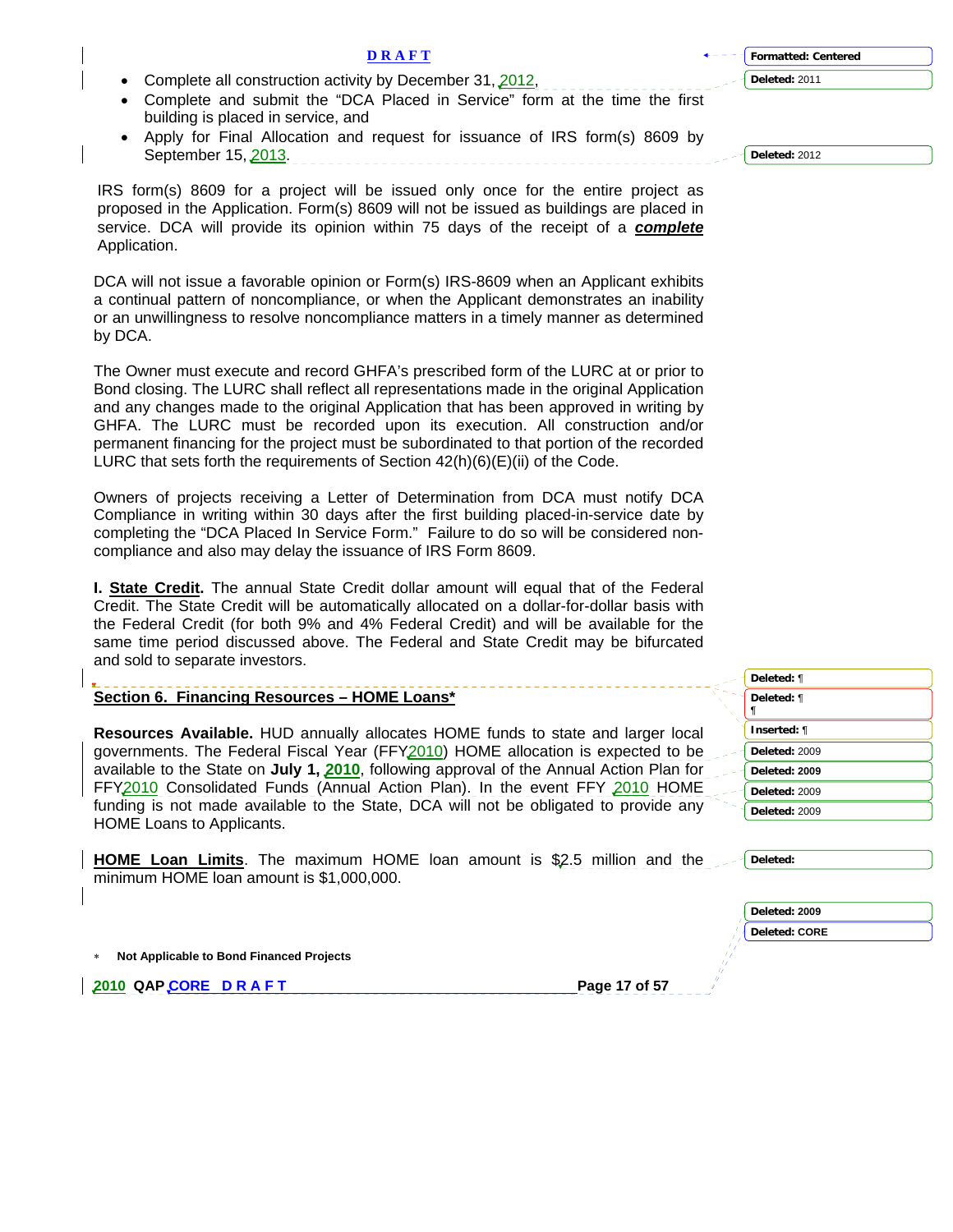**General**. Applicants that will utilize DCA HOME funds as a funding source in a competitive application must obtain DCA's consent during the pre-application process. Any application that is submitted in the 2010 competitive funding round with DCA HOME funds as a funding source that did not obtain the required consent will be deemed to have failed Threshold under the project feasibility criteria.

**Time Frame**. Applications for a DCA HOME Consent must be submitted to DCA by 4:00 PM on April 15, 2010

**Failure to Use 2010 DCA HOME Funds**. Applications/Projects that receive consent to utilize HOME funds as a funding source are required to utilize the requested funds if the project is selected for an award of tax credits. Failure to utilize HOME funds may result in the withdrawal of the tax credit award or a finding which may impact future compliance scoring.

**CHDO Set-aside**. Fifteen percent (15%) of the State's HOME allocation will be set aside for projects owned by nonprofits that have been pre-qualified by DCA as CHDOs. The CHDO set-aside will be met with funding under this RFA and under all DCA Programs. HOME funds awarded to CHDOs under other DCA programs may also count towards the set-aside.

CHDOs funded under this Plan must act as sole or joint Owners of newly constructed or rehabilitated rental housing for occupancy by low and very low-income households as set forth in the Plan, Manual, and the HOME regulations. The CHDO must be either the sole general partner of the ownership entity or the managing general partner of the ownership entity. The CHDO must also exercise effective control of the project. In the event the CHDO is a general partner with a for-profit or nonprofit general partner, the CHDO must own at least 51% of the general partnership interest. The CHDO (or a wholly owned or controlled affiliate) must receive a percentage of the Developer Fee greater than or equal to the percentage of ownership interest. All DCA communication with the ownership entity will be with the CHDO managing general partner. A copy of the general partnership/joint venture agreement indicating the CHDOs general partnership interest and its share (or the share of the wholly owned and controlled affiliate) of the Developer Fee must be included in the Application.

Organizations seeking funds under the CHDO Set-aside may apply for funding to cover pre-development expenses through DCA's CHDO Pre-Development Loan program. Information on the Pre-Development Loan Program is available on DCA's website.

| <b>HOME Underwriting Policies.</b> DCA's policies for underwriting HOME loans are set out +- | <b>Formatted: Justified</b> |
|----------------------------------------------------------------------------------------------|-----------------------------|
| in Section 7 of the Core.                                                                    | Deleted: 7                  |
| <b>HOME Consents.</b> Applicants that will utilize DCA HOME funds as a source in $a^{2}$     | Formatted: Justified        |
| competitive application must obtain prior DCA consent pursuant to the pre-application        |                             |
| process set out in Section 11 of the Core.                                                   |                             |

| $\ast$ | Not Applicable to Bond Financed Projects |  |  |  |
|--------|------------------------------------------|--|--|--|
|--------|------------------------------------------|--|--|--|

**2010 QAP CORE D R A F T Page 18 of 57** 

| Deleted: April 15, 2010. |  |
|--------------------------|--|

**Inserted:** April 15, 2010. DCA will notify Applicants on or before May 1, 2010 of its determination. ¶

**Failure to Use 2010 DCA HOME** 

**Funds**. Applications/Projects that receive consent to utilize HOME funds as a funding source are required to utilize the requested funds if the project is selected for an award of tax credits. Failure to utilize HOME funds may result in the withdrawal of the tax credit award or a finding which may impact future compliance scoring.¶

**Deleted:** DCA will notify Applicants on or before May 1, 2010 of its determination.

**Deleted: 2009 Deleted: CORE**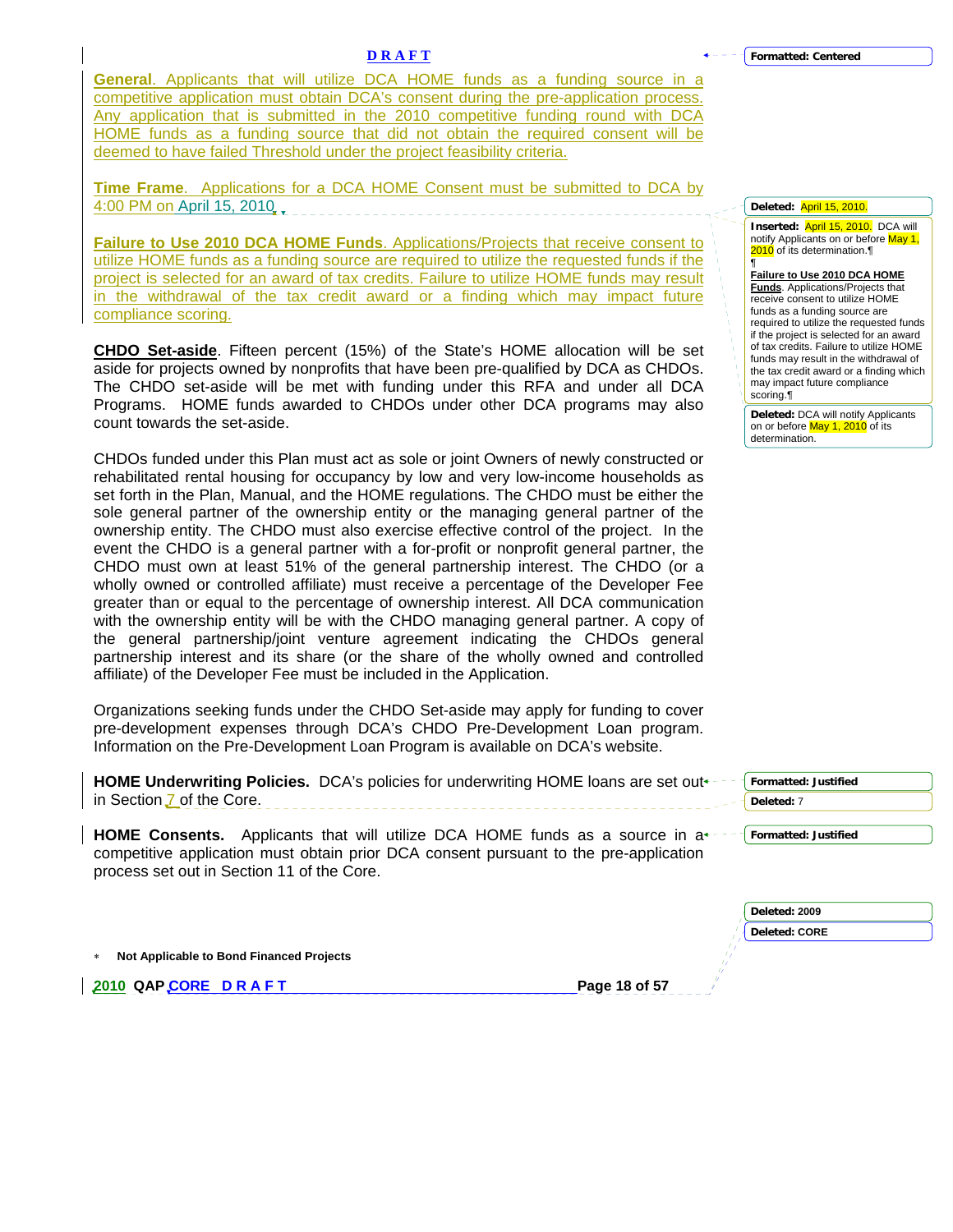# <span id="page-18-0"></span>**Section 7. Policies**

Policies governing the administration of the Credits and HOME Loans are found throughout the Plan, the Manual, the Compliance Manual, and other documents published by IRS, HUD, and DCA. Included in this section of the Plan are policies to which DCA wishes to draw specific attention. In no way, however, should exclusion of a policy from this section be construed to limit its applicability to funding resources allocated under the Plan. DCA reserves the right to formulate new policies to address operational issues that may arise during the course of the funding cycle.

# **1. DCA Underwriting Policies**

- *Annual Operating Expenses.* Annual budgeted Operating Costs, excluding reserve contributions, must be no less than the following:
- *Four thousand five hundred (\$4,500) for units to be located within the City of Atlanta;*
- Four thousand dollars (\$4,000) per unit for urban projects other than Atlanta,
- Three thousand dollars (\$3,000) for non-MSA rural projects, and
- Three thousand dollars (\$3,000) for projects that include  $515$  USDA loans as a funding source.

However, DCA reserves the right to determine the reasonableness of budgeted operating expenses for all projects.

- *Assumptions for Building Basis***.** For purposes of underwriting acquisition Credits, the building basis must be limited to the lesser of the sales price or the appraised value of the building(s). However, DCA reserves the right to determine the reasonableness of building basis for all projects. Previous sales price as well as valuations may be considered.
- **Builder Cost Limitations.** Builder Profit is limited to a maximum of 6% the Contract Sum (exclusive of Contractor Services).. Builder's Overhead and General Requirements are limited to 8% of the Contract Sum (exclusive of Contractor Services. General Requirements shall not include water tap and sewer fees. These limits apply to both development costs and eligible basis.

Payment and performance bonds, letter of credit fees, and fees associated with obtaining a construction loan in lieu of a payment and performance bond or letter of credit will be listed as an additional line item cost. However, these fees are included in the limit for Builder's Overhead/General Requirements (8%).

- **Construction Contingency.** The construction contingency amount must be at least 5%, but no greater than 7%, of the total construction hard costs for new construction projects. For rehabilitation projects, the construction contingency amount must be at least 7%, but no greater than 10% of the total construction hard cost. For historic rehabilitation projects, the construction contingency amount must be at least 10%, but no greater than 15% of the total construction hard cost. Hard costs include the
- ∗ **Not Applicable to Bond Financed Projects**

**2010 QAP CORE D R A F T PAGE 19 of 57 Page 19 of 57** 

| Formatted                                                | $$ [1]        |
|----------------------------------------------------------|---------------|
| <b>Formatted: Bullets and</b><br>Numbering               | … [2]         |
| Deleted: three thousand six $\mathsf{h}$                 |               |
| <b>Deleted: 3,600</b>                                    | [3]           |
| Deleted:                                                 |               |
| Deleted: t                                               |               |
| Deleted: 000                                             |               |
| Deleted: three                                           |               |
| Deleted: 's                                              |               |
| Deleted: p                                               |               |
| <b>Inserted:</b> profit is limited to $a$ $\boxed{ [4]}$ |               |
| Deleted: builders costs/c                                |               |
| Deleted: s                                               |               |
| Inserted: services)                                      |               |
| Deleted: o                                               |               |
| Deleted:                                                 |               |
| Deleted: g                                               |               |
| Deleted: r                                               |               |
| Deleted: and builder's profit                            |               |
| Deleted: eight percent                                   |               |
| Inserted: eight percent                                  |               |
| Deleted: percentages                                     |               |
| Deleted: total                                           |               |
| Deleted: builders costs/c                                |               |
| Deleted: s                                               |               |
| <b>Inserted: services</b>                                |               |
| Deleted: construction                                    |               |
| Deleted: contract (net of buil( [5]                      |               |
| Deleted: 6                                               |               |
| Deleted: <mark>costs including C</mark>                  |               |
| Formatted                                                | <u>[6] … </u> |
| Inserted: including                                      |               |
| Inserted: C                                              |               |
| Deleted: <mark>c</mark>                                  |               |
| <b>Inserted: <mark>contractor</mark></b>                 |               |
| Formatted                                                | [7]           |
| Deleted: ontractor S                                     |               |
| Inserted: <mark>S</mark>                                 |               |
| Deleted: <mark>s</mark>                                  |               |
| Inserted: <mark>services</mark>                          |               |
| Formatted                                                | … [8]         |
| Deleted: <mark>ervices</mark>                            |               |
| Deleted: 2009                                            |               |
| <b>Deleted: CORE</b>                                     |               |
|                                                          |               |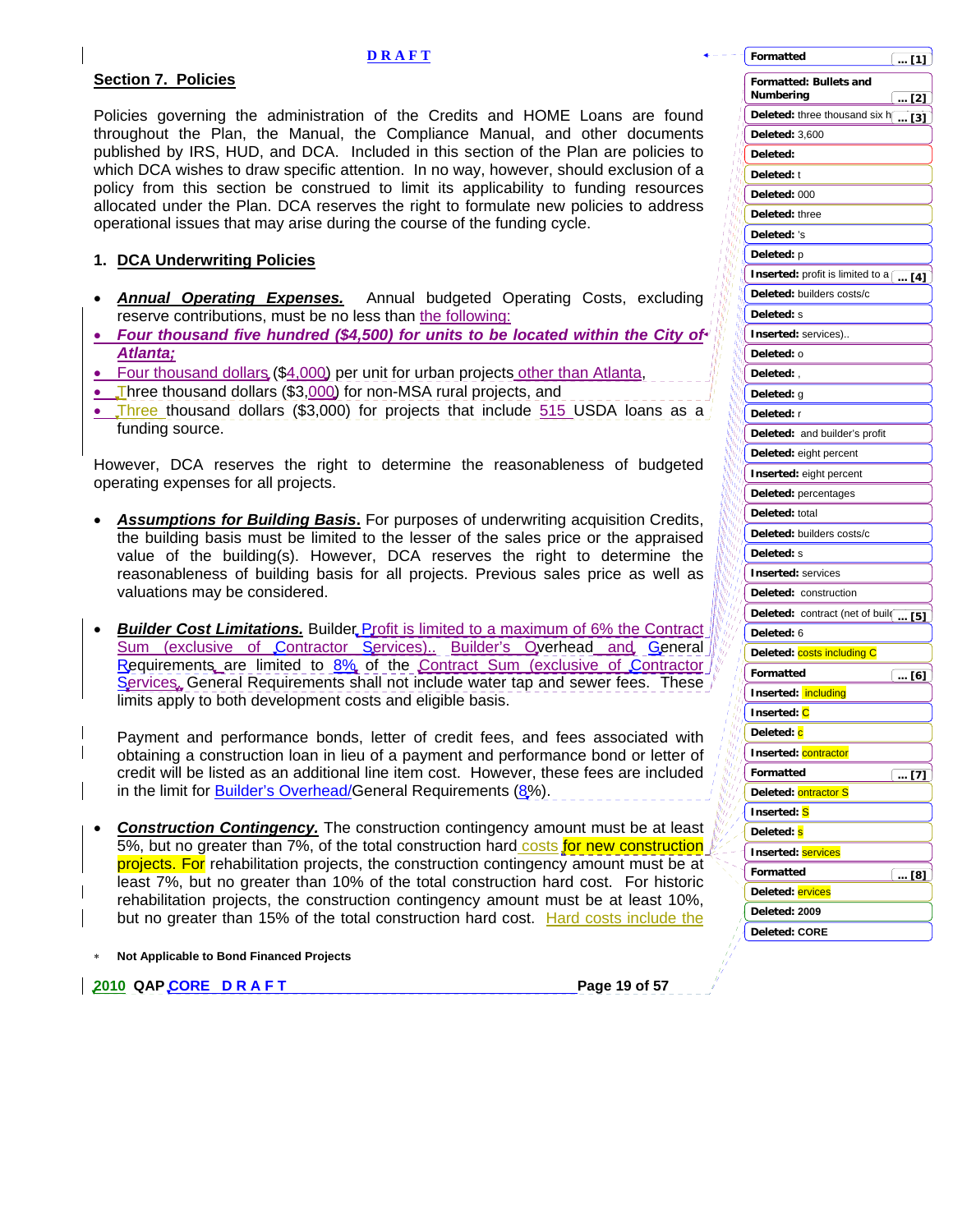Contractor's Services. DCA reserves the right to adjust development budgets in this regard, for underwriting purposes, in its sole and absolute discretion.

*Debt Coverage Ratio.* As part of its financial feasibility analysis, DCA will require that projects with tangible debt meet at a minimum a 1.15 debt coverage ratio for each year after the first year of the credit period. For purposes of determining the debt coverage ratio, deferred Developer Fee will not be considered tangible debt. Amounts set aside in a reserve funded in one year may not be withdrawn and treated as a gross receipt in a subsequent year to satisfy the debt service coverage ratio in the subsequent year. Amounts received in one year that exceed the debt service coverage target for that year will not be credited to another year. For purposes of this test, each year will stand alone. The debt coverage ratio cannot drop below 1.15 during the 15-year Compliance Period or HOME Loan term whichever is longer. DCA will review each project carefully to determine whether a project is over subsidized and to determine whether the amount of HOME funds/and or credits is the best use of DCA resources. While DCA does not have a cap on the DCR, projects that have DCR's that exceed 1.50 for rural projects or 1.40 for urban projects may be subject to additional scrutiny to ensure they are not over subsidized. DCA does recognize that rural deals will typically have higher debt coverage at the beginning of the compliance period in order to remain feasible over the fifteen years. Documentation to support these higher debt coverage ratios should be provided.

No-debt deals are allowed but will be subject to additional scrutiny from DCA. Projects submitted with no debt will not have a DCR but will be required to cash flow without having an undue profit. This will be determined by a ratio of Effective Gross Income to Total Annual Expenses (including reserve for replacement). A ratio of 1.05 shall be the minimum required to be considered feasible by DCA in Years 1-15.

- **Development Costs.** The costs included in the development budget including, but not limited to, the cost for land, on-site improvements, on-site development, construction cost, financing cost, professional fees, and mandatory reserve accounts. Development costs are limited to on-site development activities. DCA will conduct a line by line review of development costs to determine the reasonableness of each estimate. Applicant are encouraged to utilize accurate estimating data in determining this budget.
- *Developer Fee.* The sum of the Developer's overhead and Developer's profit. If a Consultant (as defined in the Plan) is acting in the capacity of Developer or construction manager, or providing technical assistance to the Developer or construction manager, the Consultant's Fee is also considered part of the total Developer Fee limitation. Guarantor Fees are also part of the total Developer Fee limitation.
- **Developer Fee Limitation.** This limitation applies to both development costs and eligible basis at all stages (scoring, carryover and Final Allocation).DCA restricts the maximum Developer Fee as follows:

|                                            | Deleted: 2009 |
|--------------------------------------------|---------------|
|                                            | Deleted: CORE |
| * Not Applicable to Bond Financed Projects |               |
| 2010 QAPCORE DRAFT                         | Page 20 of 57 |
|                                            |               |

**Deleted:** ¶

**Deleted:** 's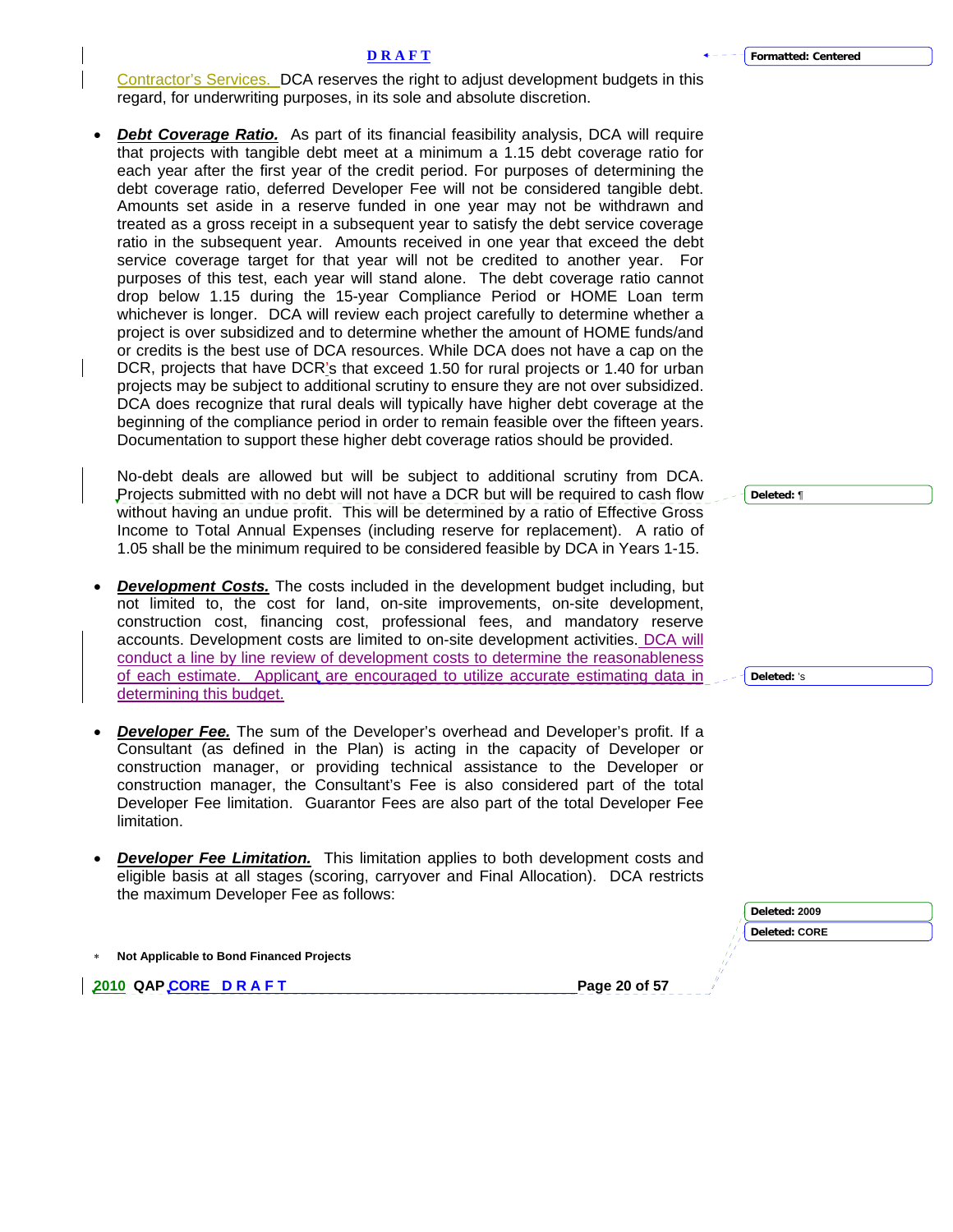- **D R A F T**
- For new construction projects, the Developer fee will be limited to 15% of Total Development Costs less the budgeted Developer Fee, any demolition cost and the cost of Land.
- For acquisition/rehabilitation projects that are eligible for acquisition credits, the Developer Fee on the acquisition portion will be limited to 15% of the Existing Structures acquisition cost (including Acquisition Legal Fees). The rehabilitation portion will be limited to 15% of Total Development Costs less the budgeted Developer Fee, the cost of Land, Acquisition Legal Fees and Existing Structures.
- For rehab projects that are not eligible for acquisition credits, the developer fee will be limited to 15% of Total Development Costs less the budgeted Developer Fee, the cost of Land, Acquisition Legal Fees and Existing Structures. However, if the Development Agreement specifically states that a portion of the developer fee is attributable to the building acquisition, then the developer fee will be limited to 15% of Total Development Costs less the budgeted Developer Fee and the cost of Land.

When an Identity of Interest exists between the Developer and the General Contractor, the maximum Developer Fee is restricted to 15% of the Total Development Cost less the cost of the Land, the budgeted Developer Fee, and the Builder Profit. If the Application budgets a Developer Fee of less than 15%, the percentage proposed will be substituted for 15% in determining the maximum Developer Fee.

The developer fee will be calculated using the allowable total development cost **Jimited by the DCA Base Unit Cost Limits. The Developer Fee for Applications for** Additional Credits (in the year the project is placed in service), shall be limited to the original approved Developer Fee.

Deferred Developer fee must be payable within fifteen (15) years from available cash flow. The deferred portion cannot exceed 50% of the total amount of Developer Fee at initial application.

Consultant's Fees and Guarantor Fees are considered to be part of the Developer Fee.

# • *Distribution Across Unit/Bedroom Sizes.*

*1. Rent.* Projects with a multi-tiered rent structure must distribute the rents across unit sizes, unit types and buildings. These units need not be fixed, but may float in the same way high HOME rent and low HOME rent units may float within a project.

*2. Accessibility*. To the maximum extent feasible, accessible units must be distributed across unit sizes, unit types and buildings so as not to limit choice.

• *Identity of Interest between General Contractor and any Project Participants*. If there is an Identity of Interest between any Project Participant and the contractor,

∗ **Not Applicable to Bond Financed Projects** 

**2010 QAP CORE D R A F T Page 21 of 57 Page 21 of 57 Page 21 of 57 Page 21 of 57 Page 21 of 57 Page 21 of 57 Page 21 of 57 Page 21 of 57 Page 21 of 57 Page 21 of 57 Page 21 of 57 Page 21 of 57 Page 21 of 57 Page 21 of 57 P** 

| Deleted: based on |
|-------------------|
| Deleted: the      |
| Deleted: DCA per  |

#### **Deleted:** ¶

**Deleted:** Developments (as determined by DCA), that incorporate a high degree of sustainability components into their design, may be eligible for a 20% developer fee. Factors such as the size of the project, amount of developer fee and extent of components will be considered by DCA. Pre-approval by DCA is required.¶

| Formatted: Bullets and<br>Numbering |
|-------------------------------------|
| Deleted: 2009                       |
| <b>Deleted: CORE</b>                |
|                                     |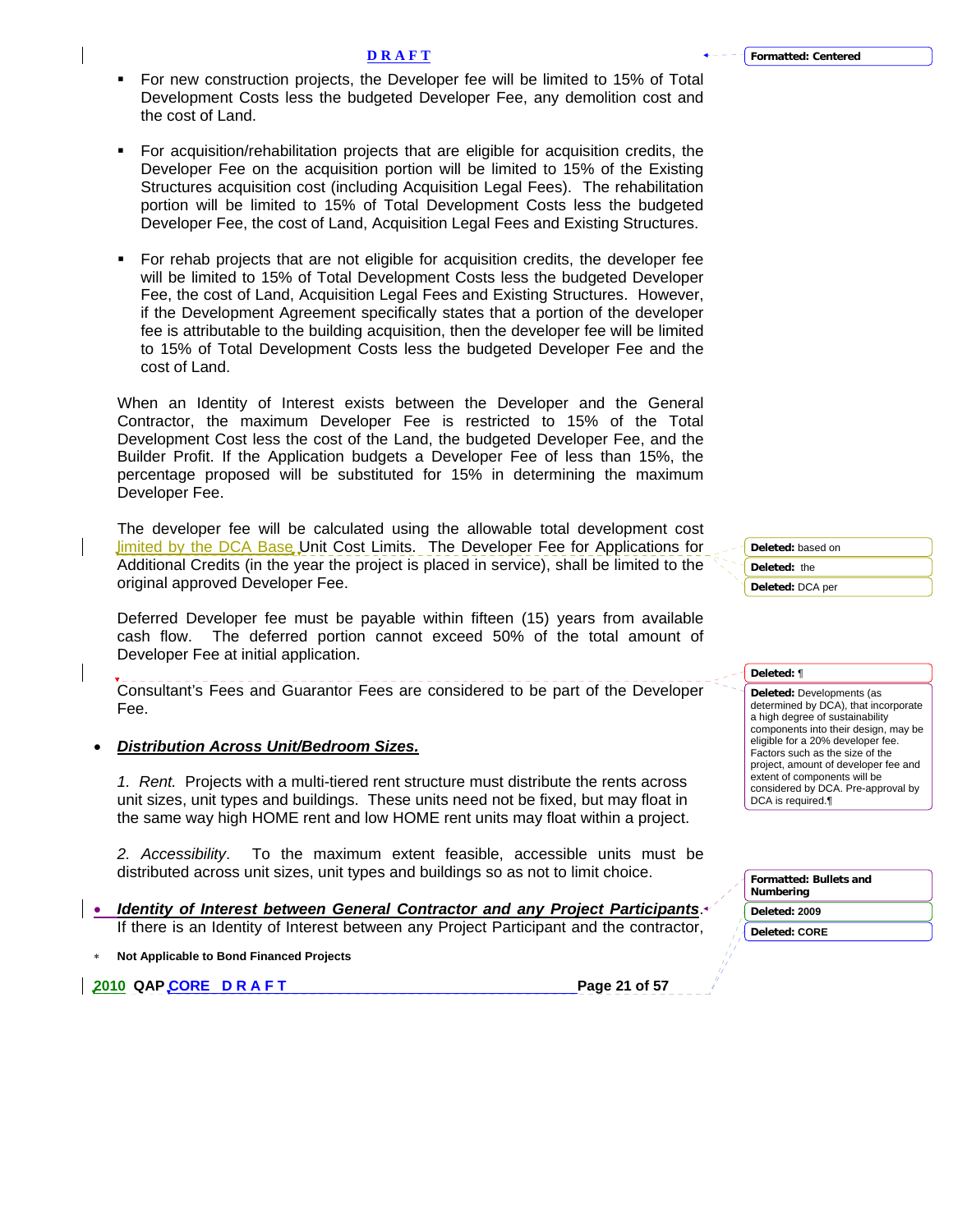a third party front-end analysis of the construction costs must be submitted by the selected Applicant with their plans and specifications. Additionally, industry standards for such Owner-provided construction services shall be used to determine reasonableness for the services. DCA will require that a contractor cost certification be submitted where there is an identity of interest between any project participant and the general contractor. The cost certification shall be prepared in accordance with the standards set forth for a HOME contractor cost certification.

- **Identity of Interest Project Participants.** Identity of interest between any Project Participant, and construction/permanent lenders requires, financing terms and conditions which are reasonable, customary and consistent with industry standards. The determination of whether or not such terms and conditions are reasonable and customary is at DCA's sole and absolute discretion.
- **Identity of Interest Land Purchase**. For Applications where there is an Identity of Interest between the buyer and the seller for any site within the project, an appraisal no more than 6 months old and prepared by a certified appraiser must be submitted with the Application as a basis for the determination of the appropriate sales price. The appraisal must be prepared in accordance with DCA Appraisal Guide and must provide separate valuations for the land and existing buildings. The allowable land value will be determined by DCA at its discretion.

DCA policy requires that the Applicant obtain an appraisal of the value of a property if there is an identity of interest between the buyer and the seller. DCA will carefully scrutinize the sales price of land between related parties to ensure that the value has not been inflated. While the appraisal will be an indication of fair market value, DCA will consider tax values as well as actual sales price established as indicative of the value of a property. All property values shall associate a land value as well as a value for the improvements. The appraisal shall conform to USPAP standards.

Properties which have been in the control of the applicant or a related party for a period of three (3) years or less will generally be valued at the acquisition cost at the time the related party obtained initial site control. Properties that have been rezoned, subdivided or modified will not be deemed to be of higher value based on the actions taken by the owner/ applicant or any related party.

- *Local Government Fees*. The development budget must include all documented water tap, sewer tap, impact and building permit fees. These local government fees cannot be part of General Requirements. Applicants that include fees that are not required by the local government at the time of application will be subject to a loss of points.
- **Management Fee**. The operating budget should specify the management fee. A management fee is required for all projects. DCA will review carefully the terms of the management agreement if the property is self managed or if there is a related party relationship between the Owner/Developer and the Management Company.

∗ **Not Applicable to Bond Financed Projects** 

**2010 QAP CORE D R A F T Page 22 of 57 Page 22 of 57 Page 22 of 57 Page 22 of 57 Page 22 of 57 Page 22 of 57 Page 22 of 57 Page 22 of 57 Page 22 of 57 Page 22 of 57 Page 22 of 57 Page 22 of 57 Page 22 of 57 Page 22 of 57 P** 

| Formatted: Centered |
|---------------------|
|---------------------|

| Deleted: f |
|------------|
|------------|

| <b>Inserted:</b> fy of interest between any<br>project participant and the general<br>contractor. The cost certification shall<br>be prepared in accordance with the<br>standards set forth for a HOME<br>contractor cost certification. |
|------------------------------------------------------------------------------------------------------------------------------------------------------------------------------------------------------------------------------------------|
| Deleted: <#>¶<br>¶<br>¶                                                                                                                                                                                                                  |
| Inserted: $<\#> \mathbb{T}$                                                                                                                                                                                                              |
| <b>Formatted: Bullets and</b><br>Numbering                                                                                                                                                                                               |
| Formatted: Font: Bold, Italic,<br><b>Underline</b>                                                                                                                                                                                       |
| Deleted: s                                                                                                                                                                                                                               |
| Deleted: other than the Syndicator<br>and the construction and/or                                                                                                                                                                        |
| Deleted: is prohibited                                                                                                                                                                                                                   |
| Deleted: unless the                                                                                                                                                                                                                      |
| Deleted: ¶                                                                                                                                                                                                                               |
| Formatted: Indent: Left: 0 pt,<br>First line: 0 pt, Tabs: Not at 36<br>рt                                                                                                                                                                |

| Deleted: 2009        |
|----------------------|
| <b>Deleted: CORE</b> |
|                      |
|                      |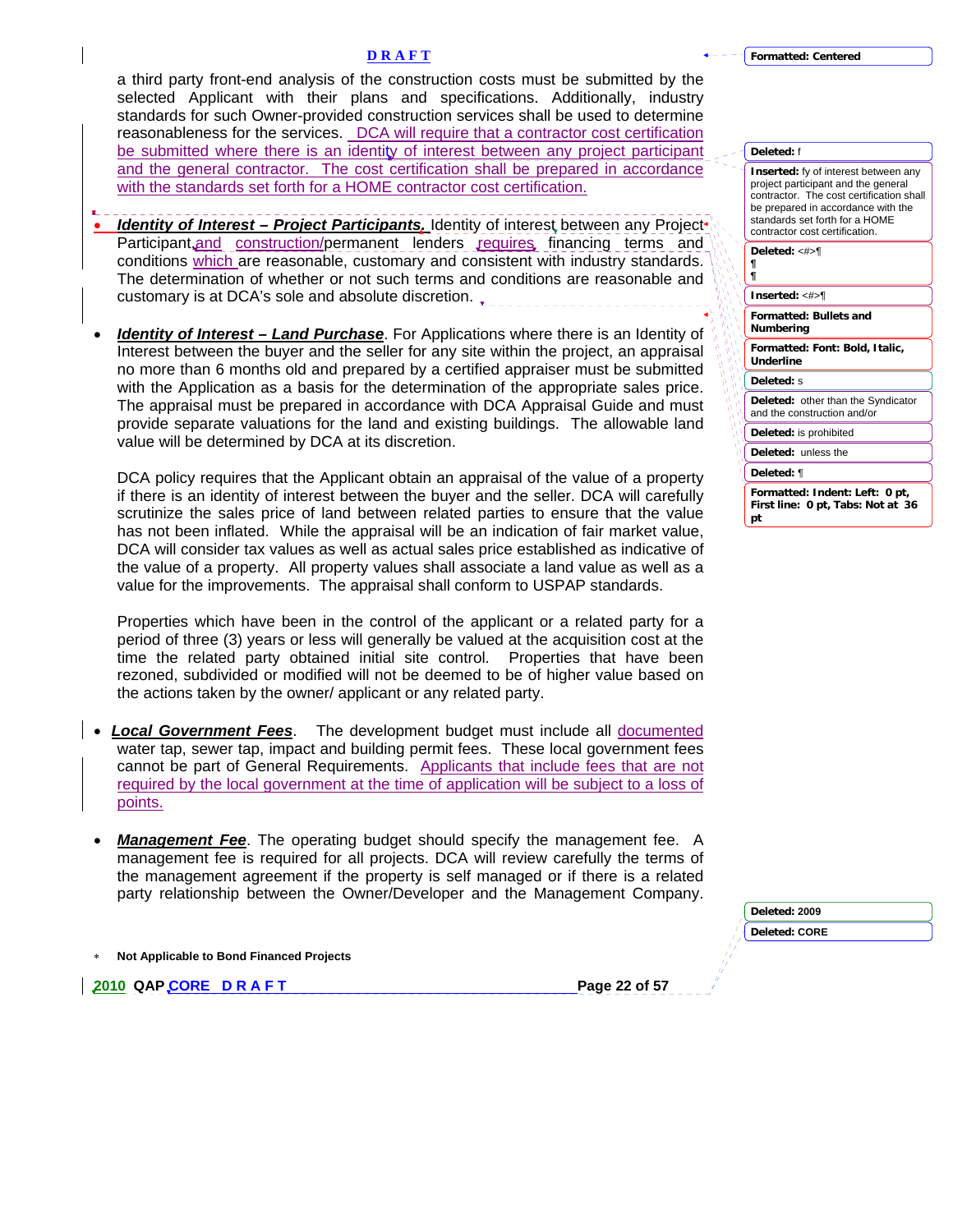#### **D R A F T**

DCA reserves the right to limit or adjust management fees which appear to be excessive.

• *Operating Deficit Reserve.* All developments must budget for and fund an operating deficit reserve in an amount of no less than  $six$  times the secured monthly debt service to lenders plus no less than six months projected operating expenses. The funding of the operating deficit reserve must be completed at or before Conversion. The operating deficit reserve must be held for the Compliance Period. For underwriting purposes, DCA will generally use the higher of either six months of operating expenses plus six months of debt service, or lender/Syndicator requirements. However, DCA reserves the right to evaluate the reasonableness of the amount and may make appropriate adjustments.

| Deleted: four |
|---------------|
| Deleted: four |
|               |
|               |
| Deleted: four |
| Deleted: four |

- **Permanent Debt Financing**. Permanent debt financing shall have a minimum term of 10 years.
- *Preliminary Commitment Letter Interest Rates*. DCA will evaluate financial feasibility for all applications (other than those with an assumption of existing fixed rate debt and federal and state equity) using an interest rate specified in the preliminary commitment letter. If the interest rate is based upon a spread over an index rate, both the underlying index to be used and the spread should be identified in the preliminary commitment letter. Any other fees or premiums included in the "allin" interest rate should also be clearly disclosed. DCA will utilize the applicable rate effective as of April 1, 2010.

For noncompetitive projects, the effective date of the applicable rate will be the first business day of the full month preceding the Application submission date. The applicant must include documentation of the applicable index rate with the commitment letter. In the event that DCA determines that continued volatility in the market makes the interest rate expressed in the preliminary commitment submitted at Application Submission unreasonable, DCA may request that the proposed lender provide an updated interest rate during Application review.

Syndicator preliminary Commitment Letters or Letters of Interest are required in as much detail as possible. However, DCA recognizes current market volatility may cause the terms of these letters to be invalid by Application Submission. DCA will publish guidance as to the federal and state credit prices for use in estimating equity contributions for application submission purposes no later than March 26 2010.

- *rehabilitation Hard Costs. A*verage per unit rehabilitation hard costs must equal or exceed \$25,000 for properties 20 years old or less and the average per unit rehabilitation hard costs equal or exceed \$30,000 for properties that exceed 20 years old. The total hard cost of any rehabilitation project must not exceed 90% of the as-completed unrestricted appraised value of the property. The costs
- ∗ **Not Applicable to Bond Financed Projects**

**2010 QAP CORE D R A F T Page 23 of 57 Page 23 of 57** 

| Deleted: 2009                                                                                                                                                                                                                                                                      |  |
|------------------------------------------------------------------------------------------------------------------------------------------------------------------------------------------------------------------------------------------------------------------------------------|--|
| Formatted: Indent: Left: 22.1 pt                                                                                                                                                                                                                                                   |  |
| Deleted: If the state of the financial<br>markets remains v                                                                                                                                                                                                                        |  |
| Deleted: i                                                                                                                                                                                                                                                                         |  |
| Deleted: olatile, DCA reserves the<br>right to cancel this requirement (need<br>to reword)¶                                                                                                                                                                                        |  |
| <b>Inserted:</b> ¶                                                                                                                                                                                                                                                                 |  |
| ¶<br><b>Syndicator preliminary Commitment</b><br>Letter                                                                                                                                                                                                                            |  |
| Formatted: Not Highlight                                                                                                                                                                                                                                                           |  |
| Deleted: that it may be unlikely that<br>these terms and conditions will<br>remain valid.                                                                                                                                                                                          |  |
| Inserted: that it may be unlikely that<br>these terms and conditions will<br>remain valid. DCA will publish<br>quidance as to the federal and state<br>credit prices for use in estimating<br>equity contributions for application<br>submission purposes no later than<br>March 2 |  |
| Deleted: 7                                                                                                                                                                                                                                                                         |  |
| <b>Inserted: 7, 2010.</b>                                                                                                                                                                                                                                                          |  |
| Formatted: Font: Not Bold, Not<br>Italic, No underline                                                                                                                                                                                                                             |  |
| <b>Formatted: Bullets and</b><br>Numbering                                                                                                                                                                                                                                         |  |
| Formatted: Bullets and<br>Numberina                                                                                                                                                                                                                                                |  |
| Deleted: e                                                                                                                                                                                                                                                                         |  |
| Deleted: 20                                                                                                                                                                                                                                                                        |  |
| Deleted: 25                                                                                                                                                                                                                                                                        |  |
| Deleted: 2009                                                                                                                                                                                                                                                                      |  |
|                                                                                                                                                                                                                                                                                    |  |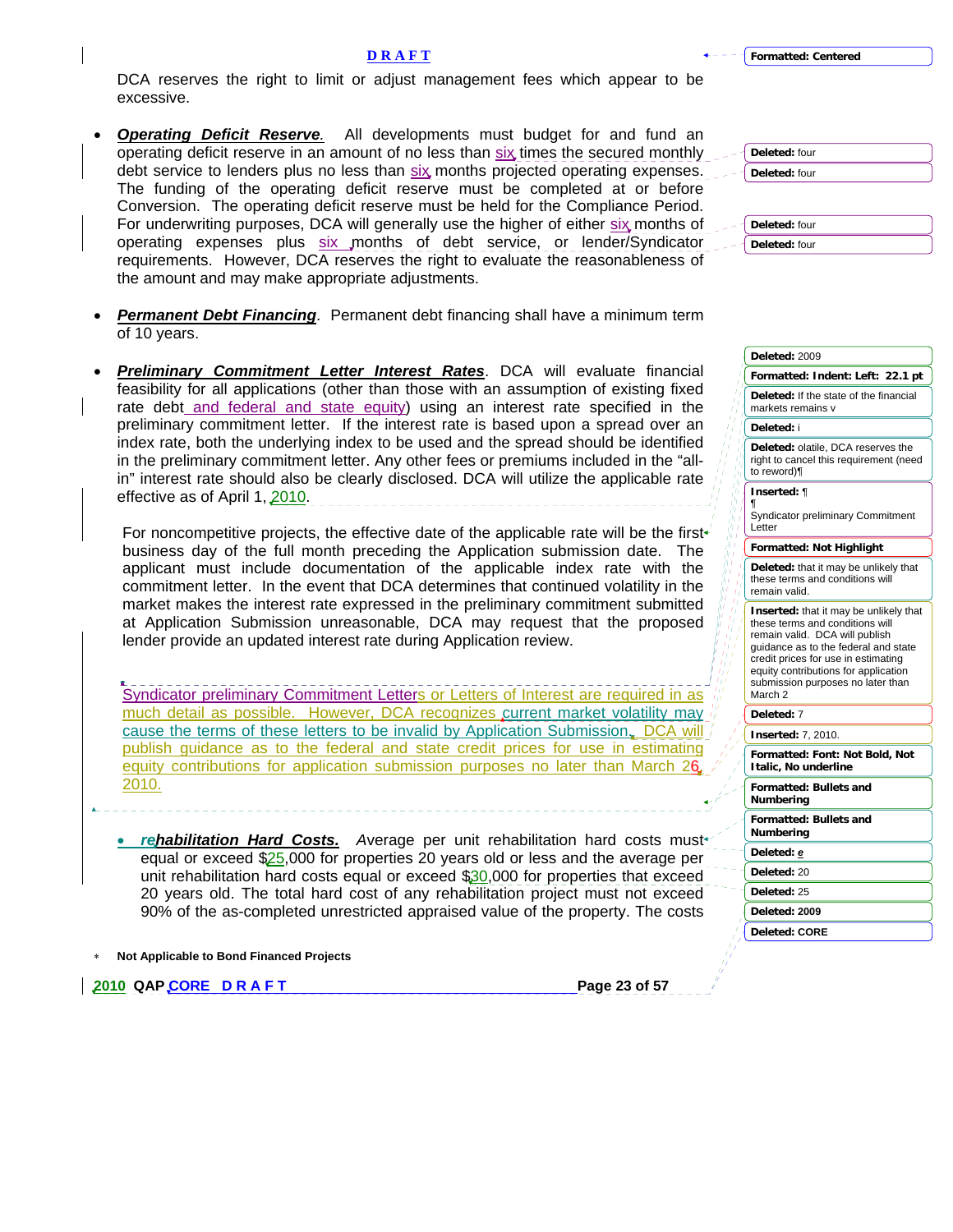of furniture, fixtures, construction of community buildings and common area amenities are not included in these amounts.

- *Rent-Up Reserves.* A reasonable rent-up reserve (excluding marketing costs) is required for all projects based on the estimated projected lease up deficit. Absent information to the contrary, DCA will assume that three months of projected operating expenses constitutes a reasonable reserve. After lease-up, any funds remaining in this reserve will be transferred to the ODR or will be utilized to pay any deferred developer fee.
- *Replacement Reserve.* A Replacement Reserve based on a Replacement Plan, is required for all projects awarded funding under the Plan and must be included in the operating budget. Contributions must be made to the reserve account, starting at or before the conversion date of the construction loan to permanent loan and must be funded for the term of the loan in accordance with the Replacement Plan. The following minimum contributions must be used:

| Rehabilitation:                | \$350 per unit per year   | Deleted: \$25.00 per unit per month ( |
|--------------------------------|---------------------------|---------------------------------------|
| New Construction:              | \$250 per unit per year   | Deleted: 00                           |
| Single Family Units:           | $$420$ per unit per year. | Deleted:                              |
| <b>Historic Rehabilitation</b> | \$420 per unit per year.  | Deleted:<br>\$20.00 per unit per      |

Replacement Reserve funds may be used only for Capital Improvements (substantial improvements to the real estate such as re-roofing, structural repairs, or major projects to replace or upgrade existing furnishings, but not including replacement of individual appliances or minor repairs) and must **not** be used for general maintenance expenses. Less restrictive provisions required by Lenders should be approved by DCA.

Replacement Reserves must escalate at a rate of 3% per year. If the Replacement Plan indicates that an amount greater than the minimum reserve outlined above is necessary, then this greater amount will be required and must be escalated at a rate of 3% per year. DCA will, at its discretion, adjust the Replacement Reserve to reflect reasonable and customary capital and replacement expenditures. For Rehabilitation Projects, the physical needs assessment will also be reviewed in determining whether sufficient reserves have been established.

- *Revenue, Vacancy, and Expense Trends.* Revenue should be trended at 2% per year, operating expenses at 3%. Vacancy and collection loss will be underwritten at the higher of 7% or as DCA determines is appropriate based on market and historical information for the proposed project area.
- *Soft Cost Contingency.* "Soft cost" or "total project" contingency, over and above the allowed construction contingency, will not be permitted as a budgeted line item.
- **State Tax Credit.** DCA will not allocate state tax credits to a project that shows a price less than the reasonable fair market price for credits. Applicants that indicate
- ∗ **Not Applicable to Bond Financed Projects**

**2010 QAP CORE D R A F T A PAGE 24 of 57 Page 24 of 57** 

| Deleted: \$25.00 per unit per month (           |  |  |
|-------------------------------------------------|--|--|
| Deleted: 00                                     |  |  |
| Deleted: )                                      |  |  |
| <b>Deleted:</b> \$20.00 per unit per<br>month ( |  |  |
| Deleted: 40                                     |  |  |
| Deleted: )                                      |  |  |
| Deleted: \$35.00 per unit per month             |  |  |
| Deleted: (                                      |  |  |
| Deleted:)                                       |  |  |
| <b>Formatted: Bullets and</b><br>Numberina      |  |  |
| Deleted: \$35.00 per unit per month (           |  |  |
| Deleted: )                                      |  |  |

| المستورين | Deleted: and v                                                                                       |
|-----------|------------------------------------------------------------------------------------------------------|
|           | Deleted: DCA reserves the right to<br>adjust vacancy and collection loss<br>based on available data. |

| Deleted: 2009        |
|----------------------|
| <b>Deleted: CORE</b> |
|                      |
|                      |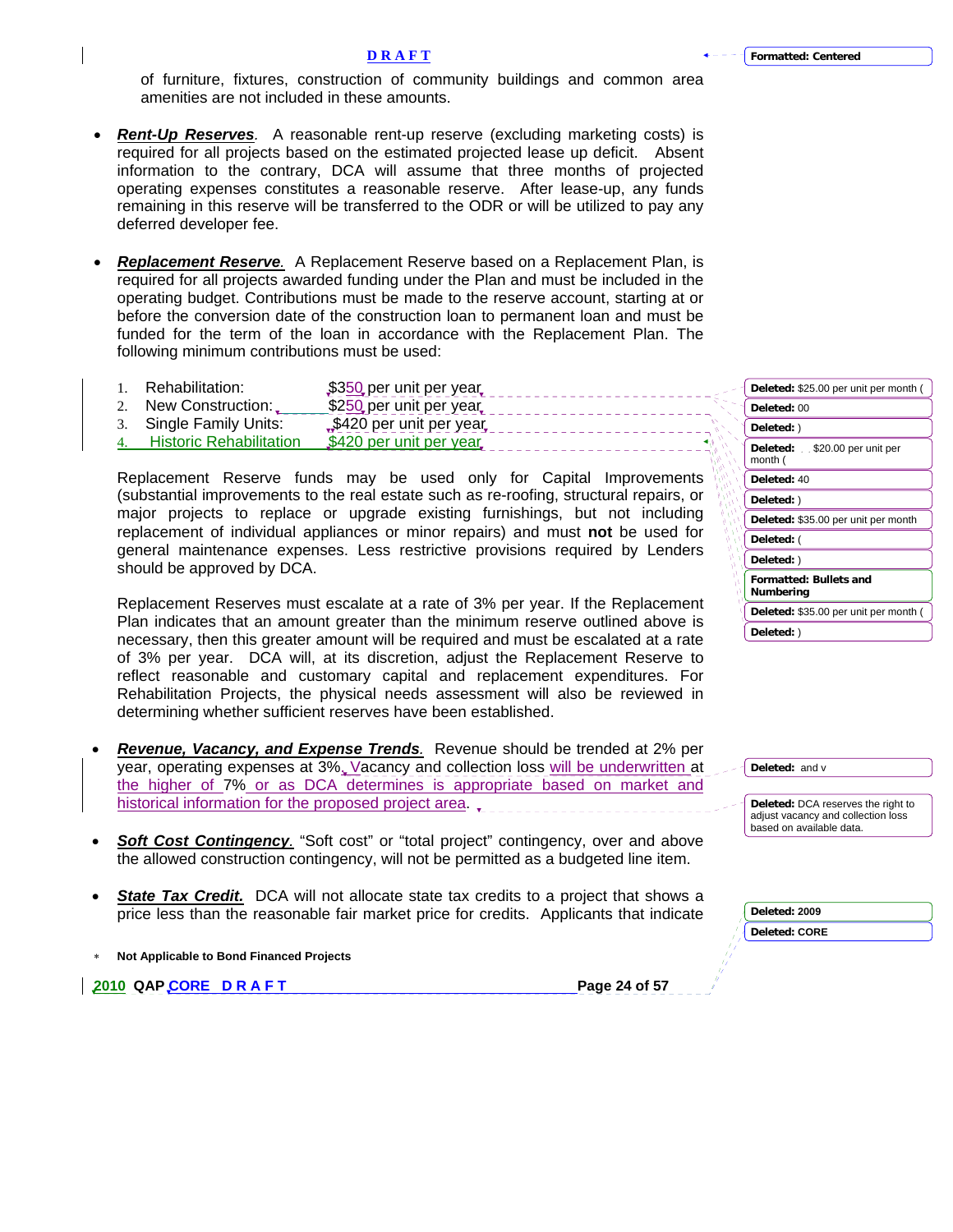**Deleted:** 2009

#### **D R A F T**

intent to purchase state tax credits for themselves will be required to provide additional information as to the use of the credit and the basis for the price.

• *Tax Credit Percentages*. During the competitive round, new construction and rehab credits will use an applicable tax credit percentage of 9%; for acquisition credits, the Applicable Credit Percentage for the month of April  $2010$  should be utilized.

For 4% credits (tax-exempt bond financing), the Applicable Credit Percentage for the month preceding the submission of the application for tax credits should be utilized.

# **2. Additional DCA Policies related to the funding of DCA HOME Loans**

- *Assumptions for Land Purchase.*Once a project has been funded and the appraisal received, the cost assumed for acquisition of land and existing buildings will be limited to the lesser of the sales price or the appraised "as-is" value.
- *Contract Bidding and Bid Bonds.* Owners are not required to solicit bids for construction contracts to be financed with DCA HOME Loans, and bid bonds are not required when bids are solicited, unless otherwise required by law. However, prior to closing a HOME Loan, DCA must approve both the general contractor and the contract documents. DCA will not close a HOME loan unless the approved contract with the general contractor has been fully executed.
- *Contractor Change Orders.* All changes to the approved scope of work and/or construct contract must be approved by DCA in advance of proceeding with the work.
- *Contractor Construction Cost Certifications***.** Certifications audited by an independent certified public accountant must be submitted with the request for final draw. All certifications must be prepared in accordance with DCA requirements.
- *Construction Commencement*. All HOME projects must be able to commence construction within one year of commitment.
- *Construction Contingency.* To the extent feasible, DCA funds should be allocated to cover disbursements from the construction contingency. Regardless of how the contingency is funded, DCA must pre approve all change orders including orders that utilize the construction contingency. Any unused balance in the construction contingency at the time of Conversion must be used to reduce the principal amount of the HOME Loan or the senior lender loan as appropriate, with the monthly principal and interest payments adjusted accordingly.
- *Construction Hard Cost Financing.* HOME Loan funds can be used to finance only construction hard costs, which include site development, unit/building construction, and Contractor Services which include General Requirements (inclusive of payment and performance bonds), Builders Overhead and Builder's
- ∗ **Not Applicable to Bond Financed Projects**

**2010 QAP CORE D R A F T Page 25 of 57 Page 25 of 57** 

| <b>Formatted: Font: Bold</b>                                                                                                                               |
|------------------------------------------------------------------------------------------------------------------------------------------------------------|
| Deleted: c                                                                                                                                                 |
| Inserted: change                                                                                                                                           |
| Deleted: o                                                                                                                                                 |
| Inserted: orders                                                                                                                                           |
| Deleted: $-$                                                                                                                                               |
| Inserted: -                                                                                                                                                |
| <b>Formatted: Font: Not Bold</b>                                                                                                                           |
| <b>Formatted: Bullets and</b><br>Numbering                                                                                                                 |
| Deleted: a                                                                                                                                                 |
| Inserted: all changes to the<br>approved scope of work and/or<br>construct contract must be approved<br>by DCA in advance of proceeding<br>with the work.¶ |
| Deleted: c                                                                                                                                                 |
| Deleted: s.                                                                                                                                                |
| Deleted: s                                                                                                                                                 |
| Deleted:, q                                                                                                                                                |
| Deleted: r                                                                                                                                                 |
| Deleted: b                                                                                                                                                 |

**Formatted: Font: Bold**

**Deleted: 2009 Deleted: CORE** 

**Deleted:** o **Deleted:** b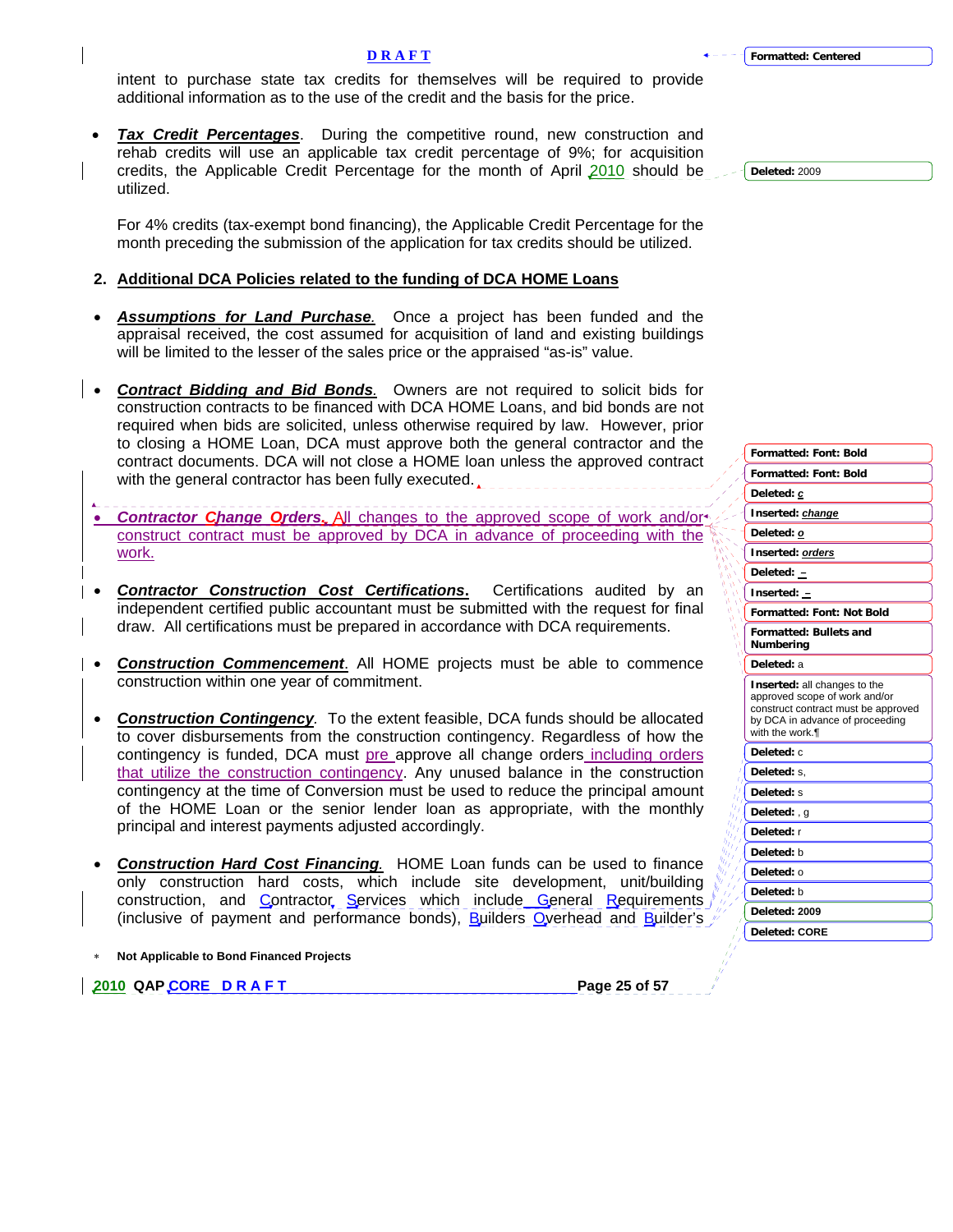**Deleted:** p

¶

Profit. Soft costs, acquisition costs and other project costs must be financed by other financing sources. (Not applicable to HOME CHDO Predevelopment Loans.)

- *Construction Loan Recourse.* All construction loans will be full recourse against the borrower and/or the principals of the Ownership entity until conversion. DCA may require that one or more Principals of the Owner or Developer guarantee the completion of construction and payment of the HOME Loan until conversion.
- **Conversion.** Projects receiving HOME Loans must be scheduled to convert within twenty four-months of the HOME construction loan closing. Extension of conversion deadlines must be approved by DCA.
- *Developer Overhead and Consultant Fees.*The amount of the Developer's overhead and Consultant's Fee (if applicable) that can be drawn before Conversion must not exceed 50% of the total Developer Fee requested. None of the Developer's profit will be disbursed until Conversion. These disbursement conditions will be reflected in the HOME Loan documents and in an agreement with any other funding source(s) that will be funding these line items.
- *Draws*. HOME Construction Loan proceeds will be disbursed on a draw basis during the construction period. The HOME loan documents will describe the policies and procedures for obtaining a draw.
- *Final Draw.* The final payment of funds (not including any retainage) for a HOME construction loan shall be made at the time of substantial completion of construction, to be evidenced by submission of all items on the DCA form "Requirements for Final Draw", including but not limited to: final payment request on the AIA draw request form, copies of all final certificates of occupancy for all buildings, final lien waivers, construction consultant's final inspection report and approval for release of funds. Approvals will not be granted if the proposed project does not meet compliance and architectural standards.
- **Fixed or Floating Unit Designation.** When HOME assisted units are "fixed", those units are subject to specific HOME rent and occupancy requirements and will never change. When HOME assisted units are "floating", the units that are designated as 50% or 60% AMI units may change over time as long as the total number of those units in the project remains constant. If the Applicant fails to make such an election at the time of loan commitment, it will be deemed that the Applicant has elected to treat the HOME assisted units as "floating".
- *HOME Units*. When DCA HOME funds are an approved source of financing for a project, each low income unit in the project is considered a "HOME assisted unit". Based on the statutory HOME requirements, twenty percent (20%) of the total low income residential units in the project must be limited to rent and income restrictions based on 50% of AMI. The balance of low income units will be limited to rent and income restrictions based on 60% AMI, however *all* low income units will be limited

## ∗ **Not Applicable to Bond Financed Projects**

**2010 QAP CORE D R A F T PAGE 26 of 57 Page 26 of 57** 

**Formatted: Bullets and Numbering Formatted: Underline**

**Deleted:** Failure to convert within 24 months will be considered when rating Owner/Developers Performance and Capacity.¶

**Formatted: Font: Not Italic, No underline**

**Formatted: Font: Bold, Italic Deleted:** C **Deleted:** ' **Deleted:** For properties with both HOME assisted and non- HOME assisted units, the Applicant must select to treat the HOME assisted units as "fixed" or "floating" units at the time of loan commitment. **Deleted:** the **Deleted:** specific **Deleted:** that **Deleted:** HOME assisted (and, therefore, **Deleted:** ) are designated **Deleted:** HOME assisted **Deleted:** HOME assisted **Deleted:** and the HOME assisted units remain comparable to the non assisted units over the affordability period in terms of size, features and number of bedrooms. **Deleted:** The number of HOME Assisted Units must be specified at initial Application. HOME rules create a floor for the number of HOME assisted units in each project. This floor is based on the proportional share of total eligible costs to be paid with HOME funds. **Deleted: 2009 Deleted: CORE** 

**D R A F T**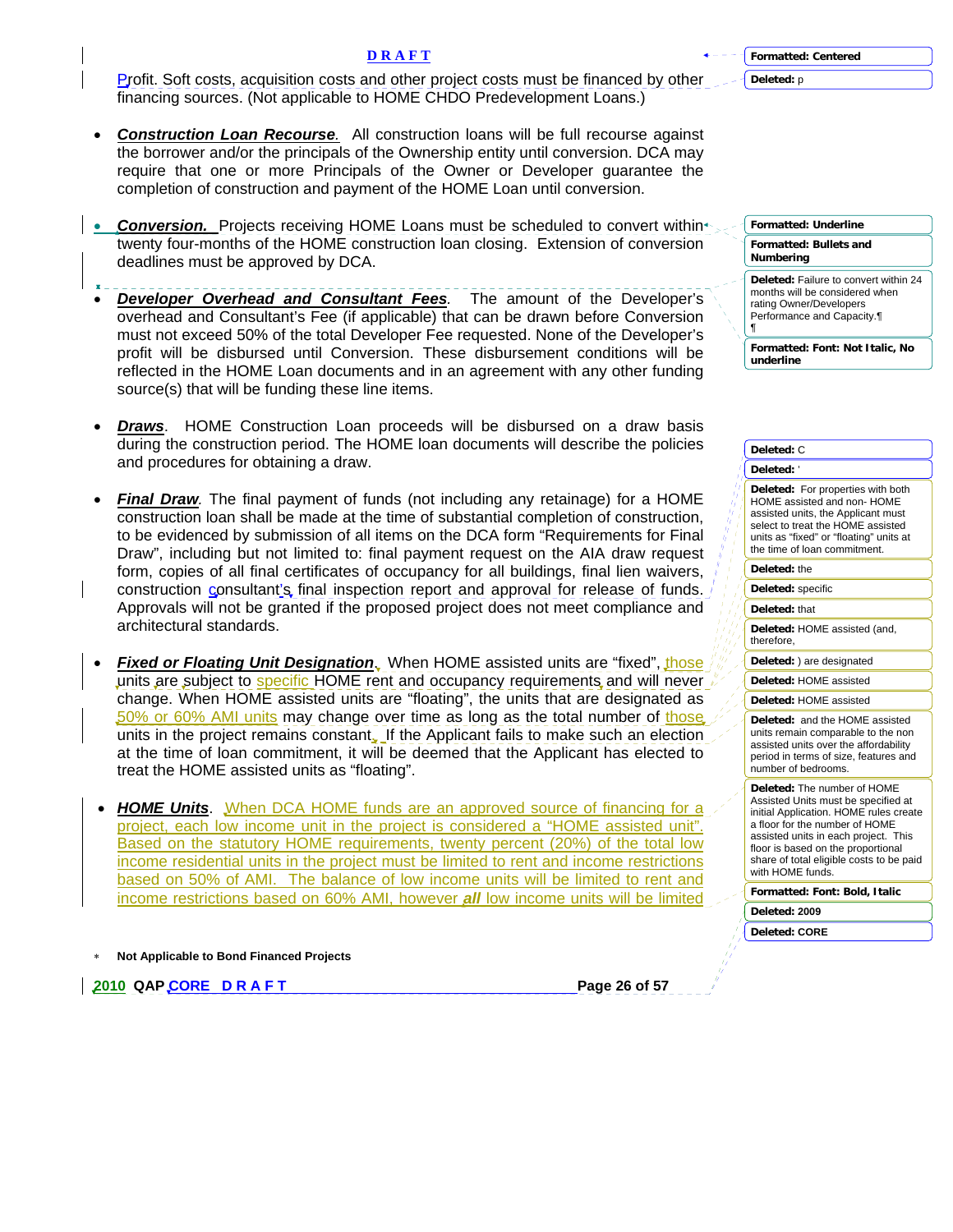to HUD Fair Market Rents should they be less than the applicable rent based on the AMI and bedroom size.

# • *Identity of Interest*

- 1. Contractor- If there is an Identity of Interest between any participant in the Ownership entity and the contractor or the Developer and the contractor, a third party front-end analysis of the construction costs will be commissioned by DCA during the DCA underwriting period. Additionally, industry standards for such Owner-provided construction services shall be used to determine reasonableness for the services.
- 2. Other Provider If there is an Identity of Interest between the Owners and any other provider of service, material, or supplies, such Owner-supplied services, materials, or supplies must not exceed the amount ordinarily paid for the service, material, or supply.
- **Inspections.** All costs incurred by DCA for DCA HOME property inspections will be the responsibility of the Borrower – including, but not limited to, Inspections at Draws and Final Draw and other inspections required if a property is improperly maintained.
- *Intercreditor Agreements.* When GHFA is not the only construction lender on a project, an intercreditor agreement shall be executed with the other lenders to ensure DCA's required involvement in all significant aspects of the administration of the construction loans.

At a minimum, the intercreditor agreement should contain at least the following essential elements:

- 1. A development cost budget approved by all lenders indicating the source(s) of funding for each line item;
- 2. A process and timetable for reviewing and approving change orders to the construction contract;
- 3. A process and timetable for reviewing and approving draw requests, including site inspection and documentation standards;
- 4. A process and timetable for amending the approved development cost budget**;**
- 5. Limitations on disbursements for Developer Fee (Owner's profit and risk) and Consultant fees; and,
- 6. Other matters, such as priority of each lender's interest in the collateral for the loans.
- *Loan Documents*. Written agreements shall be entered into between GHFA and the borrower evidencing, securing, and setting forth all of the terms and conditions of the HOME Loan. The Project Owner will also be required to execute all other closing or loan documents DCA deems necessary or desirable to document the HOME Loan satisfactorily.

|                                            | Deleted: 2009 |  |
|--------------------------------------------|---------------|--|
|                                            | Deleted: CORE |  |
| * Not Applicable to Bond Financed Projects |               |  |
| 2010 QAPCORE DRAFT                         | Page 27 of 57 |  |
|                                            |               |  |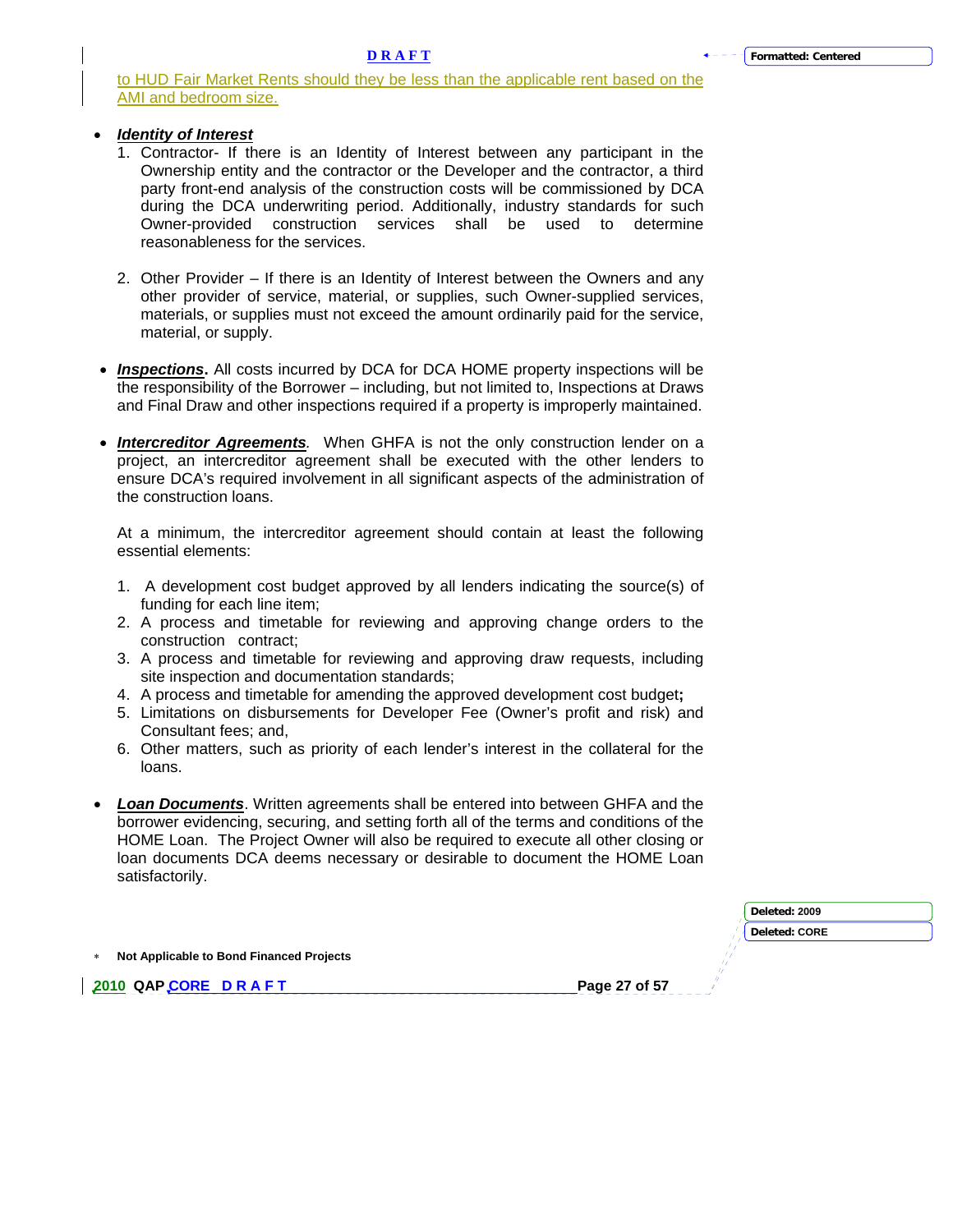- *Loan Terms*. The principal amount of the HOME construction loan and HOME permanent loan for a project will be the same. No interest will be charged during the construction loan period. The interest rate on the permanent loan will be no less than 1%. However, the interest rate on loans to finance projects located in areas designated as rural pursuant to the definitions in the QAP may be less than 1% in years 8 through 15 as required to ensure project feasibility. In no case may such interest rate fall below 0.50%. In years 16 through maturity, such interest rates shall not fall below 0.25%. DCA reserves the right to adjust this rate at its sole and absolute discretion during underwriting. Construction loan terms will be based upon the projected construction and lease-up schedule, as determined from the Application and DCA's underwriting. In general, permanent HOME Loans will be fully amortizing, with a maturity and amortization periods ranging from 15 to 35 years.
- *Non-Fully Amortizing Loans.* Non-fully amortizing Balloon Loans are available for projects in Rural areas. In such cases the term will be set by DCA with monthly payment and interest payments determined by DCA's underwriting projections and a balloon payment due at maturity. In the case of non-fully amortizing HOME Loans, the outstanding interest and a portion of the principal must be paid every year.
	- **1. Excess Cash Flow.** For all permanent non-fully amortizing HOME Loans, in which the monthly installments of principal and interest are not sufficient to pay the HOME Loan in full over the loan term (a "non-amortizing HOME Loan") the borrower will deposit one-half of the cash flow from the project (after payment of secured debt service) into an interest bearing reserve account. The holder of the reserve account and the terms under which it will be held must be approved by DCA in its sole discretion.

Funds held in the reserve account will be used only for principal reduction of the HOME Loan or Capital Improvements, but only if such use is approved by GHFA in advance. Funds in the reserve account (with the exception of those approved by GHFA for Capital Improvements) must remain in the reserve account until the HOME Loan is repaid.

- **2. Future Market Value.** In the case of a non-fully amortizing HOME Loan, DCA will require a projection from the appraiser of the future market value of the property at the maturity of the HOME Loan. This value will be used by DCA to determine the likelihood of retirement of the outstanding balance by refinance or resale of the property. The future market value of the property must be greater than the projected outstanding DCA HOME Loan balance at maturity in order for the HOME Loan to be considered financially feasible.
- *Operating Deficit Reserve.* All developments financed in whole or in part with HOME funds must budget for and fund an operating deficit reserve in an amount of no less than four times the secured monthly debt service to lenders plus no less than four months projected operating expenses. If a financing source or equity partner requires higher levels of funding for this account, DCA will require the higher level of contribution to the account. The funding of the operating deficit reserve must be

| nt. The funding of the operating deficit reserve must be | Deleted: 2009        |  |  |
|----------------------------------------------------------|----------------------|--|--|
|                                                          | <b>Deleted: CORE</b> |  |  |
| d Projects                                               |                      |  |  |
| Page 28 of 57                                            |                      |  |  |
|                                                          |                      |  |  |

**Not Applicable to Bond Finance** 

**2010 QAP CORE D R A F T**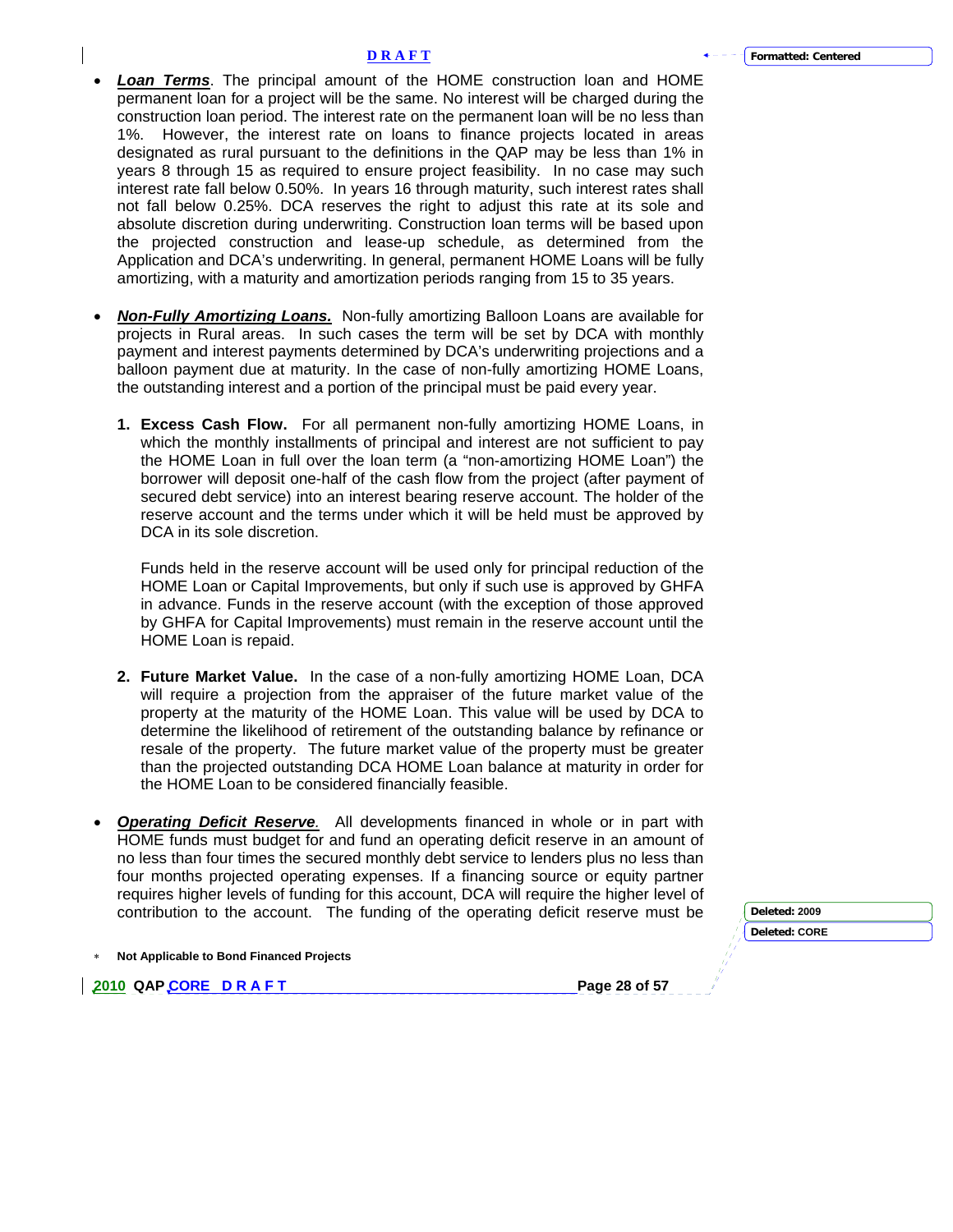completed at or before Conversion. If drawn upon, no further distribution to Owners will be authorized until such time as the operating deficit reserve is restored to full funding.

The operating deficit reserve must be held by DCA or the senior lender and must remain in place for the term of the HOME Loan or the Period of Affordability, whichever is longer. With the exception of instances in which Fannie Mae is the sole senior lender, if DCA is a subordinate lender, but makes a HOME Loan in an amount greater than the senior lender, DCA must hold the reserves. All withdrawals from the operating deficit reserve must be requested in writing and approved in advance by DCA. Interest earned on the operating deficit reserve account shall be added to the account as an additional contribution and will not be credited against the required monthly cash contributions.

- *Over-Income Tenant Restrictions***.** When DCA HOME Loans are used, additional over-income restrictions shall apply. Upon re-certification of a previously eligible tenant, if it is determined that the tenant's income exceeds 60% of AMI, then the tenant's rent must be increased to the lesser of: 30% of the tenant's adjusted annual income, HUD's fair market rent limitations, or the maximum amount allowable by the Code, not to exceed limitations set by state or local laws (if any) or to be decreased under the established rent floor.
- **Owner-Contractor Agreements**. If the Owner is not also the general contractor, all developments financed in whole or in part with a HOME Loan for construction must use an AIA Standard Form Agreement between Owner and contractor, with Standard Form Terms and Conditions. The contract can either be stipulated sum or cost plus a fee with a maximum.
- *Partnership Agreements.* The partnership agreement and any amendments must be fully executed prior to the HOME Loan closing. The Partnership Agreement and any amendments must reflect the terms of the HOME Loan transaction on all material points. If the Owner is a limited liability company, an operating agreement in a form satisfactory to DCA must be fully executed before the HOME loan closing. After the HOME loan closing, the partnership agreement or the operating agreement (as the case may be) may not be further amended without GHFA's prior approval.
- *Payment and Performance Bonds.*A 100% payment and performance bond will be required for all developments funded with HOME Loans. The issuer of the bonds and the terms of the bonds must be satisfactory to DCA in its sole discretion. The cost of these bonds shall be included in the eight percent Builder's Overhead/General Requirements limit for the construction contract (see "Builder's Cost Limitations" above).

When an Identity of Interest exists and the contractor cannot obtain a payment and performance bond, a waiver of the requirement for payment and performance bonds may be granted if a letter of credit or construction loan is utilized in lieu of the payment and performance bond.

∗ **Not Applicable to Bond Financed Projects** 

**2010 QAP CORE D R A F T Page 29 of 57 Page 29 of 57** 

**Deleted:** six **Deleted: Deleted:** g **Deleted:** r

| Deleted: 2009 |
|---------------|
| Deleted: CORE |
|               |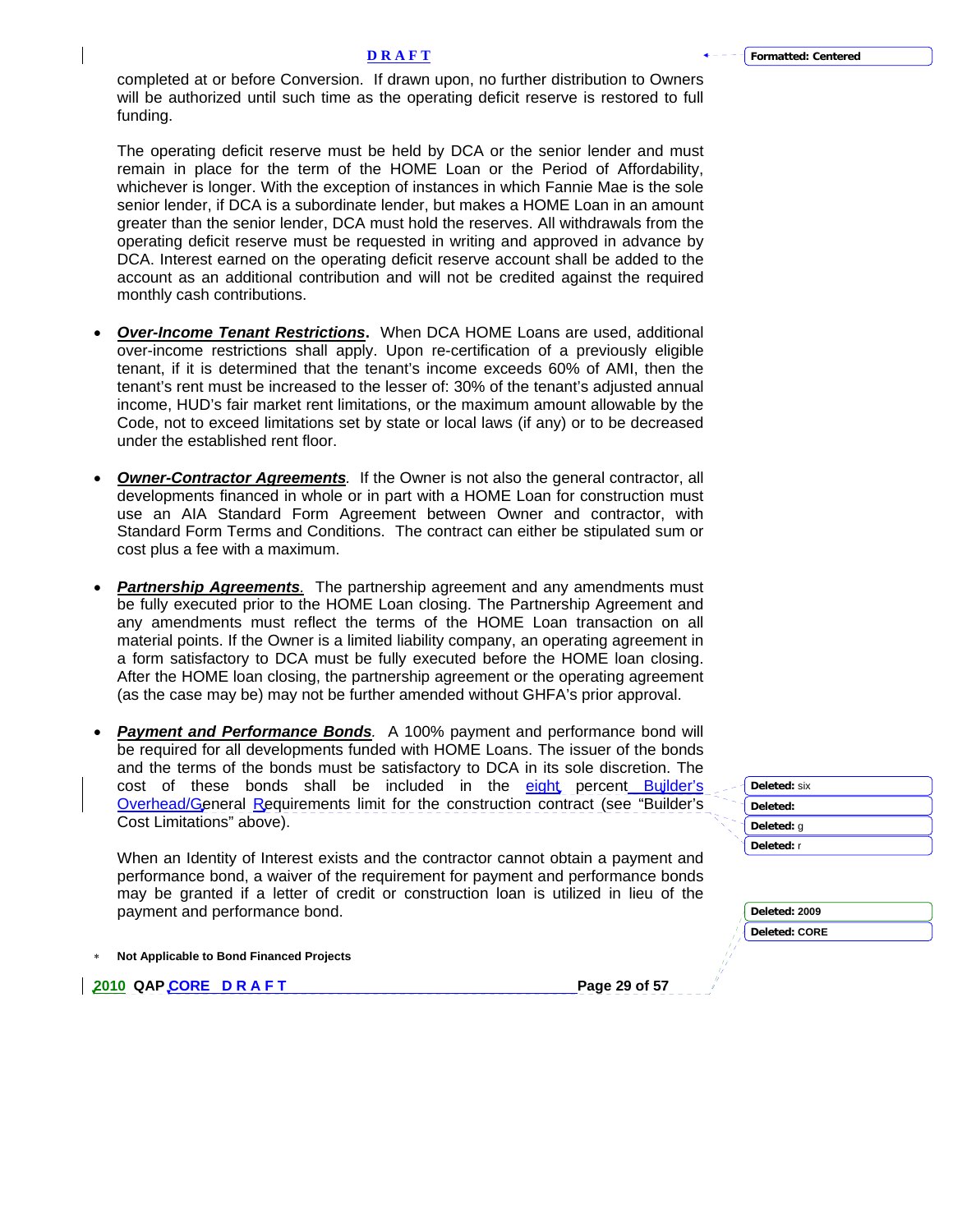A waiver will not be considered unless:

- **1.** The Owner agrees to provide a construction completion guaranty and payment guarantee, secured by a letter of credit from a federally-insured institution with a value of at least 50% of the total construction cost, including profit and overhead; or
- **2.** The Owner agrees to secure a construction loan with private financing. GHFA will disburse funds during the construction period, in an amount not to exceed \$10,000 per construction draw.
- *Refinancing*. DCA HOME loans cannot be used to refinance or payoff an existing loan. Proceeds from permanent HOME loans can be used to pay off construction, bridge and predevelopment loans provided that the HOME assistance is part of the original financing package.
- *Repayment***.** Repayment schedules will vary depending upon projected economics of the development, but are essentially determined by analyzing available cash flow of the project at Application Submission and again during HOME Underwriting. In the event, DCA determines that the project is experiencing feasibility problems related to increases in real estate taxes, increases in property insurance, increases in utility allowances or decreases in fair market rents, the repayment schedule may be modified by DCA.
- *Replacement Reserve Withdrawals*. All withdrawals from the Replacement Reserve account must be approved by DCA in advance. The senior lender must maintain the Replacement Reserve account in an FDIC insured financial institution. Interest earned on the Replacement Reserve account shall be added to the account as an additional contribution and will not be credited against the required monthly cash contributions.
- *Retainage.* The loan agreement between the Project Owner and GHFA will provide that GHFA may retain 10% of the amounts that it has approved for each draw request ("the retainage") until the project reaches 50% completion. Thereafter GHFA will retain 5% of the amount that it has approved for each draw request, resulting in a total retainage of 7.5% at Substantial Completion. The construction contract must provide and the contractor must acknowledge that GHFA has the right to withhold such retainage and that the retainage will not be disbursed until full and final completion of the construction.
- *Rural Projects.* DCA recognizes that Rural projects may involve greater financial risk than non-Rural projects. While a sufficient economic base to support a proposed Rural project may exist at the time of Application, the loss of a predominant industry or employer, or other extenuating circumstances out of the control of the Applicant could result in a major economic impact on the project. To mitigate this increased financial risk, DCA will consider loan modifications during the course of the HOME Loan for projects which have suffered a demonstrated major economic impact as a **Deleted:** 2009

|  | Not Applicable to Bond Financed Projects |  |
|--|------------------------------------------|--|
|--|------------------------------------------|--|

**2010 QAP CORE D R A F T Page 30 of 57 Page 30 of 57** 

**Deleted: CORE**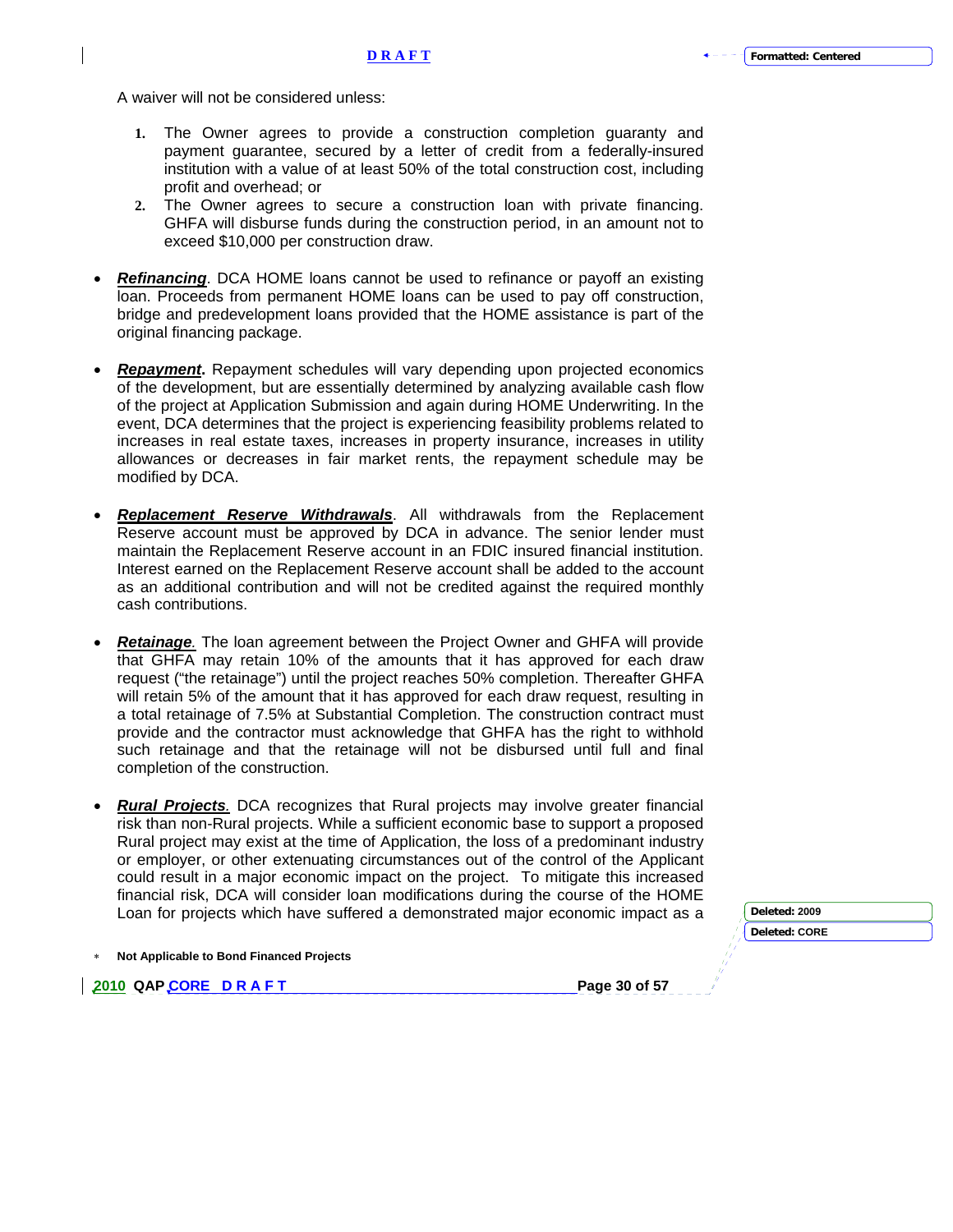**Deleted: 2009**

## **D R A F T**

result of the loss of a predominate industry or employer or other extenuating circumstances. The loan modification may be structured to allow the Owners to maintain Ownership and control of the property and to continue providing affordable housing to the extent it is needed in the community.

- *Stored Materials.* HOME funds will not be used to fund the cost of stored materials without the prior consent of DCA. Stored materials are considered to be materials that will not be incorporated into the construction within the subsequent thirty (30) days from the date of any draw request.
- *Subsidy Layering Review.* DCA will perform subsidy-layering analysis for HOME funded projects prior to the time of preliminary commitment for projects receiving tax credits from the state's low income housing tax credit allocation. In cases where the results of a DCA subsidy layering review indicated that there would be excess assistance, DCA will reduce the amount of the HOME loan to eliminate the excess. In addition, a subsidy layering review is also conducted during HOME loan underwriting prior to the closing of the HOME loan.
- **Subordination**. The decision whether to subordinate DCA's regulatory agreement and/or lien position to a private lender's security deed will be made only after DCA considers the individual circumstances of each HOME Loan. Factors that will be considered include, but are not limited to, the senior loan amount, DCA's HOME Loan amount, debt coverage ratio, private lender's interest rates, loan maturity, type of loan, etc. In no instance will DCA subordinate to a public entity's loan.
- *Syndicator Asset Management Fee.* Syndicator asset management fees will be paid from the "after debt service" cash flow less the cash flow payments to DCA on the HOME permanent loans.
- *Tri Party Agreements*. A Tri Party Agreement will be required for all DCA HOME Loan transactions involving another permanent lender that is not financing construction costs. The Tri Party Agreement must clearly state, at a minimum, that the permanent lender has reviewed and approved the DCA HOME Loan documents, plans and specifications, development budget, tenant lease, environmental assessment, construction contract, title exception legal description, management agreement, partnership agreement, borrower's certificate of limited partnership, survey, appraisal, form of subordination agreement, and items necessary to satisfy the permanent commitment regarding completion of construction of the improvements of the collateral property.
- *General Contractor* General Contractors must be approved by DCA prior to commencing work on either a tax credit or HOME funded property. Request for approval of a General Contract should include the following:
	- A resume on the General Contractor's Construction Experience that demonstrates a history of having performed work of the scope and type required

|                                          | <b>DEIEIEU. ZUUJ</b> |
|------------------------------------------|----------------------|
|                                          | <b>Deleted: CORE</b> |
| Not Applicable to Bond Financed Projects |                      |
| 2010 QAP CORE DRAFT                      | Page 31 of 57        |
|                                          |                      |

**Formatted: Bullets and Numbering Deleted:** .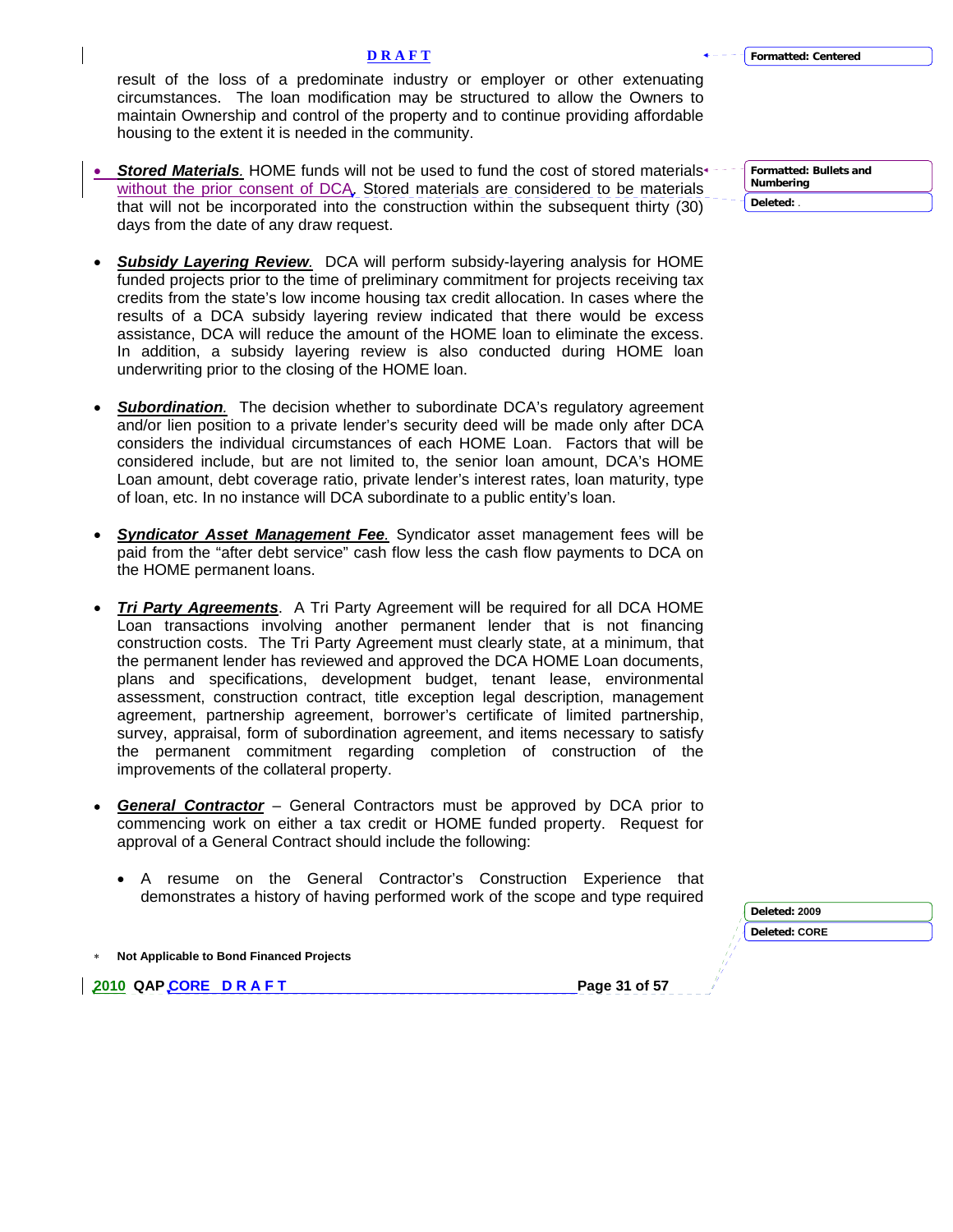<span id="page-31-0"></span>for the development (number of projects, number of units, location of projects, capacity of involvement);

- Three (3) letters of reference with contact information (name, address, email, phone and facsimile numbers);
- Affidavit that the Contractor is not on the U.S. Department of Housing and Urban Development (HUD) list of contractors debarred or not approvable for prior noncompliance with HUD or DCA requirements;
- A statement as to whether the General Contractor has any lawsuits pending, have ever declared bankruptcy or has any pending unresolved claims;
- A statement as to whether the General Contractor has been bonded within the last three (3) years; If bonded, amount and by what entity.
- The General Contractor's Schedule of Work in Progress which details current projects under construction and estimated timeline for completion;
- General Contractor's Estimate of Construction Time for the project;
- Evidence of the ability to obtain payment and performance bonds each in the amount of 100% of the total construction contract. If an Identity of Interest exists and the contractor cannot obtain a payment and performance bond, a waiver of the requirement for payment and performance bonds may be granted. In the form of a letter of credit in the amount of 50% of construction costs (including overhead and profit) or the owner obtains private construction financing from a financial institution in the amount of the GHFA loan.
- A complete AIA A305 General Contractor Qualification statement;
- A positive Dun & Bradstreet report (ordered by DCA. The contractor will be invoiced for the fee); and
- Evidence that the General Contractor carries Comprehensive General Liability and Worker's Compensation insurance in the amounts specified in the Construction Contract or the DCA Insurance Manual, whichever is the most restrictive.

Requests should be submitted to DCA at least 60 days prior to the commencement of work.

# **Section 8. Eligibility**

**A. Applicants**. For profit or nonprofit Owners of proposed newly constructed or rehabilitated rental housing to be occupied by low and very low-income households as set forth in the Plan, the Manual, and if applicable the HOME regulations and/or Section 42 of the Code, may apply. Eligible activities are the construction to permanent financing for the costs of constructing or rehabilitating rental housing as defined in the Plan. Rental dwelling units financed through the HOME Loan program must be affordable by low-to-moderate-income households as defined in the Plan, the Manual, and the HOME regulations. Eligible buildings contain one or more units designed for long-term, continuous residential rental use.

DCA reserves the right to perform a full criminal, employment, and credit investigation of all Project Participants. DCA reserves the right to formulate additional policies as **Deleted: <sup>2009</sup>**

| $\ast$ | Not Applicable to Bond Financed Projects |  |
|--------|------------------------------------------|--|
|        |                                          |  |

**2010 QAP CORE D R A F T Page 32 of 57 Page 32 of 57** 

**Deleted: CORE**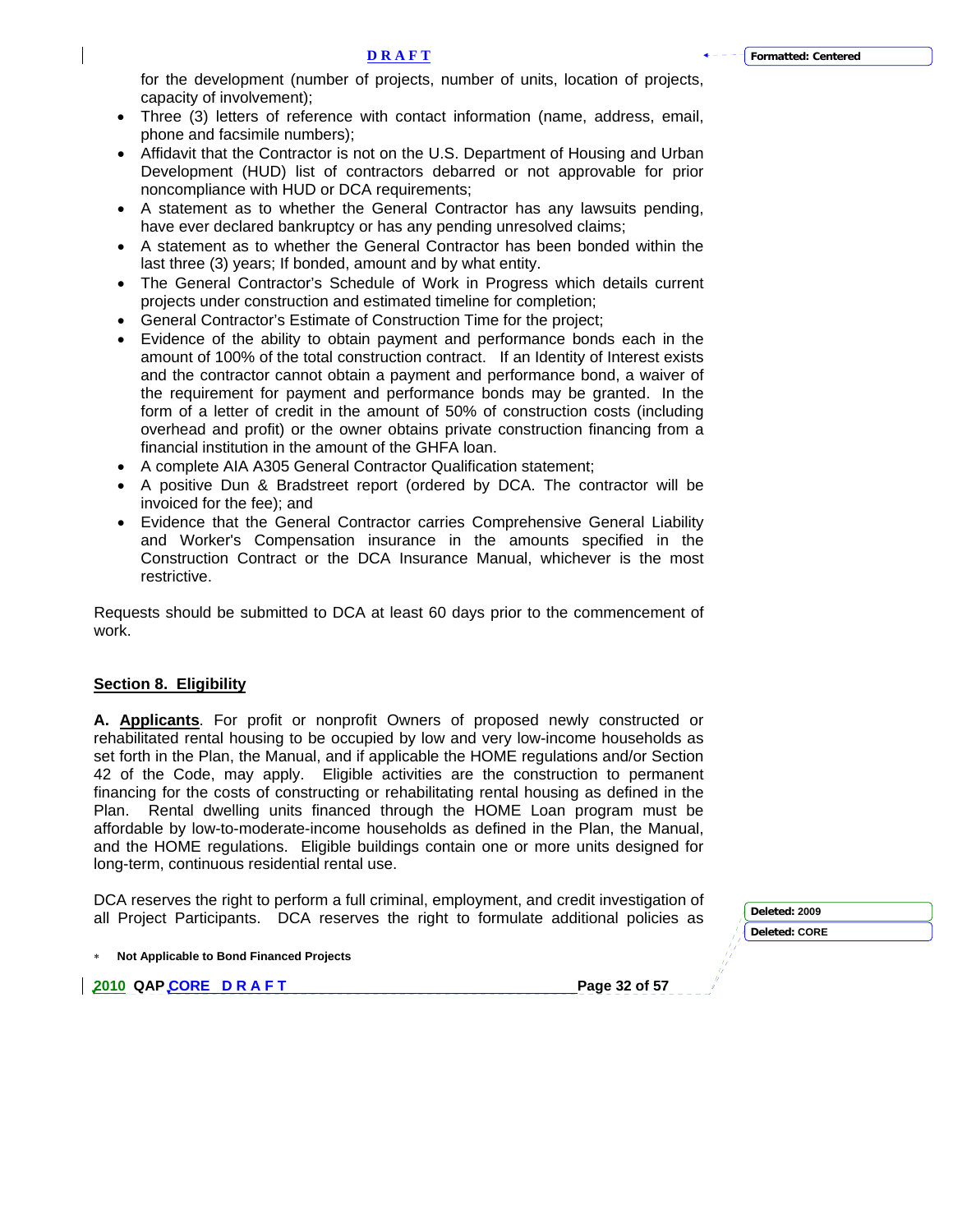needed related to the eligibility of individuals and entities to participate in DCA funding processes. In order to be eligible to participate, project participants must be current in all outstanding fees owed to DCA, including but not limited to Compliance Monitoring Fees and LIHTC allocation fees.

Proposed Project Participants may be ineligible to participate in the 2010 competitive round and to receive funding under the Plan if the proposed Project Participant falls within any one of the following categories:

- **1. Continuing Non-Compliance, Disqualification in DCA Programs**. Principals of projects awarded Credits or HOME Loans in previous award cycles must remain materially in compliance with all applicable requirements of the Credits and the HOME Loan programs to remain eligible to compete for future Credits or HOME Loans. Material non-compliance status exists when, in the judgment of DCA, an Applicant exhibits a continual pattern of non-compliance or when an Applicant demonstrates an inability or an unwillingness to resolve non-compliance matters in a timely manner.
- **2. Failure to Commence and Complete Projects**.Project Participants must start and complete outstanding DCA HOME Loan or Credits projects in a timely manner and meet all material obligations under applicable loan documents and/or carryover allocations to remain eligible to compete for future Credits or HOME Loans. Project Participants must accurately complete and submit all forms required under Federal regulations in a timely manner including, but not limited to tenant data and Davis-Bacon documentation. Project Participants must remain qualified to participate in all DCA-administered programs to remain eligible to compete for future Credits or HOME Loans.
- **3. Previous Conduct**. Project Participants may be disqualified from participation based on previous conduct. Examples of conduct which may result in disqualification include, but are not limited to, any Owner, Developer, Manager or principal of such entity that entity that has been debarred by HUD, subject to criminal conviction or found to have submitted fraudulent information to DCA or any other government entity.

DCA will have the sole and absolute discretion to determine those parties ineligible to receive funding under the Plan due to non-compliance, default or disqualification status. If an entity is determined to be ineligible to compete for DCA tax credit and HOME resources, the principals of that entity will also be ineligible. A disqualification under this subsection will result in the individual or entity involved not being allowed to participate in the 2010 competitive cycle or the tax exempt bonds 4% tax credits and removing from consideration any application where they are identified.

**Federally Debarred & Suspended Entities**. Any person (individual, corporation, partnership, association), principal (officer, director, Owner, partner, key employee, or person who has critical influence), or agent for a Project Participant (including Consultant) that is under debarment, proposed debarment, or suspension by a federal agency is ineligible to participate in the  $2010$  Competitive Scoring process. Such

| Deleted: 2009 |
|---------------|
| Deleted: CORE |
|               |

**Deleted:** 2009

**Deleted:** 2009

∗ **Not Applicable to Bond Financed Projects** 

**2010 QAP CORE D R A F T Page 33 of 57 Page 33 of 57** 

**Deleted:** 2009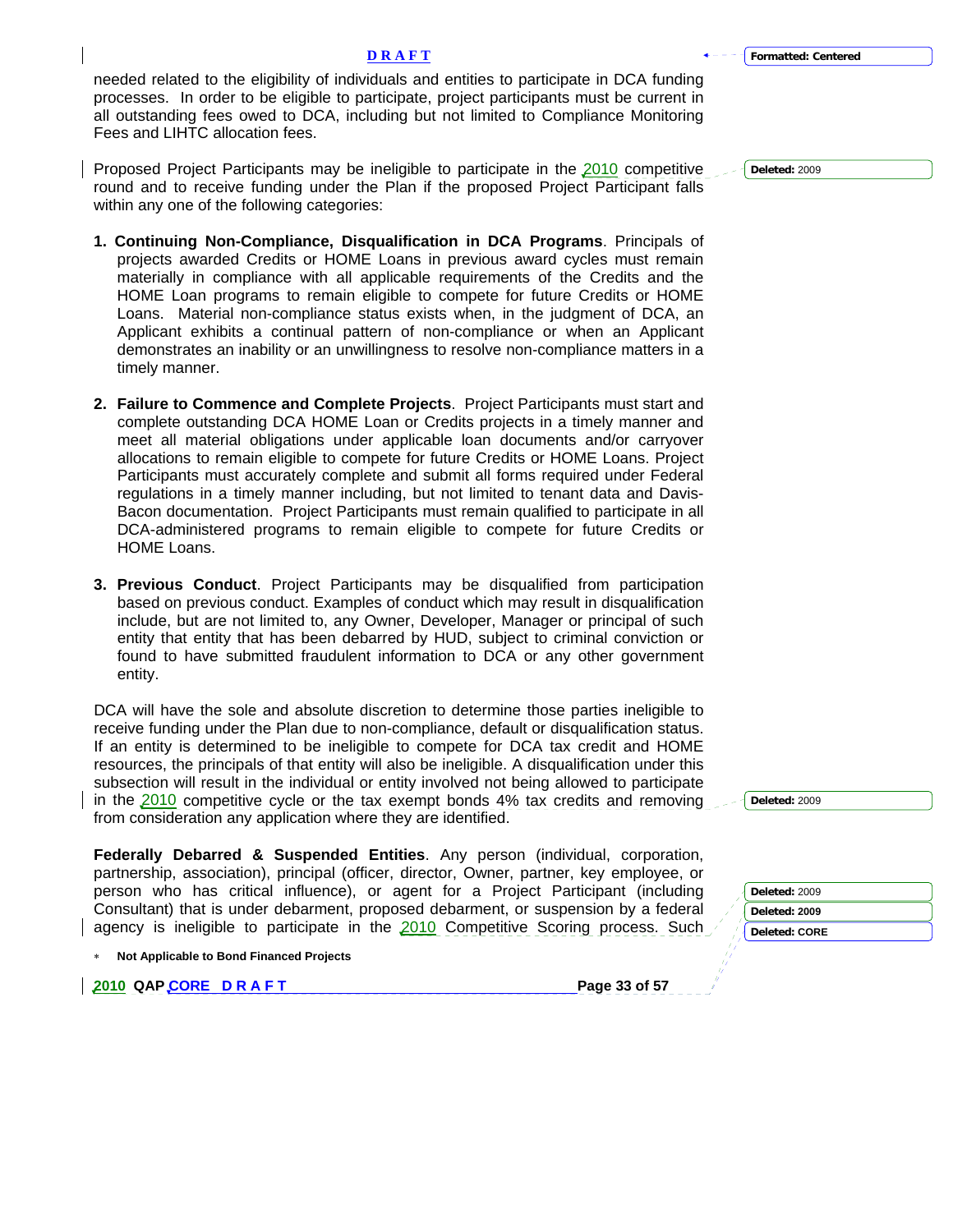Applications will be rejected. Each Project Participant and consultant must include in the Application a statement concerning all criminal convictions, indictments, and pending criminal investigations of all members of the general partnership and must provide dates and details of each circumstance, unless otherwise prohibited by court order, statute or regulation.

**Failure to Use Previously Awarded Credits**.DCA's policy is that projects awarded credits must be completed by the applicable Placed-In-Service date. An owner who cannot utilize awarded credits for any reason must still pay the credit allocation fee for the project. Provided the owner returns the credits and pays the applicable tax credit allocation fee in a timely manner, the project is eligible to be resubmitted in a future application round. If the resubmitted Application is approved, the Owner will pay a new credit allocation fee. The owner must inform DCA of its intent to return credits. DCA will then direct the owner on the proper timing and process for returning the credits.

In very limited circumstances, DCA will consider a forward exchange of credit if a delay in completion is due solely to circumstances beyond the control of the Owner/Developer. Examples of such delays include unforeseen sewer issues, delays due to HUD policy and procedures or for extraordinary delays in the issuance of local development or building permits. In the event DCA does approve a forward exchange, the placed in service date will be extended for only a period of six months. Failure to meet that extended placed in service date (six months) will be considered a major instance of non compliance and will be considered in DCA Compliance scoring.

**Financial Insolvency of Participant**. Any person (individual, corporation, partnership, association), principal (officer, director, Owner, partner) of a Project Participant (including Consultant) that is bankrupt, insolvent or in danger of insolvency is ineligible to receive an allocation of credits under the QAP. DCA may request information including but not limited to credit reports, financial statements or other documentation relating to a participant's financial status.

# **B. Projects**

**1.** *Scattered Sites.* Scattered-site projects will be eligible to apply if they have no more than six  $(6)$  non-contiguous parcels within a  $\frac{1}{2}$  mile radius and a minimum of four (4) residential units per parcel, except for parcels on which the community center is located. DCA may approve scattered site projects with different parcels if the project has a NSP commitment. In reviewing these waivers, DCA will be looking at the Applicant's management plan for the project as well as whether there is a tenant ownership plan in place.

All Applications proposing scattered sites must meet the following requirements:

- All of the residential units are income and rent restricted as set forth in Section 42 of the Code;
- All buildings in the project must be under the ownership of one entity;
- All buildings in the project must be developed under one plan of financing and

| considered as a single project by all funding sources; |               | Deleted: 2009 |
|--------------------------------------------------------|---------------|---------------|
|                                                        |               | Deleted: CORE |
| <b>Not Applicable to Bond Financed Projects</b>        |               |               |
| 2010 QAP_CORE DRAFT                                    | Page 34 of 57 |               |
|                                                        |               |               |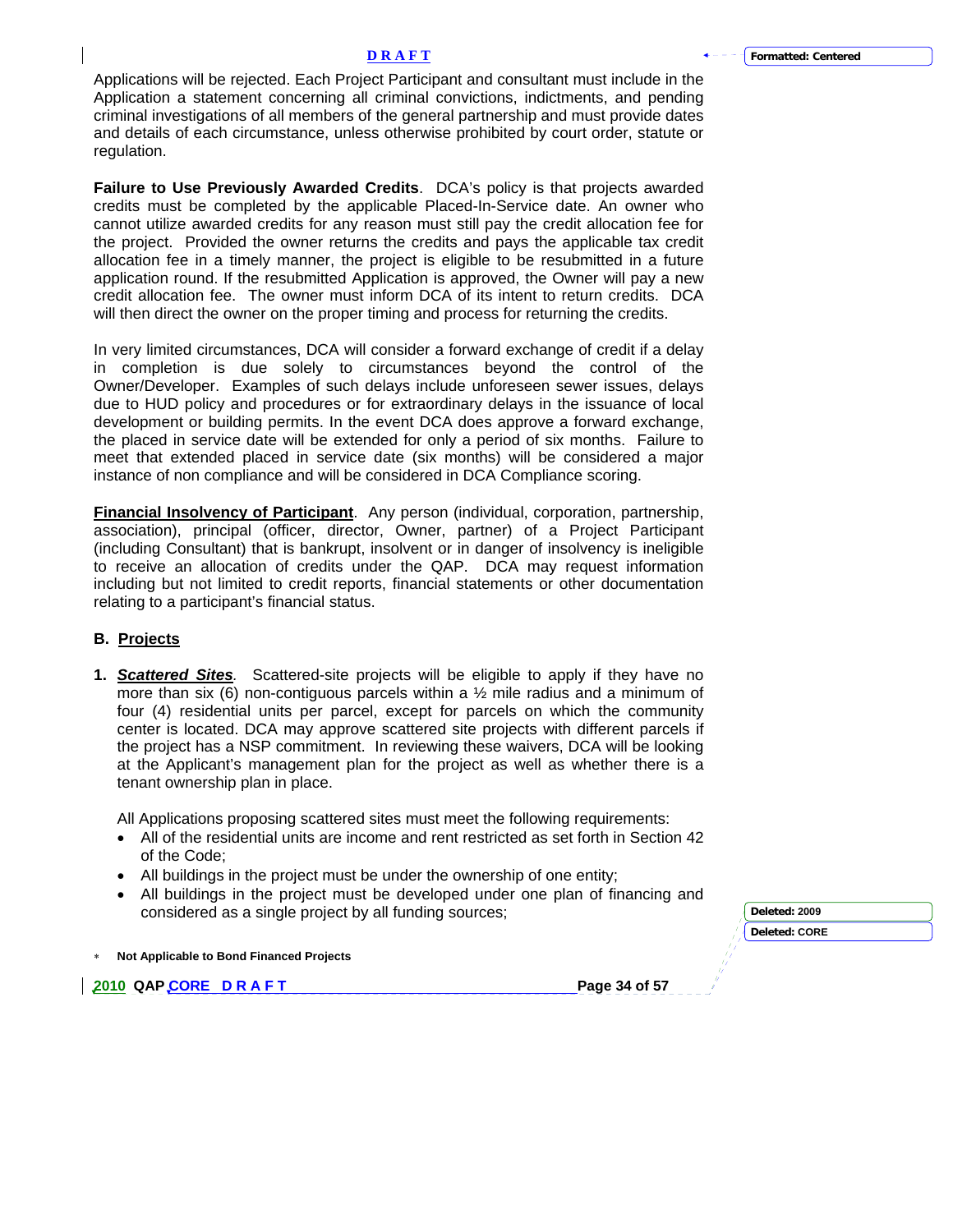## **D R A F T**

- All units in the scattered site Application must be managed by one management entity;
- The scattered sites must be appraised as a single proposed development, if applicable; and,
- Each site within the proposed project must meet all applicable Threshold and Scoring criteria.

Applications should include a legal opinion on scattered site to support the project's development.

- **2.** *Detached Single-Family Rental Housing.* Detached single family housing proposals will be eligible for funding if they satisfy the following requirements:
	- The Application must include in its operating budget the costs associated with the continuous upkeep of each rental house, including ground maintenance, at the project Owner's expense. These costs must be supported by a detailed maintenance plan.
	- The Application must have a detailed Replacement Reserve analysis and plan.
	- The house designs must reflect architectural diversity through the use of different elevations and styles.
	- Landscaping must be appropriate for detached, single family housing.
- **3.** *Phased Developments*. Applications for each Phase must independently meet the criteria set forth in the respective QAP under which the Phase is seeking funding. The following criteria must also be met:
	- Operations and operating costs must be separately managed for each phase;
	- Community buildings and amenities located on one phase cannot be oversized to meet expected use by tenants of other phases (if the community building is claimed in eligible basis); and
	- All amenities and services which are meeting Threshold criteria or Points criteria as listed in Appendix I and II of the QAP must be located in the Phase which is submitting the Application and cannot be used in previous or future Applications for funding for other Phases.
- **4.** *Bond Financed Developments*. DCA recognizes that bond financed projects that preserve affordable housing may have difficulty meeting some of DCA's policies, including but not limited to scattered site, project location, amenities and other threshold and administrative requirements because of the way they are structured. DCA may, at its sole discretion, grant waivers of its policies or formulate new, specific policies for preservation of existing affordable housing. DCA contemplates that such policies may include a program that preserves existing affordable housing through the issuance of DCA bonds or a program that preserves expiring tax credit properties.

|                                          | Deleted: 2009        |
|------------------------------------------|----------------------|
|                                          | <b>Deleted: CORE</b> |
| Not Applicable to Bond Financed Projects |                      |
| 2010 QAPCORE DRAFT                       | Page 35 of 57        |
|                                          |                      |

**Formatted: Justified**

**Formatted: Justified**

**Deleted:** *f*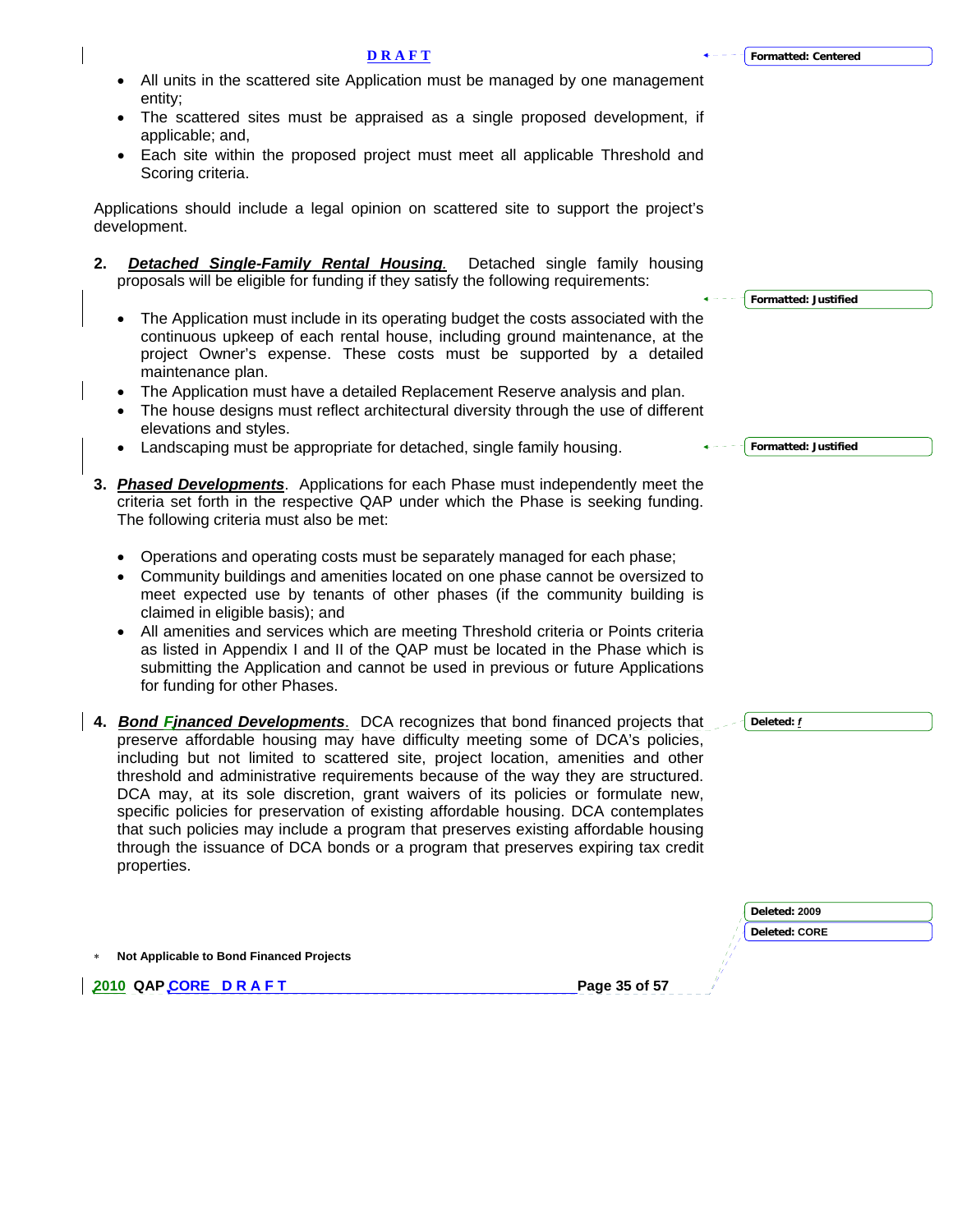<span id="page-35-0"></span>

|                                                                                                                                                                                   | Formatted<br>$\ldots$ [9]                            |
|-----------------------------------------------------------------------------------------------------------------------------------------------------------------------------------|------------------------------------------------------|
|                                                                                                                                                                                   | Deleted: ¶<br>$$ [10]                                |
| <b>DRAFT</b>                                                                                                                                                                      | Deleted: to Applicat                                 |
|                                                                                                                                                                                   | Deleted: ion submission for<br>$$ [11]               |
| <b>Section 9. Submission Requirements and Award Limitations</b>                                                                                                                   | <b>Inserted: to Applicat</b>                         |
|                                                                                                                                                                                   | Deleted: April 16                                    |
| <b>A. Pre-Determinations</b>                                                                                                                                                      | <b>Inserted:</b> ion submission for $\boxed{ [12]}$  |
|                                                                                                                                                                                   |                                                      |
| 1. Performance Scoring: Applicants may submit documentation for DCA review and<br>approval prior for the 2010 competitive round prior to April 15, 2010 for experience $\sqrt{ }$ | Deleted: ria                                         |
| determinations. There will no longer be a pre application process for determination of                                                                                            | Deleted: All project participa  [13]                 |
| compliance scores. For experience determinations, the Experience Submittal Form                                                                                                   | Deleted: for experience and $\overline{1,14]}$       |
| should be completed in accordance with the Performance Workbook Instructions for                                                                                                  | Deleted: If submitted, it mu{ [15]                   |
| each Owner, Developer, and Management Company to be considered by DCA.                                                                                                            | Inserted: ria                                        |
|                                                                                                                                                                                   | Inserted: (Owner, Develop [ [16]                     |
|                                                                                                                                                                                   | Deleted:                                             |
|                                                                                                                                                                                   | Inserted: If submitted, it mu[ [17]                  |
| 2. Probationary Participation Determinations                                                                                                                                      | Deleted: <#>Each Owner an  [18]                      |
| Requests for Probationary participation determinations may be submitted prior to April                                                                                            | Deleted: Experience and                              |
| 15, 2010, at the discretion of the Applicant.                                                                                                                                     | Inserted: and                                        |
|                                                                                                                                                                                   |                                                      |
|                                                                                                                                                                                   | Deleted: experience and p                            |
| <b>DCA HOME Consent.</b> Applicants that will utilize DCA HOME funds as a funding<br>З,                                                                                           | Inserted: and p                                      |
| source in a competitive application must obtain DCA's consent during the pre-                                                                                                     | Deleted: April 16                                    |
| application process. Any application that is submitted in the 2010 competitive funding                                                                                            | Inserted: April 16                                   |
| round with DCA HOME funds as a funding source that did not obtain the required                                                                                                    | Deleted: Application  in the  [19]                   |
| consent will be deemed to have failed Threshold under the project feasibility criteria.                                                                                           | Deleted: ¶                                           |
|                                                                                                                                                                                   | Deleted:                                             |
| <b>Eligibility:</b> Projects located in a "PJ" are not eligible for DCA HOME funds                                                                                                | Deleted: Compliance Scor<br>$\ldots$ [20] $\ldots$   |
|                                                                                                                                                                                   | Deleted: For compliance sco [21]                     |
|                                                                                                                                                                                   | Deleted: Details of the prop( [22]                   |
| <b>Time Frame.</b> Applications for a DCA HOME Consent must be submitted to DCA by                                                                                                | Deleted: 2: Applicants mu(  [23]                     |
| 4:00 PM on April 15, 2010.                                                                                                                                                        | Inserted: : Applicants must [ [24]                   |
|                                                                                                                                                                                   | Deleted:                                             |
| <b>Failure to Use 2010 DCA HOME Funds.</b> Applications/Projects that receive consent to                                                                                          | Inserted: for                                        |
| utilize HOME funds as a funding source are required to utilize the requested funds if the                                                                                         | Deleted: for                                         |
| project is selected for an award of tax credits. Failure to utilize HOME funds may result                                                                                         | Deleted: based on                                    |
| in the withdrawal of the tax credit award or a finding which may impact future                                                                                                    |                                                      |
| compliance scoring.                                                                                                                                                               | Inserted: based on                                   |
|                                                                                                                                                                                   | Deleted:                                             |
| <b>Pre-Application Consent Requirements.</b><br>Applicants will be required to submit a                                                                                           | Inserted: the following criteria                     |
| completed HOME Consent Request form at pre-application. A draft pro forma that                                                                                                    | Deleted: the following criteri[ [25]                 |
| meets DCA underwriting and policy criteria will also be required.                                                                                                                 | Formatted<br>$$ [26]                                 |
|                                                                                                                                                                                   | Formatted<br>$\left[ \ \ldots \ \relax [27] \right]$ |
| <b>Selection Criteria for Consent</b> . In the event DCA receives requests for HOME                                                                                               | Deleted: 2009                                        |
| Consents that exceed available HOME funds, Consents shall be issued based on the                                                                                                  | Formatted<br>$\ldots$ [28]                           |
| following selection criteria:                                                                                                                                                     | Formatted<br>$\ldots$ [29]                           |
|                                                                                                                                                                                   | Deleted: f                                           |
| <b>CHDO Projects</b>                                                                                                                                                              | Deleted: April 16                                    |
| <b>Rural Projects</b>                                                                                                                                                             | Formatted<br>$\left[\dots [30]\right]$               |
| Projects that are proposed to have no debt other than DCA HOME                                                                                                                    | Deleted: 2009                                        |
|                                                                                                                                                                                   | Deleted: DCA will notify Apr[  [31]                  |
| Not Applicable to Bond Financed Projects                                                                                                                                          | Formatted                                            |
| Page 36 of 57<br><u>2010</u> QAP <u>CORE DRAFT</u>                                                                                                                                | $$ [32]<br>Deleted: 2009                             |
|                                                                                                                                                                                   |                                                      |
|                                                                                                                                                                                   | Deleted: 2010 of its determi<br>[33]                 |
|                                                                                                                                                                                   | Inserted: 2010                                       |
|                                                                                                                                                                                   | $\left( \text{  } \left[ 34\right] \right)$          |
|                                                                                                                                                                                   |                                                      |
|                                                                                                                                                                                   |                                                      |
|                                                                                                                                                                                   |                                                      |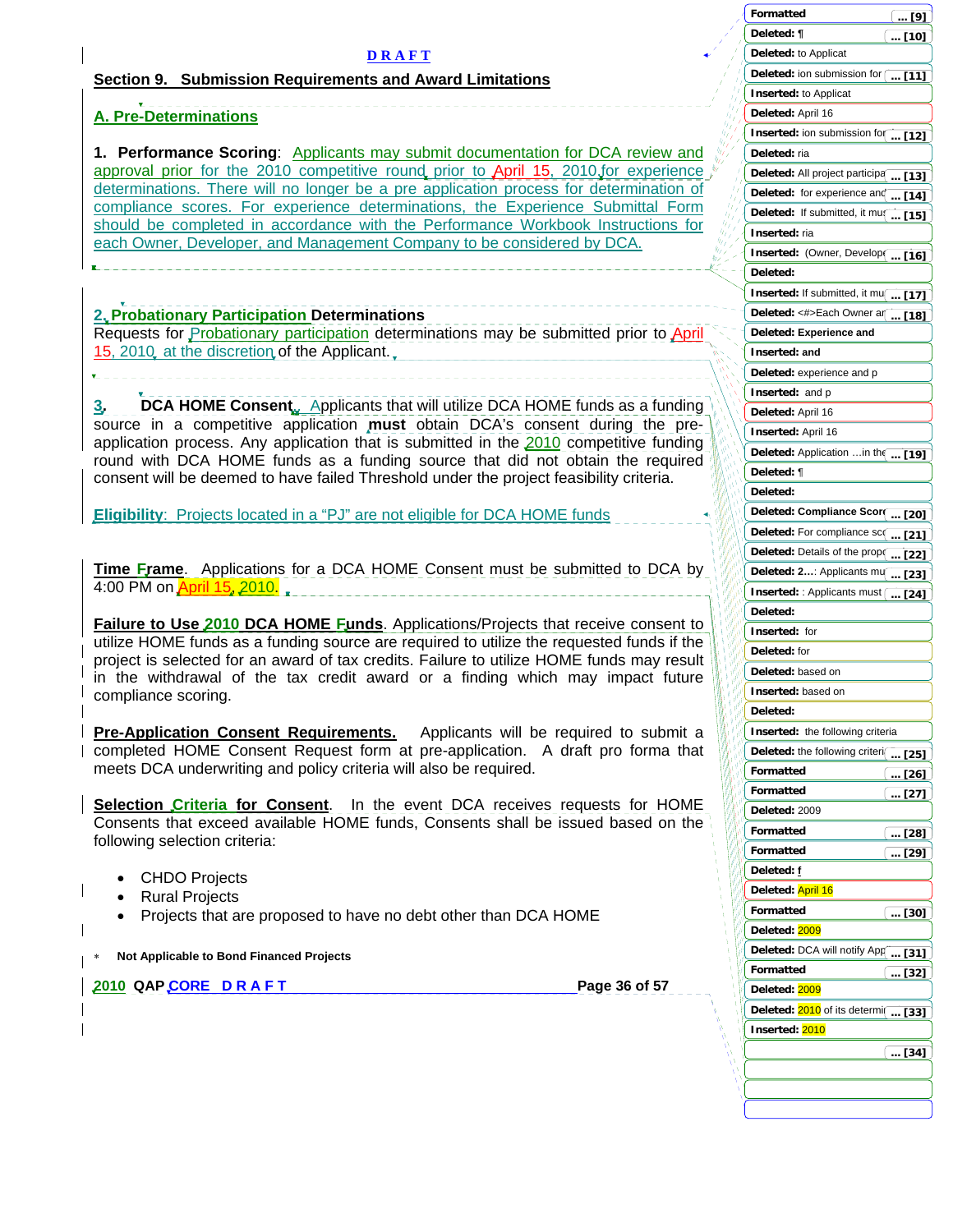| <b>DRAFT</b>                                                                                                                                                                                                                                                                                                                                                                                                                                                                                   | <b>Formatted: Centered</b>                                                                                                                                                                                                                                                          |
|------------------------------------------------------------------------------------------------------------------------------------------------------------------------------------------------------------------------------------------------------------------------------------------------------------------------------------------------------------------------------------------------------------------------------------------------------------------------------------------------|-------------------------------------------------------------------------------------------------------------------------------------------------------------------------------------------------------------------------------------------------------------------------------------|
| Successful HOME Loan Experience of Applicants                                                                                                                                                                                                                                                                                                                                                                                                                                                  | Deleted: Tier One Entities¶                                                                                                                                                                                                                                                         |
| Number of HOME projects in portfolio<br><b>Compliance History</b>                                                                                                                                                                                                                                                                                                                                                                                                                              | Deleted: ¶<br>Capacity of Applicants                                                                                                                                                                                                                                                |
|                                                                                                                                                                                                                                                                                                                                                                                                                                                                                                | Deleted: <#>Loan Risk¶                                                                                                                                                                                                                                                              |
| Applicants that appear to be requesting HOME funds for point purposes and do not                                                                                                                                                                                                                                                                                                                                                                                                               | Deleted: #                                                                                                                                                                                                                                                                          |
| show a clear need will not receive a consent.                                                                                                                                                                                                                                                                                                                                                                                                                                                  | Inserted: #                                                                                                                                                                                                                                                                         |
|                                                                                                                                                                                                                                                                                                                                                                                                                                                                                                | Deleted: HOME Loan History of<br>Requestor                                                                                                                                                                                                                                          |
| Final Award. DCA will issue a HOME preliminary commitment at the conclusion of the                                                                                                                                                                                                                                                                                                                                                                                                             | Deleted: Performance Score                                                                                                                                                                                                                                                          |
| 2010 multifamily competitive funding round. A sample of the commitment letter may be<br>found on the DCA web site.                                                                                                                                                                                                                                                                                                                                                                             | Deleted: <#>Projects located in a<br>"PJ" are not eligible for DCA HOME<br>funds¶                                                                                                                                                                                                   |
|                                                                                                                                                                                                                                                                                                                                                                                                                                                                                                | Formatted: Indent: Left: 18 pt                                                                                                                                                                                                                                                      |
| <b>B. Application Submissions</b>                                                                                                                                                                                                                                                                                                                                                                                                                                                              | Deleted: Projects located in a "PJ"<br>are not eligible for DCA HOME                                                                                                                                                                                                                |
| 1. DCA will conduct one Competitive Application cycle for 9% Credit and                                                                                                                                                                                                                                                                                                                                                                                                                        | Deleted:                                                                                                                                                                                                                                                                            |
| HOME Loan funding resources during 2010. Applications must be                                                                                                                                                                                                                                                                                                                                                                                                                                  | Deleted: funds                                                                                                                                                                                                                                                                      |
| delivered by the deadline to:                                                                                                                                                                                                                                                                                                                                                                                                                                                                  | Deleted: 2009                                                                                                                                                                                                                                                                       |
| Georgia Department of Community Affairs<br>Housing Finance Division/Office of Affordable Housing<br>60 Executive Park South, N.E.<br>Atlanta, Georgia 30329-2231                                                                                                                                                                                                                                                                                                                               | Deleted: ¶<br>3. Tier 1 Entity Determinations¶<br>Requests for determination of Tier 1<br>Entities must be submitted prior to<br>Application.                                                                                                                                       |
| The complete Application is due at DCA by 4:00 PM on May 27, 2010.<br>After this precise time, irrespective of any extenuating circumstances, no<br>Applications or portions thereof will be accepted.                                                                                                                                                                                                                                                                                         | 4. Waivers / Pre-Approvals¶<br>The following Waivers and Pre-<br>approvals may be submitted to DCA<br>for review and approval prior to<br>Application Submission:                                                                                                                   |
| 2. 4% Tax Credit Applications for Bond Financed Projects can be submitted<br>throughout the year subsequent to Bond Allocation, but no later than<br>seventy five (75) days prior to bond closing date, and are subject to<br>applicable criteria set out in the Core Plan, Threshold Criteria, Core<br>Application Instructions, Core Application and Application Manual. All<br>waiver requests must be submitted no later than 30 days prior to the 4%<br>Tax Credit application submittal. | Deleted: <#>Architectural Standards<br>Waiver<br><#>Noise Waiver¶<br><#>Operating Expense Waiver . ¶<br><#>State-Designated 30% Basis<br>Boost ¶<br><#>Amenities ¶<br><#>Experience Waivers ¶<br><#>HOME Reservation¶<br><#>Master Planned Community¶<br><#>Probationary Experience |
|                                                                                                                                                                                                                                                                                                                                                                                                                                                                                                | Participation<br>[35]                                                                                                                                                                                                                                                               |
| 3. A complete Application package must include all required documentation<br>and all applicable Application fees. In the event the electronic version of                                                                                                                                                                                                                                                                                                                                       | Deleted: 2009                                                                                                                                                                                                                                                                       |
| the Core Application does not conform to the original print out of the Core                                                                                                                                                                                                                                                                                                                                                                                                                    | Formatted: Not Highlight                                                                                                                                                                                                                                                            |
| Application, the electronic version of the Core Application shall be deemed                                                                                                                                                                                                                                                                                                                                                                                                                    | Deleted: 3                                                                                                                                                                                                                                                                          |
| the correct Application.                                                                                                                                                                                                                                                                                                                                                                                                                                                                       | Inserted: 3                                                                                                                                                                                                                                                                         |
|                                                                                                                                                                                                                                                                                                                                                                                                                                                                                                | Deleted: 1                                                                                                                                                                                                                                                                          |
| Applicants must submit complete Applications according to the directions                                                                                                                                                                                                                                                                                                                                                                                                                       | Deleted: 2009                                                                                                                                                                                                                                                                       |
| and format prescribed in the 2010 Core Application Instructions and the                                                                                                                                                                                                                                                                                                                                                                                                                        | Deleted: 2009                                                                                                                                                                                                                                                                       |
| 2010 Application Manual. No additional documentation will be accepted                                                                                                                                                                                                                                                                                                                                                                                                                          | Deleted: 2009                                                                                                                                                                                                                                                                       |
| after the Application Submission deadline described in this Section unless                                                                                                                                                                                                                                                                                                                                                                                                                     |                                                                                                                                                                                                                                                                                     |
| specifically requested by DCA. The use of a third party or common carrier<br>to deliver the Application does not relieve the Applicant of its responsibility                                                                                                                                                                                                                                                                                                                                   | Deleted: 2009                                                                                                                                                                                                                                                                       |
|                                                                                                                                                                                                                                                                                                                                                                                                                                                                                                | Deleted: CORE                                                                                                                                                                                                                                                                       |
|                                                                                                                                                                                                                                                                                                                                                                                                                                                                                                |                                                                                                                                                                                                                                                                                     |
| Not Applicable to Bond Financed Projects<br>2010 QAPCORE DRAFT<br>Page 37 of 57                                                                                                                                                                                                                                                                                                                                                                                                                |                                                                                                                                                                                                                                                                                     |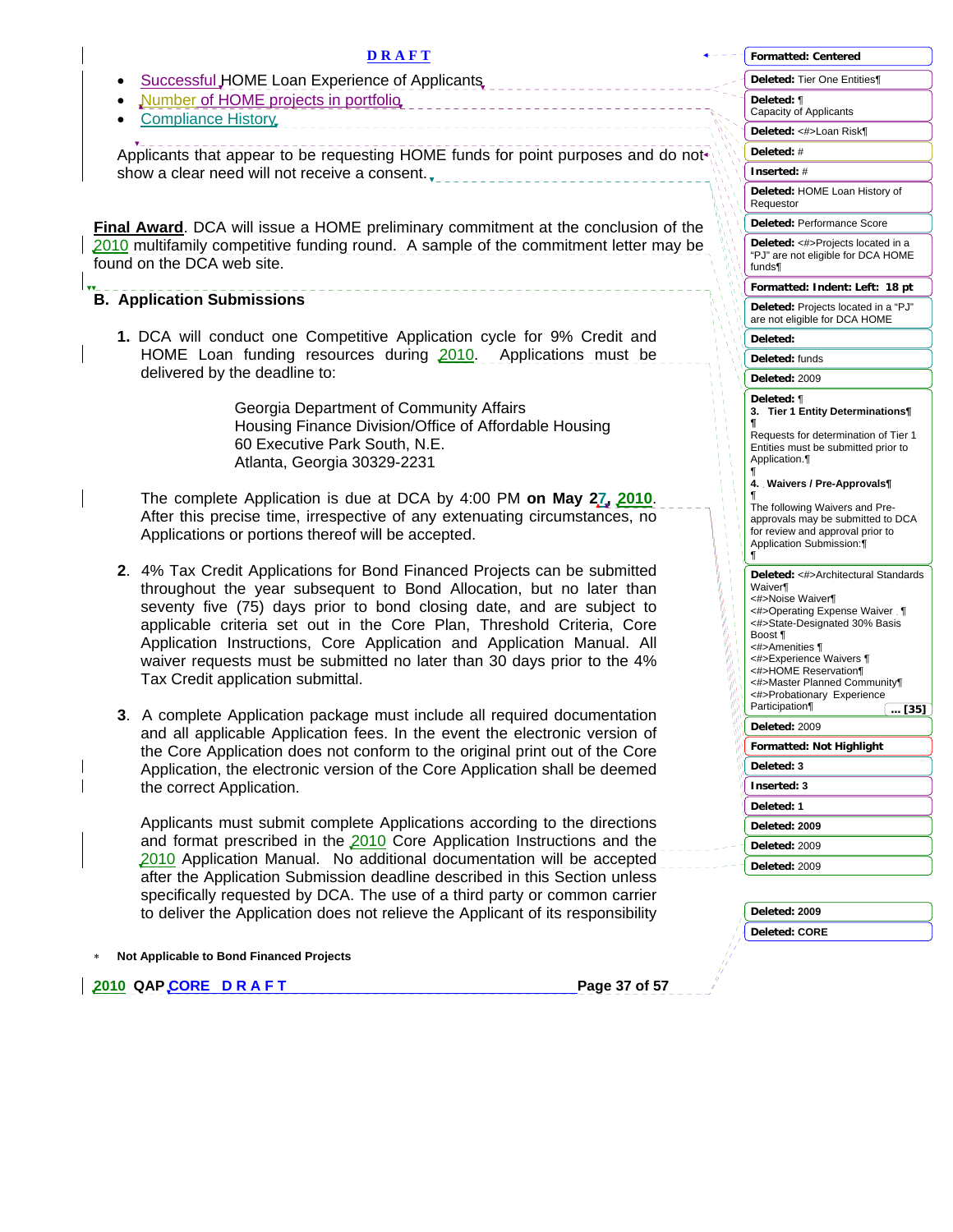for meeting the Application Submission deadline. Consequently, there will be no exceptions to this deadline. In addition, no assemblage, packaging, or other form of Application preparation will be permitted at any time on DCA premises.

Applicants for 9% Credits and/or HOME funding will be required to selfscore their Applications and fully explain their rationale in support of the scoring decision for each criterion. Applicants' self-scores must be done in strict accordance with the provisions of the Plan and the Application Manual.

### **4. Maximum Number of Applications.\***

DCA will assign sequential project numbers to all Applications in the order they are received, and prior to any form of Application review. Applicants will be permitted to submit a maximum of four (4) Applications for funding resources under the Plan. This limitation applies to Ownership interests of all proposed Project Participants except for Syndicators. Ownership interests of all Project Participants in the proposed Applications will be reviewed. If it is determined that a Project Participant has proposed Ownership interest in more than four (4) Applications, DCA will only evaluate the first four (4) project Applications submitted to DCA. Any other Applications which include the same Project Participant will be considered ineligible and will not be evaluated.

### **C. Award Limitations\***

- **1. Maximum Ownership Interests**. Applicants will be limited to direct or indirect Ownership interest in projects in which the combined total Federal Credit from the 2010 competitive funding round cannot exceed one million seven hundred thousand dollars (\$1,700,000) and/or total HOME funding cannot exceed twenty five percent (25%) of the total HOME Loan resources available. This limitation applies to direct or indirect Ownership interests of all proposed Project Participants, except Syndicators. Once an applicant has been awarded projects that meet the above limits, all of that Applicant's lower scoring projects will be deemed ineligible. For nonprofit applicants, DCA will look at Executive Directors and common threads of effective control as well as whether different nonprofit entities have met DCA Experience requirements through the same individuals or entities.
- **2. Maximum Ownership Interest Exception**. The exceptions to the above is that an Owner who has reached the above limits may (1) partner or consult with an inexperienced unrelated entity for purposes of the inexperienced unrelated entity meeting DCA experience requirements pursuant to Threshold Experience requirements or (2) serve as a Developer in a project in which he has no Ownership interest. However, such Owners are limited to one (1) additional project under this exception.
- ∗ **Not Applicable to Bond Financed Projects**

**2010 QAP CORE D R A F T Page 38 of 57 Page 38 of 57** 

| Deleted: seven                                                                                                                                                                                                                                                                                                       |
|----------------------------------------------------------------------------------------------------------------------------------------------------------------------------------------------------------------------------------------------------------------------------------------------------------------------|
| Deleted: 7                                                                                                                                                                                                                                                                                                           |
| Deleted: For Tier 1 Entities, the<br>combined total Federal Credit from<br>the 2009 competitive funding round<br>cannot exceed one million eight<br>hundred thousand dollars<br>(\$1,800,000) and/or total HOME<br>funding cannot exceed twenty five<br>percent (25%) of the total HOME<br>Loan resources available. |

**Deleted:** 2009

| Deleted: 2009 |  |
|---------------|--|
| Deleted: CORE |  |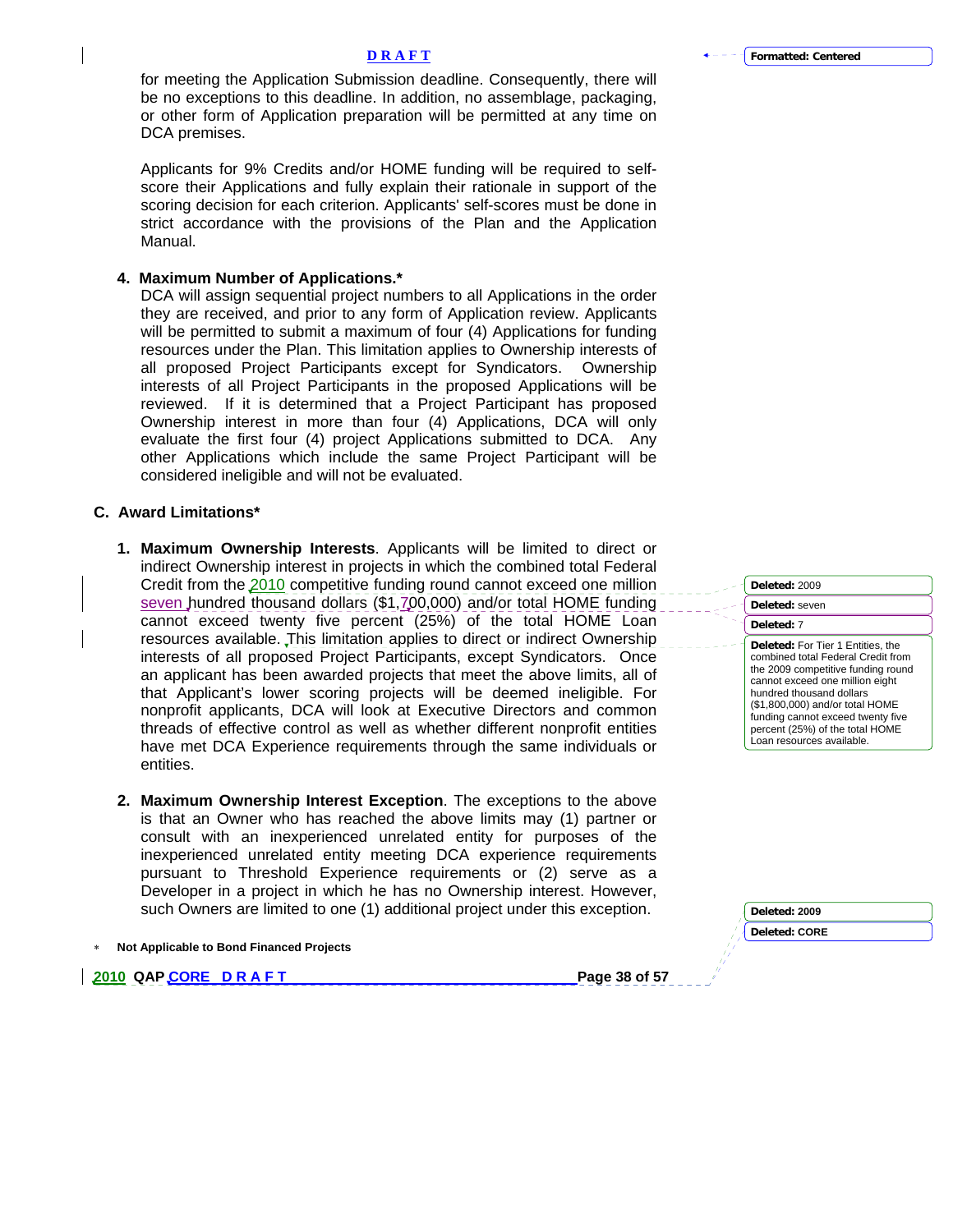An Experienced Entity that has not met its maximum Ownership cap may also (1) partner or consult with an inexperienced entity for purposes of the inexperienced entity meeting DCA Threshold experience requirements or (2) serve as a Developer in a project in which he has no Ownership interest. However, such entities are limited to one (1) project pursuant to this section. Each inexperienced unrelated entity must materially participate in the ownership of the project. DCA will review documentation submitted by each applicant to determine that the partnership with the inexperienced entity is bonafide. Each applicant seeking to utilize this exception must complete the appropriate DCA Certification Form.

**Other Limitations**. Inexperienced Owners and Developers that meet experience through partnering or consultant contracts with an experienced Owner and/or Developer are limited to one (1) project. If the experienced partner or consultant proposed in the Application is awarded **one (1)** project pursuant to the Maximum Ownership Interest Exception, then the inexperienced Owner or Developer may replace such experienced partner or consultant with another experienced partner or consultant if the project is selected. The replacement partner or consultant must be approved by DCA.

**Adjustment of Maximum Number of Projects Allowed.** In the event an Owner/Developer fails to meet deadlines on projects, has a significant number of projects under development but not completed or experiencing a financial issue with regard to an existing project, DCA in its discretion, may elect to reduce the number of projects that can be awarded under the project cap.

#### **Section 10. Post Award Deadlines**

**Design Development Documents**. For 9% deals, Design Development Documents as fully outlined in the Architectural Submittal Instructions in the Manual must be submitted to DCA for review and approval no later than 90 days from carryover allocation date.

For 4% deals, Design Development Documents as fully outlined in the Architectural Submittal Instructions in the Manual must be submitted to DCA for review and approval at time of application.

For HOME deals, please comply with the deadlines in the HOME Commitment Letter.

**Tax Credit only Projects/Commencement of Construction/Rehabilitation**\*. Owners of projects receiving 9% Tax Credits for new construction or rehabilitation in the 2010 round must commence construction or rehabilitation no later than **September 30, 2011**. Failure to commence construction as scheduled may cause an automatic recapture of the Credits. DCA will closely monitor construction start dates.

∗ **Not Applicable to Bond Financed Projects** 

**2010 QAP CORE D R A F T Page 39 of 57 Page 39 of 57** 

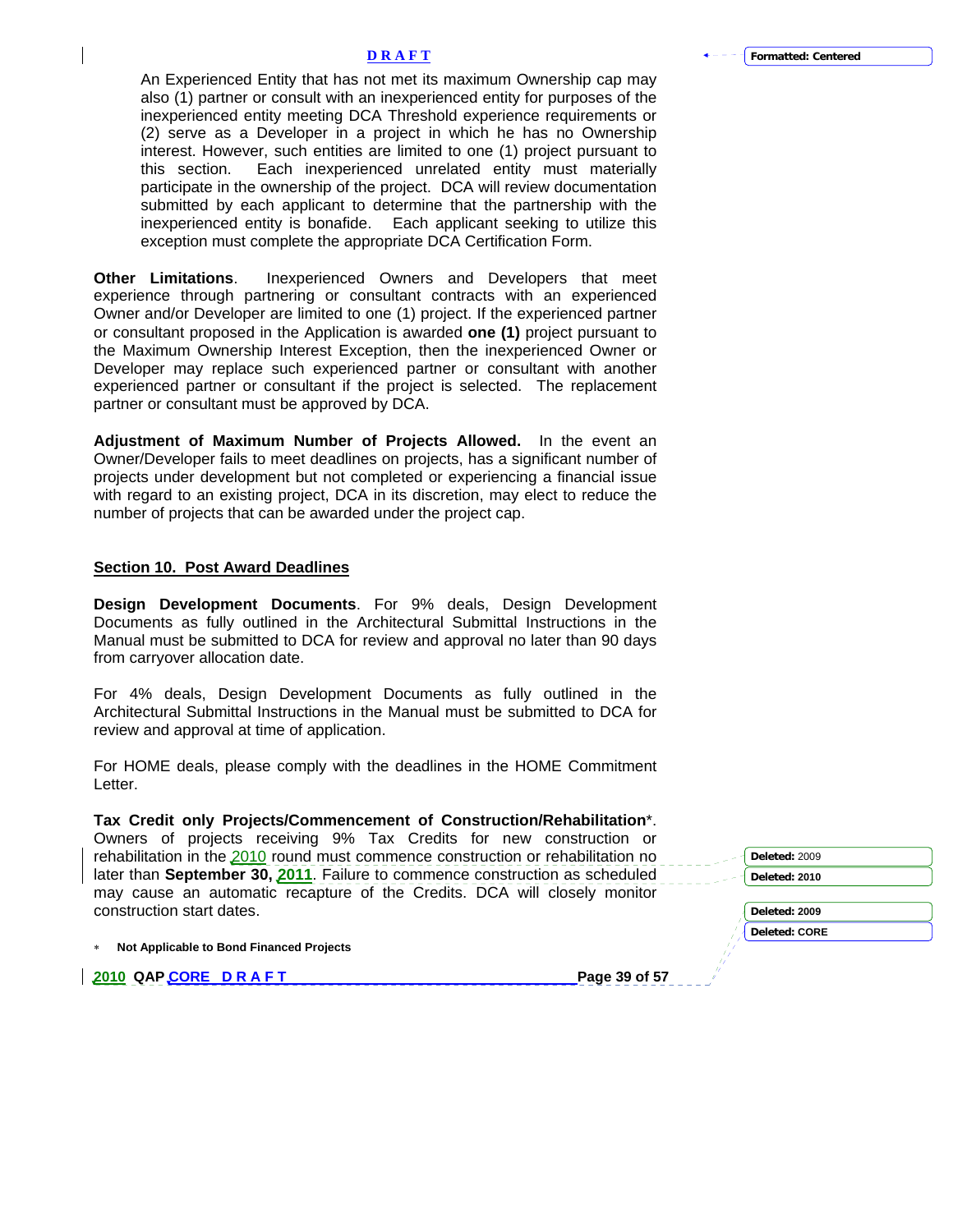**Formatted: Centered**

**Tax Credit and Home Projects/Commencement of Construction/ Rehabilitation**\*. Projects receiving HOME Loans must not begin construction prior to DCA's issuance of the environmental release nor prior to the HOME Loan closing. However, all projects receiving a HOME loan award in 2010 must have satisfied all conditions necessary to commence construction within one (1) year of the date of the initial HOME commitment. Exceptions may be granted by DCA at its sole and absolute discretion in accordance with HUD regulations, but must be requested prior to the start of construction. DCA will closely monitor construction start dates. Failure to comply with this policy may result in cancellation of the HOME Loan Commitment or other penalties.

**HOME Loan Closing\*.** All projects receiving a HOME Loan award in 2010 must close their HOME Loans on or before **September 1, 2011**. Applicants unable to close within that time period may have their commitment for HOME funds withdrawn.

**Completion of Work Scope**.\* Owners of projects receiving Credits in the 2010 round for the rehabilitation of an existing property must perform 100% of the work scope in accordance with the original physical needs assessment submitted with the Application no later than **December 31, 2012**. Owners of properties receiving Credits for new construction in the 2010 round must perform 100% of the work scope as set forth in the DCA approved construction drawings and specifications no later than **December 31, 2012**. Certificates of Occupancy for the residential buildings must be issued by the local jurisdiction before end of business **December 31, 2012**. Temporary Certificates of Occupancy that prohibit occupancy or condition occupancy will not be accepted to meet this requirement. DCA will inspect projects requesting IRS Form(s) 8609 to ensure that all work has been completed prior to issuing Form(s) 8609. If a lesser percentage is completed, DCA reserves the right to recapture all Credits allocated. At its sole and absolute discretion, DCA may approve modifications to the proposed work scope upon written request.

| <b>Placement-In-Service.*</b> Owners of projects receiving Credits in the 2010 round | Deleted: 2009 |
|--------------------------------------------------------------------------------------|---------------|
| must place all buildings in the project in service by December 31, 2012.             | Deleted: 2011 |

**Compliance Monitoring Fee Payment Date.** All compliance monitoring fees must be paid within eighteen (18) months of issuance of the carryover allocation document, but no later than the placed in service date or **December 31, 2012**, whichever is earliest. Failure to do so may adversely affect the Applicant's ability to compete in future funding rounds. In no case will the final Federal Credit allocation (IRS Form 8609) be issued before these fees are paid.

**Final Allocation Application Deadline.** Owners of projects receiving Credits or a Determination letter in accordance with this QAP must apply for Final Allocation and request for issuance of IRS form(s) 8609 by **February 15, 2013** for 9% credit projects, and September 15, 2013 for 4% credit (tax exempt bond) projects IRS

∗ **Not Applicable to Bond Financed Projects** 

**2010 QAP CORE D R A F T Page 40 of 57 Page 40 of 57** 

**Deleted:** 2009

**Deleted:** 2009 **Deleted: 2010**

**Deleted:** 2009 **Deleted: 2011 Deleted:** 2009 **Deleted: 2011 Deleted: 2011**

**Deleted: 2011**

**Deleted: 2012 Deleted:** 2012 **Deleted: 2009 Deleted: CORE**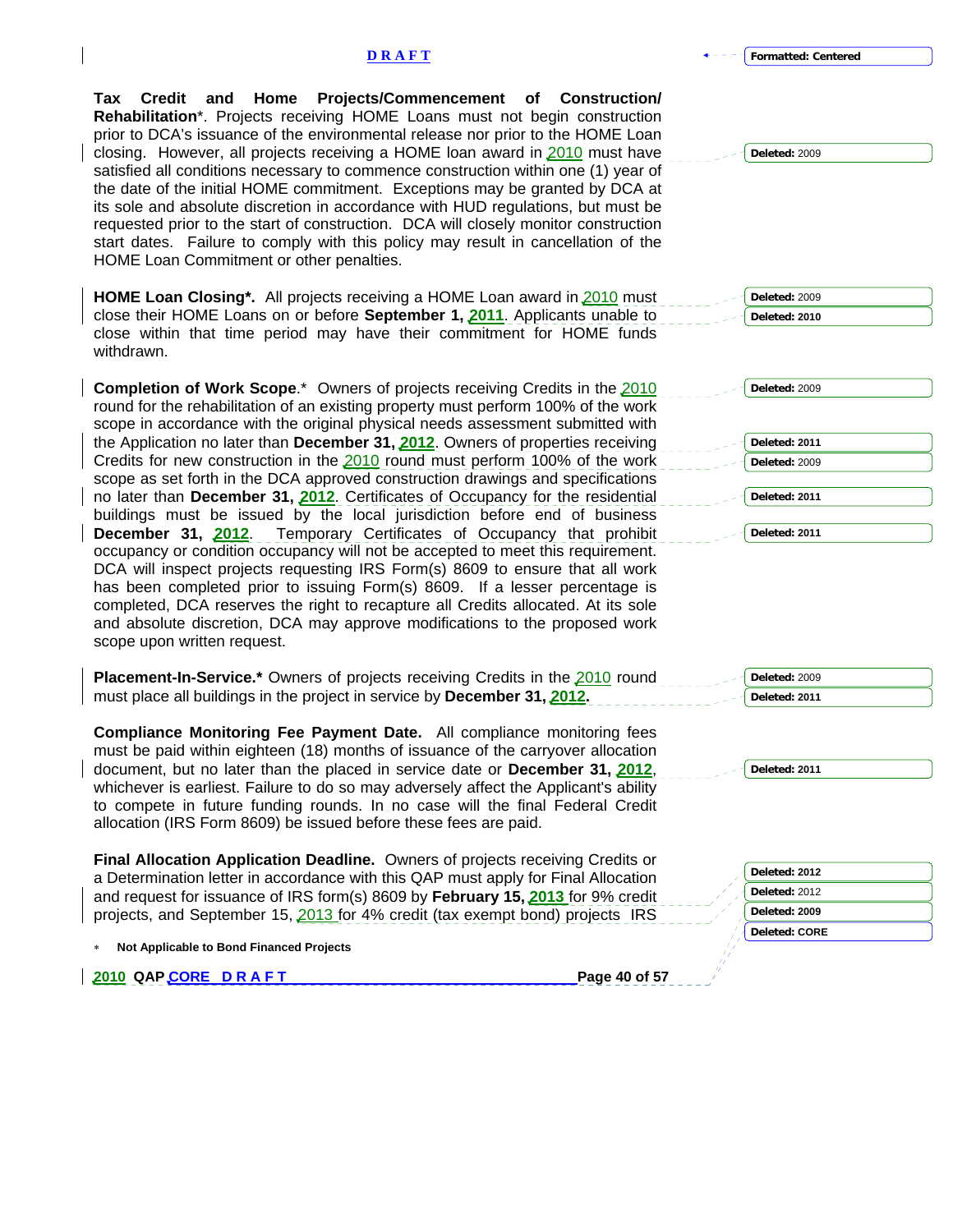**Formatted: Centered**

**Deleted:** .

form(s) 8609 for a project will be issued only once for the entire project as proposed in the Application. Form(s) 8609 will not be issued as buildings are placed in service. Extensions may be approved by DCA on a case-by case basis. Before the final allocation is submitted, the final HOME draw must be dispersed and required Contractor cost certifications submitted.

### **Section 11. Project Reconfiguration/Application Modification**

Applicants will not be allowed to make any changes to the Application after Application Submission to DCA and prior to the announcement of awards. Subsequent to awards, applicants will generally not be allowed to make any changes to the Application. However, once a project is selected for funding, if Applicants believe extenuating circumstances warrant a change, and the change would not significantly alter the project's original concept, a written request for such a change will be considered by DCA. However, changes cannot be made without DCA's written approval, and such approval will be at DCA's sole and absolute discretion. This provision applies to any changes proposed after Application award, and if an award is made, throughout the project's Compliance Period or Period of Affordability, whichever is longer. Applicants' written requests must clearly establish the importance of the change, and why it is necessary to ensure the project's long-term financial feasibility and economic viability. Changes in the number of tax credit units, market units, and unit mix cannot be made after the LURC for the property is recorded for both 9% and 4% projects.

DCA will determine, in its sole and absolute discretion, whether or not a requested change will be authorized. The prohibition against changing any part of the Application without the prior written approval of DCA includes direct or indirect transfers of the general partner's or Developer's interest. Failure to abide by this provision will adversely affect the Applicant's eligibility to receive future DCA funding.

DCA may allow Applicants to correct deficiencies in the Application if DCA does not approve a sufficient number of Applications to use all the Credits authority available in an Application cycle *and* it receives Applications that are acceptable except for minor deficiencies that the Applicant can address within a reasonable period of time (generally not to exceed 10 business days).

### **Section 12. Fees and Deadlines**

The fees indicated in this Section will be charged based on the legal status of the Applicants. All fees must be paid by certified funds or money order made payable to the Georgia Department of Community Affairs.

- **Compliance Monitoring Fees for Multiple Programs.** When DCA is required to monitor projects for compliance with tenant income and/or ren limitations of more than one program e.g., Credits and FDIC, the applicable
- ∗ **Not Applicable to Bond Financed Projects**

**2010 QAP CORE D R A F T Page 41 of 57** 

| ent   | Deleted: 2009 |  |
|-------|---------------|--|
| blе   | Deleted: CORE |  |
|       |               |  |
| .f E7 |               |  |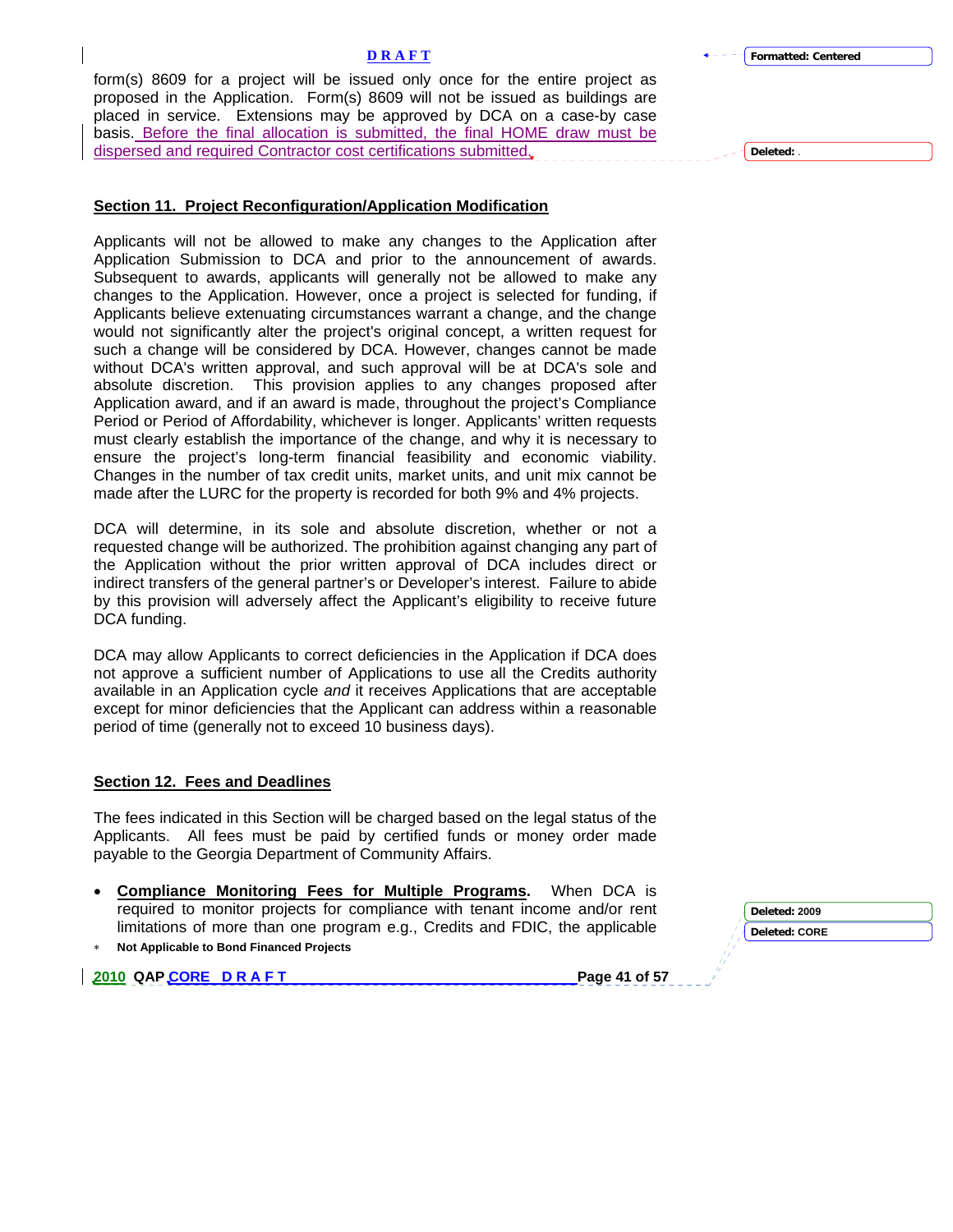monitoring fees for each program will be charged. Credits compliance fees must be paid no later than when the project is placed in service. Failure to do so may adversely affect the Applicant's ability to compete in future funding rounds.

 $\overline{\phantom{a}}$ 

- **Non-Compliant Properties.** Projects having instances of noncompliance that require additional review and follow-up will be assessed with additional compliance fees based on staff time and travel expense.
- **Late Fees.** Any late fees imposed by DCA will not be considered as a project cost for underwriting purposes.
- **Fees and Deadlines** can be found in Exhibit "A" to this core (DCA Deadlines and Fees)

|                                          | Deleted: 2009 |
|------------------------------------------|---------------|
|                                          | Deleted: CORE |
| Not Applicable to Bond Financed Projects |               |
| 2010 QAPCORE DRAFT                       | Page 42 of 57 |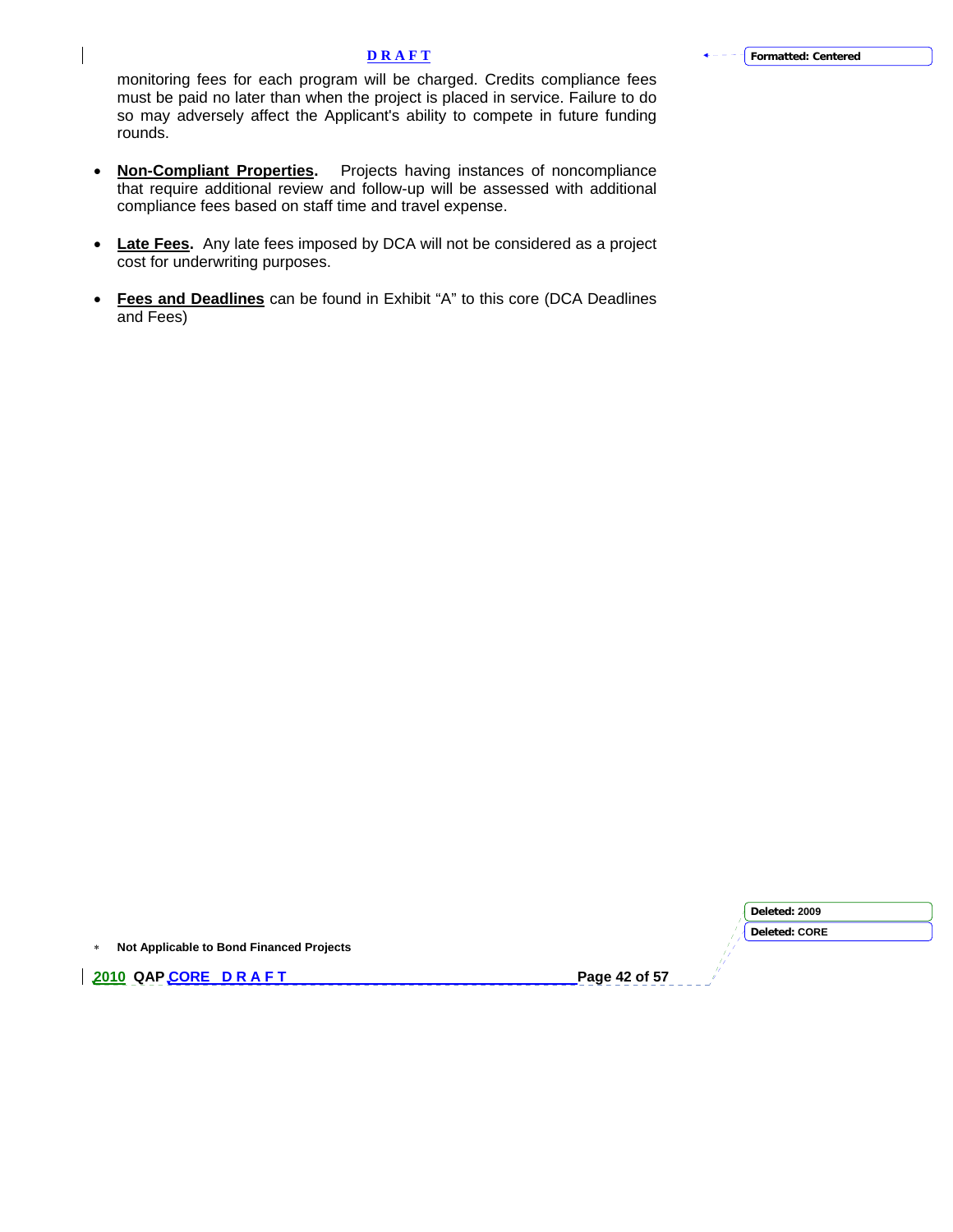### **Section 13. Evaluation of Applications**

**Completeness Review** The 2010 DCA 9% Tax Credit and HOME funding resources will be made available to projects through a Competitive Scoring process. Applications received by DCA will be reviewed for completeness, as set forth in the Manual, including but not limited to:

- organization of the Application;
- inclusion of all required Application forms;
- submission of all required supporting documents; and
- the Electronic Application completed in accordance with the Electronic Application Instruction
- Compliance with all DCA policies

4% Tax Credits for Bond Financed Applications will be issued Letters of Determination of eligibility for tax credit based on all applicable criteria as set forth in the 2010 Qualified Allocation Plan, Appendix I Threshold Criteria, the 2010 Application Manual and the 2010 Core Application Instructions and 2010 Core Electronic Application.

**Threshold Review** Complete Applications will be reviewed to determine if the project meets the Threshold requirements set forth in Appendix I. The Applications that fail to meet Threshold requirements will be notified in writing (by facsimile) of the specific requirement(s) that the Application did not meet. If an Applicant believes the Threshold requirement(s) was met, the Applicant must respond in writing within 5 calendar days from the date of the DCA notification letter. The response must provide a clear and specific explanation of why the Applicant believes DCA's initial determination was incorrect. DCA will review the response and if DCA decides that the initial determination was incorrect, the Application will be considered to have met Threshold requirement.

**Threshold Clarification Period** If an Application contains Threshold deficiencies which, in the determination of DCA, are either administrative in nature or are caused by a missing or incomplete document or the need for clarification of information submitted in the Application, DCA may request correction or clarification for such deficiencies. Such request is referred to as the "clarification request". DCA will provide this request in the form of a facsimile or email to the Applicant. This clarification period will only be utilized for minor inconsistencies or to help DCA understand the overall project concept. It can not be used to modify a submitted application, provide documents or reports that were not in existence prior to Application Submission day.

Applicants receiving a clarification request may supply missing or incomplete information and may clarify any inconsistencies related to the specific items identified by DCA in the clarification request. The clarification period will begin on the date of the clarification request and shall end at 4:00 p.m. Eastern Time, on the date specified in the clarification request unless otherwise noted. The clarification request shall specify the means and methods by which missing items

**2010 QAP CORE D R A F T Page 43 of 57** 

| Deleted: s                                 |
|--------------------------------------------|
| <b>Formatted: Bullets and</b><br>Numbering |
|                                            |
| Deleted: 2009                              |
| Deleted: 2009                              |
| Deleted: 2009                              |



| Deleted: 20' |  |
|--------------|--|

**Deleted: CORE** 

**Formatted: Centered**

**Deleted:** 2009

<sup>∗</sup> **Not Applicable to Bond Financed Projects**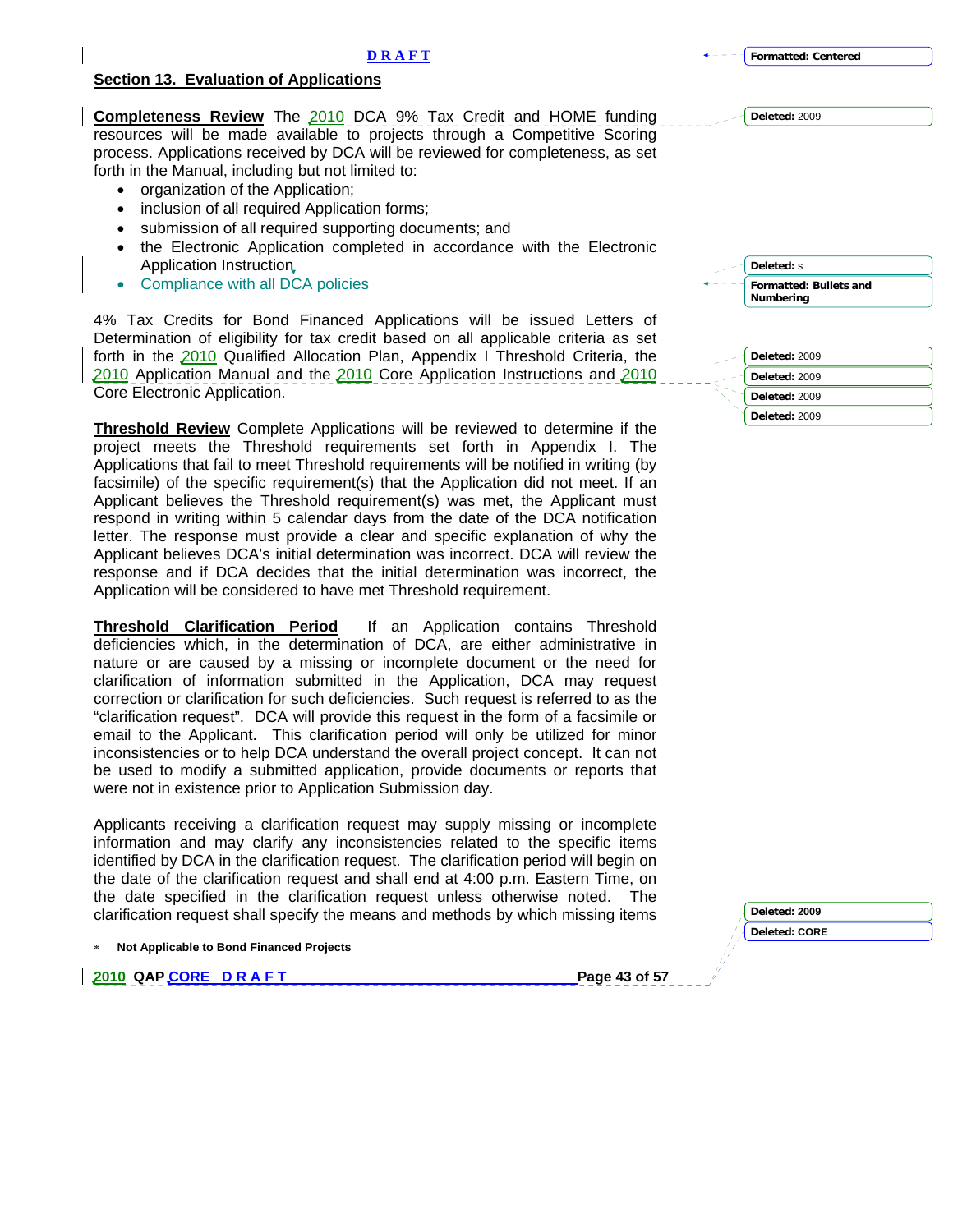may be supplied, incomplete items completed and inconsistencies clarified. It is applicant's responsibility to ensure that submitted materials are addressed properly to the specified DCA OAH address (electronic or physical).

Applicants may not submit additional items for the purpose of increasing their score. **Any documentation that is provided during the threshold review period that is also applicable to a related scoring item will be reviewed only for threshold clarifications and will not be utilized during the scoring review process for the Application.** 

**Scoring Review**\* Complete Applications that meet the Threshold requirements described in Appendix I will be allowed into the Competitive Scoring process as set forth in Appendix II. Scored Applications will be ranked in descending order by total point score. Applicants will be required to self-score their Applications and fully explain their rationale in support of the scoring decision for each criterion. Applicants' self-scores must be done in strict accordance with the provisions of the Plan and the Application Manual. DCA scoring decisions on Applications submitted in previous rounds are not binding for Applications submitted in this round. **DCA reserves the right to interpret provisions of the QAP differently each year in its sole and absolute discretion.**

DCA will provide the preliminary results of the Competitive Scoring process to all Applicants. DCA will provide the preliminary scores by facsimile or mail to the Applicant. Applicants will be given a forty-eight (48) hour comment period to provide comments to DCA regarding the preliminary scoring results. Applicants may not submit additional items for the purposes of curing scoring deficiencies, justifying self-scores or increasing their scores. Comments must be limited to the Applicants' opinions regarding DCA's scoring determinations.

DCA will review all comments that are received during the comment period. However, DCA is not obligated to give consideration to or revise its preliminary score based on comments received. Any decision DCA makes, and any action or inaction by DCA in administering the review of the comments shall be final and conclusive and shall not be subject to any review, whether judicial, administrative or otherwise, and shall not be covered by, subject to, or required to comply with or satisfy any provisions of Chapter 13 of Title 50 of the Official Code of Georgia Annotated, the "Georgia Administrative Procedure Act."

**Competitive Application Selection**\* Generally, the highest scoring Applications with favorable market studies will be allocated resources without regard to resource type requested or geographical location, except as noted below and elsewhere in the plan:

• DCA reserves the right to allocate resources to lower ranked proposals to achieve a better mix of resource usage or a better geographical distribution of resources.

|  |  | Not Applicable to Bond Financed Projects |  |  |  |  |
|--|--|------------------------------------------|--|--|--|--|
|--|--|------------------------------------------|--|--|--|--|

**2010 QAP CORE D R A F T Page 44 of 57 Page 44 of 57** 

**Deleted: 2009 Deleted: CORE**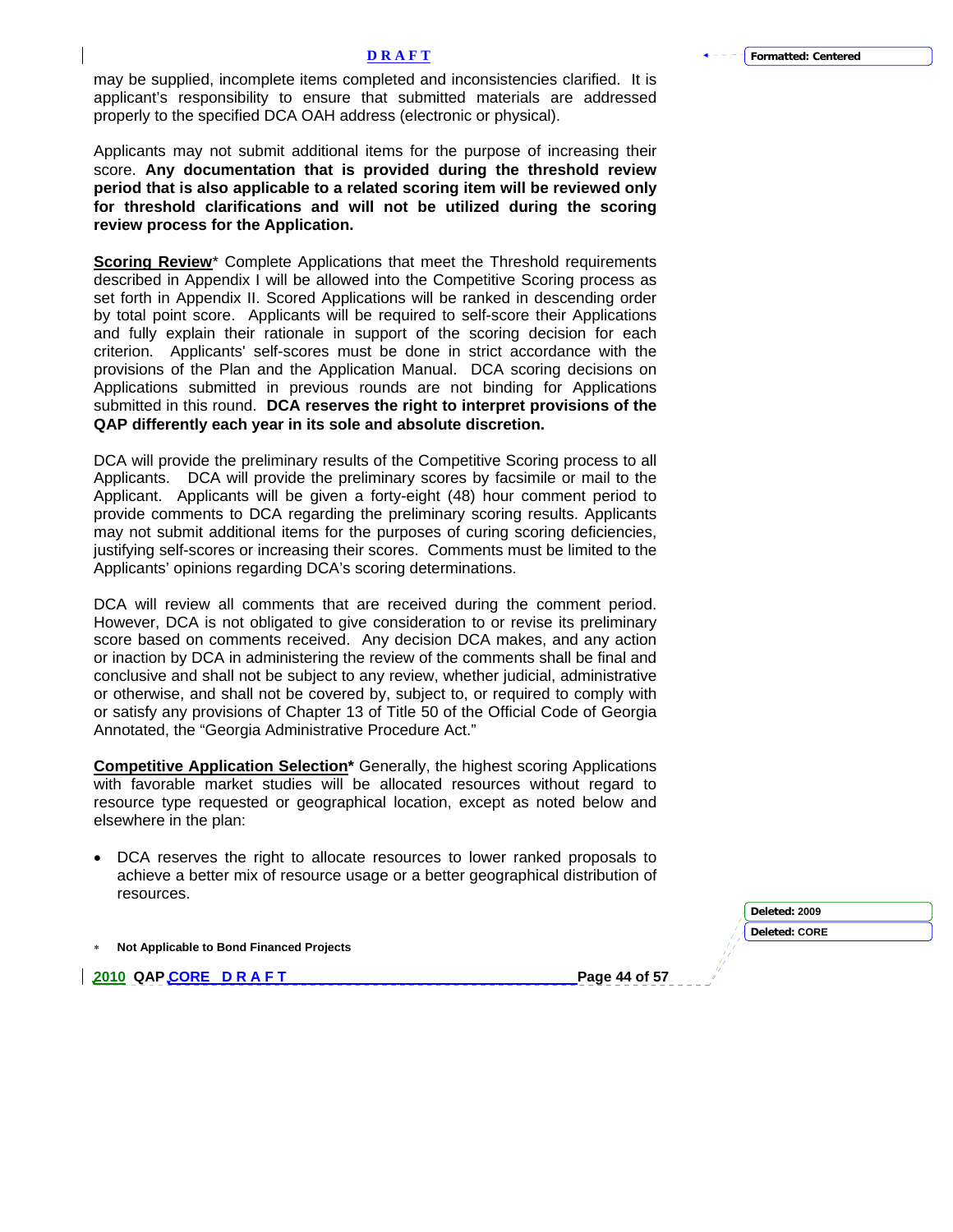- If funding Credit-only Applications will deplete available Credits, then DCA may elect to fund lower scoring Applications that are requesting a combination of Credits and a HOME Loan to ensure efficient utilization of DCA resources
- If a geographic area of the state will receive an inequitable share of the available resources as determined by the Competitive Scoring process, DCA may choose to fund other proposals even though they have a lower relative ranking.
- Applications that do not score high enough to receive an award will be placed on a waiting list. If additional funding becomes available the next highestscoring Application on the list will be eligible, subject to DCA's discretion.
- DCA reserves the right to limit the number of projects in a certain geographical area to ensure faster lease up, increase the marketability of the project and increase the likelihood of syndication of projects. DCA recognizes the importance of giving selected projects the maximum chance of success in difficult economic times.

DCA reserves the right to not select a project in a particular market area in order to ensure the success of its existing and funded projects. The following selection criteria will be considered;

- DCA will also carefully analyze existing DCA projects located in close proximity to the proposed project to determine if selection of the project will have significant adverse financial impact on existing affordable housing inventory.
- DCA will generally not fund two projects in the same locality with the exception that a new construction and occupied rehab may be selected. In some cases, DCA may select a family and a senior project provided the projects are not located in close proximity to each other and there is a significant showing of demand.
- In order to ensure that projects can achieve lease up quickly, DCA will not generally select a proposed Application for an allocation if a project awarded an initial allocation of credits between 2006 and 2008 is located in close proximity to the proposed site and serving the same population (Family and Senior). "Close proximity" shall be defined in rural areas as the local government jurisdiction or ten miles, whichever is greater. Close proximity shall be defined in urban areas as a two mile radius. (Phased projects are excluded).

• DCA will not generally fund more than one phase of a project in a round.

DCA review of the application will terminate if any of the following actions occur after the application has been submitted to DCA:

**Deleted:** ¶ 1. Site change. <u> 1980 - Andrea Andrew Maria (h. 1980).</u> **Deleted: 2009 Deleted: CORE** ∗ **Not Applicable to Bond Financed Projects 2010 QAP CORE D R A F T PAGE 2010 PAGE 45 of 57** 

**Formatted: Bullets and Deleted:** 

**Numbering**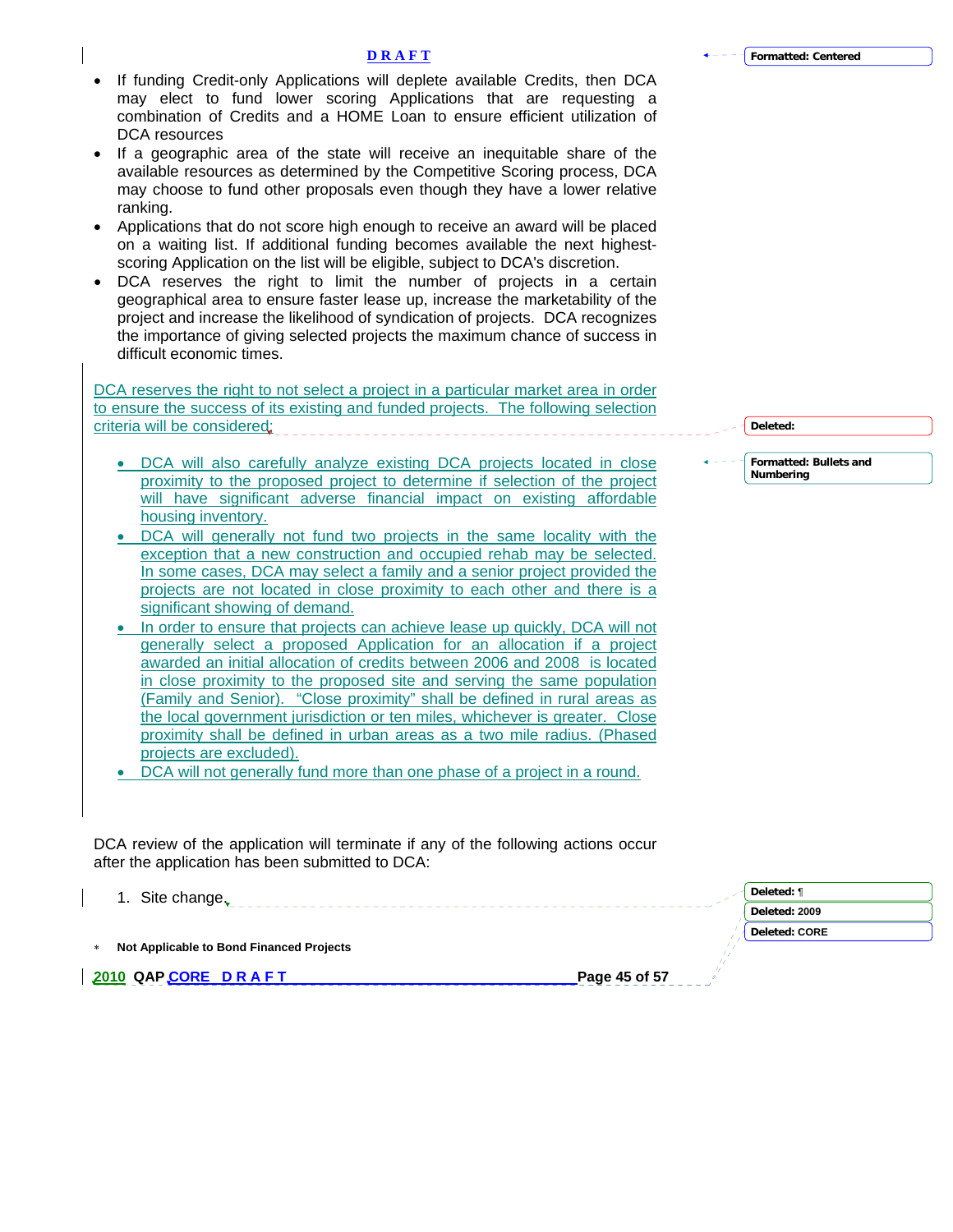2. Change in ownership – a change in the parties involved in the ownership entity (e.g., addition of a new general partner/member or removal of an existing general partner/member).

**Tie-Breaker**\* In the event one or more projects have the same score, but DCA has insufficient resources to fund all of the projects having that score, the following priorities will be utilized to evaluate projects:

- Majority Special Needs Projects with DCA Permanent Supportive Housing Program funds
- Phased projects that have already had at least one phase selected for funding by DCA in a previous round
- HOPE VI and other PHA sponsored projects that utilize Replacement Factor Funds and reduce public housing waiting lists
- Projects that have demonstrated need by providing documentation that established tax credit projects in the same market area have a significant number of tenants on their waiting list
- Family Projects
- Projects that incorporate a high degree of sustainable and energy efficiency characteristics
- Historic Projects
- Projects that use least amount of DCA resources

The selection decision will consider these priorities as well as other practical considerations such as the geographic location of projects already selected for funding, the experience of the developers of each project, the number of projects already awarded to a project, whether a tier one developer is identified on a project, applicant capacity, as well as the overriding policy considerations of funding. The selection of a project on the tiebreaker list is at DCA's discretion.

**DCA's Administrative Discretion\*** DCA reserves the right to allocate resources to lower ranked proposals to achieve a better mix of resource usage or a better geographical distribution of resources as described above, or for any other reason judged by DCA to be meritorious. Such actions will be made at DCA's sole and absolute discretion. Any decision DCA makes, and any action or inaction by DCA in administering, managing, and operating the system, shall be final and conclusive and shall not be subject to any review, whether judicial, administrative or otherwise, and shall not be covered by, subject to, or required to comply with or satisfy any provisions of Chapter 13 of Title 50 of the Official Code of Georgia Annotated, the "Georgia Administrative Procedure Act."

**Special Allocation Considerations\*** In its sole and absolute discretion, and where warranted by extenuating circumstances, DCA reserves the right to allocate Credits, up to the first day of the allocation round, based on the prior year's allocation plan with all applicable terms and conditions to projects that received an allocation in the prior year.

∗ **Not Applicable to Bond Financed Projects** 

**2010 QAP CORE D R A F T Page 46 of 57 Page 46 of 57** 

**Formatted: Indent: Left: 0 pt, Bulleted + Level: 1 + Aligned at: 18 pt + Tab after: 36 pt + Indent at: 36 pt, Tabs: 18 pt, List tab + Not at 36 pt**

**Deleted:** l

| Deleted: 2009        |  |
|----------------------|--|
| <b>Deleted: CORE</b> |  |
|                      |  |
|                      |  |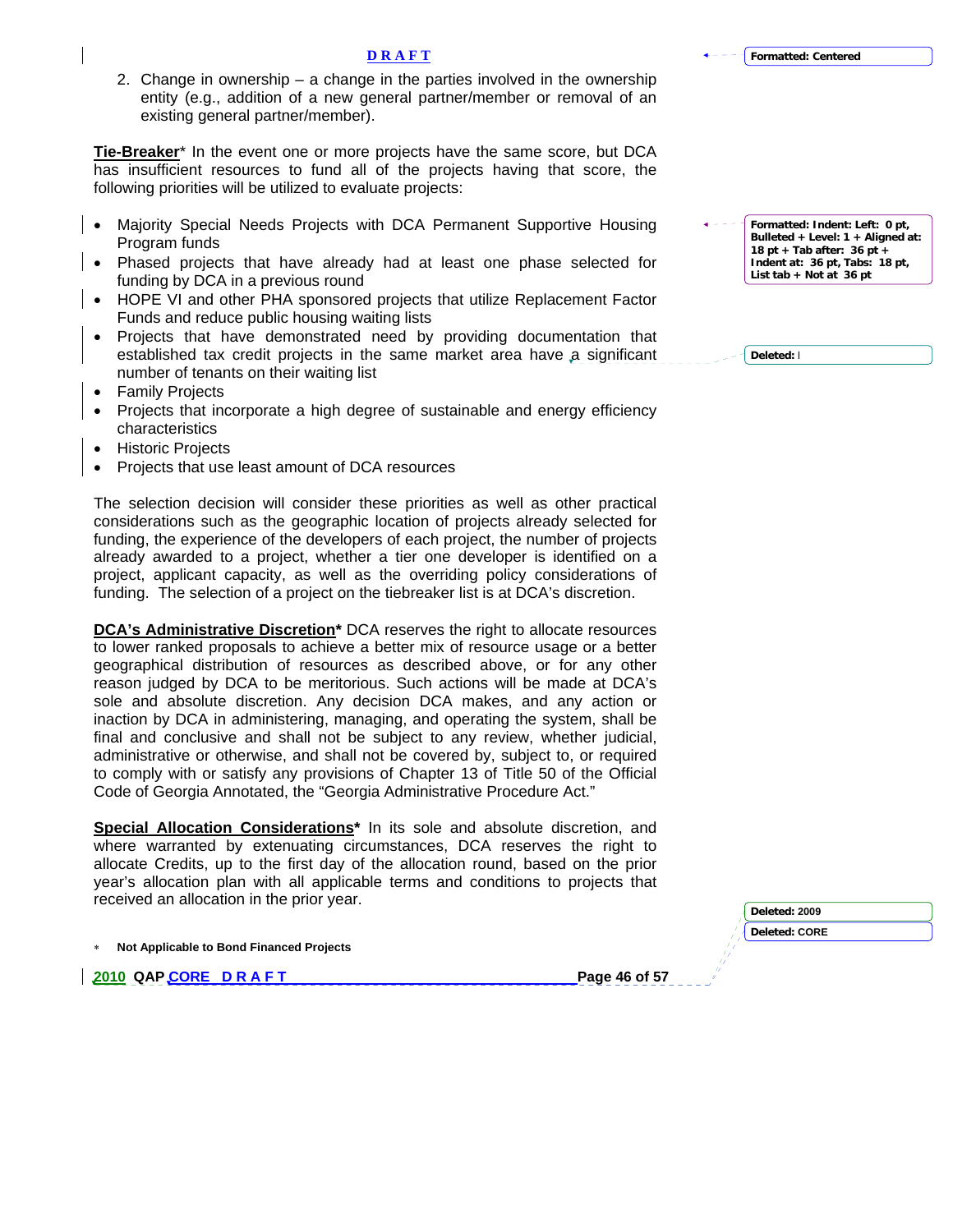**Final Notification**\* DCA will provide the final results of the Competitive Scoring process to all Applicants as soon as possible after the process has been completed. A separate letter will notify those Applicants whose projects are selected for awards. Also, if a DCA HOME Loan is proposed, DCA will issue to the Applicant/borrower a preliminary loan commitment letter. This commitment letter, while not fully guaranteeing that the HOME Loan will be forthcoming, will set forth all conditions that, if met, will result in a HOME Loan.

### **Section 14. Georgia Open Records Act**

All Applications are subject to disclosure under the Georgia Open Records Act (GORA). Applicants must agree in the Application to hold harmless DCA and GHFA for any and all losses associated with disclosures in accordance with GORA.

Requests to examine records or request copies of DCA documentation should be made in writing to ensure accuracy and proper processing. DCA will provide a timely acknowledgement of the request, and will estimate the costs, if any, for the services requested. A party may also elect to review the documents at the DCA offices.

Under these circumstances, the party should forward to DCA a request to review specific documents and coordinate with DCA a time that is mutually agreeable. GORA allows the agency to charge a fee to cover the cost of a document custodian to access and review the requested records, to monitor the review process, and for the cost of copying requested documents.

Applicants who have taken advantage of the Open Records process to gain insight into the manner in which particular criteria have been previously rated, are advised that DCA reserves the right to change the manner in which it interprets and applies the QAP on an annual basis.

### **Section 15. Monitoring and Compliance**

The Applicant's compliance responsibilities begin with the award of the HOME funds and/or the Credit and will continue through the end of the Compliance Period, the Period of Affordability, or the term of the loan, whichever is longer.

Applicants are advised that DCA is required to monitor projects for compliance with the requirements of IRC Section 42, the HOME regulations at 24 CFR Part 92, the representations set forth in the Application, the requirements stated in this Plan, the requirements set forth in the respective program manuals and as represented in all restrictive documents. Although DCA is responsible for monitoring the Owners' compliance with these rules, regulations, and restrictions, this responsibility does not make DCA liable for an Owners' noncompliance.

∗ **Not Applicable to Bond Financed Projects** 

**2010 QAP CORE D R A F T Page 47 of 57 Page 47 of 57** 

**Deleted: CORE**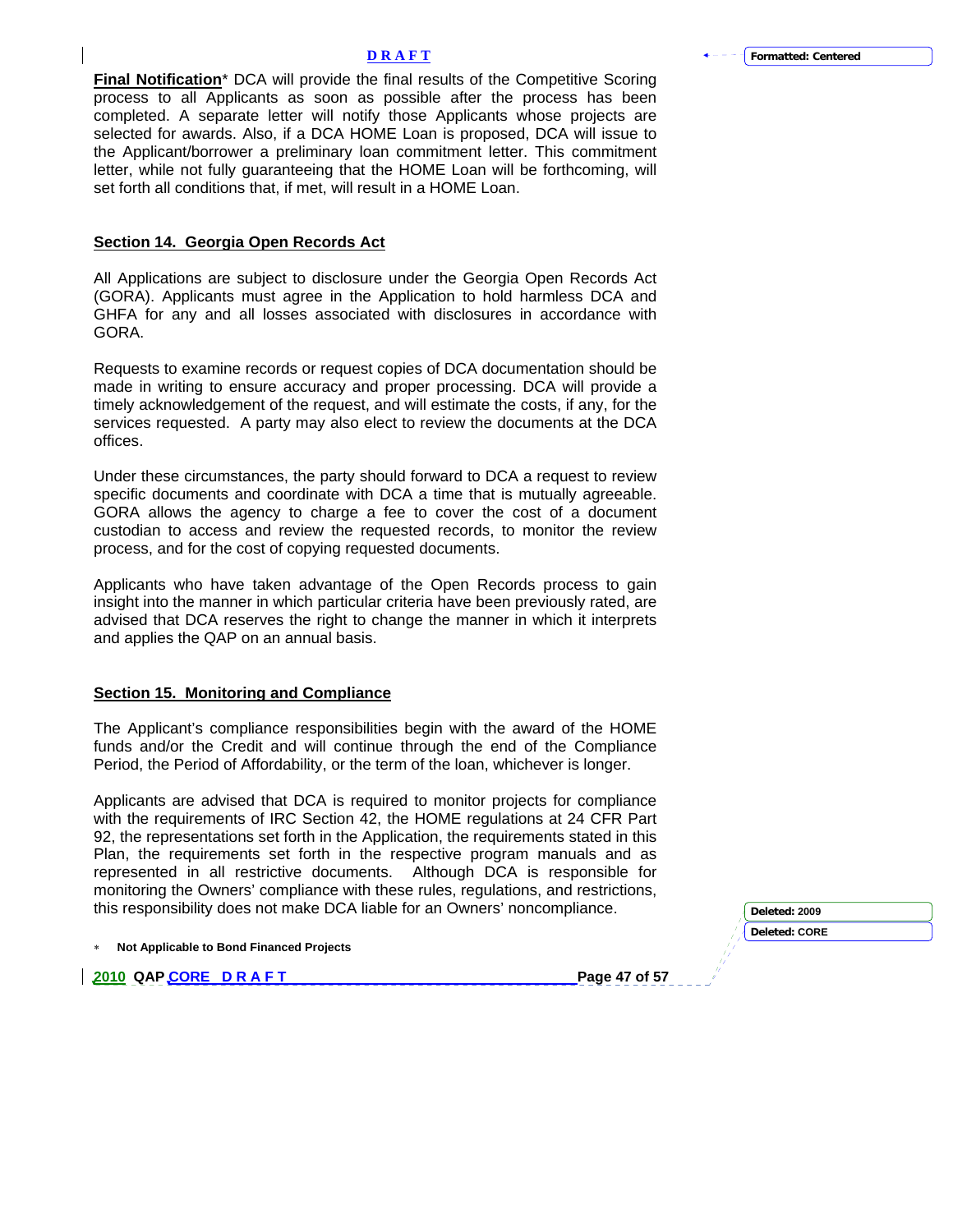**Credit Compliance Monitoring Procedures** (Tax Credit and Tax Exempt Bond/Tax Credit Properties)

Section 1.42-5(a) of U.S. Treasury Regulations requires that each Plan include a procedure that the housing credit agency (DCA) will follow in monitoring for noncompliance with the provisions of Section 42 and in notifying the Internal Revenue Service of any noncompliance of which DCA becomes aware. The procedure for monitoring contained in the Plan must contain procedures consistent with the Regulations that address the following areas: record keeping and record retention; certification and review; on-site inspection; and notification as to noncompliance. This section is included in the Plan to comply with the mandate of the Regulations. DCA reserves the right to make such alteration or amendment to its monitoring procedures as may be required. Specific procedures that Owners must follow to remain in compliance with Program requirements are outlined in Credit Certification Training Materials and in the IRS issued "Guide for Preparing Form 8823" revised in October 2009. Changes and updates to these materials can be found on the Compliance Section of the DCA web site [www.tinyurl.com/dcacompliance.](http://www.tinyurlcom/dcacompliance) 

**Required Training for Owners/Managers** (Tax Credit, Tax Exempt Bond/Tax Credit and HOME Properties)

The Owner/General Partner is required to successfully complete a compliancetraining seminar provided by or sponsored by DCA. Limited partners are also strongly encouraged to attend these training seminars, but may elect to have property managers serve as the limited partner's representative. Seminars for HOME, Tax Credit and Advanced HOME/Tax Credit compliance are offered on a regular basis by DCA. Certification testing is required and certificates are awarded upon successful completion of the training. The Owner of a Tax Credit and or HOME property will be required to submit to DCA a copy of the Certificate of Successful Completion for the training prior to the beginning of lease-up or prior to placing the first building in service.

All onsite property managers for projects which receive an allocation must attend and successfully complete a DCA-certified compliance training course prior to the first building Placed-In–Service date of the project. All property managers must be certified by DCA or hold the National Compliance Certification. DCA may require onsite property managers and/or general partners of projects that have repetitive issues of noncompliance to attend additional compliance training as a condition of cure.

**Section 8 Rental Assistance***.* No project may deny a unit to applicants possessing a Section 8 Rental Assistance certificate or voucher unless those applicants fail to meet the minimum requirements for all leaseholders. Federal statutes prohibit discrimination against Section 8 certificate and voucher holders. The number of Section 8 tenants residing at a property cannot be limited under the IRS program regulations at any property receiving DCA Tax Credits and/or HOME funding. DCA will closely monitor whether the tenant application process

∗ **Not Applicable to Bond Financed Projects** 

**2010 QAP CORE D R A F T PAGE 10 A F T PAGE 48 of 57** 

| Deleted: .                |
|---------------------------|
| Formatted: Font: Not Bold |

**Deleted:** .



| Deleted: 2009        |  |
|----------------------|--|
| <b>Deleted: CORE</b> |  |
|                      |  |
|                      |  |
|                      |  |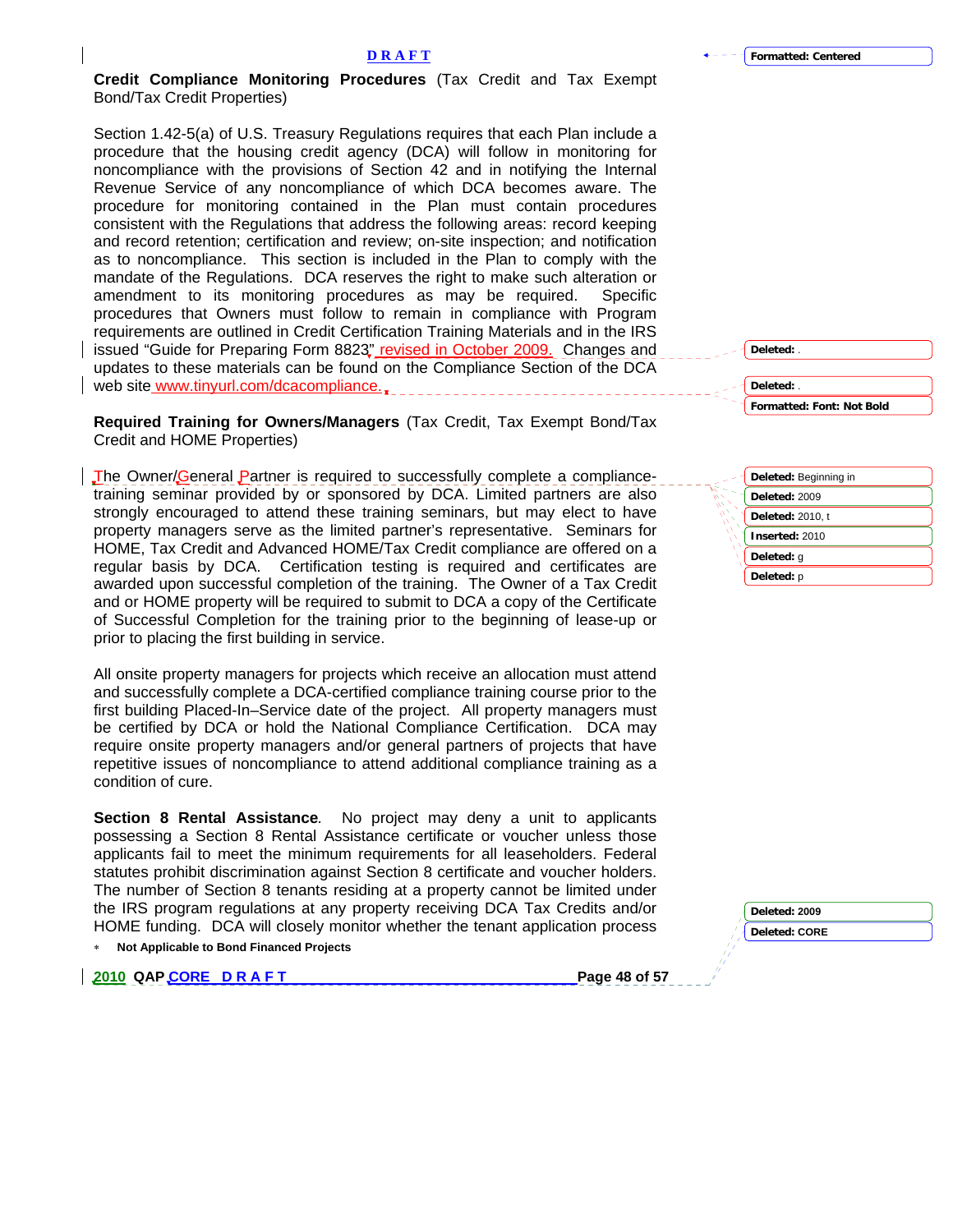is structured to avoid such discrimination or whether any actions are taken to discourage Section 8 Rental Assistance certificate or voucher holders from applying. Likewise, all lease provisions must be compatible and not in conflict with Section 8 leases.

**Property and Record Compliance**

Please refer to The Guide for Completing 8823 Low Income Housing Agencies Report of Noncompliance or Building Disposition revised in October 2009.

**Review** 

DCA will review the certifications submitted to determine whether or not the Owner has complied with the requirements of Section 42.

----------------------------------

Annually, DCA will inspect at least thirty-three percent (33%) of affordable developments to which it has made an allocation under Section 42. In each development selected for review, DCA will review the low-income tenant certifications, the documentation the Owner has received to support that certification, the rent record for no fewer that twenty percent (20%) of the lowincome units located in each such development. Records relating tenant income, supporting documentation and rent records will be selected at random by DCA's monitoring officer at the time the review is held. In addition, DCA Compliance Officers will conduct a physical inspection of each low-income unit that receives a record review. The purpose of this inspection will be to determine whether or not the units meet Uniform Physical Condition Standards as defined by the Department of Housing and Urban Development.

DCA will conduct a physical inspection of approximately ten percent (10%) of the units at each project and will review approximately ten percent (10%) of the tenant files each year at properties that have received DCA HOME funds. Additional federal requirements will also be reviewed on an annual basis.

As necessary, DCA will review additional documentation to support representation in the Application for funding.

∗ **Not Applicable to Bond Financed Projects** 

**2010 QAP CORE D R A F T PAGE 2010 PAGE 49 of 57** 

**Formatted: Centered**

| Deleted:                         |  |
|----------------------------------|--|
| <b>Formatted: Font: Not Bold</b> |  |
| <b>Formatted: Font: Not Bold</b> |  |
| <b>Formatted: Font: Not Bold</b> |  |
| <b>Formatted: Font: Not Bold</b> |  |
| <b>Formatted: Font: Not Bold</b> |  |
| Formatted: Font: Not Bold        |  |
| <b>Formatted: Font: Not Bold</b> |  |
| <b>Formatted: Font: Not Bold</b> |  |
| <b>Formatted: Font: Not Bold</b> |  |
| <b>Formatted: Font: Not Bold</b> |  |
| Formatted: Font: Not Bold        |  |

**Deleted:** A. For purposes of determining initial or ongoing eligibility and compliance with property maintenance requirements, DCA asserts the right to conduct on-site inspections of any project receiving Credit, HOME, or both Credit and HOME funding at any time through the end of the compliance period or the term of the loan, whichever is longer. DCA will provide written notice to the Owner of noncompliance findings and will assign an appropriate cure period.¶ ¶

B. DCA asserts the right to perform an on-site inspection of tenant records on any project receiving Credit, HOME, or both Credit and HOME funding at any time through the end of the compliance period or term of the loan, whichever is longer. DCA will provide written notice to the Owner of noncompliance findings and will assign an appropriate cure period.¶

¶ C. In the Credit Program, DCA is required to report all items of possible noncompliance to the IRS on IRS Form 8823. This form(s) will be issued to the Owner/general partner of the project. If noncompliance can be and has been cured by the end of the cure period, the correction will be noted on Form 8823. DCA and the IRS consider Form 8823 to be a confidential tax document and, as such, Form 8823 will not be provided to parties not having an Ownership interest in the project.¶ ¶

#### **Reports to be provided to DCA¶**

**¶** A. Owners receiving HOME Loans are required to submit semi a<sub>nn</sub>[36]

**Deleted:** ¶

**Deleted: 2009**

**Deleted: CORE**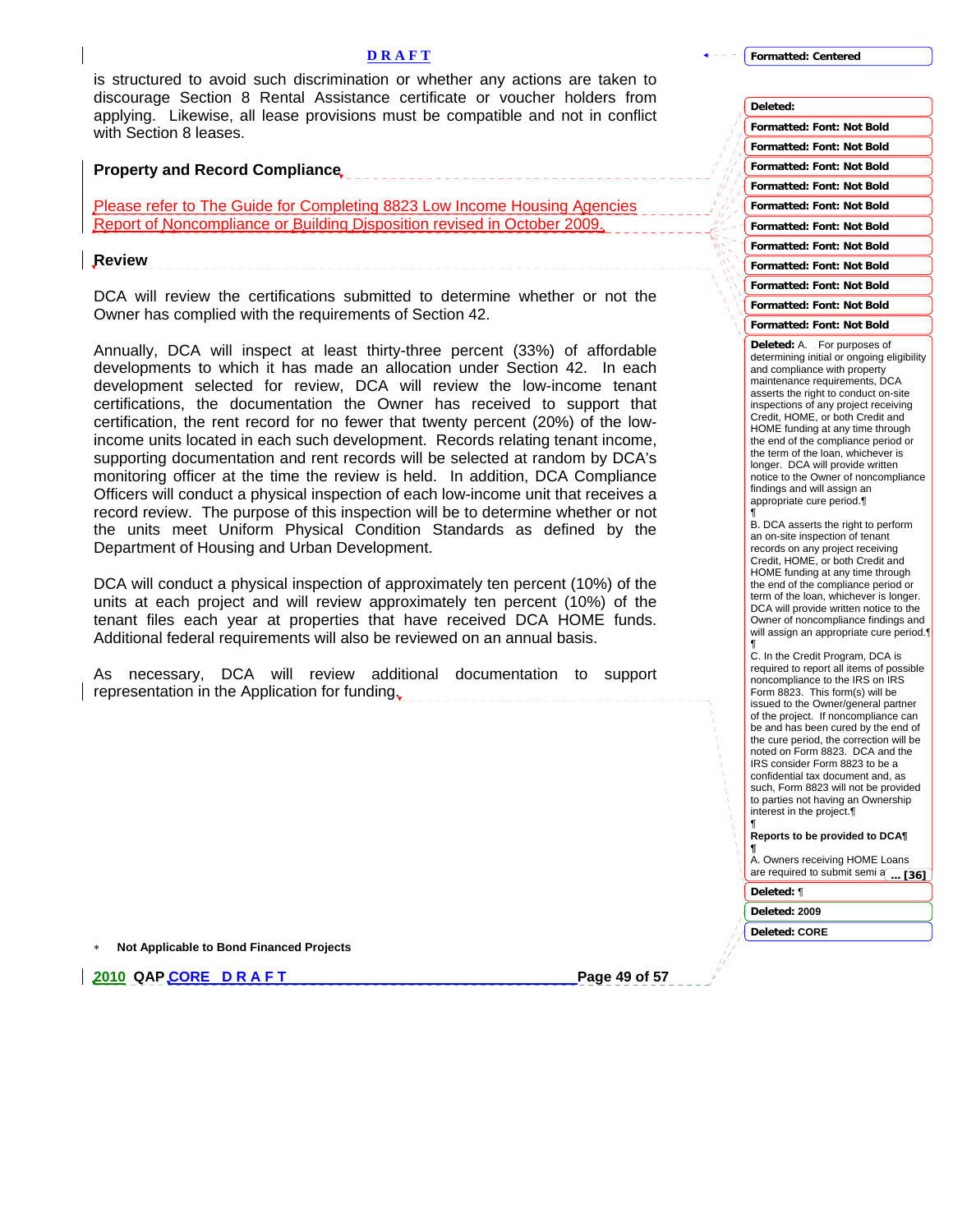#### **Record Keeping and Record Retention**

- A. Owners awarded HOME Loans must keep records for each assisted building as stipulated in the final HOME regulations.
- B. Owners allocated Credit must keep records for each building as stipulated in Section 42 of the IRS Code Section 1.42.5(b).
- C. Owners receiving HOME Loans and Credit must follow the most stringent requirements of the two programs.

### **Inspection Record Retention Provision (Tax Credit and Tax-Exempt Bond/Tax Credit Properties)**

The Owner of a Credit property is required to retain all original local health, safety, or building code violation reports or notices that were issued by the State or local government unit for DCA's inspection. After DCA reviews the violation reports or notices and completes its inspection, unless the violation remains uncorrected, the Owner may dispose of these reports or notices.

#### **Compliance Standards**

A. Assessment of Noncompliance

Principals of projects awarded Credit or HOME in previous cycles must remain materially in compliance with Credit and HOME program requirements (if applicable) to remain eligible to compete for future Credit awards or HOME Loans. Material noncompliance status exits when a party exhibits a continual pattern of noncompliance, or when a party demonstrates an inability or an unwillingness to resolve noncompliance matter in a timely manner. DCA will have sole and absolute discretion in determining those parties ineligible to participate in the OAH financing competition due to noncompliance status.

B. Cure Period Standards

DCA will notify the Owner in writing of any possible findings of noncompliance. Each item of noncompliance will have an assigned cure period. The cure periods will typically range from thirty (30) days to a maximum of ninety days (90) days. Examples of noncompliance matters and typical cure periods are as follows:

|                                          | Deleted: 2009 |
|------------------------------------------|---------------|
|                                          | Deleted: CORE |
| Not Applicable to Bond Financed Projects |               |
| 2010 QAP CORE DRAFT<br>Page 50 of 57     |               |
|                                          |               |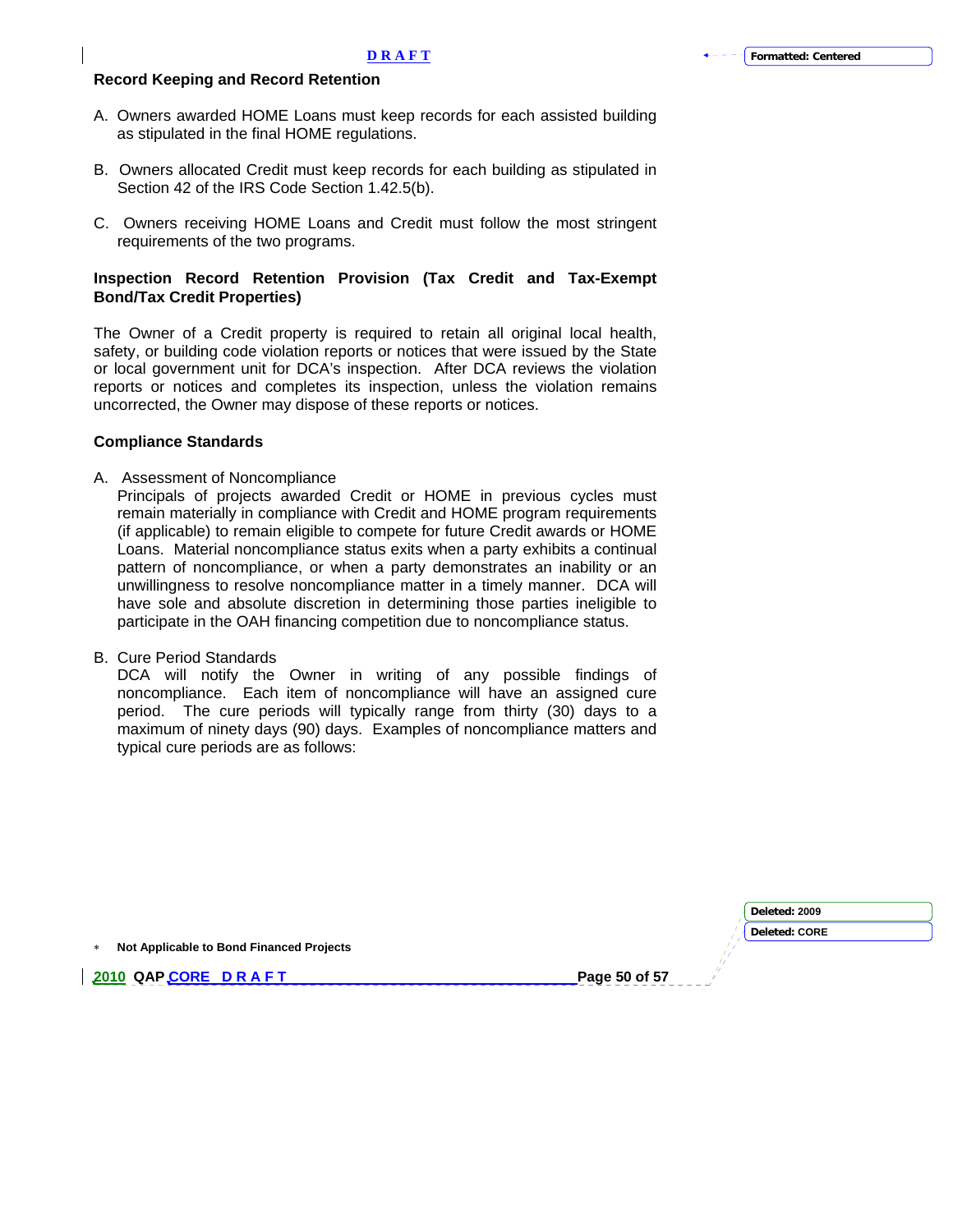| <b>Health and Safety</b><br>Any issue                                | 24-72 hours |
|----------------------------------------------------------------------|-------------|
|                                                                      |             |
| <b>Administrative Noncompliance</b>                                  |             |
| Incomplete or incorrect tenant income certifications                 | 30 days     |
| Affidavits not notarized                                             | 30 days     |
| Failure to report on a quarterly or annual basis                     | 30 days     |
| <b>Project Wide Noncompliance</b>                                    |             |
| Incorrect utility allowance                                          | 60 days     |
| Violations of the 40/50 Rule                                         | 60 days     |
| Rent overages                                                        | 60 days     |
| Incurable Instances of Noncompliance                                 |             |
| Submission of fraudulent information to DCA                          | No Cure     |
| ar additional quidance regarding noncempliance and appropriate qureo |             |

regarding noncompliance and appropriate cures please refer to the 8823 Guide.

### **Monitoring Fees**

DCA charges a monitoring fee for all Tax Credit developments containing five (5) or more low-income units. Credit recipients will be required to pay the entire fee covering the 15-year Compliance Period as indicated in Exhibit A of the Core Plan (DCA Fees and Deadlines). Additional fees may be charged to properties that require additional follow-up due to non-compliance findings. \$50 per unit plus travel expenses will be assessed.

#### **Compliance Monitoring Responsibilities**

- A. DCA may choose to delegate all or a portion of its compliance monitoring responsibilities to an agent or other private contractor. This option, if chosen, does not relieve DCA of its obligation to notify HUD or the IRS of noncompliance instances. DCA may also delegate some or all of its compliance monitoring responsibilities to another State agency. This delegation may include the responsibility of notifying the IRS of noncompliance.
- B. Applicants must inform DCA of all conditions or extenuating circumstances at each project that may impact compliance monitoring duties. Any questions regarding compliance with the Credit or HOME programs should be addressed in writing and faxed to DCA's Compliance Monitoring Section at (404) 327-6849.

∗ **Not Applicable to Bond Financed Projects** 

**2010 QAP CORE D R A F T Page 51 of 57 Page 51 of 57** 

**Deleted: CORE** 

**Deleted: 2009**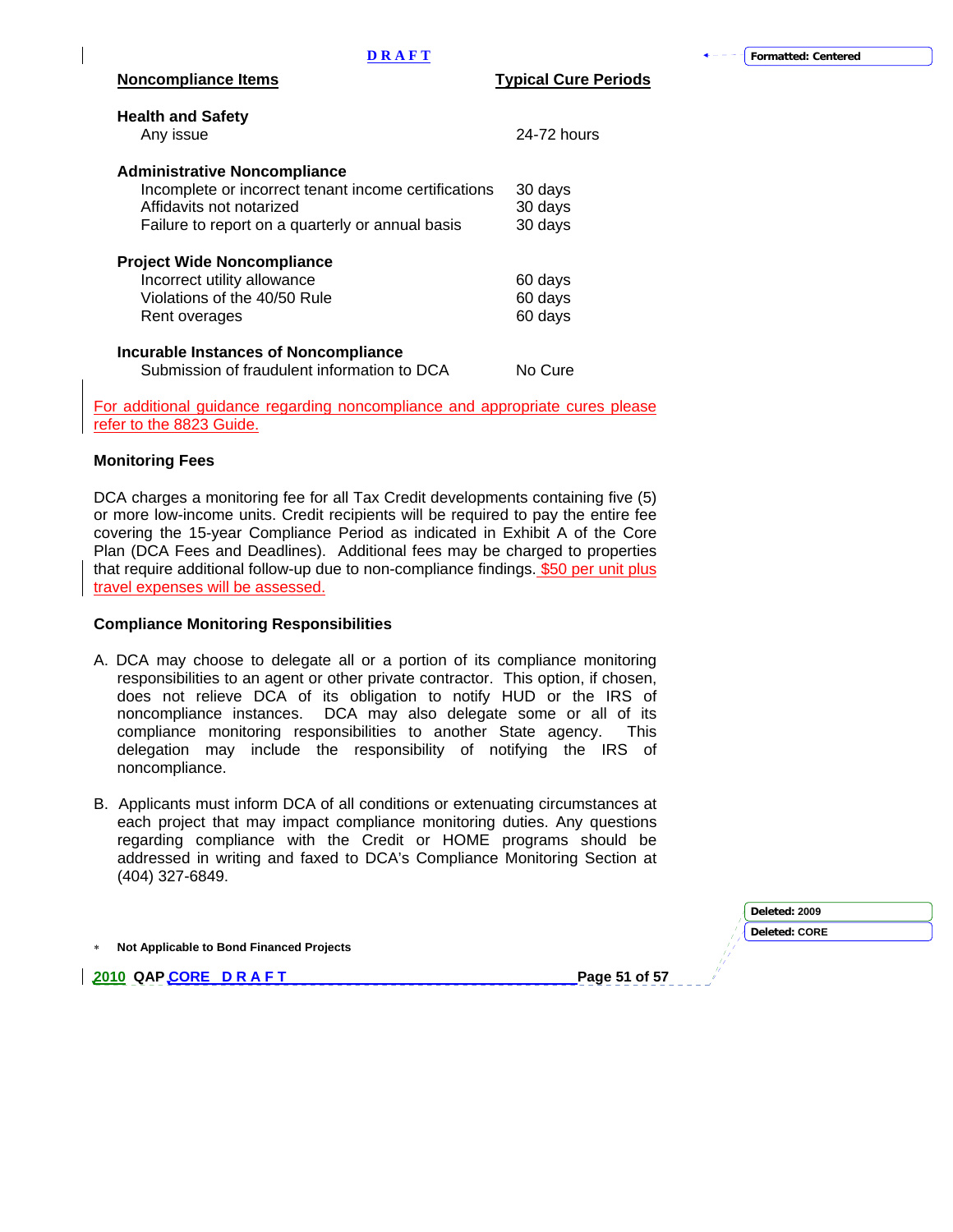#### **Section 16. Modification of the Plan**

Without limiting the generality of DCA's power and authority to administer, operate, and manage the allocation of Credits and HOME Loans according to federal law, federal procedures, and the Plan, DCA shall make such determinations and decisions, publish administrative rules, require the use of such forms, establish such procedures, and otherwise administer, operate, and manage allocations of Credits and HOME Loans and funds in such respects as may be, in DCA's determination, necessary, desirable, or incident to its responsibilities as the administrator, operator, and manager of allocations of Credits and HOME Loans.

In accordance with NCSHA best underwriting practices, DCA reserves the right to allow developer fees of up to 20% for projects that DCA deems hard to develop or socially desirable developments, developments produced in difficult to develop areas or in accordance with policy changes necessitated by DCA.

The Governor recognizes and acknowledges that DCA will encounter situations which have not been foreseen or provided for in the Plan and expressly delegates to DCA the power to amend the Plan, after the public has had the opportunity to comment through the public hearing process, and to administer, operate, and manage allocations of Credits and HOME Loans in all situations and circumstances, both foreseen and unforeseen, including, without limiting the generality of the foregoing, the power and authority to control and establish procedures for controlling any misuse or abuses of the Credits or HOME Loan allocation system and the power and authority to resolve conflicts, inconsistencies, or ambiguities, if any, in the Plan or which may arise in administering, operating, or managing Credits or HOME Loan allocations pursuant to the Plan. The Governor further expressly delegates to DCA the authority to amend the Plan to ensure compliance with federal law and regulations as such federal law may be amended and as federal regulations are promulgated governing Credits and the HOME Loan Program. The Commissioner of DCA is also granted the authority to make minor modifications to the Plan to clarify provisions and correct inconsistencies.

#### **Section 17. Mailing List**

DCA maintains an e-mail distribution list for those interested in receiving notifications of application cycles and other DCA Multifamily program activities. Visit DCA's website at: [www.dca.ga.gov/housing/HousingDevelopment/programs/OAH.asp](http://www.dca.ga.gov/housing/HousingDevelopment/programs/OAH.asp) to be added to the e-mail list or you may submit a written request [oahround2010@dca.ga.gov](mailto:oahround2010@dca.ga.gov).

∗ **Not Applicable to Bond Financed Projects** 

**2010 QAP CORE D R A F T Page 52 of 57 Page 52 of 57 Page 52 of 57 Page 52 of 57 Page 52 of 57 Page 52 of 57 Page 52 of 57 Page 52 of 57 Page 52 of 57 Page 52 of 57 Page 52 of 57 Page 52 of 57 Page 52 of 57 Page 52 of 57 P** 

**Formatted: Font: Bold, Underline**

**Deleted: 2009 Deleted: CORE**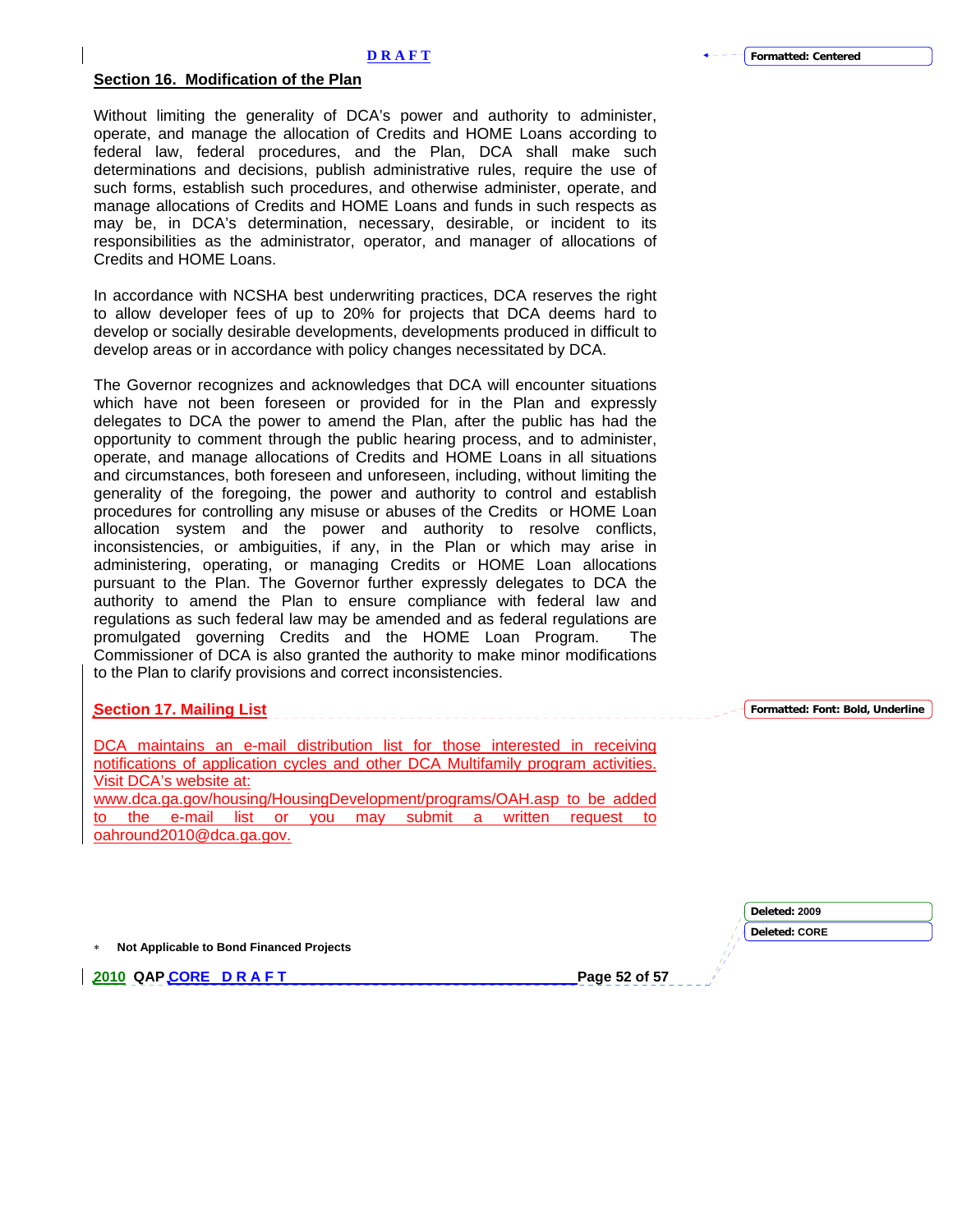### **EXHIBIT A**

### **DCA PRE-APPLICATION DEADLINES AND FEE SCHEDULE For Profit, Nonprofit, and For Profit/Nonprofit Joint Ventures**

|                                                                | <b>Fees</b>                                                                                   | 9%                       | <b>4% Deadline</b>                                                   |
|----------------------------------------------------------------|-----------------------------------------------------------------------------------------------|--------------------------|----------------------------------------------------------------------|
|                                                                |                                                                                               | <b>Deadline</b>          |                                                                      |
| Offsite 3rd Party Amenities<br>Approval                        | \$1,500 per waiver                                                                            | April 15,<br>2010        | No later than 30 days prior to<br>submittal of the LIHTC application |
| <b>Architectural Standards</b><br>Waiver                       | \$1,500 per waiver                                                                            | April 15,<br>2010        | No later than 30 days prior to<br>submittal of the LIHTC application |
|                                                                |                                                                                               |                          |                                                                      |
| <b>Environmental Noise</b><br>Waiver                           | \$1,500 per waiver                                                                            | <b>April 15,</b><br>2010 | No later than 30 days prior to<br>submittal of the LIHTC application |
| <b>Experience Waiver</b>                                       | \$1,500 per waiver                                                                            | <u>April 15</u><br>2010  | No later than 30 days prior to<br>submittal of the LIHTC application |
| <b>Operating Expense Waiver</b>                                | \$1,500 per waiver                                                                            | April 15,<br>2010        | No later than 30 days prior to<br>submittal of the LIHTC application |
| Amenities Pre-Approval                                         | \$1,500 per waiver                                                                            | April 15<br>2010         | No later than 30 days prior to<br>submittal of the LIHTC application |
| Payment and Performance<br><b>Bond Waiver</b>                  | \$1,500 per waiver                                                                            | April 15<br>2010         | N/A                                                                  |
| <b>Probationary Participation</b>                              | \$1,500 per waiver                                                                            | April 15,<br>2010        | No later than 30 days prior to<br>submittal of the LIHTC application |
| Unit Cost Limitation Waiver                                    | \$1,500 per waiver                                                                            | April 15,<br>2010        | No later than 30 days prior to<br>submittal of the LIHTC application |
| <b>Required Services Waiver</b><br>(small rural projects only) | \$1,500 per waiver                                                                            | April 15<br>2010         | No later than 30 days prior to<br>submittal of the LIHTC application |
| Special Needs Pre-<br>Approval                                 | <b>NONE</b>                                                                                   | April 15,<br>2010        | N/A                                                                  |
| 30% Boost for Green<br><b>Building Pre-Approval</b>            | <b>NONE</b>                                                                                   | April 15<br>2010         | N/A                                                                  |
| Pre-Approval of 30%<br>Developer Fee for<br>Sustainable Rural  | <b>NONE</b>                                                                                   | April 15,<br>2010        | N/A                                                                  |
| <b>Experience Determinations</b>                               | <b>NONE</b>                                                                                   | April 15<br>2010         | No later than 30 days prior to<br>submittal of the LIHTC application |
|                                                                |                                                                                               |                          |                                                                      |
| <b>Probationary Experience</b><br>Participation                | <b>NONE</b>                                                                                   | April 15,<br>2010        | No later than 30 days prior to<br>submittal of the LIHTC application |
| Tenancy Characteristic<br>Pre-Approval                         | <b>NONE</b>                                                                                   | April 15,<br>2010        | No later than 30 days prior to<br>submittal of the LIHTC application |
| <b>HOME Loan Pre-</b><br>Application                           | \$1000 For Profits,<br>\$1000 For<br>Profits/Nonprofits<br>Joint Venture,<br>\$500 Nonprofits | April 15,<br>2010        | N/A                                                                  |

### **INCOMPLETE INFORMATION SUBMITTED WILL NOT BE REVIEWED**

| Deleted: 2009                   |
|---------------------------------|
| Deleted: April 16               |
| Deleted: 2009                   |
| Deleted: April 16               |
| Deleted: 2009                   |
| Deleted: April 16               |
| Deleted: 2009                   |
| Deleted: Compliance Score  [39] |
| Deleted: 2009                   |
| Deleted: 2010                   |
| Inserted: 2010                  |
| Deleted: N/A                    |
| Deleted: April 16               |
| Deleted: 2009                   |
| Deleted: April 16               |
| Deleted: 2009                   |
| Deleted: 500                    |
| Deleted: April 16               |
| Deleted: 500                    |
| Deleted: 2009                   |
| Deleted: 1,0                    |
| Deleted: 2009                   |
| Deleted: CORE                   |

**Formatted**

**Deleted:** April 16 **Deleted:** 2009 **Deleted:** April 16 **Deleted:** 2009

**Deleted:** 2009 **Deleted:** 2010 **Inserted:** 2010 **Deleted:** N/A **Deleted:** April 16 **Deleted:** 2009 **Deleted:** April 16 **Deleted:** 2009 **Deleted:** April 16 **Deleted:** 2009 **Deleted:** April 16 **Deleted:** 2009 **Deleted:** April 16 **Deleted:** 2009 **Deleted:** April 16 **Deleted:** 2009 **Deleted:** April 16 **Deleted:** 2009 **Deleted:** April 16 **Deleted:** 2009 **Deleted:** April 16

**Deleted:** Compliance Score [... [38]

**... [37]**

∗ **Not Applicable to Bond Financed Projects** 

| 2010 QAP CORE D R A F T | Research 2010 | Page 53 of 57 **Page 53 of 57**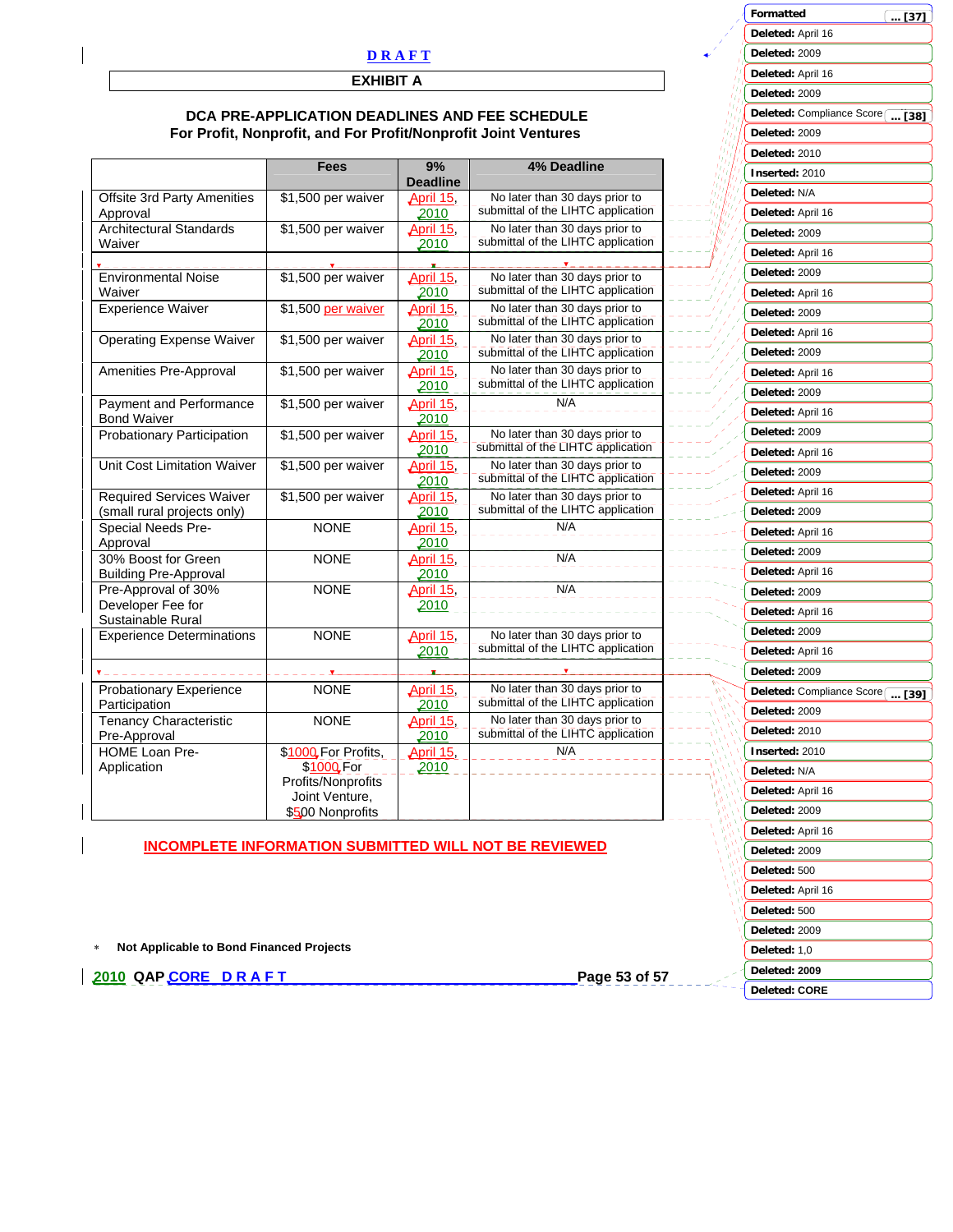## **EXHIBIT A (continued)**

### **DCA APPLICATION AND PRE-AWARD DEADLINES & FEE SCHEDULE**

**Failure to meet deadlines below will be considered in Experience and Compliance** 

**Reviews** 

**For Profit, Nonprofit, and For Profit/Nonprofit Joint Ventures** 

#### **NOTE: Pre-application submission fees (not including waiver fees) will be deducted from Fees required to be paid at Application Submission**

|                                                          | <b>Fees</b>                                                                                   | 9%<br><b>Deadline</b>                        | 4% Deadline                                                                                                                                             |                                                             |
|----------------------------------------------------------|-----------------------------------------------------------------------------------------------|----------------------------------------------|---------------------------------------------------------------------------------------------------------------------------------------------------------|-------------------------------------------------------------|
| 2010 Bond/4% Credit<br><b>Eligibility Opinion Letter</b> | \$4,500<br><b>Resubmission fee</b><br>of \$500 due to<br>incomplete<br>submissions            | N/A                                          | Pre-Application<br>Submission no later than<br>75 days before bond<br>closing (fee not required<br>at application if submitted<br>with pre-application) | Deleted: 2009<br><b>Formatted: Font: Bold</b>               |
| 2010 Credit Application Fee                              | \$4,000 For Profits<br>\$4000 For<br>Profits/Nonprofits<br>Joint Venture<br>\$3000 Nonprofits | Application<br>Submission<br>May 27,<br>2010 | N/A                                                                                                                                                     | Deleted: 2009<br>Deleted: May 21<br>Deleted: 2009           |
| Alternate Financing<br>Deadline                          | <b>NONE</b>                                                                                   | 8/13/10                                      | N/A                                                                                                                                                     | Deleted: 15<br>Deleted: 09                                  |
| Notification Due to DCA of<br>Alternate Financing Awards | <b>NONE</b>                                                                                   | 7/30/10                                      | N/A                                                                                                                                                     | Deleted: 1<br>Deleted: 09<br>Deleted: of<br>Deleted: Letter |

| 9% Application Submission Deadline: 4:00 PM on May 27, 2010 | Deleted: May 21 |
|-------------------------------------------------------------|-----------------|
|                                                             | Deleted: 2009   |

|                                          | Deleted: 2009        |
|------------------------------------------|----------------------|
|                                          | <b>Deleted: CORE</b> |
| Not Applicable to Bond Financed Projects |                      |
| 2010 QAPCORE DRAFT                       | Page 54 of 57        |
|                                          |                      |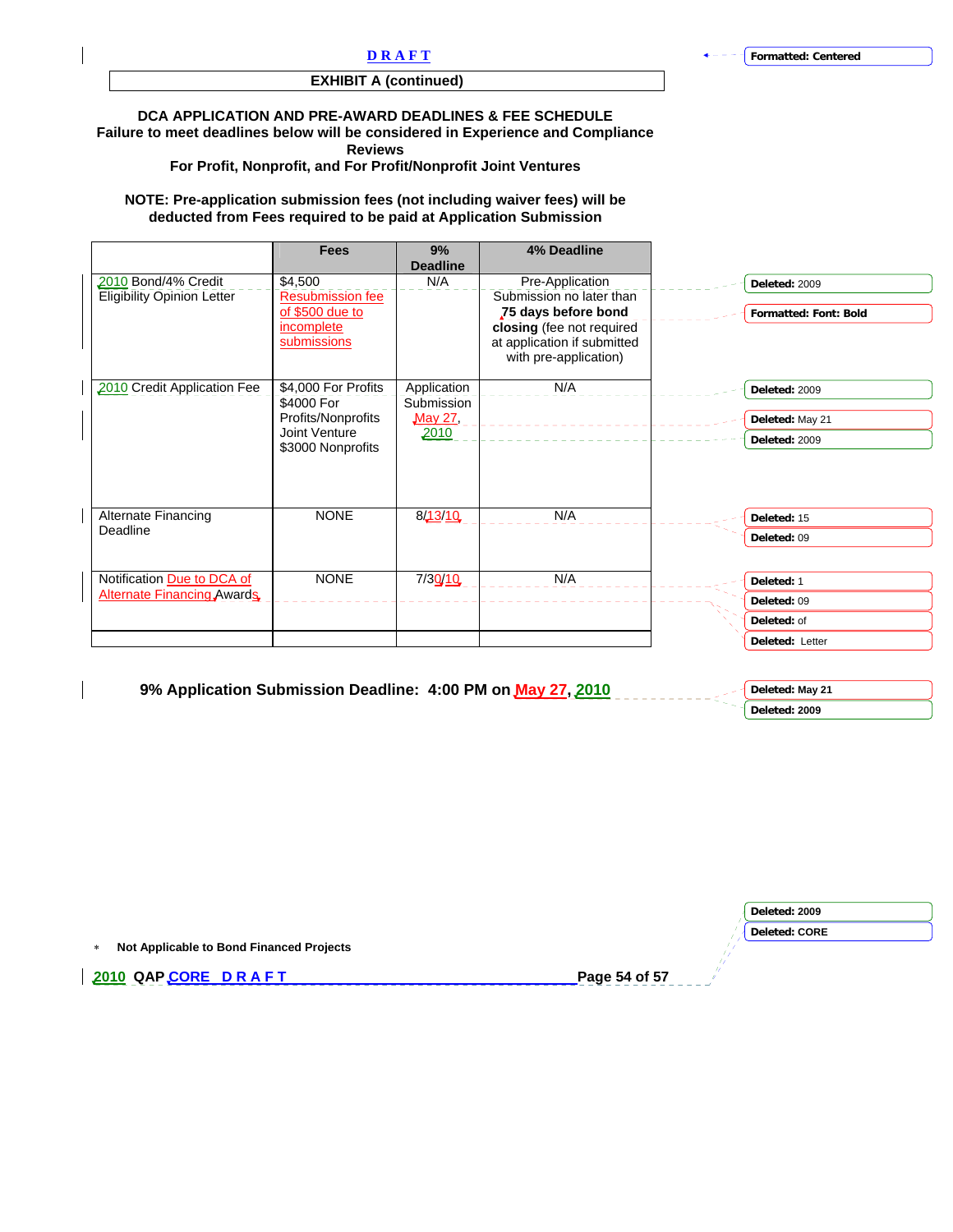## **EXHIBIT A (continued)**

### **DCA POST AWARD DEADLINES AND FEE SCHEDULE**

## **For Profit, Nonprofit, and For Profit/Nonprofit Joint Ventures**

**Failure to meet deadlines below will be considered in Experience and Compliance Review** 

|                                                                                                         | <b>Fees</b>                                                                                                                       | 9% Deadline                                                                                                                                                                     | <b>4% Deadline</b>                                                                                                                     |
|---------------------------------------------------------------------------------------------------------|-----------------------------------------------------------------------------------------------------------------------------------|---------------------------------------------------------------------------------------------------------------------------------------------------------------------------------|----------------------------------------------------------------------------------------------------------------------------------------|
| Appraisal Fee (HOME<br>Loans Only)                                                                      | Based on DCA<br>cost                                                                                                              | Upon invoicing by DCA during<br>underwriting                                                                                                                                    | N/A                                                                                                                                    |
| Bond/4% Credit<br><b>Processing Fee</b>                                                                 | 7% of annual<br><b>Federal Credit</b><br>amount                                                                                   | N/A                                                                                                                                                                             | Due within 30<br>calendar days of<br>issuance of Letter of<br>Determination                                                            |
| Certificates of<br>Occupancy                                                                            | <b>NONE</b>                                                                                                                       | Issued by local jurisdiction before<br>end of business December 31,<br>2012                                                                                                     | Issued by local<br>jurisdiction before<br>end of business<br>December 31, 2012                                                         |
| Commencement of<br>Construction/Rehabilitati<br>on (Projects w/Tax Credit<br>and HOME)                  | <b>NONE</b>                                                                                                                       | Must satisfy all conditions<br>necessary to commence<br>construction within one year of date<br>of the initial HOME commitment.                                                 | N/A                                                                                                                                    |
| Commencement of<br>Construction/Rehabilitati<br>on (Tax Credit Only<br>Projects)                        | <b>NONE</b>                                                                                                                       | No later than September 30, 2011.                                                                                                                                               | No later than<br>September 30, 2011                                                                                                    |
| Completion of Work<br>Scope                                                                             | <b>NONE</b>                                                                                                                       | No later than December 31, 2012                                                                                                                                                 | No later than<br>December 31, 2012                                                                                                     |
| Construction Loan<br>Closing (Tax Credit only<br>Projects)                                              | <b>NONE</b>                                                                                                                       | No later than August 31, 2011                                                                                                                                                   | No later than August<br>31,201                                                                                                         |
| <b>Cost Certification</b><br>Amendments                                                                 | \$1,500 per<br>request                                                                                                            | At time of request                                                                                                                                                              | At time of request                                                                                                                     |
| <b>Credit Allocation Fee</b>                                                                            | 7% of annual<br><b>Federal Credit</b><br>amount                                                                                   | At time of carryover allocation sent<br>in except for Non Profit sole general<br>partners who can submit at or<br>before construction commencement<br>deadline.                 | N/A                                                                                                                                    |
| Credit Compliance<br><b>Monitoring Fee</b><br>(calculated on a per unit<br>basis for all project units) | \$150 - USDA<br>515 Projects<br>\$150 - URFA<br><b>Bond Projects</b><br>700 - Bond/4%<br><b>Credit Projects</b><br>\$700 - Others | Within 18 months of Issuance of<br>carryover allocation, but no later<br>than the project placed in service<br>date or applicant will be assessed<br>a late fee of \$25 per day | Due within 18<br>months of issuance<br>of Letter of<br>Determination or<br>applicant will be<br>assessed a late fee<br>of \$25 per day |
| DCA Placed In Service<br>Form                                                                           | <b>NONE</b>                                                                                                                       | Within 30 days of the 1st building<br>placed in service                                                                                                                         | Within 30 days of the<br>1st building placed in<br>service                                                                             |
| Design Documents as<br>fully outlined in the<br><b>Architectural Manual</b>                             | <b>NONE</b>                                                                                                                       | Must be submitted to DCA for<br>review and approval no later than<br>90 days from carryover allocation<br>date                                                                  | Step II Design<br>Development<br>documents must be<br>submitted at time of<br>application.                                             |

∗ **Not Applicable to Bond Financed Projects** 

**2010 QAP CORE D R A F T Page 55 of 57** 

**Deleted: 2009**

**Deleted: CORE**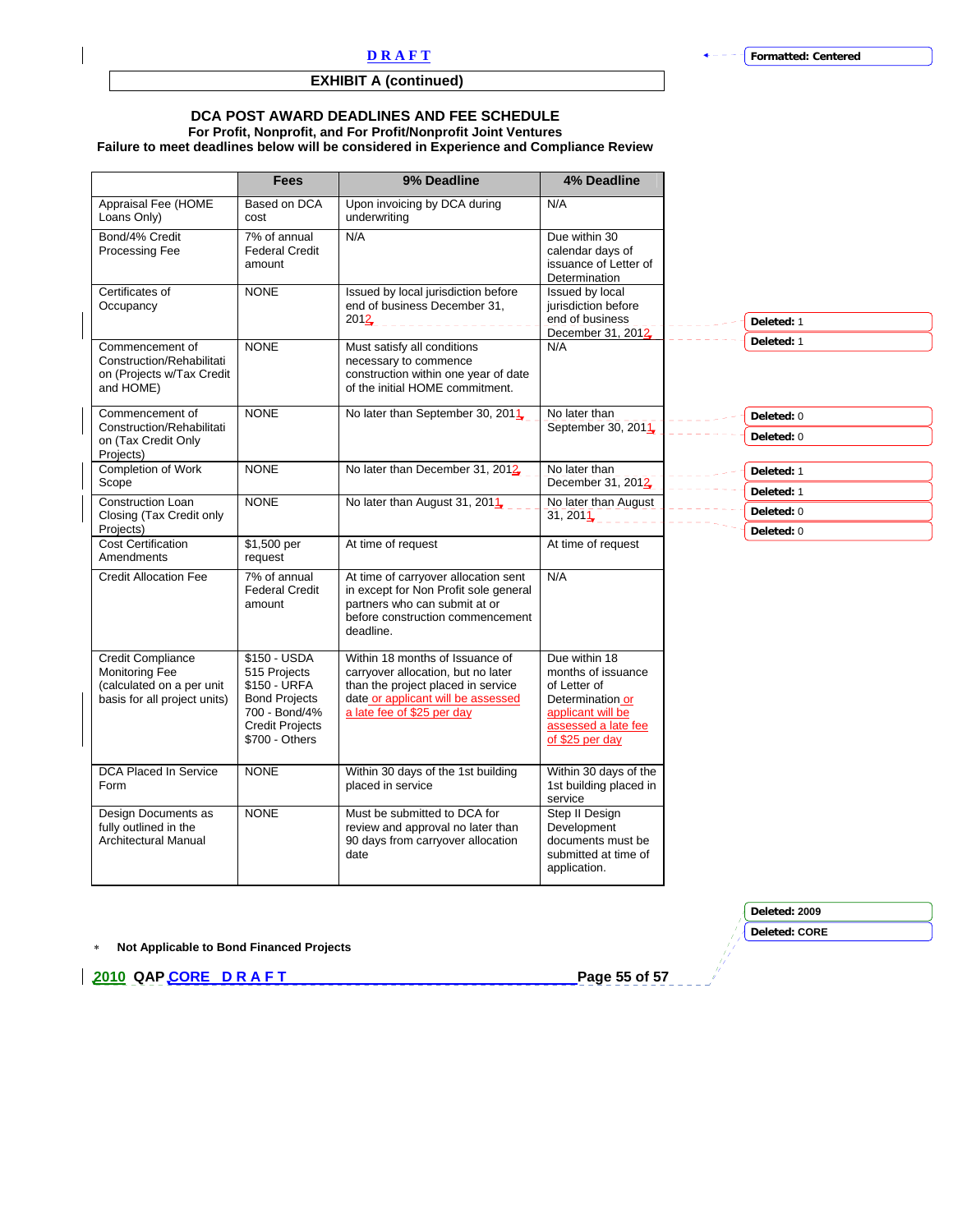## **EXHIBIT A (continued)**

#### **DCA POST AWARD DEADLINES AND FEE SCHEDULE For Profit, Nonprofit, and For Profit/Nonprofit Joint Ventures Failure to meet deadlines below will be considered in Experience and Compliance Review**

| <b>Environmental Review Costs</b><br><b>Final Allocation Deadline</b><br>Final Inspection Fee (for all<br>LIHTC properties, both 4%<br>and 9%, excluding those<br>projects involving HOME | Based on Actual<br>Costs incurred by<br>DCA to retain<br>consultants<br><b>NONE</b><br>\$3,000 per<br>project | Upon invoicing by DCA<br>during underwriting<br>February 15, 2013<br>Due within 30 days of final                                                                                                                         | Upon invoicing by DCA<br>during underwriting<br>September 15, 2013                                                                                                                                                              |                                              |
|-------------------------------------------------------------------------------------------------------------------------------------------------------------------------------------------|---------------------------------------------------------------------------------------------------------------|--------------------------------------------------------------------------------------------------------------------------------------------------------------------------------------------------------------------------|---------------------------------------------------------------------------------------------------------------------------------------------------------------------------------------------------------------------------------|----------------------------------------------|
|                                                                                                                                                                                           |                                                                                                               |                                                                                                                                                                                                                          |                                                                                                                                                                                                                                 |                                              |
| funds)                                                                                                                                                                                    |                                                                                                               | draw but no later than 30<br>days prior to the placed in<br>service date or a late fee of<br>\$25 per day will be assessed                                                                                               | Due within 30 days of<br>final draw but no later<br>than 30 days prior to the<br>placed in service date or<br>a late fee of \$25 per day                                                                                        | Deleted: 2<br>Deleted: 2                     |
| <b>Formal Firm Commitments</b><br>for equity and non-DCA debt<br>(HOME)                                                                                                                   | <b>NONE</b>                                                                                                   | Must be submitted to DCA<br>within 75 days of the<br>carryover allocations                                                                                                                                               | will be assessed<br>N/A                                                                                                                                                                                                         |                                              |
| Front End Analysis<br>(applicable when an Identity<br>of Interest exists between the<br>Developer or Owner and the<br>general contractor)                                                 | \$2,700 per<br>project                                                                                        | Due within 15 days of<br>invoicing by DCA during<br>underwriting (HOME Loans<br>Only)                                                                                                                                    | N/A                                                                                                                                                                                                                             |                                              |
| <b>Georgia Housing Search</b>                                                                                                                                                             | <b>NONE</b>                                                                                                   | <b>Applicant agrees that if</b><br>Application is selected for<br>funding, then the Applicant<br>will list all of its existing<br>developments in the Georgia<br><b>Housing Search within six</b><br>months of selection | Applicant agrees that<br>Application receives a<br>Letter of Determination,<br>then the applicant will<br>list all of its existing<br>developments in the<br><b>Georgia Housing</b><br>Search within six<br>months of selection | Formatted: Font: 10 pt, Font<br>color: Black |
| <b>HOME Loan Closing</b>                                                                                                                                                                  | <b>NONE</b>                                                                                                   | On or before September 1,<br>2011 <sub>-</sub>                                                                                                                                                                           | N/A                                                                                                                                                                                                                             | Deleted: 0                                   |
| <b>HOME Loan Conversion</b>                                                                                                                                                               | <b>NONE</b>                                                                                                   | Within 24 months of the<br><b>HOME</b> construction loan<br>closing                                                                                                                                                      | N/A                                                                                                                                                                                                                             |                                              |
| <b>LURC Execution</b>                                                                                                                                                                     | <b>NONE</b>                                                                                                   | Prior to submission of cost<br>certification                                                                                                                                                                             | At or prior to bond<br>closing                                                                                                                                                                                                  | Deleted: final allocation                    |
| Non-Compliant Re-inspection<br>Fee                                                                                                                                                        | Minimum of \$50<br>per unit or file<br>plus travel<br>expenses.                                               | Due within 15 days of<br>invoicing by DCA                                                                                                                                                                                | Due within 15 days of<br>invoicing by DCA                                                                                                                                                                                       | Deleted: \$250 per site visit                |
| Placement-In-Service                                                                                                                                                                      | <b>NONE</b>                                                                                                   | All buildings in the project<br>must be placed in service by<br>December 31, 2012                                                                                                                                        | All buildings in the<br>project must be placed<br>in service by December<br>31, 2012                                                                                                                                            | Deleted: 1<br>Deleted: 1                     |
|                                                                                                                                                                                           |                                                                                                               |                                                                                                                                                                                                                          |                                                                                                                                                                                                                                 | Deleted: 2009<br><b>Deleted: CORE</b>        |

∗ **Not Applicable to Bond Financed Projects** 

**2010 QAP CORE D R A F T Page 56 of 57**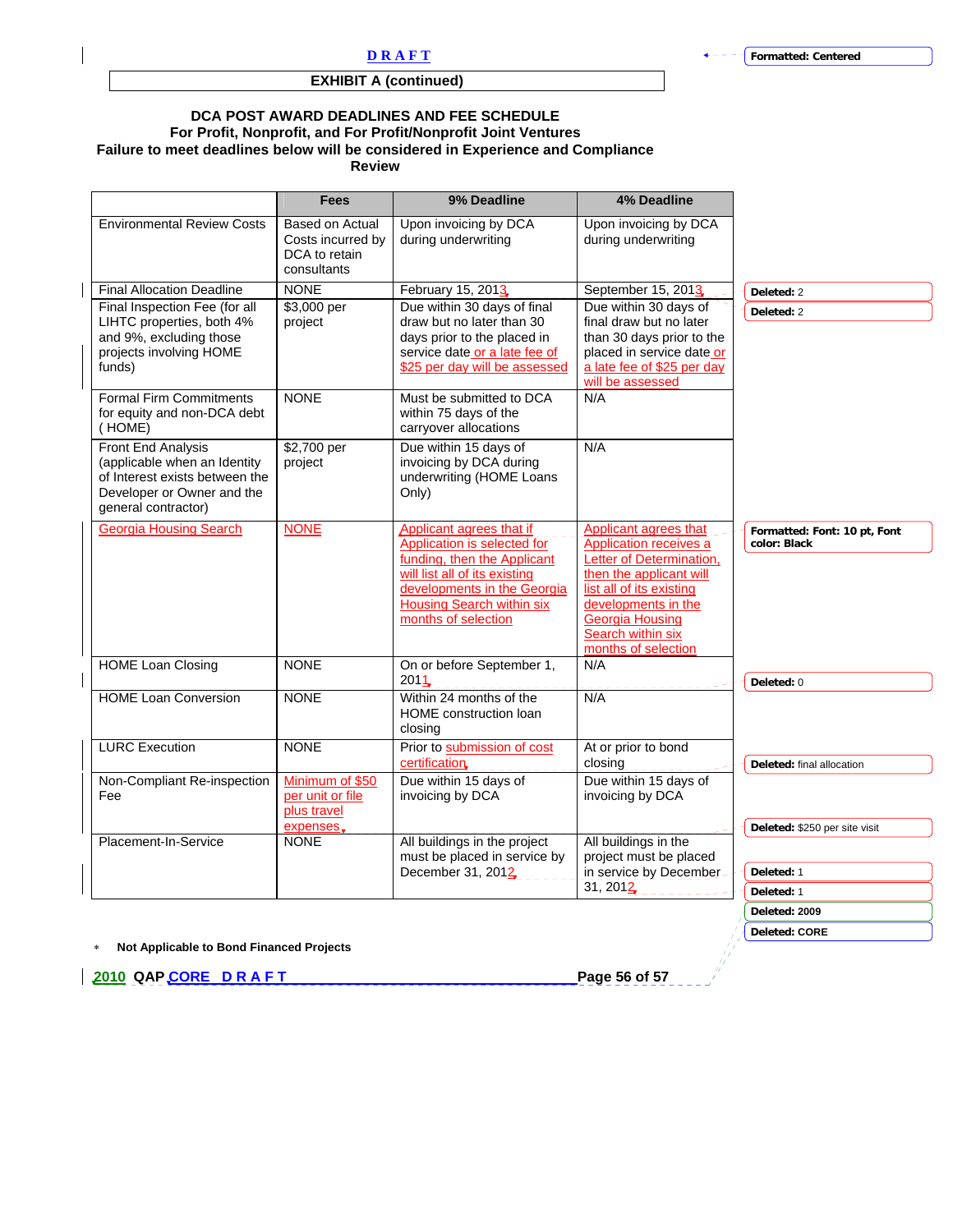$\overline{\phantom{a}}$ 

| <b>Project Application</b><br>Amendments, Post Award<br><b>Project Concept</b><br>Amendments, Post Letter of<br>Determination | \$1,500 per<br>reauest | At time of submission of<br>request for amendment | At time of submission of<br>request for amendment |
|-------------------------------------------------------------------------------------------------------------------------------|------------------------|---------------------------------------------------|---------------------------------------------------|

**Note: All outstanding fees due to DCA must be paid in full prior to issuance of 8609's for all projects receiving an allocation of tax credits per this Plan.** 

|                                          | Deleted: 2009        |
|------------------------------------------|----------------------|
|                                          | <b>Deleted: CORE</b> |
| Not Applicable to Bond Financed Projects |                      |
| 2010 QAPCORE DRAFT                       | Page 57 of 57        |
|                                          |                      |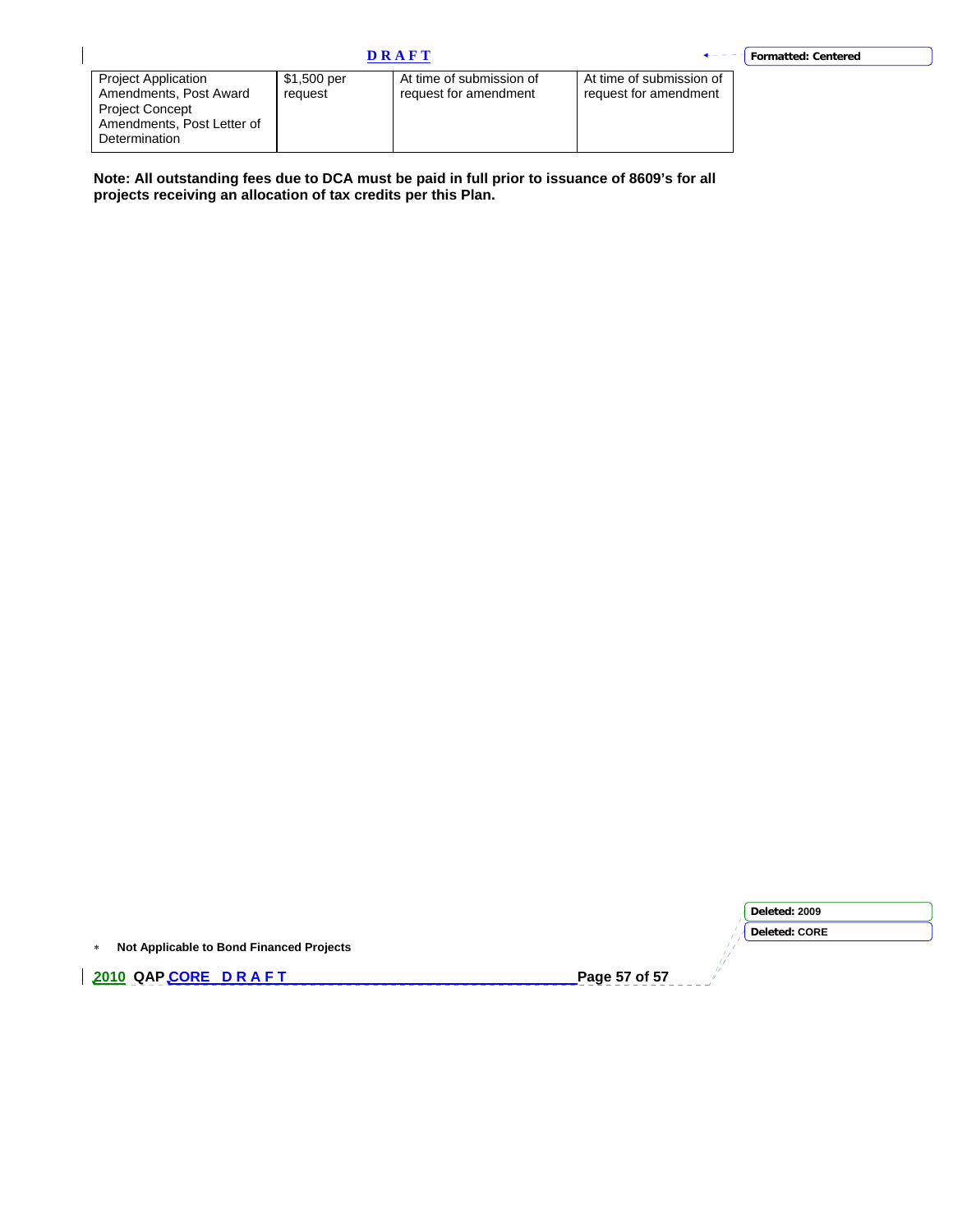| Page 1: [1] FormattedStephen Barrett 11/3/2009<br>11:37 AM                                                                                                                                                            | All project participants; (Owner/Developer<br>Management<br>Co.<br>must<br>submit<br>and                                                                                                                                                                                                                                       |
|-----------------------------------------------------------------------------------------------------------------------------------------------------------------------------------------------------------------------|--------------------------------------------------------------------------------------------------------------------------------------------------------------------------------------------------------------------------------------------------------------------------------------------------------------------------------|
| Centered                                                                                                                                                                                                              | separate applications                                                                                                                                                                                                                                                                                                          |
| Page 19: [2] Change wturner10/27/2009 2:22 PM<br>Formatted Bullets and Numbering                                                                                                                                      | Page 36: [14] Deletedlaurel.hart 11/2/2009 10:03 AM<br>for experience and compliance (Owner,                                                                                                                                                                                                                                   |
| Page 19: [3] Deleted wturner10/27/2009 2:24 PM<br>three thousand six hundred dollars                                                                                                                                  | Developer and Management Company.                                                                                                                                                                                                                                                                                              |
| Page 19: [4] Insertedwturner10/27/2009 2:32 PM<br>profit is limited to a maximum of 6%<br>the Contract Sum (exclusive of                                                                                              | Page 36: [15] Deletedlaurel.hart 11/2/2009 10:03 AM<br>If submitted, it must be done prior to April<br>16, 2010.<br>Page 36: [16] InsertedCassandra Knight<br>10/5/2009                                                                                                                                                        |
| builders costs/c                                                                                                                                                                                                      | 12:32 PM                                                                                                                                                                                                                                                                                                                       |
| Page 19: [5] Deleted wturner10/27/2009 2:34 PM<br>contract (net of builder's overhead,                                                                                                                                | Developer<br>(Owner,<br>Management<br>and<br>Company                                                                                                                                                                                                                                                                           |
| general<br>requirements,<br>and<br>builder's<br>profit)<br>follows:<br>as                                                                                                                                             | Page 36: [17] InsertedCassandra Knight<br>10/5/2009<br>12:35 PM                                                                                                                                                                                                                                                                |
| Builder's overhead - two percent<br>(2%); General Requirements - six                                                                                                                                                  | If submitted, it must be done prior to April<br>16,                                                                                                                                                                                                                                                                            |
| percent (6%); and Builder's profit<br>$-$ six percent (6%).                                                                                                                                                           | Page 36: [17] InsertedCassandra Knight<br>10/5/2009<br>12:35 PM                                                                                                                                                                                                                                                                |
| Page 19: [6] Formattedwturner 10/27/2009 2:39                                                                                                                                                                         | 2010.                                                                                                                                                                                                                                                                                                                          |
| <b>PM</b>                                                                                                                                                                                                             | Page 36: [18] Deletedlaurel.hart 11/2/2009 10:04 AM<br>Each Owner and Developer entity will                                                                                                                                                                                                                                    |
| Highlight                                                                                                                                                                                                             | receive an experience determination                                                                                                                                                                                                                                                                                            |
| Page 19: [7] Formattedwturner 10/27/2009 2:39<br>PM                                                                                                                                                                   | and a compliance score.                                                                                                                                                                                                                                                                                                        |
| Highlight                                                                                                                                                                                                             | The Management Company will receive<br>an experience determination and a                                                                                                                                                                                                                                                       |
| Page 19: [8] Formattedwturner 10/27/2009 2:39<br>PМ                                                                                                                                                                   | pass or fail rating. Participants can use                                                                                                                                                                                                                                                                                      |
| Highlight                                                                                                                                                                                                             | that rating and score.                                                                                                                                                                                                                                                                                                         |
| Page 1: [9] FormattedStephen Barrett 11/3/2009<br>11:37 AM                                                                                                                                                            | Page 36: [19] Deletedlaurel.hart 11/2/2009 10:09 AM<br>Application                                                                                                                                                                                                                                                             |
| Centered                                                                                                                                                                                                              | Page 36: [19] Deletedlaurel.hart 11/2/2009 10:09 AM                                                                                                                                                                                                                                                                            |
| Page 36: [10] DeletedCassandra Knight10/5/2009<br>12:32 PM                                                                                                                                                            | in the sole and absolute discretion                                                                                                                                                                                                                                                                                            |
| Α.<br><b>Applicants</b><br><u>submit</u><br>must<br>DCA review and<br>documentation for<br>approval prior to Application submission<br>for the following criteria:<br>Page 36: [11] Deletedlaurel.hart11/2/2009 10:02 | Page 36: [19] Deletedlaurel.hart 11/2/2009 10:08 AM<br>experience<br>determinations,<br>For<br>the<br>Submittal Form<br>Experience<br>should<br>be<br>completed<br>accordance<br>with<br>the<br>in<br>Workbook Instructions<br>Performance<br>for<br>each Owner, Developer, and Management<br>Company to be considered by DCA. |
| AМ                                                                                                                                                                                                                    | Page 36: [20] Deletedlaurel.hart 11/2/2009 10:09 AM                                                                                                                                                                                                                                                                            |
| ion submission for the following crite                                                                                                                                                                                | <b>Compliance Score Determination</b>                                                                                                                                                                                                                                                                                          |
| Page 36: [12] InsertedCassandra Knight10/5/2009<br>12:31 PM                                                                                                                                                           | Requests for<br>compliance<br>score<br>determinations<br>may be submitted                                                                                                                                                                                                                                                      |
| ion submission for the following crite                                                                                                                                                                                | prior to Application in the sole and                                                                                                                                                                                                                                                                                           |
| Page 36: [13] DeletedCassandra Knight10/5/2009<br>12:32 PM                                                                                                                                                            | absolute discretion of the Applicant.<br>Compliance<br>determinations<br>score                                                                                                                                                                                                                                                 |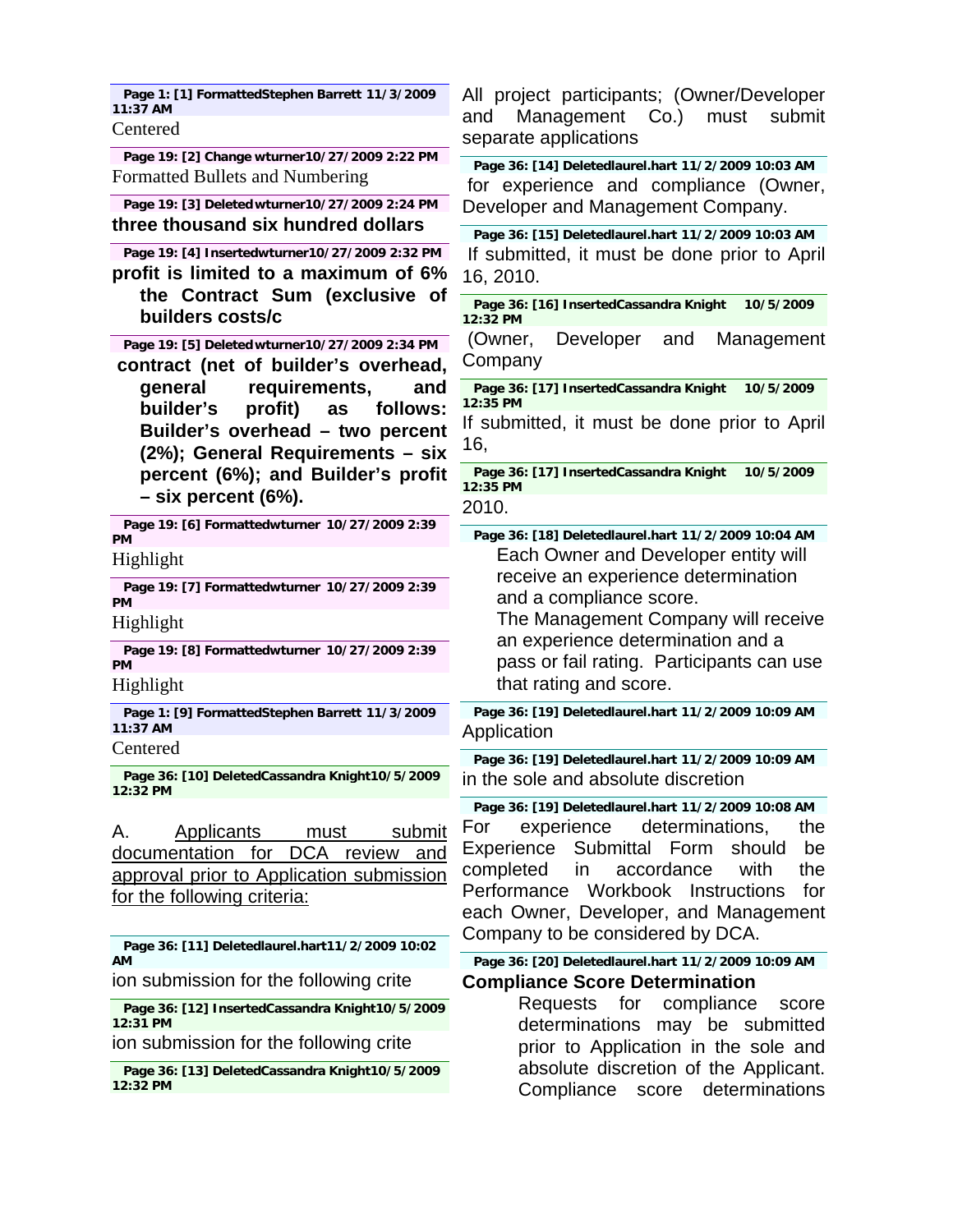| will be issued for individuals as<br>well as for Owner and Developer               | Font: Bold<br>Page 36: [29] Formattedlaurel.hart11/2/2009 7:24 PM |
|------------------------------------------------------------------------------------|-------------------------------------------------------------------|
| entities.                                                                          | Indent: Left: 0 pt                                                |
| Page 36: [21] Deletedlaurel.hart11/2/2009 10:09<br>АM                              | Page 36: [30] FormattedCassandra Knight 10/5/2009<br>12:33 PM     |
| compliance<br>For<br>score                                                         | Highlight                                                         |
| determinations for individuals, the<br><b>Compliance Summary Form must</b>         | Page 36: [30] FormattedCassandra Knight 10/5/2009<br>12:33 PM     |
| be submitted on or before April                                                    | Highlight                                                         |
| 16, 2009 in the Application.                                                       | Page 36: [31] Deletedlaurel.hart 11/2/2009 7:22 PM                |
| Page 36: [22] Deletedlaurel.hart11/2/2009 10:09<br>AМ                              | DCA will notify Applicants on or before May<br>1,                 |
| Details of the proposed project, other<br>than the size or the applicable range of | Page 36: [32] FormattedCassandra Knight 10/5/2009<br>12:34 PM     |
| the total number of units and type of                                              | Highlight                                                         |
| project, are not required as part of these<br>submissions.                         | Page 36: [33] Deletedlaurel.hart 11/2/2009 7:22 PM                |
| Page 36: [23] Deletedlaurel.hart11/2/2009 10:09                                    | 2010 of its determination.                                        |
| AМ                                                                                 |                                                                   |
| $\overline{2}$                                                                     | Page 36: [34] DeletedCassandra Knight<br>10/5/2009<br>11:24 AM    |
| Page 36: [23] Deletedlaurel.hart 11/2/2009 7:22<br><b>PM</b>                       | <u> 2009</u>                                                      |
| : Applicants must submit documentation                                             | Page 36: [34] DeletedCassandra Knight<br>10/5/2009<br>12:38 PM    |
| for DCA review and approval prior to<br>Application submission                     |                                                                   |
| Page 36: [24] InsertedCassandra Knight10/5/2009<br>12:33 PM                        | Page 37: [35] DeletedCassandra Knight<br>10/5/2009<br>12:36 PM    |
| : Applicants must submit documentation                                             | <b>Architectural Standards Waiver</b>                             |
| for DCA review and approval prior to                                               | Noise Waiver<br><b>Operating Expense Waiver</b>                   |
| Application submission                                                             | State-Designated 30% Basis Boost                                  |
| Page 36: [25] Deletedlaurel.hart 11/2/2009 7:22<br><b>PM</b>                       | Amenities                                                         |
| the following criteria                                                             | <b>Experience Waivers</b><br><b>HOME Reservation</b>              |
| General. A                                                                         | <b>Master Planned Community</b>                                   |
|                                                                                    | Probationary Experience Participation                             |
| Page 36: [26] FormattedCassandra Knight<br>10/5/2009 12:33 PM                      | 3 <sup>rd</sup> Party Investment in Offsite                       |
| Font: Not Bold                                                                     | <b>Amenities Approval</b><br>20% Developer Fee                    |
| Page 36: [27] Formattedlaurel.hart11/2/2009 7:22<br><b>PM</b>                      | Tier 1 Approvals                                                  |
| Font: Bold                                                                         | <b>Other Tenancy Approvals</b><br><b>Per Unit Cost Limitation</b> |
| Page 36: [28] Formattedlaurel.hart11/2/2009 7:24<br><b>PM</b>                      | Section Break (Continuous)=                                       |

Section Break (Next Page)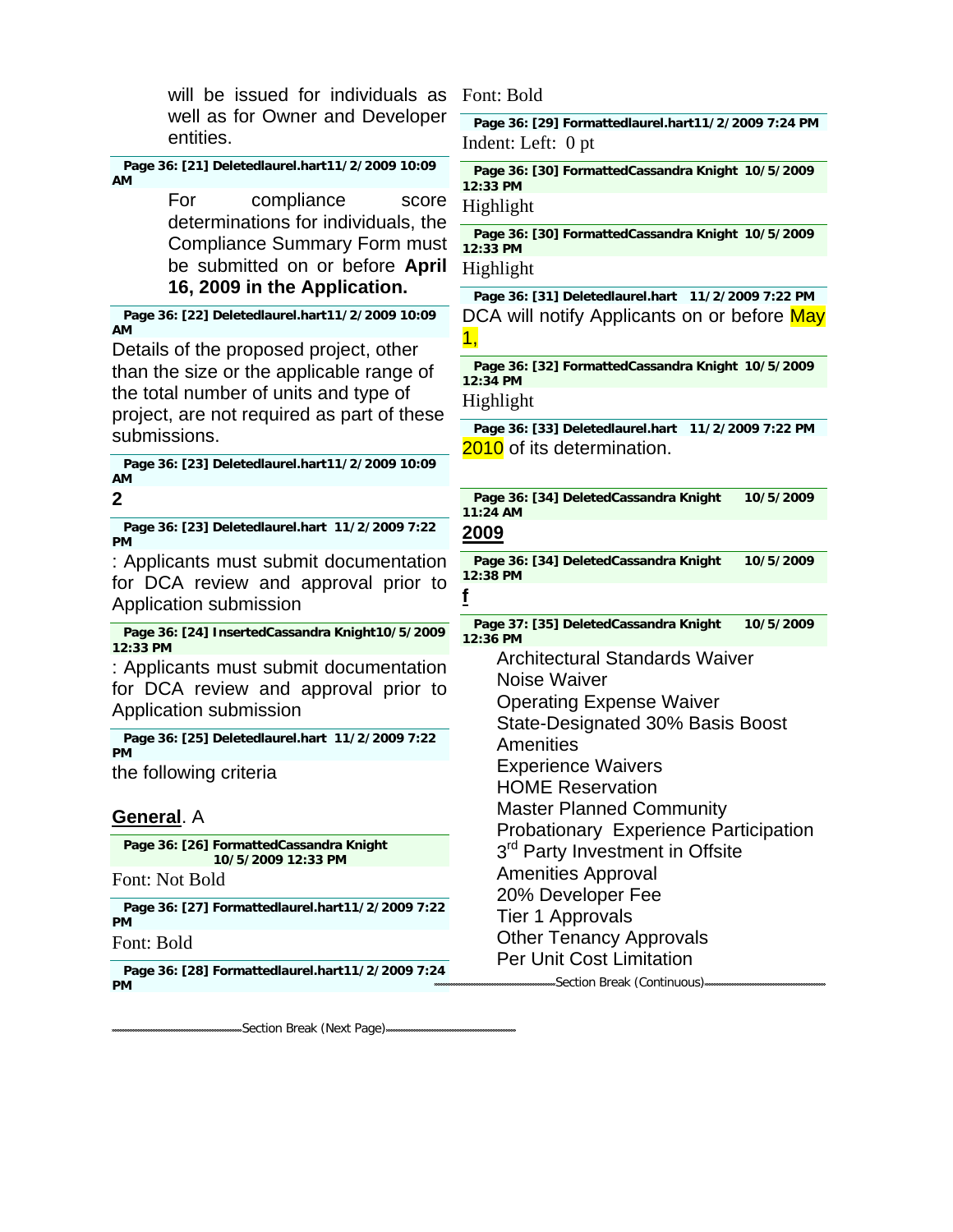Submissions under this category will only be evaluated if the submissions are complete and accurately prepared in accordance with the waiver submittal instructions. Please see specific categories in Threshold as well as Core Plan Exhibit "A" DCA Fees and Deadlines for additional information. **Submittal instructions are included in the 2009 Application instructions.** 

| 11/2/2009 1:22 PM<br>Page 49: [36] Deleted<br>sgamble |  |
|-------------------------------------------------------|--|
|-------------------------------------------------------|--|

- **A. For purposes of determining initial or ongoing eligibility and compliance with property maintenance requirements, DCA asserts the right to conduct on-site inspections of any project receiving Credit, HOME, or both Credit and HOME funding at any time through the end of the compliance period or the term of the loan, whichever is longer. DCA will provide written notice to the Owner of noncompliance findings and will assign an appropriate cure period.**
- **B. DCA asserts the right to perform an on-site inspection of tenant records on any project receiving Credit, HOME, or both Credit and HOME funding at any time through the end of the compliance period or term of the loan, whichever is longer. DCA will provide written notice to the Owner of noncompliance findings and will assign an appropriate cure period.**
- **C. In the Credit Program, DCA is required to report all items of possible noncompliance to the IRS on IRS Form 8823. This form(s) will be issued to the Owner/general partner of the project. If noncompliance can be and has been cured by the end of the cure period, the correction will be noted on Form 8823. DCA and the IRS consider Form 8823 to be a confidential tax document and, as such, Form 8823 will not be provided to parties not having an Ownership interest in the project.**

Reports to be provided to DCA

- **A. Owners receiving HOME Loans are required to submit semi annual Occupancy Reports in a format prescribed in the DCA HOME Training Manual, together with copies of Tenant Income Certification for rental units leased during the quarter (beginning with initial lease-up date throughout the term of the loan. Owners are also required to submit a HOME Annual Owner's Certification and Annual Owner's Report in a format prescribed by DCA on or before February 28 of each year. Failure to report as required is considered non-compliance.**
- **B. Owners receiving Credit are required to submit Quarterly Occupancy Reports with Tenant income certifications for rental units leased that quarter, beginning with the first building placed in service forward, until the end of the compliance period. Federal regulations require Owners to submit an Annual Owner's Certification and Annual Owner's Report**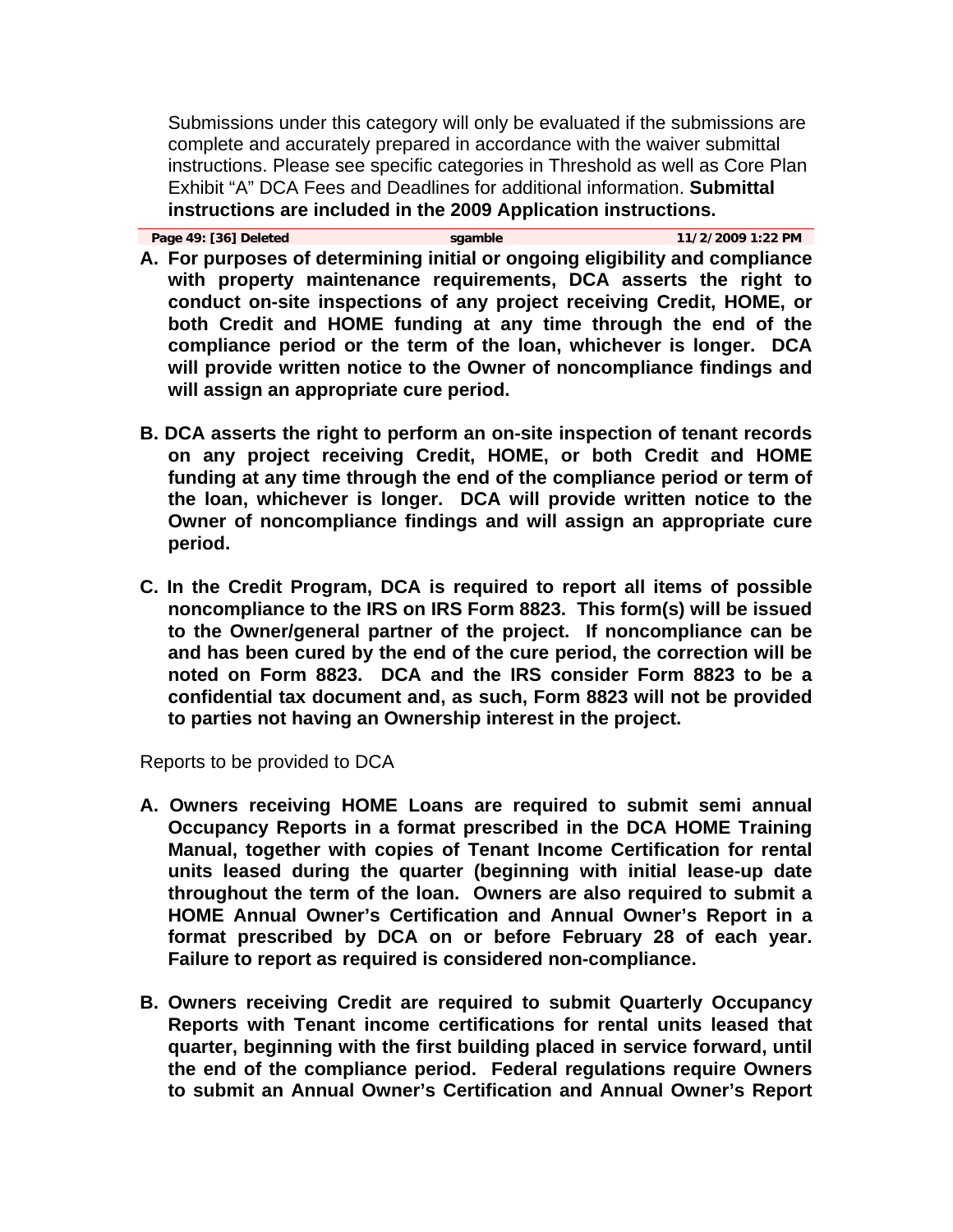**in a format prescribed by DCA each year within thirty (30) days of the anniversary of the last building placed in service date. DCA is in the process of converting the Occupancy Report from a quarterly report cycle to an annual report cycle. Details of the conversion process can be found on the Compliance Section of the DCA website. Failure to report as required is considered non-compliance.** 

- **C. Owners receiving HOME Loans and Credit are required to submit Quarterly Occupancy Reports from the placed in service date through the end of the loan or the compliance period, whichever is longer. Owners are also required to complete the HOME Annual Owner's Certification and Report and the Credit Annual Owner's Certification and Annual Report in the prescribed DCA format on the dates stated above. DCA is in the process of converting the Occupancy Report from a quarterly report cycle to an annual report cycle. Details of the conversion process can be found on the Compliance Section of the DCA website. Failure to report as required is considered non-compliance.**
- **D. Owners who received Credit and/or HOME funding and are financed under Section 515 of the U.S. Department of Agriculture (538 do not fall under this exception) will not be required to submit monthly or quarterly reports. These properties are required to complete the HOME and/or Credit Annual Owner's Certification and Annual Report in the prescribed DCA format on the dates stated above. Failure to report as required is considered non-compliance.**
- **E. Owners of project that received Credit and are also financed with proceeds from tax-exempt bonds (URFA/ADA Bond Projects should report directly to URFA/ADA as required) will be required to submit Quarterly Occupancy Reports beginning with the first building placed in service forward, until the end of the compliance period. Owners are also required to submit an Annual Owners Certification and Annual Owner's Reports in a format prescribed by DCA each year on the dates stated above. DCA is in the process of converting the Occupancy Report from a quarterly report cycle to an annual report cycle. Details of the conversion process can be found on the Compliance Section of the DCA website. Failure to report as required is considered noncompliance.**

| Page 1: [37] Formatted                                   | <b>Stephen Barrett</b> | 11/3/2009 11:37 AM |
|----------------------------------------------------------|------------------------|--------------------|
| Centered                                                 |                        |                    |
| Page 53: [38] Deleted                                    | sgamble                | 11/2/2009 1:42 PM  |
| <b>Compliance Score and/or Team Score Determinations</b> |                        |                    |
| Page 53: [38] Deleted                                    | sgamble                | 11/2/2009 1:42 PM  |
|                                                          | <b>NONE</b>            |                    |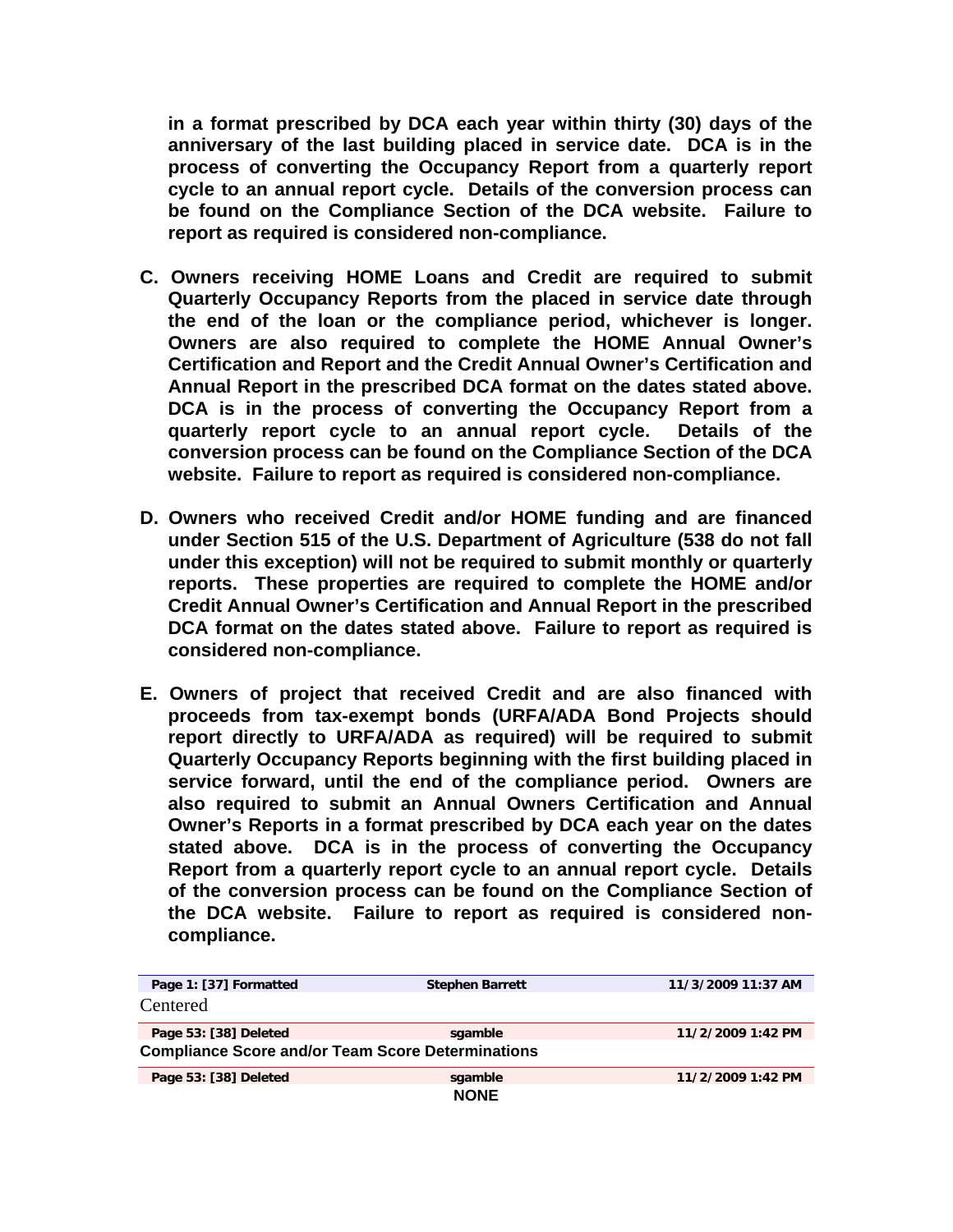| Page 53: [38] Deleted                 | sgamble     | 11/2/2009 1:41 PM |
|---------------------------------------|-------------|-------------------|
|                                       | April 16,   |                   |
| Page 53: [39] Deleted                 | sgamble     | 11/2/2009 1:44 PM |
| <b>Compliance Score Determination</b> |             |                   |
| Page 53: [39] Deleted                 | sgamble     | 11/2/2009 1:44 PM |
|                                       | <b>NONE</b> |                   |
| Page 53: [39] Deleted                 | sgamble     | 11/2/2009 1:44 PM |
|                                       | April 16,   |                   |
|                                       |             |                   |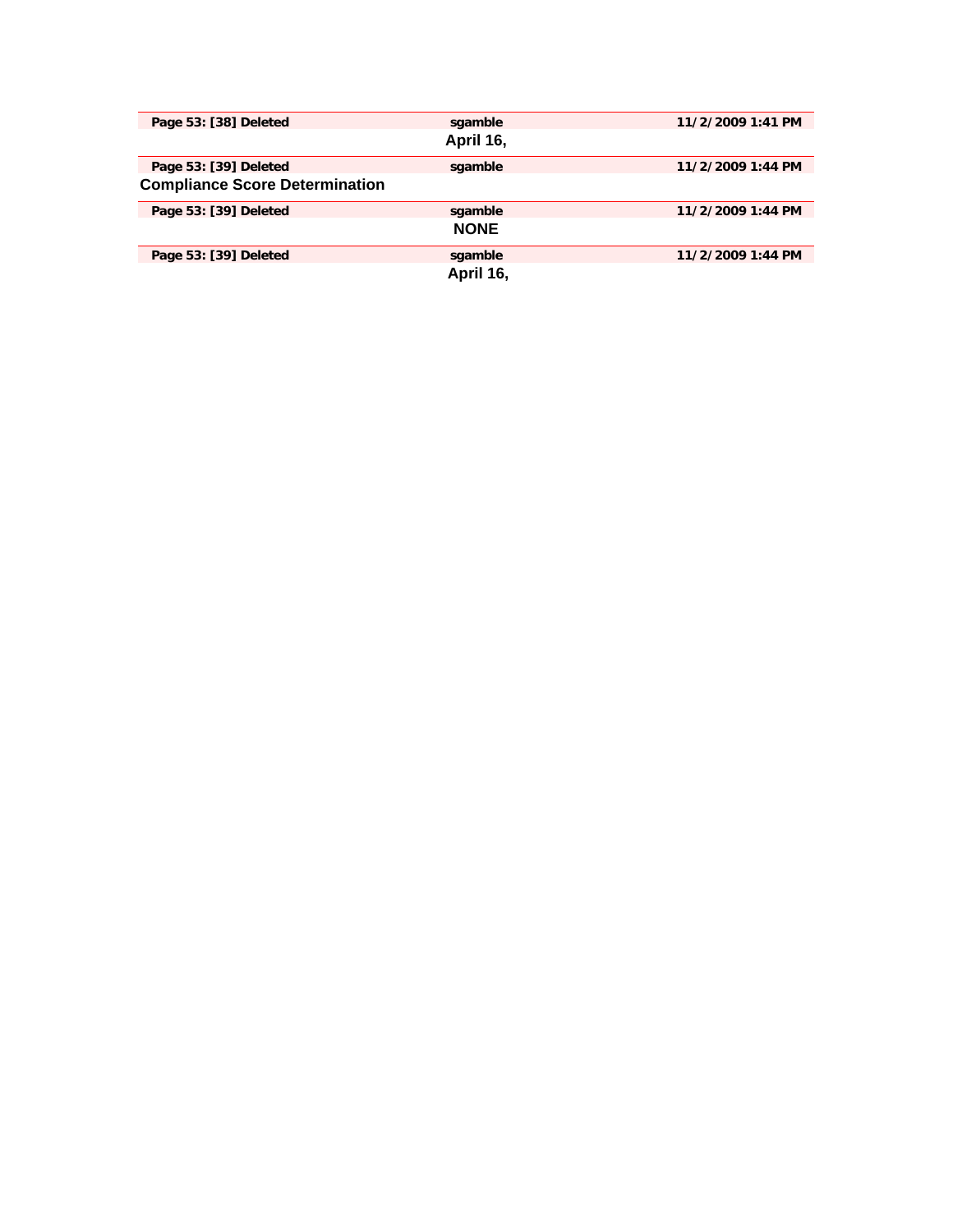### **Appendix I Threshold Criteria**

## **QAP THRESHOLD TABLE OF CONTENTS**

| 1. | PROJECT FEASIBILITY, VIABILITY ANALYSIS AND CONFORMANCE W/PLAN  2 |
|----|-------------------------------------------------------------------|
| 2. |                                                                   |
| 3. |                                                                   |
| 4. |                                                                   |
| 5. |                                                                   |
| 6. |                                                                   |
| 7. |                                                                   |
| 8. |                                                                   |
| 9. |                                                                   |
|    |                                                                   |
|    |                                                                   |
|    |                                                                   |
|    | 13. PHYSICAL NEEDS ASSESSMENT (Rehabilitation Projects Only)  25  |
|    | 14. SITE INFORMATION AND CONCEPTUAL SITE DEVELOPMENT PLAN 27      |
|    |                                                                   |
|    |                                                                   |
|    |                                                                   |
|    |                                                                   |
|    |                                                                   |
|    |                                                                   |
|    | 21. ELIGIBILITY FOR CREDIT UNDER THE NONPROFIT SET-ASIDE 41       |
|    |                                                                   |
|    |                                                                   |
|    |                                                                   |
|    |                                                                   |
|    |                                                                   |
| 27 |                                                                   |
|    |                                                                   |

## **2009 Qualified Allocation Plan Page 1 of 46 Page 1 of 46**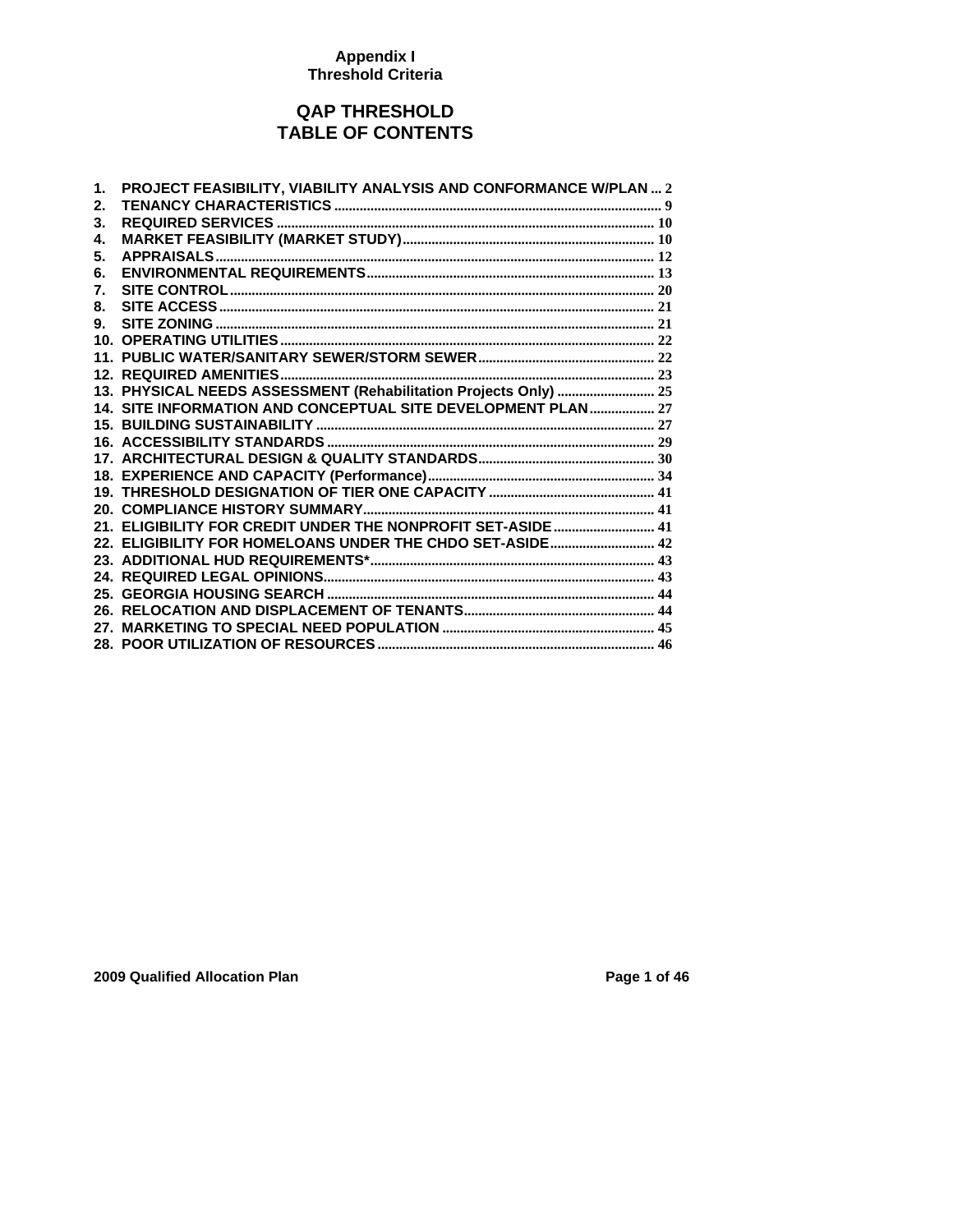<span id="page-63-0"></span>To be considered for an allocation of DCA resources, Applications must meet the Threshold requirements described below.

### **1. PROJECT FEASIBILITY, VIABILITY ANALYSIS AND CONFORMANCE W/ PLAN**

**(Additional policies and requirements can be found in the Core Plan of the 2010 QAP, the Application Instructions and the Tab Checklist)** 

**A.** OAH will require the development of properties that meet OAH financial underwriting requirements and which have sufficient long-term operating income to secure sustainability. DCA requires that all funding sources be clearly identified. The ownership entity must be structured as a single purpose entity and must be able to clearly show that the project is financially sustainable based on income from operations. Only rental income plus a maximum of 2% of gross potential rents in ancillary income will be used in the cash flow analysis. Tax abatements and exemptions, interest credit payments, and other documented sources of commonly accepted forms of expense off-sets will also be considered. However, income from commercial space, fees, charitable contributions or owner contributions will not be considered.

**B.** Construction costs must be reasonably estimated for the specific project when preparing the development budget. In determining whether an Applicant's estimate of construction costs is reasonable, DCA will review internal data from similar projects as well as estimating tools. DCA may request a breakdown of the hard construction cost line items in the event it determines that the proposed costs do not appear to be reasonable and consistent with the scope of work for the project. DCA reserves the right to obtain a review of costs from a qualified outside source.

**C.** Applications must also reasonably estimate operating expenses for the specific project. If insufficient documentation of the basis of real estate taxes is provided by the Applicant, DCA will utilize tax millage rates, construction costs and operating income to determine if real estate taxes are reasonably estimated. Applicants are encouraged to provide documentation support for their estimates of taxes and property insurance for the proposed project. Projects that do not provide a reasonable estimate of operating costs will be determined to be infeasible. Annual operating expenses which differ significantly from average costs for the project area will require clear documentation of the basis for the deviation.

**\* Not Applicable to Bond Financed Projects D.** Applicants must use DCA's **Underwriting Policies** assumptions and abide by the 2010 Plan, Appendices, Instructions and the Manual. Rent Standards derived from the most recent AMI, FMR, and applicable underwriting utility allowance must be used to determine project rents and rent restrictions. DCA will determine if the application has been submitted in compliance with all application

**2010 Qualified Allocation Plan D R A F T Page 2 of 46** 

| Deleted: 2009        |
|----------------------|
|                      |
| Deleted: 2009        |
| <b>Deleted: Plan</b> |
|                      |

**Deleted:** project economic pro forma

**Deleted: 2009**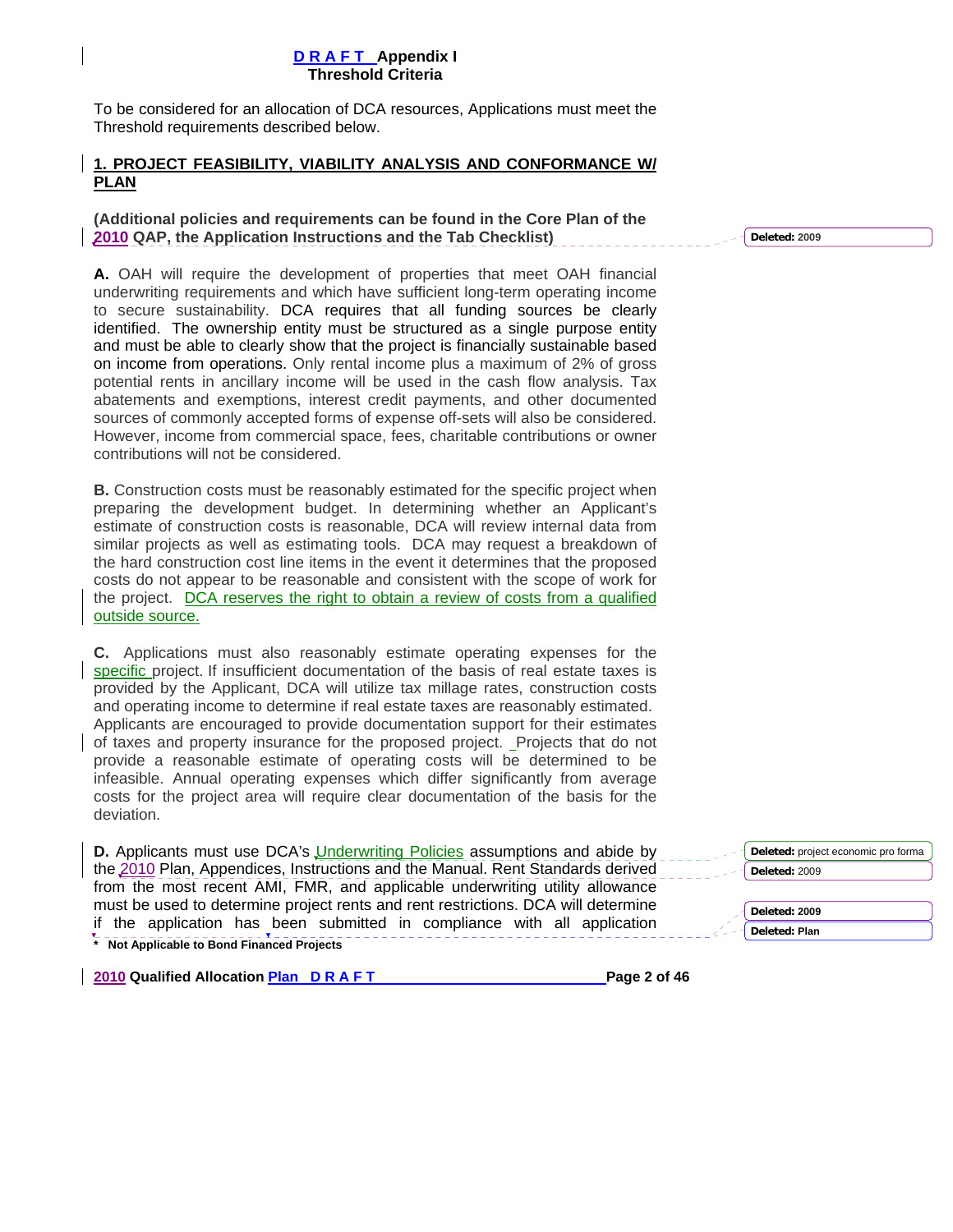instructions, tab checklist requirements, and QAP requirements for support documentation, necessary to make a full and complete assessment of the proposed project.

**E.** DCA may request applicants to clarify issues related to project feasibility during its Threshold Review. In response to such clarification requests, the Applicant can only submit documents that were in existence prior to Application Submission day with the exception of final commitments for government sources under consideration at the time of Application submission. Please note that DCA requires that Applications must be complete when submitted. Applicants cannot submit updated applications or new documents after that time. Applications that contain a significant number of missing or incomplete documents will be returned to the Applicant and be deemed a threshold failure.

**F**. Total development cost may be decreased or increased during DCA's review if it is determined that line items are not reasonable or do not accurately reflect the supporting documents. Development budget adjustments during threshold review must be covered by deferred developer fee and not by new financing sources. Applicants may not request that one line item be reduced in order to increase or add an additional line item during the threshold clarification period. Credits will be adjusted accordingly for each adjustment.

**G.** Projects that have a ten year commitment for PBRA will be underwritten utilizing Section 8 rents. However, projects with a commitment for PBRA that is less than ten years will be underwritten at the maximum tax credit rents and/or HOME rents, as applicable.

**H.** DCA may require documentation not specifically included in the minimum documentation requirements established in the Plan to verify the reasonableness of development and operating assumptions. DCA is under no duty to clarify or correct Application errors.

**I. Commitments.** Original preliminary commitments for all financing must be submitted with the Application including but not limited to the following:

| • Construction financing                        | • Operating subsidy agreements           |
|-------------------------------------------------|------------------------------------------|
| • Non-DCA permanent financing                   | • Deferred Developer Fee                 |
| if<br>• Equity bridge<br>loans,<br>applicable   | • Limited partner (Tax Credit)<br>equity |
| • Project Based Rental Assistance<br>Agreements |                                          |

• HUD letters by an authorized official from the Multifamily Housing Division stating that the application is under serious consideration and Lender Preliminary Commitments for HUD assisted projects under 221 (d)(3) or 221

**\* Not Applicable to Bond Financed Projects** 

**2010 Qualified Allocation Plan D R A F T Page 3 of 46** 

|     | Deleted: also    |  |
|-----|------------------|--|
| - - | Deleted: another |  |

**Deleted:** that have

**Deleted: 2009 Deleted: Plan**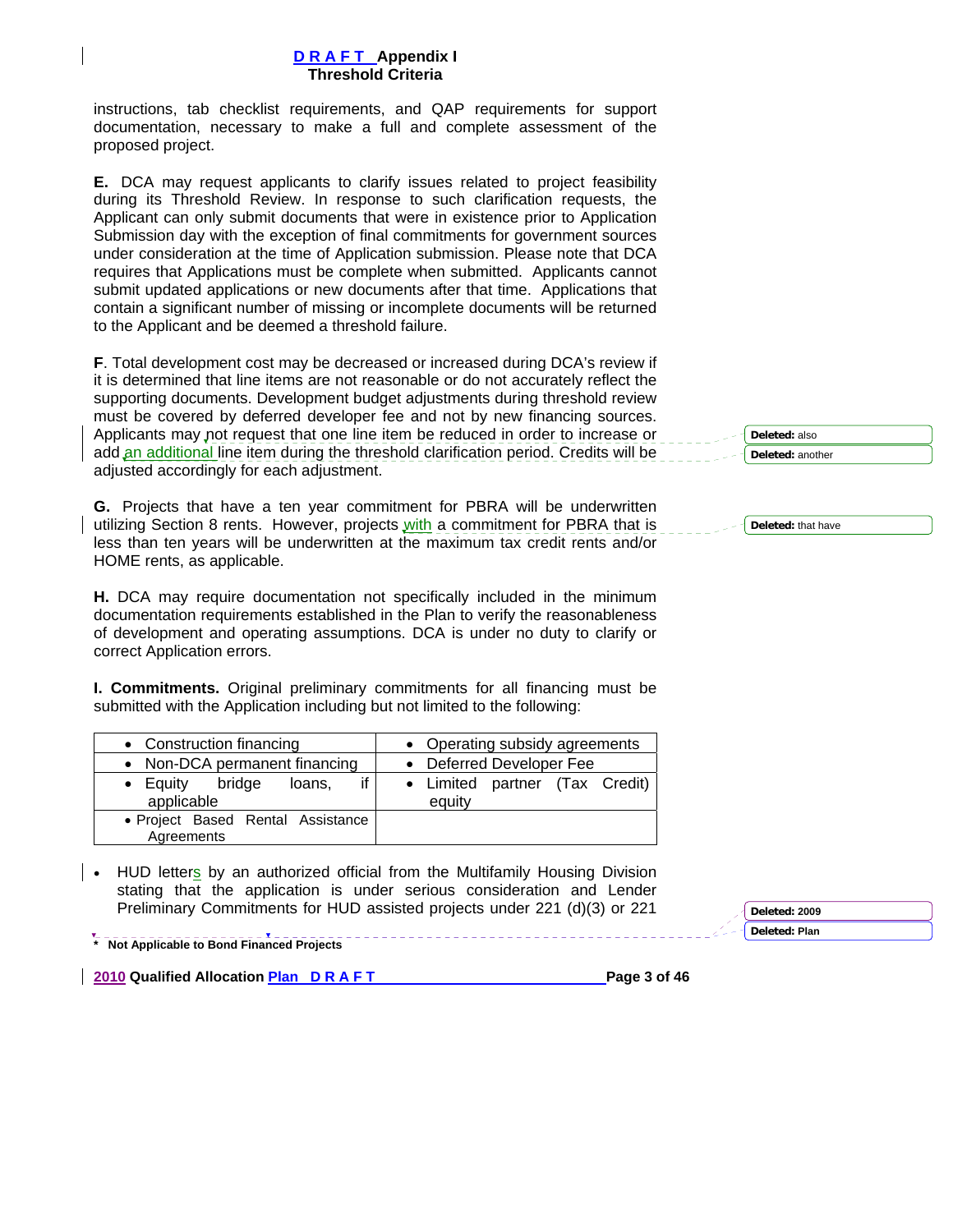(d)(4) program may be submitted with the Application but final MAP Invitations must be submitted by **July 30, 2010**.

- USDA Notice to Proceed with Application Processing and Lender Preliminary Commitment are required for loans to be guaranteed under the USDA Section 538 Guaranteed Rural Rental Housing Program.
- Any grants or other forms of assistance utilized during the construction period, or utilized as permanent financing must be documented.
- Applications that include cost associated with Pre-development Financing must provide copies of the loan documents (Note, Loan Agreement, Guarantees, Security Documents) if the loan has closed, or an original commitment from the proposed lender.
- Developer or general partner equity (financial statements to substantiate such equity must be included if such contribution exceeds or is in addition to the developer fee).
- Federal Home Loan AHP financing commitment from either the Federal Home Loan Bank to the non-profit entity or to the ownership entity is required. If the commitment is to the non-profit entity, then the non-profit should provide a preliminary commitment to the Ownership entity.
- Projects proposing the utilization of Historic Tax Credits must provide documentation of the National Historic designation for the subject project on or before **August 17, 2010**.

In the case of USDA, FHLB-AHP, or HUD loans which are under final consideration at the time of Application, but are not awarded funding, the Applicant may secure alternate financing provided revised Application documents are submitted to DCA on or before **August 17, 2010**. Failure to provide the required documentation for USDA, FHLB-AHP, HUD alternative financing and/or the National Historic designation as stated above may deem the application insufficient and the application may be subject to Threshold failure.

The preliminary commitments must disclose, at minimum, the following:

- The purpose of the loan and use of proceeds,
- The property address,
- The loan amount,
- The interest rate applicable to the construction period. If the construction period rate is floating, the rate index, spread and the frequency of adjustment must be clearly identified
- The interest rate applicable to the permanent period. If the interest rate is to be fixed at the time of funding, the rate index and credit spread must be clearly identified and the indicative rate as of the date of the preliminary commitment must be provided
- All "add-ons" to the base interest rate, including but not limited to MIP, USDA annual guarantee fee, servicing fees, Ginnie Mae guarantee fees, trustee fees, issuer fees, must be clearly identified in the commitment letter
- The general and specific terms and conditions of the loan

**\* Not Applicable to Bond Financed Projects** 

**2010 Qualified Allocation Plan D R A F T Page 4 of 46** 

| Deleted: July 31              |  |
|-------------------------------|--|
| Deleted: August 17            |  |
| <b>Inserted: August 17</b>    |  |
| Deleted: 1                    |  |
| Deleted: 09                   |  |
| <b>Inserted: 1</b>            |  |
| Deleted: with Interest Credit |  |

| Deleted:                              |
|---------------------------------------|
| <b>Inserted:</b> or is in addition to |
| Deleted: s                            |

**Deleted: 09**

**Deleted: 2009**

**Deleted: 2009 Deleted: Plan**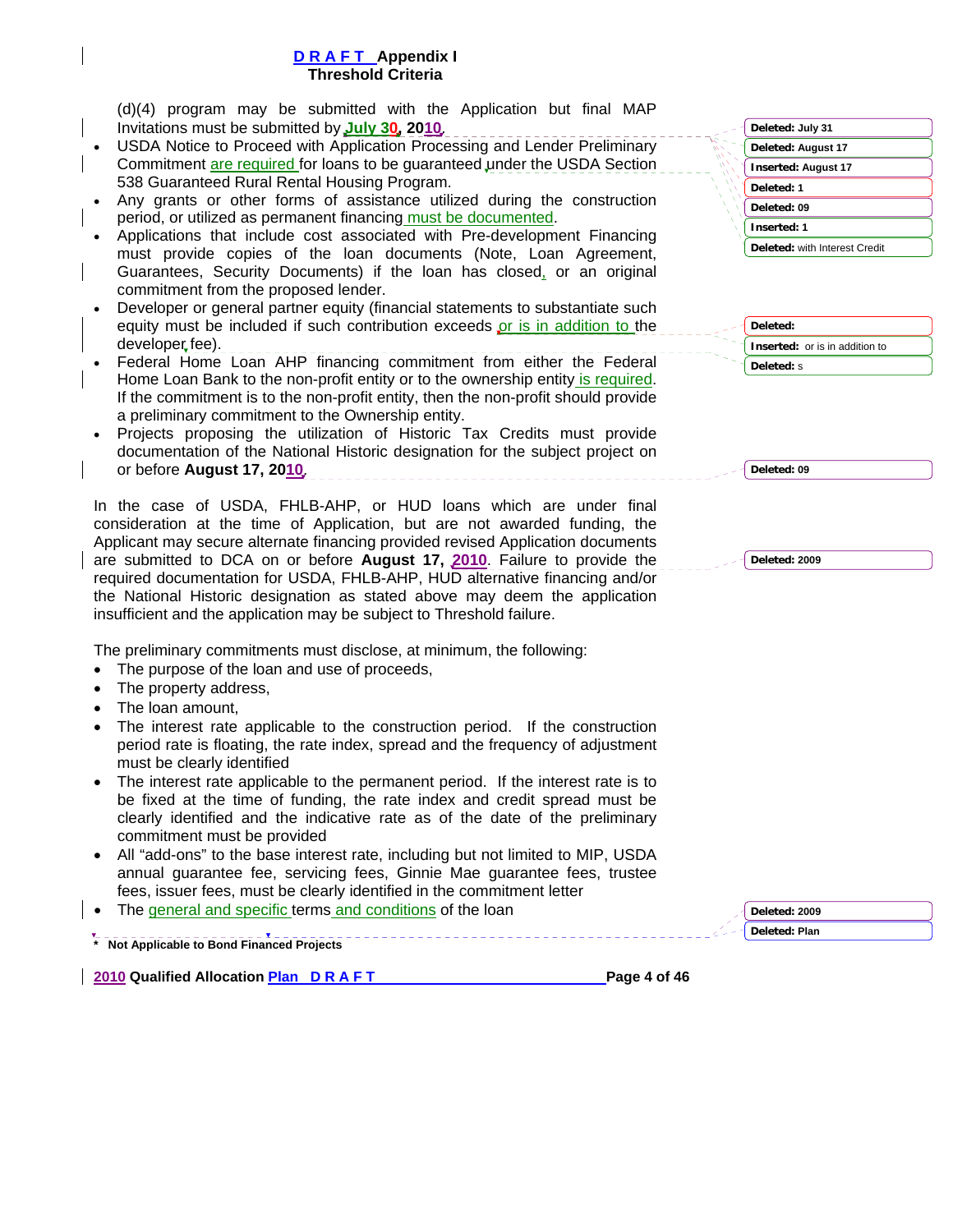| • The amortization period and term of the loan                                                          |
|---------------------------------------------------------------------------------------------------------|
| • All reserves by the lender/syndicator including, but not limited to, replacement                      |
| reserve, operating deficit reserve, HUD required program reserves and USDA<br>required program reserves |

- In the case of a preliminary commitment from a tax credit syndicator to provide equity: the amount of the asset management fee, and whether or not the asset management fee will be increased annually; if increased, the rate of increase and the priority of payment of the Asset Management Fee
- All financing and related conditions and fees, including but not limited to, loan origination fees, loan placement fees, mortgage insurance premiums (in case of HUD insured loans) and annual guarantee fees (in case of USDA 538 guaranteed loans)
- In the case of loans to be guaranteed under the USDA Section 538 Guaranteed Rural Rental Housing Program, the lender must specify if the annual USDA guarantee fee will be paid out of the Lenders principal and interest payments.
- Applicants that propose financing structures with government programs loans are responsible for correctly reflecting the terms of the loan

**J. Assumption of Existing Debt**. The supporting documentation must disclose, at minimum, the following:

- A letter signed by an officer of the lender whose debt is being assumed which certifies, as of April 30, 2010, (1) the original principal balance of the loan, (2) the current outstanding principal balance of the loan, (3) the current accrued and unpaid interest (4) the current effective interest rate applicable to the loan, (5) the original date of the loan (6) the maturity date of the loan, (7) annual debt service (8) the amortization period applicable to the original loan, (9) that the loan is not currently in default, or if there exists an event of default, or an event that with the passage of time will constitute an event of default, all of the factual data pertinent to said default or said potential default and (10) that the loan has, or has not, been modified (if said loan has been modified and/or restructured in any way, copies of said modification/restructure documents must be provided)
- A copy of the original Promissory Note and any amendments and/or modification to said Promissory Note
- A copy of the original Loan Agreement and any amendments and/or modification to said Loan Agreement
- A copy of the original Mortgage, Deed to Secure Debt, Deed of Trust or such other security instrument providing security for the loan, and any amendments and/or modification to said security instruments

**K. Deferred Developer Fee**. Any owner's equity shown in the Application, excluding the general partner's contribution required by the Limited Partnership Agreement will be included as a source of funding in the calculation of Credit.

**\* Not Applicable to Bond Financed Projects** 

**2010 Qualified Allocation Plan D R A F T Page 5 of 46** 

**Deleted:** term

**Deleted:** n **Deleted:** ,

**Deleted:** with Interest Credit

**Deleted:** 2009

**Deleted: 2009 Deleted: Plan**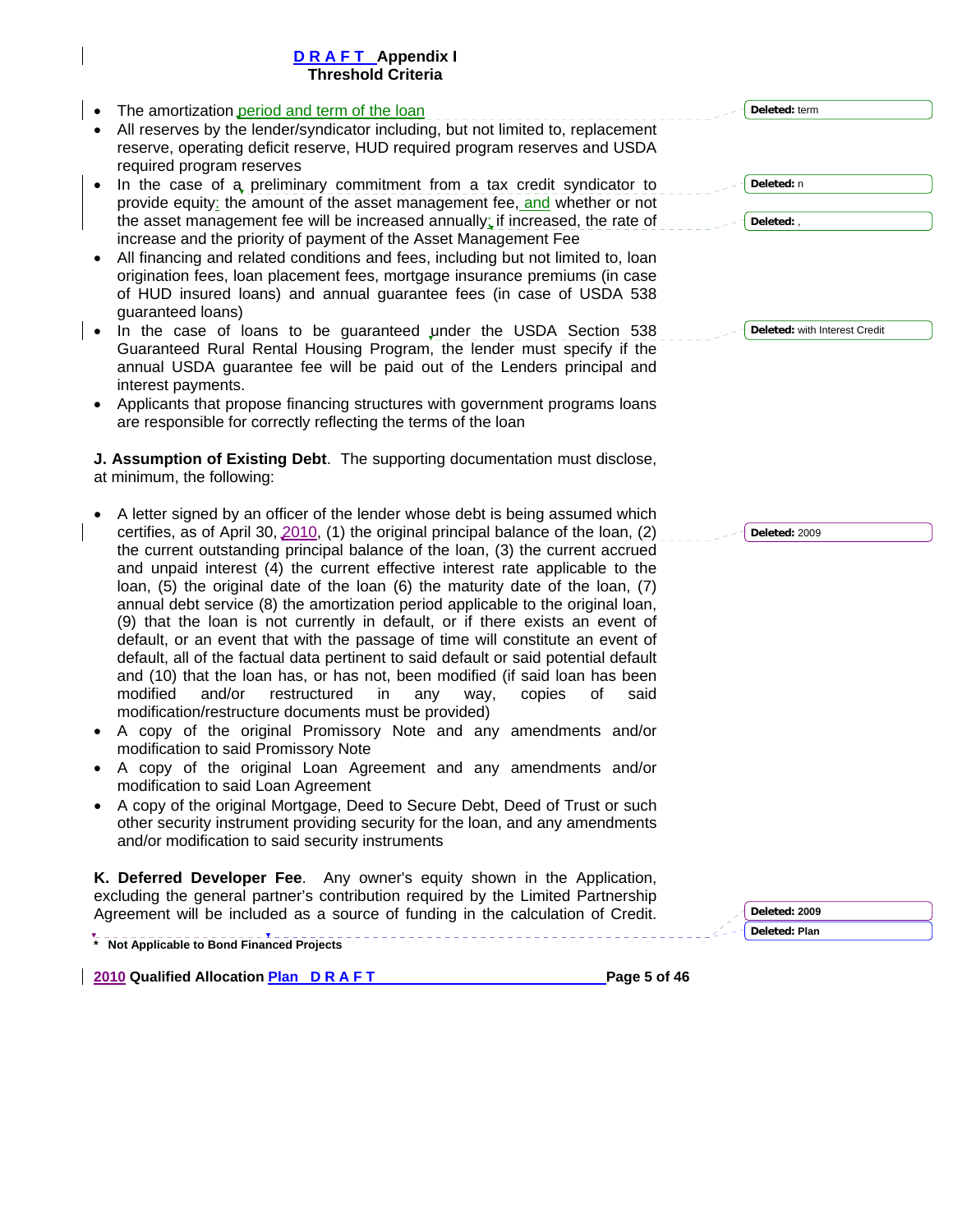This policy will apply at application, carryover, and final allocation. A developer should either take the deferred Developer Fee in the form of a note, or incorporate the deferred Developer Fee into the limited partnership agreement along with a detailed repayment schedule and specific terms. Deferred Developer fee must be payable within fifteen years from available cash flow. The deferred portion cannot exceed 50% of the total amount of Developer Fee at initial application.

DCA will accept either method as long as the terms of the deferred Developer Fee meets the requirements as set forth in the Plan. For purposes of calculating the project's annual debt service coverage ratio, the deferred Developers Fee will not be included as debt service.

For purposes of calculation DCA will consider the terms and conditions contained in the debt and equity commitments in determining the project's debt service coverage and its ability to pay the deferred Developer's Fee within 15 years.

For Scattered Site Projects, all units must be developed under one master plan of financing and considered as a single project by all funding sources. The requirements of this threshold category are applicable to the project as a whole**.** 

### **L. Gross Rent Restrictions**

**Tax Credit (only) Rents.** For low-income units receiving Credits, the gross rents may not exceed 30% of 60% of the effective AMI table for the appropriate bedroom size. Applicants should assume 1.5 persons per bedroom.

**HOME Rents with Tax Credits.** For low-income units receiving HOME funds and tax credits, the gross rents may not exceed 30% of 50% of the effective AMI for at least twenty percent (20%) of the low income units, with the balance of low income units not exceeding 30% of the 60% AMI. It is important to note that *all* low income units are limited to HUD's Fair Market Rent for the appropriate bedroom size should it be less than the applicable rent at the proposed AMI. Applicants should assume 1.5 persons per bedroom. For HOME Loans, rents must be affordable at initial lease-up and must remain affordable over the term of the HOME Loan.

Dwelling unit rents must conform to the LIHTC and/or the HOME regulation's gross rent (contract rent and tenant UA) restrictions. Tenant UA must conform to the requirements set forth in the Plan and the Manual. In the event Credit, HOME, or other funds are requested, the most restrictive gross rents will govern. For Scattered Site projects, all units must meet the gross rent restrictions.

#### **Deleted: ¶ HOME Rents.**

**Deleted: \*** For low-income units receiving Credits, the gross rents may not exceed 30% of 60% of the effective AMI table or Fair Market Rent for the appropriate bedroom size. Applicants should assume 1.5 persons per bedroom. For HOME Loans, rents must be affordable at initial lease-up and must remain affordable over the term of the HOME Loan. ¶

¶ For HOME projects, rents may not exceed Fair Market Rents for the appropriate bedroom size.¶

**Deleted: Credit and HOME Rents**.\*

**Deleted:** For Credit and HOME units, rents may not exceed fair market rents. Applicants should assume 1.5 persons per bedroom.¶

**Deleted: 2009 Deleted: Plan** 

**\* Not Applicable to Bond Financed Projects** 

**2010 Qualified Allocation Plan D R A F T Page 6 of 46**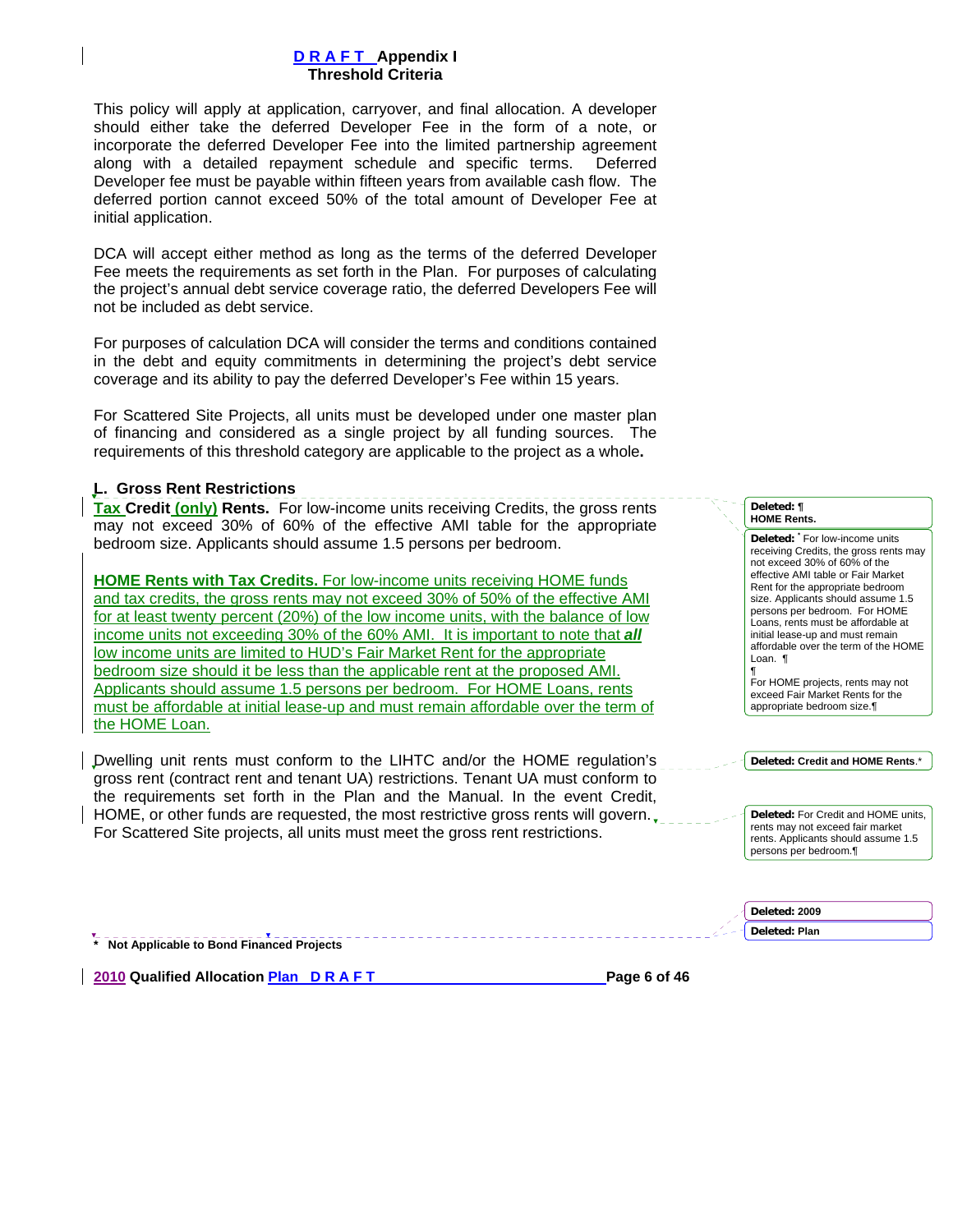**M. Unit Cost Limitations.** The below per unit cost limits are intended to reflect those costs reasonable and necessary to develop a project in the State of Georgia. As a result, allocation of DCA resources will be based on these limits.

The maximum allowable developer fee will be calculated based on the allowable total development cost utilizing the Base Per Unit Cost Limits. The maximum amount of tax credits allocated to a project will also be based on the Base Per Unit Cost Limits. DCA will not accept requests for cost unit waivers.

For new construction and acquisition/rehabilitation projects, the Base Per Unit Cost Limit for both Tax Credit and HOME funding must not exceed the following:

| Unit Type               | Cost Limit<br>\$110,481 |
|-------------------------|-------------------------|
| Efficiency<br>1 Bedroom | \$126,647               |
| 2 Bedroom               | \$154,003               |
| 3 Bedroom               | \$199,229               |
| 4 Bedroom +             | \$218,693               |
|                         |                         |

For Brownfield projects, the unit cost limit is the following:

| <b>Unit Type</b>  | <b>Cost Limit</b> |
|-------------------|-------------------|
| <b>Efficiency</b> | \$132,577         |
| 1 Bedroom         | \$151,976         |
| 2 Bedroom         | \$184,804         |
| 3 Bedroom         | \$239,075         |
| 4 Bedroom +       | \$262,432         |
|                   |                   |

For Historic Rehabilitation projects, the unit cost limit is the following:

| <b>Unit Type</b>  | <b>Cost Limit</b> |
|-------------------|-------------------|
| <b>Efficiency</b> | \$121,529         |
| 1 Bedroom         | \$139,312         |
| 2 Bedroom         | \$169,403         |
| 3 Bedroom         | \$219,152         |
| 4 Bedroom +       | \$240,562         |
|                   |                   |

The increased limits for historic rehabilitation projects will only be applicable to that portion of the project that qualifies as a historic development.

If the total development cost for the project exceeds the per unit cost limitations, Applicants do not need to seek DCA approval of the increased costs. However, Applicants must submit documentation with their Application to justify the basis of the cost increase above the limits.

**\* Not Applicable to Bond Financed Projects** 

2010 Qualified Allocation Plan D R A F T Page 7 of 46

\_\_\_\_\_\_\_\_\_\_\_\_\_\_\_\_\_\_\_\_\_\_\_\_\_\_

|                                                | <b>Deleted:</b> A                                                    |
|------------------------------------------------|----------------------------------------------------------------------|
|                                                | Deleted:                                                             |
|                                                | Deleted: Also, the maximum                                           |
|                                                | allowable developer fee will be<br>calculated based on the allowable |
|                                                | total development cost utilizing these                               |
|                                                | DCA per unit cost limits. The<br>maximum amount of tax credits       |
|                                                | allocated to a project will be based on                              |
|                                                | these per unit cost limits. DCA  [1]                                 |
|                                                | Deleted:,                                                            |
|                                                | Deleted: P                                                           |
|                                                | Deleted: u                                                           |
|                                                | Deleted: c                                                           |
|                                                | Deleted: s<br>Deleted:,                                              |
|                                                | Inserted:,                                                           |
|                                                | Deleted: limits                                                      |
|                                                | Deleted: 102,000                                                     |
|                                                | <b>Deleted: 117,000</b>                                              |
|                                                | Deleted: 142,000                                                     |
|                                                | Deleted: 184,000                                                     |
|                                                | Deleted: 202,000                                                     |
|                                                | Deleted: ¶                                                           |
|                                                | $\lfloor  [2] \rfloor$<br>Deleted: For HOME funded p                 |
|                                                | [3]<br>$\ddots$<br>Deleted: ¶                                        |
|                                                | [4]<br><br>Deleted: original                                         |
| 4                                              | Deleted: DCA Per Unit Cost Limits. ¶                                 |
| 4<br>$\eta_I^+$                                | <b>Inserted:</b> original                                            |
| $\eta_{ij}$<br>$\eta_{\ell}$<br>$\mathbf{q}_j$ | Deleted: Base                                                        |
| $\eta_j$<br>ч,                                 | <b>Inserted: Base</b>                                                |
| $\eta$<br>ч,                                   | Deleted:                                                             |
| 4<br>т,                                        | Inserted:                                                            |
| г,                                             | Deleted: allowable                                                   |
|                                                | <b>Inserted:</b> allowable total<br>[5]                              |
|                                                | Deleted:                                                             |
|                                                | Deleted: total development cq  [6]                                   |
|                                                | Deleted: If the total developm<br>$\overline{[7]}$<br>               |
|                                                | Deleted: e                                                           |
|                                                | Deleted: ,                                                           |
|                                                | Deleted: but are seeking add  [8]                                    |
|                                                | Inserted: but are seeking ad<br><u>[9]</u>                           |
|                                                | Deleted: DCA will evaluate [ [10]                                    |
|                                                | Deleted: 2009                                                        |
|                                                | Deleted: Plan                                                        |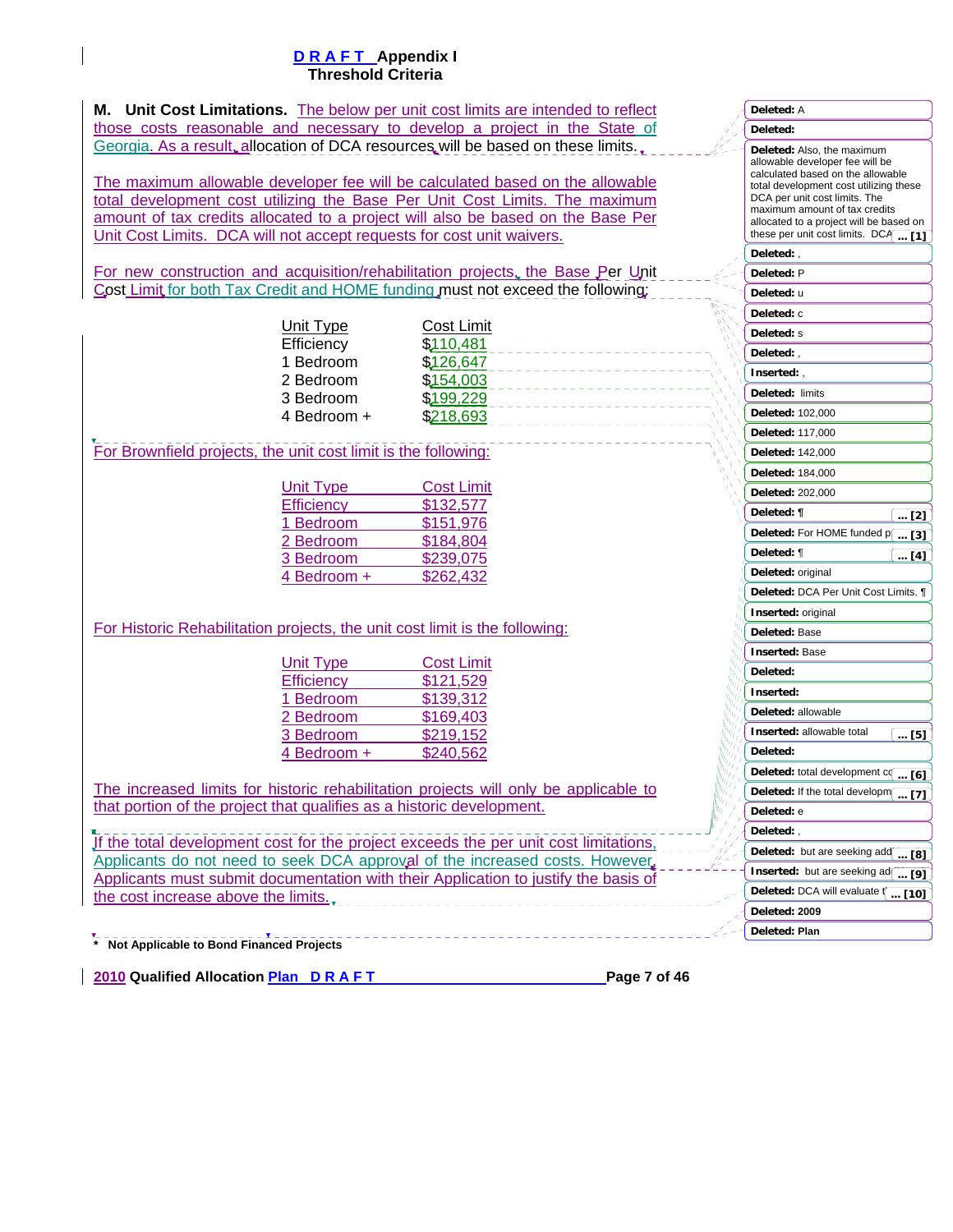For Scattered Site projects, all units must meet the per unit cost limitation requirements.

**N. Operating Utility Allowance (UA).** Applicants must establish utility allowances for the property prior to placing the first building in service through the compliance period or through the period of affordability. In Georgia, the following methods may be used:

- 1. *USDA–Assisted Buildings*. If a building receives assistance from the USDA (formerly called the Farmer's Home Administration, or FmHA), the USDAprescribed utility allowance applies to all rent-restricted units in the building. The USDA-approved allowance applies even if the building is assisted by any other program or agency. Examples of USDA assistance include assistance provided under the USDA Section 515 rural rental loan program and USDA rental assistance. Projects funded with USDA 538 loan guarantee must use the DCA Utility allowance.
- 2. *Buildings with USDA-Assisted Tenants*. If any resident of a building receives USDA rental assistance, the USDA-approved utility allowance applies to all rent-restricted units in the building. This is even the case if residents of some units receive rental assistance from the U.S. Department of Housing and Urban Development (HUD).
- 3. *HUD-Regulated Buildings*. If neither a building nor any resident in the building receives USDA assistance, and HUD annually reviews the rents and utility allowances for the property (such as for Section 8 and Section 236 projects), the HUD-prescribed utility allowance is used. This rule doesn't apply to buildings that have only FHA-insured mortgages.
- 4. *Other Buildings*. If a building is neither an USDA-assisted nor HUDregulated property, and no tenant in the building receives USDA rental assistance, there are two possible methods for establishing the utility allowance. These include:
	- A. The utility allowance established by the Public Housing Agency (PHA) that administers the Section 8 Program in the locality where the property is located. However, the electric allowances may be calculated as outlined in Section B below.
	- B. HUD Utility Schedule Model, or

Local Utility Provider Estimates/Estimates Based on Actual Usage, or

**\* Not Applicable to Bond Financed Projects Deleted: Plan** 

**2010 Qualified Allocation Plan D R A F T Page 8 of 46 Page 8 of 46** 

**Deleted: 2009**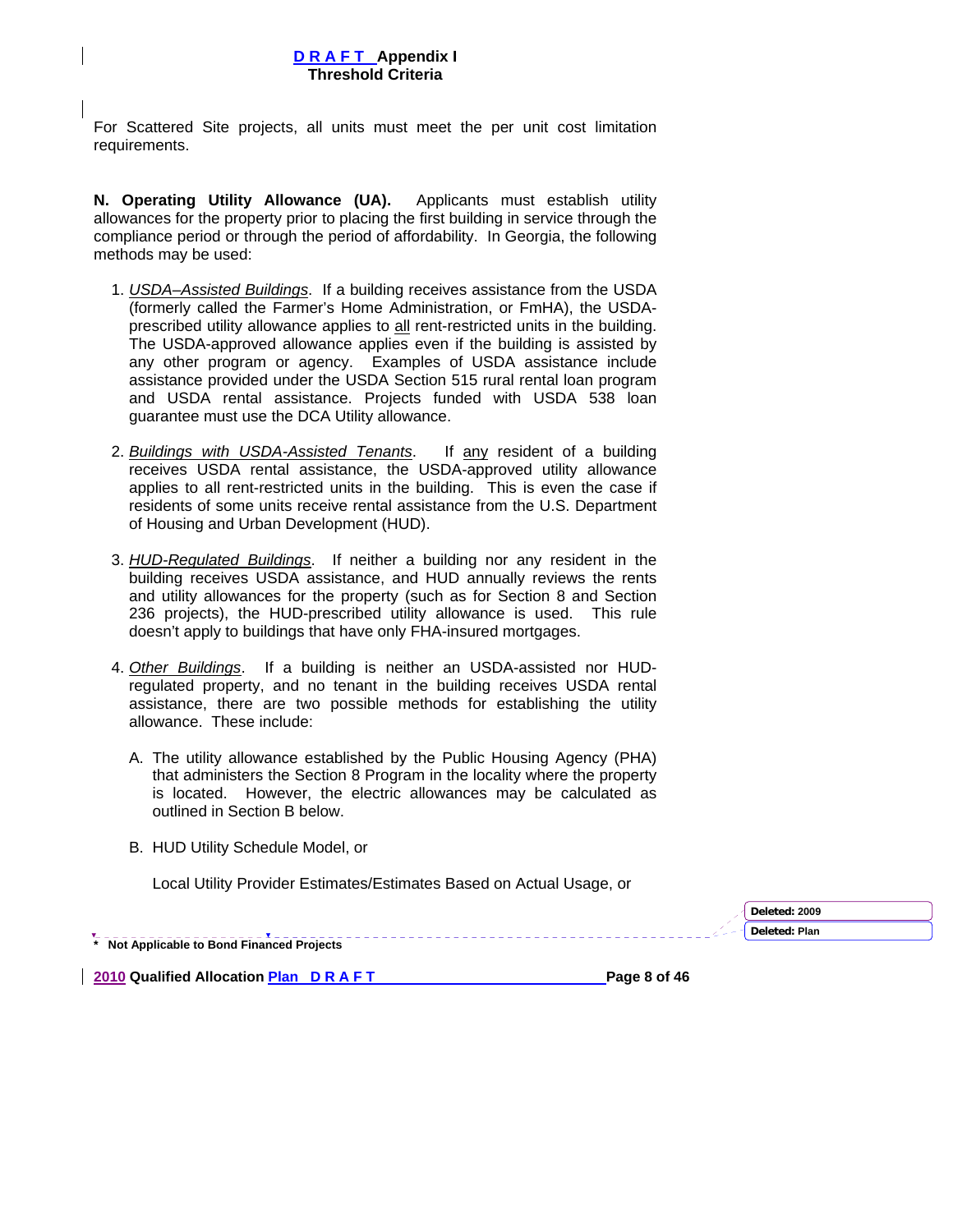<span id="page-70-0"></span> Energy Consumption and Analysis Model (licensed engineer or qualified professions providing this model must be approved by DCA prior to submission of the Model.

### **Please note that for purposes of underwriting the 2010 Application, only method A above will be accepted for purposes of completing the Application pro forma.**

On July 29, 2008, the IRS issued amendments to the utility allowance regulations. This regulation does not include Internet, cable and phone service under the definition of "utility" Only utilities paid directly by the tenant to the utility and not by or through the owner of the building can adjust the gross rent through an allowance (Ratio Utility Billing (RUBS) is not permitted in GA). Owners that have been submetering will now have to discontinue the use of a utility allowance for submetered utilities and not bill the tenants for the cost of these submetered utilities. Owners may include these utilities as part of rent, however, the rent charged cannot exceed the maximum allowable program rent.

The final regulation amending the utility allowance regulation for Section 42 was effective July 29, 2008. The new regulation may be found in the Federal Register dated July 29, 2008, page 43863. Additional guidance may also be found in the "8823 Guide".

### **2. TENANCY CHARACTERISTICS**

All Applicants must designate the proposed project as either a Family Project, Special Needs Project or a Senior Project.

- **A. Family Project**. A Family project is designed to foster development of housing for families and to encourage community activities from within the neighborhood.
- **B. Senior Project**. A Senior project meets one of the following requirements:
	- It is intended for, and solely occupied by, individuals 62 years of age or older; or
	- It is intended and operated for occupancy by at least one individual 55 years of age or older per Unit, where at least 80% of the total housing Units are occupied by at least one individual who is 55 years of age or older; and where the Owner publishes and adheres to policies and procedures which demonstrate an intent by the owner and manager to provide housing for individuals 55 years of age or older

**C. Other**. Projects that have funding from a program which has a different tenancy definition than those set forth above

**\* Not Applicable to Bond Financed Projects** 

**2010 Qualified Allocation Plan D R A F T Page 9 of 46** 

**Deleted: 2009**

**Deleted:** 2009

**Deleted:** , must seek DCA's approval of the definition prior to Application Submission.

**Deleted: 2009**

**Deleted: Plan**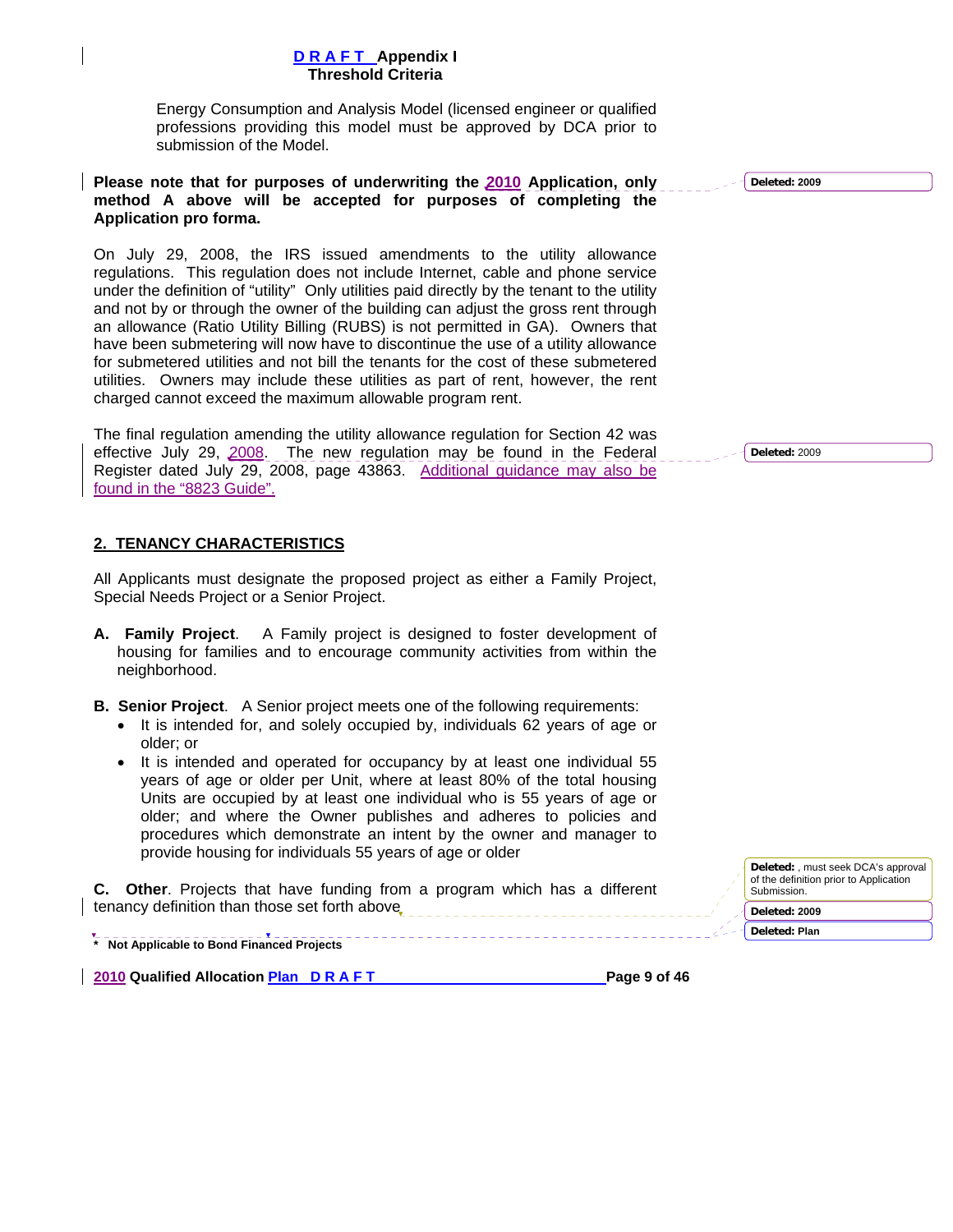# <span id="page-71-0"></span>**3. REQUIRED SERVICES**

All Family Projects must include at least one (1) basic ongoing service from the following categories and Senior Projects must include two (2) basic ongoing services from two different categories below:

- Social and recreational programs planned and overseen by the project manager (semi-monthly birthday parties/holiday dinners or parties/potluck dinners, movie nights, bingo, etc); or
- Semi-monthly classes conducted on site (example: arts and crafts, exercise, computer tutoring, gardening);
- Other services as approved by DCA.

Applicants must certify at Application Submission that they will designate the specific services and meet the additional policies related to services. These required services must be identified in the Threshold Criteria Tab on the Core Application Form.

### *Additional Policies Related to Services*

A final, binding contract for all proposed services must be submitted to the DCA Compliance Manager before issuance of IRS form 8609.

- Services must be committed for the Compliance Period or the Period of Affordability, whichever is greater.
- Services may be provided at a charge sufficient to cover the cost of the supportive services only, but the services must be clearly optional to the tenants.
- A full-time activities manager will be allowed in the operating budgets for those properties that are 100 units or more in size.
- Temporary staffing during lease-up to handle activities set-up and sign-up will be considered on a case-by-case basis.
- Part-time (on a proportional basis) activity managers will be allowed in the operating budgets for smaller projects.
- Owners will be required to submit annual certifications and documentation regarding the ongoing provision of the supportive services.
- For very small rural projects, Applicants may request a waiver of service requirements if there is insufficient participation in a service.

### **4. MARKET FEASIBILITY (MARKET STUDY)**

Applicants must submit a market study by a DCA approved analyst showing that there is adequate market demand for the project.. The study must be

**\* Not Applicable to Bond Financed Projects** 

**2010 Qualified Allocation Plan D R A F T Page 10 of 46 Page 10 of 46** 

**Deleted:** DCA will consider waivers to the tenancy characteristics requirements on a case-by-case basis. Applicants must submit sufficient documentation to justify the basis of the request. Waiver requests and applicable fees must be submitted in accordance with Exhibit "A".¶ **¶**

**Deleted:** Page Break



Deleted: -------------Page Break

an application for 4% credits. **Deleted:** Market studies must be

submitted with the Application. **Inserted:** Market studies must be

submitted with the Application..

**Deleted: 2009**

**Deleted: Plan**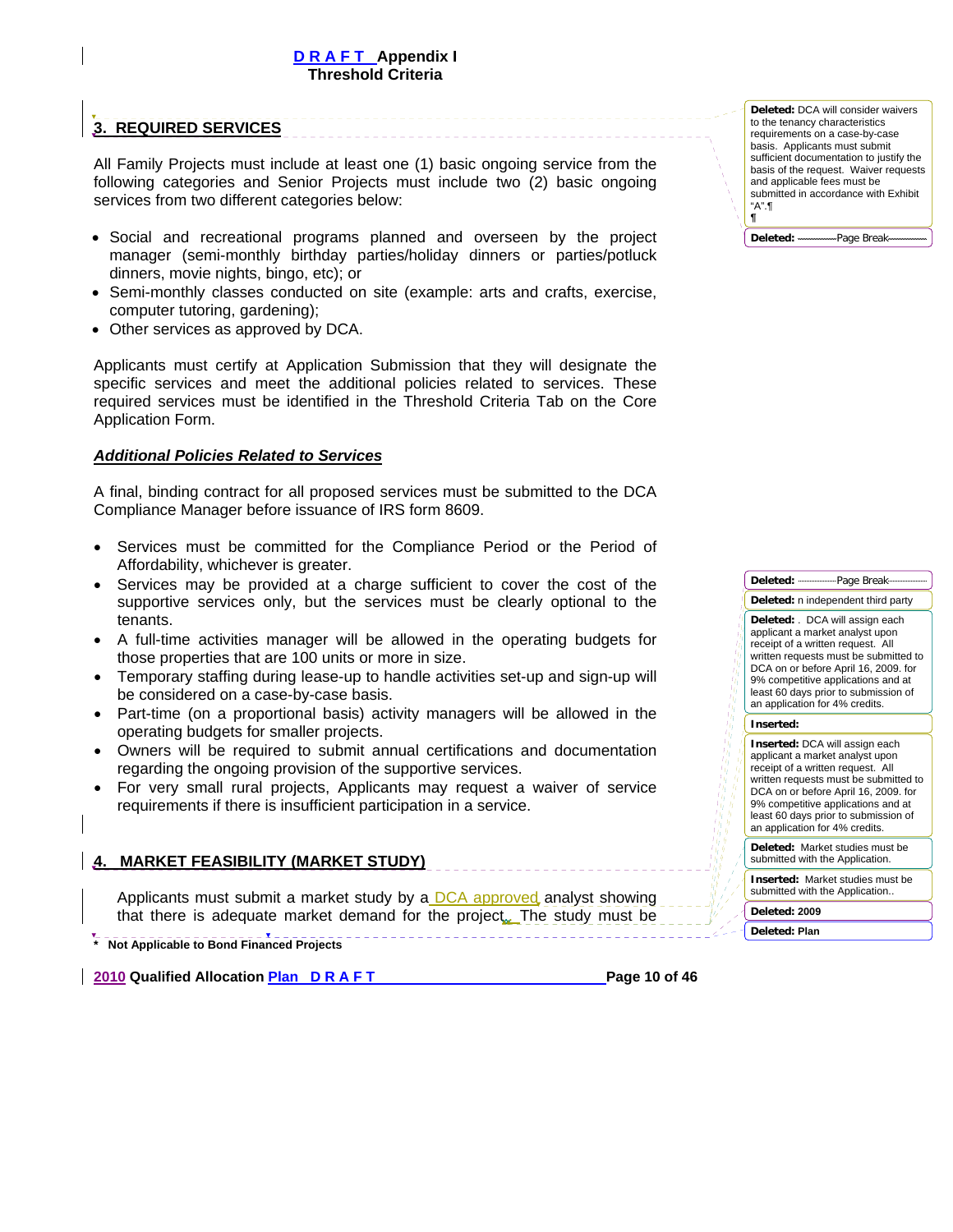prepared by a market analyst approved by DCA and clearly state that there is sufficient demand for the project and the project will stabilize within DCA requirements. The market study must be prepared in accordance with DCA guidelines and must be in the format required by the DCA Market Study Manual. Market studies must accurately reflect the rental structure and unit mix of the proposed project. It is applicant's responsibility to ensure that the market study accurately reflects the submitted application and meets all DCA requirements. The accuracy and outcomes of the Market study will be considered in the scoring of applications. While DCA will use the conclusions of the analyst in determining whether the project is marketable, DCA will not be bound by the opinion or conclusions reached by the market analyst. DCA will review the market study, rent rolls and project data of similar projects located in close proximity to the proposed project in determining whether the project will be able to achieve the desired lease up to be feasible.

DCA will also carefully analyze existing DCA projects located in close proximity to the proposed project to determine if selection of the project will have significant adverse financial impact on existing affordable housing inventory.

The following factors will generally be considered by DCA to be indicative of Market feasibility for HOME, 4% tax exempt Bond projects, and 9% Tax Credit projects.

- Market capture rates 30 percent or less for **all** 1 bedroom units, 30 percent or less for **all** 2 bedroom units, 40 percent or less for **all** 3 bedroom units and 50 percent or less for all 4 or more bedroom units in the project
- In Rural areas (as defined), market capture rates of 35 percent or less for **all** 1 bedroom units, 35 percent or less for **all** 2 bedroom units, 40 percent or less for **all** 3 bedroom units and 50 percent or less for all 4 or more bedroom units in the project
- The overall capture rate for **all** Tax Credit Units shall not exceed 30 percent for Urban Counties and 35 percent for Rural areas and the overall capture rate for **all** Market Rate Units shall not exceed 30% for Urban Counties and 35% for Rural areas
- Market capture rates for each AMI market segment type (i.e. 30%, 50%, 60% & market) for each **bedroom type** shall not exceed 70% for **all** bedroom types proposed in each segment
- An absorption period less than 24 months to reach stabilized occupancy
- Stabilized occupancy rate of 93% or above
- Unit mixes or target populations supported by the market
- No adverse impact to the occupancy and financial health of existing assisted rental housing properties in the market area. Assisted rental housing properties include those financed by Credits, USDA, HUD 202 or 811 (as appropriate), DCA or locally financed HOME properties, HTF, and HUD

**\* Not Applicable to Bond Financed Projects** 

**2010 Qualified Allocation Plan D R A F T Page 11 of 46 Page 11 of 46** 

**Deleted:** d

**Deleted:** ¶

¶

#### **Deleted:** ¶

<#>DCA will generally not fund two projects in the same locality with the exception that a new construction and occupied rehab may be selected. In some cases, DCA may select a family and a senior project provided the projects are not located in close proximity to each other and there is a significant showing of demand.¶ <#>In order to ensure that projects can achieve lease up quickly, DCA will not generally select a proposed Application for an allocation if a project awarded an initial allocation of credits between 2006 and 2008 is located in close proximity to the proposed site and serving the same population (Family and Senior). "Close proximity" shall be defined in rural areas as the local government jurisdiction or ten miles, whichever is greater. Close proximity shall be defined in urban areas as a two mile radius. (Phased projects are excluded). ¶

**Deleted:** Although a project may be deemed marketable by the analyst, DCA may elect not to select the project for one or more of the following reasons:¶ <#>Generally, DCA will not select more than one new construction project in the same locality in a funding round.¶ <#>DCA may determine that the proposed project will have an adverse impact on its existing portfolio of projects either by delaying lease up or reducing occupancy.¶ <#>DCA may determine that changing market conditions may make the proposed site too risky for selection.¶ **Deleted:** If more than one project is proposed for a particular area, DCA, in its sole discretion, will decide which one will be selected for funding. DCA

will utilize but is not bound by the following factors in its selection decision:¶ ¶<br><#>Score ¶

<#>Capacity of development team¶ <#>Allocation of resources among development teams¶ <#>Amenities¶ <#>Tenancy characteristics of projects developed in the immediate area¶ **... [11]**

**Deleted: 2009**

**Deleted: Plan**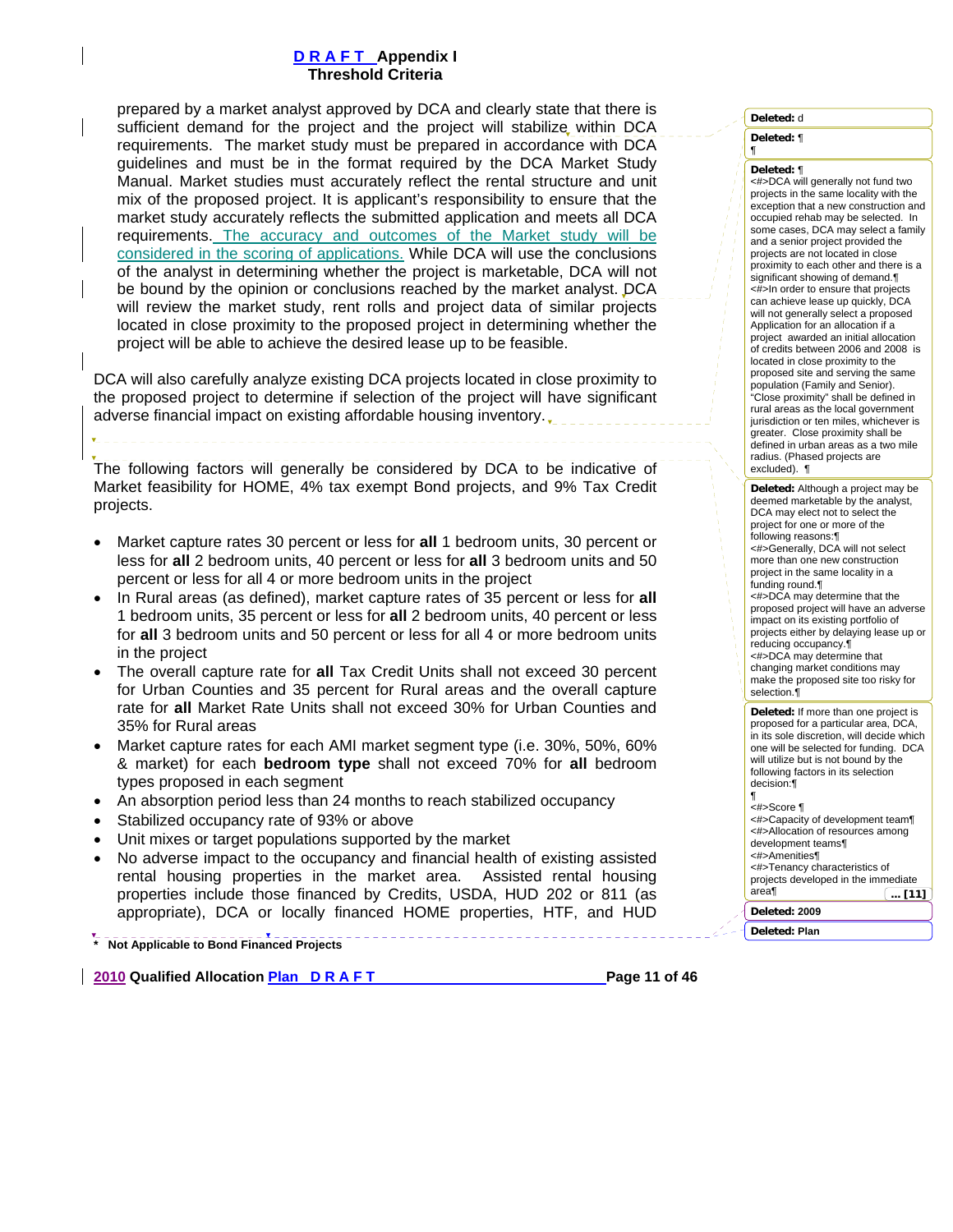221(d)(3) and 221 (d) (4) and other market rate FHA insured programs. DCA does not consider public housing properties in the adverse impact determination

- Competing proposed projects in the same geographic market area where, in part, location, unit mix, rent structure, market demand, and other factors favor one project compared to another;
- Units with project based rental assistance (PBRA)
- Ability of market rate units to lease at the projected rents
- All requirements as outlined in the Market Study Guide.

For existing occupied properties that are going to be rehabilitated, market analysts shall consider retention of current occupants in their demand calculations. Retention is measured by the number of tenants that are not rent burdened or over-income that are projected to reside at the property during and after the proposed renovations.

For Senior projects (Elderly and Housing for Older Persons), demand may include residents from outside the market area, converting from homeownership and seniors living with and/or supported by their children as documented by the market analyst. DCA reserves the right, in its sole and absolute discretion, to independently evaluate the demand for additional affordable rental housing in the geographic/market area. DCA's judgment will be the final determination. All requests for a DCA ordered market study for 4% tax credits submitted in May through September will need to have all pending 9% tax credit applications considered in demand calculations

For scattered site projects, the market study requirements must be met for the project as a whole.

## **5. APPRAISALS**

For all projects awarded HOME Loans, DCA will commission an appraisal prepared in accordance with DCA policies. DCA's determination is final with respect to the appraised value of the project.

The DCA appraisals may be assignable to other lenders. In instances where the senior lender obtains the appraisal, DCA will accept such appraisal as long as DCA's guideline requirements are met and DCA is given the right to rely on the appraisal by the appraiser. DCA will select property appraisers.

**\* Not Applicable to Bond Financed Projects**  Applicants will be charged a fee equal to the cost of the appraisal report. The fee will be due on the date specified in the HOME commitment letter. The commissioned appraisal reports shall include the "as is" value, "as built/as complete" (encumbered), "as built/ as complete " (unencumbered) values of the proposed subject property and, tax credit value. The "as is" value shall delineate

**2010 Qualified Allocation Plan D R A F T Page 12 of 46 Page 12 of 46** 

**Deleted:** 

**Deleted: Plan**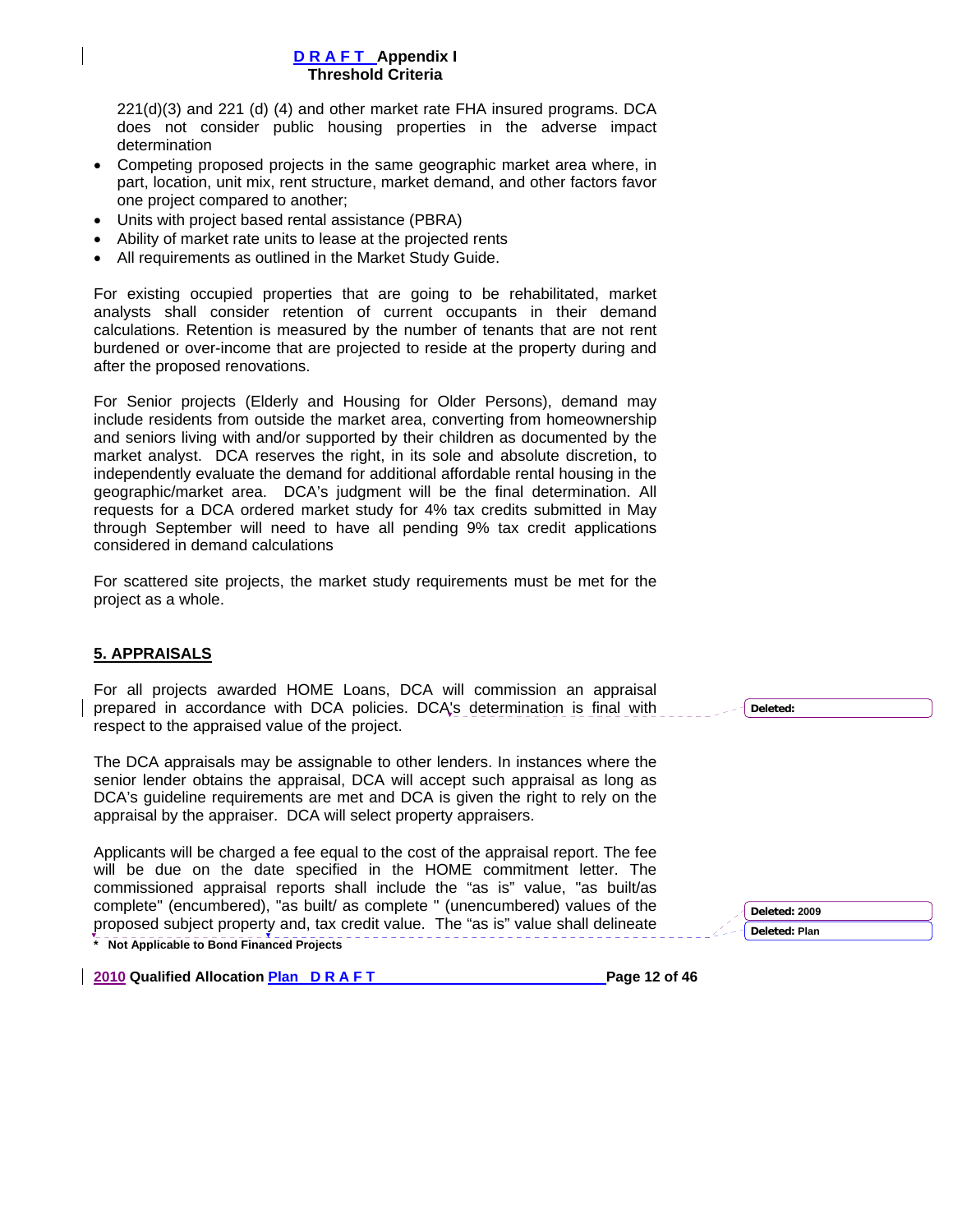the value of the land and building. The appraisal shall conform to USPAP standards. The appraisal will provide an estimate of the market value (unencumbered) of the property at loan maturity. The total hard cost of any project may not exceed 90% of the as completed unencumbered appraised value of the property. Upon completion of the commissioned appraisal, any project found not to meet this requirement will have their funding award revoked.

### **A. Applicant Commissioned Appraisals**

1. Identify of Interest. DCA policy requires that the Applicant obtain an appraisal of the value of a property if there is an identity of interest between the buyer and the seller. This appraisal must be submitted with the Application. DCA will carefully scrutinize the sales price of land between related parties to ensure that the value has not been inflated. While the appraisal will be an indication of fair market value, DCA will consider tax values as well as actual sales price established as indicative of the value of a property. All property values shall associate a land value as well as a value for the improvements. The appraisal shall conform to USPAP standards.

Properties which have been in the control of the Applicant or a related party for a period of three (3) years or less will generally be valued at the acquisition cost at the time the related party obtained initial site control. Properties that have been rezoned, subdivided or modified will not be deemed to be of higher value based on the actions taken by the Owner/ Applicant or any related party.

For Scattered Site Projects, an appraisal establishing "as-is" value will be required for each non-contiguous parcel where an identity of interest exist between the buyer and seller.

2. Selected Projects. DCA will require that all tax credit only projects selected for funding provide an appraisal commissioned by a lender or a DCA approved appraiser on or before closing. This appraisal must support the purchase price as well as the value of the property upon completion.

## **6. ENVIRONMENTAL REQUIREMENTS**

#### **A. General**

On-site and off-site specific environmental concerns identified in an environmental study are to be considered in the context of the criticality of the housing to be provided. DCA shall consider the public benefits of the housing and then weigh the benefits against the costs to mitigate the hazard, the potential health risks, and other financial and public policy implications. The project will not pass Threshold until all environmental matters are resolved in a manner satisfactory to DCA, in its sole and absolute discretion.

**\* Not Applicable to Bond Financed Projects** 

**2010 Qualified Allocation Plan D R A F T Page 13 of 46 Page 13 of 46** 

# **Deleted: 2009 Deleted: Plan**

**Deleted:** analyst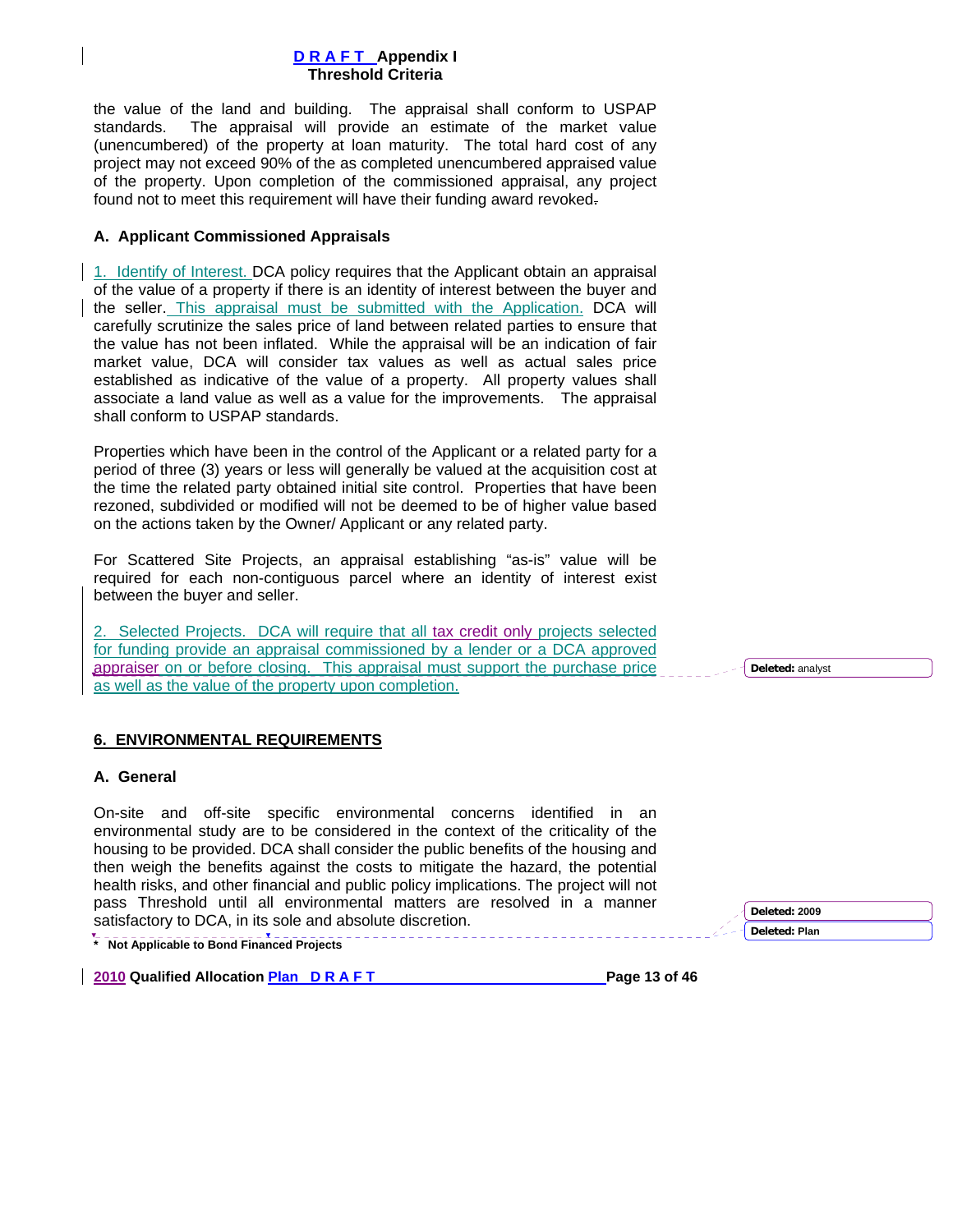For Scattered Site Projects, the environmental requirements must be met for each noncontiguous parcel.

### **B. Environmental Study**

A Phase I environmental study must be prepared in accordance with the DCA Environmental Manual contained in the Application Manual and must be included in the Application. The Applicant and the Qualified Environmental Professional must sign the environmental certification form and include it in the Application. This Phase I Environmental Study should fully address all recommendations of the consulting environmental engineer, and all such recommendations, including Phase II environmental studies (if required) or any additional testing, must be completed at the time of Application Submission.

The Phase I (and Phase II where required) Environmental Study must have been conducted within six (6) months of the Application Submission. If an Environmental Study was completed prior to this six-month period, a copy of this earlier Environmental Study (and any others that are available) must be included in the Application along with a new Environmental Study.

### **C. Flood Plains/Floodways**

- **(1) Tax Credit Rehab Projects.** Applications that propose the rehabilitation of existing buildings located in the 100-year flood plain/floodway, will meet Threshold criteria, only under the following conditions:
	- An Architectural Conceptual Site Development Plan that clearly defines the areas of floodplain/floodway in relation to all site improvements, including buildings, paving, and site amenities, must be submitted with the Application. The Plan must clearly show where all development and incidental development lies in relation to the floodplain/floodway.
	- All areas of floodplain/floodway must be documented by the FEMA map for the areas in which the site is located, regardless of whether the proposed site for development appears to be located in a floodplain/floodway and must be included in the Application. The boundaries of the proposed site for development must be delineated on the FEMA map.
	- The lowest existing floor elevation of each building in the flood plain must be at least 6" above the FEMA designated floodplain/floodway elevation. Documentation must be submitted to clearly demonstrate existing conditions and should include a land survey indicating the location of the existing buildings, existing floodplain/floodway, elevation of existing floodplain/floodway, elevation of lowest floor level in existing buildings and FEMA elevation of the existing floodplain/floodway. In addition site improvements must be made to protect the building(s) from flood damage.

**\* Not Applicable to Bond Financed Projects** 

**2010 Qualified Allocation Plan D R A F T Page 14 of 46 Page 14 of 46**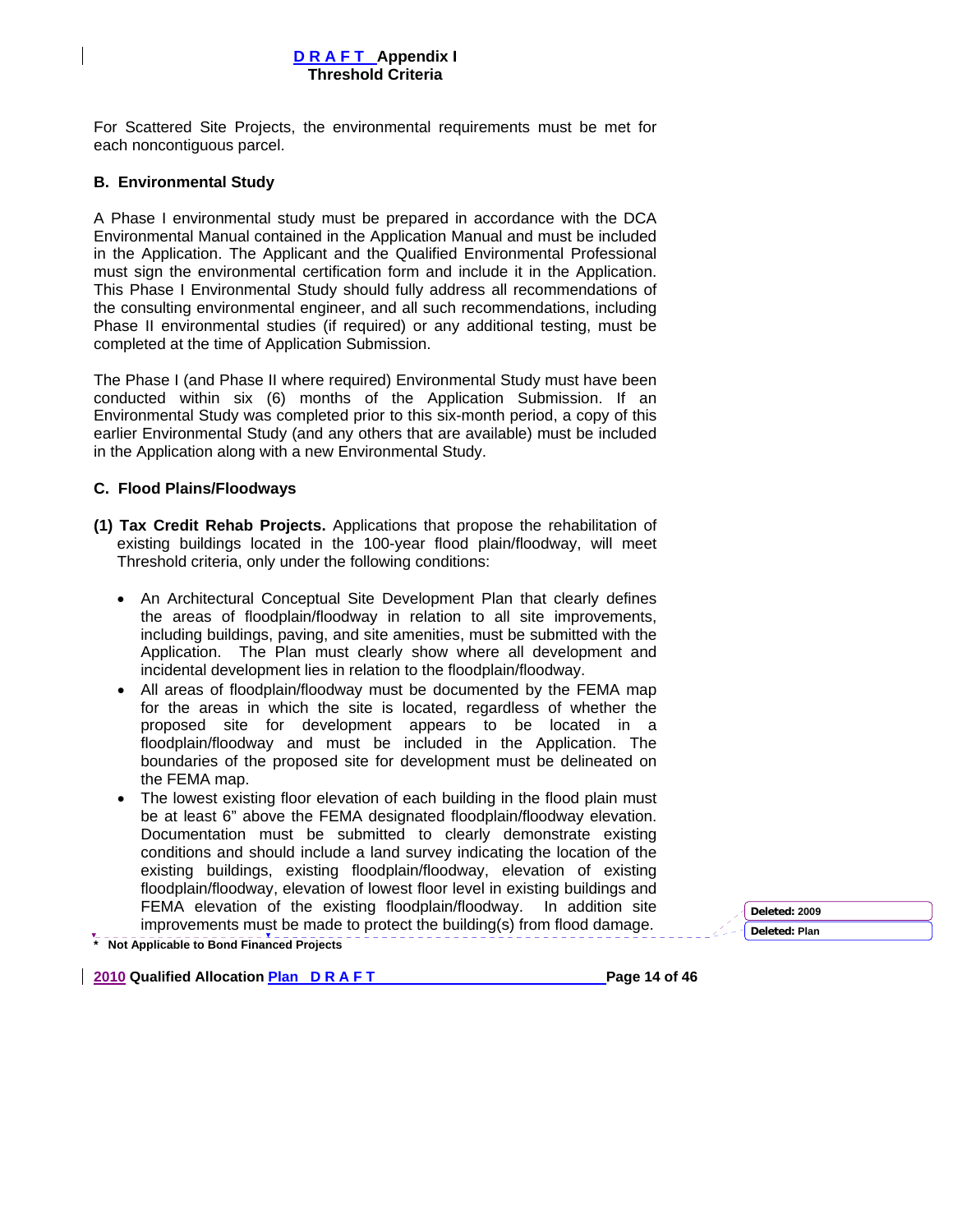- **(2) Other projects**. For all other projects, building in the flood plain will be permitted only if the following conditions are met:
	- An Architectural Conceptual Site Development Plan that clearly defines the areas of floodplain/ floodway, in relation to all site improvements, including buildings, paving, and site amenities, must be included in the Application.
	- A FEMA map for the area in which the site is located, regardless of whether the proposed site for development appears to be located in a floodplain/floodway, must be included in the Application. The boundaries of the proposed site for development must be delineated on the FEMA map.
	- All areas of floodplain/floodway must be documented by the FEMA map for the areas in which the site is located. The proposed site for development must be located on that map.
	- The qualified Environmental Professional or Engineer must include an opinion as to whether or not the proposed project will impact any floodplain or floodway.
	- The qualified Environmental Professional or Engineer must document mitigation for impacts to existing floodplains/floodways planned for development, and include consideration of alternative locations for the development.
	- A FEMA Conditional Letter of Map Amendment (LOMA) or Letter of Map Revision-Based on Fill (LOMR-F) must be obtained for the property that shows that the property is eligible for reclassification out of the floodplain/floodway area and submitted at the time of application. A final Letter of Map Amendment (LOMA) or Letter of Map Revision-Based on Fill (LOMR-F) from FEMA along with an elevation certificate and all other information to document the reclassification must be provided to DCA at the completion of the project, or evidence that the property is eligible for flood insurance and that such insurance will be in place if awarded funding from DCA.
- **(3) HOME Projects and projects that have other HUD funded sources including but not limited to PBRA**. For applications requesting HOME funds the following requirements must also be met:
	- An Architectural Conceptual Site Development Plan that clearly defines the areas of floodplain/floodway in relation to all site improvements, including buildings, paving and site amenities, must be included in the Application.
	- The qualified Environmental Professional or Engineer must include an opinion as to whether or not the proposed project will impact any floodplain or floodway. **Deleted: <sup>2009</sup>**

**Deleted: Plan** 

**\* Not Applicable to Bond Financed Projects** 

2010 Qualified Allocation **Plan D R A F T Page 15 of 46 Page 15 of 46** 

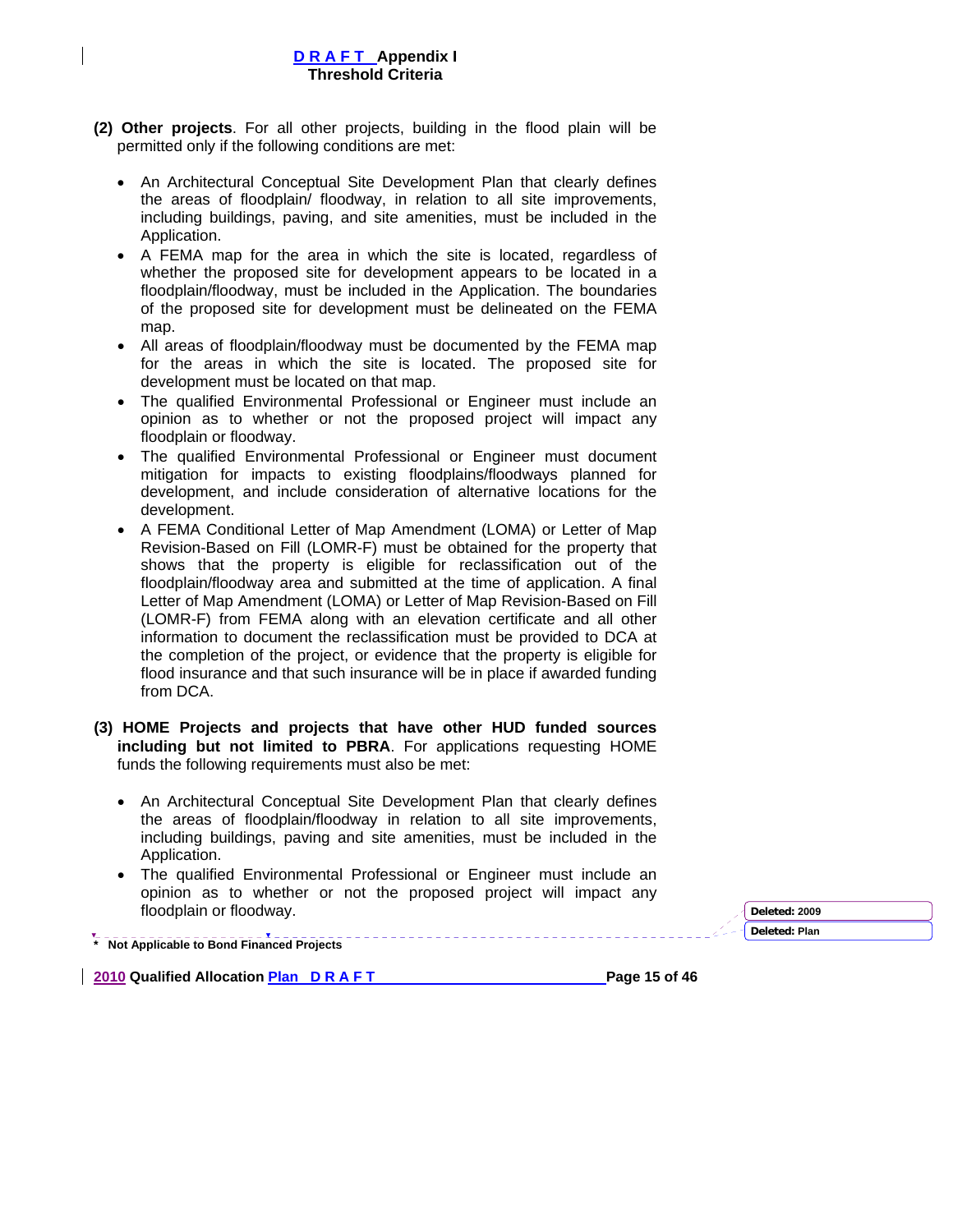- The qualified Environmental Professional or Engineer must document mitigation for impacts to existing floodplains/floodways planned for development, and include consideration of alternative locations for the development.
- Documentation that the Applicant has published the required notices and met the requirements of the Eight Step Flood Management process set forth in 24 CFR §55.20.

### **D. Wetlands**

Generally, DCA does not allow the disturbance of wetlands in excess of one tenth  $(1/10^{th})$  of one acre or streams in excess of 100 feet for any project. However, if the proposed development will disturb more then one tenth  $(1/10<sup>th</sup>)$  of one acre or more than 100 feet of stream, DCA will accept USACE (Corp. of Engineer) approval of the proposed development where such approval is provided at the time of Application Submission and is evidenced by an approval letter, the USACE approved site plan & engineering drawings and the appropriate USACE permits.

No buildings paving, site amenities, or other improvements are to be located in any wetlands or cross and streams under any conditions without the express approval of DCA and the Corp of Engineers wetland permit has previously been obtained.

The following documentation of the existence of wetlands/streams must be included in each Application:

- An Architectural Conceptual Site Development Plan that clearly defines the areas of wetlands and/or streams in relation to all site improvements, including buildings, paving, and site amenities, and indicating the acreage of wetlands that will be disturbed by the proposed project must be included in the Application.
- A U.S. Fish and Wildlife Service National Wetlands Inventory map for the area in which the site is located, regardless of whether wetlands appear to be located on the proposed, must be included in the Application. The boundaries of the proposed site for development must be delineated on the USFWS map.
- The site reconnaissance must include observation of any and all wetland areas on the property.
- If wetlands are suspected on the site either through the site reconnaissance or the examination of the NWI map, a wetlands delineation, performed in accordance with all federal and state guidelines, including an official jurisdictional determination issued by the USACE, must be included in the Application.

|                                          | Deleted: 2009 |
|------------------------------------------|---------------|
|                                          | Deleted: Plan |
| Not Applicable to Bond Financed Projects |               |

**2010 Qualified Allocation Plan D R A F T Page 16 of 46 Page 16 of 46**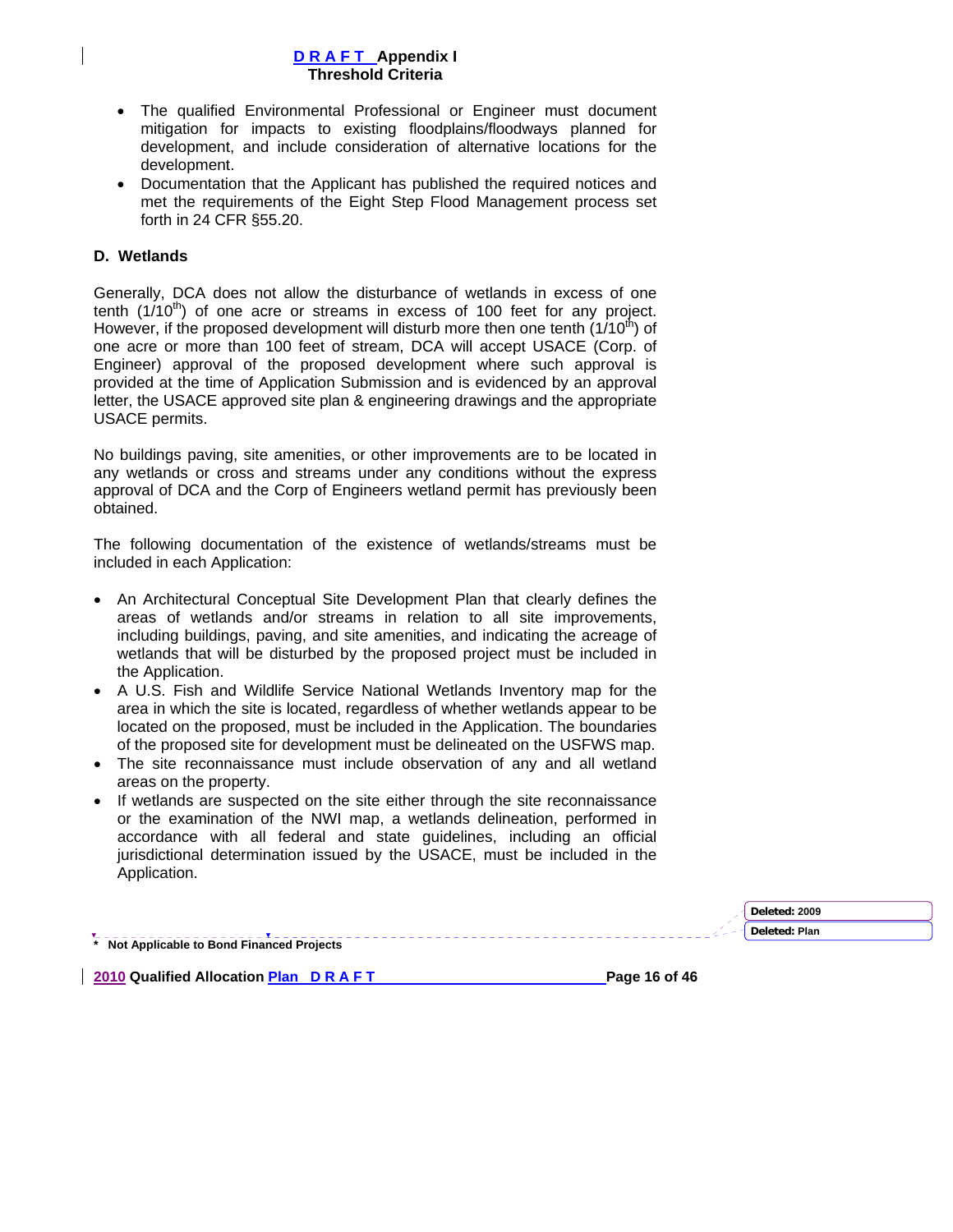For applications requesting HOME funds or which have other HUD funds listed as sources, including but not limited to PBRA, the following **additional** requirements must be met:

- The qualified Environmental Professional or Engineer must document mitigation for impacts to any existing wetlands area(s) planned for development, and include consideration of alternative locations for the development.
- Documentation that the Applicant has published the required Notices and met the requirements of the Eight Step Wetlands Management process set forth in 24 CFR §55.20.

### **E. State Waters/Streams/Buffers & Setbacks**

The Environmental Professional must render an opinion as to whether State Waters are located on the subject property using EPD's Field Guide for Determining the Presence of State Waters That Require a Buffer. DCA recommends that the Local Issuing Authority as determined by the EPD make the final State Water determination and, if permitted, include a letter in the Application.

Documentation of the existence of State Waters in the form of an Architectural Conceptual Site Development Plan that clearly defines the State Waters in relation to all site improvements, including buildings, paving, and site amenities, and includes the delineation of all buffers required by state and local jurisdictions must be included in each Application.

DCA does not allow for the disturbance of Streams in excess of one hundred (100) linear feet (See Section 6 (D), Wetlands).

All applicable buffers or setbacks that must be located on the subject property must be identified and discussed. No project will be accepted for any DCA funding or approved for tax credits (including HOME funds) if it contemplates any land-disturbing activity in any required buffer area unless an appropriate variance(s) or exemption(s) have been applied for and received from all appropriate agencies with jurisdiction over such buffers, and documentation of such variance(s) or exemption(s) is included in the Application.

## **F. Lead Based Paint (LBP)**

For all existing properties to be rehabilitated under DCA programs and built prior to 1978, a survey of LBP must be included in the environmental study. The investigation must be completed according to EPA and HUD guidelines on properties that fall under the requirements of these agencies. If such materials exist on the properties the Qualified Environmental Professional must include

**\* Not Applicable to Bond Financed Projects** 

2010 Qualified Allocation **Plan D R A F T** Page 17 of 46

**Deleted:** Section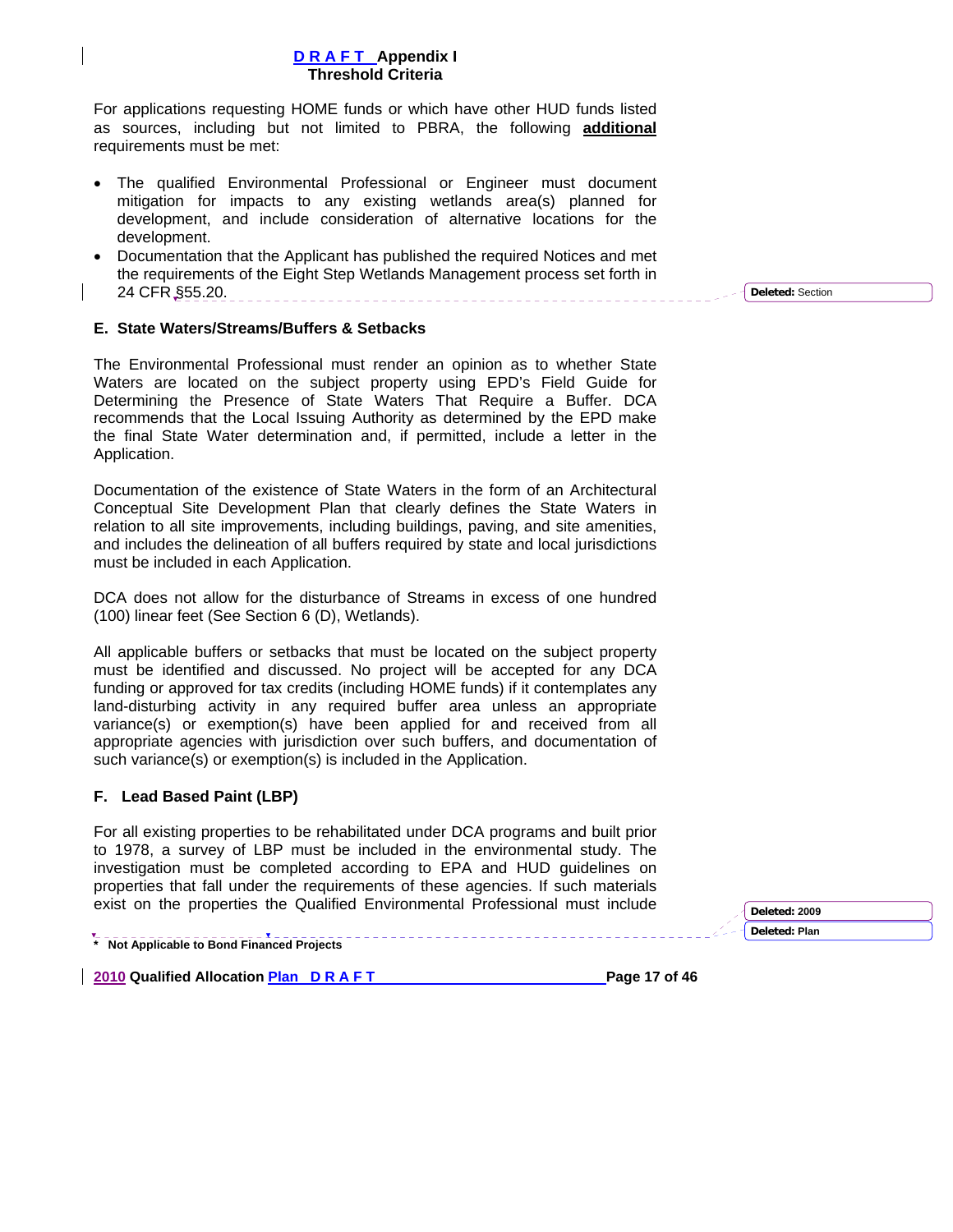recommendations for the management of these materials or abatement, if necessary according to all EPA and HUD guidelines.

### **G. Asbestos Containing Materials (ACM)**

An asbestos survey must be performed on all buildings scheduled for demolition or renovation regardless of when they were constructed. The investigation must be completed according to EPA and HUD guidelines on properties that fall under the requirements of these agencies. If such materials exist on the properties the Qualified Environmental Professional must include recommendations for the management of these materials or abatement, if necessary according to all EPA and HUD guidelines.

### **H. Water Leaks, Mold & Lead in Drinking Water**

For all existing properties to be rehabilitated under DCA programs, a survey of water leaks, mold and testing for lead in drinking water must be completed according to EPA and HUD guidelines as applicable on properties that fall under the requirements of these agencies. If such conditions and/or materials exist on the properties the Qualified Environmental Professional must include recommendations for the elimination, removal or remediation of these conditions and/or materials according to all EPA and HUD guidelines, as applicable.

### **I. PCB's**

For all construction applications, documentation must be submitted according to the requirements of the Environmental Manual.

### **J. Radon**

For all Applications, the radon zone must be noted in the environmental study along with the Georgia Radon Map. For Applications that propose the rehabilitation of existing properties, radon testing within the existing buildings, according to EPA guidelines is required and the results must be included in the environmental study.

#### **K. Noise Requirements**

**\* Not Applicable to Bond Financed Projects**  For all Applications, properties must meet the DCA requirements for sound. For HUD funded projects, properties must meet HUD Noise requirements as well. Applicants must provide evidence that the property meets these requirements. (Please refer to the DCA Environmental Manual for comprehensive information on DCA and HUD Noise Policies). DCA requires a Noise Analysis according to the requirements of the HUD Noise Analysis Guide (NAG) if the Owner Environmental Questionnaire & Disclosure Statement, Part B, indicates that there is a major road/highway/freeway within 1,000 feet, a railroad within 3,000 feet or

**2010 Qualified Allocation Plan D R A F T Page 18 of 46 Page 18 of 46** 

| Deleted: 2009 |  |
|---------------|--|
| Deleted: Plan |  |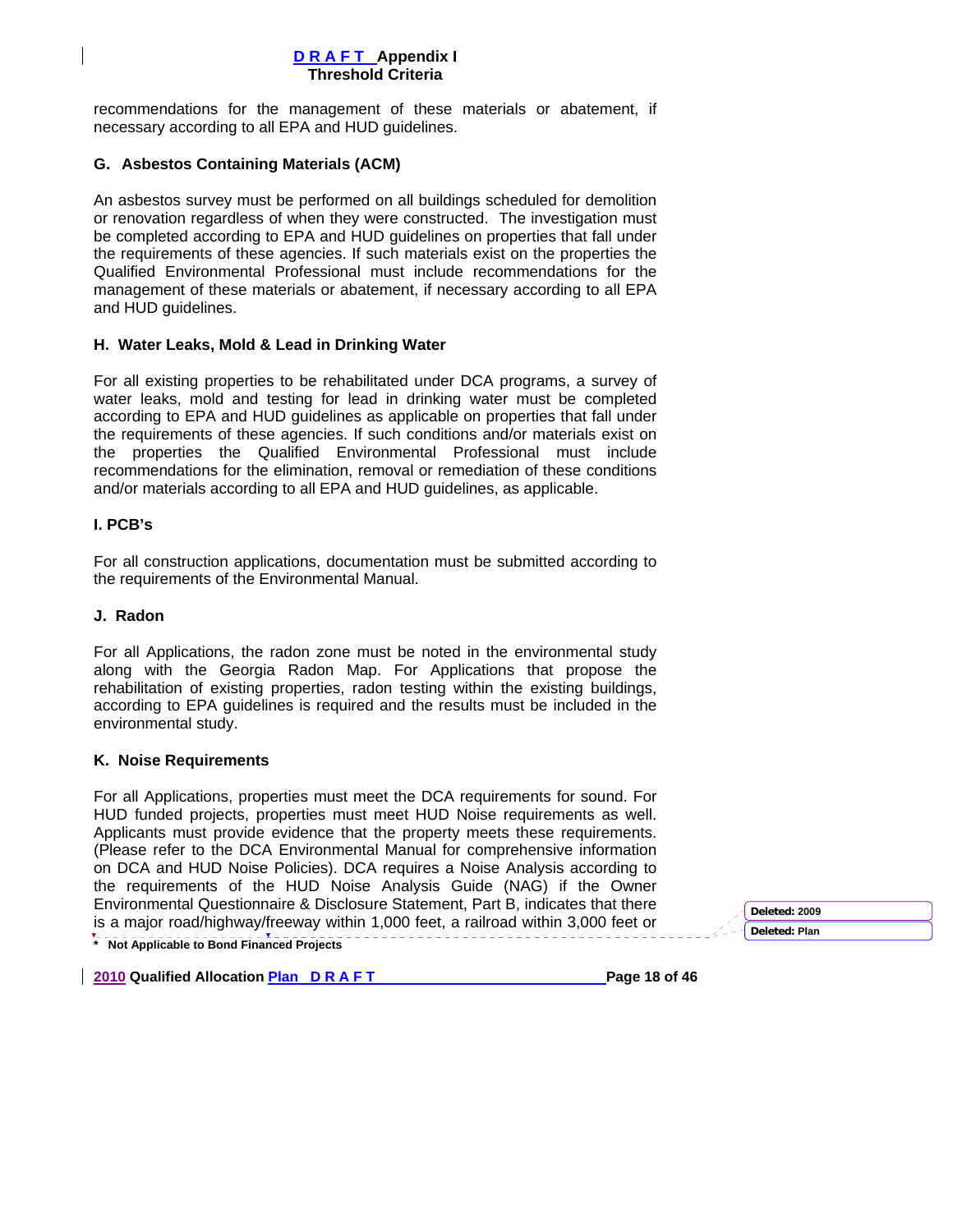an airport (depending on classification) within  $5 - 15$  miles. All statistics and calculations used in the formulation of the Noise Analysis must be provided with the Phase I report. The Environmental consultant must provide an opinion on the results of such study, and the report must contain a complete mitigation plan for remediation of sound levels above the HUD or DCA Limitations. If an additional noise source exists, such as a manufacturing facility, then the Environmental Professional must comment on the additional source and give a professional opinion on the impact to the site. The DCA and HUD Noise Limitations must be met at 45dB for interior locations and 65dB for exterior locations. All mitigation costs for sound must be included in the construction development budget. A selected project cannot exceed 75dB of exterior noise.

### **L. Additional Environmental Requirements for HOME/HUD funded Projects, including but not limited to PBRA**

All developments utilizing HOME or HUD funds are required to assess the environmental effects of that activity in accordance with the provisions of the National Environmental Policy Act of 1969 (NEPA) and HUD regulations at 24 CFR Part 58. DCA requires applicants to conduct various activities required for the environmental review process at HOME application, including a Phase I Environmental Assessment (EA), as outlined in the Environmental Manual.

The Applicant, as outlined in the HOME/HUD Environmental Questionnaire, must complete additional requirements for HOME/HUD funded projects at the time of Application Submission, including, but not limited to, the Eight-Step process and HUD publication procedures.

• **Eight-Step Process**: Projects located within a flood hazard area or designated wetland are subject to Executive Order 11988 (Floodplain Management) and Executive Order 11990 (Protection of Wetlands) respectively. HUD's implementing regulations at 24 CFR Part 55 -- "Floodplain Management" prescribe measures for protecting floodplains, and when amended, for protecting wetlands. Under the provisions of these Executive Orders, HUD must avoid financial support for covered activities, unless it can demonstrate that there are no practicable alternatives outside the floodplain or wetland. Therefore, if jurisdictional wetlands will be filled or impacted and/or construction and landscaping activities will occupy or modify a floodplain/floodway, documentation that the Eight-Step process has been followed as mandated by 24 C.F.R. §55.20 for wetlands and floodplains must be provided as a part of the HOME and HUD Environmental Questionnaire. The decision making process for compliance with this part contains eight steps, including public notices and an examination of practicable alternatives. The steps to be followed in the decision making process are outlined in the 2010 Environmental Manual. Documentation of the Eight-Step process must be submitted at Application.

**\* Not Applicable to Bond Financed Projects** 

**2010 Qualified Allocation Plan D R A F T Page 19 of 46 Page 19 of 46** 

**Deleted:** Absent a DCA waiver, a

**Deleted:** 2009 **Deleted: 2009 Deleted: Plan**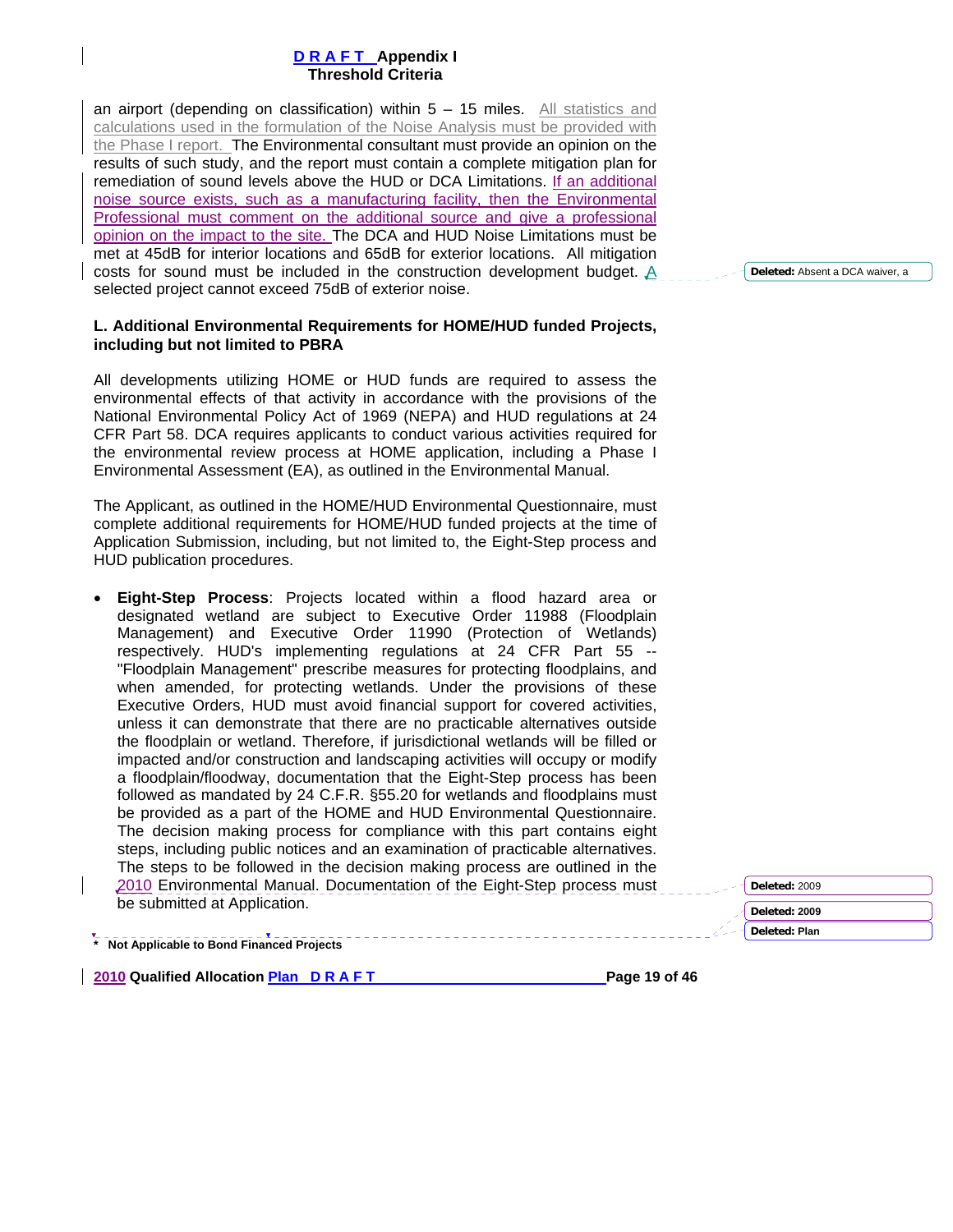• **HUD Environmental Clearance & Publication Requirements**: DCA, as the responsible entity (RE) referred to in 24 CFR §58.43, Environmental Review Procedures for Entities Assuming HUD Responsibilities, is responsible for undertaking environmental reviews for proposed HOME projects. In this capacity, DCA must ensure that the environmental review process is satisfied before certain HUD funds are committed to specific projects. Therefore, when initial awards of HOME funds are announced, DCA will publish notices of its intent to allocate HOME funds in local newspapers in the proposed project's areas. After comments, if any, have been received, HUD will review the comments to determine if there has being a finding. Once that process is complete and there has been no finding, DCA will seek HUD's approval of its commitment of HOME funds to the proposed project. **In order to ensure that the environmental review process is not challenged, Owners and/or Developer of proposed projects must, once applications are submitted, refrain from undertaking activities that could have an adverse environmental impact prior to the receipt of an environmental clearance letter from DCA removing the stipulated conditions**. Such activities include: acquiring, rehabilitating, converting, leasing, repairing, or constructing property. As a result, an Applicant can not commit or expend HUD or nonfederal funds until the environmental review process has been completed.

For Scattered Site Projects, the environmental requirements must be met for each noncontiguous parcel.

## **7. SITE CONTROL**

Site control must be in the form of (1) a warranty deed that conveys title to the subject property to the current General Partner or proposed LP or 2) a legally binding contract to purchase the proposed project site in the name of the General Partner or proposed LP (or which provides for an assignment to the General Partner or proposed LP), or (3) a binding long-term ground lease or an option for a binding long-term ground lease, with a minimum term of forty-five (45) years. For competitive applications, contracts must be executed prior to Application Submission deadline, must include a discernable contract price, must be signed by the purchaser and seller, must include a legal description of the property and must provide legal control of the site to the proposed General Partner or proposed LP at least through October 31, 2010. Site control must be in place through estimated bond closing date for a 4% tax credit project.

**\* Not Applicable to Bond Financed Projects**  In the event the contract provides the Applicant with the option to renew the contract for specific periods of time, with the initial period ending prior to October 31, 2010, the renewal option in such contract must be enforceable by the Applicant until October 31, 2010. A copy of a recorded warranty deed or a fully executed contract must be submitted with the Application. All Contracts evidencing site control must meet the specifications set forth in the Manual.

**2010 Qualified Allocation Plan D R A F T Page 20 of 46 Page 20 of 46** 

**Deleted:** 2009

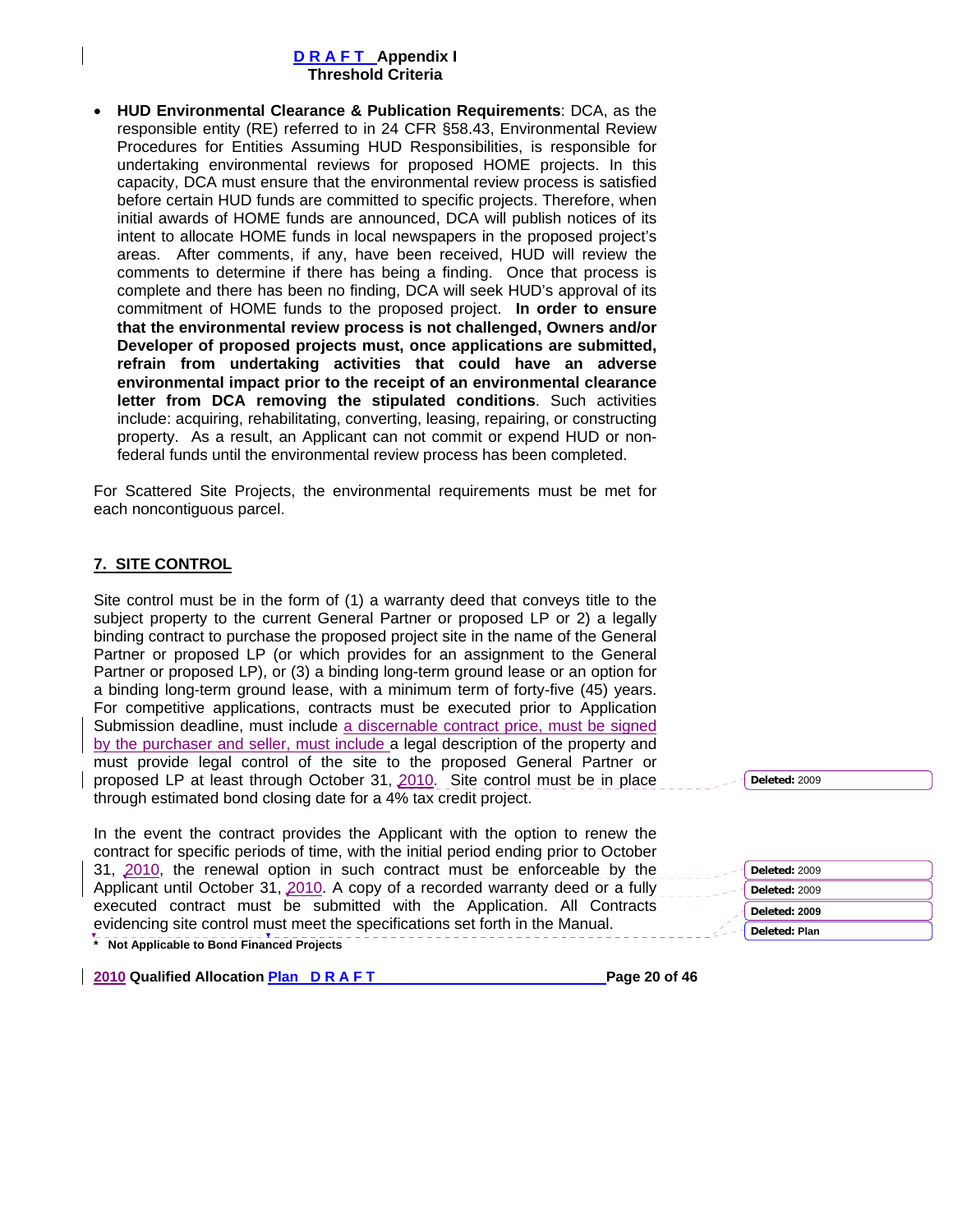For Scattered Site Projects, evidence of site control is required for each noncontiguous parcel.

### **8. SITE ACCESS**

All sites proposed for development must be legally accessible by paved roads. The Application must include the appropriate drawings, survey or other documentation that reflects such paved roads. If such paved roads are not in place at the time of the Application Submission, documentation evidencing a local commitment for funding and the timetable for completion of such paved road must be included in the Application. This restriction does not apply to private driveways accessing only the proposed project through property that is not part of a proposed site. However, if the use of such a private drive is proposed, site control of the private drive must be documented by proof of ownership or by a properly executed easement on the private drive, and the plans for paving the private drive, including associated development costs, must be adequately addressed in the Application.

For Scattered Site projects, each non-contiguous parcel must meet the above criteria.

### **9. SITE ZONING**

Zoning must be in place on or before the Application Submission deadline. Zoning of the development site must conform to the site development plan and must be confirmed, in writing, by the authorized Local Government official. The letter from the authorized Local Government official must be included in the Application. The letter must include the zoning and land use classification of the property and be accompanied by a clear explanation of the requirements (copy of the applicable sections of the zoning ordinance for the stated classification) and all conditions of these zoning and land use classifications. If the project is requesting HOME or HUD funds, the Local Government official must also comment on whether the project will include the development of prime or unique farmland (Please see the HOME and HUD Environmental Guidance for additional information). If the Local Government does not have or enforce a zoning ordinance, the Applicant must include a letter from a local government official to that effect.

The Applicant must provide documentation that demonstrates that the site layout conforms to any moratoriums, density, setbacks, or other imposed requirements of the Local Government. This documentation must be demonstrated on the Architectural Site Conceptual Development Plan either graphically or in written form. **Deleted: <sup>2009</sup>**

**Deleted: Plan** 

**\* Not Applicable to Bond Financed Projects** 

**2010 Qualified Allocation Plan D R A F T Page 21 of 46 Page 21 of 46**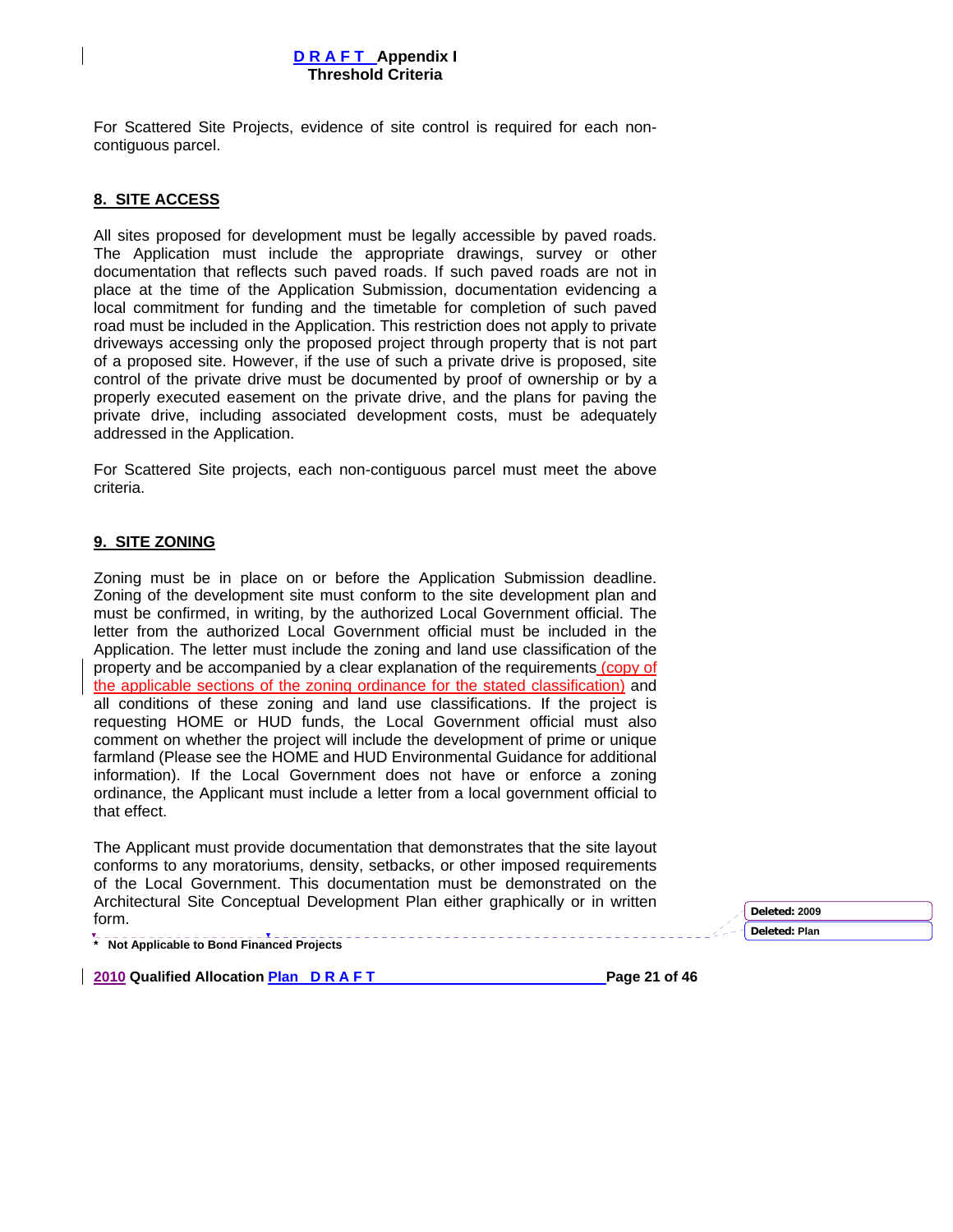It is the responsibility of the Applicant to ensure that all issues and questions surrounding the zoning and land use classification of a proposed site are clearly defined prior to Application Submission. Any unclear or unresolved issues of zoning and land use could result in Threshold failure of the Application.

For Scattered Site Projects, site zoning requirements must be met for each noncontiguous parcel.

#### **10. OPERATING UTILITIES**

Required project operating utilities (gas and electric service), as applicable, must be available to the proposed development site as of the Application Submission. To be considered "available" for the purposes of this section, all easements necessary for the utility providers to extend utilities to the property, and commitments from the utility providers to extend utilities to the property must be secured at the time of Application submission. Evidence of such easements and commitments from the utility provider must be included in the Application.

The Application must include a letter from the appropriate utility company confirming the availability and capacity of operating utilities at the proposed development site. The letters must be on letterhead, bear signatures from the appropriate utility companies must be included in the Application. Any charges for the off-site extension of utility services are not eligible for funding as project costs under the funding resources in the Plan. The requirements for Operating Utilities must be met for each non-contiguous parcel or each non-contiguous multifamily property.

Operating utilities cannot be contingent on annexation of the property, improvement of infrastructure or funding to the utility provider from an outside source. Verification of the annexation and improvements must be submitted with the Application. Any unclear or unresolved issues regarding operating utilities may result in Threshold failure of the Application.

For Scattered Site Projects, operating utilities requirements must be met for each noncontiguous parcel.

#### **11. PUBLIC WATER/SANITARY SEWER/STORM SEWER**

Public water and sewer service must be available at the proposed development site as of the Application Submission. To be considered "available" for the purposes of this section all easements necessary for the water and sewer authorities to extend the existing water and sewer services to the project, and commitments from the water and sewer authorities to extend the existing water and sewer services to the property must be secured at the time of Application

**\* Not Applicable to Bond Financed Projects** 

**2010 Qualified Allocation Plan D R A F T Page 22 of 46 Page 22 of 46** 

**Deleted: 2009 Deleted: Plan** 

**Deleted:** Page Break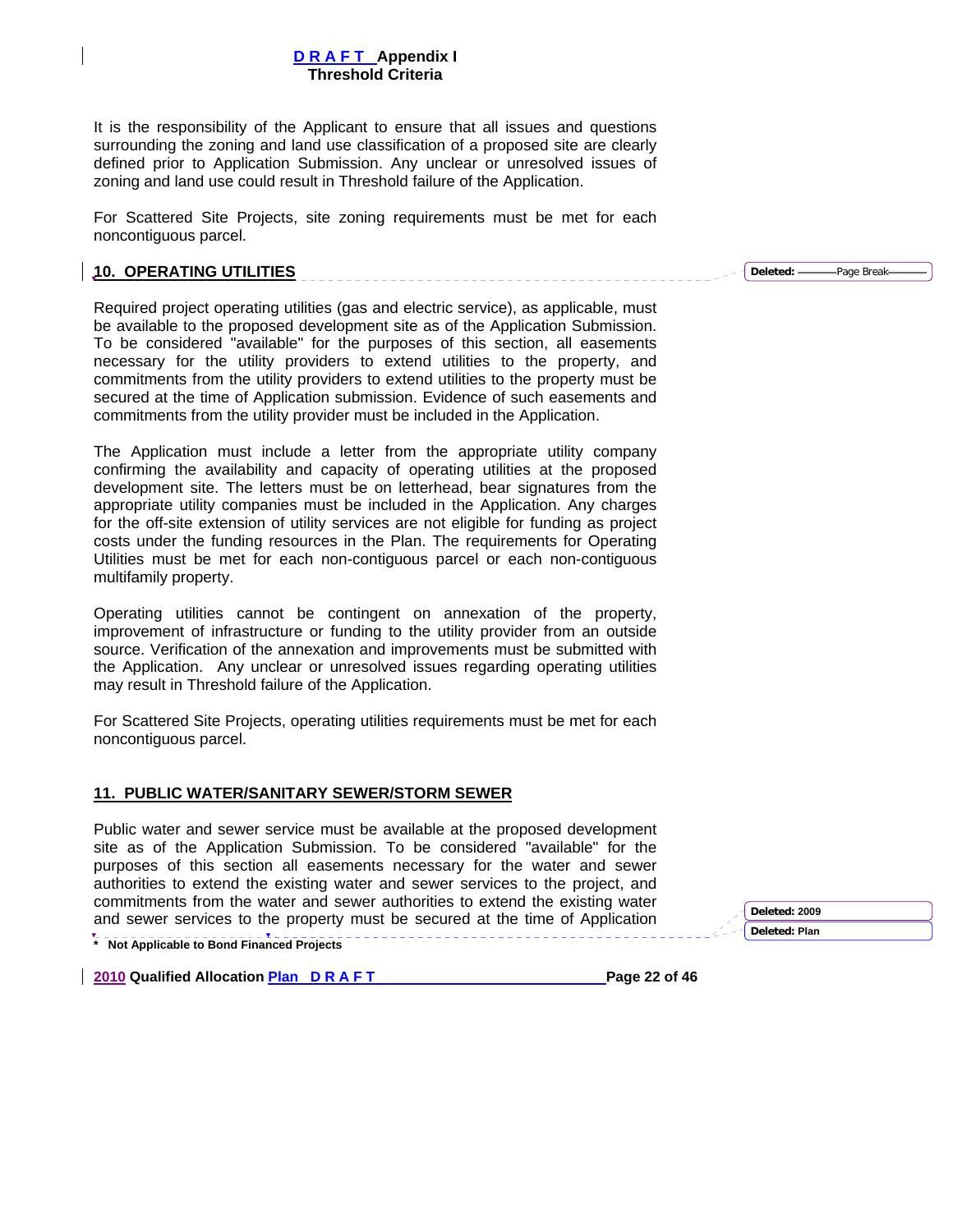Submission. Evidence of the easements and commitments from the water and sewer authorities must be included in the Application. A commitment can be subject only to conditions within the control of the Applicant. Letter(s) from the local public water and sewer authorities must document the availability and capacity of the existing public water and sewer service to the site. These letters from the appropriate public water and sewer authorities must be on letterhead and be included in the Application. Any charges for the extension of off-site services are not eligible for funding as project costs under the funding resources in the Plan. Public water and/or sewer availability cannot be contingent on the construction of a water/sewer system, annexation of the property or funding to the utility provider from an outside source. Verification of the annexation and improvements must be submitted with the Application.Any unclear or unresolved issues regarding the public water/sanitary sewer/storm sewer may result in threshold failure of the Application.

Applicants may request a waiver of these requirements for the development of single family detached units located in rural areas where no existing public water or sewer systems are available. Waivers will only be considered where each single family home is served by a separate system. No shared systems will be permitted and the waiver request must be accompanied by an engineering report confirming the availability of water and the percolation of the soil. The report must provide an opinion on the suitability of the location to make these options a viable alternative.

For Scattered Site Projects, public water/Sanitary Sewer/Storm Sewer requirements must be met for each noncontiguous parcel.

#### **12. REQUIRED AMENITIES**

#### **A. Standard Site Amenities**

All properties must include the following on-site amenities**:** 

- A community room or building,
- An exterior gathering area such as a gazebo or exterior covered porch located in a central area,
- An on-site laundry (1 washer and 1 dryer per every 25 units) or washers and dryers installed and maintained in every unit.

All the above amenities, with the exception of the on-site laundry, must be available to the tenants at no additional charge.

**\* Not Applicable to Bond Financed Projects**  A Phased Tax Credit project with a previously funded phase may be able to share some standard amenities. Applicants must contact DCA prior to Application Submission to determine the number of amenities that must be included in the new phase. DCA will consider the proximity and quality of the

**2010 Qualified Allocation Plan D R A F T Page 23 of 46 Page 23 of 46**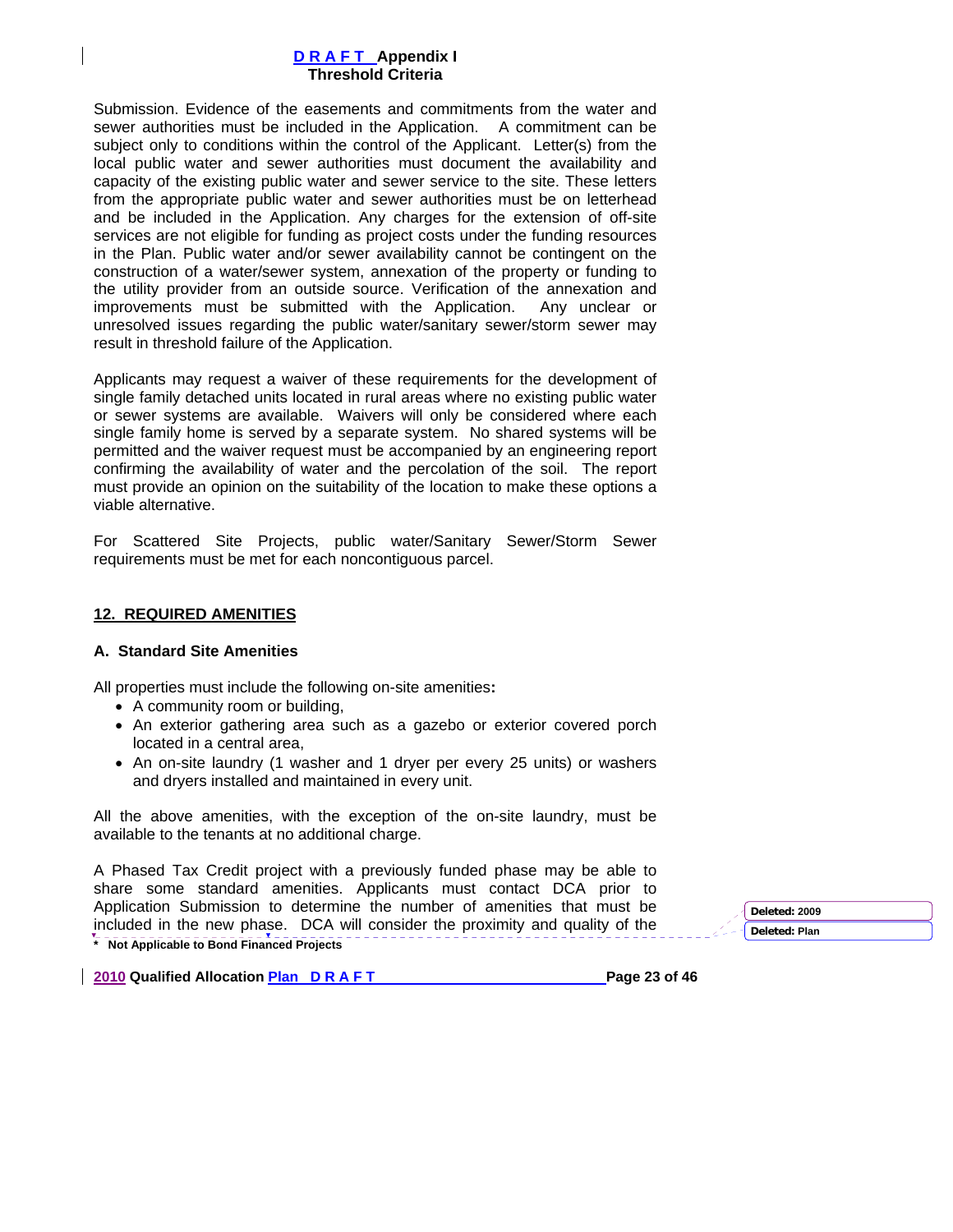shared amenities in determining whether some standard amenities may be shared.

### **B. Additional Site Amenities**

All properties must include at least two Additional Site Amenities for projects that have 125 units or less. Properties with more than 125 units must include at least four Additional Site Amenities.

A Phased Tax Credit project with a previously funded phase may be able to share some additional amenities. Applicants must contact DCA prior to Application Submission to determine the number of additional amenities that must be included in the new phase. DCA will consider the proximity and quality of the shared amenities in determining whether some amenities may be shared.

All amenities must meet the criteria set forth in the Amenities Guidebook Which can be found on the DCA website under the architectural manual section.

### *Additional Amenity Pre-Approvals*

 Additional amenities not contained in the Amenities Guidebook must be approved by DCA prior to Application Submission. Applicants should submit a request for approval of additional amenities in accordance with Exhibit A to the Core Plan: Request for approval of additional amenities must include a detailed description of the amenity following the description format of the Amenities Guidebook and must include justification of the appropriateness of the option for the targeted population.

| Deleted: These amenities must be<br>selected by the Applicant based on<br>the total residential unit count of the<br>proposed project.                                                                                                                                     |
|----------------------------------------------------------------------------------------------------------------------------------------------------------------------------------------------------------------------------------------------------------------------------|
| Deleted: <#>Projects with 50 or<br>fewer units must pick 4 Additional Site<br>Amenities.¶<br><#>Projects with more than 50 to 100<br>units must pick 5 Additional Site<br>Amenities.¶<br><#>Projects with 101 units or more<br>must pick 6 Additional Site Amenities.<br>¶ |
| Deleted: ¶                                                                                                                                                                                                                                                                 |
| <b>Deleted: DCA Approved Amenity</b><br>List¶<br>¶<br><#>Equipped soccer field<br>$$ [12]                                                                                                                                                                                  |
| Deleted:                                                                                                                                                                                                                                                                   |
| Deleted:                                                                                                                                                                                                                                                                   |
| Deleted: it                                                                                                                                                                                                                                                                |
| Deleted:                                                                                                                                                                                                                                                                   |
| Deleted: tta                                                                                                                                                                                                                                                               |

**Deleted:** (Michael to insert) **Inserted:** (Michael to insert)

**Inserted:** Electronically controlled solid cover plates over stove top

**Deleted:** ¶ **Deleted:** E

burners

**Deleted: 2009 Deleted: Plan** 

#### **C. Unit Amenities**

All units must include the following:

- HVAC systems
- EnergyStar refrigerators
- EnergyStar dishwashers
- Stoves
- Powder-based stovetop fire suppression canisters installed above the range cook top, or electronically controlled solid cover plates over stove top burners
- **D. Additional Requirements and Amenities for Senior projects (Elderly and Housing for Older Persons)**
- Elevators must be installed for access to all units above the ground floor
- Buildings more than two story construction must have interior furnished gathering areas in several locations in the lobbies and/or corridors
- 

**\* Not Applicable to Bond Financed Projects** 

**2010 Qualified Allocation Plan D R A F T Page 24 of 46 Page 24 of 46**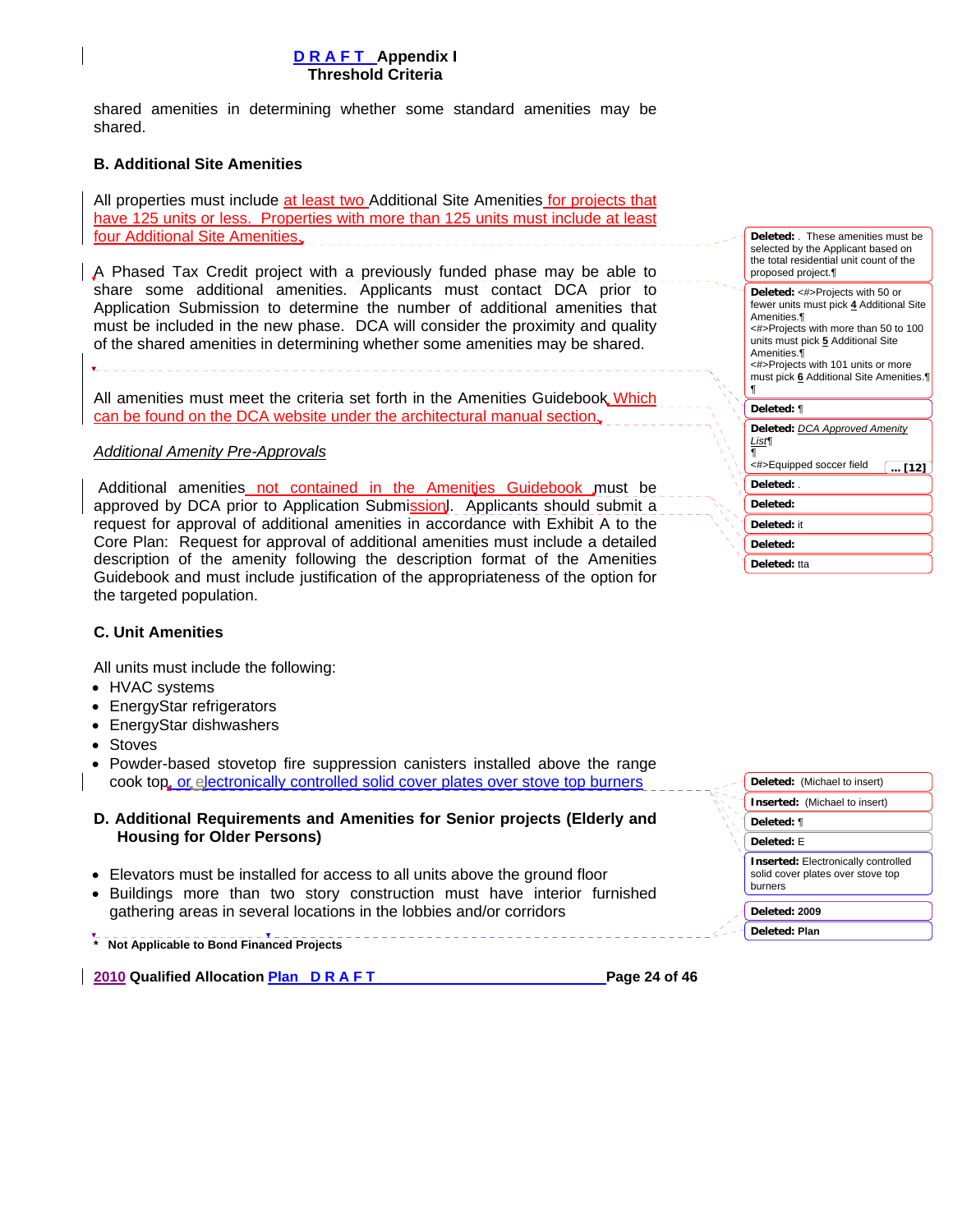• 100% of the units must be accessible and adaptable, as defined by the Fair Housing Amendments Act of 1988

Applicants must enter all selections in the Threshold Criteria tab on the Application Form.

For Scattered Site Projects, required amenities must be met for each noncontiguous parcel unless a waiver is granted by DCA.

## **13. PHYSICAL NEEDS ASSESSMENT (Rehabilitation Projects Only)**

For rehabilitation projects only, a Physical Needs Assessment (PNA) completed by a DCA qualified consultant must be included in the Application, and prepared in accordance with instructions set forth in the Physical Needs Assessment Guide in the Architectural Manual.

- This assessment must be completed no more than six (6) months prior to the Application Submission.
- The submission must include a statement from the consultant completing the PNA that the report is a true and accurate representative of the conditions as they exist on the property.
- The PNA must be prepared in accordance with the instructions as set forth in the Architectural Guide.
- The PNA must include a narrative and must identify in that narrative the current condition of all major structural and other components at the property including but not limited to framing, flooring, balconies, roofs, heating and air conditioning systems, unit attic fire separation, sewer and water systems, electrical systems, windows, doors and all issues of health and safety existing on the property. The narrative must clearly identify all major structural building code and fire separation discrepancies existing issues at the property.
- The PNA must include an Immediate Needs work scope to correct the issues and replace the components identified in the narrative. A cost estimate must also be included for these identified immediate needs. Immediate needs must also include the replacement of all minor components with less than five years expected useful life and all major components with less than 15 years useful life.
- The PNA must include a 20 year replacement reserve study with no expenditures indicated within the first 5 years. (Any expenditure in the first five years must be included in the operating or unit turnkey budgets.)
- For historic properties, the PNA must include identification of significant character-defining features and finishes and provide recommendations for retaining these features as part of the rehabilitation.
- Physical Needs Assessments are also required for adaptive reuse projects.

**\* Not Applicable to Bond Financed Projects** 

**2010 Qualified Allocation Plan D R A F T Page 25 of 46 Page 25 of 46** 

**Deleted:** by an **unrelated third party entity**. Please refer to the instructions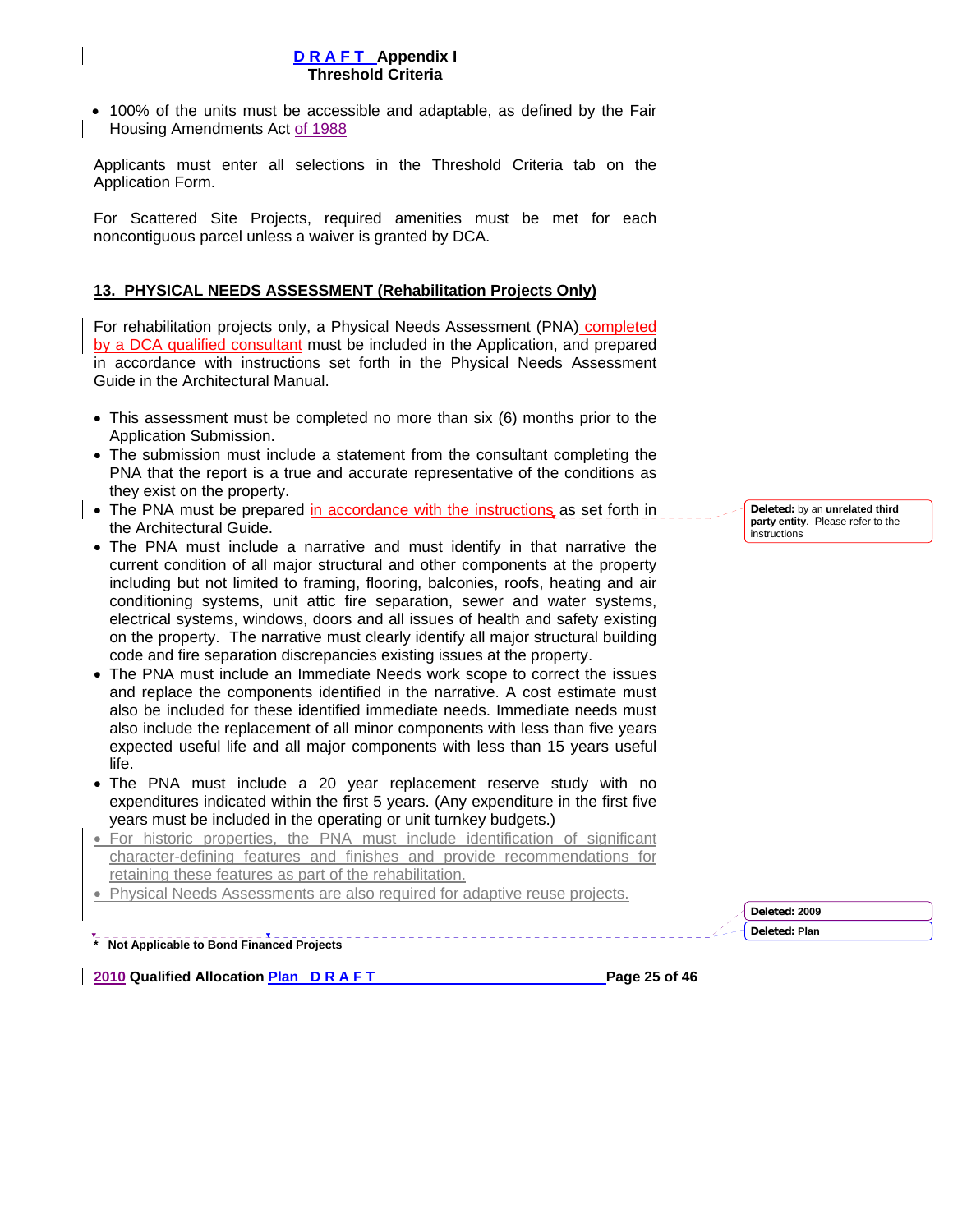Work Scope and Rehabilitation Standards

- o All projects that propose rehabilitation must submit drawings as outlined in the Architectural Submittal manual.
- All projects that propose rehabilitation must comply with building codes for new construction in the following areas. DCA requires these upgrades whether or not local codes require the modifications:
	- Georgia Energy Conservation including provisions for insulation, fenestration, heating, cooling, and water heating equipment
	- **EXEC** Life Safety Code regarding stairs, handrails, guardrails, smoke detectors, fire alarms, and unit fire separation (attic draft stops, fire separation, rated party walls and floor/ceiling components, and caulking of all penetrations in the fire assemblies). Life Safety items that do not meet current codes will not be 'grandfathered' in.
- o DCA does not distinguish between new construction and rehabilitation regarding accessibility requirements. This may include moving partitions to accommodate required clearances.
- o A comprehensive work scope with budgeted construction costs including all immediate needs identified in the PNA and all proposed work to meet the application and scoring requirements must be included in the same tab with the Physical Needs Assessment. This comprehensive work scope should be completed by the Owner/Applicant, Architect and Contractor. DCA must be able to determine that all major issues identified in the PNA and Environmental Reports are included in the work scope and construction budget. The work scope shall be presented in the format included in the PNA Manual which will include materials quantities and line item costs.
- o Upon completion of rehabilitation activities, the property will be in full compliance with the Uniform Physical Conditions Standards (UPCS). This may include significant investment in asphalt paving and concrete sidewalks.
- o The completed construction must meet the DCA guidelines for quality and longevity. Refer to the Architectural Guide in the Application Manual for DCA construction requirements and refer to this Appendix for further information on Project Feasibility and Viability Analysis when considering the rehabilitation of an existing property.

In the event DCA determines that the PNA does not address a major structural issue, Building Code, health, safety and/or marketing issues, DCA reserves the right to perform its own PNA and the Application may fail this Threshold requirement.

Scope of work should not include repairs on an "as needed" basis. DCA will require that application specifically state the scope of work for the project. final construction documents outlining the scope of work must be submitted to **Deleted:** <#>The application for rehabilitation of an existing property should propose either a "wholesale or "piecemeal" rehabilitation work scope for the property. A "wholesale" rehabilitation is one where the established work scope submitted in the application is identical in all units and buildings on the property, and meets the DCA requirements as delineated in the Architectural Guide in the Application Manual. A "

**Inserted:** <#>

**Deleted:** <#>

**Deleted:** <#>piecemeal"

rehabilitation scope of work differs for each unit within the proposed project according to its condition. . ¶ <#>An application for rehabilitation of an existing property that proposes a piecemeal work scope must be supported by a complete unit by unit assessment of the property and buildings. The proposed work scope must include a matrix on a unit by unit basis identifying all work to be completed in each unit and on the property. ¶

<#>In all cases, unit fire separation must be addressed and included in the work scope. The fire separation must include at a minimum attic draft and fire separation, rated party walls and floor/ceiling components and caulking of all penetrations in the fire assemblies. Fire separations that do not meet current codes will not be 'grandfathered' in, and DCA requires these upgrades whether or not local codes require the modifications.¶

#### **Deleted:** ¶

**Deleted:** <#>For historic properties, the PNA must include identification of significant character-defining features and finishes and provide recommendations for retaining these features as part of the rehabilitation.¶ Physical Needs Assessments are also required for adaptive reuse projects.¶ ¶

**Deleted:** ¶

**Deleted: 2009**

**Deleted: Plan** 

**\* Not Applicable to Bond Financed Projects** 

**2010 Qualified Allocation Plan D R A F T Page 26 of 46 Page 26 of 46**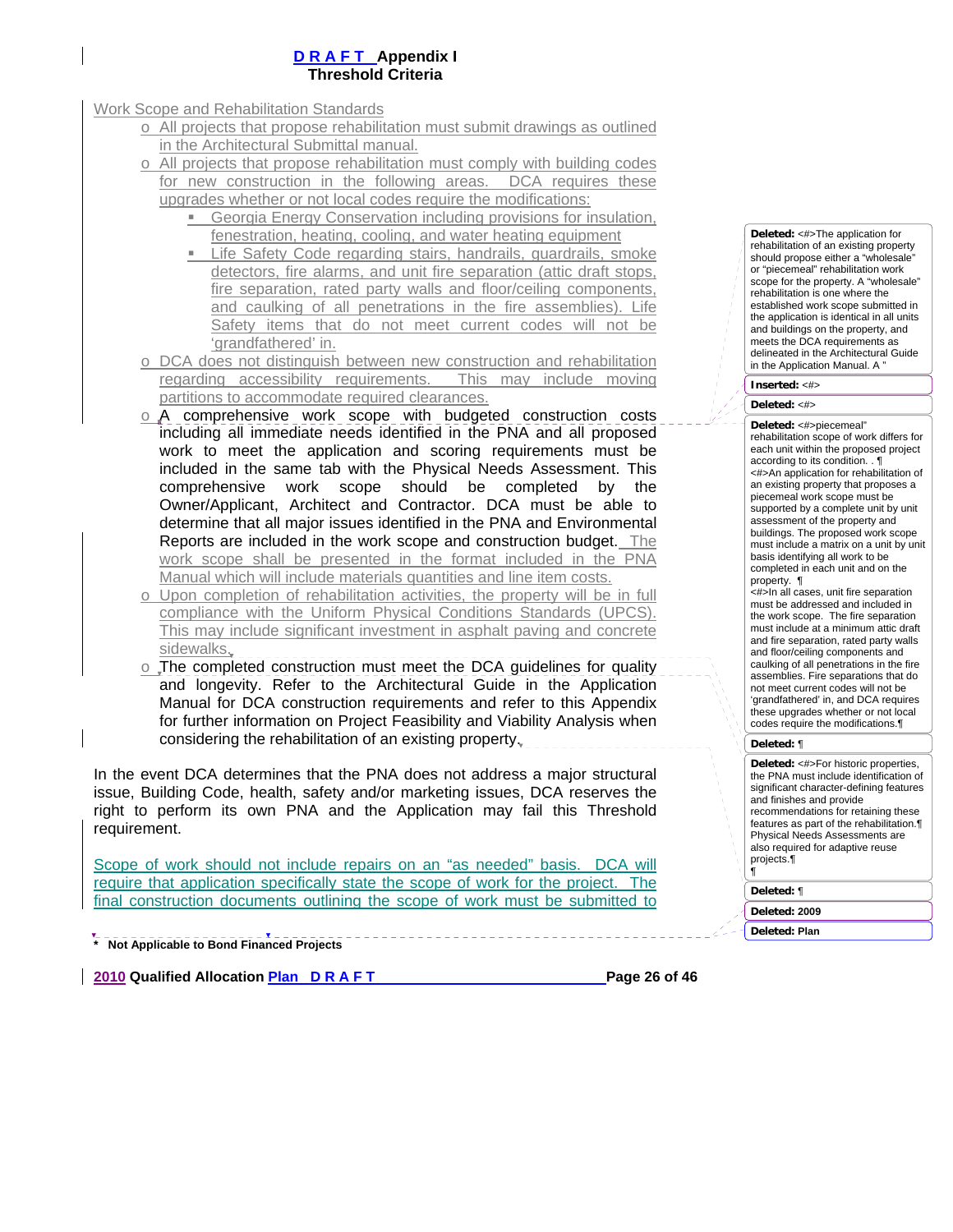DCA before the start of construction. DCA will not allow material changes in the scope of work between selection and the commencement of construction.

**Deleted:** ,

For Scattered Site Projects, Physical Needs Assessment requirements must be met for each noncontiguous parcel.

## **14. SITE INFORMATION AND CONCEPTUAL SITE DEVELOPMENT PLAN**

A Conceptual Site Development Plan must be included in the Application, and prepared in accordance with instructions set forth in the Architectural Manual. The Conceptual Site Development Plan must include the following:

- Easements to be defined and indicated on plan;
- Wetlands, floodplains, and state waters located with areas of disturbance calculated for the Wetlands;
- Use of all adjacent properties clearly defined both graphically and in written form;
- Zoning setbacks and restrictions graphically indicated;
- Indication of all existing structures, tanks, slabs and any other improvements existing on the property;
- Indication of any other items, physical or otherwise that would affect the development of the subject property;
- Indication of the entrance access to the property and a layout of all buildings, roads, and parking areas defined all site development amenities; and,
- All site amenities indicated in the Scoring Criteria on the Application Form must be located on the site plan;
- All areas of tree and vegetation preservation must be defined.

DCA does not require an ALTA Survey for purposes of developing the conceptual site development plan.

Waivers for variances from any architectural standard in the Architectural Manual must be submitted to DCA prior to the Application Submittal in accordance with Exhibit A to the Core Plan: DCA Pre-Application Deadlines and Fee Schedule.

For Scattered Site Projects, Site Information and Conceptual Site Development Plan requirements must be met for each noncontiguous parcel.

## **15. BUILDING SUSTAINABILITY**

All completed properties must achieve a minimum standard for energy efficiency and sustainable building practices. At minimum, all units at all projects must comply with the following:

**\* Not Applicable to Bond Financed Projects** 

**2010 Qualified Allocation Plan D R A F T Page 27 of 46 Page 27 of 46**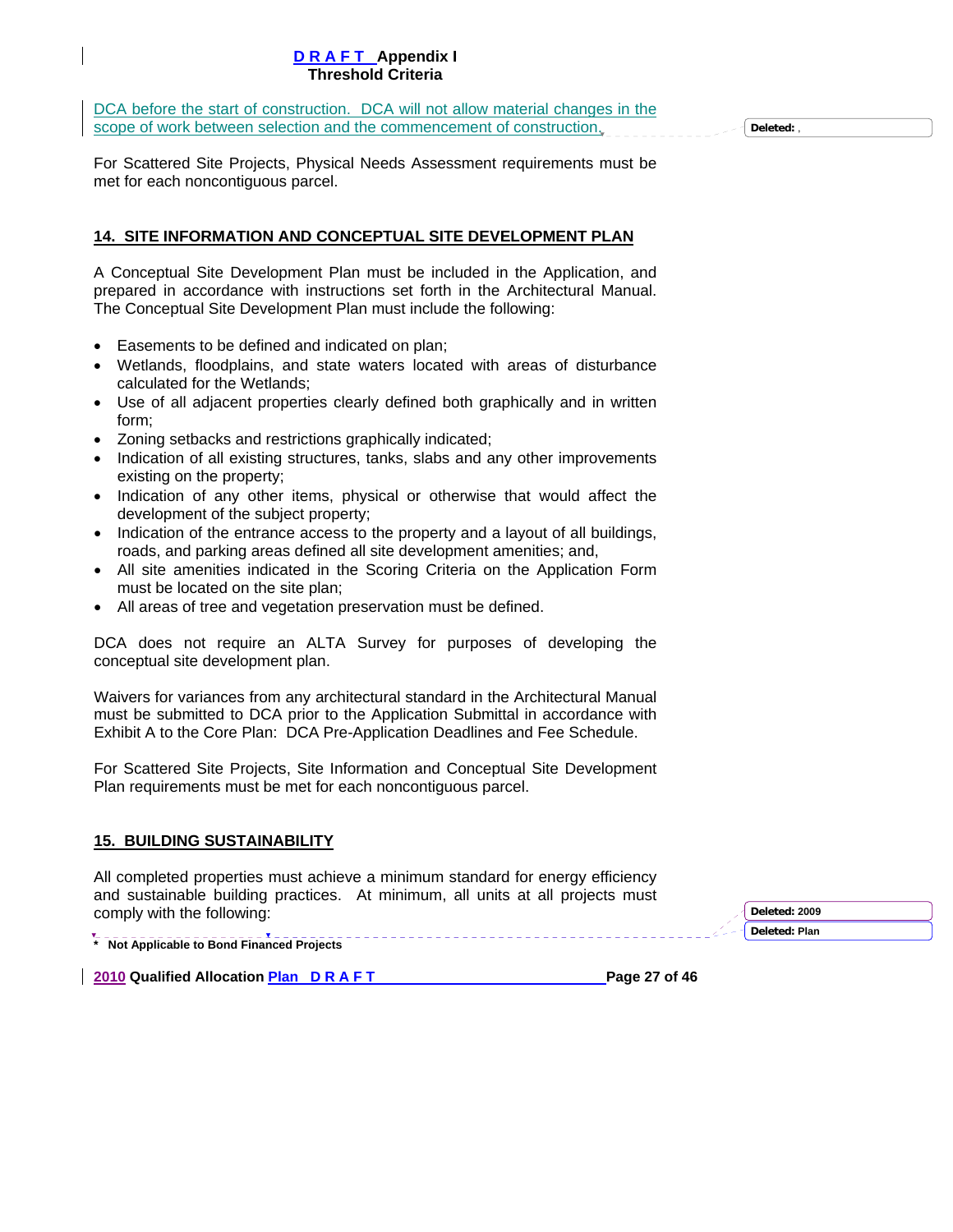- Georgia Energy Codes (including all provisions for glazing performance, air leakage, moisture control, insulation, equipment efficiency, duct and building enveloping sealing) (Historic properties may apply for an exemption when compliance means loss of historic character-defining features and finishes )
	- HERS rating of 85 or less. Obtain verification by a certified HERS rater that the worst case unit has a pre-construction index of 85 of less. Written verification of compliant energy modeling must be provided with Step II design documents submittal. The HERS Index is a scoring system established by the Residential Energy Services Network (RESNET) in which energy modeling software compares a proposed home design to a home built to 2006 International Energy Conservation Code specifications. The lower a home's HERS Index, the more energy efficient it is in comparison to the code model.
	- Measured duct and building envelope leakage. Verification by certified HERS rater of a HVAC system duct leakage rate and dwelling unit air infiltration rate that meets or exceeds the Energy Star BOP (Builder Option Package) requirements for the appropriate project specific climate zone (the duct leakage rate for all climate zones in Georgia is < 4 cfm/100 square feet; dwelling unit air infiltration rate for climate zone 2 is an ACH 50 of 7 and for climate zones 3 and 4 is an ACH 50 of 6). Verification testing must follow the EnergyStar testing protocol. Test reports verifying compliance must be submitted at either the LIHTC final certification or HOME Loan final construction draw, whichever comes first. Projects that plan to utilize Packaged Terminal Air Conditioners (PTAC's) or mini-splits for all units are exempt from this requirement.
	- Attic insulation R-38
	- Wall insulation R-15
	- Bathroom fans. Maximum allowable sound level of 2.0 sones, minimum 80 cfm, minimum efficiency level of 1.4 cfm/watt. Connect fans to the light switch or provide fans with motion sensor.
	- Lighting. Install fluorescent lights for at least 80% (by fixture count) of the required indoor lighting
	- Glazing. Install double-pane low-e windows and door glazing with U-Value <0.4, SHGC <0.4.
	- Plumbing fixtures. In all units: shower heads <2.0 gpm, bathroom faucets  $< 2.0$  gpm
	- Community Laundry. All washers in community laundry are front-loading, EnergyStar rated
- Low VOC wall and floor finishes
- Water heaters: Energy Factor .62 for gas or .93 for electric
- EnergyStar appliances (refrigerators, dishwashers, washing machines provided by owners in units

**\* Not Applicable to Bond Financed Projects** 

**Deleted: 2009 Deleted: Plan** 

**2010 Qualified Allocation Plan D R A F T Page 28 of 46 Page 28 of 46**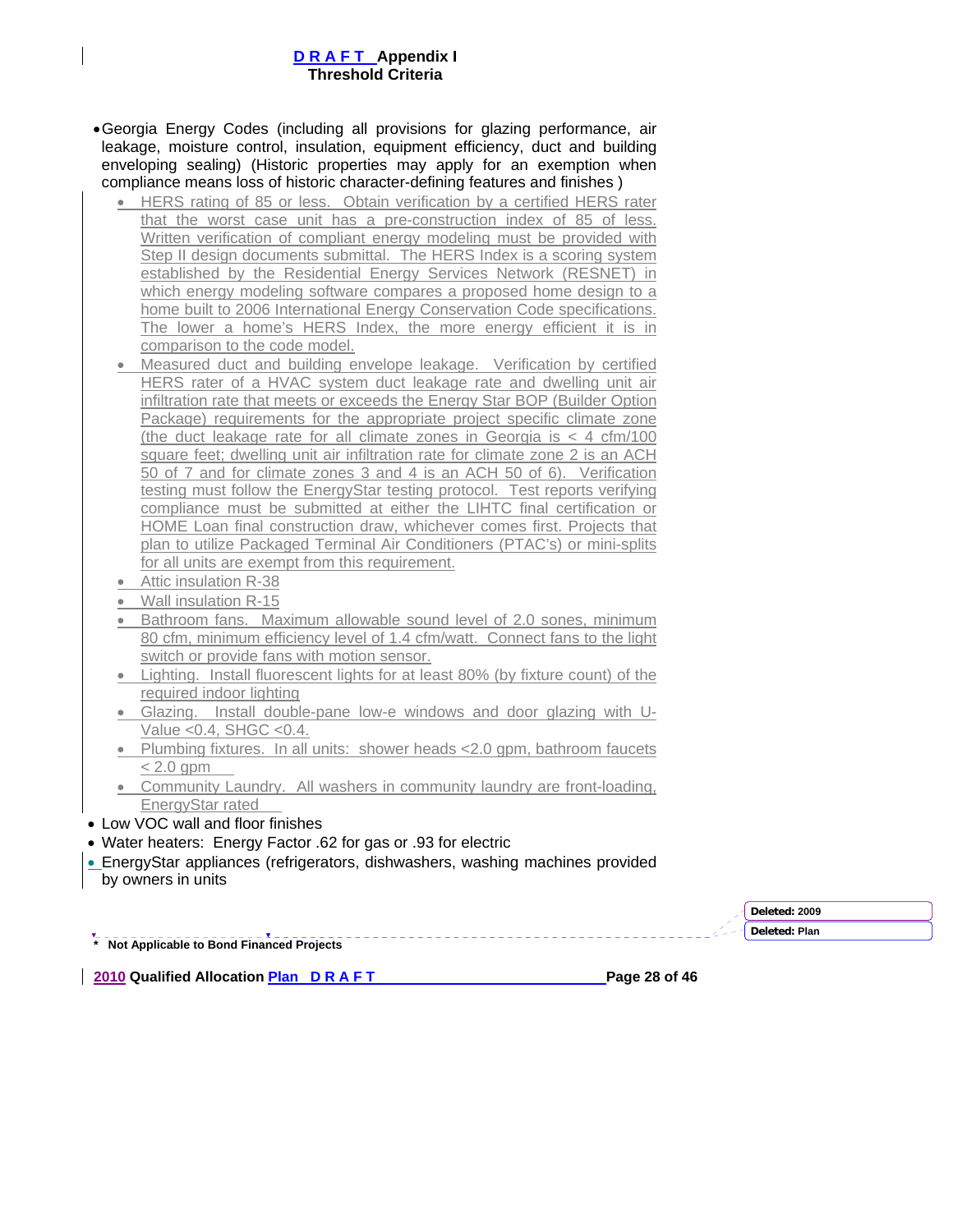The final construction documents must clearly indicate all components of the building envelope and all materials and equipment that meet these requirements. Refer to the Architectural Manual for additional information on basic design, appliances, and equipment

In addition, each project must certify to include additional sustainability items as outlined in the Exhibit A to Appendix I Building Sustainability Certification. The Building Sustainability Certification must be submitted with the Step II architectural documents submission (due 90 days after carryover allocation) detailing how the minimum standard will be achieved. **These standards are outlined at application but required only at Step II architectural documents in order to allow developers sufficient time to collaborate with the project architect after award to determine the best options for each individual project**. For 4% LIHTC Bond financed properties, Step 2 design development/construction documents must be submitted at the time of application.

## **16. ACCESSIBILITY STANDARDS**

A. All projects funded under the Plan must meet the following accessibility standards at the time of project completion:

- All projects that receive allocations or funding under the Plan must comply with all applicable Federal and State accessibility laws including but not limited to: The Fair Housing Amendments Act of 1988,, and Americans with Disabilities Act, Georgia Fair Housing Law and Georgia Access Law as set forth in the 2010 Accessibility Manual. All New Construction projects that receive allocations or funding under the Plan must comply with Section 504 of the Rehabilitation Act of 1973 When two or more accessibility standards apply, the applicant is required to follow and apply both standards so that a maximum accessibility is obtained, and
- All applicable DCA accessibility requirements detailed in the Architectural Standards of the 2010 Architectural and Accessibility Manuals.

B. Regardless of whether a project anticipates using federal funds as a funding source, all proposed projects must include the following DCA requirements:

- At least 5% of the total units (but no fewer than one unit) must be equipped for the mobility disabled, including wheelchair restricted residents. Roll-in showers must be incorporated into 2% of these units (but no fewer than one unit); and
- At least an additional 2% of the total units (but no fewer than one unit) must be equipped for hearing and sight-impaired residents.

**\* Not Applicable to Bond Financed Projects 2010 Qualified Allocation Plan D R A F T Page 29 of 46 Page 29 of 46 Deleted: 2009 Deleted: Plan** 

**Deleted:** achieving minimum standards of sustainability

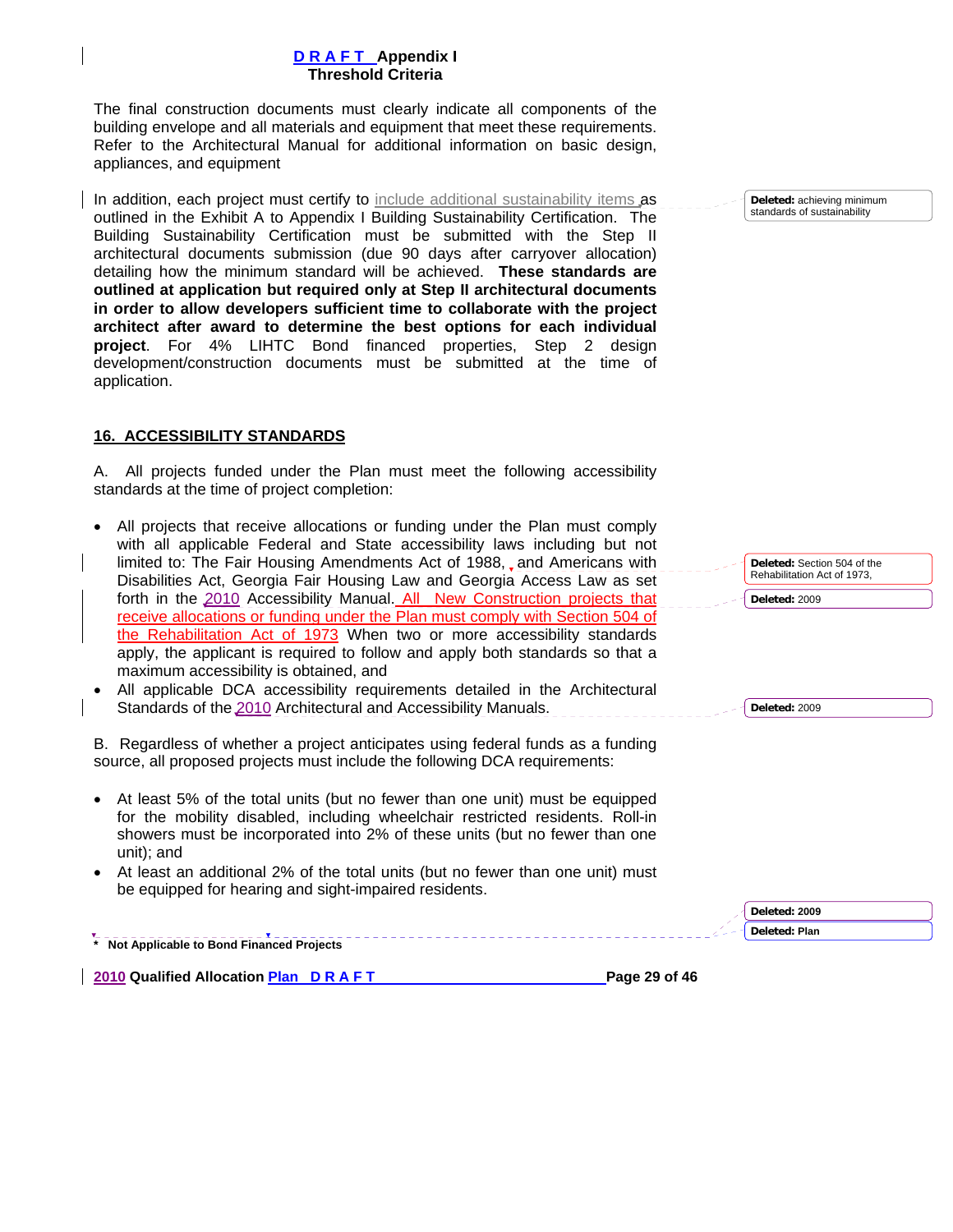• DCA does not distinguish between new construction and rehabilitation regarding accessibility requirements. This may include moving partitions to accommodate required clearances.

The same unit cannot be used to satisfy the 5% and 2% requirement.

C**. Each project selected for allocation is required to retain a DCA Qualified consultant to monitor the project for accessibility compliance.** The consultants must perform a pre-construction plan review and inspect the project at least 3 times during construction, presumably to monitor grading operations, framing, and final compliance. DCA must be copied on all reviews/reports.

Any exemptions to the applicable federal, state and local accessibility laws must be supported by a legal opinion that supports such exemptions. In addition, DCA will review requests for exemptions from the DCA Accessibility Standards set forth in the Accessibility Standards section of the Application Manual.

For Scattered Site Projects, the 5% and 2% requirements are applicable to the project as a whole; however, distribution of the units must be across the noncontiguous parcels.

#### **17. ARCHITECTURAL DESIGN & QUALITY STANDARDS**

All applications must meet the Architectural Standards contained in the Architectural Manual for quality and longevity. The standards are intended to promote the integration of new construction/rehabilitation into the existing community and to promote sustainable design and the protection of resources. The marketability of the property and appearance of the site are important components in the final product.

#### **A. Constructed and Rehabilitation Construction Hard Costs**

DCA will review the type of construction and associated hard construction costs. Applications for the rehabilitation of a substandard property will not be funded if, in the opinion of DCA, the rehabilitation will not result in improved, safe and decent long-term housing, the proposed rehabilitation does not meet DCA standards, or if new construction would be more appropriate. A similar review of project financial feasibility and economic viability will be conducted for all Applications proposing new construction to ensure that each project's construction hard costs will produce high quality housing for the targeted tenant market**.** 

#### **The minimum review standards for rehabilitation projects are as follows:**

**\* Not Applicable to Bond Financed Projects** 

**2010 Qualified Allocation Plan D R A F T Page 30 of 46 Page 30 of 46** 

| <b>Deleted:</b> A list of DCA approved<br>consultants will be posted by April 15,                                                                                               |
|---------------------------------------------------------------------------------------------------------------------------------------------------------------------------------|
| Deleted: 2009                                                                                                                                                                   |
| Deleted: 2010.                                                                                                                                                                  |
| Inserted: 2010                                                                                                                                                                  |
| Deleted: provided each                                                                                                                                                          |
| Deleted: Projects must supply a<br>certificate of compliance issued by<br>the consultant prior to issuance of<br>8609s or final HOME funds<br>disbursement, whichever is later. |

**Deleted:** ¶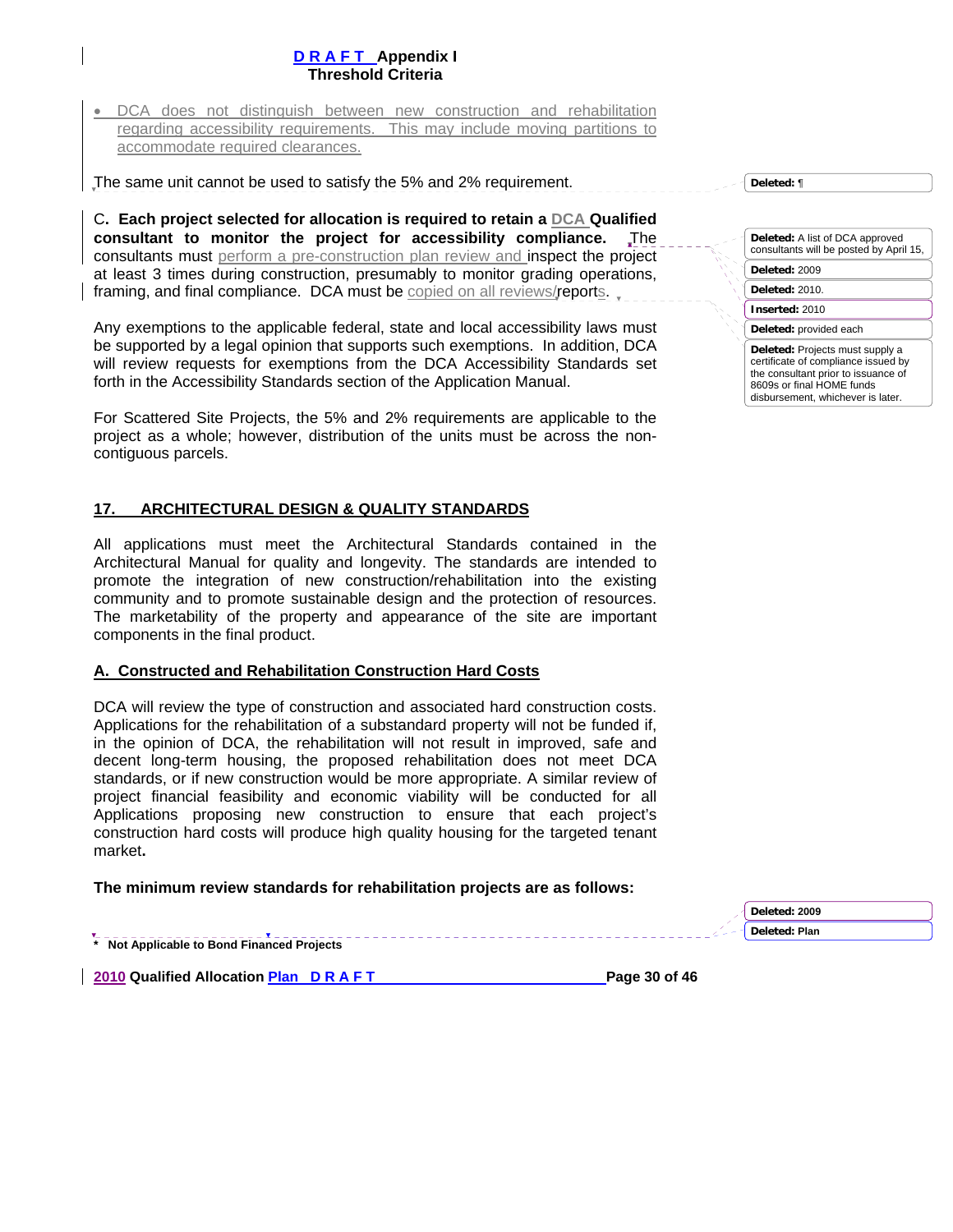- The expected life of the completed property must exceed by five years the greater of the Compliance Period or the Period of Affordability; and
- All construction must meet the requirements set forth in the Manual.
- Rehabilitation projects will be considered for funding only if the average per unit rehabilitation hard costs equal or exceed \$25,000 for properties 20 years old or less and the average per unit rehabilitation hard costs equal or exceed \$30,000 for properties that exceed 20 years old.
- The total hard cost of any rehabilitation project must not exceed 90% of the as-completed unrestricted appraised value of the property.
- The costs of furniture, fixtures, construction of community buildings and common area amenities are not included in these amounts.
- DCA may grant a waiver to projects that will not meet the above per unit average rehabilitation hard cost only if the physical needs assessment clearly documents that the existing property does not require a comprehensive rehabilitation. A certification from the architect must also be provided documenting that the proposed work scope is sufficient to ensure that the completed project will be viable and meet the DCA Useful Life Requirements. DCA may require as a condition of the waiver, that the financial pro forma clearly provide for the full funding of the capital replacement reserve.

### **B. Standard Design Options for All Projects**

Projects must choose from the standard design options as detailed below and enter each selection in the Threshold Criteria tab of the Application.

#### 1. Exterior Wall Finishes

Select and enter in the Threshold Criteria tab of the Application **one** category from this list:

- Exterior wall faces must have an excess of 40% brick or stone on each of the total wall surfaces. This is applicable to all sides of the buildings including the front wall face, each side's wall face and the rear wall face of the buildings. On all exterior walls the brick/stone must extend to all areas of grass, landscaping and other areas of soil or mulch.
- For the rehabilitation of buildings that are eligible for historic preservation credits, maintain and, if necessary, replace with matching materials, the existing or original exterior finish surfaces including the front wall face, rear wall face and both side wall faces.
	- For the rehabilitation of buildings that do not have existing brick or stone in excess of 40% (and are not eligible for historic credits), replace and upgrade the existing exterior finish surfaces on all wall faces including the front wall face, rear wall face and both side wall faces with brick or a product that provides a 40 year warranty.

**Deleted: Plan** 

**2010 Qualified Allocation Plan D R A F T Page 31 of 46 Page 31 of 46** 

**\* Not Applicable to Bond Financed Projects** 

| d Deleted: 0 |  |
|--------------|--|
|              |  |

**Deleted:** 25

**Deleted: 2009**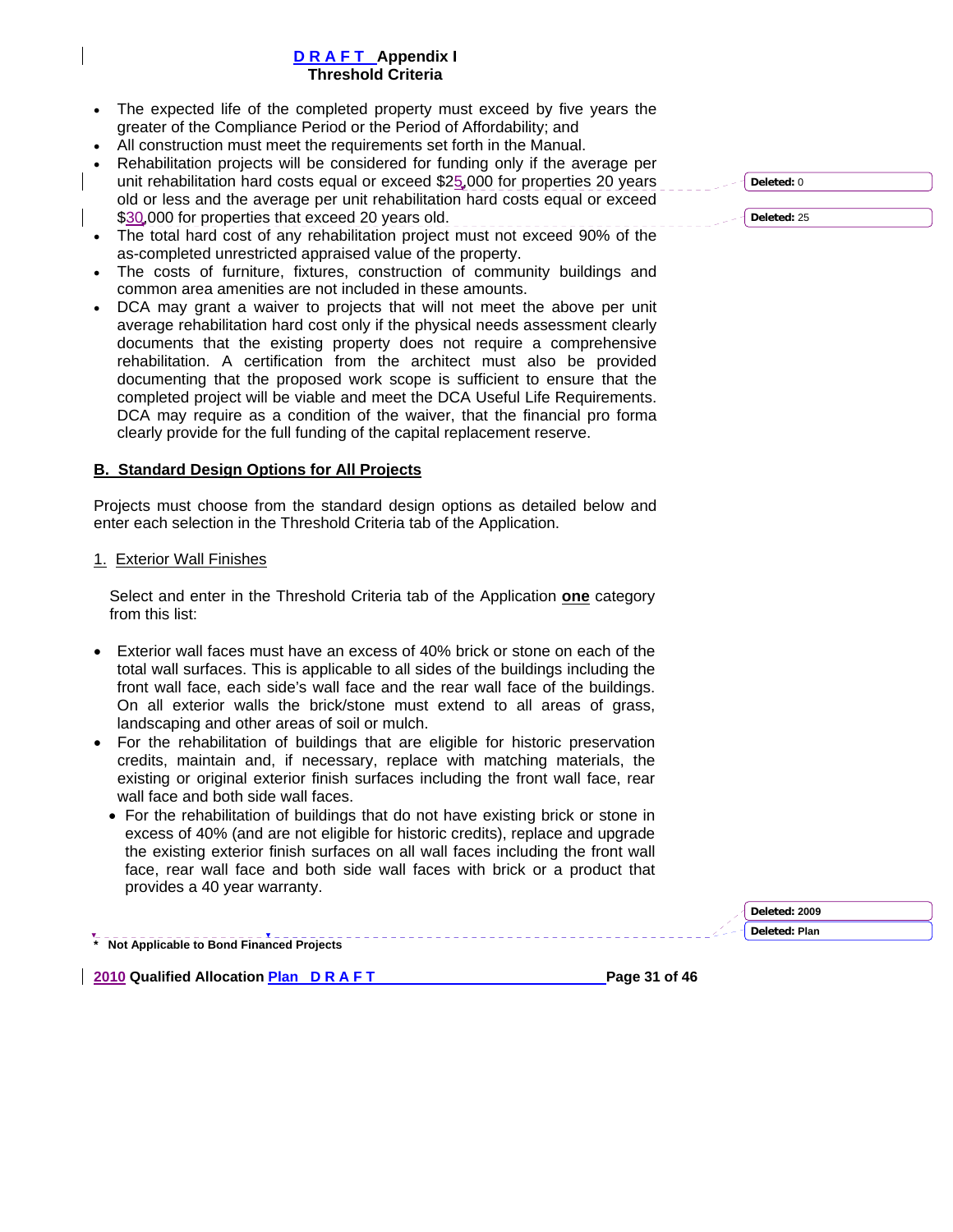• For single story buildings, the total building envelope shall have 35% minimum brick coverage; remaining 65% must be fiber cement siding or stucco.

Additional materials with proven longevity may be approved by DCA prior to Application Submittal. Applicants should submit a request for approval in accordance with Exhibit A to the Core Plan:

### 2. Attractive Features

Construction must exhibit attractive features that must be included on all sides and rear of all buildings. Select **two** of the following features and enter in the Threshold Criteria tab of the Application:

- The recreation of existing or missing known historic decorative elements on all sides of existing historic or non-designated buildings. (Note: The addition of conjectural decorative elements is not eligible for this option)
- The addition of decorative elements such as new shutters and ventilation elements for both new and non-historic existing construction.
- The addition of or the redesign of existing covered entries to all buildings and units for both new and existing construction.
- The addition of new or redesign of existing durable attractive stair and railing elements at stairs and porches/patios for both existing and new construction.

### 3. Major Building Component Materials and Upgrades

For all construction types major building component materials may be upgraded from the minimums as delineated in the Architectural Manual. Select **one** from the following list and enter in the Threshold Criteria tab of the Application:

- Fiber cement siding, hard stucco and/or wood siding installed on all exterior wall surfaces not already required to be brick (Rehabilitation projects that do not propose adding 40% brick or maintaining existing 40% brick are not eligible for this option.)
- Upgraded roofing shingles, or roofing materials (warranty 25 years or greater)

• Interior package upgrade:

- upgraded interior doors with lever hardware (Doors must have paneled facing with superior core construction)
- upgraded interior cabinetry. (All wood construction. Exterior finishes may be wood or plastic laminate)
- upgraded flooring materials, both carpet and other resilient flooring materials. (All flooring materials must be upgraded to qualify. The

**\* Not Applicable to Bond Financed Projects** 

**2010 Qualified Allocation Plan D R A F T Page 32 of 46 Page 32 of 46** 

**Deleted:** ¶ Page Break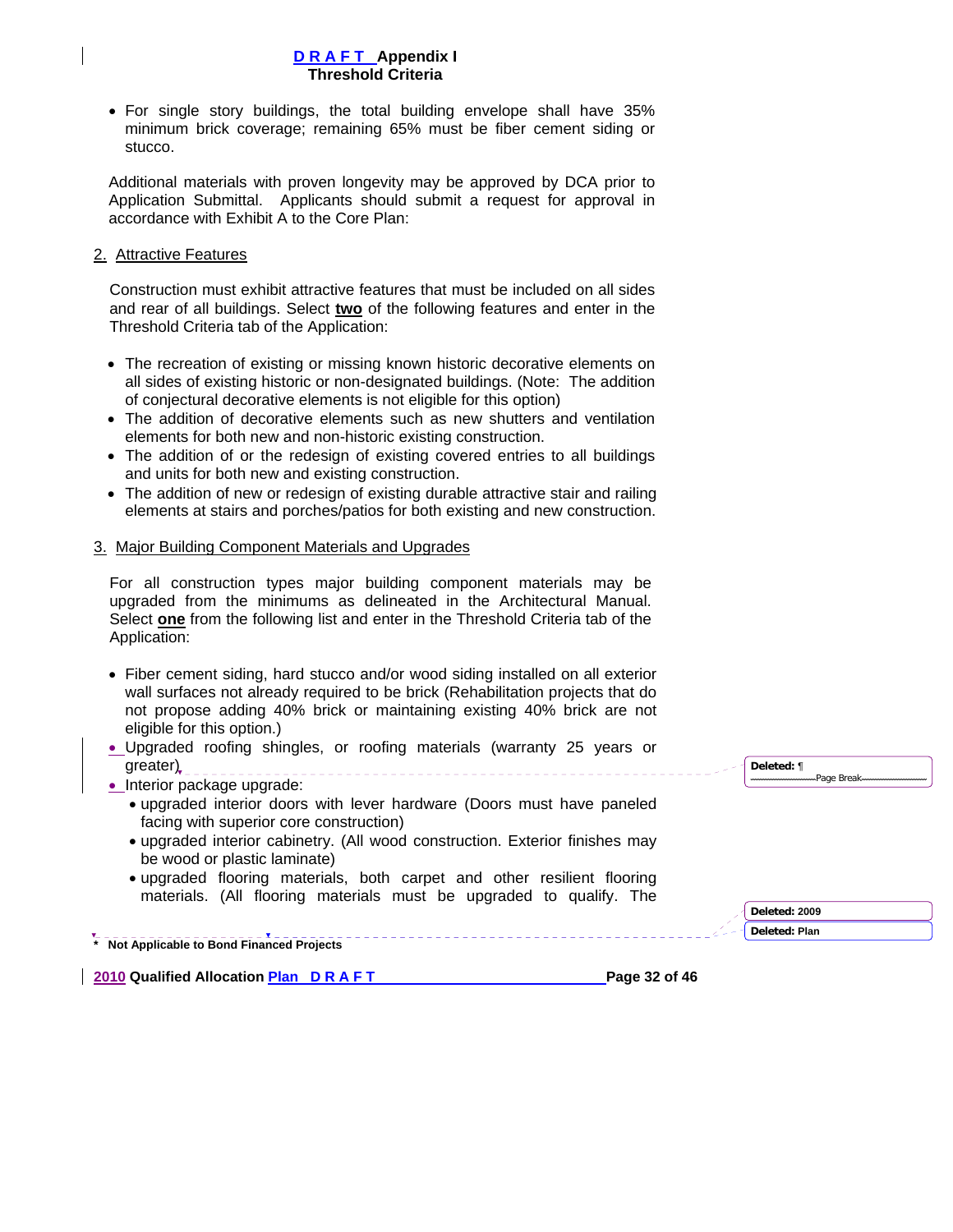installation or restoration of wood flooring with a high impact sealed finish would qualify

### 4. Landscaping and Site Design Features

Select **two** landscaping and site design features from the following list and enter in the Threshold Criteria tab of the Application:

- Site entry location(s) delineated with permanent, illuminated entry sign and decorative fence and seasonal plantings
- Freestanding shelters (not included in the amenities requirements), such as mail pickup areas and transportation stops
- Preservation of existing trees and vegetation covering at least 25% of the acreage of the site, and integration of these areas within the new landscaping layout. This must include existing major trees and areas of vegetation within the body of the property as well as that existing at the edges of the property to qualify for this option
- Where there are no existing trees or vegetation on the property that can be preserved, there must be substantial replanting of trees and integrated vegetation. The trees must be a minimu of two-inch (2") diameter and at a ratio of one tree for every 8 units. For properties where the density is greater than 20 units per acre, a ratio of one tree for every 16 units will be acceptable. The trees must be integrated with other areas of planting throughout the property.
- Consideration will be given to additional design options not listed above if proposed by the Applicant prior to the Application Submittal in accordance with Exhibit A to the Core Plan: DCA Pre-Application Deadlines and Fee Schedule. Proposals must include a detailed description of the design option and justification of the appropriateness of the option for the targeted population.

|                                            | Deleted: 2009 |  |
|--------------------------------------------|---------------|--|
|                                            | Deleted: Plan |  |
| * Not Applicable to Bond Financed Projects |               |  |

**2010 Qualified Allocation Plan D R A F T Page 33 of 46 Page 33 of 46** 



**Deleted:** m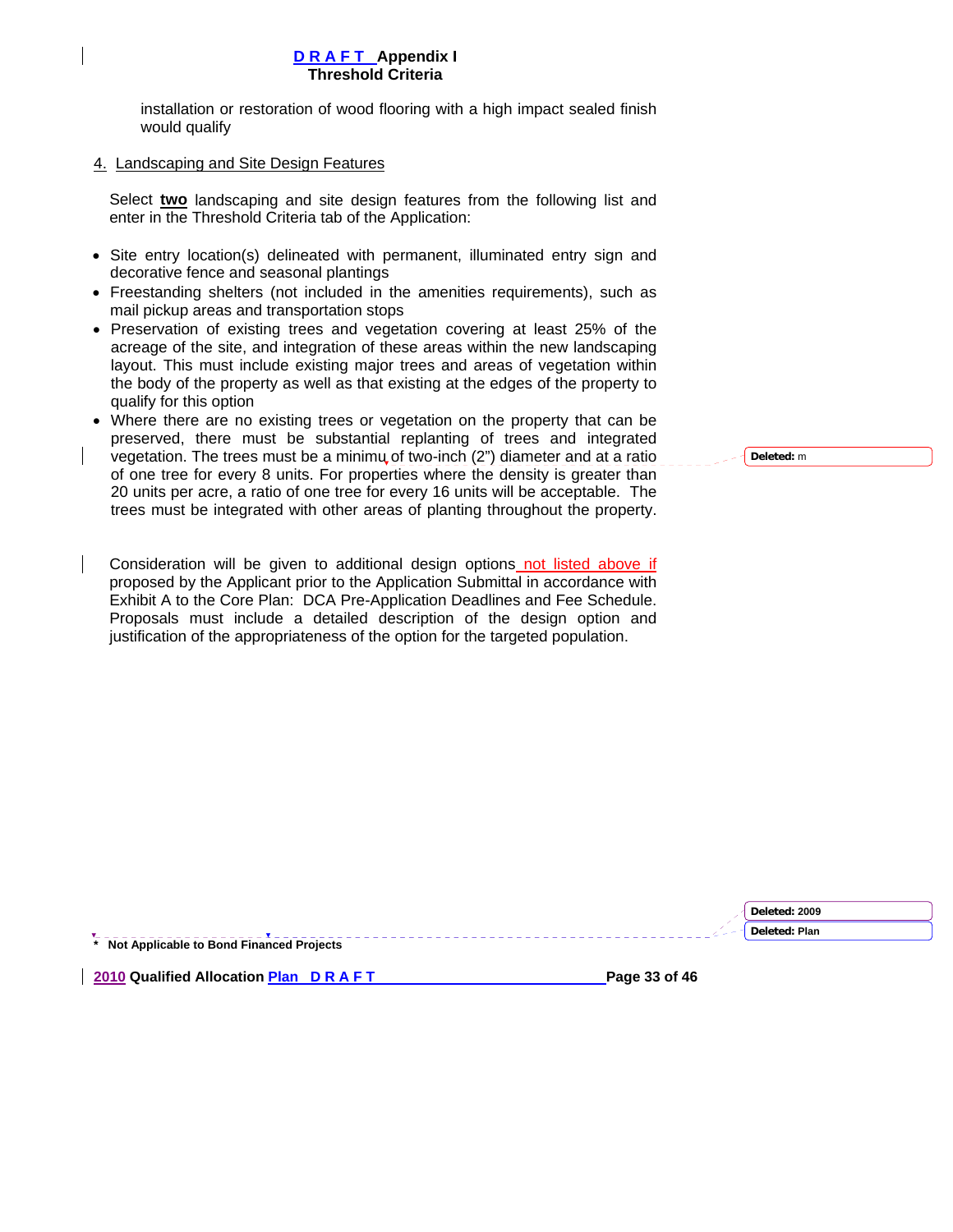## **18. EXPERIENCE AND CAPACITY (Performance)**

DCA requires prior successful project experience for the Owner, Developer and Manager of a proposed project. Effective January 1, 2010, a DCA Performance Workbook must be completed for each Owner, Developer and Manager of a project and submitted on or before the Application Submission date for Owner, Developer and/or Manager approval.

Entities and/or principals that were deemed experienced for the 2008 and 2009 competitive round do not have to complete a new DCA Performance Workbook provided there have been no changes in their organizational structure since the initial experience determination and no significant changes in the compliance history for properties.

 DCA reserves the right to determine, in its sole and absolute discretion, whether an Application meets the criterion of this section. DCA also reserves the right to determine whether the proposed Owner and/or Developer have/has the capacity to successfully complete the proposed development. DCA may consider projects in progress, prior performance in meeting construction commencement, projects with recaptured credits and completion deadlines, as well as the number of outstanding incomplete DCA-funded developments when determining capacity.

A new Experience Entity list and certificates will be issued. The Owner and/or Entity must resubmit all of the documentation required pursuant to this section and obtain a new decision as to whether they meet DCA's experience and capacity requirements.

#### **A. Full Disclosure**

- 1. DCA requires complete disclosure of **all** entities and individuals in the Owner and Developer organizational structures.
- 2. Any relationship between individuals or entities that could constitute a conflict of interest or identity of interest between the parties must be disclosed.
- 3. Complete organizational charts must be submitted for the Owner and Developer entity that clearly show all principals down to individuals involved in the ownership and development of the project.
- 4. No change to an Owner or Developer structure can be made without the express consent of DCA.
- 5. **All** Development sharing fee arrangements must be disclosed. DCA considers all individuals or entities that receive a portion of the Development fee to be part of the Development structure.
- 6. **All** Guarantee agreements must be disclosed.
- 7. **All** consulting agreements direct or indirect, paid or unpaid shall be disclosed.

**Deleted: 2009 Deleted: Plan** 

**\* Not Applicable to Bond Financed Projects** 

**2010 Qualified Allocation Plan D R A F T Page 34 of 46 Page 34 of 46** 

**Deleted:** 2009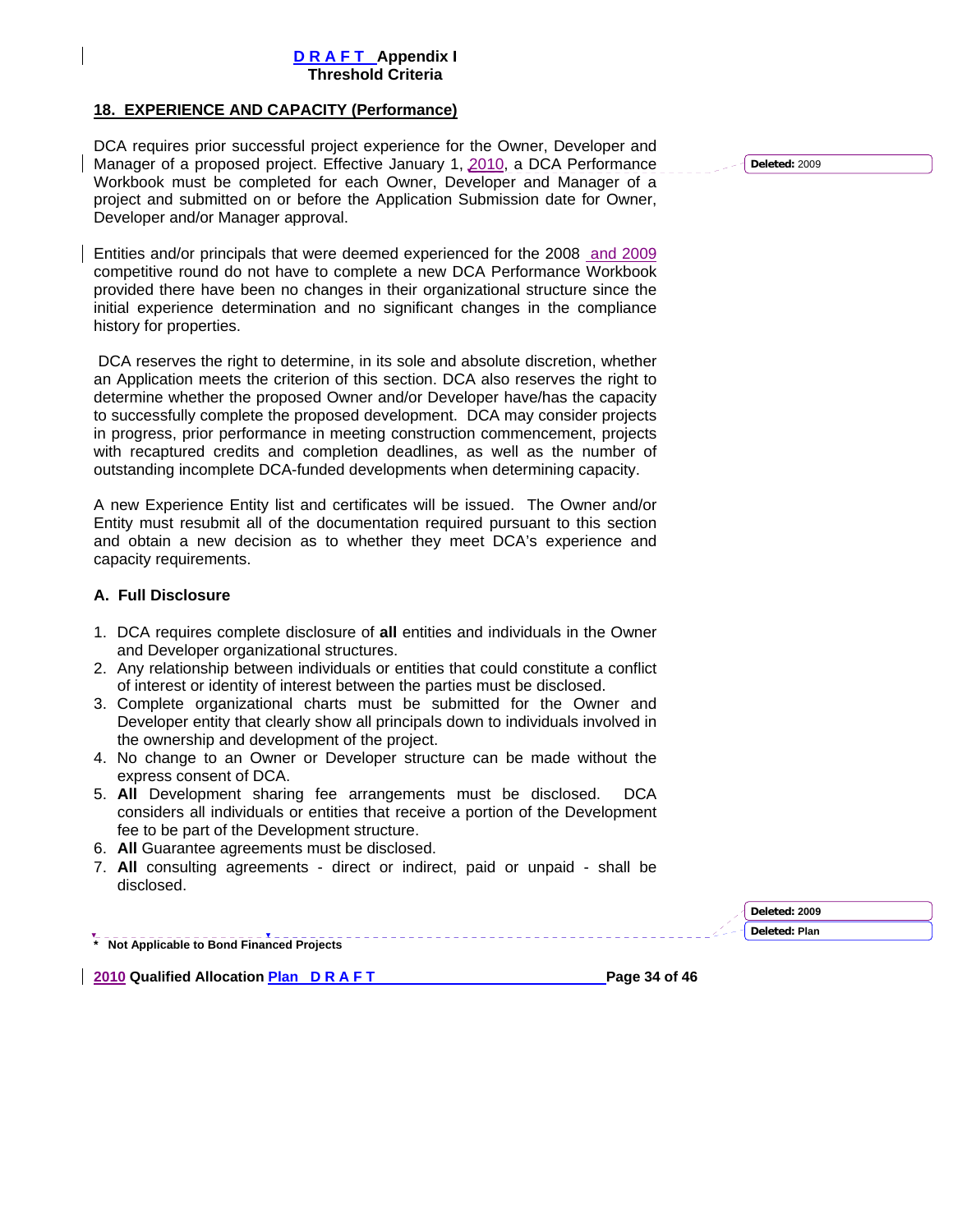- 8. All projects used to demonstrate successful Owner/Developer experience that were involved in a sale, foreclosure, or negotiated buyout in the last three (3) years must be disclosed.
- 9. Any Owner or Developer that has withdrawn or been involuntary removed from a HOME or Tax Credit project in the last thirty-six months must disclose this information to DCA.

Failure to Disclose a modification of the Owner and/or Development entity without DCA consent may be grounds for withdrawal of funding or allocation of resources and may also affect the participants ability to participate in future funding rounds.

# **B. Owner Experience**

- 1. A proposed project Owner must demonstrate successful Owner experience as follows:
	- The Proposed Owner (individual, corporation, or in the case of a limited partnership, the general partner(s) of the Ownership entity) must demonstrate at least three (3) continuous years (development through lease-up) of prior ownership experience in at least two multifamily rental housing projects of similar size (number of dwelling units) to the proposed project. The proposed project must not be more than 25 dwelling units more than the dwelling units of the projects utilized for determining ownership experience.
	- Only successful ownership experience that occurred subsequent to January 1, 2002 will be considered under this criterion.
	- This Ownership Experience requirement may be met either through the experience of the General Partner entity or through the individual experience of one of the General Partner's principals as set forth below.
	- In a non-profit corporation, the executive director's experience will also be considered for purposes of determining whether the non-profit has met the Owner experience requirements.
	- A non-profit General Partner may also meet the experience requirements through the experience of a sponsoring non-profit.
- 2. For purposes of determining experience, a principal shall be defined as an individual who has a direct or indirect ownership interest in the ownership entity and who will materially participate in the ownership and operation of the project through regular, continuous and substantial involvement.
- 3. In order for previous project experience to be considered, the principal must show a direct or indirect ownership interest in the Ownership entity of the previous project and that that the principal materially participated in the ownership and operation of the project through regular, continuous and **Deleted: <sup>2009</sup>**

**Deleted: Plan** 

**\* Not Applicable to Bond Financed Projects** 

**2010 Qualified Allocation Plan D R A F T Page 35 of 46 Page 35 of 46**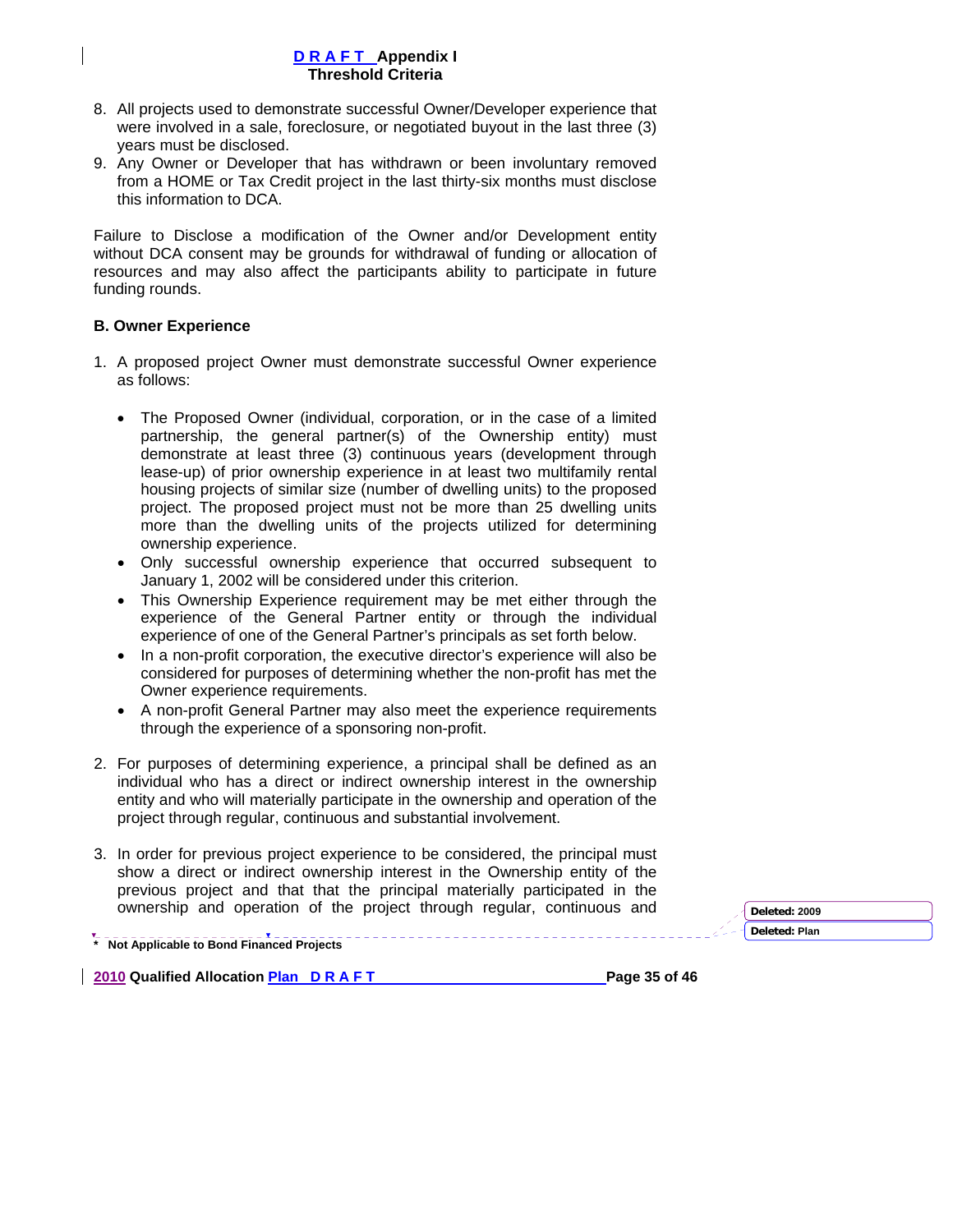substantial involvement for at least three (3) consecutive years (development thru lease-up).

4. Previous ownership experience for all projects where there has been a default, fraud, debarment or issuance of a notice of limited denial of participation by any federal or state agency within the last ten (10) years must be disclosed.

### **C. Developer's Experience**

- 1. A proposed project Developer must demonstrate successful Developer experience as follows.
	- The proposed Developer must demonstrate successful development experience in at least two (2) multifamily rental housing projects of similar size (number of dwelling units) to the proposed project. The proposed project must not be more than 25 dwelling units more than the dwelling units of the projects utilized for the DCA determination of Developer experience. Only successful Developer experience that occurred subsequent to January 1, 2002 will be considered under this criterion.
	- This Developer experience requirement may be met either through the experience of the proposed Developer entity or through the individual experience of one of the Developer's principals as set forth below.
	- In a non-profit corporation, the executive director's experience will be considered for purposes of determining whether the Developer has met the Developer experience requirements.
	- A non-profit Developer may also meet the experience requirements through the experience of a sponsoring non-profit.
- 2. For purposes of determining experience, a principal shall be defined as an individual who has a direct or indirect minimum ownership interest in the Developer entity and who will materially participate in the development of the project through regular, continuous and substantial involvement.
- 3. In order for previous project experience to be considered, the principal must show a direct or indirect ownership interest in the Developer entity of the project and that that the principal materially participated in the development of the project from project inception through construction completion through regular, continuous and substantial involvement.
- 4. Previous developer experience for all projects where there has been a default, fraud, debarment or issuance of a notice of limited denial of participation by any federal or state agency within the last ten (10) years must be disclosed.

**\* Not Applicable to Bond Financed Projects Deleted: 2009 Deleted: Plan** 

**2010 Qualified Allocation Plan D R A F T Page 36 of 46 Page 36 of 46**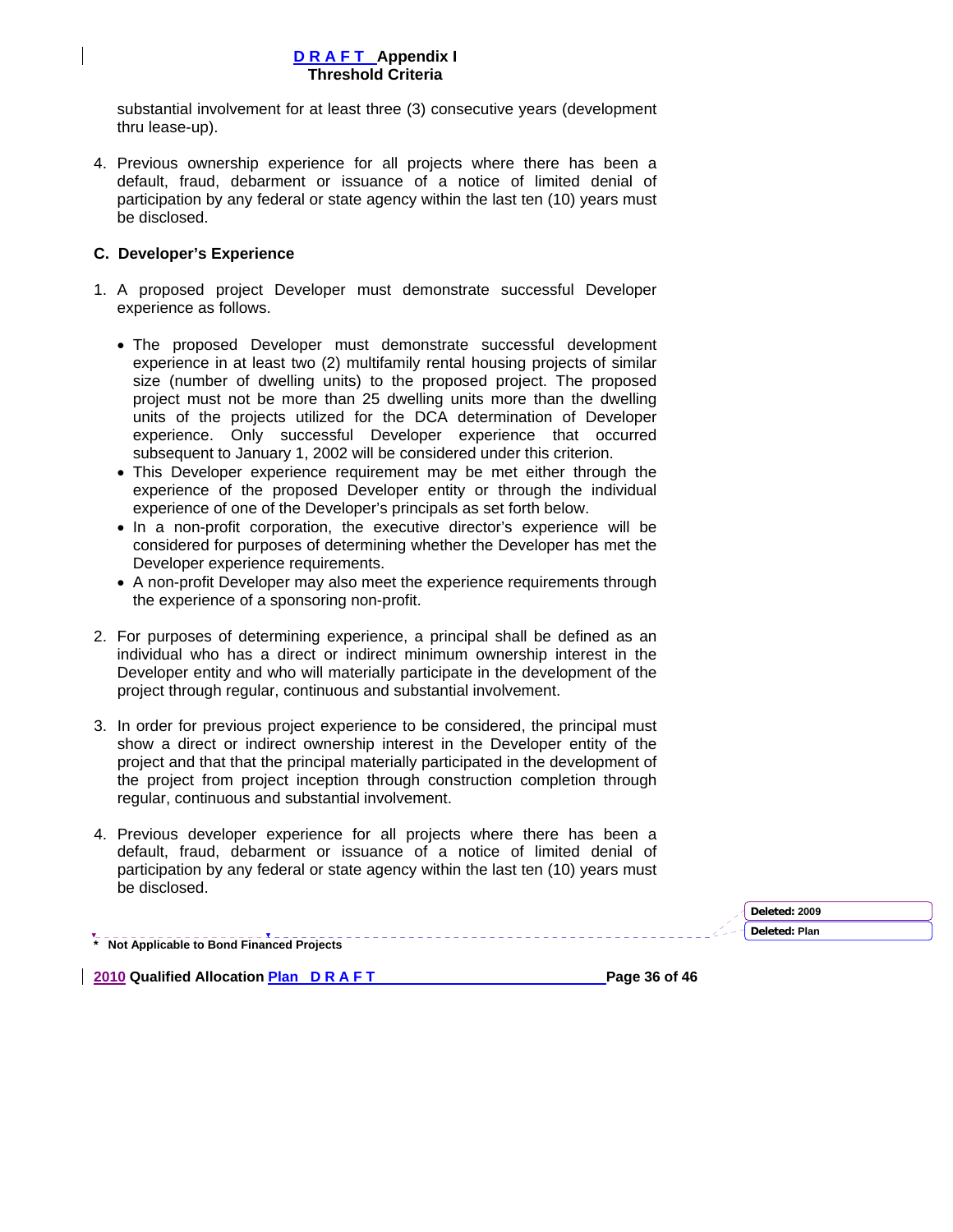5. In the event an entity undergoes a personnel change which results in the departure of key experienced staff, DCA at its discretion, may require the entity to submit new experience documentation and may determine that previous projects owned and developed under the direct supervision of the departed staff will not be considered in the experience determination.

### **D. Management Company's Experience**

A proposed project Manager can meet this Threshold criterion by demonstrating successful project Manager experience as follows.

- 1. The proposed Management Entity must demonstrate prior experience in the management of at least four (4) affordable multifamily rental housing projects of similar size (number of dwelling units) to the proposed project.
- 2. To be considered, the manager's experience with a project must extend for at least two (2) years and include project lease up experience and stabilization (90% occupancy within one year of placed in service date).
- 3. Only Management experience that occurred subsequent to January 1, 2002 will be considered under this criterion.
- 4. This Management Experience requirement may be met only through the experience of the Management Entity or through the experience of a principal.

#### **E. Options for Inexperienced Owners and Developers**

- 1. **Partnering.** An inexperienced Owner or an inexperienced Developer can meet the experience requirements of this section by partnering with an Owner or Developer that meets the DCA experience requirements set forth in paragraphs (A) or (B) of this section (whichever is applicable). The applicant must submit the following documentation in order to meet experience through partnering:
	- 2010 DCA experience certificate or 2010 experience listing for experienced Owner and/or Developer Partner;
	- If the applicant is inexperienced in the Owner category, an executed partnership agreement with a partner that meets DCA Owner experience requirements should be included. The inexperienced partner must be part of the General Partnership entity for the Project. The agreement must describe in detail the responsibilities of both the experienced and inexperienced partner. Both the experienced and inexperienced partner must actively participate in the Ownership responsibilities.
	- If the applicant is inexperienced in the Developer category, an executed partnership agreement with a partner that meets DCA Developer experience requirements should be included. The defined relationship of the parties must be co-developers. The agreement must describe in detail the responsibilities of both the experienced and inexperienced partner. Both

**\* Not Applicable to Bond Financed Projects** 

**2010 Qualified Allocation Plan D R A F T Page 37 of 46 Page 37 of 46** 

**Deleted:** 2009

**Deleted: 2009**

**Deleted: Plan**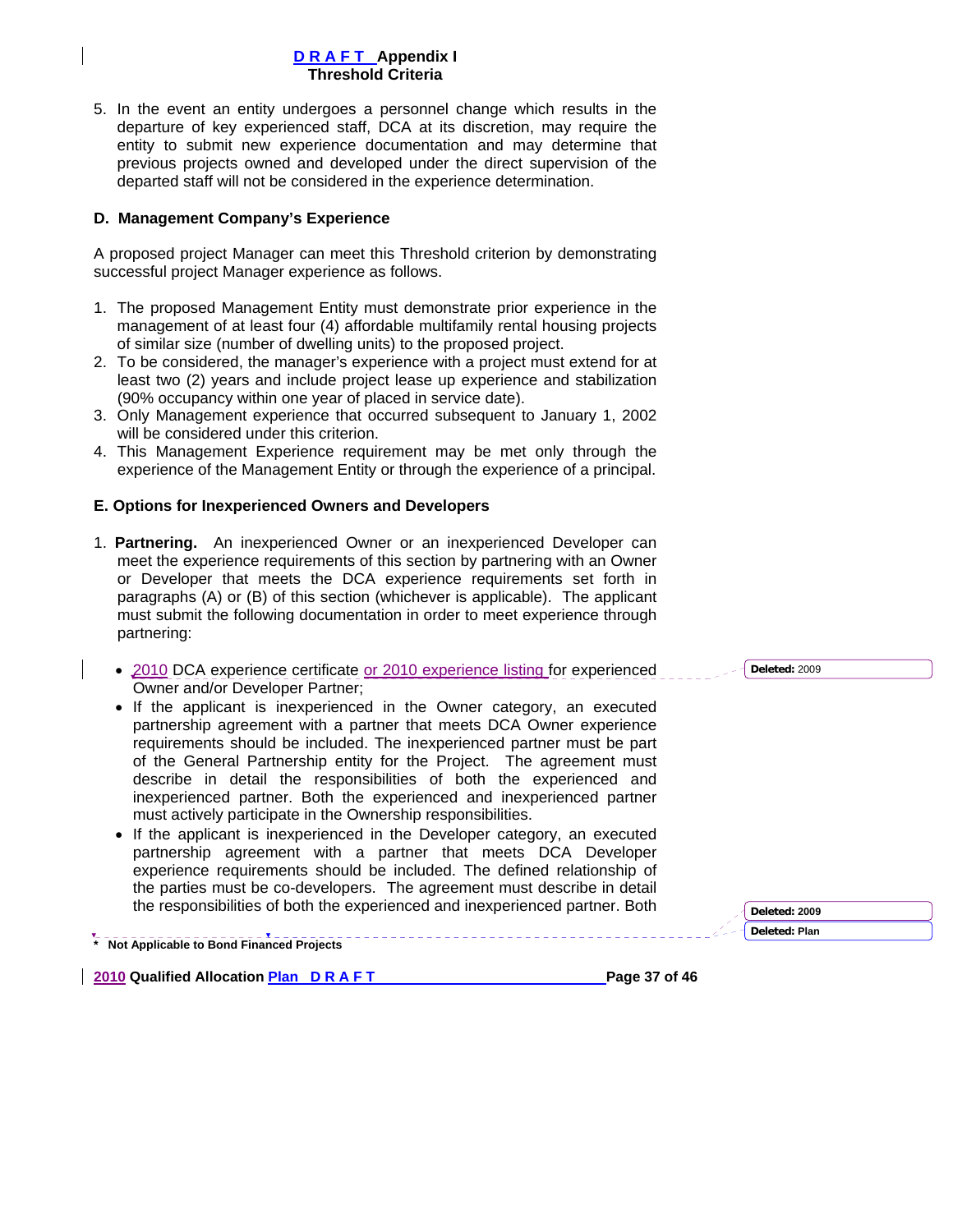the experienced and inexperienced partner must actively participate in the Developer responsibilities.

- The partnership must remain in effect until the property is complete and has reached stabilized occupancy for a minimum period of two years through the issuance of IRS Form 8609's and the Conversion of the DCA HOME Loan.
- Each executed partnership agreement must include a training plan providing for the training of the inexperienced partner by the experienced partner in the Ownership and/or development of the project. The training plan must specify that the training services will be provided from project commencement, through construction, lease up, and permanent loan conversion and or issuance of 8609's – whichever is later. Timetables, milestones and projected training hours per week must be included in the plan. The training plan should be attached as an exhibit to the executed Partnership agreement.
- 2. **Consulting Agreements**. An inexperienced Owner or an inexperienced Developer that has one project that meets DCA experience requirements can also meet the requirements of this section by retaining an Owner and/or Developer Consultant that meets the DCA experience requirements set forth in paragraphs (A) and (B) of this section. The one property used to meet DCA experience must be in the same area of experience claimed to use an experienced Owner and/or Developer consultant. For example, where an inexperienced Developer has one project that meets DCA experience requirements and the inexperienced Developer acted as a developer only in that one project, that one project can not be used to claim ownership experience for consulting purposes. Owners and developers that have no experience cannot use a consultant to meet experience requirements. Consultants' eligible to contract with inexperienced developers for purposes of meeting experience requirements must have a minimum compliance history score of 5 and must not have any outstanding instances of noncompliance at their own projects.

The applicant must submit the following documentation in order to meet Owner and or Developer experience through a consultant:

- 2010 DCA experience certificate or DCA experience listing for the experienced Owner and/or Developer Consultant
- If the applicant is inexperienced in the Owner category, an executed agreement with a consultant that meets DCA Owner experience requirements should be included. If the applicant is inexperienced in the Developer category, an executed agreement with a consultant that meets DCA Developer experience requirements should be included. The agreement must describe in detail the responsibilities of the experienced consultant as well as the inexperienced Owner and/or Developer. Each executed consulting agreement must include a training plan providing for

**\* Not Applicable to Bond Financed Projects** 

**2010 Qualified Allocation Plan D R A F T Page 38 of 46 Page 38 of 46** 

| Deleted: 2009 |
|---------------|
| Deleted: Plan |
|               |

**Deleted:** 2009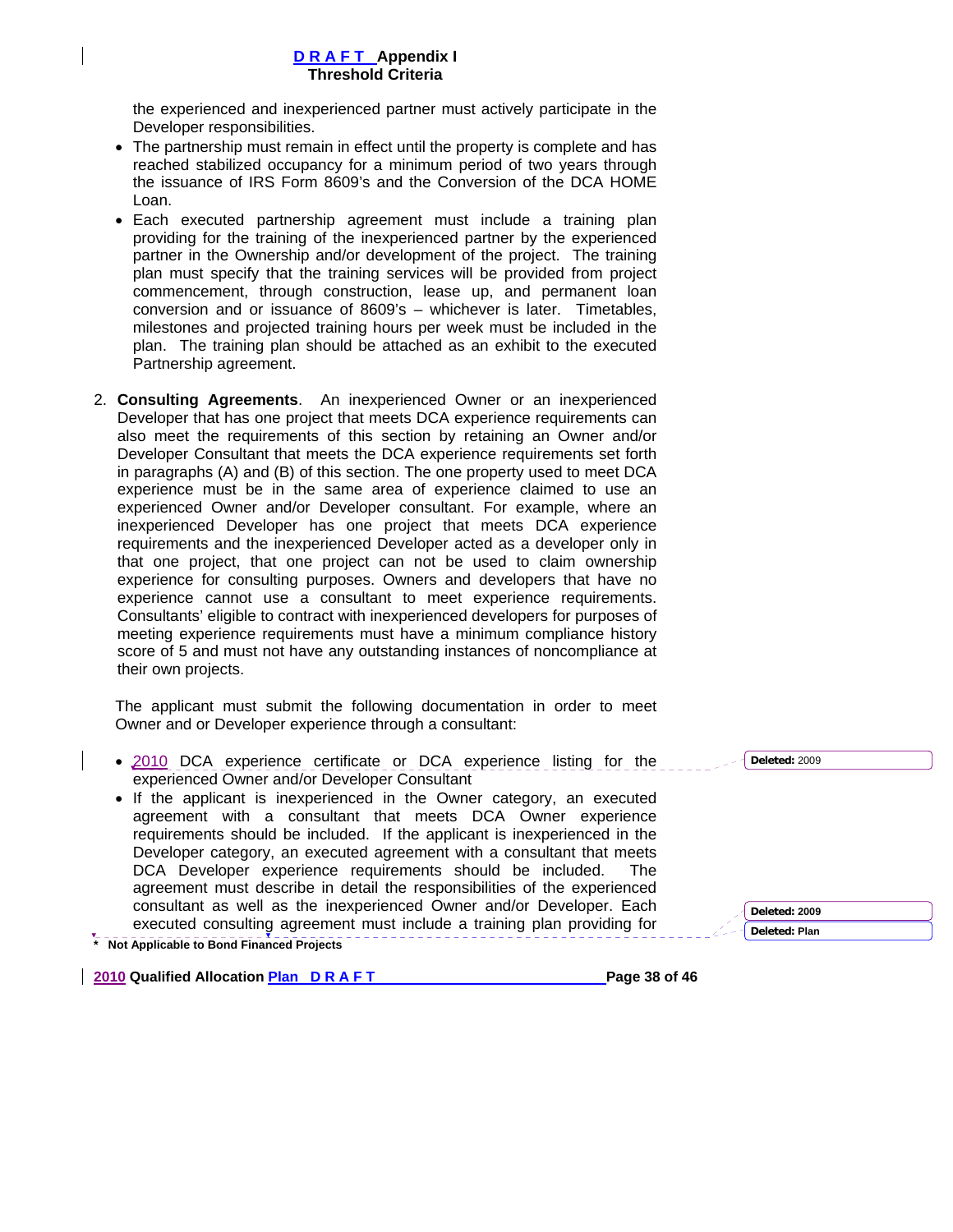the training of the inexperienced partner by the experienced partner in the Ownership and/or development of the project. The training plan must specify that the training services will be provided from project commencement, through construction, lease up, and permanent loan conversion. In addition, consultants that fail to provide consulting services through the required time period may be prohibited from contracting as a consultant for purposes of meeting DCA Experience requirements in future rounds. Timetables, milestones and projected training hours per week must be included in the plan. The training plan should be attached as an exhibit to the executed consultant agreement.

3. **Waivers**. A proposed Project Owner, Developer or Manager that meets some, but not all, of the DCA experience requirements set forth in paragraphs A, B or C above may request a waiver of the DCA experience requirements. The DCA Waiver Request form, along with the required DCA experience summary, must be submitted to DCA with the time frame specified on Exhibit A (DCA Deadlines and Fees) or, on or no later than thirty (30) days prior to Application submittal for Bond Financed Applications. The granting, or denial of waivers, is in the sole and absolute discretion of DCA. DCA may include limitations with respect to the number and size of projects when waivers are granted. DCA reserves the right to require HOME or tax credit training as a condition of the waiver. DCA only grants waivers in cases where sufficient documentation is submitted that the Owner, Developer or Manager is short for meeting the time requirements at Application Submission, but will meet the time requirements by award announcements.

#### 4. **Probationary Participation**

(a) A proposed Project Owner that does not meet DCA experience requirements set forth in paragraph A above and who is proposing a development with a majority of units Designated for Targeted Population Tenants may be granted probationary participation even though they are inexperienced provided that a DCA experienced Developer is utilized for the development. Only one project will be allowed under this provision for an Owner. The completion of a probationary period project will be counted towards DCA Owner experience. The Request for Probationary Participation must be submitted during the timeframe designated for Experience waivers in Exhibit A (DCA Deadlines and Fees).

The following additional documents must be submitted with the Request:

| • 2010 DCA experience letter or DCA experience listing for the<br>experienced Developer                                                                                 | Deleted: 2009                  |  |
|-------------------------------------------------------------------------------------------------------------------------------------------------------------------------|--------------------------------|--|
| • An executed agreement with the Developer that describes in detail the<br>responsibilities of the experienced Developer.<br>* Not Applicable to Bond Financed Projects | Deleted: 2009<br>Deleted: Plan |  |
| 2010 Qualified Allocation Plan DRAFT                                                                                                                                    | Page 39 of 46                  |  |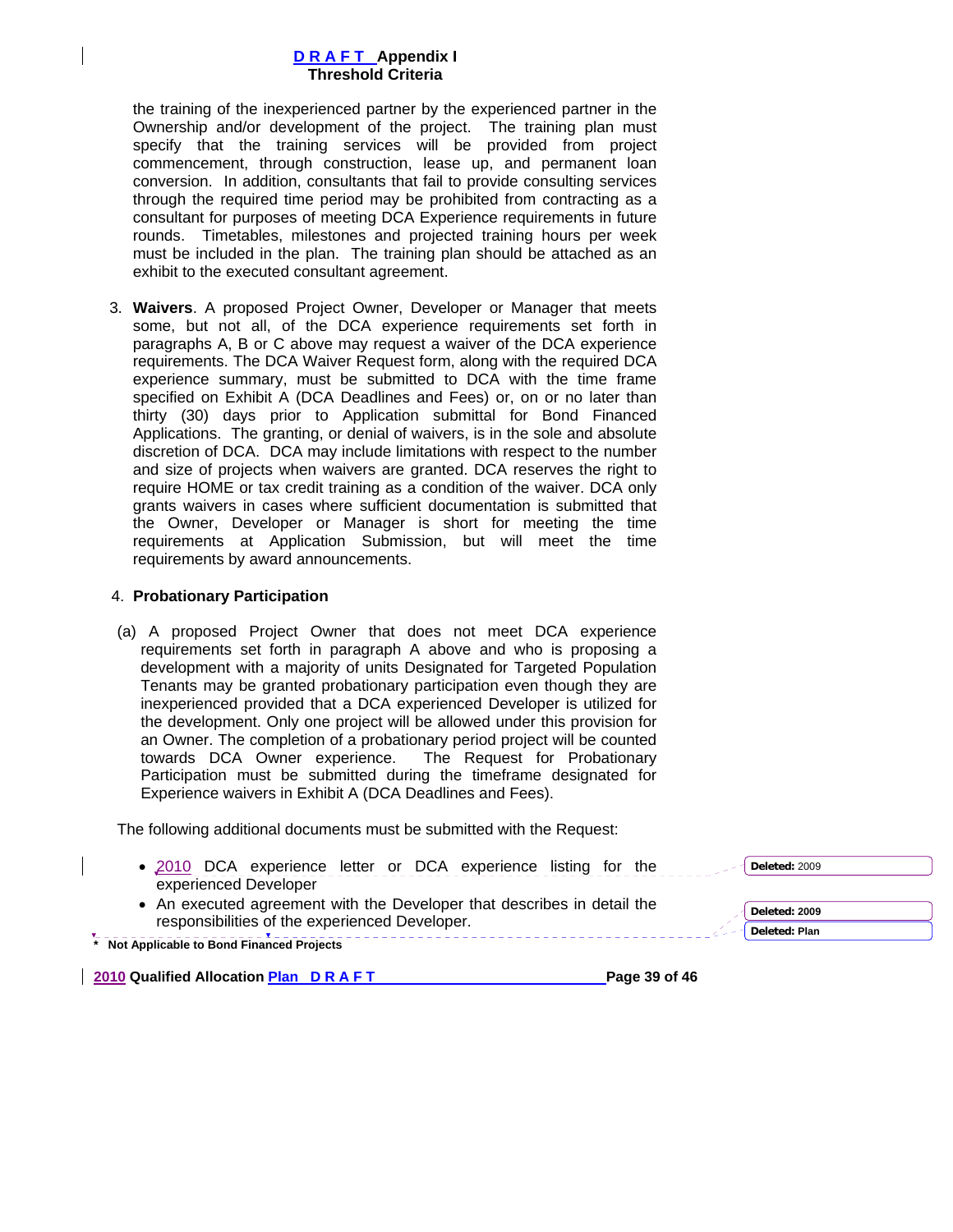- (b) Proposed Owners/Developers that do not meet DCA experience requirements may submit a request for approval of probationary participation in the competitive round. Request must include the following minimum documentation:
	- Conclusive documentation that the Requestor has been employed full time for a Georgia tax credit developer(s) for five years and materially participated in the development of Tax Credit projects.
	- Complete Resumes of Requestor documenting all career experience
	- Two letters of reference from Tax Credit Syndicators one of which includes the syndicator's expressed intent to partner with the Requestor in the development of a Georgia tax credit project.
	- Two letters of reference from experienced Georgia developers
	- Completed release to allow DCA to perform a personal credit check and a criminal background check.
	- Personal Financial Statement
- (c) All prior probationary participation listing are invalid.
- (d) Requestors approved for probationary participation may use the compliance score based on previous project work under certain limited circumstances. Requestors should contact DCA for more information.

For Scattered Site projects, the experience requirements must be met by the project as a whole.

## 5. **Capacity of Development Team**

**Capacity.** DCA requires that both the Ownership and Development team have the capacity to complete and manage any project that receives a tax credit award. In making the determination as to whether a team has the requisite capacity, DCA may determine that the following conditions are indicative of a lack of capacity of the proposed ownership and or development team:

- Litigation
- Bankruptcy
- Pending foreclosures
- Numerous projects funded that are failing to meet state deadlines for completion
- Requests for workouts, forbearances or other non payment of DCA HOME loans.
- Insolvency
- Number of LIHTC projects under development or in construction

The decision that a project team does not have capacity can be made at the entity or principal level.

**\* Not Applicable to Bond Financed Projects** 

**2010 Qualified Allocation Plan D R A F T Page 40 of 46 Page 40 of 46** 

**Deleted: 2009 Deleted: Plan** 

**Deleted:** Approval of 2008 probationary participation remains valid under the 2009 **Deleted:** QAP.

**Deleted: Lack of**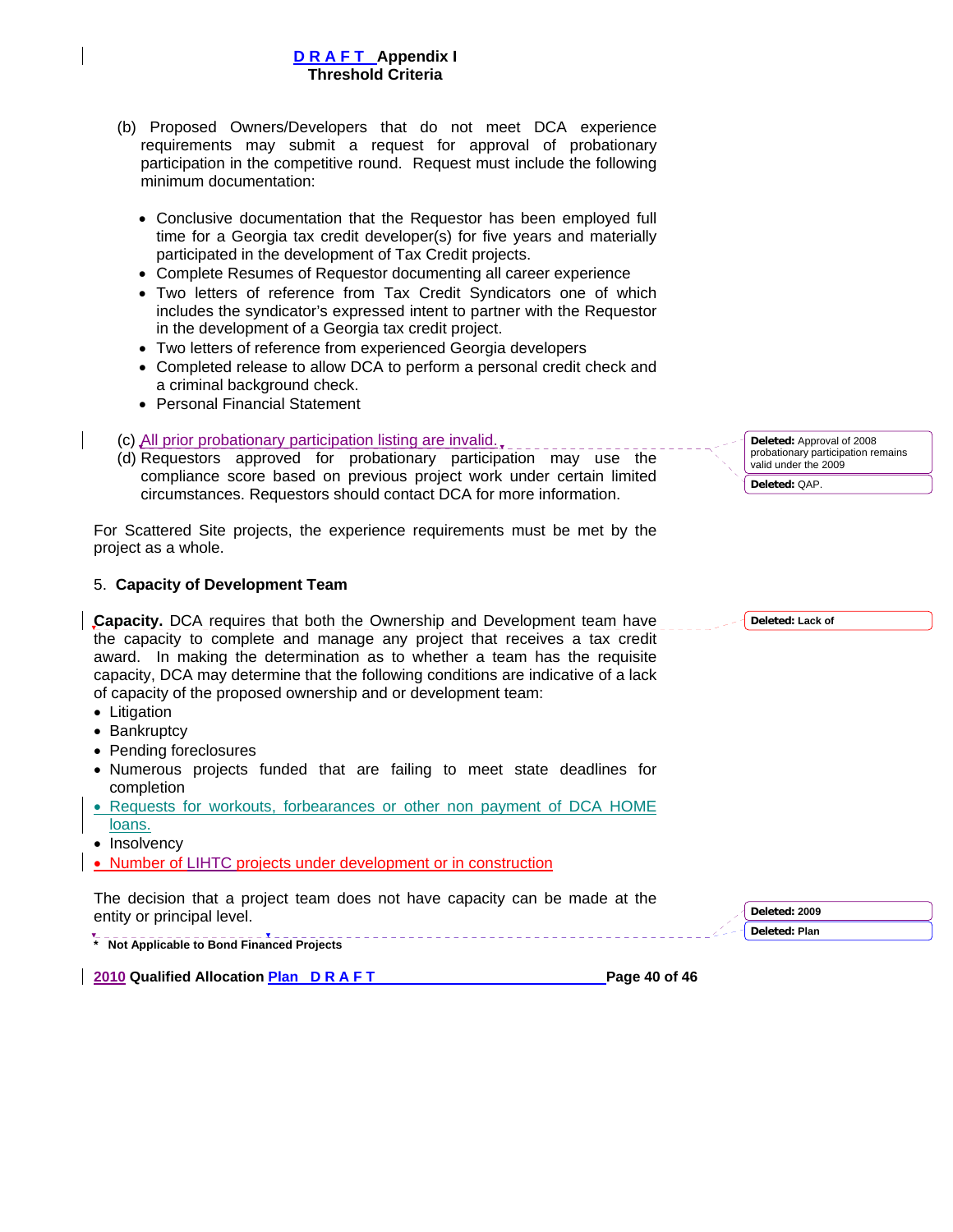### **20. COMPLIANCE HISTORY SUMMARY**

The principal and entities of each General Partner, Developer, Management Company and Project consultant (used to meet DCA experience requirements) must submit a complete and correct DCA Performance Workbook, as required in the electronic core application. Each Compliance History Summary (CHS) form must list all projects in which an entity or principal has participated in the ownership, development or management in the State of Georgia and in any other state. Compliance audit detail should be completed for only the last three years. In addition, the following documentation must be included in the application as detailed in the Performance Workbook:

- Completed Compliance Questionnaire for each General Partner, Developer, Management Company and Project Consultant.
- Organizational Chart
- DCA Compliance history form executed by other State Housing Agencies pursuant to DCA instructions. In the event an Owner is unable to obtain documentation from another State Housing Agency, written documentation of the attempts should be submitted to DCA. DCA will contact the Agency directly to obtain the required information.

In the event an Applicant fails to provide correct and complete information, DCA may request additional clarification. Clarifications may be utilized to decrease an Applicant's Compliance History score, but will not be used to increase the score.

Note: Internal Revenue Service Form 8821 may be requested by DCA for any Project Participant listed on the Experience Summary or Organizational Chart at anytime during DCA's review of a Project Participant's compliance history.

Owners/Developers and Managers of Tax Exempt Bond projects must also complete these forms. DCA will score each entity in accordance with the scoring requirements set forth in Appendix II. Entities that do not meet DCA minimum scoring requirements will be deemed to have not met this Threshold requirement.

#### **21. ELIGIBILITY FOR CREDIT UNDER THE NONPROFIT SET-ASIDE**\*

To be eligible for Credit under the nonprofit set-aside:

- The organization must be a qualified nonprofit, defined as a  $501(c)(3)$  or 501(c)(4) organization, which is not affiliated with or controlled by a for-profit organization and has included the fostering of low income housing as one of its tax-exempt purposes.
- The qualified nonprofit(s) must materially participate in the project as described in IRC Section 469(h).

**\* Not Applicable to Bond Financed Projects** 

**2010 Qualified Allocation Plan D R A F T Page 41 of 46 Page 41 of 46** 

#### **Deleted:** ¶

**19. THRESHOLD DESIGNATION OF TIER ONE CAPACITY¶**

**¶** DCA policy is to encourage the development of affordable properties by experienced General Partners and Developers who have the following demonstrated skills:¶

¶ <#>strong financial backgrounds ¶ <#>commitment to affordable multifamily development ¶ <#>ability to successfully develop proposed tax credit properties within program requirements. ¶ ¶

A Tier One determination may be requested by any legally organized "Entity". The requirements for a Tier One determination may be met either through the experience of the Entity or through the individual experience of one of the Entity's principals Entities must agree to an expanded financial and structural review of their principals, organization and experience in developing multifamily affordable housing. This review will require a higher level of external substantiation.¶ ¶

Tier One designation requires that the Entity (or its principal) meets the following minimum standards:¶

¶ <#>Successful ownership and development of no less than either 400 Georgia affordable housing units located in a minimum of four projects or 600 affordable housing units located in a minimum of six projects. These projects must have been awarded credits in the last seven years. All units must have been placed in service by January 1, 2008 and be currently owned ¶

¶ Successfully develop means:¶ ¶

-completed affordable multifamily developments that utilize DCA- and non-DCA affordable housing government funded programs ¶ -projects that have sufficient cash flow to successfully operate¶ -projects that have a history of on time completion, within budg(... [13]

#### **Deleted:** <#>¶

**<#>¶**

| - Page Break  |  |
|---------------|--|
| Deleted: ¶    |  |
| Inserted: ¶   |  |
| Deleted: 2009 |  |

**Deleted: Plan**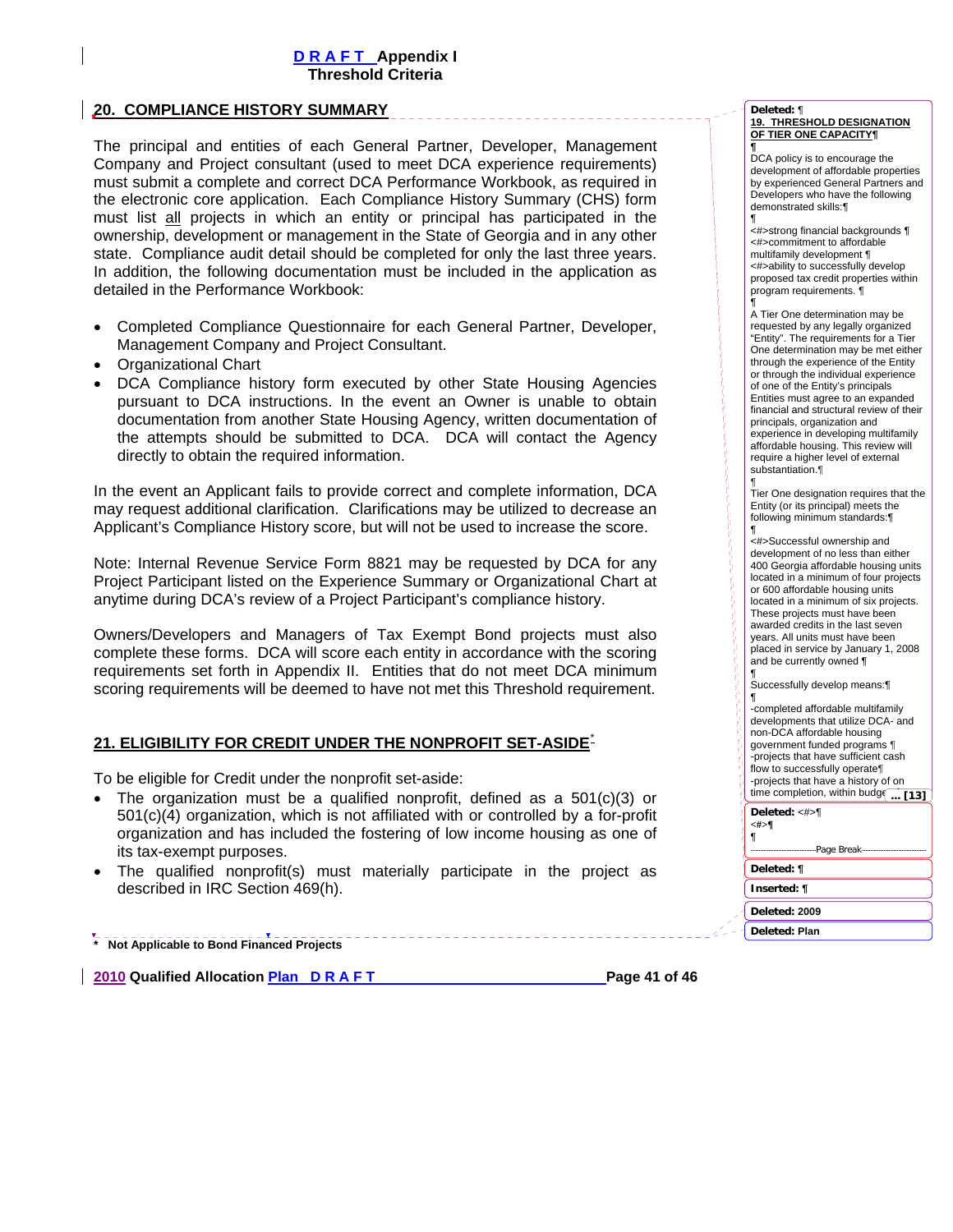- The qualified non profit(s) must own at least 51% of the general partner's interest in the proposed project and be the managing general partner of the ownership entity.
- For purposes of this set aside, the term "qualified non profit" includes any corporation if 100 percent of the stock of such corporation is held by one or more qualified non profit organizations at all times during the period such corporation is in existence.
- If the non-profit is also a developer of the project, the nonprofit must receive a percentage of the Developer Fee greater than or equal to its percentage of its ownership interest.
- A copy of the general partnership joint venture agreement that indicates the nonprofit's general partnership interest and Developer Fee amount must be included in the Application.

Nonprofit organizations applying for Credit under the nonprofit set-aside must include in the Application an opinion of a third party attorney who specializes in tax law on the non-profit's current federal tax exempt qualification status in accordance with the prescribed format contained in the Manual. If such an opinion has been previously obtained, this requirement may be satisfied by submitting the opinion with documentation demonstrating that the non-profit's bylaws have not changed since the legal opinion was issued.

For Scattered Site projects, the eligibility for Nonprofit Set-aside requirements must be met by the project as a whole.

## **22. ELIGIBILITY FOR HOME LOANS UNDER THE CHDO SET-ASIDE**

All nonprofits that received an initial HOME commitment as a CHDO and are being considered under the CHDO set aside are required to submit a copy of the State CHDO pre-qualification/renewal letter in the Application. The CHDO must be either the sole general partner of the ownership entity or the managing general partner of the ownership entity. The CHDO must also exercise effective control of the project. In the event the CHDO is a general partner with a for-profit or nonprofit general partner, the CHDO must own at least 51% of the general partnership interest. The CHDO (or a wholly owned or controlled affiliate) must receive a percentage of the Developer Fee greater than or equal to the percentage of ownership interest. All DCA communication with the ownership entity will be with the CHDO managing general partner. A copy of the general partnership/joint venture agreement indicating the CHDO's general partnership interest and its share (or the share of the wholly owned and controlled affiliate) of the Developer Fee must be included in the Application.

For Scattered Site projects, the eligibility for HOME CHDO set aside requirements must be met by the project as a whole. **Department of the project as a whole**  $\sqrt{\frac{Deleted: 2009}{2000}}$ 

**Deleted: Plan** 

**\* Not Applicable to Bond Financed Projects** 

**2010 Qualified Allocation Plan D R A F T Page 42 of 46 Page 42 of 46**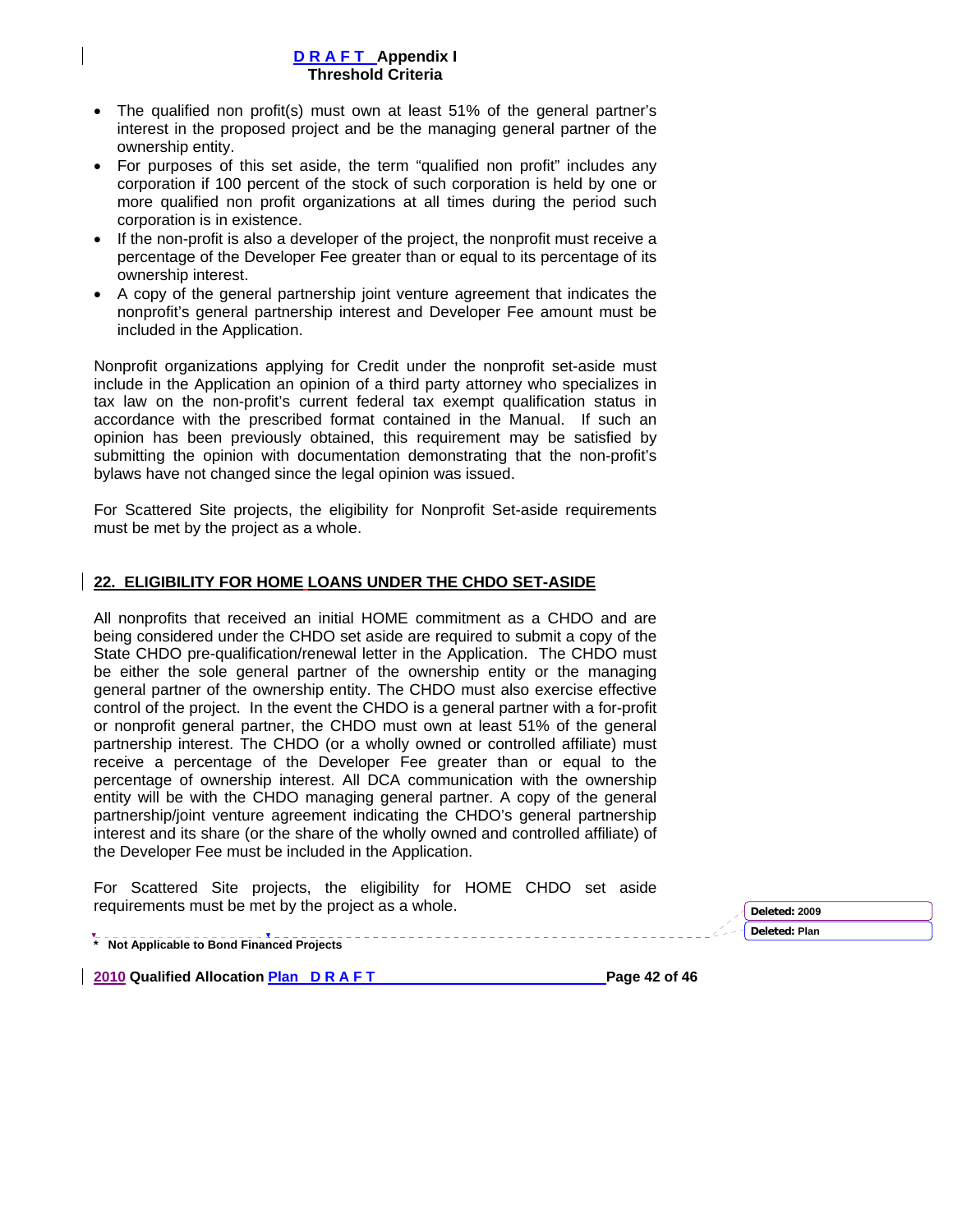## **23. ADDITIONAL HUD REQUIREMENTS\***

Projects which list HUD funds (HOME, 221 D(3) or D(4), HOPE VI, etc) as a source of construction and/or permanent financing, including PBRA, must meet additional Site and Neighborhood Standards (24 CFR §92.202 and 24 CFR §983.6) and Environmental Requirements as mandated by the HOME regulations. These requirements must be met in accordance with instructions set forth in the HOME Manual and Environmental Manual. However, applicants who have established agreements with HUD regarding different standards of review for site and neighborhood must meet those established standards. A copy of all documents relating to the different standards of review must be included with the application.

For Scattered Site projects, each non-contiguous parcel must meet the additional HOME requirements.

## **24. REQUIRED LEGAL OPINIONS**

- A. A legal opinion regarding the acquisition Credit eligibility is required for projects involving acquisition and rehabilitation. If the project previously received Credits, the legal opinion should include sufficient documentation for DCA to confirm that the compliance period has ended.
- B. A legal opinion regarding Credit eligibility is required for projects operated as assisted living facilities.
- C. Nonprofit organizations applying for Credit under the nonprofit set-aside must include in the Application an opinion of a third party attorney who specializes in tax law on the non-profit's current federal tax exempt qualification status in accordance with the prescribed format contained in the Manual. If such an opinion has been previously obtained, this requirement may be satisfied by submitting the opinion with documentation demonstrating that the non-profit's bylaws have not changed since the legal opinion was issued.
- D. A legal opinion is required for those projects involving scattered site developments. The legal opinion should address the proposed site plan and must be included as part of the opinion.

For Scattered Site Projects, the non-contiguous parcel for which this criterion is applicable must meet the legal opinion requirements.

|                                            | Deleted: 2009 |
|--------------------------------------------|---------------|
|                                            | Deleted: Plan |
| * Not Applicable to Bond Financed Projects |               |

**2010 Qualified Allocation Plan D R A F T Page 43 of 46 Page 43 of 46**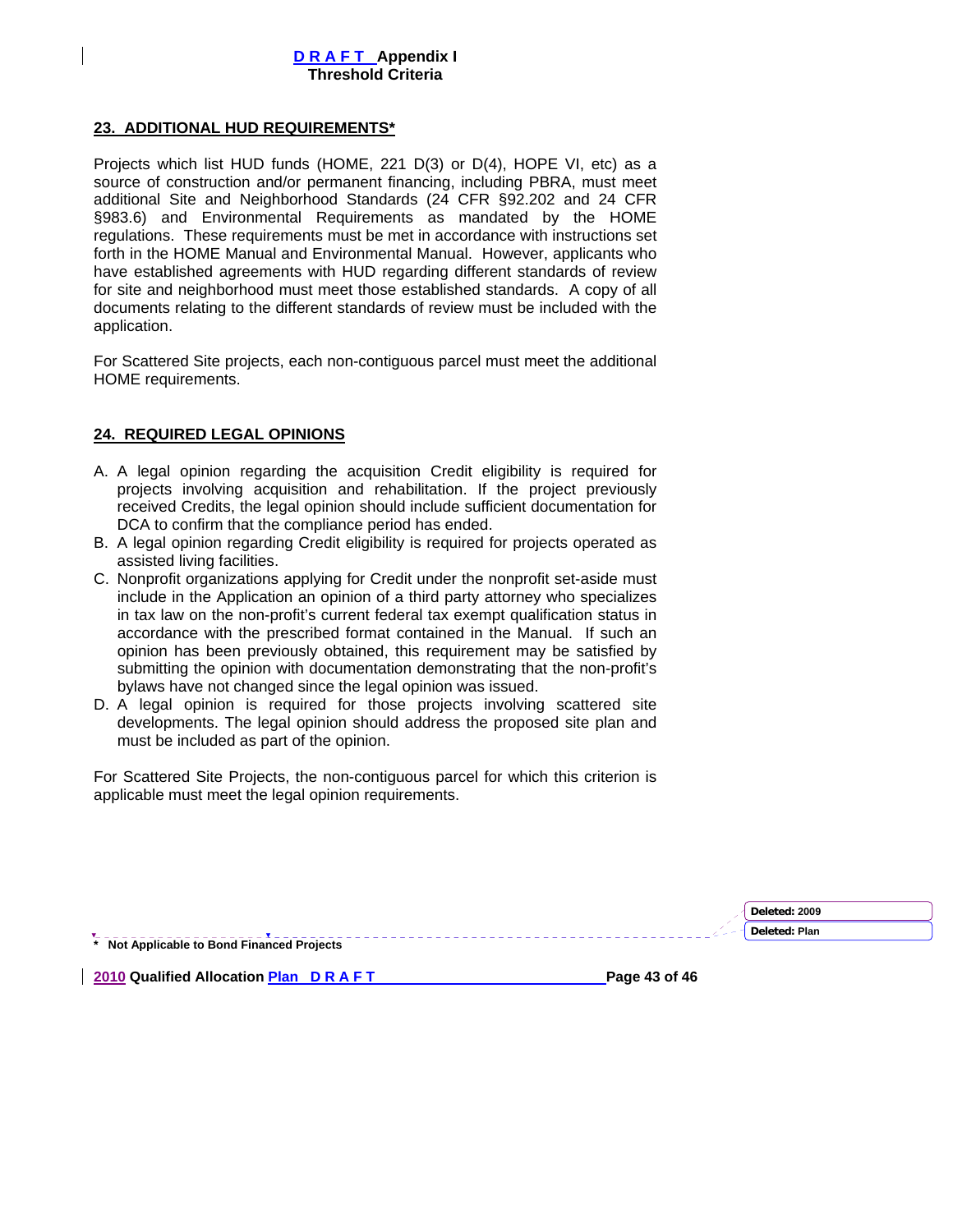## **25. GEORGIA HOUSING SEARCH**

Applicants applying selected for funding under the Plan must list all available affordable Housing Units funded by DCA on the Georgia Housing Search website. Georgia Housing Search is a DCA sponsored database that assists Georgia residents in locating available affordable housing units. Each listing must be updated and remain "active" as required by the system. This data base is maintained under the direction of the Georgia Emergency Management Office and under the authorization of the Governor's Office. The Georgia Disaster Relief Task Force also issuing Georgia Housing Search to facilitate the delivery and management of shelter and housing accommodation programs to support displaced citizens during a disaster. At this time, over 100,000 properties are listed. This database should be utilized as a valuable tool for Managers in seeking tenants for low income housing tax credit properties.

## **26. RELOCATION AND DISPLACEMENT OF TENANTS**

All projects, new construction and rehabilitation, must submit a DCA relocation survey which specifically addresses the development history and occupancy of the proposed project. Failure to complete the survey and include it in the Application will result in a Threshold failure.

For all HOME Loan and Credits projects, the completed and executed tenant household data forms must be submitted with the Application for every unit in each building to be rehabilitated. The Applicant is responsible for the accuracy of the information on the data forms. Applications for HOME Loans that require relocation of existing tenants due to rehabilitation work will be accepted only with a relocation plan (including a sufficient budget) that in the opinion of DCA meets the requirements of the Uniform Relocation Act and any other applicable laws.

Funding sources other than the DCA HOME Loan must be used to finance the relocation costs. Applicants applying for Credits must disclose other funding sources (HOME, USDA 535, etc.) which may trigger URA or 104D requirements. When demolition of any structure occupied or vacant is involved it must be included as part of the relocation plan. For Credits projects, DCA will not allow permanent displacement of tenants, if avoidable. If the Applicant anticipates displacing tenants, the Applicant must include in the Application a detailed displacement plan, which sets forth the specifics of the displacement, including a projected budget, and an explanation of efforts planned by the Applicant to mitigate the impact of the displacement. Any displacement of tenants will be subject to DCA's prior written approval. In instances where tenants are temporary relocated in areas with limited replacement housing the plan must give detail phasing of rehabilitation process. To include projected start and end dates for each phase while detailing work to be performed on all units. Identify which units will require temporary relocation more than 30 days and less than 30 days.

**Deleted: Plan** 

**\* Not Applicable to Bond Financed Projects** 

**2010 Qualified Allocation Plan D R A F T Page 44 of 46 Page 44 of 46**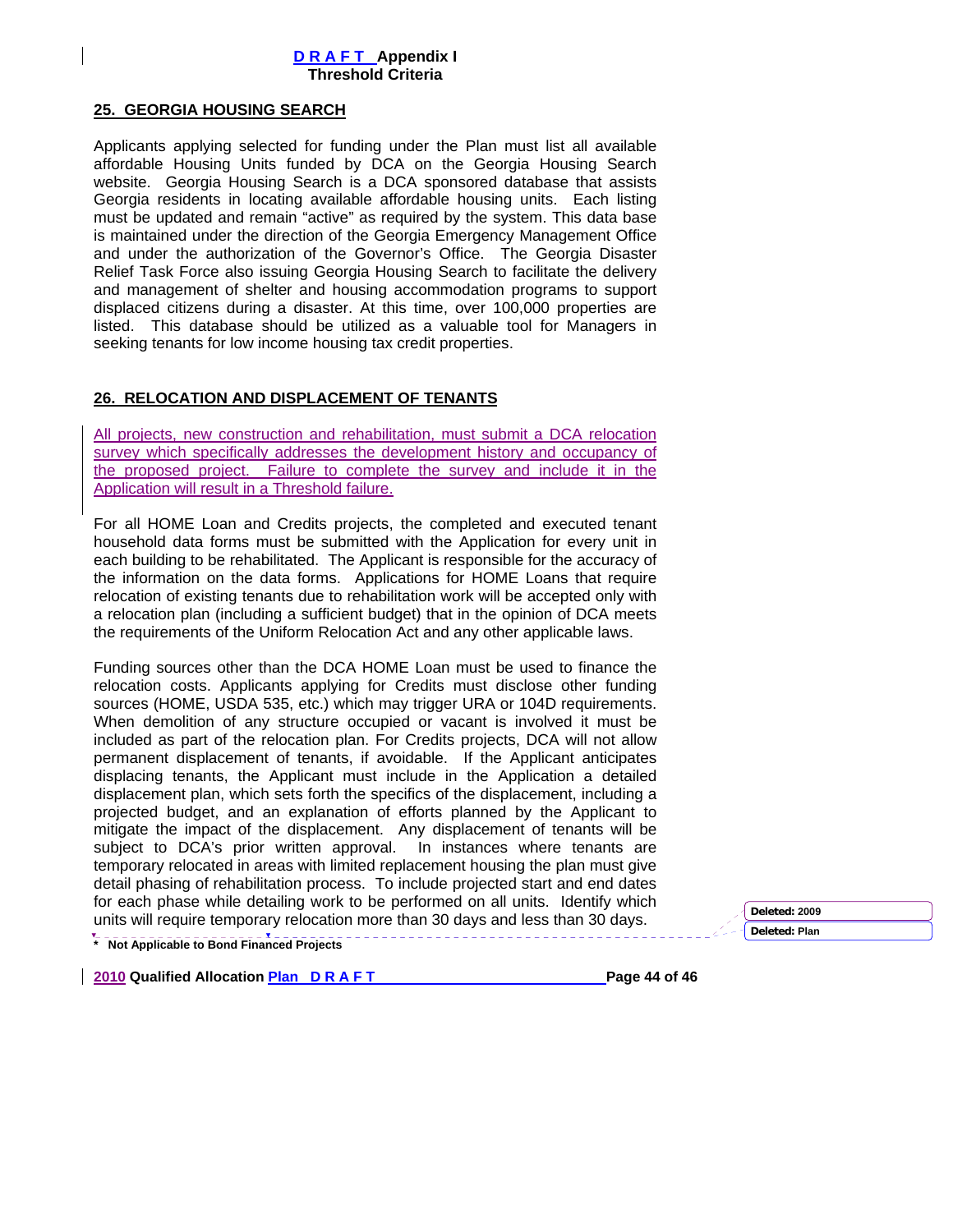If new projected rents create rent burden tenants, rents must remain affordable one year after cost certification submission.

Applicants must include all documentation required in the DCA Relocation Manual at the time of Application. All forms must be reflective of the current year version; previous years forms will not be accepted. DCA will review the development budget to insure that sufficient cost have been included for relocation expenditures.

In the event condemnation proceedings are pending against a proposed project, DCA's relocation policies are applicable to all tenants residing at the property at the time of application.

Properties that have HOPE VI or other master relocation plans must submit those plans with their Application.

### **27. MARKETING TO SPECIAL NEEDs POPULATION**

This section is designed to foster development of affordable housing units for tenants with disabilities or homeless populations. All projects selected for funding (regardless of their tenancy) must demonstrate a willingness to initiate marketing of units to these populations. Each project selected for an award of credits must prepare and submit a Marketing Plan outlining how the project will market units to tenants with special needs. The Plan must be submitted prior to issuance of 8609s. At a minimum, Marketing Plans must include:

- (a) A description of how the project will meet the needs of these tenants including access to supportive services, transportation, proximity to community amenities, etc.
- (b) Identify service providers that can provide referrals to the project
- (c) Agree to require management to regularly contact and provide materials to local service providers outlining unit vacancy and rents
- (d) Owners must demonstrate a willingness to market units to special needs populations and facilitate referrals from experienced local service providers

The Applicant agrees to provide reasonable accommodation for these tenants in the Property Management's tenant application. The leasing criteria must clearly facilitate admission and inclusion of the Targeted Population tenants and must not violate federal or state fair housing laws.

Applicants also must agree to designate these populations as having priority for units with rental assistance if allowable under their rental assistance agreements.

**\* Not Applicable to Bond Financed Projects** 

**2010 Qualified Allocation Plan D R A F T Page 45 of 46 Page 45 of 46** 

| Deleted: Owners                                            |
|------------------------------------------------------------|
| Deleted:                                                   |
| Deleted: Each                                              |
| Deleted:                                                   |
| Deleted: Applicant                                         |
| Deleted: at Application (when<br>should this be done?)a    |
| <b>Inserted: at Application</b>                            |
| <b>Inserted:</b> (when should this be<br>done?)            |
| <b>Deleted:</b> if the project is selected for<br>funding. |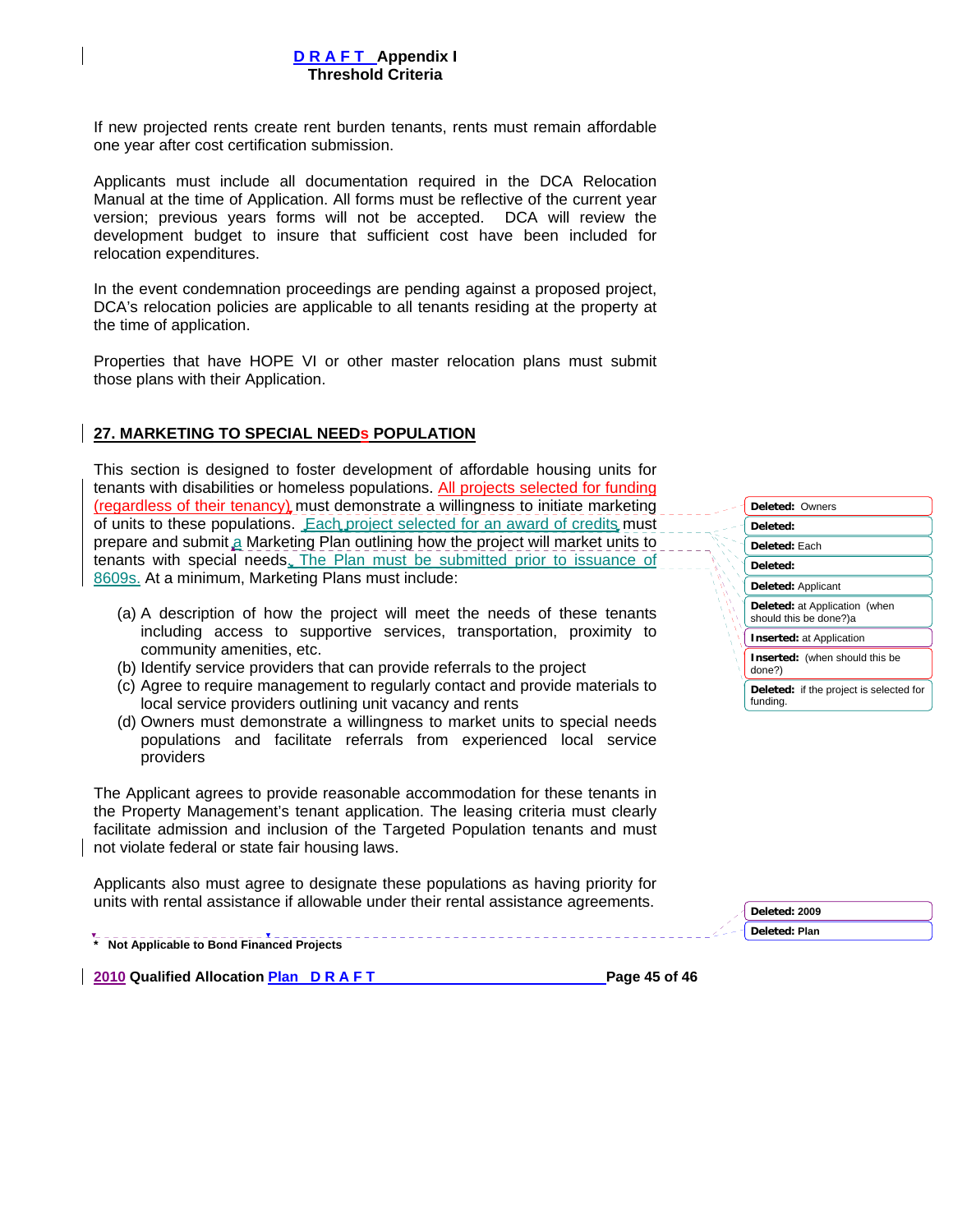Owners may apply preferences required by state or local law only if they are consistent with HUD and applicable civil rights requirements.

#### **28. OPITIMAL UTILIZATION OF RESOURCES**

While DCA promotes a variety of projects that may include the re-use of contaminated land, in-fill, adaptive reuse, preservation of affordable housing and historic sites and will consider mitigation of certain factors inherent in their location, DCA is required to take any actions necessary or convenient to ensure the complete, effective, efficient and lawful allocation of and utilization of the low income housing credit program (2010 QAP, Core Plan, Section 3, Legislative Requirements). Therefore, in spite of a project's score under the Plan, DCA will review any project proposed for reasonableness, which may include a review of the degree to which the use of resources are being directed specifically toward the program goals of providing safe, decent and affordable housing that is also viable physically, operationally and economically over time.

DCA will evaluate project characteristics, such as, but not limited to, the following to ensure that this mandate is met:

- Property acquisition and rehabilitation cost versus the cost to demolish and build a similar property in the same market area
- Ratio of acquisition costs versus rehab hard costs
- Effectiveness and aesthetics versus the cost of a mitigation plan
- Efficient and marketable use of the site, considering size and lay-out, to accommodate the number and type of units and amenities proposed
- Undue enrichment of any development team member or contractor particularly where there are identities of interest
- Impact on affordable housing stock
- Other uses proximate to the site
- Market information generated by or available to DCA; and
- Property is already affordable and not a priority for receipt of resources
- Transaction appears to be primarily driven by the transfer of the property

If DCA determines that the utilization of resources in the proposed application is ineffective or inefficient, or that the applicant is unlikely to be able to develop the project as proposed, or if the project is unlikely to be successful, DCA may, at its sole and absolute discretion, deem the application to have failed, threshold criteria.

**Deleted:** Page Break **Deleted: POOR** 

**Deleted:** 2009

**Deleted:** the

|                                            | Deleted: 2009 |  |
|--------------------------------------------|---------------|--|
|                                            | Deleted: Plan |  |
| * Not Applicable to Bond Financed Projects |               |  |

**2010 Qualified Allocation Plan D R A F T Page 46 of 46 Page 46 of 46**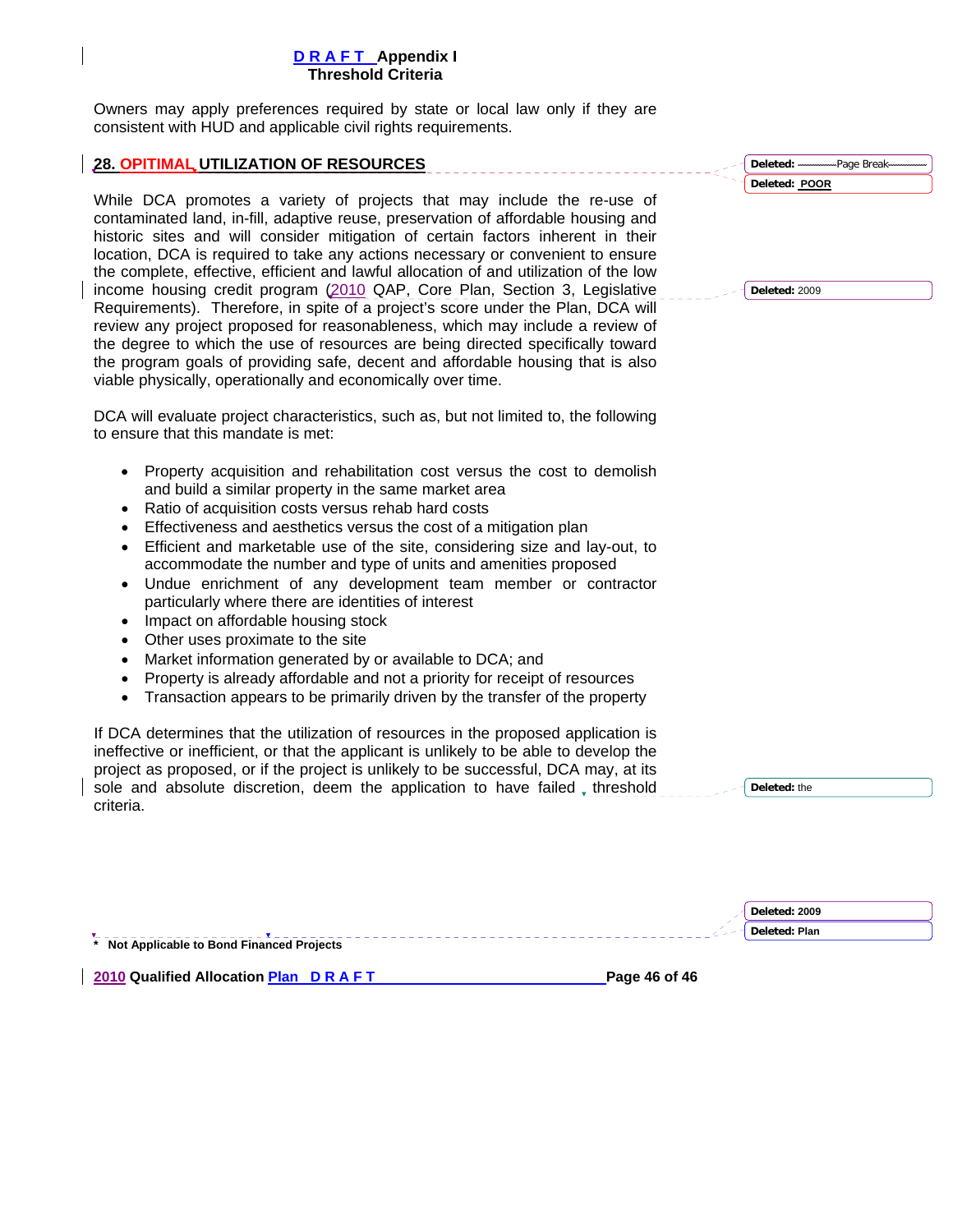**Page 7: [1] Deleted Cassandra Knight 11/2/2009 5:11 PM Also, the maximum allowable developer fee will be calculated based on the allowable total development cost utilizing these DCA per unit cost limits. The maximum amount of tax credits allocated to a project will be based on these per unit cost limits. DCA will not accept requests for cost unit waivers except as set out in this section.** 

**Page 7: [2] Deleted Cassandra Knight 11/2/2009 5:15 PM** 

**The maximum allowable developer fee will be calculated based on the allowable total development cost utilizing these DCA Per Unit Cost Limits. If the total development cost for the project exceeds the per unit cost limitations above and the Application is not seeking additional DCA resources for the cost which exceed the per unit cost limitations, the Applicant is not required to obtain DCA's approval nor submit a waiver for the total development cost.** 

**DCA will consider waivers to the limitations stated above on a case-bycase basis. Waivers will be granted** only **for extraordinary circumstances (see Architectural Manual for examples). Applicants must submit sufficient documentation with their cost waiver request to justify the basis of the cost increase. Waiver requests and applicable fees must be submitted in accordance with Exhibit "A" (DCA Deadlines and Fees). Applicants should underwrite their deals using the above limits unless a waiver is approved by DCA.** 

**Page 7: [3] Deleted laurel.hart 11/2/2009 8:18 AM For HOME funded projects, the following per unit subsidy limits will apply in addition to the cost limits above:** 

|                     | <b>Unit Type</b><br><b>Efficiency</b><br>1 Bedroom<br>2 Bedroom<br>3 Bedroom<br>4 Bedroom + | <b>Subsidy Limit</b><br>\$102,000<br>\$117,000<br>\$142,000<br>\$184,000<br>\$202,000 |                   |
|---------------------|---------------------------------------------------------------------------------------------|---------------------------------------------------------------------------------------|-------------------|
|                     |                                                                                             |                                                                                       |                   |
| Page 7: [4] Deleted | laurel.hart                                                                                 |                                                                                       | 11/2/2009 7:35 PM |

The maximum allowable developer fee will be calculated on the

**Page 7: [5] Inserted Cassandra Knight 10/5/2009 12:49 PM**  allowable total development cost utilizing these DCA Per Unit Cost Limits.

**If the total development cost for a project exceeds the per unit cost limitations but are not seeking additional DCA resources for the costs**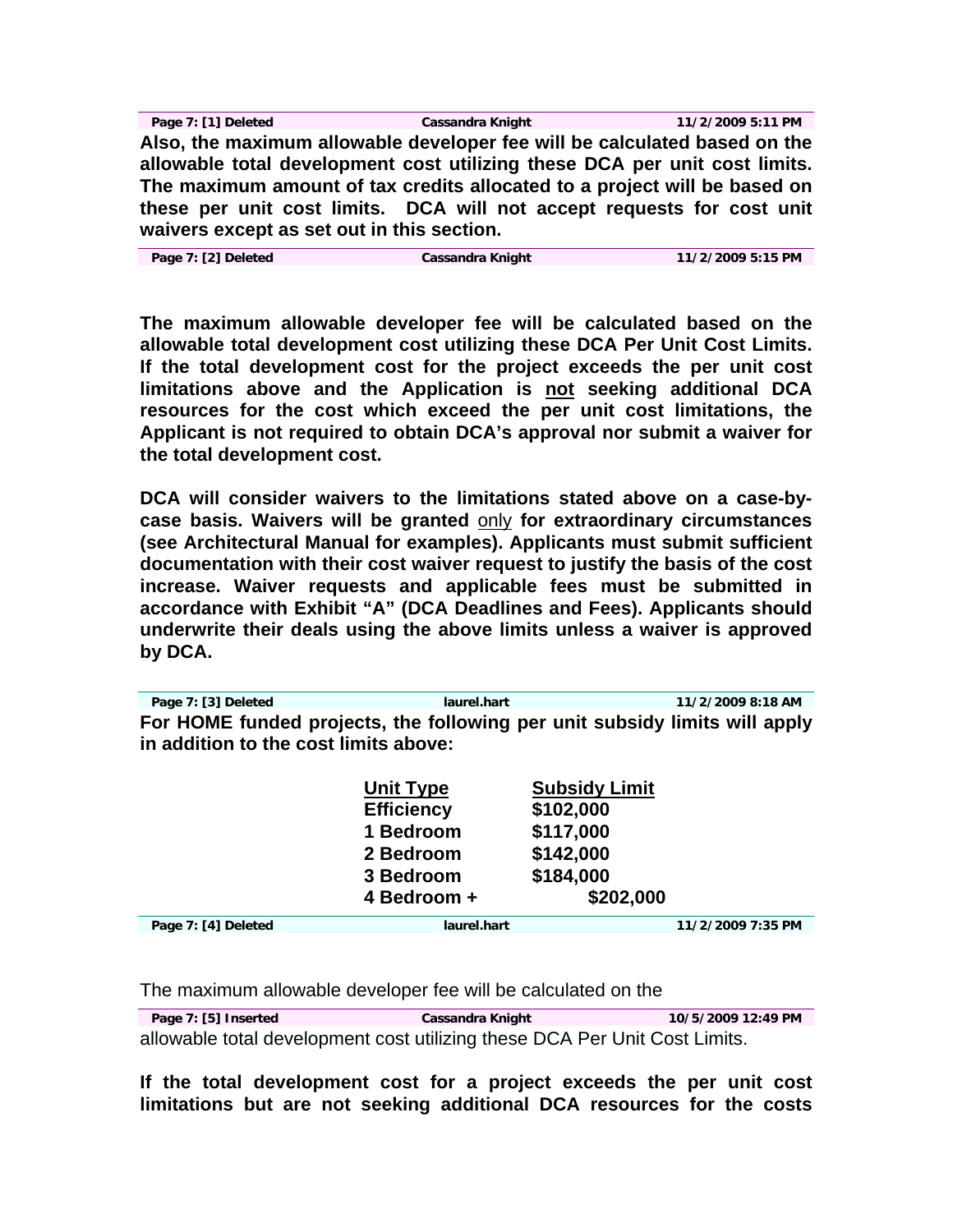**which exceed the per unit cost limitations, then the Applicant is not required to obtain DCA's approval for the total development cost as the amount that exceeds is allowed.** 

# **If the total development cost for the project exceeds the per unit cost limitations**

**Page 7: [6] Deleted laurel.hart 11/2/2009 7:35 PM**  total development cost utilizing these

**Page 7: [7] Deleted laurel.hart 11/2/2009 8:20 AM If the total development cost for a project exceeds the per unit cost limitations but are not seeking additional DCA resources for the costs which exceed the per unit cost limitations, then the Applicant is not required to obtain DCA's approval for the total development cost as the amount that exceeds is allowed.** 

**Page 7: [8] Deleted laurel.hart 11/2/2009 8:20 AM but are seeking additional DCA resources, the Applicant can submit the project. However**

**Page 7: [9] Inserted Cassandra Knight 10/5/2009 12:53 PM but are seeking additional DCA resources, the Applicant can submit the project. However, Applicants must submit documentation with their Application to justify the basis of the cost increase above the limits. DCA will evaluate the additional cost using historical data and industry standard cost modeling systems to determine whether the additional costs are warranted and whether the project is a good use of DCA resources. If it is determined that the project is not a good use of DCA resources, it may fail threshold as a Poor Utilization of DCA resources (Threshold Criteria 28)** 

**Page 7: [10] Deleted laurel.hart 11/2/2009 8:21 AM DCA will evaluate the additional cost using historical data and industry standard cost modeling systems to determine whether the additional costs are warranted and whether the project is a good use of DCA resources. If it is determined that the project is not a good use of DCA resources, it may fail threshold as a Poor Utilization of DCA resources (Threshold Criteria 28)** 

**Page 11: [11] Deleted wturner 10/27/2009 1:51 PM If more than one project is proposed for a particular area, DCA, in its sole discretion, will decide which one will be selected for funding. DCA will utilize but is not bound by the following factors in its selection decision:** 

**Score Capacity of development team Allocation of resources among development teams Amenities**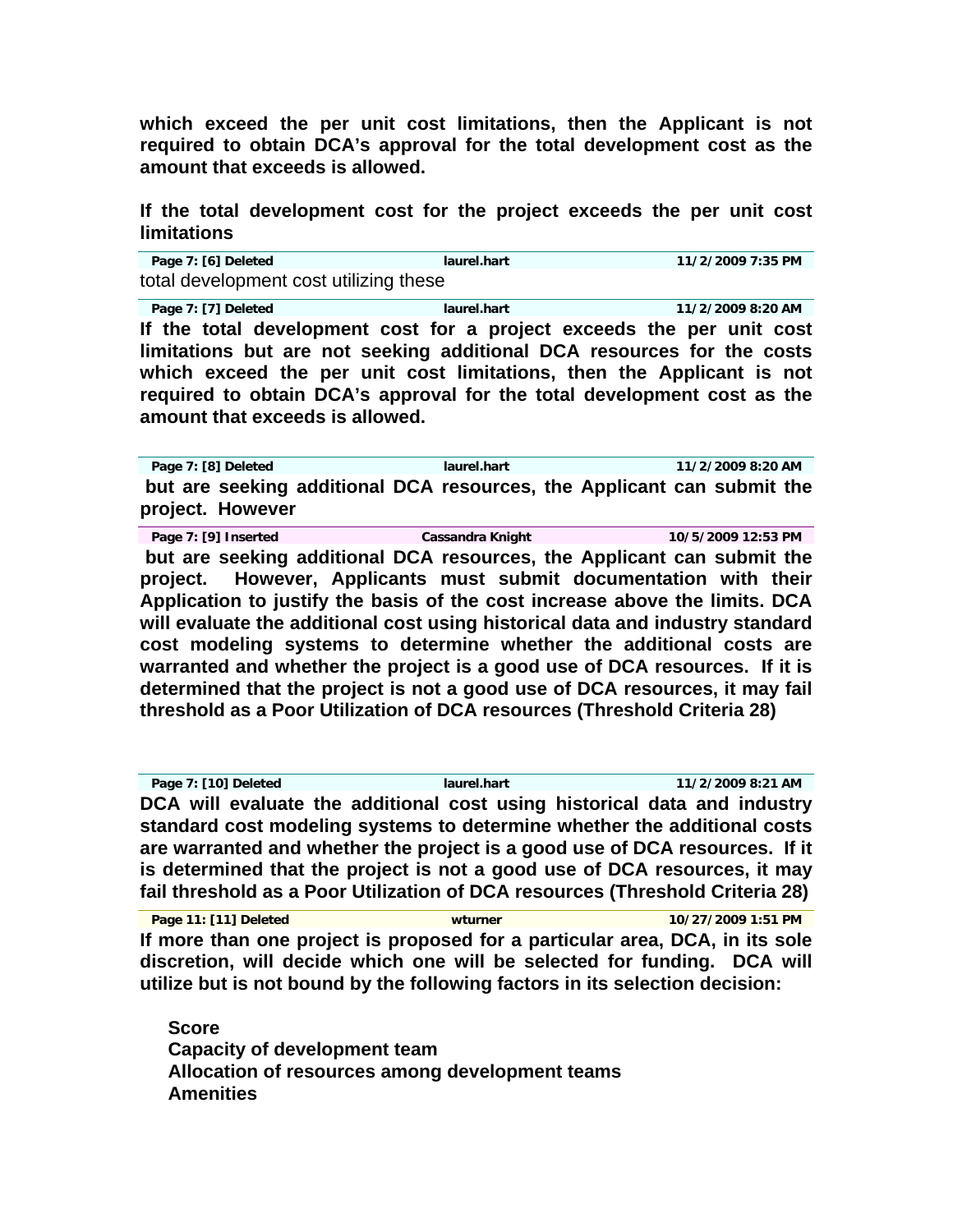# **Tenancy characteristics of projects developed in the immediate area Amount of resources Size of project Project site Correlation of proposed rents to Market Rents**

**Page 24: [12] Deleted chill 10/27/2009 9:55 AM**  *DCA Approved Amenity List*

Equipped soccer field Shuffleboard Court Movie Theater Tennis Court Putting Green Wellness Center Swimming Pool **Equipped Playground** Arts & Crafts/Activity Center **Beauty Parlor** Furnished Library Equipped Computer Center Furnished Exercise/Fitness Ctr. Attractively fenced community gardens Equipped walking path with exercise stations or sitting areas Covered pavilion with picnic/barbecue facilities to encourage community or family reunion type functions Complete built-in fire sprinkler system in every unit and the community center, including an exterior audio and visual alarm system

| Page 41: [13] Deleted | Cassandra Knight | 10/5/2009 1:15 PM |
|-----------------------|------------------|-------------------|
|                       |                  |                   |

# 19. THRESHOLD DESIGNATION OF TIER ONE CAPACITY

**DCA policy is to encourage the development of affordable properties by experienced General Partners and Developers who have the following demonstrated skills:** 

**strong financial backgrounds commitment to affordable multifamily development ability to successfully develop proposed tax credit properties within program requirements.** 

**A Tier One determination may be requested by any legally organized "Entity". The requirements for a Tier One determination may be met either through the experience of the Entity or through the individual experience of one of the Entity's principals Entities must agree to an expanded financial and structural review of their principals, organization and experience in developing multifamily affordable housing. This review will require a higher level of external substantiation.**

**Tier One designation requires that the Entity (or its principal) meets the following minimum standards:** 

**Successful ownership and development of no less than either 400 Georgia affordable housing units located in a minimum of four projects or 600 affordable housing units located in a minimum of six projects. These**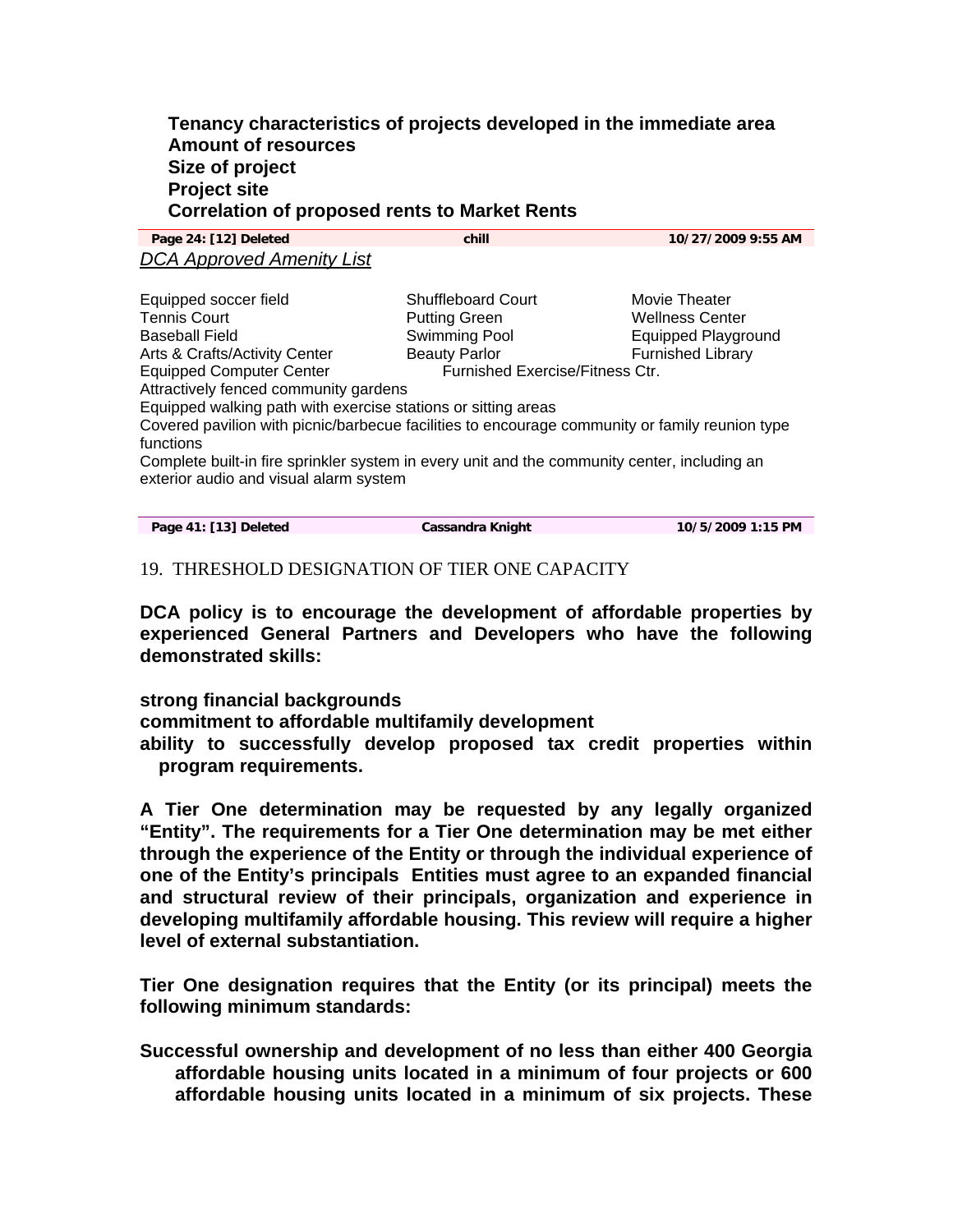**projects must have been awarded credits in the last seven years. All units must have been placed in service by January 1, 2008 and be currently owned** 

**Successfully develop means:** 

**-completed affordable multifamily developments that utilize DCA- and non-DCA affordable housing government funded programs** 

**-projects that have sufficient cash flow to successfully operate**

**-projects that have a history of on time completion, within budget, free and clear of any liens and claims, in accordance with the plans and specifications approved by DCA or other HFA.** 

**Excellent credit history of the Organizational Entity and its principals (if applicable).** 

**Stable and viable financial resources which reflect the financial viability of the Entity and its principals.** 

**Excellent compliance history in owning and developing affordable housing programs (maximum DCA compliance score, no defaults or delinquencies).** 

**Sufficient Working Capital to handle immediate cash needs during the development.** 

**Liquidity which represents the financial viability and success of the entity and its principals. Generally, liquidity of not less than the greater of (1) \$100,000 or (2) 3% of uncompleted project hard costs is presumptive of viability. DCA reserves the right to modify the liquidity requirements necessary for a Tier 1 determination prior to January 1, 2009. Any modifications that are made will be posted to the DCA website. Different Liquidity may be required based on DCA's review of the development exposure through uncompleted projects. Syndicator requirements, and economic changes. Liquidity may be demonstrated by assets of the Entity or a Principal of the Entity. Liquidity is defined as cash or cash equivalents and/or publicly-held marketable securities less any margin debt. (Fifty percent (50%) of the listed value of marketable securities net of margin debt will be considered as liquid). Liquidity is not demonstrated by any form of retirement funds or insurance policies. Sufficient experienced staff in place to act as a Project Manager for each project under development. Number of Projects proposed and under development by the entity will be considered in determining whether Entity is sufficiently staffed.** 

**No outstanding financial, credit, or legal liabilities (direct or contingent) which could negatively impact the financial viability of the Organizational Entity or the proposed project.** 

**History of developing and operating Affordable Housing projects with minimal voluntary or involuntary transfers during Compliance Period.**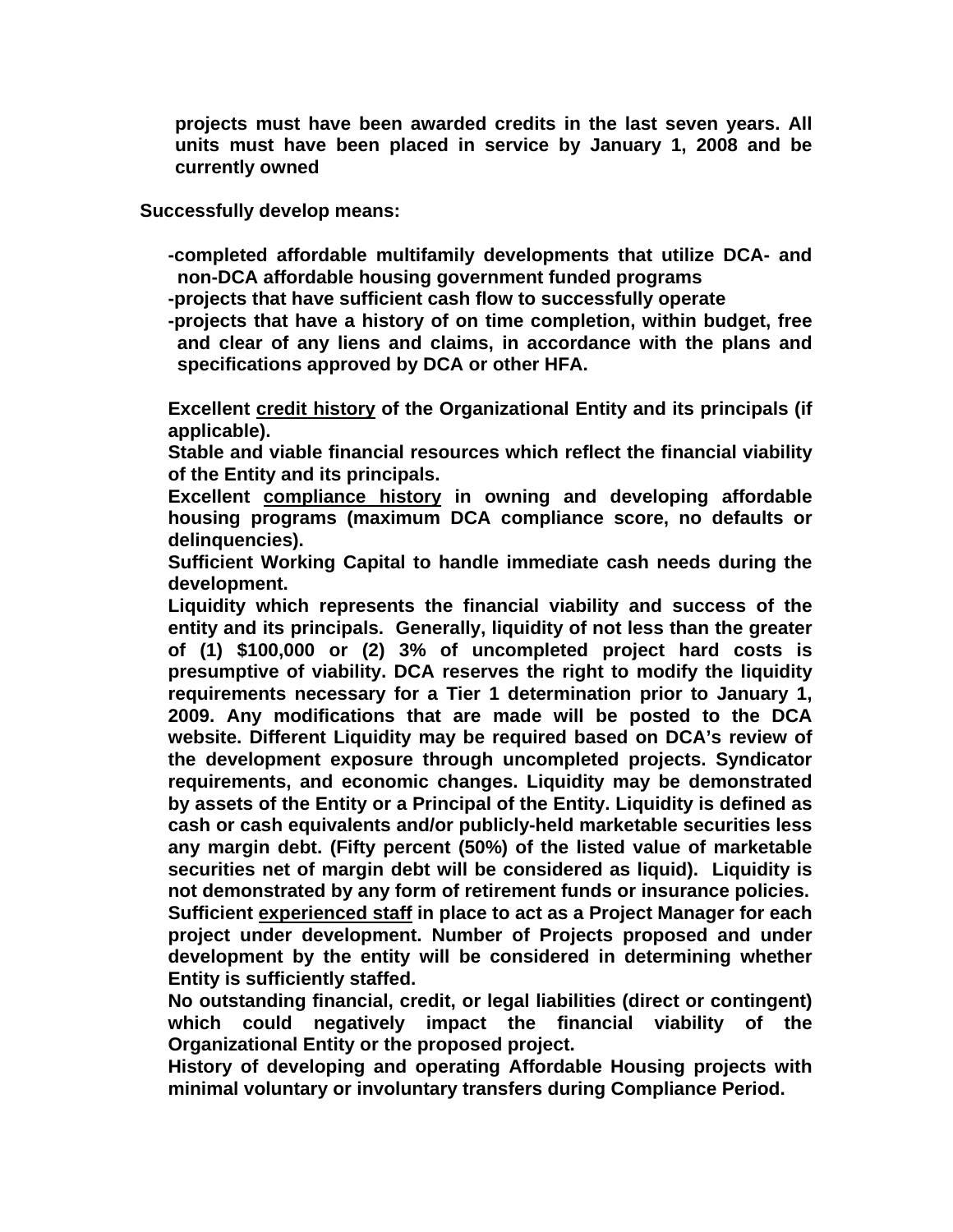**Sufficient capacity to develop proposed project in view of other projects proposed or in development. (Entities with more than five projects in development will be subject to closer scrutiny under this requirement.).This review will encompass:** 

**Properties with allocated credits that have not commenced construction Properties under construction Properties completed but not yet stabilized and converted to permanent financing Projects planned for development in the next 12 months** 

**Technical ability of Entity determined by number of projects, types of financing structures, complexity of transaction.** 

Documentation:

**Brief narrative describing the experience of the Organization with regard to development of subsidized affordable housing.** 

**Complete organizational chart, staff roster and resumes of key development staff functioning in the preparation, development and administration of affordable housing. For non-profits, this would also include the members of the Board of Directors and Executive Director.** 

**Current schedule of all projects in which the Organizational Entity and its principals have an interest (as owner or fee developer) including affordable and market rate housing projects (and commercial properties, if applicable). DCA will only accept this information on the Real Estate Schedule provided on the DCA website. Incomplete or vague Schedule information will not be considered and may disqualify the Organizational Entity for Tier One status.** 

**Credit Bureau reports from a major credit bureau (Experian, TransUnion, and Equifax) current within 30 days of submission for Tier One status for each principals/members/stockholders/sponsor (for nonprofits) of the Organizational Entity as well as the Entity itself.** 

**Financial statements, Audited, or on form provided by DCA for the most recent two fiscal years and year-to-date (current within 30 days of the submission to qualify for Tier One status) for the Organizational Entity and its principals, members, stockholders, and/or sponsor (for nonprofits).** 

**Documentation (most recent 3 months bank or brokerage statements) to support the liquidity requirements. By submission, the Organizational Entity certifies that these funds are not restricted in any way, and that it has 100% access and control of these funds through the entity or its principal.**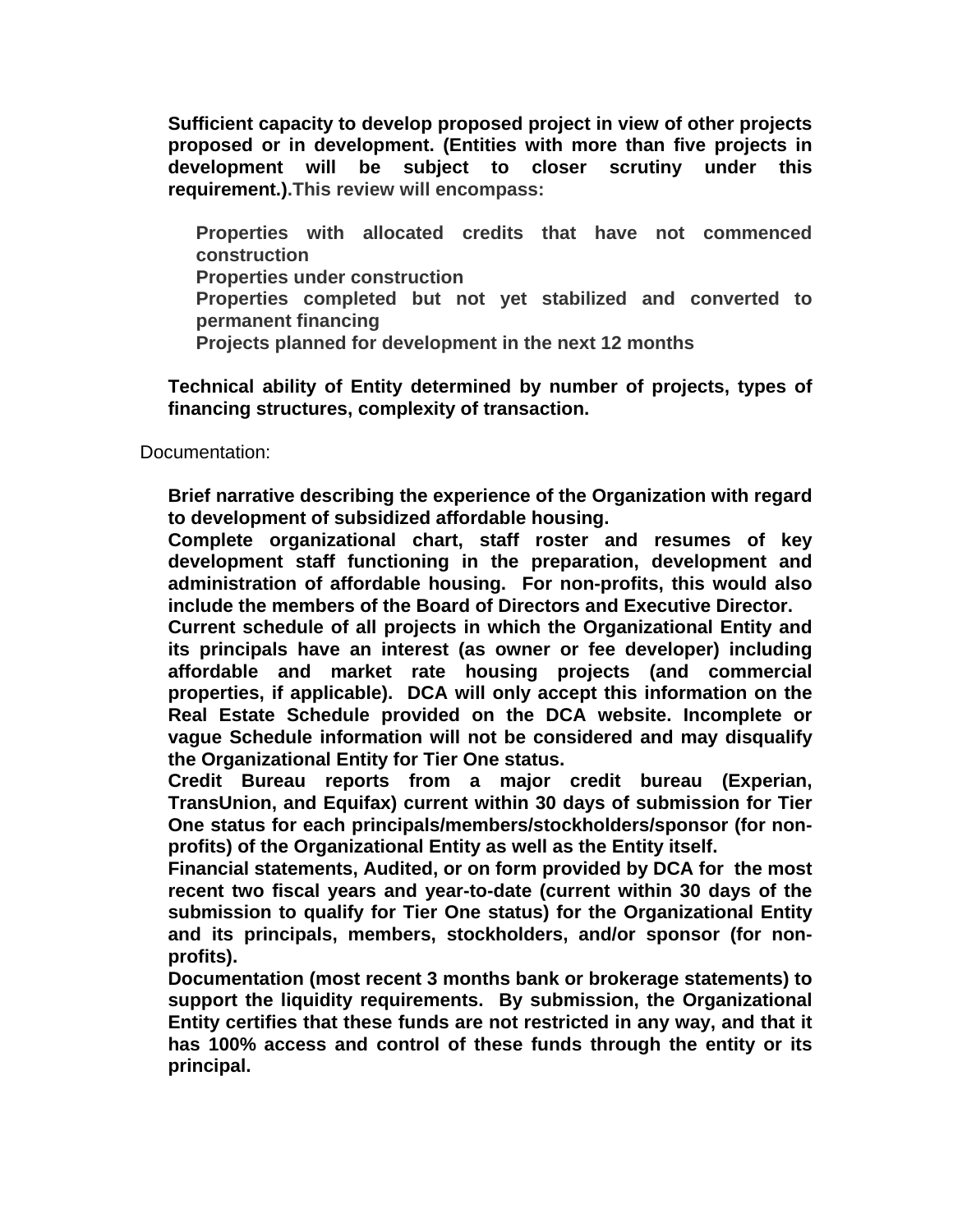**Written authorization in the DCA prescribed format to allow DCA to (1) obtain a Dunn & Bradstreet (or similar credit reporting agency) report on the Organizational Entity, and any legal entities that are principals, members, stockholders, and/or sponsors of the Organizational Entity and (2) obtain a report of public records filings.** 

**Certification from each applicable entity, on a form to be provided by DCA, relating to credit and financial history, including but not limited to involvement in foreclosures, bankruptcies and other adverse actions, material litigation, judgments, credit/loan defaults, entering into forbearance agreements and transfer of general partnership interest to syndicators/limited partners, either "voluntary" or involuntary.** 

**Completed Performance Workbook for the Entity and each principal including completed performance questionnaires.** 

**Audited Financial Statements for Projects that Entity it utilizing to establish experience.** 

**Other Documentation required by DCA to determine the Entity and/or Principals are successful and experienced in the development of affordable housing and that the entity and principal are financial viable.**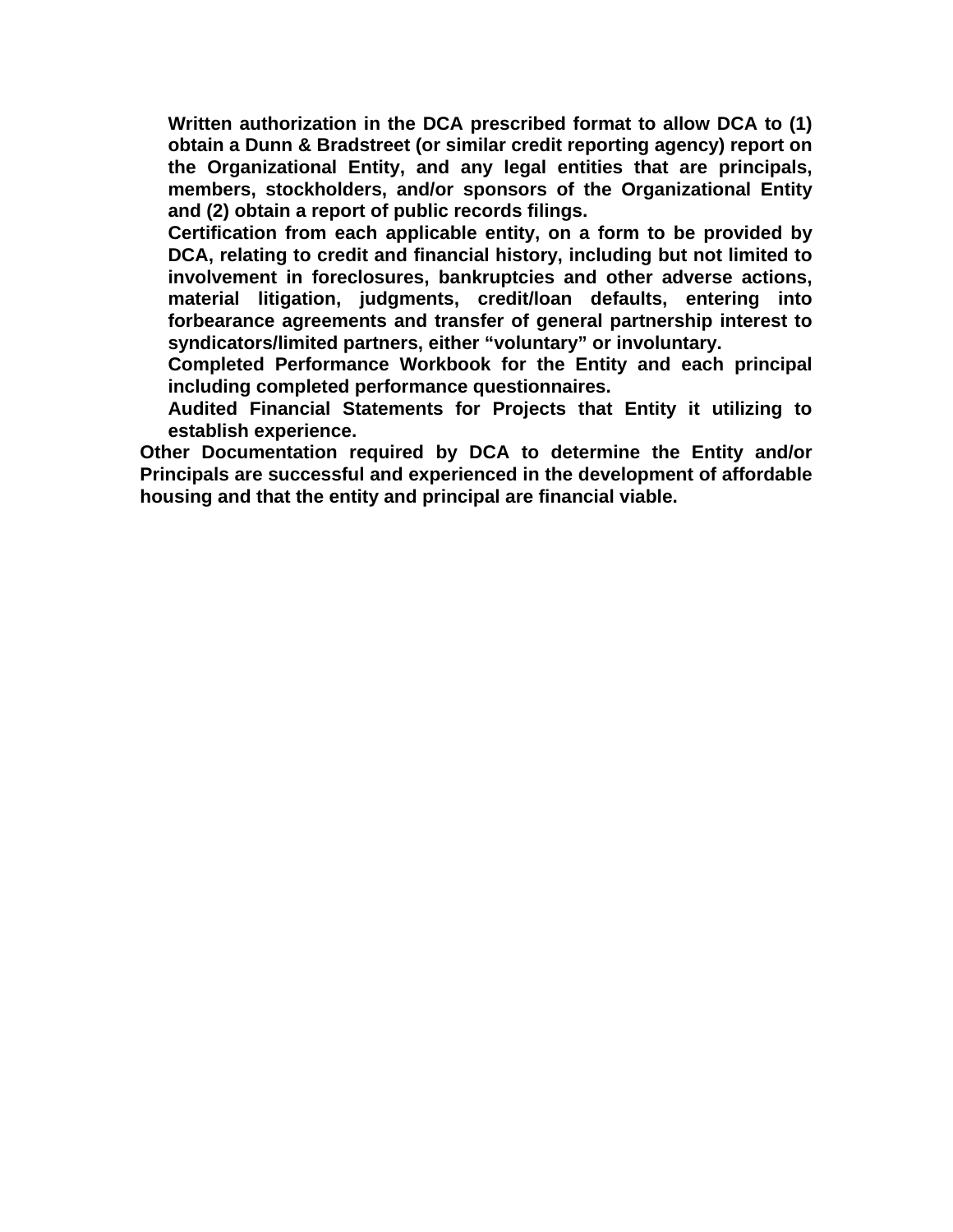**Deleted: 2009**

# QAP SCORING TABLE OF CONTENTS

| I.  | APPLICATION COMPLETENESS / FINANCIAL ADJUSTMENTS / ORGANIZATION  | $\overline{2}$ |                                              |
|-----|------------------------------------------------------------------|----------------|----------------------------------------------|
| IL. | DEEPER TARGETING / RENT AND INCOME RESTRICTIONS                  |                | Deleted: ¶<br><b>TIER ONE ENTITIES</b><br>41 |
|     | IL QUALITY GROWTH INITIATIVES                                    | 5              | Deleted: I                                   |
|     | V. SUSTAINABLE DEVELOPMENTS                                      | 10             | Deleted: V                                   |
|     | VI. STABLE COMMUNITIES / REDEVELOPMENT / REVITALIZATION          | 11             |                                              |
|     | VII. PHASED DEVELOPMENTS / PREVIOUS PROJECTS                     | 15             |                                              |
|     | VIII. WAIVER OF QUALIFIED CONTRACT RIGHT / TENANT OWNERSHIP PLAN | 17             |                                              |
|     | IX. HISTORIC DESIGNATION                                         | 17             |                                              |
|     | X. NONPROFIT                                                     | 18             |                                              |
|     | XI. RURAL                                                        | 19             |                                              |
|     | XII. LOCAL GOVERNMENT SUPPORT                                    | 19             |                                              |
|     | XIII. LEVERAGING OF RESOURCES                                    | 20             |                                              |
|     | XIV, DCA OPTIONAL POINTS FOR SUPERIOR PROJECT CONCEPT            | 22             |                                              |
|     | XV. COMPLIANCE HISTORY STATUS                                    | 23             |                                              |

|                                      | Deleted: 2009 |
|--------------------------------------|---------------|
|                                      | Deleted:      |
|                                      |               |
| DRAFT 2010 Qualified Allocation Plan | Page 1 of 28  |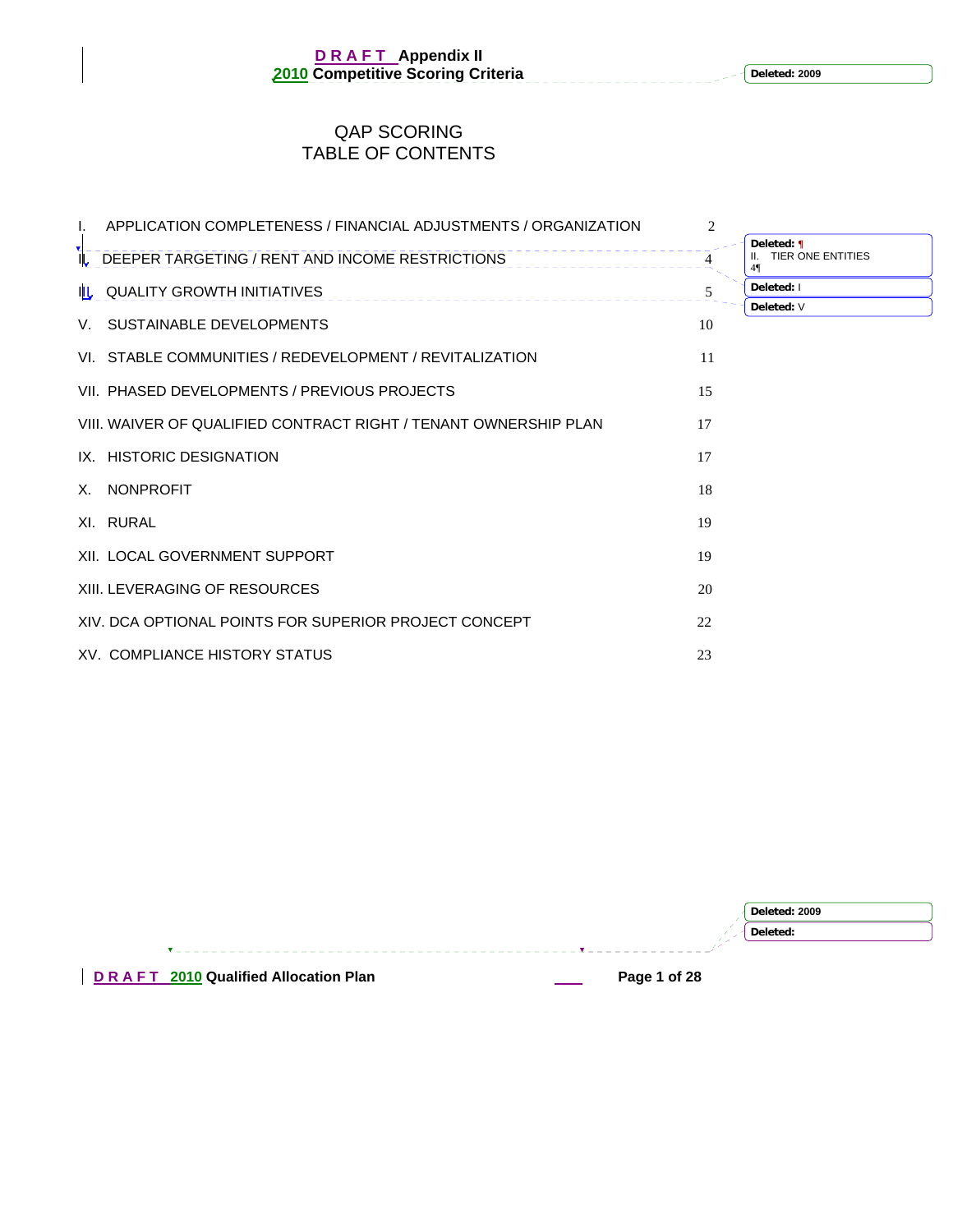#### **INTRODUCTION**

**Documents**: Minimum document requirements are listed after each Point category. However, Applicants are required to submit all documents at Application Submission which are necessary for DCA to determine that the Application meets the criteria for points. Additional guidance will be available in the Application Tab checklist. No additional documentation or explanations can be provided after Application Submission. DCA strongly recommends that Applicants use the comment section in the scoring workbook to fully explain the basis for points claimed in each category.

### **I. APPLICATION COMPLETENESS / FINANCIAL ADJUSTMENTS / ORGANIZATION 10 points**

Each Application will be awarded an initial score of Ten (10) points in this category. Point deductions to that score will be made for missing, incomplete, or inaccurate documents, financial or other adjustments or unorganized submissions. There is no cap on the total number of points that may be deducted. Therefore, an application may receive a negative point value in this section.

#### *A. Missing/Incomplete Documents*

Each Submitted Application must meet DCA requirements and policies. It must include all required forms and supporting documentation. For each missing or incomplete document, one (1) point will be deducted. Points will be deducted for each document that does not have the correct number of copies as set out in the Application Instructions. (Documents that are submitted with the Application but must be modified to accurately reflect the structure of the application will be considered an adjustment and not a missing document.)

Guidelines that will be used by DCA in scoring this section include, but are not limited to the following:

- All documents must accurately reflect the pro forma and representations made in the Application.
- Each Application document must be accurate.
- Only documents that were in existence prior to Application Submission day may be submitted after Application Submission with the exception of written clarifications requested by DCA.
- Applications must be complete when submitted. Applicants cannot submit updated applications or new documents after the Application Submission date.
- Applications that contain a significant number of missing or incomplete documents will be returned to the Applicant and be deemed a threshold failure.

#### *B. Financial and Other Adjustments*

**D R A F T 2010** Qualified Allocation Plan **Page 2** of 28 **Page 2 of 28** 

**Deleted: 2009**

**Deleted:** b **Inserted:** bailable in the Application Tab checklist.

**Deleted:** in this section.

**Deleted:** *documents*

**Deleted: 2009 Deleted:**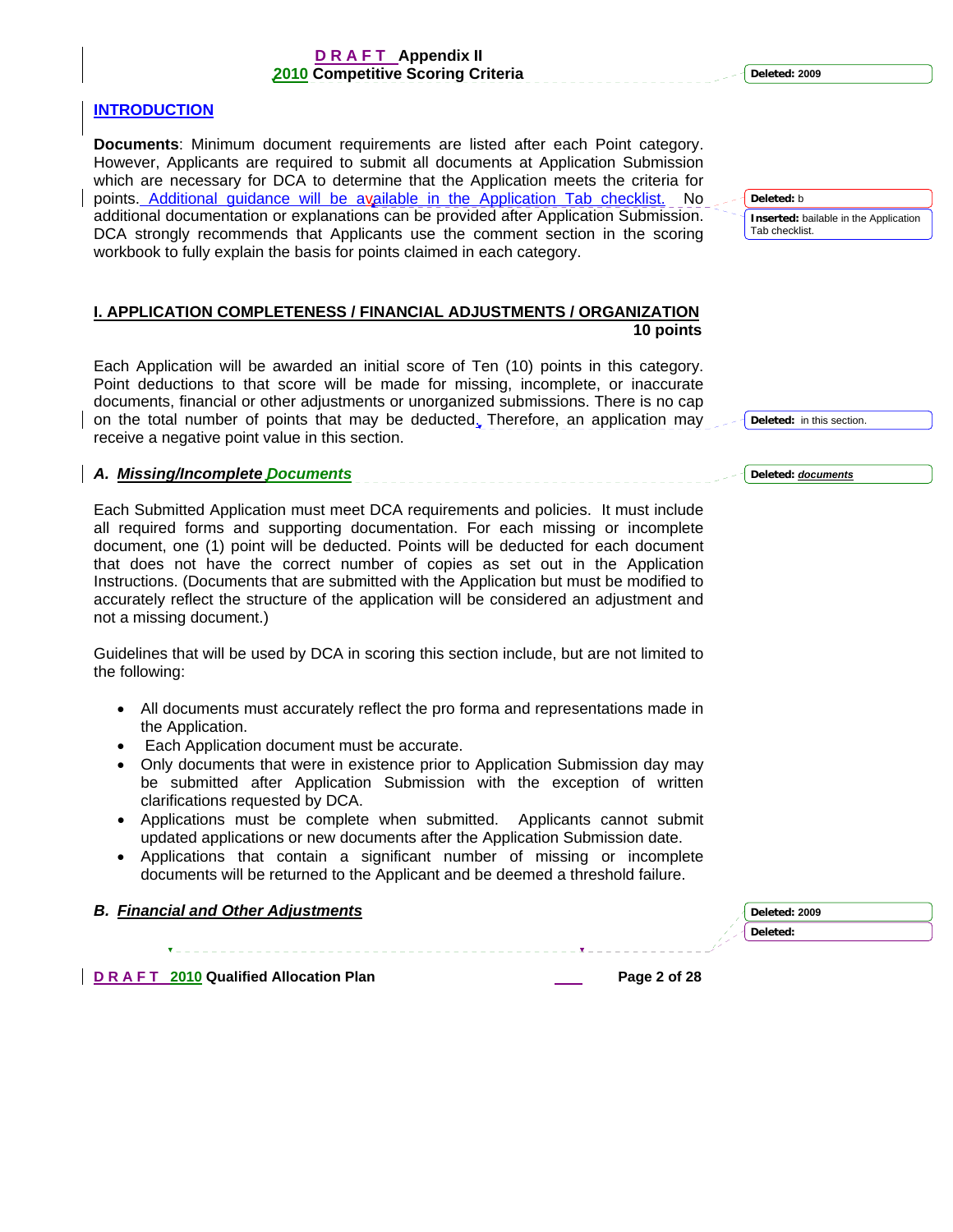**Deleted: 2009**

DCA may make financial and other adjustments to the Application and/or supporting documentation if the Application:

**Deleted:** 

- Does not meet DCA requirements and policies,
- Is inaccurate
- Does not reflect the project as structured in the Application.
- Does not utilize realistic and reasonable development and operating cost assumptions

#### **Points will be deducted for financial adjustments and revisions as follows:**

1-3 adjustments and/or revisions will result in a one (1) point deduction An additional point will be deducted for each adjustment after the first three.

#### **Guidelines that will be used by DCA in scoring this section include, but are not limited to the following:**

- DCA may make minor adjustments to a Core Application to ensure consistency with supporting documents.
- Total development cost may be increased or decreased during DCA's review if it is determined that line items are not reasonable or are not accurately reflected in supporting documents.
- Development costs may not be increased by the Applicant during DCA's review.
- Minor adjustments in the pro forma made by DCA which result in increases in line items may be allowed, but only developer fee may be utilized to cover increases in line item development costs.
- Credits may be adjusted downward for each adjustment.
- Credits will not be increased above the amount requested in the Application.
- Applicants may not request that one line item be reduced in order to increase or add another line item during the threshold clarification period.

Revisions that will not be allowed include, but are not limited to:

- Unit count and bedroom type
- Rent structure (rents may be adjusted upward or downward but the number of 30/50/60/market units may not be adjusted). If rents are adjusted upward, the relevant debt coverage ratio and feasibility analysis must meet DCA's requirements
- New financing sources cannot be added (with the exception of DDF to fund any financing gap)\*

|                                      |              | Deleted: 2009 |
|--------------------------------------|--------------|---------------|
|                                      |              | Deleted:      |
|                                      |              |               |
| DRAFT 2010 Qualified Allocation Plan | Page 3 of 28 |               |

 <sup>\*</sup>Minor clarification of submitted financing sources may be allowed but will be considered an adjustment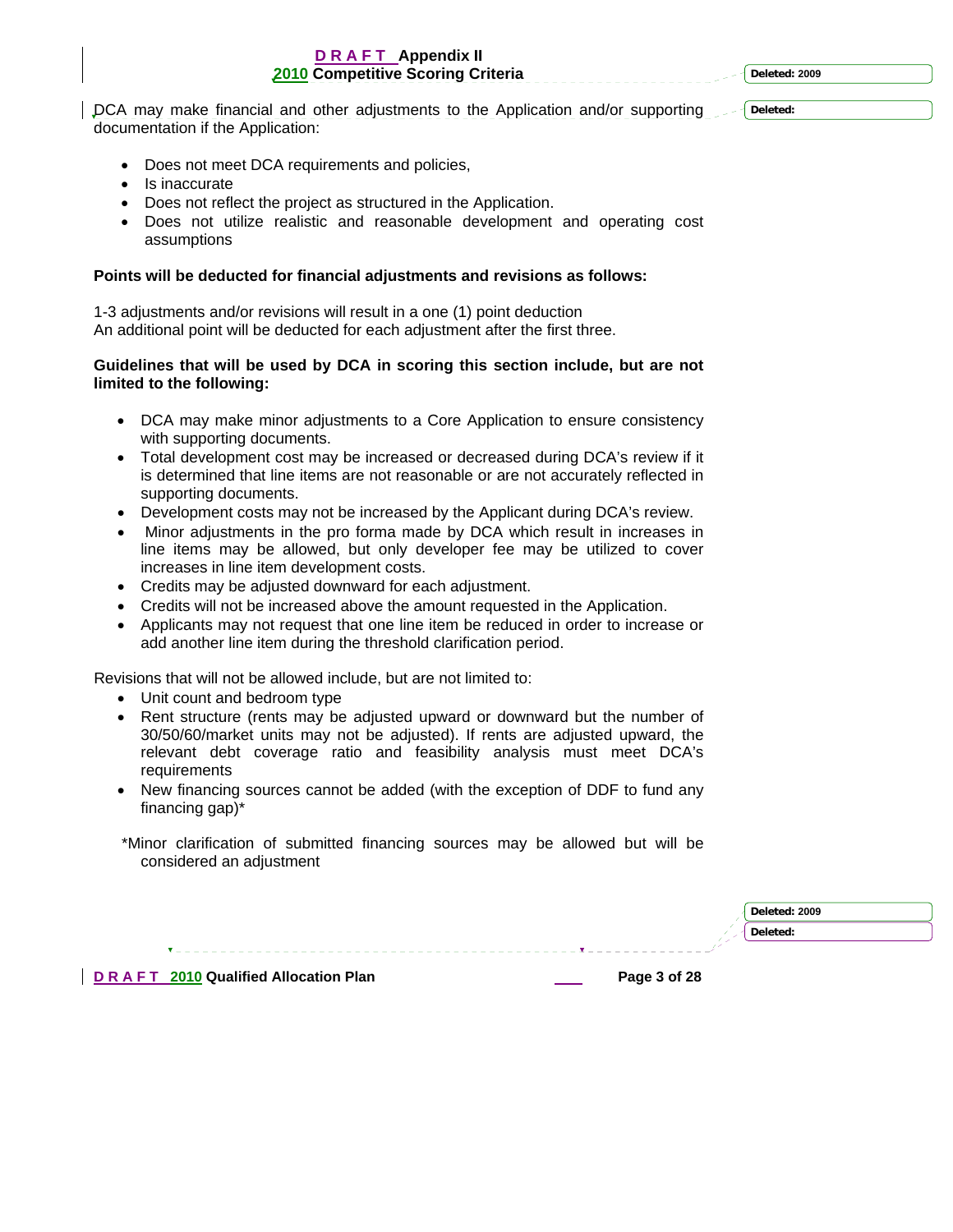<span id="page-117-0"></span>Examples of financial adjustments include, but are not limited to: incorrectly calculating developer fee, additions to line item development cost, application errors that result in a change in the allowable tax credits, and/or failure to include DCA required reserves.

#### *C. Organization*

Points will be deducted if the Application is not organized in the format prescribed by DCA in the QAP, Application Instructions, tab checklist and/or a required document is not behind the appropriate tab.

# **II. DEEPER TARGETING / RENT AND INCOME RESTRICTIONS** 3 points

Applications that agree to set gross rents and income limits for a specified number of low-income units at or below 30% of 50% AMI shall be awarded up to three points in this category. In order to qualify for these points, tenants must meet the required income restrictions for the property and the tenant portion of the rent must not exceed the 50% rent restriction.

Rent subsidies other than Section 8 must also meet the statutory requirements of the tax credit program. Owners will be required to execute restrictive covenants stipulating the number of very low rent-restricted units to be rented to very-low income households for the term of the Compliance Period or the Period of Affordability (if applicable), whichever is longer.

50% rent and income restricted units are eligible for points as follows:

Equal to or greater than 5% and less than 10% Equal to or greater than 10% and less than 15% Equal to or greater than 15%

| point    | Deleted: 1 |
|----------|------------|
| 2 points | Inserted:  |
| 3 points | Deleted:   |

**¶ Deleted: I**

Percentage of deeper targeted units will be calculated based on the total residential units (common space employee units will not be included in the total residential units)**.**

|                                      | Deleted: 2009 |
|--------------------------------------|---------------|
|                                      | Deleted:      |
|                                      |               |
| DRAFT 2010 Qualified Allocation Plan | Page 4 of 28  |

**Deleted: ¶ II. TIER ONE ENTITIES 3 points¶** Three points will be awarded to Applications in which a Tier One Entity has a 100% ownership interest in both the General Partner and Developer entity. Each Tier One Entity can claim these points for only one project in each application round.¶ ¶ Documentation¶ **¶** <#>DCA determination of Tier One status¶ <#>Organizational documents that substantiates ownership interest¶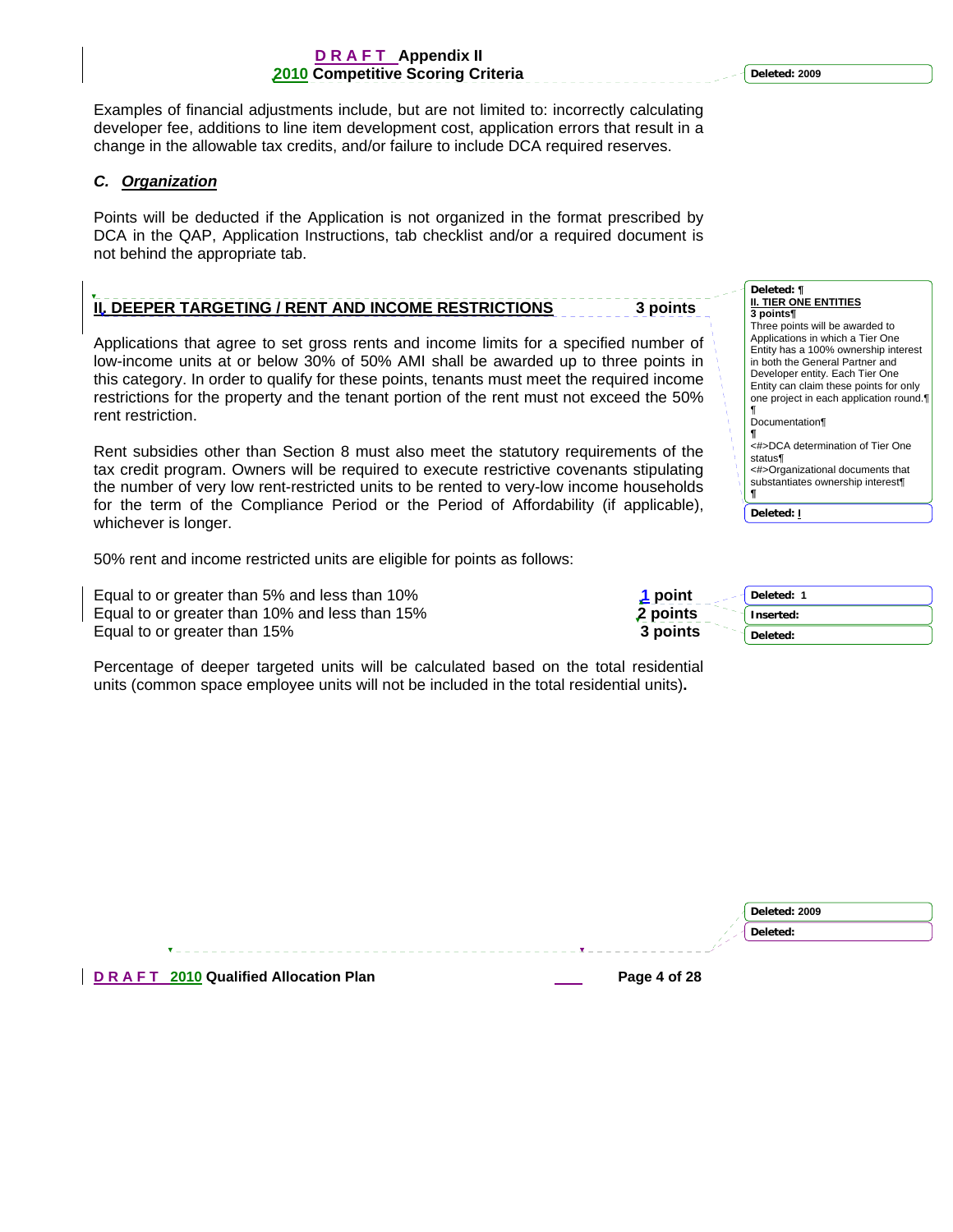**III. QUALITY GROWTH INITIATIVES**

### *A. Desirable and Undesirable Characteristics* **10 points**

One (1) point will be awarded for each desirable activity/characteristic category that is near a proposed site to a maximum of ten (10) points. One (1) point will be deducted from the total desirable activities score for each undesirable activity/characteristic category that is near a proposed site. A maximum of ten (10) points will be awarded in this category. The total points awarded will be determined by calculating the sum of the total desirable activity points less the total undesirable activity points. A negative total in this category will be awarded zero (0) points.

For Scattered Site Projects, the perimeter of the ½ mile radius in which the noncontiguous parcels are located shall serve as the boundary of the proposed site from which the distances for determining the location of the desirable and undesirable activities shall be measured for both non-Rural and Rural sites. All desirable and undesirable activities within the perimeter of the  $\frac{1}{2}$  mile radius must also be noted for purposes of claiming points. Each parcel shall be reviewed individually as defined above. One (1) point will be awarded for each desirable activity or characteristic to a maximum of ten (10) points. One (1) point will be deducted for each undesirable activity or characteristic. The applicant shall calculate the total score (to a maximum of ten (10) points) for each non-contiguous parcel then add the total points obtained and divide by the number of non-contiguous parcels to arrive at the total points for this category. No rounding up, and only whole numbers may be claimed as points.

#### *1. Desirable Activities*

In order to be eligible for points, the following criteria must be met:

- a) Only activities and/or characteristics, which are located within a 1.0 mile walking/driving distance from the proposed site in urban areas or within 2.0 miles walking/driving distance from the proposed site in Rural areas will be considered.
- b) Applicants must score one (1) point in five (5) different categories before they can receive points in a duplicate category.
- c) Each building/entity will be assigned to only one desirable category.
- d) Desirable activities/characteristics may include, but are not limited to the following categories:
	- Retail stores (includes pharmacies, clothing stores, department stores, etc.)
	- Federally insured banking institutions (ATMs are not eligible for points in this category)

| • Recreatio              | • Grocery<br>stores.        | services<br>$\bullet$ Dav<br>care         | $\bullet$ Churches | Deleted: $<\#>$                 |
|--------------------------|-----------------------------|-------------------------------------------|--------------------|---------------------------------|
| nal<br><b>facilities</b> | including<br>convenience    | (must be licensed)<br>$\bullet$ School(s) |                    | Deleted:                        |
| public                   | stores                      | • Libraries                               |                    | Deleted: <#>Employment centers¶ |
| parks                    | • Proximity<br>to           | • Restaurants                             |                    | Deleted: ¶                      |
| civic                    | <b>Public</b><br><b>Bus</b> | • Medical facilities                      |                    | Deleted: 2009                   |
| centers                  | Transportation              |                                           |                    | Deleted:                        |
|                          |                             |                                           |                    |                                 |

**D R A F T 2010 Qualified Allocation Plan Page 5 of 28** 

**Deleted: 2009 Deleted: V**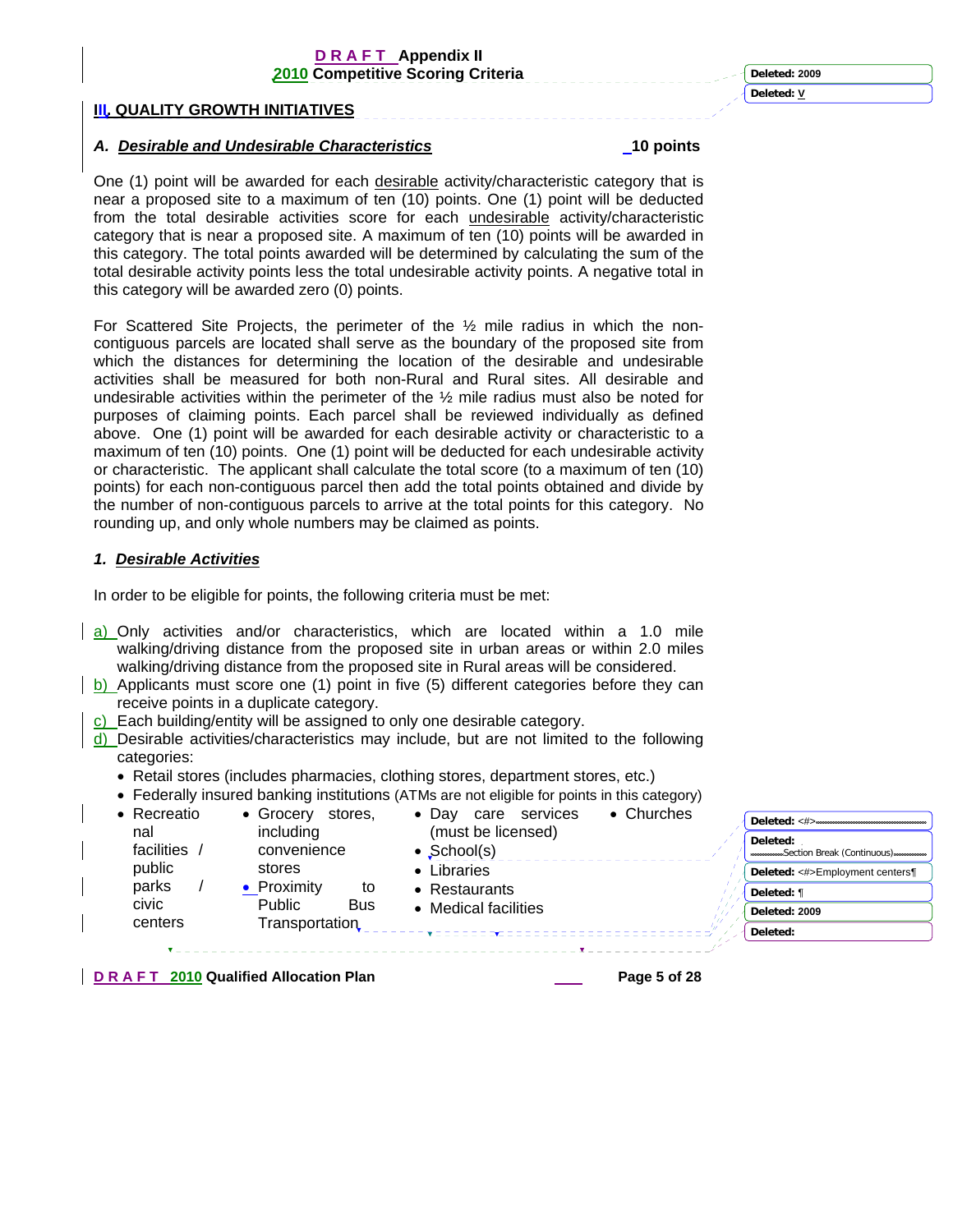e) For desirable characteristics that are under construction consideration will be given and points may be awarded to active construction sites where the new structures are above ground at the time of Application Submission.

#### *2. Undesirable Sites*

In determining whether an undesirable activity/characteristic is near a proposed site, the Application must consider any undesirable activity/characteristic that is located within the radius of one quarter (1/4) mile of the proposed site.

If the Applicant has knowledge at the time of Application that the conditions that make the property undesirable are temporary and that change or mitigation is imminent (i.e. demolition, rehabilitation, etc.), sufficient evidence of the change must be submitted in the Application. DCA will consider mitigation to be performed by a third party that will remove the undesirable condition imminent if it scheduled to occur prior to October 1, 2010. Applicants will need to supplement their application by providing evidence to DCA that the condition has been mitigated by October 1, 2010 (Applicants will not be notified that this documentation should be submitted prior to the deadline). If the mitigation will be completed by the Applicant as opposed to a third party, the condition must be mitigated by the placed in service date for the project. Applicants will need to provide clear documentation that they have the site control and resources to complete the mitigation.

Undesirable activities/characteristics may include but are not limited to the following:

- developments that propose any new construction activities that place impervious surface including paving, sidewalks, or buildings within 100 feet of any floodplain, wetlands, perennial stream, or intermittent steam (in other words, State Waters that require a buffer according to GA EPD). Exception: stream crossings that that are covered under the USACE's Nationwide Permit.
- junkyards
- hazardous, chemical or heavy manufacturing activities, industrial development within 1, mile of the proposed site
- sources of odor
- noise (regardless of mitigation) that is 70 decibels or more at the time of Application Submission
- sources of excessive glare from lighting on adjacent properties
- abandoned houses or buildings, unoccupied, unsecured buildings (abandoned will be determined by the following factors: broken windows, doors, unsecured, lack of maintenance, and/or evidence of loitering), (unsecured means open or broken windows and doors)
- Deteriorated housing or buildings where extensive defects are evident from the exterior of the building and depress an area's physical appearance, diminish living conditions and/or safety of the neighborhood and decrease the marketability of the proposed sites. If a redevelopment plan details the mitigation of such deteriorated

**Deleted:** 2009 **Deleted:** 2009

| site improvements, buildings, or<br>amenities within 100 feet of any                                                                                                                                                                                                              |
|-----------------------------------------------------------------------------------------------------------------------------------------------------------------------------------------------------------------------------------------------------------------------------------|
| Deleted: water (Jen to look at<br>whether this can be defined<br>differently) or                                                                                                                                                                                                  |
| <b>Inserted:</b> (Jen to look at whether<br>this can be defined differently)                                                                                                                                                                                                      |
| Inserted: or floodplain                                                                                                                                                                                                                                                           |
| Deleted: floodplain or                                                                                                                                                                                                                                                            |
| Inserted: or                                                                                                                                                                                                                                                                      |
| Deleted: , including                                                                                                                                                                                                                                                              |
| Deleted: wetlands as defined by 40<br>CFR Parts 230-233 and Part 22, and<br>isolated wetlands or areas of special<br>concern identified by state or local<br>rule. New wetlands constructed as<br>part of storm water mitigation or other<br>site restoration efforts are exempt. |
| Inserted:                                                                                                                                                                                                                                                                         |
| Inserted:                                                                                                                                                                                                                                                                         |
| Deleted: 1/                                                                                                                                                                                                                                                                       |
| Deleted: <#>unoccupied, unsecured<br>buildings (unsecured means open or<br>broken windows and doors)¶                                                                                                                                                                             |
| Deleted: ¶                                                                                                                                                                                                                                                                        |
| Deleted: minor                                                                                                                                                                                                                                                                    |
| Deleted: 2009                                                                                                                                                                                                                                                                     |

**2010 Qualified Allocation Plan Page 6 of 28** 

**Deleted: 2009**

**Deleted:** ¶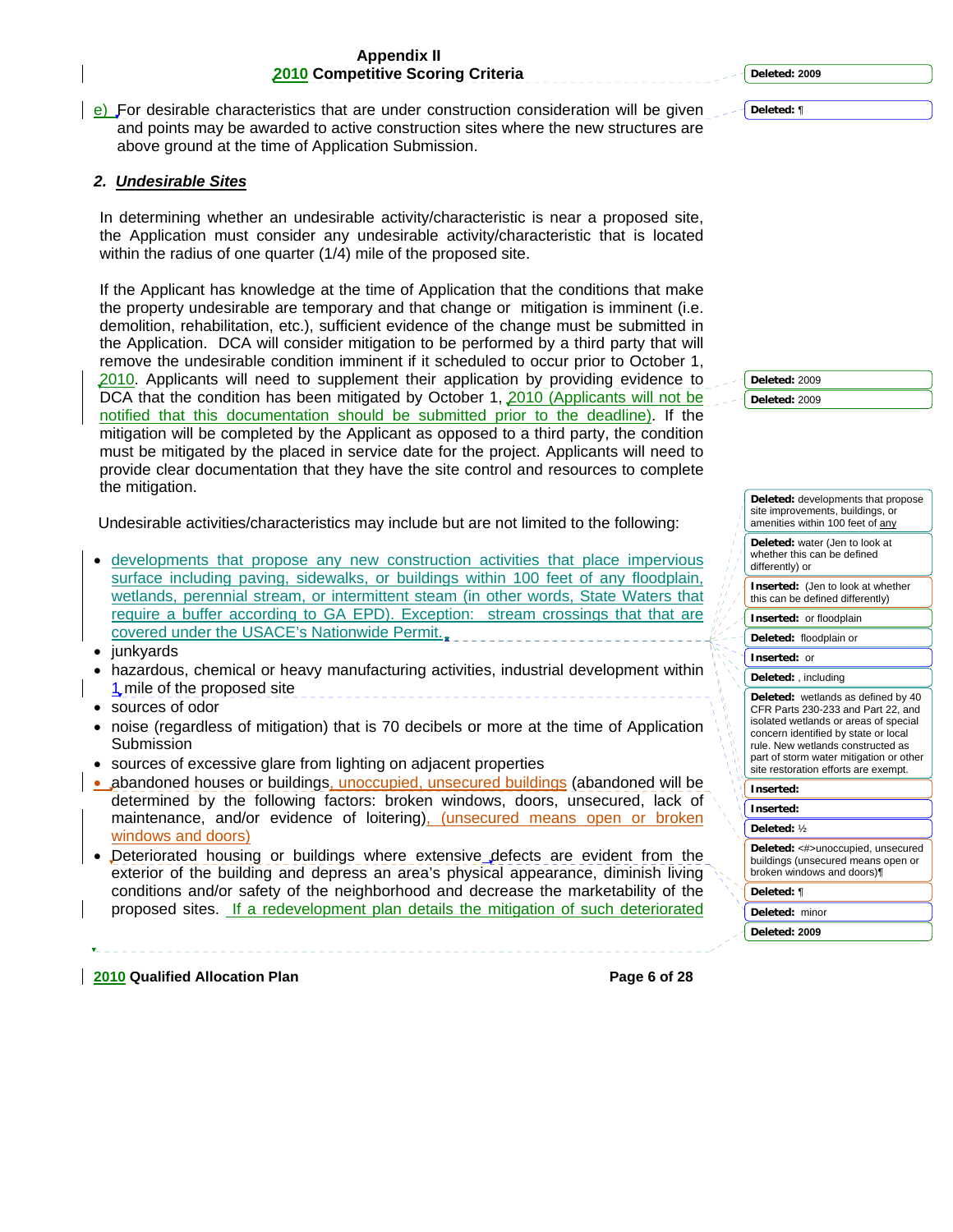| 2010 Competitive Scoring Criteria                                                                                                                                                                                                                                                                                                                                                                                                                                                                                                   | Deleted: 2009 |
|-------------------------------------------------------------------------------------------------------------------------------------------------------------------------------------------------------------------------------------------------------------------------------------------------------------------------------------------------------------------------------------------------------------------------------------------------------------------------------------------------------------------------------------|---------------|
| housing or buildings and evidence of such is submitted with the application, then a<br>deduction will not be made                                                                                                                                                                                                                                                                                                                                                                                                                   |               |
| One (1) point will be deducted per activity/characteristic.                                                                                                                                                                                                                                                                                                                                                                                                                                                                         |               |
| Documentation                                                                                                                                                                                                                                                                                                                                                                                                                                                                                                                       |               |
| 1. Desirable/Undesirable Form<br>2. A site map indicating the specific locations of each desirable and undesirable<br>activity/ characteristics. The map must contain a key stating the type of<br>activities/characteristics identified and their addresses and must include the<br>following:                                                                                                                                                                                                                                     | Deleted:      |
| • location of site including an indication of major access roads<br>indication of distances in 1/4 mile increments<br>indication of any major industrial or commercial development, and<br>all desirable and undesirable activities/characteristics                                                                                                                                                                                                                                                                                 |               |
| 3. Photographs of the desirable and undesirable activities/characteristics. All<br>photographs are to be either color originals or color copies. Black and white<br>photographs are not acceptable.<br>4. Documentation from the owner of the site on which the undesirable condition exists<br>or from a third party government source documenting how such change will occur<br>and the time frame.<br>5. Documentation that evidences the desirable activity/characteristic that will be located<br>in sites under construction. | Deleted:      |
| <b>B. Infill/Smart Growth Rural Development</b><br><b>3 Points</b>                                                                                                                                                                                                                                                                                                                                                                                                                                                                  |               |
| Only new construction or the rehabilitation of unoccupied buildings (all buildings on site<br>must be 100% unoccupied) are eligible for these points. The total number of new units<br>constructed must exceed 50% of the total proposed number of units on the property to<br>be eligible for these points.                                                                                                                                                                                                                        |               |
| 1. <u>Infill</u>                                                                                                                                                                                                                                                                                                                                                                                                                                                                                                                    |               |
| Three (3) points will be awarded to Applications that meet DCA's criteria for Infill. DCA<br>defines infill housing as the process of developing vacant or underused parcels within<br>existing urban areas that are already largely developed. Infill development results in the<br>use of existing utilities and infrastructure while promoting the conservation of open<br>space, the reduction of traffic congestion and the creation of more livable communities.                                                              |               |
| To qualify for three (3) Infill points, the proposed site must exhibit the following:                                                                                                                                                                                                                                                                                                                                                                                                                                               |               |
| • The site must be surrounded on every side except one side with adjacent established<br>development (for the purposes of this category, agricultural use and vacant land do                                                                                                                                                                                                                                                                                                                                                        | Deleted: 2009 |
| 2010 Qualified Allocation Plan<br>Page 7 of 28                                                                                                                                                                                                                                                                                                                                                                                                                                                                                      |               |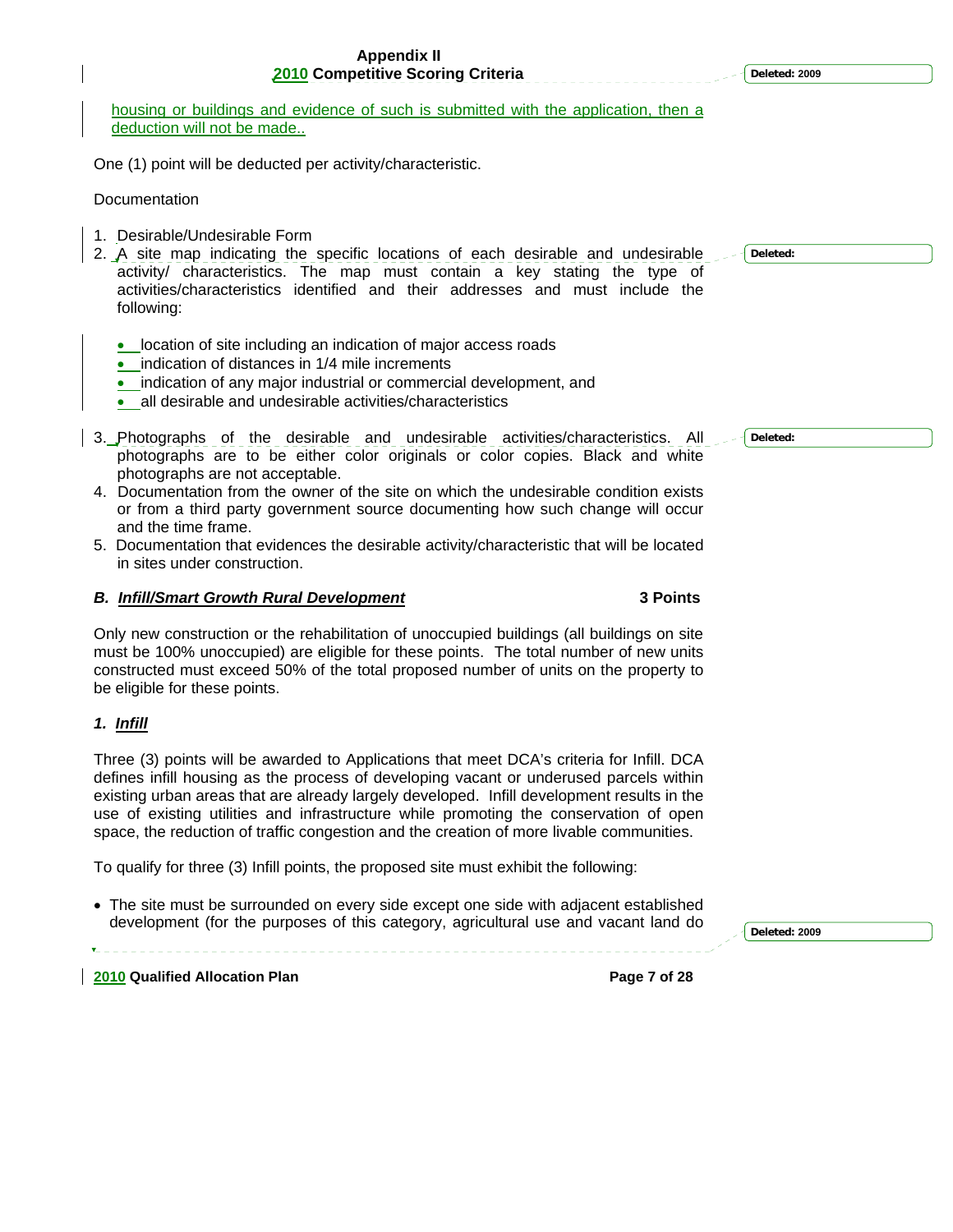not qualify as established development; parks and greenspace areas do qualify as established development if they are part of a master plan or recorded instrument). DCA will review the four compass sides (north, south, east and west) of a project to determine if the site is surrounded by established development. (For phased projects, DCA will look at the entire project site to determine if it is surrounded by established development.)

- The site must maximize the use of existing utilities and infrastructure.
- At a minimum, the established development on one side must consist of occupied residential development that is not deteriorated or undesirable. (Scattered, single family housing does not constitute established residential development for the purposes of this category.)

Documentation

- Documentation that the Applicant has site control over all parcels set out in a Phased projects must be submitted in the Application
- Aerial photos of the proposed site per architectural submittal instructions.
- If an established park or green space area, documentation of such must be submitted in the Application.

#### **OR**

#### *2. Rural Smart Growth Development*

Three (3) points will be awarded to Applications that meet DCA's criteria for Rural Smart Growth Development. DCA defines Rural Smart Growth Development as the encouragement of Rural housing development near or within areas of existing established development that minimizes the use of natural resources, maximizes the use of existing utilities and infrastructure, and reduces the need for individual transportation.

To qualify for three (3) Rural Smart Growth Development points, the proposed site must exhibit the following:

- Proposed site must be located in a Rural area
- The site must maximize the use of existing utilities and infrastructure.
- At a minimum, the Adjacent established development on one side must consist of occupied residential development that is not deteriorated or undesirable (Scattered, single family housing does not constitute established residential development for the purposes of this category).

**Documentation** 

• Documentation that the Applicant has site control over all parcels set out in a Phased projects must be submitted in the Application

| n۰<br>ω<br><b>STATE</b><br>.<br>$\sim$ |  |
|----------------------------------------|--|
|                                        |  |

**Deleted:** established

**Deleted:** greenspace

**Deleted:** . **Deleted:** le.

**Deleted: 2009**

**2010 Qualified Allocation Plan Page 8 of 28**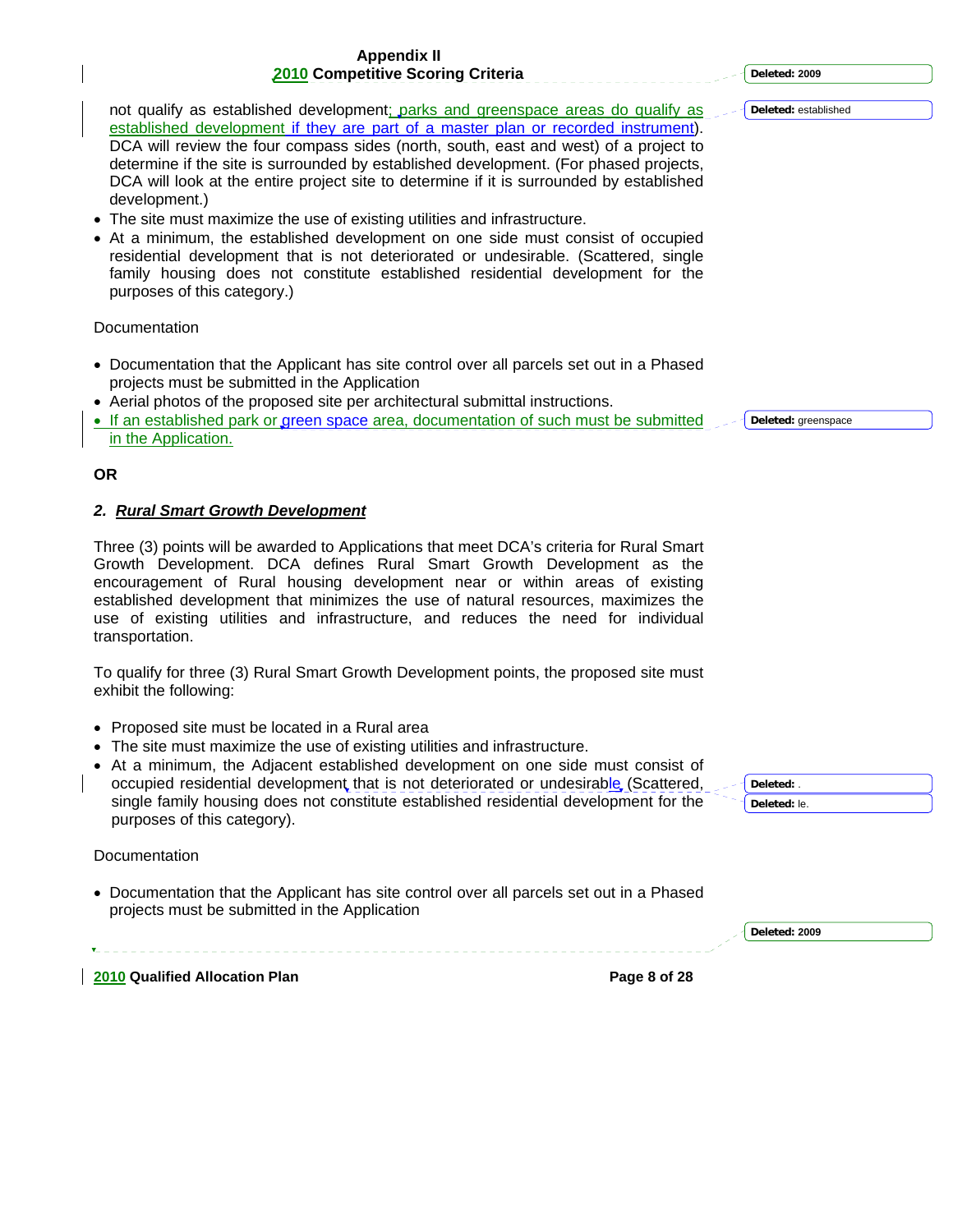**Deleted: 2009**

• Aerial photos of the proposed site per architectural submittal instructions.

### *C. Community Transportation Options* **1 point**

• To qualify for One (1). Community Transportation points, the proposed site must be located within, 1/4 mile walking distance of a rapid rail transit station along paved roads, sidewalks, established pedestrian walkways or bike trails

**Documentation** 

• Map showing the location of the Rapid Rail Transit station in relation to the proposed development site

For Scattered Site Projects, each non-contiguous parcel must meet the above criteria

### *D.* **Adaptive Reuse <b>1** *points* **1** *points*

One (1) point will be awarded if the proposed development is an adaptive reuse of an entire existing building and constitutes a significant part of the development as a whole. Adaptive reuse is defined as the change in use of a major building for residential use or as a community building. The reuse of only a part of a building (slabs, sheds, gazebos, trailers/mobile homes, pavilions, pump houses, barns, garages or single-family homes) are not eligible for these points. For rehabilitation projects, the reuse of buildings that are already part of the existing multifamily development are not eligible for these points.

Documentation

- Documentation on the previous use of the building
- Photographs of the building
- Documentation of whether or not it is occupied

### *E. Brownfield* **2 points**

 $T_{WQ}$  (2) points will be awarded if the proposed development is the redevelopment of Brownfield site. The definition of a Brownfield site is one where the EPA, Georgia EF or other environmental regulatory agency has defined the site as a Brownfield site and has determined the applicable guidelines for the cleanup required for residential uses.

#### Documentation

- Evidence of designation as a Brownfield site
- An opinion letter from either an attorney or a PE that the property appears to meet the requirements for issuance of an EPD Letter of No Further Action.
- Proposed scope of work for clean up of a site,
- Detailed budget for clean up

**2010 Qualified Allocation Plan Page 9 of 28** 

| Deleted: 3                                                                                                                                                     |
|----------------------------------------------------------------------------------------------------------------------------------------------------------------|
| Deleted: s                                                                                                                                                     |
| Deleted: three (3)                                                                                                                                             |
| Deleted: exhibit                                                                                                                                               |
| Deleted: one of the following: [1]<br><#>Projects designated as a Transit<br>Oriented Development by a Rapid<br>Transit Authority ¶<br>Projects located within |
| Deleted: <#>Documentation that the<br>project is designated as a Transit<br>Oriented Development from the local<br>Transit Authority¶                          |
| Deleted: 1                                                                                                                                                     |
| <b>Inserted: 1</b>                                                                                                                                             |
|                                                                                                                                                                |



|     | Deleted:       |
|-----|----------------|
|     | Deleted: 3     |
| f a | Deleted: Three |
|     | Deleted: 3     |
| nd  |                |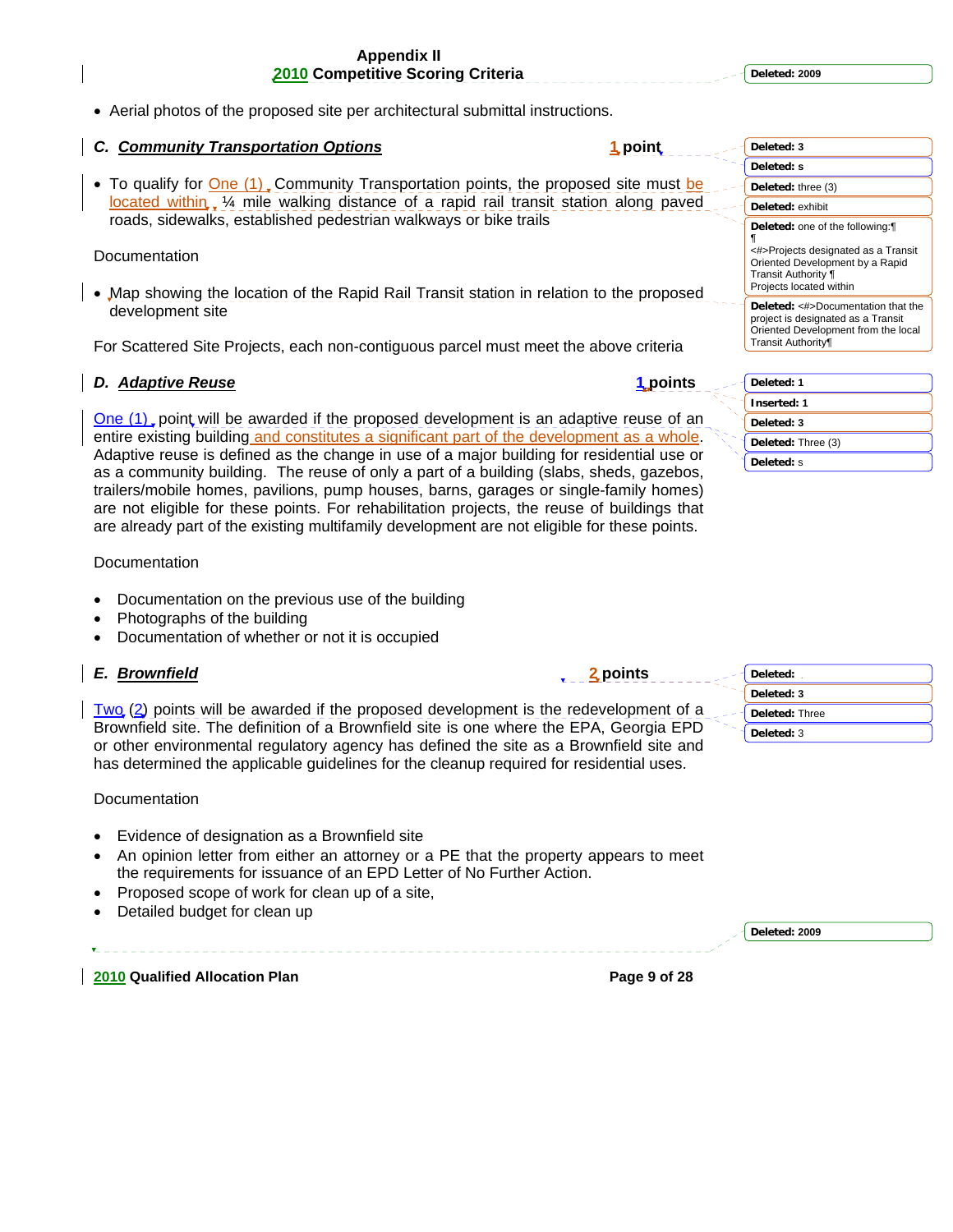• Time line for clean up must also be submitted

(DCA will require a copy of the Letter of No Further Action prior to issuance of 8609s.)

### *F. Greyfield* **2 points**

 $T_{WQ}$  (2) points will be awarded if the proposed development is the redevelopment of a Greyfield site. A Greyfield site is a previously developed retail or other commercial (nonresidential) center that suffers from a lack of reinvestment due to an abandonment of tenants but that has underlying utilities and paved infrastructure, that allow a developer to more efficiently improve the site. For scoring purposes, the site must be, vacant, abandoned or 90% of the square footage is unused and at least 25% of the site must be comprised of associated parking areas.

To claim points for any of the above, each noncontiguous parcel of a Scattered Site Project must meet the above criteria, as applicable.

**Documentation** 

- Photos of the site
- Documentation of the former use of the project site, including photographs, a chain of title and a narrative describing non-residential use
- Documentation of current use of the vacant or abandoned center
- Documentation of the associated parking areas

#### **V. SUSTAINABLE DEVELOPMENTS (Maximum 6 Points)**

Certification of the project's compliance with a sustainable program that is utilized to claim points must be submitted at either the LIHTC final certification or HOME Loan final construction draw, whichever comes last. Failure to demonstrate a good faith effort to receive the certification may result in a finding of non-compliance and limited participation in further rounds.

#### *A. Sustainable Communities Certification* **4 Points**

 $\mathsf{Four}(\mathcal{A})$  points will be awarded to projects located within larger developments officially enrolled in the following sustainable programs:

• Earth Craft Communities program through Southface Energy Institute and the Greater Atlanta Home Builder's Association

#### **OR**

• Leadership in Energy and Environmental Design for Neighborhood Development (LEED-ND)

**Deleted: 6**

**Deleted:** Six **Deleted:** 6

**Deleted: 2009**

**2010 Qualified Allocation Plan Page 10 of 28**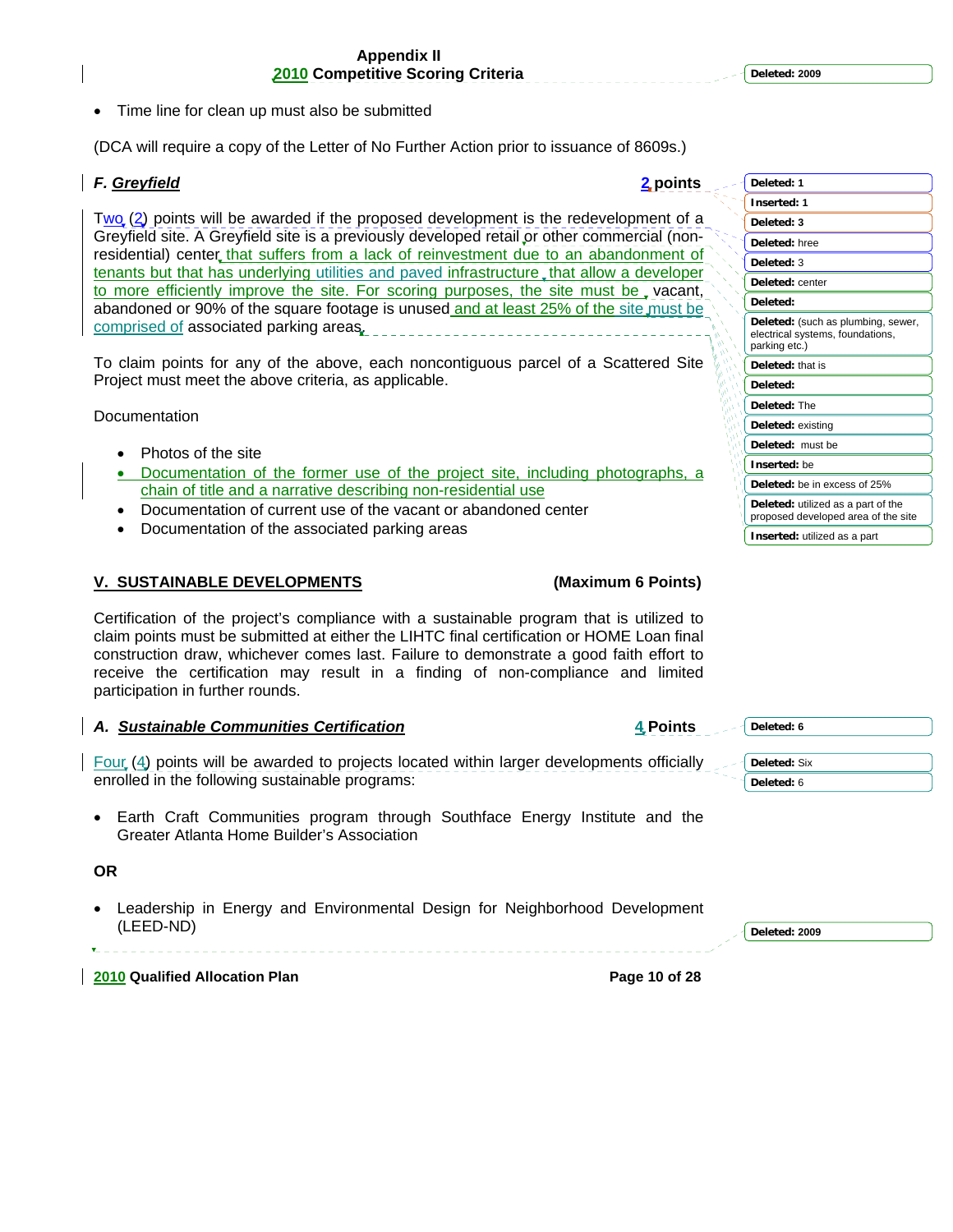**Deleted: 2009**

**Deleted:** 0 **Inserted:** 0

**Deleted: 3**

**Deleted:** hree **Deleted:** 3 **Deleted:** :

**Deleted:** explain why. **Inserted:** explain why.

Regardless of program requirements, all projects must obtain a HERS index equal to or less than 85. Developments certified under these programs successfully protect and enhance the overall health, natural environment, and quality of life of communities. The program rating systems integrate the principles of smart growth, new urbanism, and green building into a standard for neighborhood design. The programs provide independent, third-party verification that a development's location and design meet accepted high standards for environmentally responsible, sustainable development.

#### **Documentation**

- Copy of an executed EarthCraft Communities Memorandum of Participation for the development the project is locating within or LEED-ND registration for the larger development from US Green Building Council. If Memorandum of Participation is not signed by the Applicant, then the Applicant must provide a narrative as to how the Memorandum is applicable to the project.
- Draft scoring sheet for the development that includes the minimum score under the program to qualify for the designation and master site plan for the development.

#### **OR**

#### *B. Sustainable Building Certification* **2 Points**

- $T_{WQ}$  (2) points will be awarded to projects that commit to obtaining a sustainable building certification from one of the following entities. Regardless of program requirements, all projects must obtain a HERS index equal to or less than 85.
- Southface Energy Institute's and Greater Atlanta Home Builder's Association's Earth Craft House multifamily (or single family or renovation) certification program.
- Enterprise Foundation's Green Communities certification program.
- US Green Building Council's LEED for Homes certification program which includes single family detached and multi-family low and mid-rise structures.

#### **Documentation**

Draft scoring sheet for the development that includes the minimum score under the program to qualify for the designation.

DCA promotes developments located in strong and stable communities that have a need for affordable housing and in areas which demonstrate the capacity for community

#### **VI. STABLE COMMUNITIES / REDEVELOPMENT / REVITALIZATION** Max 2 points **Max 2 points**

*C. Energy Efficient Building Certification* **1 point**¶ ¶ One (1) point will be awarded to projects that commit to obtaining EPA's Energy Star program certification. ¶ **Deleted: 1**

**Deleted:** Scoring worksheets for the applicable program showing the intended path towards certification must be provided at Application

**Deleted: 2009**

**Deleted: OR**¶

¶

**2010 Qualified Allocation Plan Page 11 of 28**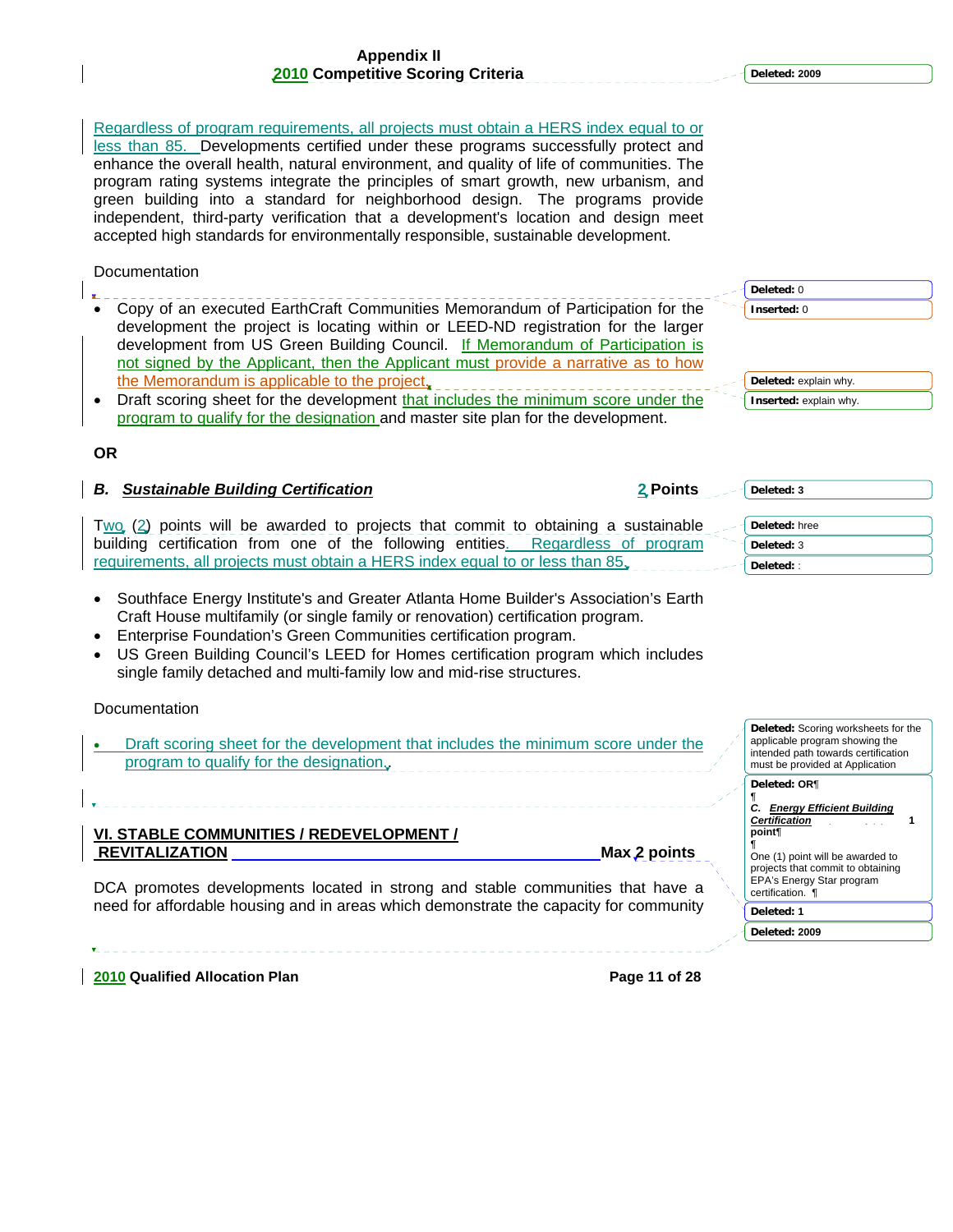**Deleted: 2009**

**Deleted:** *Economic Growth and* 

redevelopment, economic growth and revitalization. Applicants may choose points in either category A or Category B.

#### **A. Stable Communities 2 and 3 points 3 and 3 points 3 points**

A. Three (3) point will be awarded to projects that are located in a census tract that meets the following demographics according to the most recent FFIEC Census Report (www.ffiec.gov/WebCensus/).

- Less than 10% below Poverty level (see Income)
- Designated Middle or Upper Income level (see Demographics)
- Less than 15% of housings units are rental occupied (see Housing)
- Tracts not designated as distressed or underserved (see Demographics)
- Market study must demonstrate need for affordable housing

#### *B. Community Redevelopment /Revitalization Plans and Strategies*

# *1. Promotes Neighborhood Stabilization* **2 points**

Two (2) points will be awarded if the proposed development is recognized by the local government as assisting in the stabilization of a neighborhood by demolishing or redeveloping property that has been foreclosed or abandoned (isolated properties of 1-4 residential units are not eligible). DCA will utilize the definitions and purposes set out in the Neighborhood Stabilization Program which was authorized under HERA in order to determine whether the proposed project qualifies for these points. However, Projects are not eligible for points if they have received Neighborhood Stabilization Program funding.

A property ''**has been foreclosed upon**'' at the point that the mortgage or tax foreclosure is complete. DCA will not consider a foreclosure to be complete until after the title for the property has been transferred from the former homeowner under some type of foreclosure proceeding or transfer in lieu of foreclosure in accordance with state or local law.

A property is "**abandoned**" when mortgage or tax foreclosure proceedings have been initiated for the property, no mortgage or tax payments have been made by the property owner for at least 90 days and the property has been vacant for 90 days.

DCA will review all documentation submitted by the Applicant very closely to ensure that the objective of neighborhood stabilization will be accomplished by the development or redevelopment of the proposed project. The following documentation must be submitted:

|         | <u>Need</u>                                                                                                                                                                                                                                                                                                                                                           |
|---------|-----------------------------------------------------------------------------------------------------------------------------------------------------------------------------------------------------------------------------------------------------------------------------------------------------------------------------------------------------------------------|
|         | Deleted:                                                                                                                                                                                                                                                                                                                                                              |
|         | Deleted: 1                                                                                                                                                                                                                                                                                                                                                            |
|         | Inserted: 1                                                                                                                                                                                                                                                                                                                                                           |
|         | Deleted: 3                                                                                                                                                                                                                                                                                                                                                            |
| V<br>n. | Deleted: 1.<br><b>Economic Growth and</b><br>Need. Three (3) Points will be<br>awarded to proposed Projects located<br>within areas deemed by DCA to be<br>Economic Growth and Need areas.<br>DCA will utilize data and programs<br>sponsored by DCA to determine<br>Economic Growth and Need Areas.<br>These areas will be posted on the<br>DCA website on or before |
|         | Deleted: December 31                                                                                                                                                                                                                                                                                                                                                  |
|         | Deleted: January 6,                                                                                                                                                                                                                                                                                                                                                   |
|         | Deleted: 1                                                                                                                                                                                                                                                                                                                                                            |
|         | Inserted:<br>-1                                                                                                                                                                                                                                                                                                                                                       |
|         | Deleted: 2                                                                                                                                                                                                                                                                                                                                                            |
|         | Deleted: . Stable Communities.                                                                                                                                                                                                                                                                                                                                        |
|         | Deleted: 3                                                                                                                                                                                                                                                                                                                                                            |
|         | Deleted: s                                                                                                                                                                                                                                                                                                                                                            |
|         | Inserted: January 6                                                                                                                                                                                                                                                                                                                                                   |
|         | Deleted: 2008                                                                                                                                                                                                                                                                                                                                                         |
|         | Deleted: 2010.¶<br>¶<br>In choosing to locate a project in one<br>of these areas, Applicants should<br>carefully review market study<br>requirements. Generally, DCA will<br>select only one project in a specific<br>market area. ¶<br>ſ<br>OR¶                                                                                                                      |
|         | Deleted:<br><b>Three</b>                                                                                                                                                                                                                                                                                                                                              |
| I)      | Inserted: 2010                                                                                                                                                                                                                                                                                                                                                        |
|         | Deleted: ¶                                                                                                                                                                                                                                                                                                                                                            |
|         | Deleted: .                                                                                                                                                                                                                                                                                                                                                            |
|         | <b>HOPE VI Initiatives</b><br>Deleted:<br>1.                                                                                                                                                                                                                                                                                                                          |
|         | 6 points¶<br>[1]                                                                                                                                                                                                                                                                                                                                                      |
|         | Inserted: <#> sustainability,                                                                                                                                                                                                                                                                                                                                         |
|         | Deleted: OR¶                                                                                                                                                                                                                                                                                                                                                          |
|         | Deleted: 2.                                                                                                                                                                                                                                                                                                                                                           |
|         | Deleted: 3                                                                                                                                                                                                                                                                                                                                                            |
|         | Deleted: Three                                                                                                                                                                                                                                                                                                                                                        |
|         | Deleted:<br>3                                                                                                                                                                                                                                                                                                                                                         |
|         | Deleted: 2009                                                                                                                                                                                                                                                                                                                                                         |
|         |                                                                                                                                                                                                                                                                                                                                                                       |

**2010 Qualified Allocation Plan Page 12 of 28**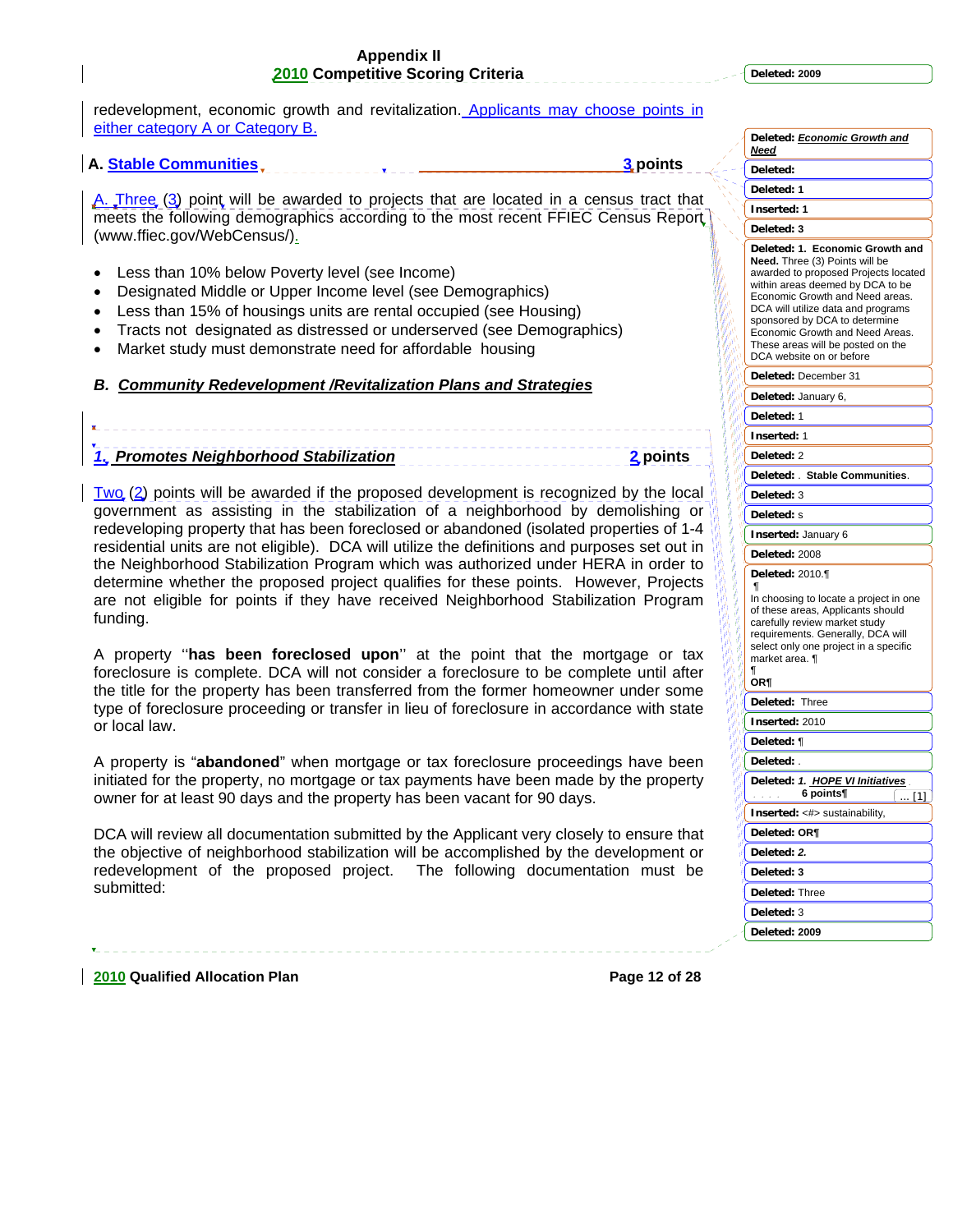**Deleted: 2009**

#### **Appendix II 2010 Competitive Scoring Criteria**

- Pictures of the proposed site and the surrounding area (see undesirable documentation)
- Copy of foreclosure documents, if applicable
- Evidence from the mortgage lender and/or tax authority that payments have been delinquent for 90 days and that foreclosure proceedings have been initiated, if "abandoned"
- A letter from the chief operating officer of the local government certifying that the redevelopment of the property will assist in stabilizing the neighborhood
- Narrative of how the project promotes the purposes of the Neighborhood Stabilization.

or

# *2. Statutory Redevelopment Plans* **2 points**

 $Tw_0$  (2) points will be awarded to a project that is located within an area that has a Redevelopment Plan that has been adopted and formulated by the local Government under O.C.G.A. §36-44 et. seq. or O.C.G.A. §36-61 et. seq. that clearly targets the specific neighborhood in which the project is located. In order to receive these points, the documentation must conclusively prove that the Plan is current, ongoing and directly affects the site of the proposed project.

Deleted: ------------ Page Break-**Deleted:** *C. Redevelopment Incentive Programs ¶* **Deleted:** *1* **Deleted: 1 Deleted: 3 Deleted: s Inserted: 1 Deleted:** Three **Deleted:** 3

#### **Documentation**

Copy of the Plan

Website address where information regarding the plan can be located Copy of Resolution(s) adopting the Plan according to requirements of statute Documentation of Public Hearing and Publication as required by statute Documentation that Plan is current, ongoing and directly affects the site

### **OR**

| 3. Redevelopment Zones                                                          | 2 points | Deleted: 2   |
|---------------------------------------------------------------------------------|----------|--------------|
|                                                                                 |          | Deleted: 1   |
| Two (2) points will be awarded if the proposed development site is located in a |          | Deleted: One |
| QCT/DDA or State Enterprise Zone.                                               |          | Deleted:     |

**Documentation** 

Copy of Resolution adopting the state enterprise zone Documentation evidencing that the proposed site is located in a QCT/DDA

**OR** 

|                                       | Deleted: 3               |
|---------------------------------------|--------------------------|
| 4. Local Redevelopment Plan           | l point<br>Deleted: 2009 |
|                                       |                          |
| <b>2010 Qualified Allocation Plan</b> | Page 13 of 28            |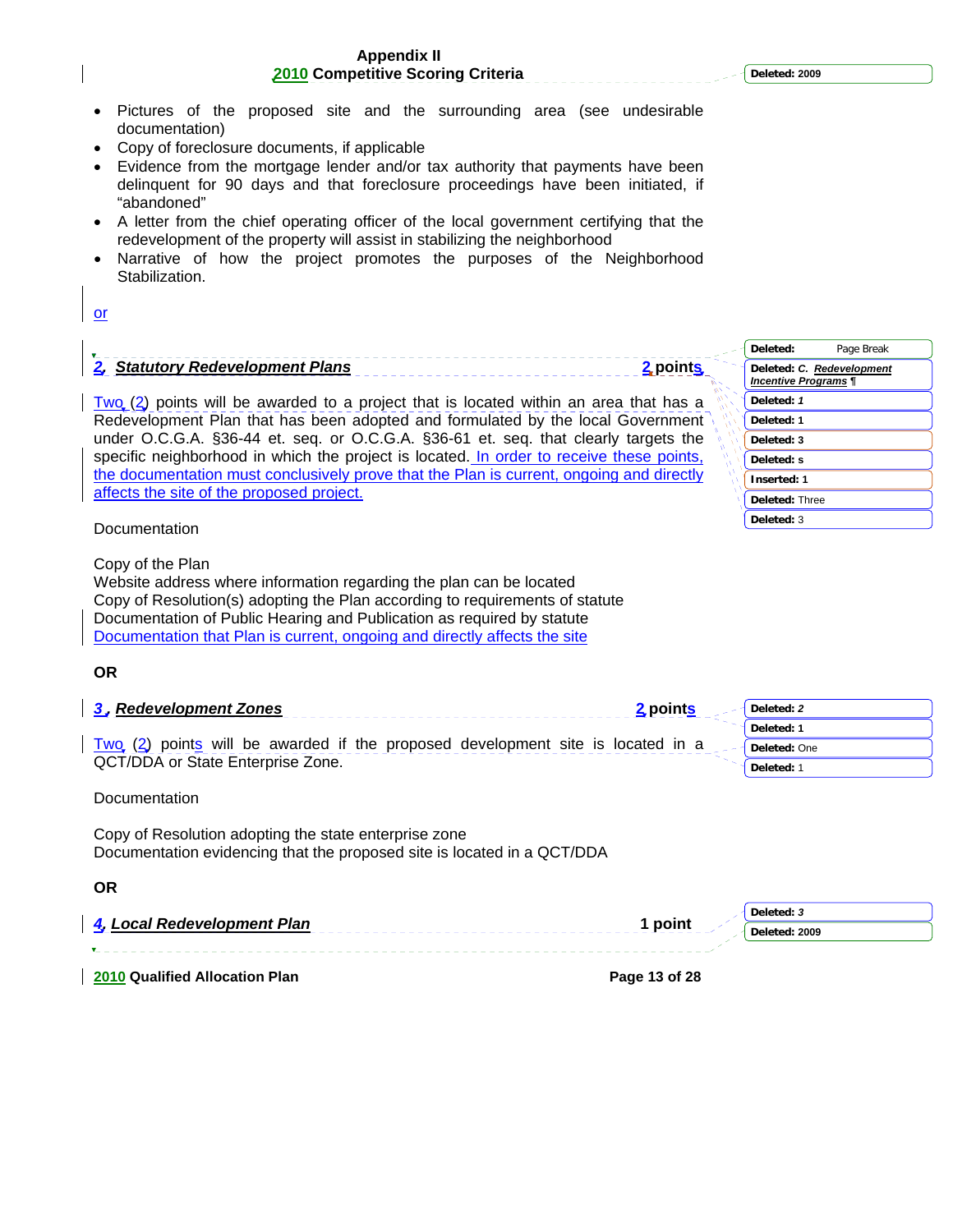**Deleted: 2009**

**Deleted:** 2009

government.

**Deleted:** ¶

**Deleted:** .

**Deleted:** The Plans must be current, active and being utilized by the local

One (1) point will be awarded if there is an adopted redevelopment plan/community revitalization plan adopted and formulated by the Local Government that clearly targets the specific neighborhood in which the project is located. The Plan must have been adopted on or before January 1, 2010. (For the purposes of this category, in Rural counties a neighborhood may be as large as one county.) Jn order to receive these points, the documentation must conclusively prove that the Plan is current, ongoing and directly affects the site of the proposed project.

The Community Redevelopment/Revitalization Plan must include the following:

- a discussion of potential sources of funding for the plan
- a clearly delineated target area that includes the proposed project site
- detailed policy goals (one of which must be the rehabilitation or production of affordable rental housing), and
- Implementation measures along with specific time frames for the achievement of such policies and housing activities. The timeframes and implementation measures must be current and ongoing.
- The proposed development project must support at least one of the goals of the redevelopment or revitalization plan.
- An assessment of the existing physical structures and infrastructure of the community,

The following plans are not eligible for points:

- Plans formulated by the Owner of the project and submitted to a local government for approval,
- short-term work plans,
- comprehensive plans, consolidated plans, municipal zoning plans or land use plans
- Plans that are outdated and do not reflect the current neighborhood conditions (Plans that are more than four years old will be presumed outdated unless documentation regarding the continued viability of the plan is submitted with the Application.)

### Documentation

- The DCA Neighborhood Redevelopment Certification Form.
- Documentation of the process the government used for developing and adopting the plan.
- Details regarding community input and public hearings held prior to the adoption of the plan must be included in the Application.
- A copy of the entire plan must be included in the Application.
- Evidence of adoption.
- Map of area targeted by plan identifying location of project

**Deleted: 2009**

**2010 Qualified Allocation Plan Page 14 of 28** 

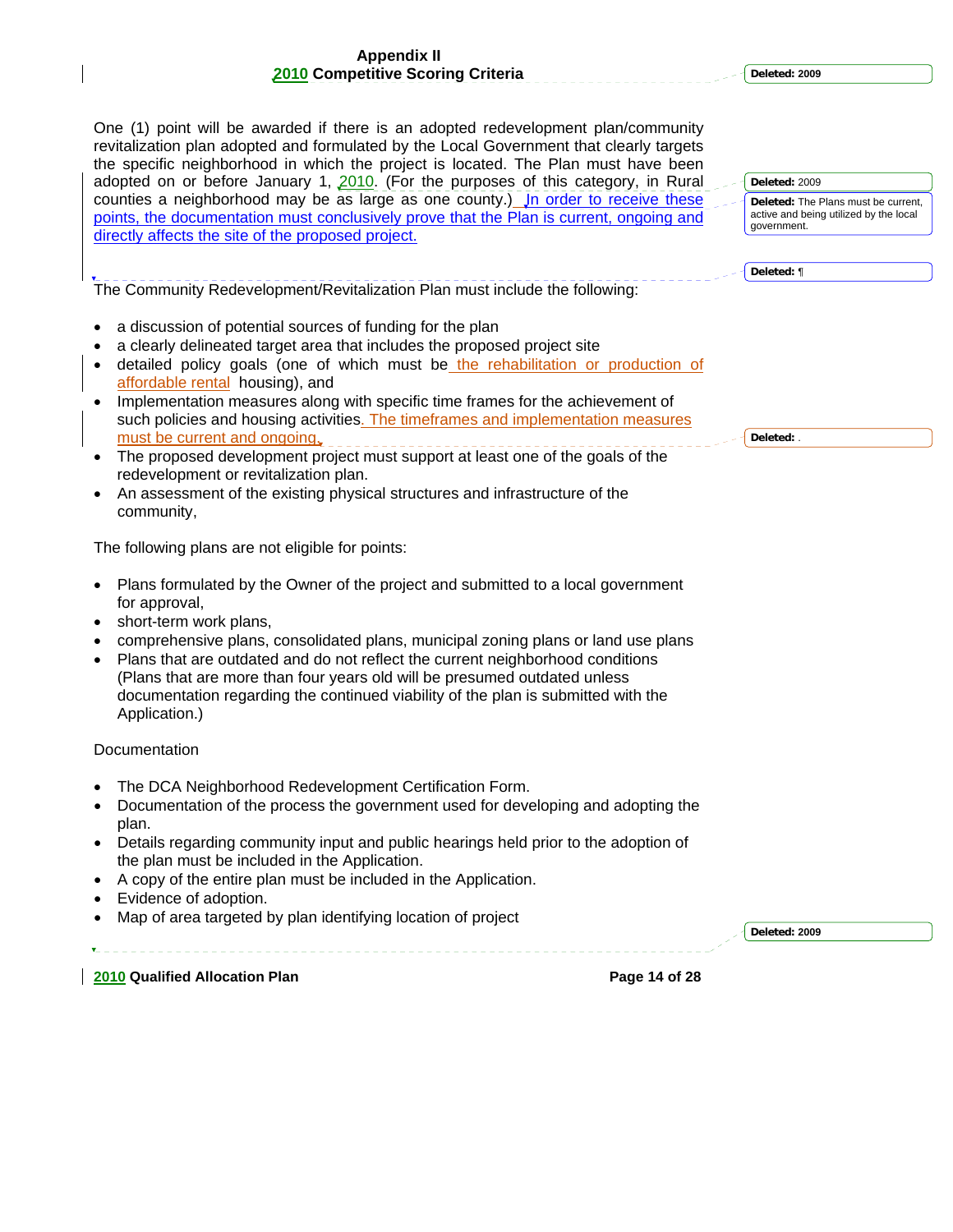**Deleted: 2009**

# **2010 Qualified Allocation Plan Page 15 of 28**  *A. Phased Developments* **6 points** Six (6) points will be awarded if the proposed project is part of a Phased Development in which one or more phases received an allocation of 9% tax credits and at least one phase has commenced construction or was selected for funding in the last DCA competitive round. Documentation of the Master plan, site control and total project concept must be submitted in the application. Projects that DCA determines are adjacent (as opposed to being Phased Developments) are not eligible for points. DCA will look to the underlying project concept to determine whether the community was originally designed as one development with phased development. Only one phase of a project can receive points during a funding round. **OR**  *B. Previous Projects* **3 points**  A. Three (3) points will be awarded if the proposed development site is within the boundaries of a Local Government in which a 9% Credit, 4% Credit and/or HOME project has not been awarded within the last four (4) DCA funding cycles. **OR**  Two (2) points will be awarded if the proposed development site is within the boundaries of a Local Government in which a 9% Credit, 4% Credit and/or HOME project has not been awarded within the last three (3) DCA funding cycles OR One (1) points will be awarded if the proposed development site is within the boundaries of a Local Government in which a 9% Credit, 4% Credit and/or HOME project has not been awarded within the last three (3) DCA funding cycles. or Scattered Site Projects, each non-contiguous parcel may be considered for points in this category. However, the Application will be awarded a maximum of three (3) points in this category. **C.** *Market Study* **4 points** A maximum of four (4) points will be awarded to projects in which the completed market study conclusively provide a "market advantage" for the project. The Market Study submitted at **Deleted:** Page Break **Deleted:** ¶ ¶ F **Deleted: 2009**

# **VII. Market Advantage 10 points**

**I. PHASED DEVELOPMENTS / PREVIOUS PROJECTS Max 6 Points**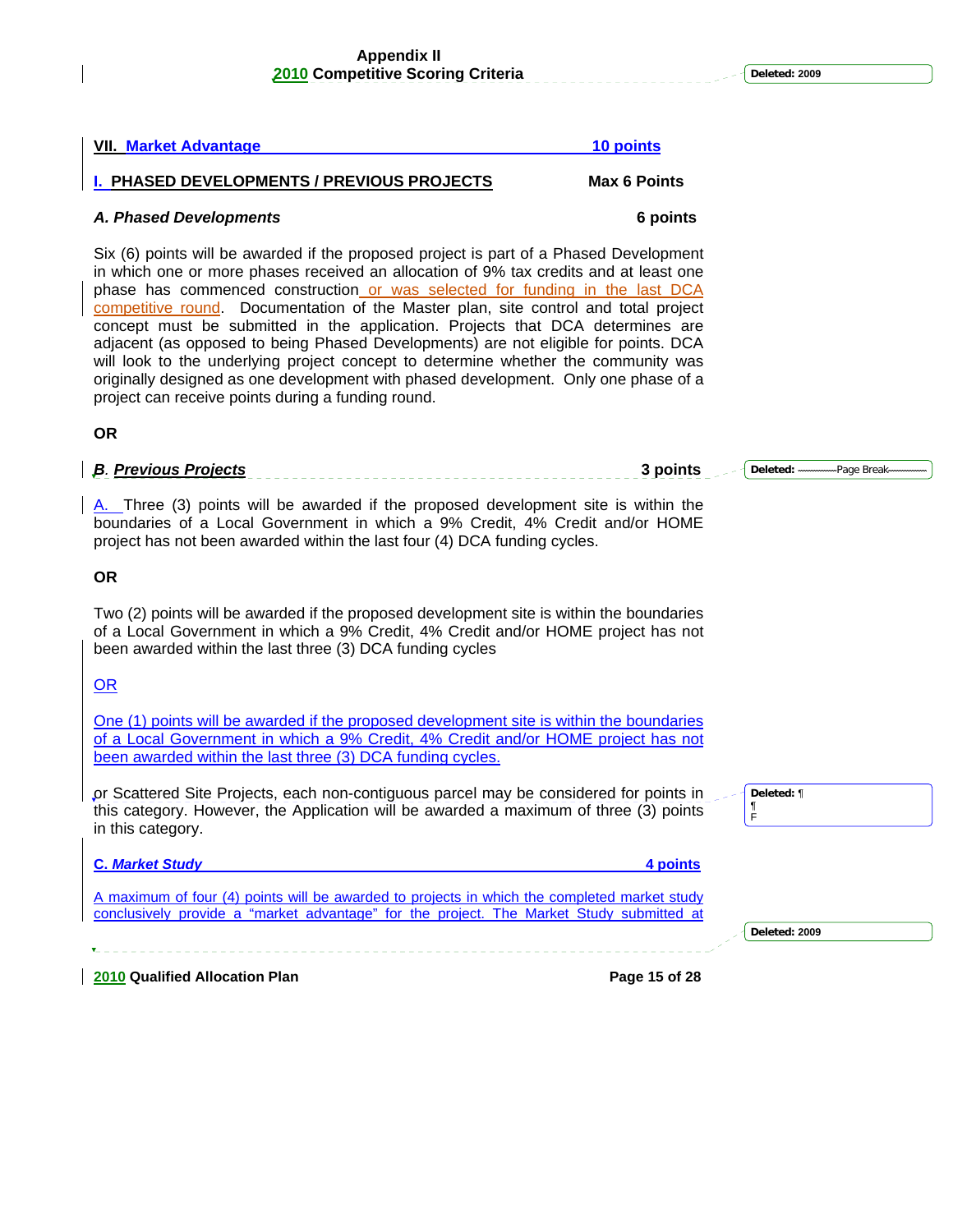**Deleted: 2009**

Application will be evaluated by DCA during the competitive round to determine a composite score based on the market study's overall conformity to DCA policy and guidelines as set out in the DCA market study guide and the statistical evaluation of the project's ability to successfully lease up.

These scoring components will be based on a number of factors, including completeness of your market study per the 2010 Market Study Guide, a detailed review of the market for each potential project; and an examination of certain criteria in relation to the overall need for the project as proposed. The scoring values for each criteria will be provided prior to January 1.

Scoring Chart: Expedite Scoring Option

| <b>Market Study</b><br><b>Score</b> | <b>Points Awarded</b><br>In Scoring<br>Round |
|-------------------------------------|----------------------------------------------|
|                                     |                                              |
| 0--34 Points                        |                                              |
| <b>35-51 Points</b>                 |                                              |
| 52-68 Points                        |                                              |
| 69-85 Points                        |                                              |
| 86-102 Points                       |                                              |

**2010 Qualified Allocation Plan Page 16 of 28**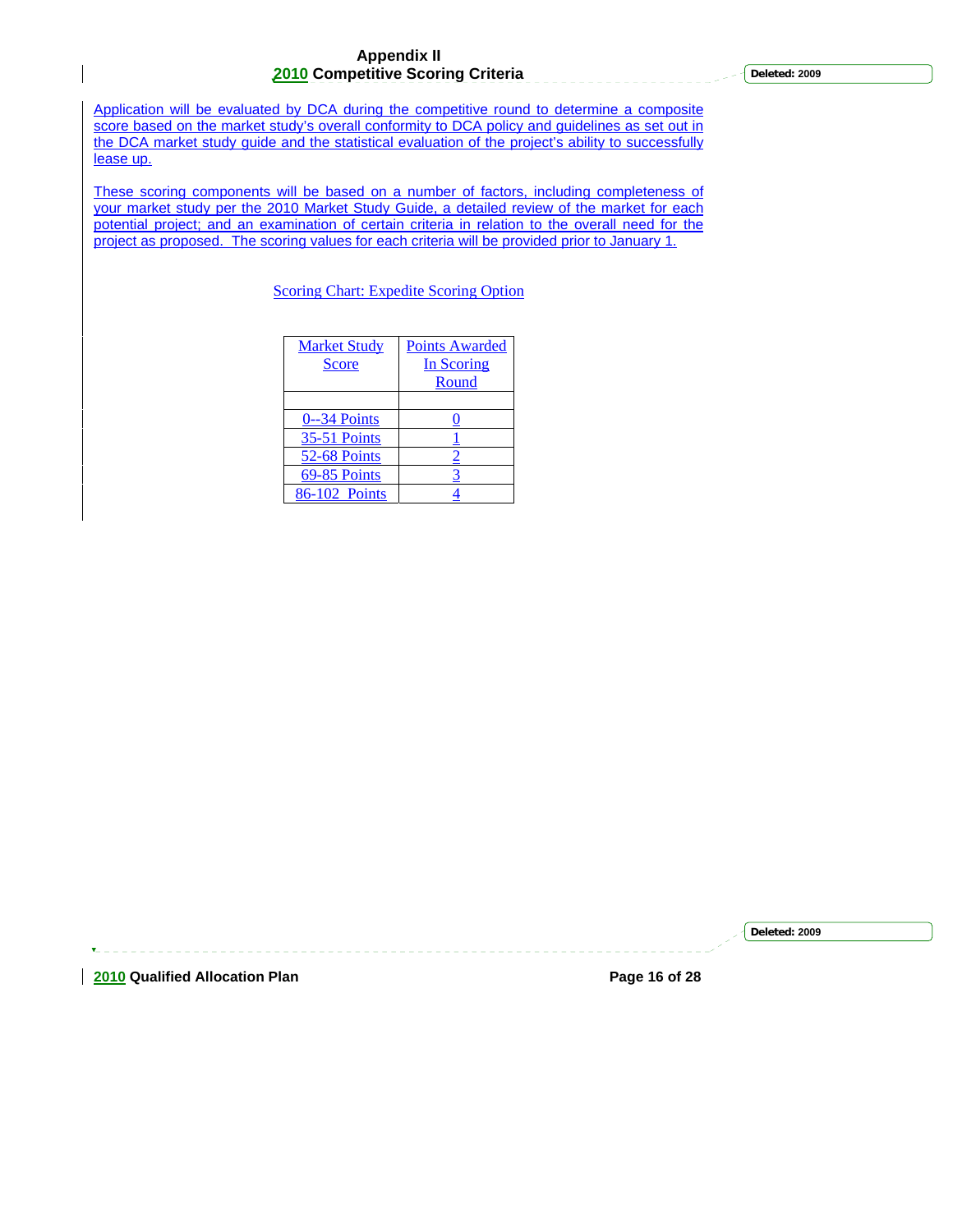| VIII. WAIVER OF QUALIFIED CONTRACT RIGHT / TENANT OWNERSHIP PLAN                                                                                                                                                                                                                                                                                                                                                                                                                                                                             | Max 2 points           |
|----------------------------------------------------------------------------------------------------------------------------------------------------------------------------------------------------------------------------------------------------------------------------------------------------------------------------------------------------------------------------------------------------------------------------------------------------------------------------------------------------------------------------------------------|------------------------|
| A. Waiver of Qualified Contract Right                                                                                                                                                                                                                                                                                                                                                                                                                                                                                                        | 1 points<br>Deleted: 2 |
| The Code requires that all low-income units in a project receiving Credits remain rent-<br>restricted and income-restricted for the 15-year Compliance Period and for 15 years<br>after the close of the Compliance Period. However, owners have an option to request<br>DCA's assistance in procuring a qualified contract for acquisition of the building(s) after<br>the 14th year of the Compliance Period. If DCA is unable to present such a contract<br>within a one-year period, the owner may terminate the extended use agreement. |                        |

One (1) will be awarded to Owners willing to forgo this "cancellation option" for at least **Deleted:** Two (2) Points five years after the close of the Compliance Period.

**OR** 

**Documentation** 

#### *B. <u>Tenant Ownership</u>* 1 **point 1 <b>***Particular 1 <b>Particular* 1 *Particular 1 <b>Particular* 1 *Particular 1 <b>Particular*

One (1) point will be awarded to Owners that commit to submit a plan for tenant ownership, acceptable to DCA, at the end of the 15-year Compliance Period. Only single family styled units are eligible for these points. In order to qualify for tenant ownership plan points, Applicants must agree to submit a viable homeownership strategy for residents who inhabit the units before the end of the Compliance Period. The strategy must outline the Applicant's exit strategy and calculation of the estimated affordable purchase price for the unit occupied by the tenant and pre-purchase homeownership counseling. All sites must be owned by the Applicant (long-term leases are unacceptable). Applicant must clearly show how the property will be managed during the compliance period and how the tenant's down payment will be managed.

**Documentation** 

• Copy of Strategy meeting requirements

**IX. HISTORIC DESIGNATION 3 points** 

**2010 Qualified Allocation Plan Page 17 of 28** 

DCA Threshold Market Study from an approved DCA market analyst

**Deleted: 2009**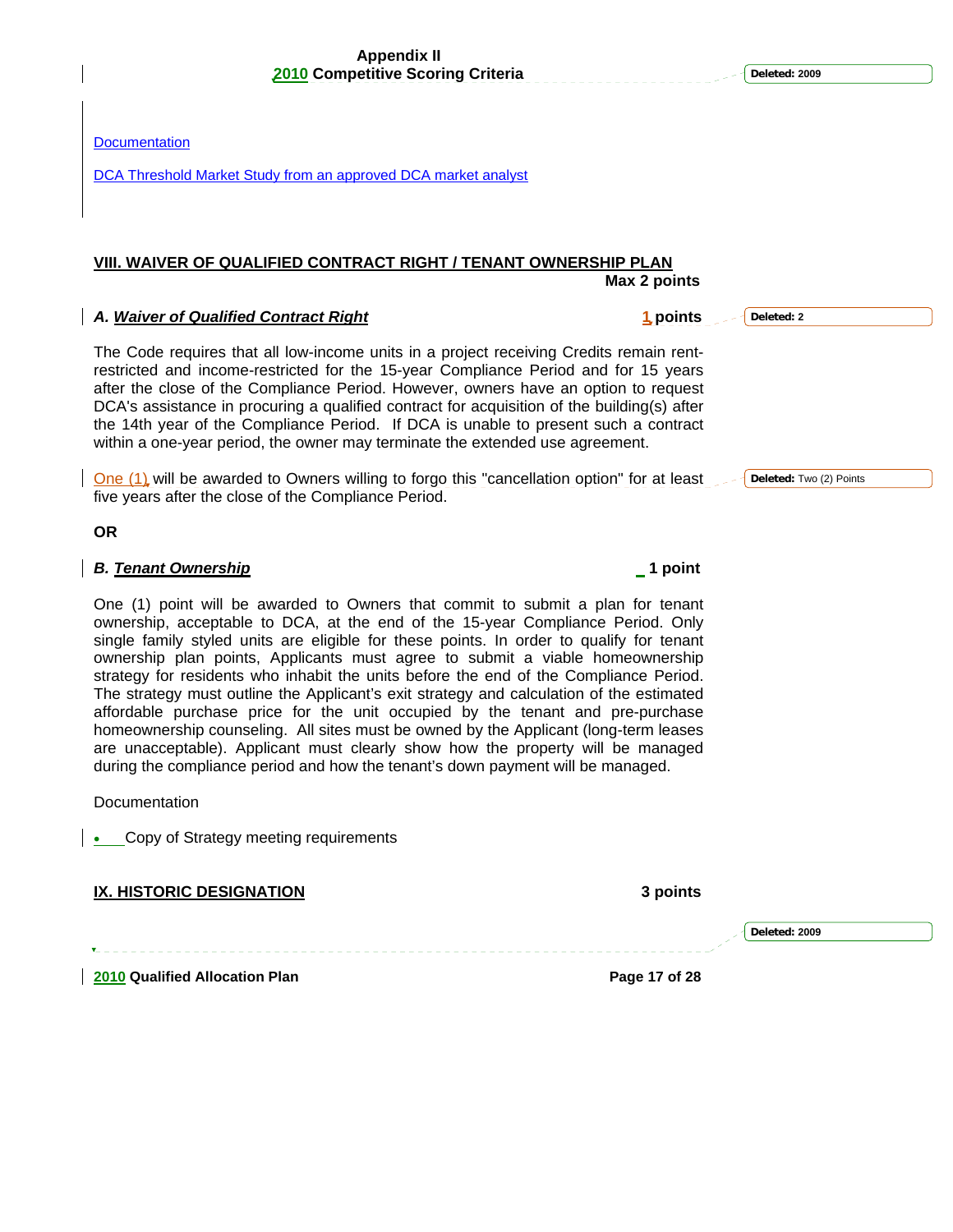Three (3) points will be awarded if buildings on the project site are listed individually in the National Register of Historic Places and will be preserved in accordance with SHPO requirements.

Documentation of the listing must be included in the Application.

#### **OR**

One (1) point will be awarded if buildings on the project site are potentially eligible to be listed because they are located in a "registered historic district" or buildings are located in a potentially eligible district that contributes to the significance of the district and will be preserved.

Documentation must include a State SHPO nomination letter/approval.

(DCA encourages Applicants to see http://hpd.dnr.state.ga.us for further guidance on the requirements and associated timeframes for the development of projects with historic tax credits. DCA also encourages Applicants to seek the advice of a qualified attorney and/or tax professional before proceeding with any project of this nature.)

#### **X. NONPROFIT 2 points**

Two (2) points will be awarded for a general partnership that is a general partnership comprised of 100% nonprofit organizations and the project is applying for and is eligible for the nonprofit set-aside. These points can only be claimed for one project by each non profit.

#### **OR**

One (1) point will be awarded if a for-profit entity partners with a nonprofit that is applying for (and is eligible) under the Plan's Credits nonprofit set-aside. These points can only be claimed for only one project by each non profit or for profit entity.

#### **Documentation**

IRS Tax-Exempt Status Determination Letter Secretary of State Certification of Nonprofit Status General Partnership Joint Venture Agreement Legal Opinion regarding nonprofit tax-exempt status Documentation of Nonprofit's ownership interest Board of Directors information: name, address, phone, occupation, positions Development Agreement if the nonprofit is a co-developer By-Laws or Articles of Incorporation for Non Profit Copy of State CHDO Pre-qualification or Renewal Letter Evidence of CHDO Predevelopment Loan

**Deleted: 2009**

**2010 Qualified Allocation Plan Page 18 of 28**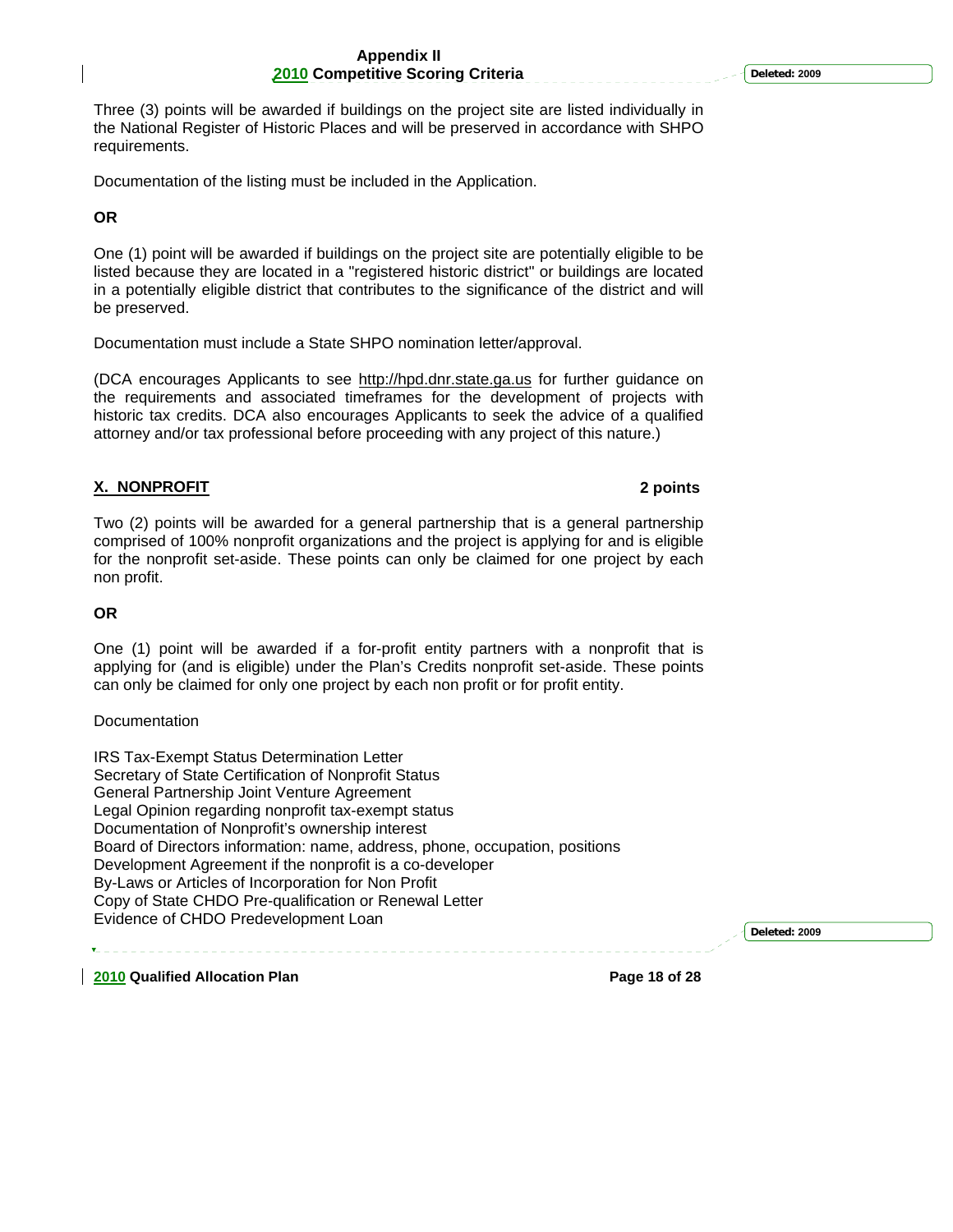Evidence that project is within CHDO service area

#### **XI. RURAL 2 points**

Projects located in a Rural area that have less than 80 residential units will receive two points. Applicants may utilize these points for only one project in which they have a direct or indirect ownership interest.

### **XII. LOCAL GOVERNMENT SUPPORT 4 Point Maximum**

#### *A. Resolution of Support* **3 points**

Three (3) points will be awarded if the Local Government adopts a resolution of support for the proposed project. The resolution must clearly indicate that the Local Government understands the nature of the proposed project by identifying, at a minimum:

- Type of project,
- Number of anticipated units, and
- Specific project location.

The resolution must also clearly express the Local Government's support of the proposed project, as opposed to merely expressing indifference.

**Documentation** 

Resolution of Support Evidence of Adoption of Resolution Letter from elected official in the DCA format\* Charter (if applicable)\*

\*If the Local Government is governed by only one elected official (as specified in its Charter), a letter from the elected official outlining all the information required in the governing body resolution will be accepted in lieu of a resolution.

#### *B. DCA Community Initiatives* 1 Point Deleted: -------------Page Break

One (1) Point will be awarded for projects that have a letter from a designated DCA Signature Community or Georgia Institute for Community Housing Community or DCA Community of Opportunity which clearly:

- identifies the project as located within their political jurisdiction,
- is indicative of the community's affordable housing goals,
- identifies that the project meets one of the objectives of the formal Program Plan,
- is executed by the official representative of the Community.

**2010 Qualified Allocation Plan Page 19 of 28**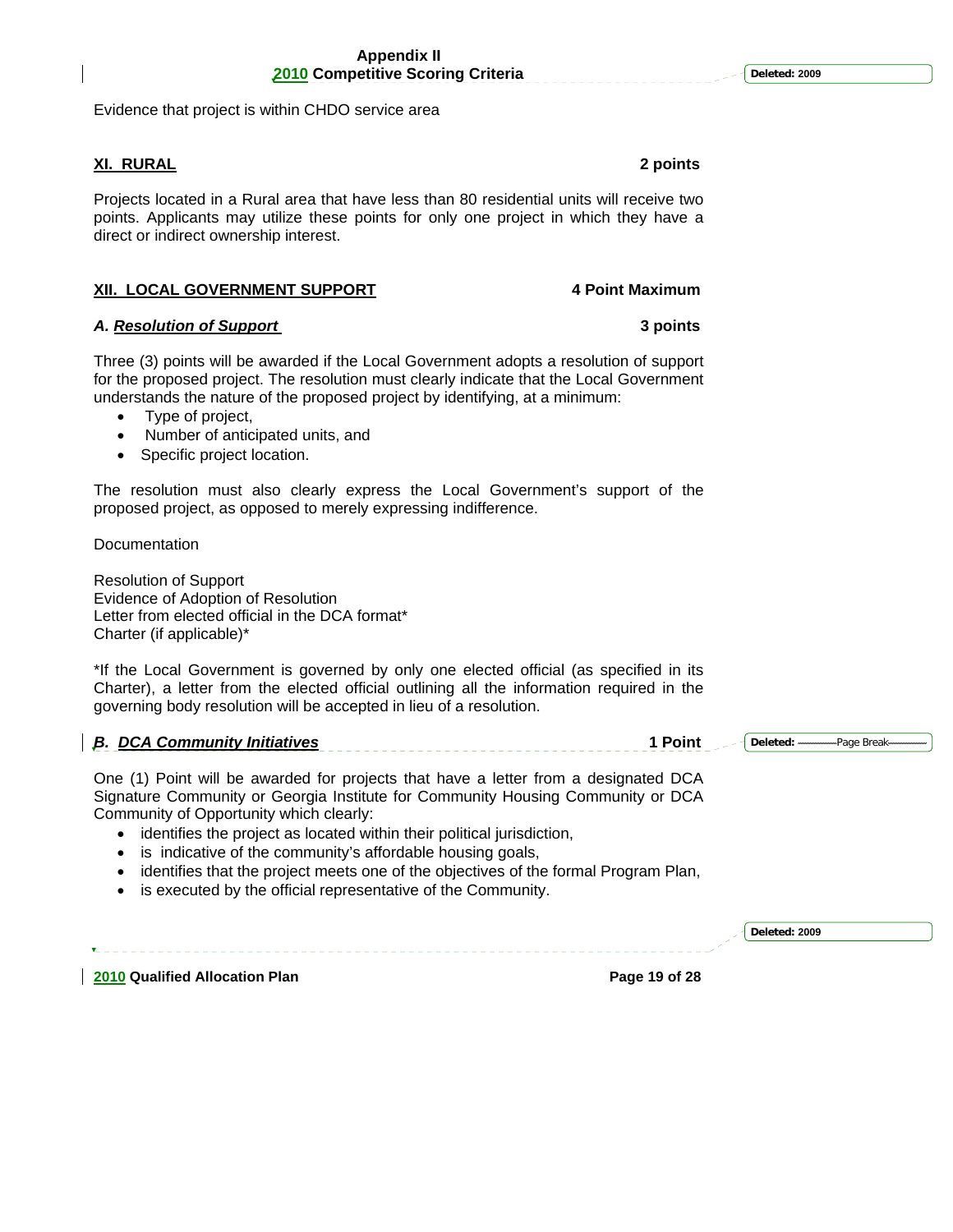Each community may issue only one (1) letter for one project in this year's competitive round. If more than one letter is issued, no project in that community shall be awarded points.

Documentation

Letter executed by Official Representative Program Plan

(For Scattered Site Projects, the above documentation is required from each local government for each non-contiguous site).

### **XIII. LEVERAGING OF RESOURCES** Max 7 points

To be eligible for points under section A or B below, the following criteria must be met:

- 1. Funding or assistance provided above must be binding and unconditional except as set forth in this section.
- Resources must be utilized if the project is selected for funding by DCA.
- 3. Only loans that are for both construction and permanent financing phases will be considered for points in this section.
- 4. Loans must be for a minimum period of ten years and reflect interest rates at or below AFR.
- 5. Commitment or award documentation must meet the terms and conditions as applicable specified in Appendix I, Threshold criteria, section I.(I) (Permanent financing, limited partnership equity, deferred developer fee and other financing Commitment).

# *A. Grants/Loans (Maximum of 3 points)*

Loans or grants from the following sources will qualify for points under this category:

| Community Development Block Grant (CDBG) program funds  |                        |                           |
|---------------------------------------------------------|------------------------|---------------------------|
|                                                         | (\$500,000 minimum)    | $\sqrt{ }$ 1 point        |
| Federal Home Loan Bank Affordable Housing Program (AHP) |                        |                           |
|                                                         | (\$500,000 minimum)    | <b>1</b> point $\sqrt{k}$ |
| • NSP not allocated from DCA                            | (\$1,000,000 minimum)  | 1 point $\int_{a}^{b}$    |
| <b>Beltline</b> grant                                   | (\$1,000,000 Minimum)  | 1 point $\mathbb{Z}^2$    |
| • HUD 202 or 811 program funds                          | $($3,000,000$ Mjnimum) | 3 points                  |
|                                                         |                        |                           |

# **Deleted: Deleted: Deleted: Deleted: Inserted: Deleted:** a direct HUD allocation to an Entitlement Area **Deleted:** ( **Deleted:** Minimum \$ **Deleted: Deleted: Deleted: 3 Deleted: 1 Inserted: 1 Deleted: s Deleted:** \$1.000.000 **Inserted:** \$1.000.000 **Deleted: Inserted: Deleted:** Minimum **Deleted:** m **Inserted:** mi **Deleted:** llion

**Inserted:** llion) **Deleted: 2009**

**2010 Qualified Allocation Plan Page 20 of 28** 

**Deleted: 2009**

**Deleted: 9 Deleted: 4 Inserted: 4**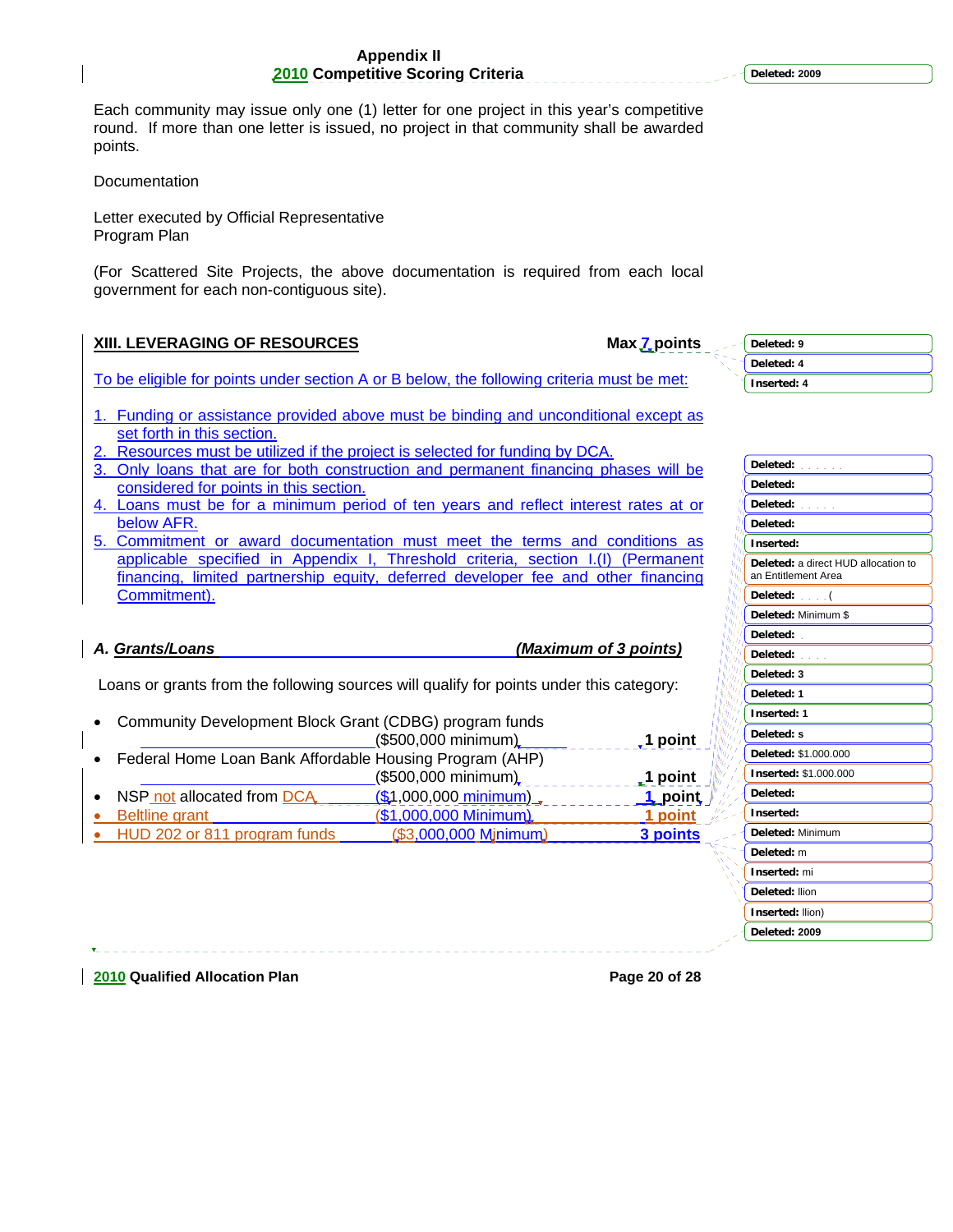| <b>B. Efficient use of DCA Resources</b>                                                                                                                                                                                                                                                                                                                                                                                                                                                                                                                                                                                                                                                                                                                                                                                                                                                                                                                                                                                                                                                                                                                          | (Maximum of 3 points) | Deleted: 6                                                                                                                                                                                                                                                                                                                                                                                                                                                                                                                                                                                                                                                                                                                                                                                                                                                         |
|-------------------------------------------------------------------------------------------------------------------------------------------------------------------------------------------------------------------------------------------------------------------------------------------------------------------------------------------------------------------------------------------------------------------------------------------------------------------------------------------------------------------------------------------------------------------------------------------------------------------------------------------------------------------------------------------------------------------------------------------------------------------------------------------------------------------------------------------------------------------------------------------------------------------------------------------------------------------------------------------------------------------------------------------------------------------------------------------------------------------------------------------------------------------|-----------------------|--------------------------------------------------------------------------------------------------------------------------------------------------------------------------------------------------------------------------------------------------------------------------------------------------------------------------------------------------------------------------------------------------------------------------------------------------------------------------------------------------------------------------------------------------------------------------------------------------------------------------------------------------------------------------------------------------------------------------------------------------------------------------------------------------------------------------------------------------------------------|
| DCA OAH HOME Loan Consent                                                                                                                                                                                                                                                                                                                                                                                                                                                                                                                                                                                                                                                                                                                                                                                                                                                                                                                                                                                                                                                                                                                                         | 3 points              | Deleted: 6                                                                                                                                                                                                                                                                                                                                                                                                                                                                                                                                                                                                                                                                                                                                                                                                                                                         |
| DCA allocated NSP funds                                                                                                                                                                                                                                                                                                                                                                                                                                                                                                                                                                                                                                                                                                                                                                                                                                                                                                                                                                                                                                                                                                                                           | $3$ points            | Deleted:                                                                                                                                                                                                                                                                                                                                                                                                                                                                                                                                                                                                                                                                                                                                                                                                                                                           |
| (minimum \$1,000,000)                                                                                                                                                                                                                                                                                                                                                                                                                                                                                                                                                                                                                                                                                                                                                                                                                                                                                                                                                                                                                                                                                                                                             |                       | Deleted: 6                                                                                                                                                                                                                                                                                                                                                                                                                                                                                                                                                                                                                                                                                                                                                                                                                                                         |
| C. Off Site Improvement, Amenity and Facility Investment<br>One (1) point will be awarded if an unrelated third party (foundation, trust, and/or<br>government) investment of resources is provided that will result in off-site infrastructure<br>improvements adjacent to the project site, and/or the development of parks, green<br>space and shared amenities, recreational facilities and improvements adjacent to the<br>proposed project site that will serve the tenant base for the subject project. The<br>proposed improvements, amenities and/or facilities must be completed prior to the<br>proposed placed in service date for the project. The development cost and source of<br>funding associated with the development of the improvements, amenities and/or<br>facilities must be mutually exclusive of the development cost and sources of funding for<br>the subject property. The cost for the improvement must be at least $$2,000,000$ and be<br>paid for in full by the unrelated third party. Examples of third party improvement,<br>amenity, and facility investment of resources include, but are not limited to, the<br>following: | 1 point               | Deleted: To be eligible for points<br>under section A or B, the following<br>criteria must be met:¶<br><#>Funding or assistance provided<br>above must be binding and<br>unconditional except as set forth in<br>this section. 1<br><#>Resources must be utilized if the<br>project is selected for funding by<br>$DCA.$ 1<br><#>Only loans that are for both<br>construction and permanent financing<br>phases will be considered for points<br>in this section. ¶<br><#>Loans must be for a minimum<br>period of ten years and reflect interest<br>rates at or below AFR. ¶<br>5. Commitment or award<br>documentation must meet the terms<br>and conditions as applicable specified<br>in Appendix I, Threshold criteria,<br>section I.(I) (Permanent financing,<br>limited partnership equity, deferred<br>developer fee and other financing<br>Commitment). ¶ |
| • construction of off-site or on-site access road which is required for access to the                                                                                                                                                                                                                                                                                                                                                                                                                                                                                                                                                                                                                                                                                                                                                                                                                                                                                                                                                                                                                                                                             |                       | Deleted: 500,000                                                                                                                                                                                                                                                                                                                                                                                                                                                                                                                                                                                                                                                                                                                                                                                                                                                   |
| property,<br>• development of parks, green space or walking trails on a master plan development<br>site.<br>• development of YMCA, youth center, senior center, and/or<br>• Construction of sidewalks or streetscape adjacent to the property.                                                                                                                                                                                                                                                                                                                                                                                                                                                                                                                                                                                                                                                                                                                                                                                                                                                                                                                    |                       | Deleted: The proposed<br>improvements, amenities and/or<br>facilities must be pre-approved by<br>DCA for the point under this<br>category.*<br>ſ                                                                                                                                                                                                                                                                                                                                                                                                                                                                                                                                                                                                                                                                                                                   |
| *Third party investments that are community wide in scope, part of the community local<br>action plan or that will be developed regardless of the development of the proposed<br>project will not be eligible for points in this section. Additionally, improvements that were<br>completed prior to application submission are not eligible for points in this section.                                                                                                                                                                                                                                                                                                                                                                                                                                                                                                                                                                                                                                                                                                                                                                                          |                       |                                                                                                                                                                                                                                                                                                                                                                                                                                                                                                                                                                                                                                                                                                                                                                                                                                                                    |
| Documentation                                                                                                                                                                                                                                                                                                                                                                                                                                                                                                                                                                                                                                                                                                                                                                                                                                                                                                                                                                                                                                                                                                                                                     |                       |                                                                                                                                                                                                                                                                                                                                                                                                                                                                                                                                                                                                                                                                                                                                                                                                                                                                    |
| The pre-approval submittal to DCA must include documentation from the source of the<br>investment:                                                                                                                                                                                                                                                                                                                                                                                                                                                                                                                                                                                                                                                                                                                                                                                                                                                                                                                                                                                                                                                                |                       |                                                                                                                                                                                                                                                                                                                                                                                                                                                                                                                                                                                                                                                                                                                                                                                                                                                                    |

- Commitment of funds
- Detailed source of funds,
- Amount of investment,
- Timeline for completion,

 $\overline{\mathbf{v}}$ 

**Deleted: 2009**

**2010** Qualified Allocation Plan **Page 21 of 28 Page 21 of 28**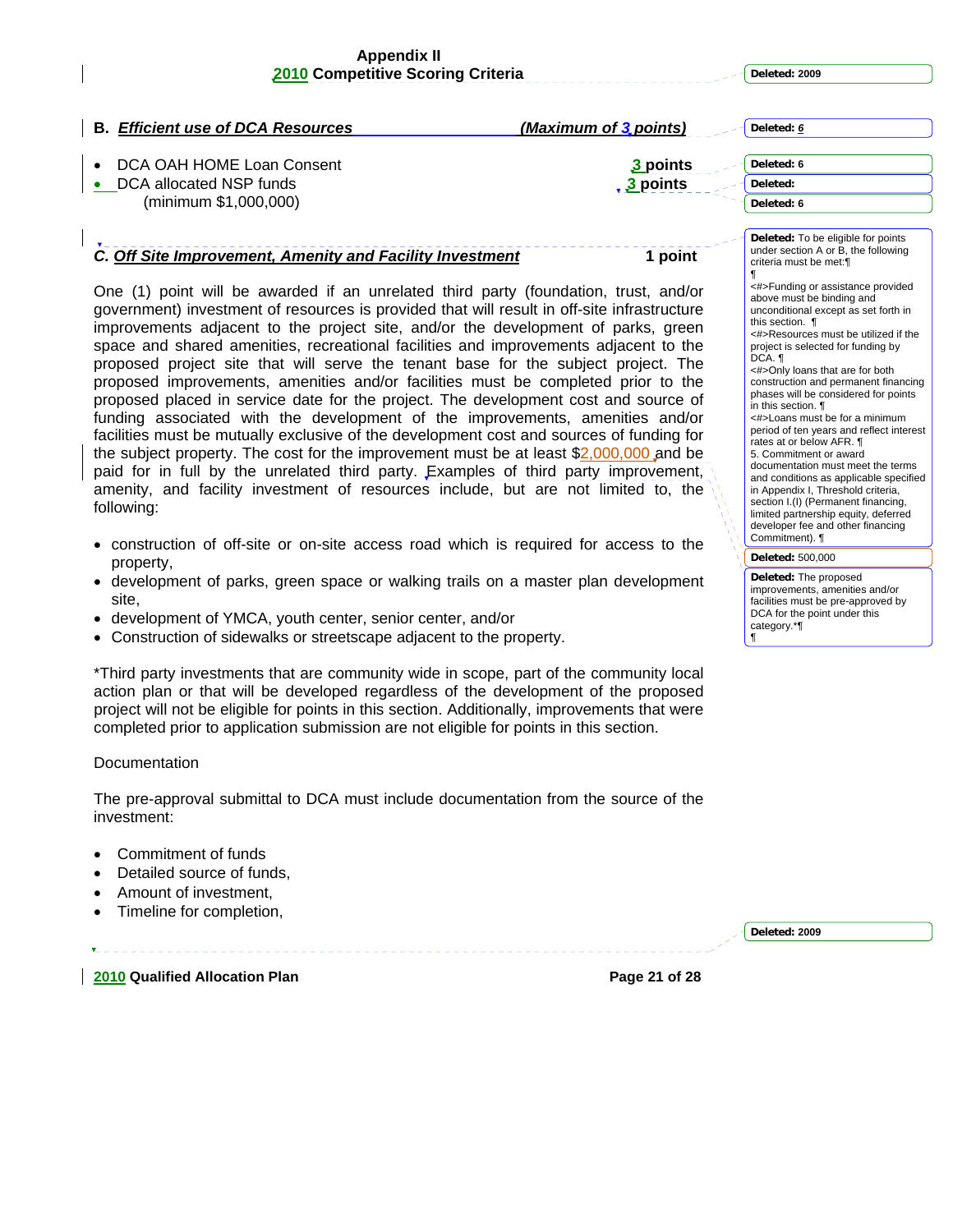- Description and location of improvements on site map, and
- Narrative that includes benefit specific to the tenant base.

#### **XIV. DCA OPTIONAL POINTS FOR SUPERIOR PROJECT CONCEPT 6 points**

DCA may but is not required to, elect to give one submitted application six (6) points if it determines that the project represents a superior project concept that has "community changing" effect on the neighborhood or represents a unique concept or design or will meet an overriding DCA policy objective not generally addressed in tax credit projects. Criteria could include a superior level of sustainability, a project proposed to meet a unique and urgent need in a community, or a project has shown substantial community support and involvement. Financing sources alone are not sufficient to be considered for superior project concept. The award and exact criteria for this point category is at DCA's sole discretion**.** Applicants should articulate and demonstrate how the development will fulfill or achieve these goals citing and evidencing as many of the above attributes as possible to be favorably considered for these points. If part of a comprehensive strategy, there should be a commitment of sufficient resources to substantiate that the strategy has a reasonable chance of being implemented. Efforts that show coordination with other state and local funding sources for economic and community development are encouraged in this initiative.

Applicants must submit a narrative, not more than two pages, along with supporting documentation to request these points. The narrative should specifically address how this project meets the criteria of this section and why the concept or design is different than most tax credit projects.

**Deleted:** one

**2010 Qualified Allocation Plan Page 22 of 28**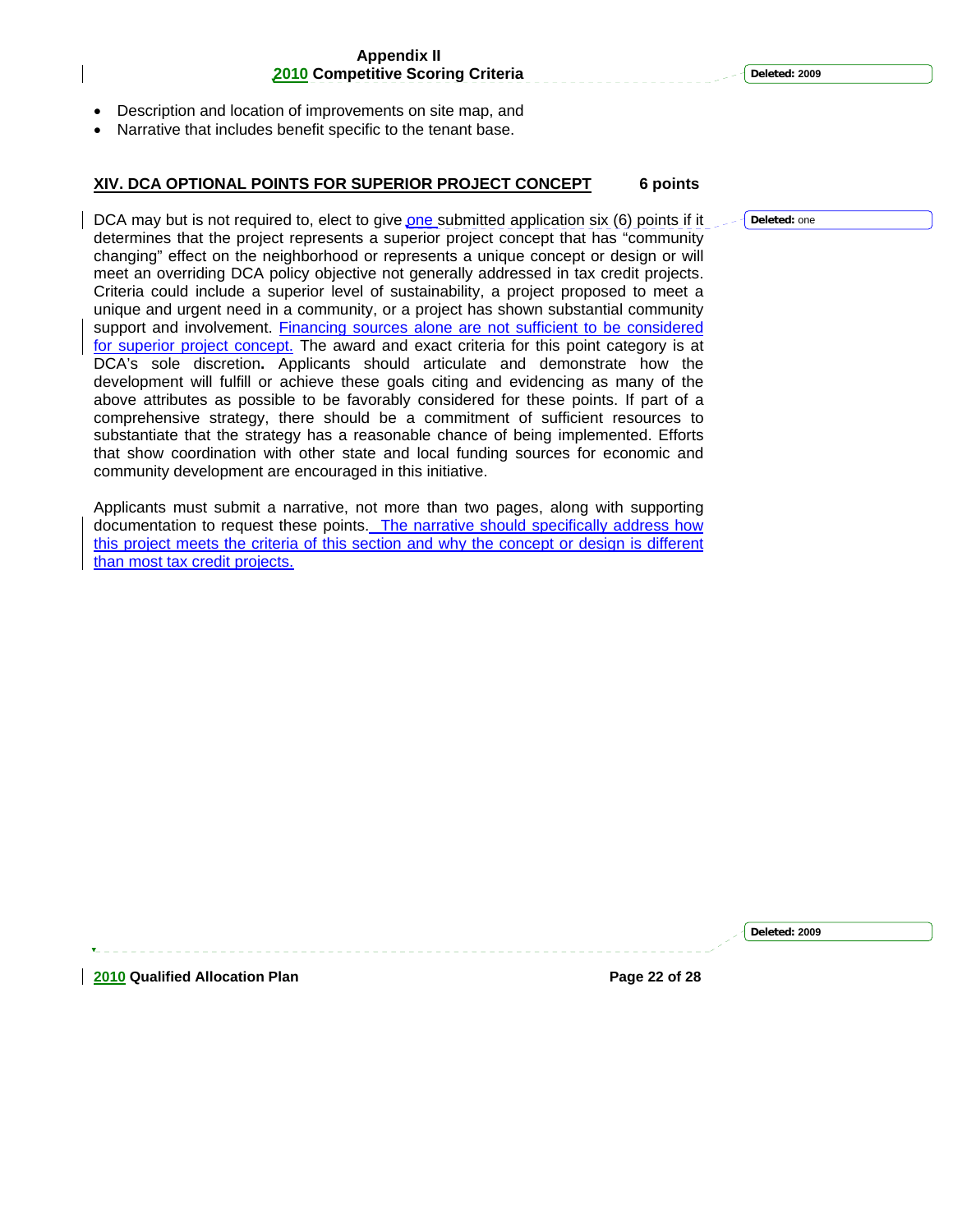**Deleted: 2009**

**XV. COMPLIANCE/PERFORMANCE. 18 points 18 points** 

# **Compliance Score**

All General Partner Entities, Development Entities and Principals of each property will receive a compliance history score under this section for inclusion in their DCA Final Score. Managers must also submit the required documentation (see below) However, Property Managers will receive a Pass/Fail notification and will not receive a numeric score.

# *A. Overview of Scoring*

- Each Applicant with a compliance history starts with a base score of fifteen (15) Compliance Points. Deductions shall be made from that base Compliance Score.
- The Compliance score shall be determined by calculating the Compliance score for each entity and the Principals of the entity. The entity Compliance score shall be determined by averaging the compliance score of each entity and all principals who have Compliance history. Principals with no Compliance history do not need to be included in the calculation of the entity score.
- Non compliance point deductions will be made on a project basis as set forth in this section.
- Point additions will be made on a project basis as set forth in this section.
- An Application can receive a maximum of fifteen (15) compliance points under this category.
- An Entity or Principal that receives five (5) points or less will be deemed ineligible to participate.
- If neither the General Partner/Developer entity nor its Principals have previous compliance history, the Applicant will receive a compliance score of (10) in this section. However, the Applicant may elect to utilize a higher compliance score received by a partner or consultant that they are utilizing to meet DCA experience requirements.
- The averaged scores of the entities and Principals will be utilized to determine the Compliance score.
- If more than one entity will be in the General Partner structure, the Compliance score will be the average of the score for each entity and principal.
- Non compliance shall be deemed to be noncompliance which is reportable on Form 8823 and which was not cured within the 90 day cure period or within any 6 month state approved extension.

# *B. Funding Programs*

The following funding programs will be reviewed for purposes of calculating the score in this section:

- Low Income Housing Tax Credits (LIHTC)
- HOME

**2010 Qualified Allocation Plan Page 23 of 28** 

**Deleted: 2009**

**Deleted: HISTORY Deleted: STATUS Deleted: 5 Deleted:** *¶*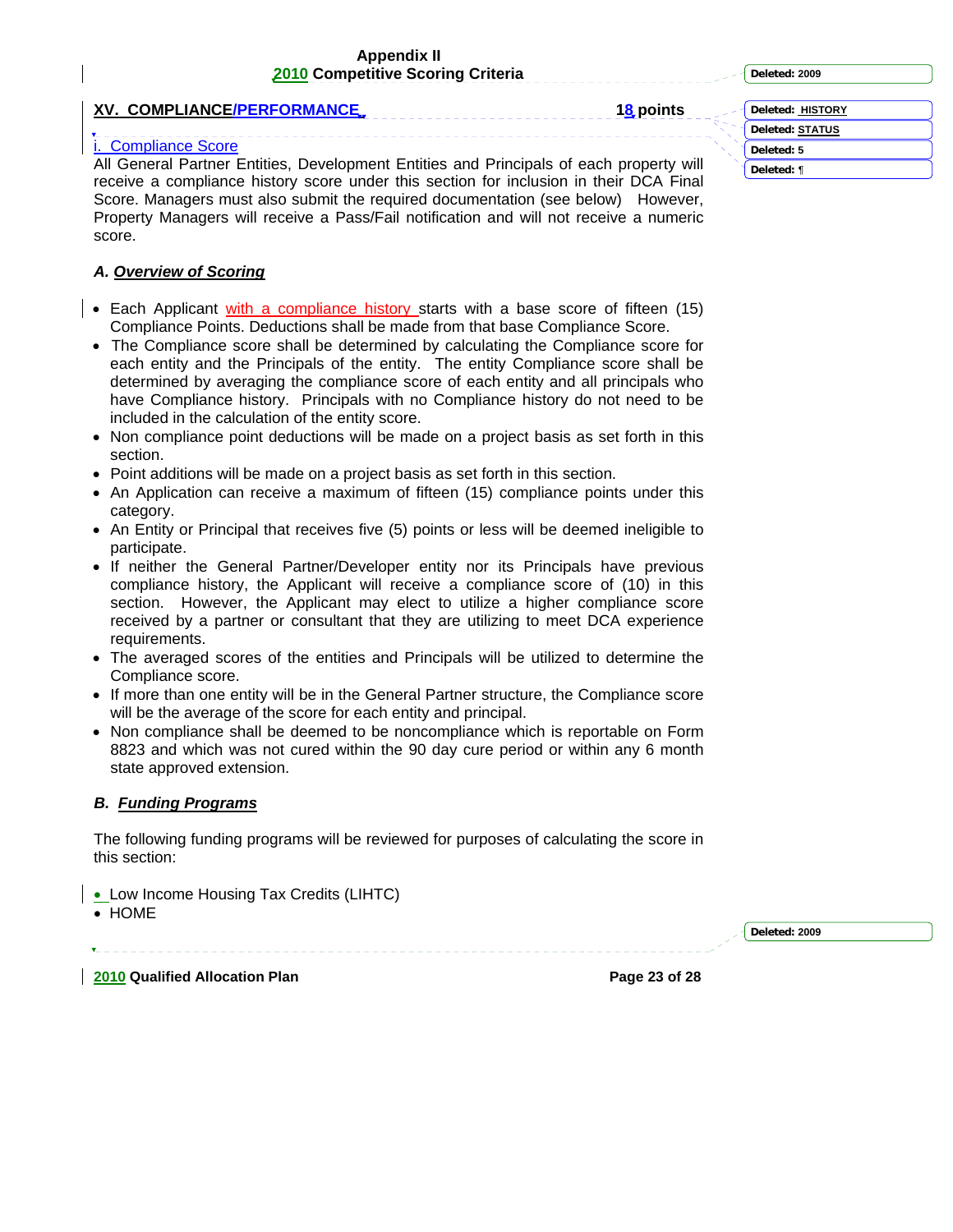- FDIC/Affordable Housing Disposition Program
- Housing Trust Fund
- Department of Agriculture reviews of LIHTC properties

Only projects that have these sources of funding should be included on the Compliance History Summary.

# *C. Required Documentation*

All Owner/Developer entities as well as principals of each entity and proposed Property Management Companies must submit a DCA Compliance History Form. All Owners/Developer entities as well as principals must also submit a DCA Compliance Certification from each state financing agency from which the Owner/Developer entity or principals have received Low Income Housing Tax Credits or HOME funding.

# *D. Relevant Time Period*

All funding program reviews/audits from 2005, 2006, 2007, 2008 through February 1, 2010 will be considered for point deductions in the following areas:

**Deleted:** 2009

- Program Administrative Non-compliance
- HOME Program Administrative Non-compliance
- DCA Program Administrative Non-compliance
- LIHTC Non-compliance issues that were reported on IRS Form 8823 as uncured

In addition, all instances of major project failure/General Partner failures that occurred on, or after January 1, 2002 will be considered for point deductions.

# *E. Calculation of Point Deductions*

# *1. Point Deductions for Program Administrative Non-compliance*

**Low Income Housing Tax Credits**: One (1) point will be deducted for each project that is determined to be non compliant with Tax Credit Program administrative non compliance. For purposes of this section, non-compliance will include, but not be limited to those items as set forth in the IRS 8823 Guide and more fully explained in the following Chapters: Chapter 4, (Household Income Above Income Limit upon Initial Occupancy), Chapter 5 (Owner Failed to Correctly Complete or Document Tenant's Annual Income Recertification), Chapter 7, (Owner failed to Provide Annual Certifications or Provided Incomplete or Inaccurate Certification), Chapter 9, (Changes in the Applicable Percentage); Chapter 10 (Project failed to meet Minimum set aside), Chapter 11, (Gross rents exceed Tax Credit Limits), Chapter 12, (Project not available to the General Public), Chapter 14, (Violations of the Available Unit Rule), Chapter 17, (Low Income Units Occupied by Nonqualified Full-Time Students), Chapter 18, (Owner did not properly calculate utility allowance), Chapter 20, (Low Income Units used on a Transient Basis), Chapter 22 (Qualified Nonprofit Organization Failed to Materially

**Deleted: 2009**

**2010 Qualified Allocation Plan Page 24 of 28**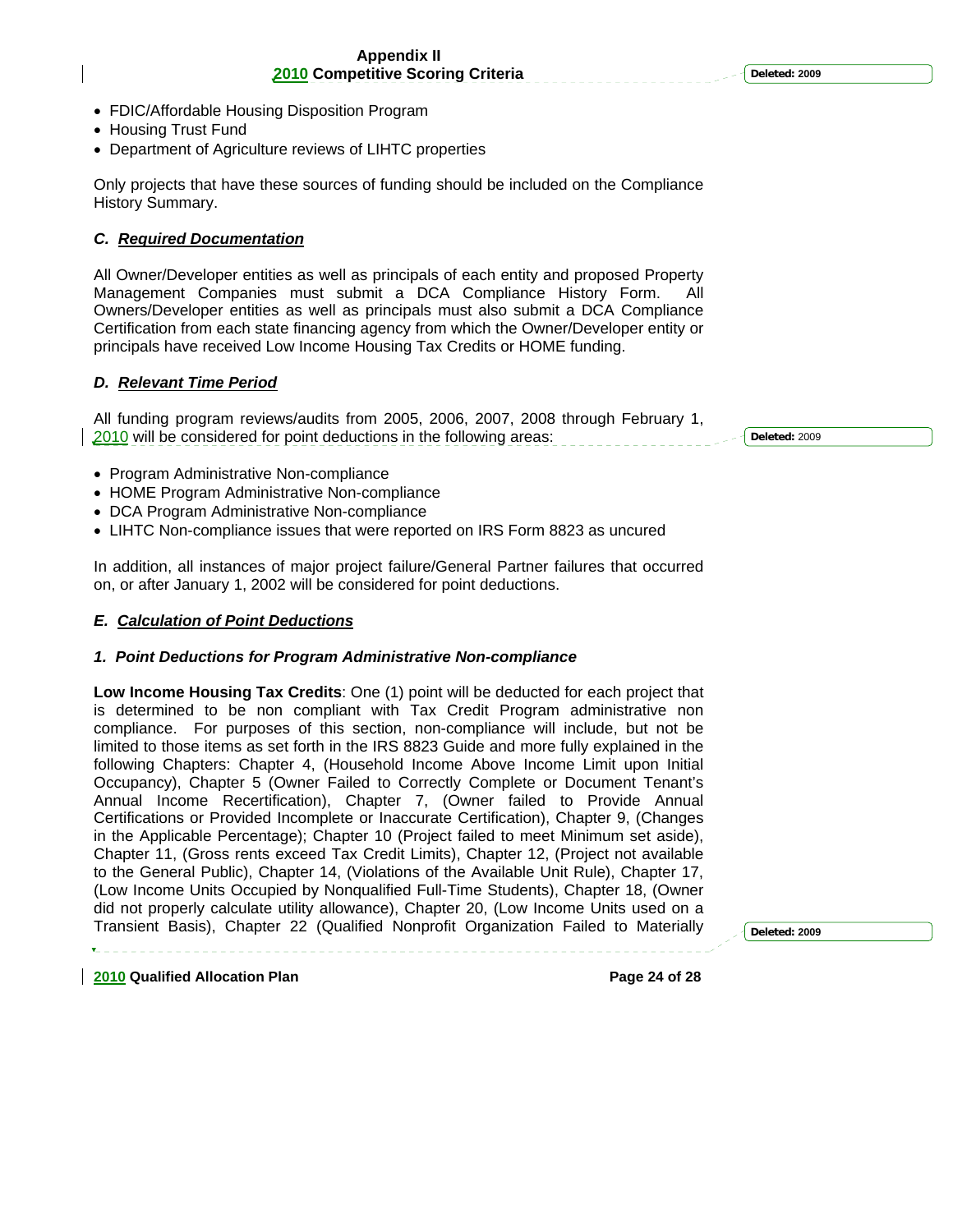Participate), Chapter 23 (Other Non- Compliance Issues). Non compliance shall also include the following:

- Failure to provide or maintain DCA required amenities,
- Failure to provide or maintain DCA required support services, and
- Failure to comply with representations made in application.

**HOME Program Administrative Non-Compliance**: One (1) point will be deducted for each project that is determined to be non compliant with HUD HOME program requirements. For purposes of this section, non-compliance will include, but not be limited to those items as set forth in the HOME Program Rules and Regulations, including but not limited to: failure to maintain high and low HOME rents, failure to Comply with Federal Relocation Requirements, failure to Comply with Davis Bacon and other required Federal Compliance Requirements,

**DCA Program Administrative Non-Compliance**: One (1) point will be deducted for each instance of DCA Program Administration non-Compliance. Examples of Program Administration Non Compliance include, but are not limited to the following:

- Failure to submit completed cost certification for a tax credit project within 6 months of the required due date. (All cost certifications for Bond Projects in which the bonds closed in 2005 or earlier are now more than six months overdue.) For 2010 only, these points will not be deducted if the cost certification is submitted prior to April 1, 2010.
- Failure to pay DCA Compliance monitoring fees for a project within 6 months of the required due date. For 2010 only, these points will not be deducted if the compliance fee is paid prior to April 1, 2010.
- Failure to respond to DCA requests for Monitoring Reviews as set forth in Chapter 19.
- Failure to convert a DCA HOME loan within 12 months of the required conversion date.
- Repeated failure to comply with administrative requirements such as notifying DCA in writing at least 30 days prior to any change of ownership or management

**Failure to Maintain Property in accordance with tax credit, HOME, FDIC or DCA requirements.** Three (3) points will be deducted for each instance of a failure to maintain property. Examples include but are not limited to the following:

- Level 1 and 2 Violations of UPCS as set forth in 8823 Guide 1 point
- Level 3 and 4 Violations of UPCS as set forth in 8823 Guide 2 points
- Health and Safety Issues 2 points
- **Other code Issues 1 point 1 point 1 point 1 point 1 point 1 point 1 point 1 point 1 point 1 point 1 point 1 point 1 point 1 point 1 point 1 point 1 point 1 point 1 point 1 point 1 point 1 point 1 point 1 point 1 point 1**

**Deleted: 2009**

**2010 Qualified Allocation Plan Page 25 of 28** 

**Deleted:** 2009 **Deleted:** 2009 **Deleted:** 2009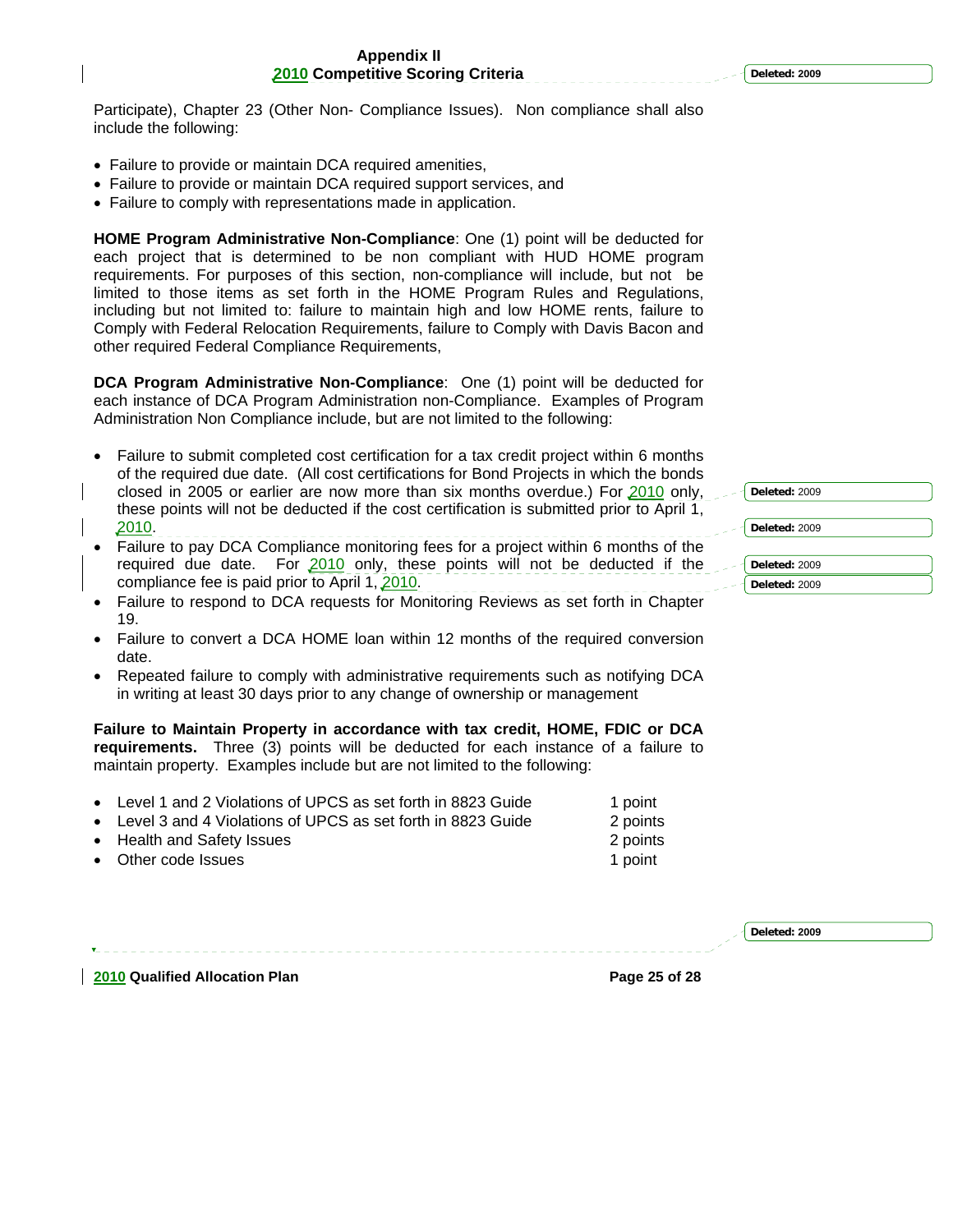**Major Project/General Partner Failure.** Five (5) points will be deducted for each instance of Major Project/General Partner Failure. Examples of Major Project/General Partner failure includes, but is not limited to the following:

- Foreclosure of a project loan, including but not limited to a HOME loan, or State Housing Trust Fund Loan
- Foreclosure or default on bonds at a property that has DCA Tax Credit or HOME funding
- Failure to meet placed in service date which results in the recapture of credits
- Project Bankruptcy
- Failure to file a LURC for a Tax Credit Project within time prescribed by Section 42(h)(6)(j)
- Project is no longer in Compliance nor participating in Program
- Submission of fraudulent documents to DCA
- Debarred or suspended from participation in similar Federal or State programs in last six years
- Fair Housing Act violations
- General Partners/Developers, principals, or managing members who from January 1, 2002 through April 1, 2010 have been removed, debarred, or asked to voluntarily withdraw from a LIHTC partnership.

DCA may waive this deduction if it determines (prior to application submittal) that the withdrawal or removal was for reasons beyond the control of the General Partner/Developer

Applicants that have one or more instances of major project failure may be deemed ineligible to participate pursuant to DCA Threshold requirement. DCA will, at its sole and absolute discretion, determine if the participant or entity is eligible to participate.

# *F. Calculation of Point Additions*

The following points may be added to the Owner/General Partner Compliance Score if the score after deductions is less than fifteen (15) points:

One (1) point will be added if the General Partner can demonstrate that he has successfully owned, managed and operated five (5) Georgia Tax Credit Properties within the required time period and that none of the projects received any point deductions as set forth in the above section.

### **OR**

Two (2) points will be added if the General Partner can demonstrate that he has successfully owned, managed and operated eight (8) Georgia Tax Credit Properties within the required time period and that none of the projects received any point deductions as set forth in the above section.

**2010 Qualified Allocation Plan Page 26 of 28** 

**Deleted:** 2009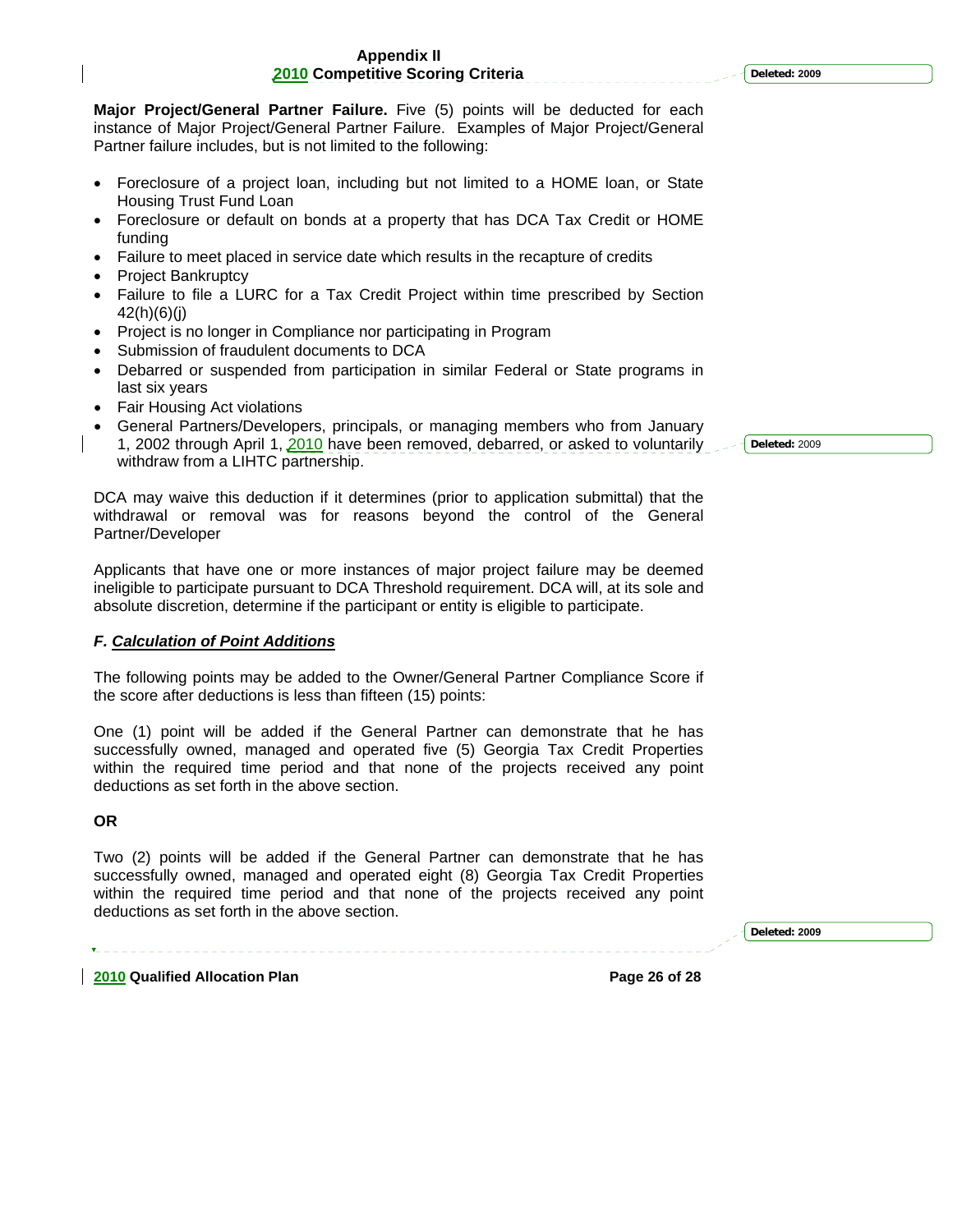#### **OR**

Three (3) points will be added if the General Partner can demonstrate that he has successfully owned, managed and operated ten (10) Georgia Tax Credit Properties within the required time period and that none of the projects received any point deductions as set forth in the above section.

#### *G. Exceptions*

- 1. In the event DCA determines that a Project qualifies for a point deduction for an instance of non-compliance in which the cure was not completed by the DCA cure date, for the 2010 round only, the point will not be deducted if the cure is completed prior to Application Submission. The Applicant must submit sufficient evidence and documentation of the cure in the Application.
- 2. In the event DCA determines that a Project qualifies for a point deduction for Program Administrative Non compliance that cannot be cured such as the placement of a over income tenant in a unit and DCA determines that the noncompliance does not constitute a pattern of non-compliance, the Applicant may submit an explanation to DCA within 14 days of notification outlining the corrective action that has been taken by Management to ensure that the non- compliance will not occur again. DCA, at its discretion, may waive the Point deduction.
- 3. In the event DCA determines that a Project qualifies for a point deduction for Physical issues at the project site, the Applicant may submit evidence that corrective action has commenced, the timeline for completion and that sufficient funds have been set aside to pay for the correction within 14 days of notification. DCA, at its discretion, may waive the point deduction.
- 4. Waivers made for exceptions may be withdrawn if the Applicant does not take the proposed corrective action with the approved timeframe.
- 5. Participants who have significant successful tax credit experience outside of Georgia can submit a request that DCA consider that successful experience for point additions. The determination as to what experience will be considered is within the discretion of DCA.

**II . Georgia Performance Points (3) Points**

DCA policy is to encourage the development of affordable properties by experienced general partners and developers who have demonstrated a capacity and commitment to projects built in the State of Georgia.

| • Successful Ownership and development of no less than Ten (10) Georgia Tax       |
|-----------------------------------------------------------------------------------|
| Credit properties awarded Federal Low Income Housing Tax Credits. Projects        |
| must have been placed in service no sooner than 12/31/2002 and no later than      |
| 12/31/2009 to be eligible under this category. All units must be currently owned. |

**Deleted: 2009**

**Deleted:** 

**Deleted:** 

**2010 Qualified Allocation Plan Page 27 of 28**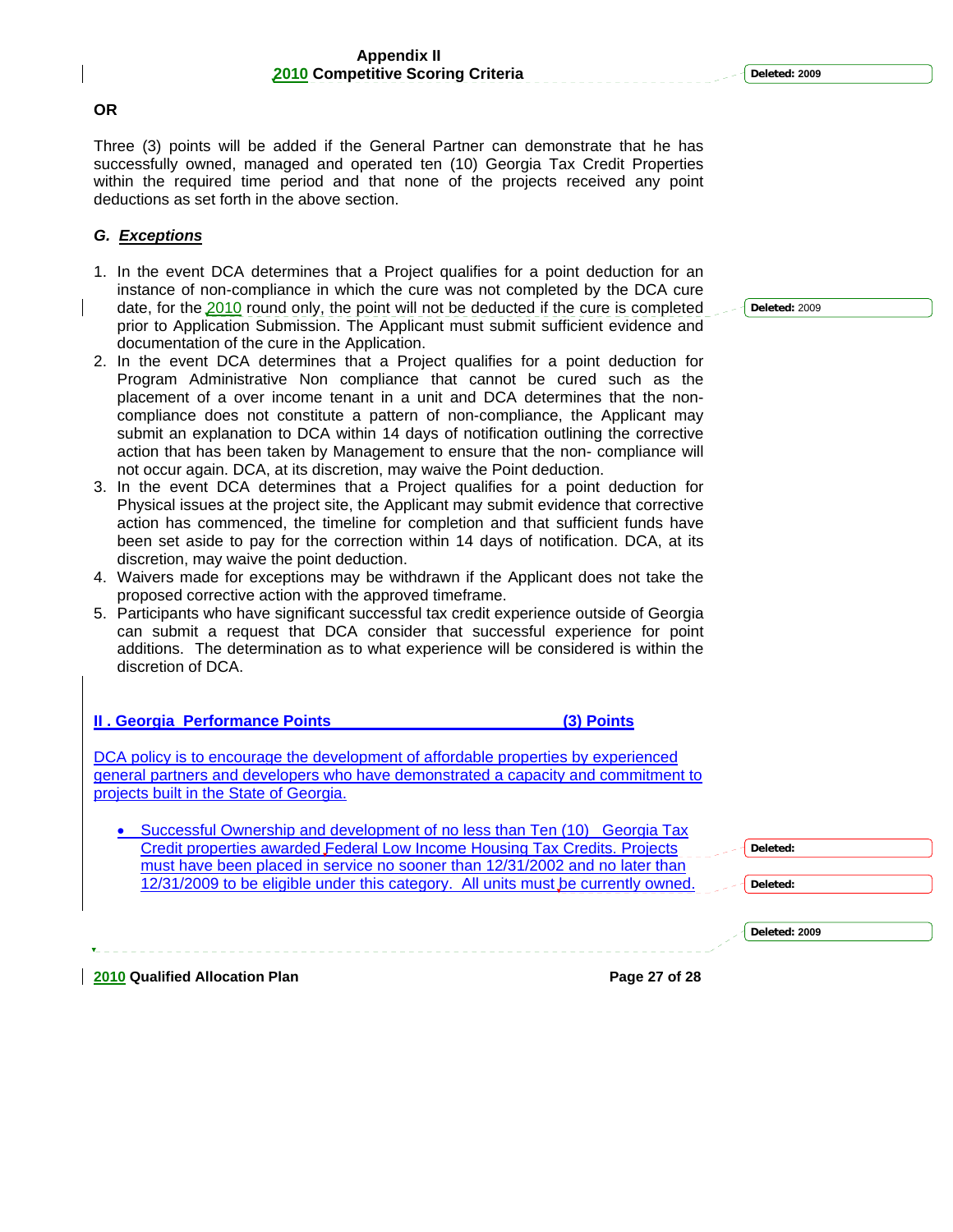- Successful ownership means projects that have achieved and maintained stabilized occupancy, are current in all loan payments, taxes and other project operating expenses and have no outstanding significant physical issues.
- An entity claiming these points can only claim them for one project in this round.